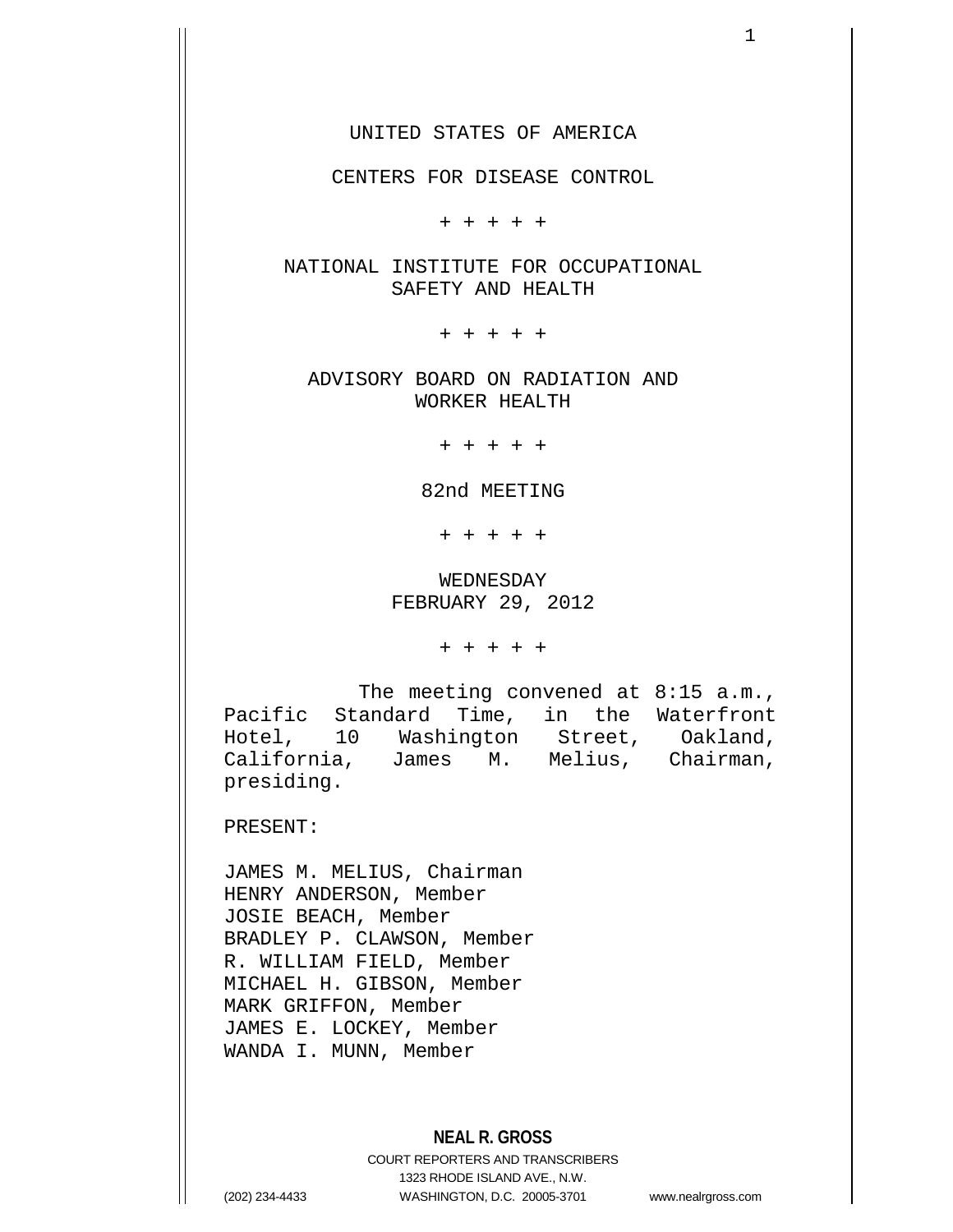PRESENT: (continued)

DAVID B. RICHARDSON, Member GENEVIEVE S. ROESSLER, Member PHILLIP SCHOFIELD, Member PAUL L. ZIEMER, Member TED KATZ, Designated Federal Official

REGISTERED AND/OR PUBLIC COMMENT PARTICIPANTS:

ADAMS, NANCY, NIOSH Contractor AL-NABULSI, ISAF, DOE BALDRIDGE, SANDRA\* BATT, CHRISTINA, CDC BUCHANAN, RON, SC&A\* CALHOUN, GRADY, DCAS CHEW, MEL, ORAU CRUZ, RUBEN, CDC FITZGERALD, JOE, SC&A GIRON, ELOY\* GLOVER, SAM, DCAS HINNEFELD, STU, DCAS KINMAN, JOSH, DCAS KOTSCH, JEFF, DOL LEWIS, GREG, DOE LIN, JENNY, HHS LIPSZTEIN, JOYCE, SC&A\* MAKHIJANI, ARJUN, SC&A MAURO, JOHN, SC&A\* NETON, JIM, DCAS ROLFES, MARK, DCAS RUTHERFORD, LAVON, DCAS STIVER, JOHN, SC&A TRIPLETT, TINA\*

\*Participating via telephone

## **NEAL R. GROSS**

COURT REPORTERS AND TRANSCRIBERS 1323 RHODE ISLAND AVE., N.W. (202) 234-4433 WASHINGTON, D.C. 20005-3701 www.nealrgross.com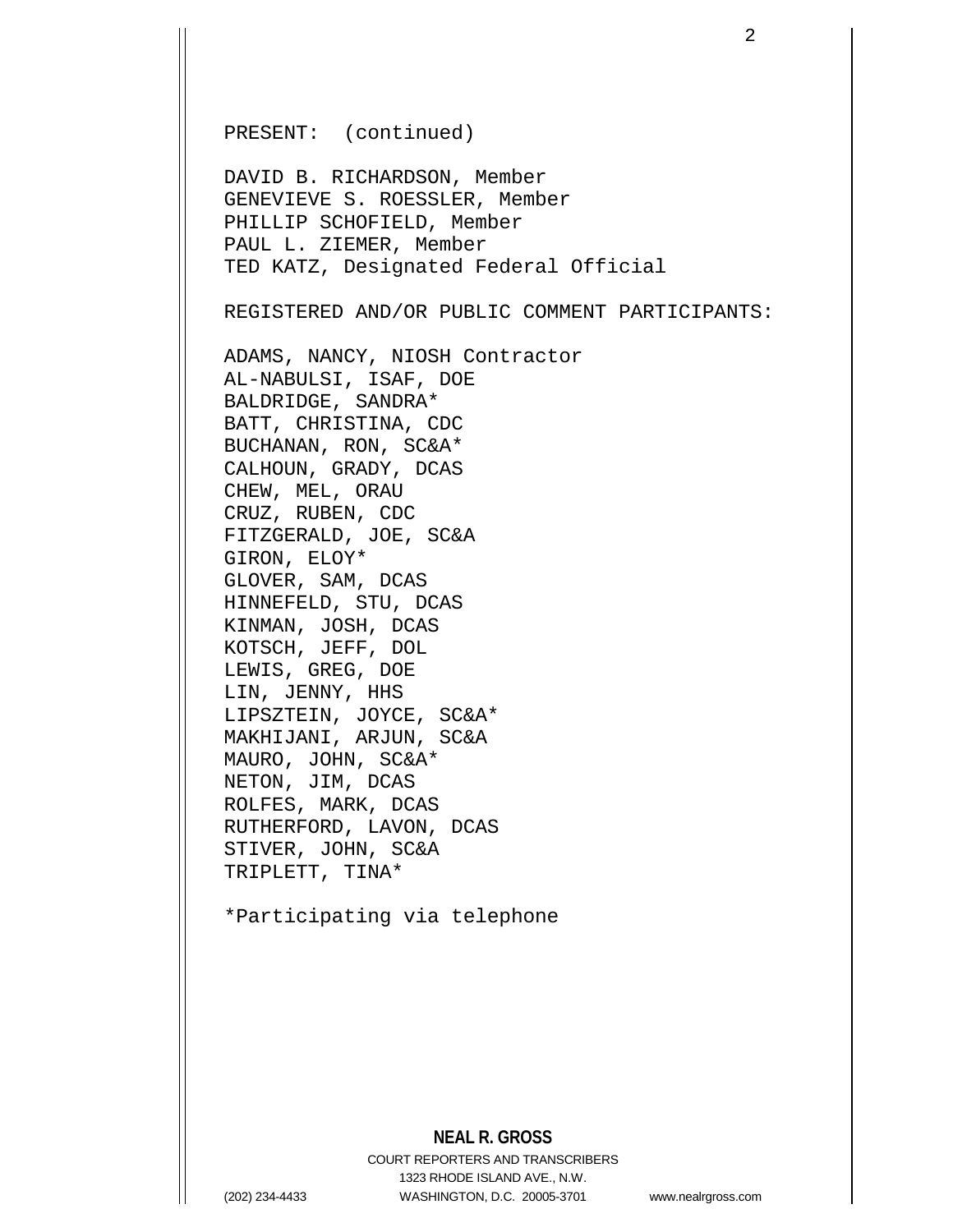| $A-G-E-N-D-A$                                                                                                                          |                                                |
|----------------------------------------------------------------------------------------------------------------------------------------|------------------------------------------------|
| Welcome<br>Dr. James Melius, Chair                                                                                                     | 4                                              |
| Sandia National Laboratories SEC Petition<br>Dr. Sam Glover, NIOSH                                                                     | 7                                              |
| Work Group Reports<br>Pantex<br>Pinellas<br>Rocky Flats<br>Santa Susana<br>Savannah River<br>SEC Reports<br>Worker Outreach<br>Science | 37<br>38<br>40<br>57<br>58<br>62<br>105<br>114 |
| August Public Meeting Comments<br>Clinton Engineer Works<br>Dr. James Neton, NIOSH                                                     | 224<br>65                                      |
| Feed Materials Production Center (Fernald,<br>Ohio) SEC Petition<br>Mr. John Stiver, SC&A                                              | 118                                            |
| Brookhaven National Laboratory SEC<br>Petition<br>Mr. Grady Calhoun, NIOSH<br>Ms. Josie Beach, WG Chair                                | 196                                            |
| Weldon Spring Plant (Weldon Spring, MO) SEC<br>Petition<br>Mr. Ron Buchanan, SC&A                                                      | 240                                            |
| SEC Petitions Update<br>Mr. LaVon Rutherford, NIOSH                                                                                    | 281                                            |
|                                                                                                                                        |                                                |

**NEAL R. GROSS** COURT REPORTERS AND TRANSCRIBERS 1323 RHODE ISLAND AVE., N.W. (202) 234-4433 WASHINGTON, D.C. 20005-3701 www.nealrgross.com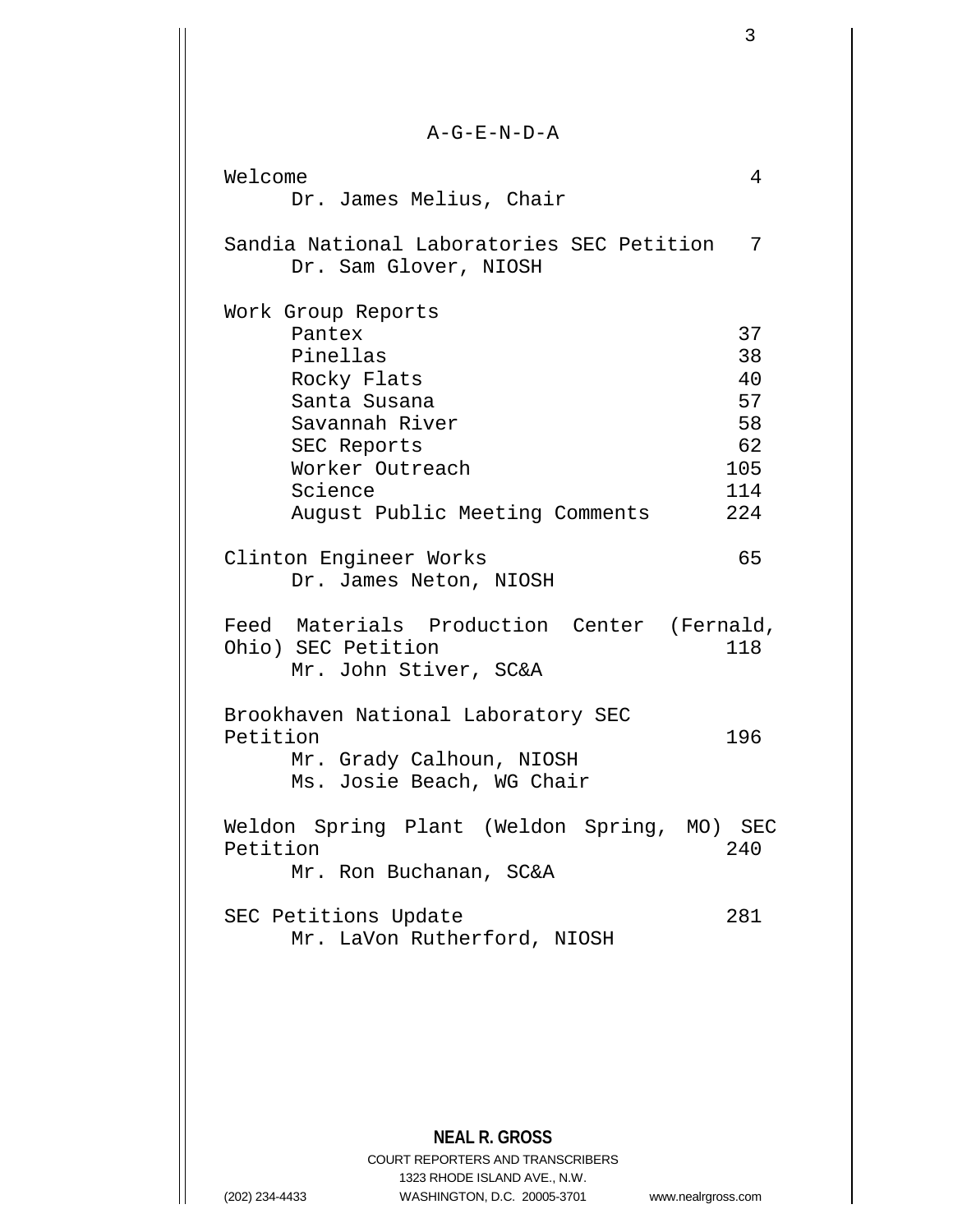**NEAL R. GROSS** 1 P-R-O-C-E-E-D-I-N-G-S 2  $\parallel$  8:26 a.m. 3 CHAIRMAN MELIUS: Good morning. I 4 welcome everybody to the second day of meeting 5 number 82 of the Advisory Board on Radiation  $6 \parallel$  and Worker Health. And that's my welcome. 7 MR. KATZ: Good morning, everyone. 8 This is Ted Katz, the Designated Federal 9 Official of the Advisory Board. I'll let 10 everyone on the phone know we have a long 11 agenda today, we run to 6. All of the 12 presentations for the agenda are on the 13 || Advisory Board or the NIOSH website under the 14 || Advisory Board, under the Meetings section. 15 So you can follow along with those 16 presentations, those PowerPoint presentations. 17 Let me also remind everyone on the 18 || line to please mute your phones. Press \*6 if 19 you don't have a mute button and that'll mute 20 your phone. Pressing \*6 again will take your 21 || phone off of mute. And also please do not put  $22$  || the phone on hold at any point, but hang up

> COURT REPORTERS AND TRANSCRIBERS 1323 RHODE ISLAND AVE., N.W.

(202) 234-4433 WASHINGTON, D.C. 20005-3701 www.nealrgross.com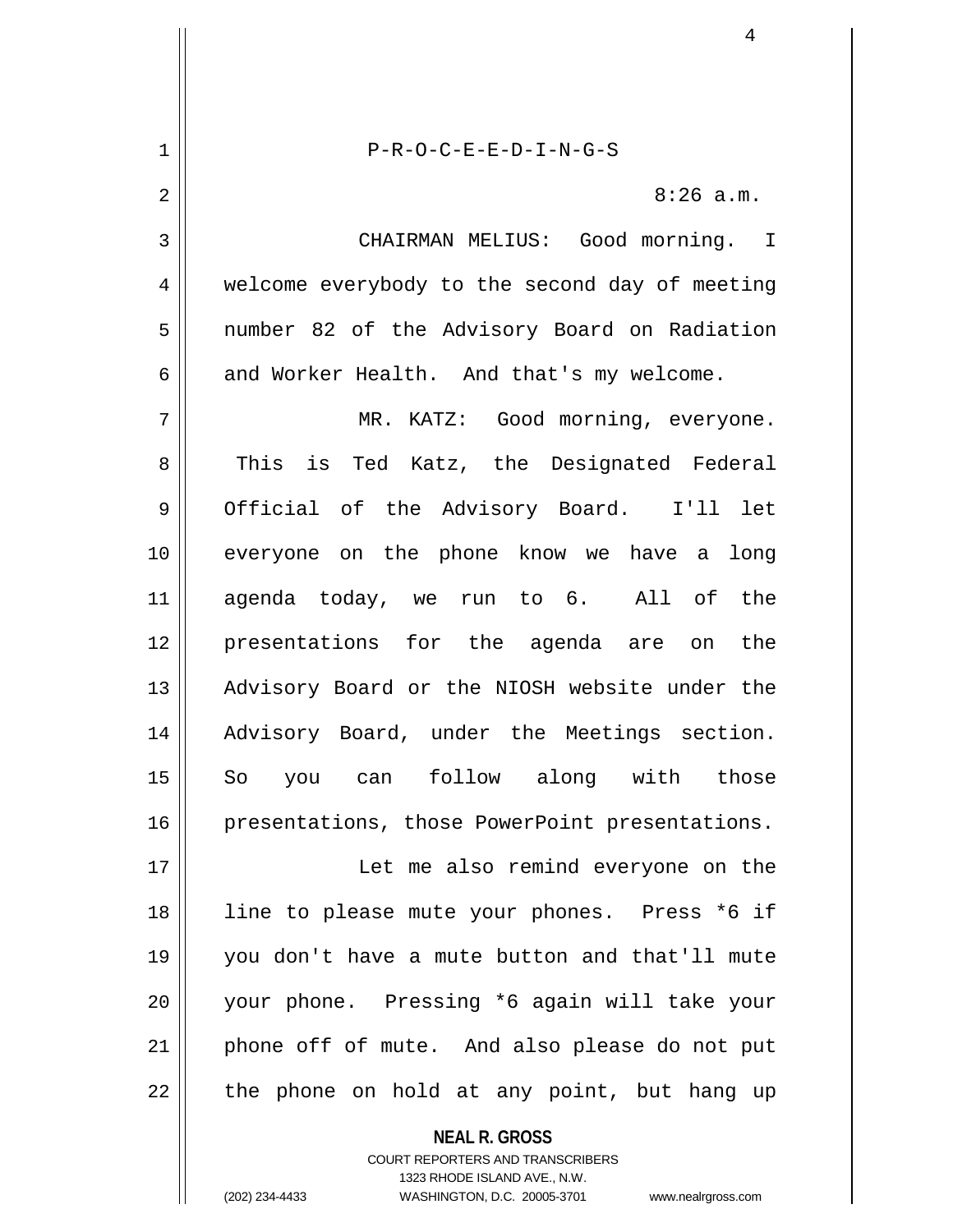|                | 5                                                                       |
|----------------|-------------------------------------------------------------------------|
|                |                                                                         |
| $\mathbf 1$    | and dial back in if you need to leave the call                          |
| $\overline{2}$ | for a bit.                                                              |
| $\mathfrak{Z}$ | Let's -- we're missing a couple of                                      |
| $\overline{4}$ | Board Members from the table right now. We                              |
| 5              | should do roll call. Let me check on the                                |
| 6              | line.                                                                   |
| 7              | CHAIRMAN MELIUS: Phil is there.                                         |
| 8              | MR. KATZ: But that's okay for a                                         |
| 9              | roll call. First let me just check on the                               |
| 10             | line though. Do we have Dr. Lemen on the                                |
| 11             | line? Okay, no. But let's do roll call in                               |
| 12             | the room. Now we have several sites we're                               |
| 13             | discussing today so Board Members please note                           |
| 14             | whether you have a conflict of interest with a                          |
| 15             | specific site as you respond to roll call.                              |
| 16             | And let's begin with the Chair.                                         |
| 17             | (Roll call.)                                                            |
| 18             | MEMBER ZIEMER: I'm here and I'm                                         |
| 19             | actually unsure whether I'm conflicted because                          |
| 20             | the Clinton Engineer Works was a predecessor                            |
| 21             | to Oak Ridge for which I am conflicted.<br>$\mathbb{I}$                 |
| 22             | don't know what the connection there is.<br>It                          |
|                | <b>NEAL R. GROSS</b>                                                    |
|                | <b>COURT REPORTERS AND TRANSCRIBERS</b><br>1323 RHODE ISLAND AVE., N.W. |
|                | (202) 234-4433<br>WASHINGTON, D.C. 20005-3701<br>www.nealrgross.com     |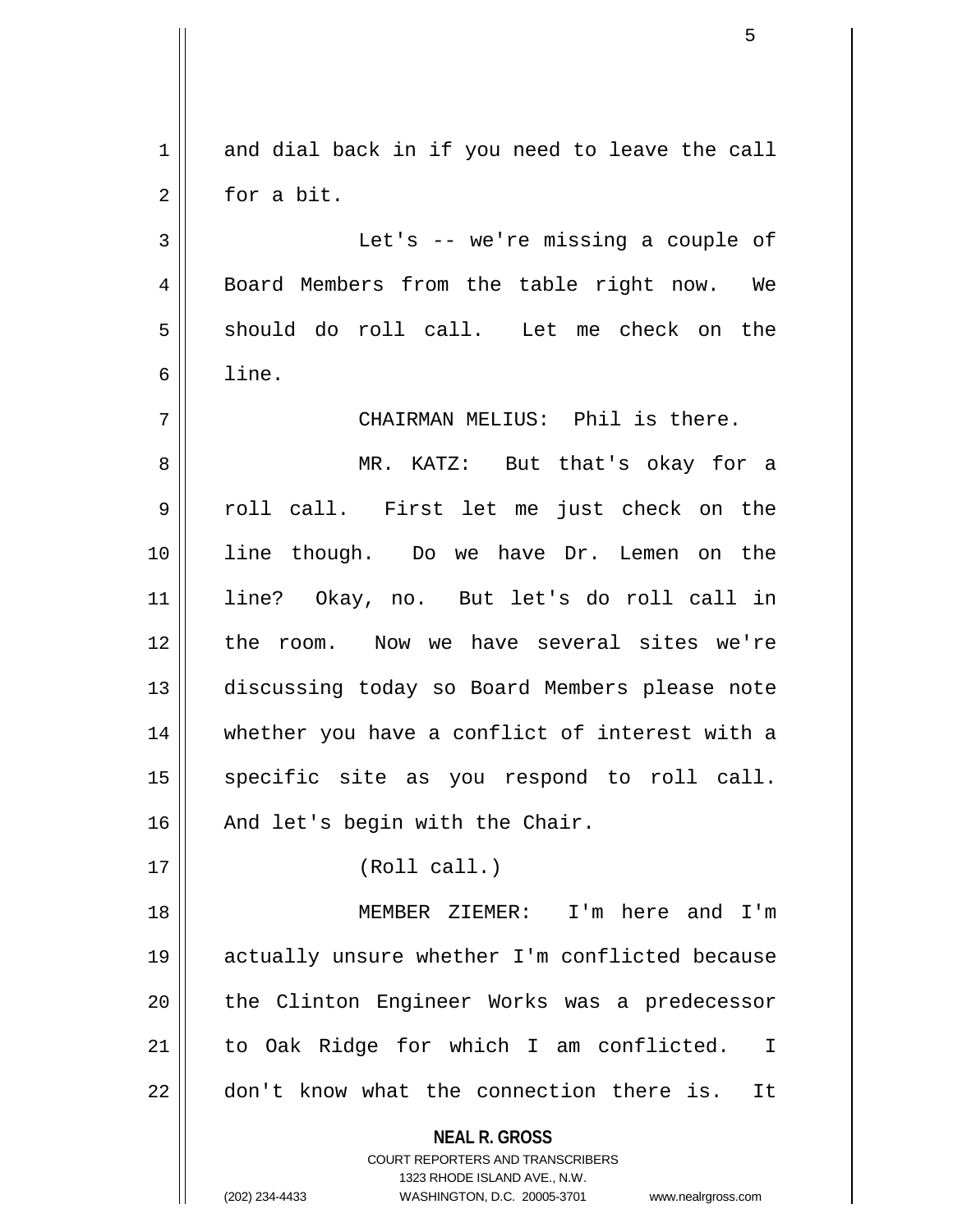**NEAL R. GROSS** COURT REPORTERS AND TRANSCRIBERS 1323 RHODE ISLAND AVE., N.W. (202) 234-4433 WASHINGTON, D.C. 20005-3701 www.nealrgross.com 1 | preexisted. 2 MR. KATZ: You do not have a 3 | conflict. 4 MEMBER ZIEMER: That's what I was  $5 \parallel$  trying to elicit, some -- a thumbs up from the  $6 \parallel$  attorneys to cover myself. 7 MR. KATZ: No conflict. 8 MEMBER ZIEMER: I now declare 9 | myself to be non-conflicted. 10 CHAIRMAN MELIUS: A conflict-free  $11$  zone. 12 || MR. KATZ: Mark. How have we lost 13 Mark? Okay, well we will catch up with Mark 14 and have him speak to conflict when he 15 | returns. 16 CHAIRMAN MELIUS: Okay, we'll 17 start and the first item on the agenda today 18 is Sandia National Laboratories and Sam Glover 19 will be doing the presentation. This may be 20 || your first time here today so, welcome. 21 DR. GLOVER: Thank you, Board 22 Members. If you remember, not that long ago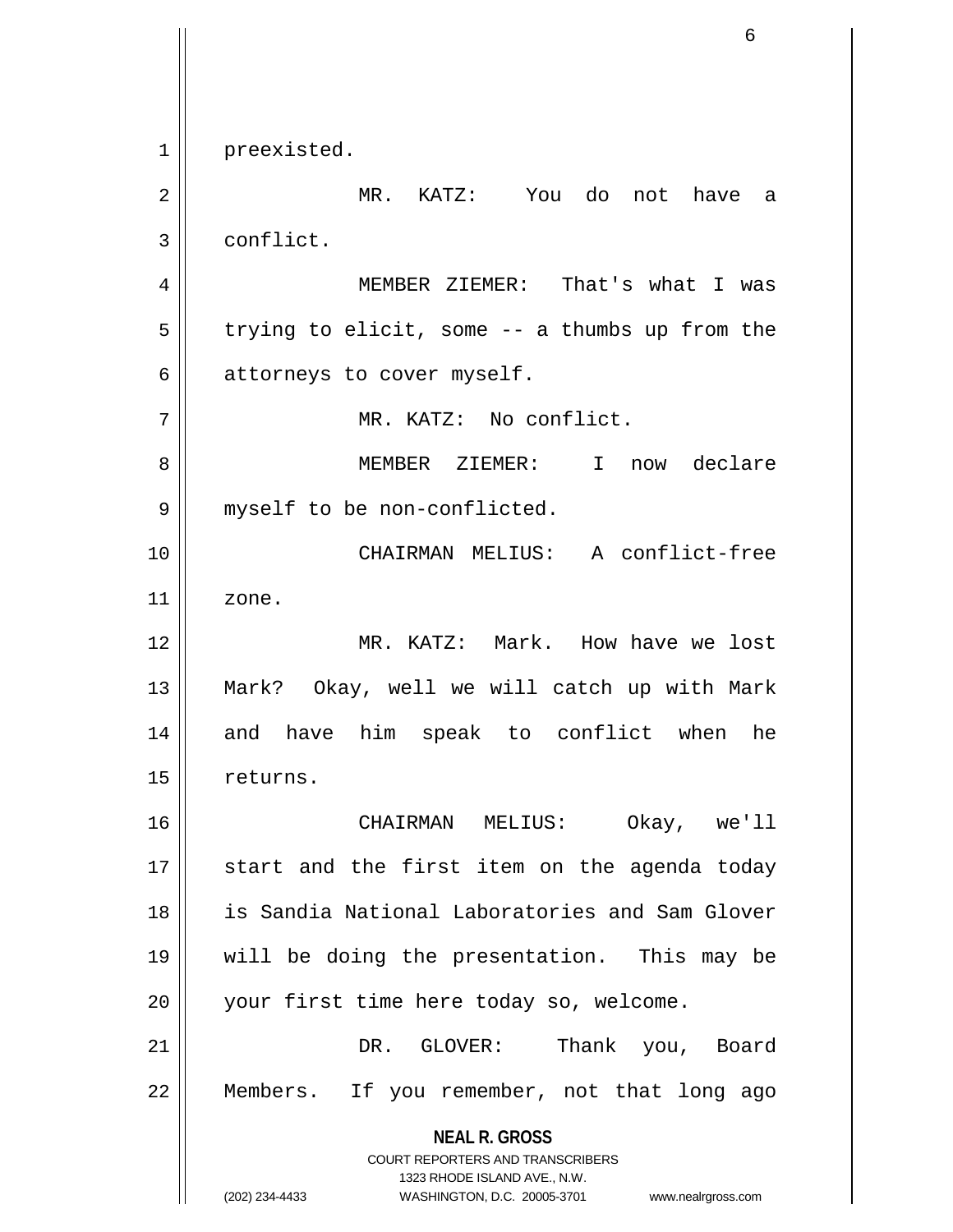**NEAL R. GROSS** COURT REPORTERS AND TRANSCRIBERS 1 || we presented an 83.13 for the early years at 2 Sandia. 3 PARTICIPANT: We can barely hear  $4 \mid$  you. 5 DR. GLOVER: I'm sorry. Is that 6 better? 7 PARTICIPANT: Yes, that is. The 8 | other speakers were very difficult to hear as 9 Well except for Dr. Ziemer and Ted Katz. 10 || DR. GLOVER: Very good, I'll make 11 || sure I stay closer to the mic. So my name's 12 Sam Glover and I'm going to present a later 13 || portion. We presented earlier, about six 14 months ago, recently enacted. Sandia has a 15 || new SEC for the early time frames. And we had  $16$   $\vert$  -- at the Board at that time that we would 17 continue our review for the later periods. 18 || SEC Petition 188 came in subsequently after 19 that and they actually petitioned for the  $20$  || later periods up through 2011. And so that is 21 || what we're going to discuss today. 22 || So this petition was received July

1323 RHODE ISLAND AVE., N.W.

7

(202) 234-4433 WASHINGTON, D.C. 20005-3701 www.nealrgross.com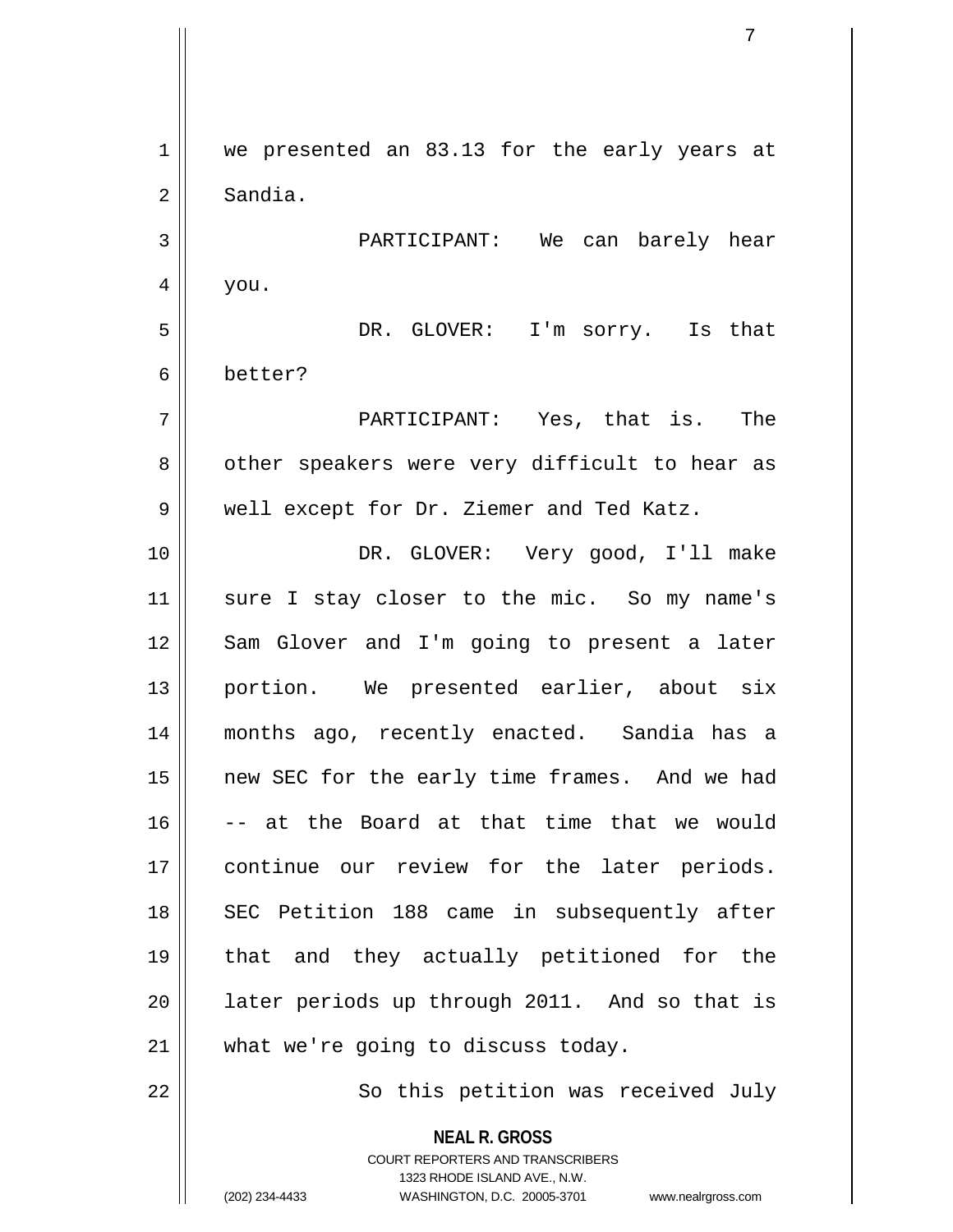1 || 18th, 2011. The petitioner proposed a Class  $2 \parallel$  of all security inspectors, security clerks, 3 firemen, non-regularly recurrent security 4 || inspectors, security officers, security police  $5 \parallel$  officers 1, 2, 3, alarm system operators that 6 worked in any area at Sandia National Labs, 7 Albuquerque, for the period January 1, 1963  $8 \parallel$  through May 21st, 2011. 9 The petition qualified for 10 || evaluation on October 21st, 2011. The 11 petition basis, the radiation monitoring 12 || records for members of the proposed Class may 13 || have been lost, falsified or destroyed similar 14 to where we left off with the previous SEC 15 || review. Monitoring data retrieval problems 16 incurred by NIOSH while processing individual 17 || claims while performing site data capture work 18 || supported the petition basis. 19 NIOSH evaluated the Class all

20 personnel who worked at any area at Sandia 21 National Laboratories in Albuquerque, New 22 || Mexico for the period January 1, 1963 through

> **NEAL R. GROSS** COURT REPORTERS AND TRANSCRIBERS 1323 RHODE ISLAND AVE., N.W. (202) 234-4433 WASHINGTON, D.C. 20005-3701 www.nealrgross.com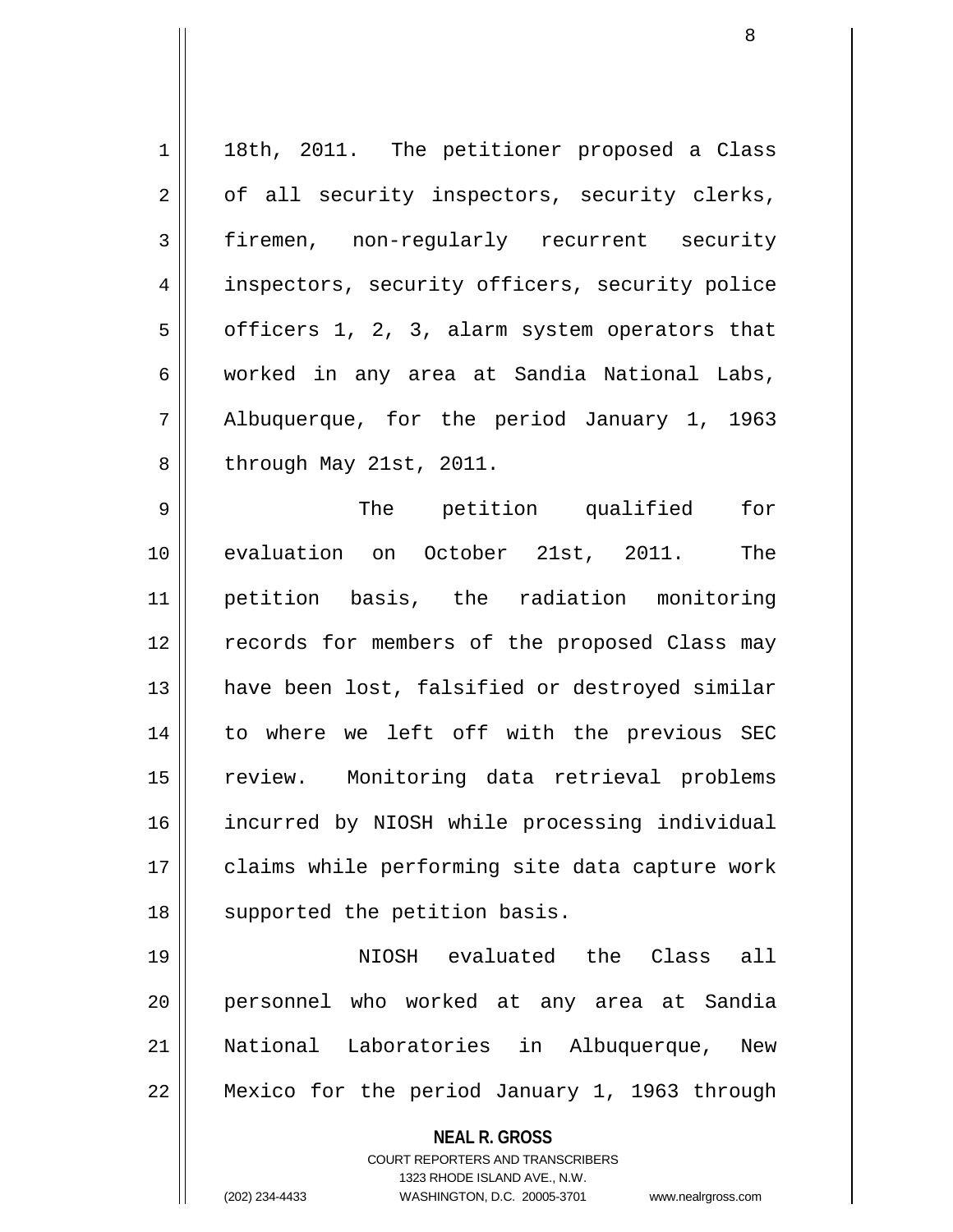| $\mathbf 1$ | May 21st, 2011. And as I briefly mentioned        |
|-------------|---------------------------------------------------|
| 2           | that Sandia -- had already added a Class from     |
| 3           | January 1, 1949 through December 31st, 1962.      |
| 4           | Standard sources available that we                |
| 5           | usually look through, but I want to -- we have    |
| 6           | been to Sandia numerous times. We have been       |
| 7           | very -- worked very hard at trying to get         |
| 8           | information at Sandia. So in addition to the      |
| $\mathsf 9$ | Technical Basis Documents and all the other       |
| 10          | facilities -- we have over 2,500 documents.       |
| 11          | I'll go through how many times. I think we've     |
| 12          | been to Sandia, well, dozens of times.            |
| 13          | The 367 claims submitted, 323 with                |
| 14          | employment during this time frame. I did miss     |
| 15          | this one. They caught most of my oversights       |
| 16          | when I updated this but I did miss that this      |
| 17          | should be from the later time frame.<br><b>It</b> |
| 18          | should be from '63 onward. Dose                   |
| 19          | reconstruction completed for claims with          |
| 20          | employments during the period: 270; claims        |
| 21          | with internal dosimetry: 37; and with external    |
| 22          | dosimetry it says 256. That doesn't sound         |
|             |                                                   |
|             | <b>NEAL R. GROSS</b>                              |

COURT REPORTERS AND TRANSCRIBERS 1323 RHODE ISLAND AVE., N.W.

 $\mathbf{I}$ 

(202) 234-4433 WASHINGTON, D.C. 20005-3701 www.nealrgross.com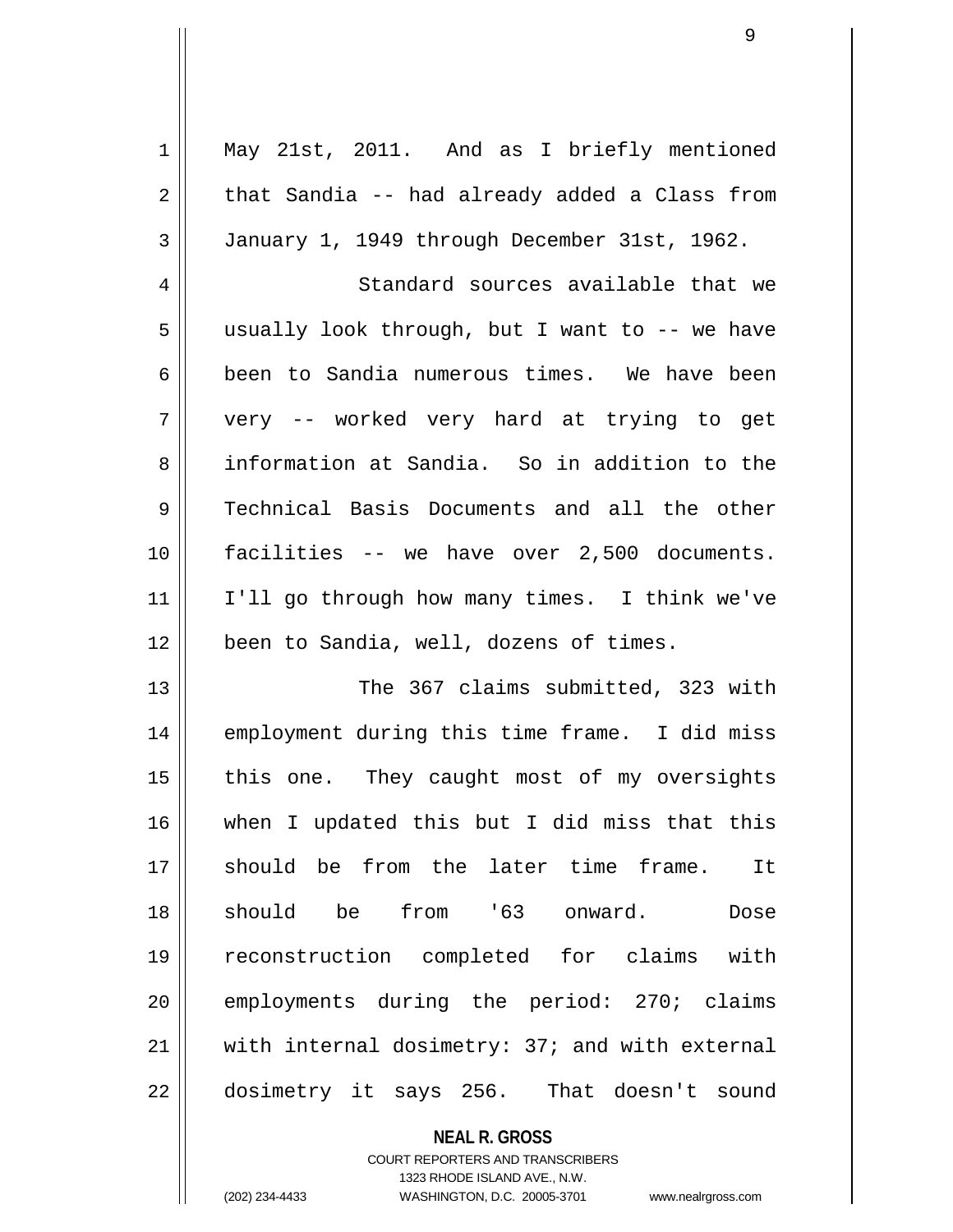$1 \parallel$  right.

| $\overline{2}$ | A little background. In 1945 Z-                |
|----------------|------------------------------------------------|
| $\mathfrak{Z}$ | Division of Los Alamos moved to what was to    |
| $\overline{4}$ | become the Sandia National Laboratory. The     |
| 5              | covered period for the laboratory as           |
| 6              | established by the Department of Labor begins  |
| 7              | in 1949 and covers weapons assembly, weapons   |
| 8              | ordnance engineering, production coordination  |
| 9              | among the various Atomic Energy complex        |
| 10             | facilities such as Clarksville, Medina and     |
| 11             | Pantex.                                        |
| 12             | So just a brief area. It's in the              |
| 13             | middle of a large Air Force base and so they   |
| 14             | have a number of technical areas.              |
| 15             | Potential external radiological                |
| 16             | exposure during the Class period is a broad    |
| 17             | spectrum of external hazards. Photon exposure  |
| 18             | related to generators, accelerators, materials |
| 19             | returned from weapons testing, reactors and    |
| 20             | other research and waste materials. Beta       |
| 21             | exposures from activated components, materials |
| 22             | returned from weapons testing and air filters  |
|                | <b>NEAL R. GROSS</b>                           |

COURT REPORTERS AND TRANSCRIBERS 1323 RHODE ISLAND AVE., N.W.

(202) 234-4433 WASHINGTON, D.C. 20005-3701 www.nealrgross.com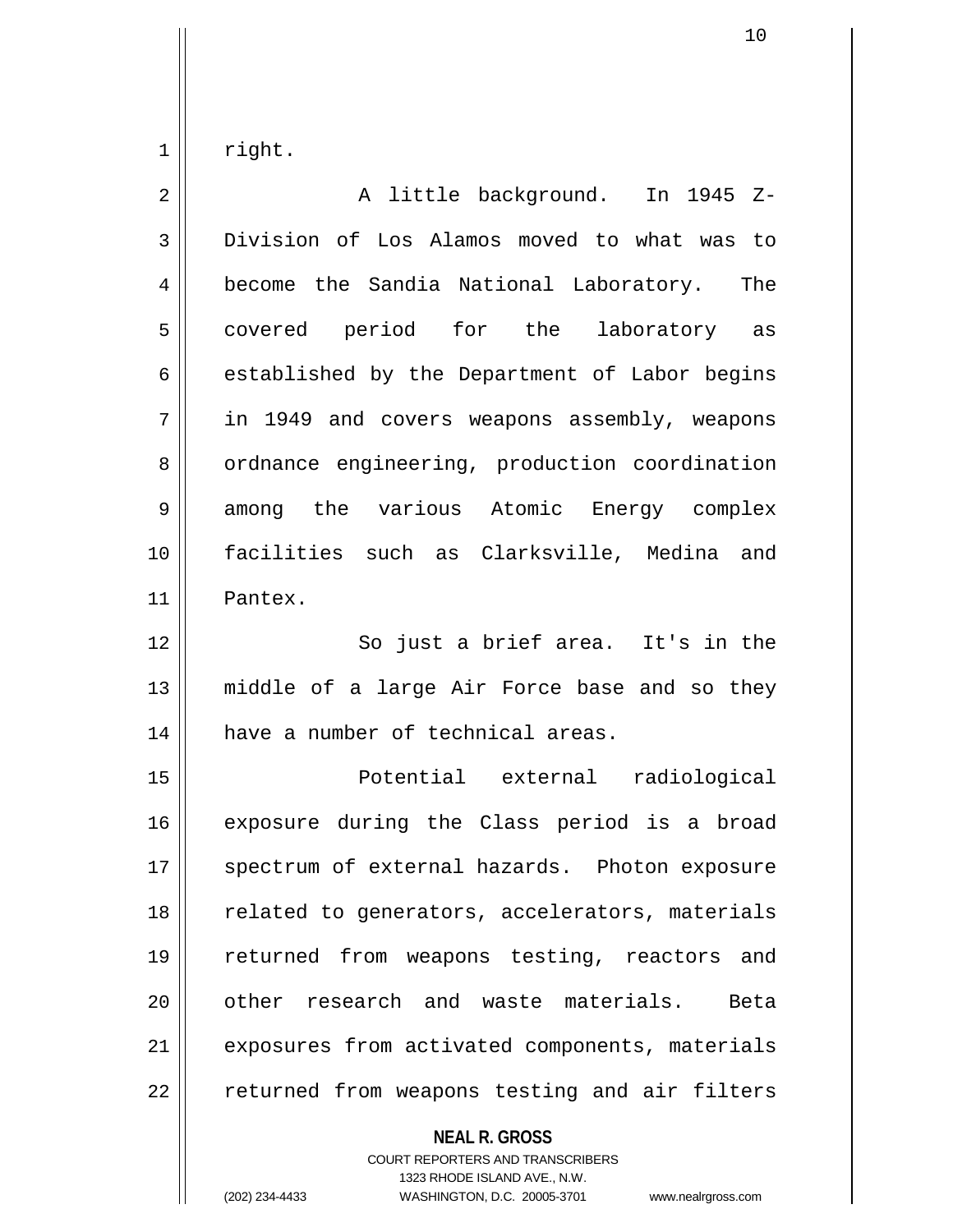1 | from cloud sampling, neutrons, weapons-related 2 accelerators, reactors and various neutron  $3 \parallel$  sources. And while it's at the -- it's at 4 || sort of the beginning, not until 1958 did they 5 | implement neutron dosimetry at Sandia National  $6 \parallel$  Labs. 7 Internal radiological exposures

8 || also, while not considered a high radiological  $9 \parallel$  site they actually did have numerous internal 10 sources of exposure including plutonium, 11 tritium, uranium, americium, fission and 12 | activation products as well as thorium.

13 Health physics was the 14 responsibility of the Industrial Hygiene 15 Division prior to 1957 at which point a health 16 physics section was formed. And essentially 17 we located minimal documentation of the 18 practices and requirements during the 19 evaluation period. Monitoring requirements 20 were developed based on the judgment of 21 departments, divisions and supervisors, and 22 || they're really not well-documented on why

## **NEAL R. GROSS** COURT REPORTERS AND TRANSCRIBERS 1323 RHODE ISLAND AVE., N.W. (202) 234-4433 WASHINGTON, D.C. 20005-3701 www.nealrgross.com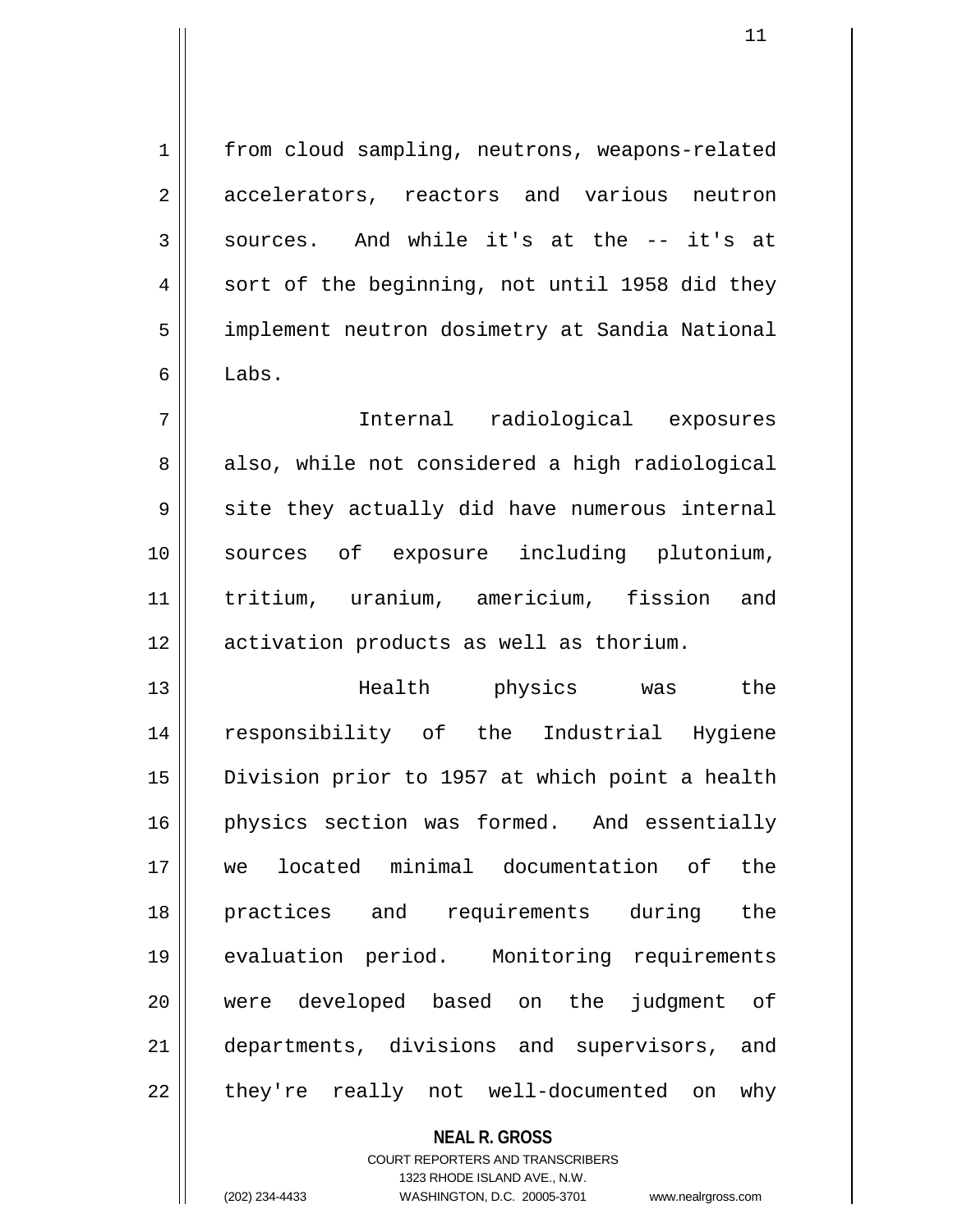1 | those decisions were made. Interviews 2 | indicate that coverage was temporal and ad hoc  $3$  in nature which continues until the time of 4 | the Tiger Teams.

5 Personnel monitoring data. The 6 availability of monitoring data remains a 7 significant concern. In November of 2009, 8 || NIOSH notified the Department of Energy that 9 || case responses were incomplete particularly as 10 || related to internal dosimetry and that we had 11 essentially acquired individual data during 12 our document captures that was not being 13 provided.

14 || So in January 2010 we re-requested 15 the records for open Sandia National 16 Laboratory cases. And the Department of 17 || Energy and Sandia National Labs are currently 18 || reviewing the best path forward. They have 19 re-responded but they are still working on an 20 | overall approach to records.

21 Unlike many DOE facilities, Sandia 22 || National Labs did not report the number of

> **NEAL R. GROSS** COURT REPORTERS AND TRANSCRIBERS 1323 RHODE ISLAND AVE., N.W.

(202) 234-4433 WASHINGTON, D.C. 20005-3701 www.nealrgross.com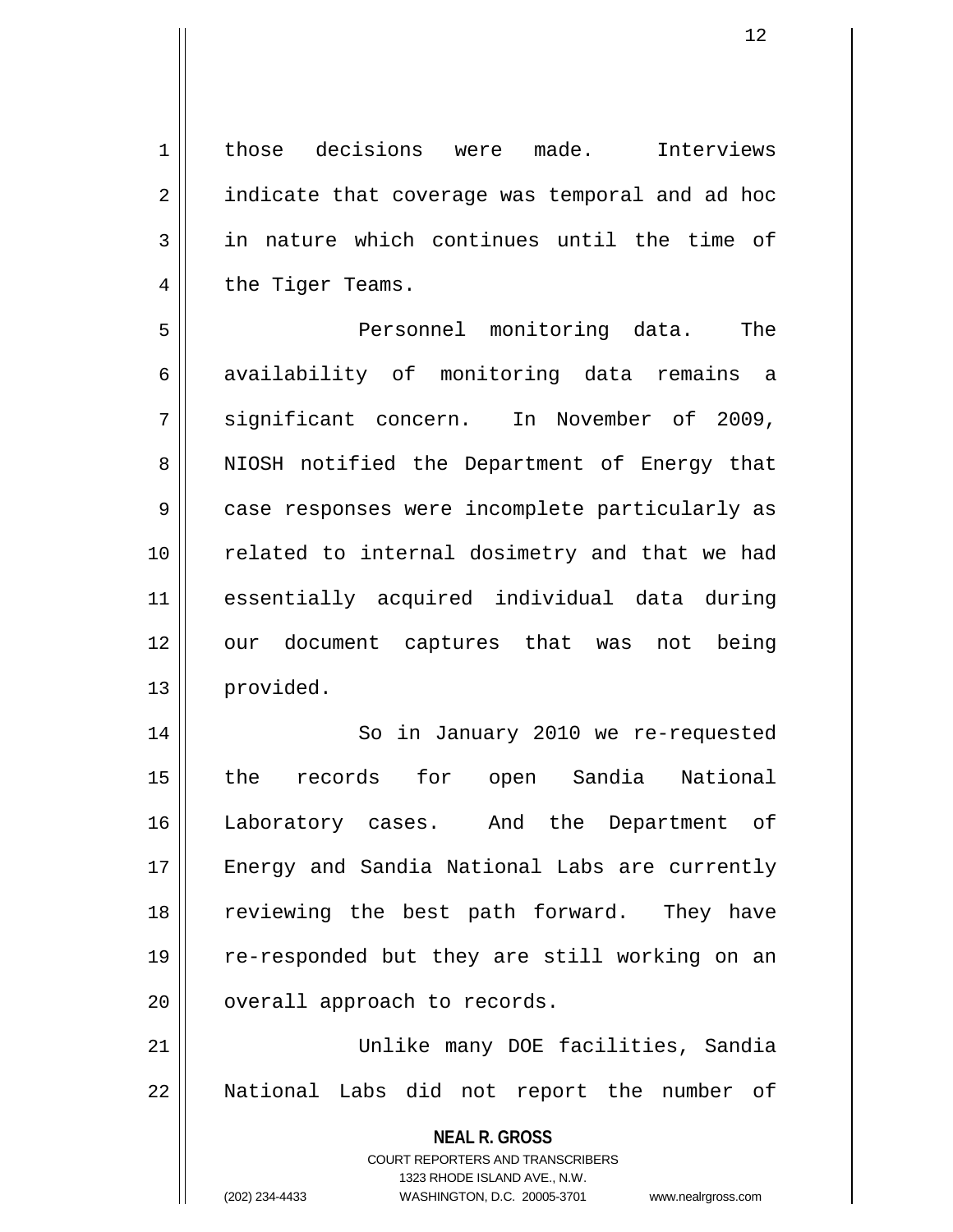1 | bioassay samples. So when I go to Hanford you  $2 \parallel$  know what your number is, what is X, that you 3 would know you had everything. You don't have  $4 \parallel$  that here although it was likely few. Based 5 | on interviews it's thought to be small. NIOSH  $6 \parallel$  obtained limited -- or some copies of bioassay  $7 \parallel$  records as part of its site data captures and 8 | claim data requests.

9 The number of samples by year from 10 NIOSH records are provided in the following 11 table. I will mention that the data collected 12 from 1992 through 1994 were provided by the 13 || CEP. And that data, that company was 14 convicted of fraud. CEP data during this time 15 frame is not used by NIOSH for dose 16 | reconstruction.

17 As you can see we have some 18 || samples, tritium being the most prevalent. 19 And these are just samples for the most part 20 what we've picked up just as the result of 21 finding them in the 50,000 boxes in what we  $22$   $\parallel$  will term the mountain, they are the old silo

> **NEAL R. GROSS** COURT REPORTERS AND TRANSCRIBERS 1323 RHODE ISLAND AVE., N.W. (202) 234-4433 WASHINGTON, D.C. 20005-3701 www.nealrgross.com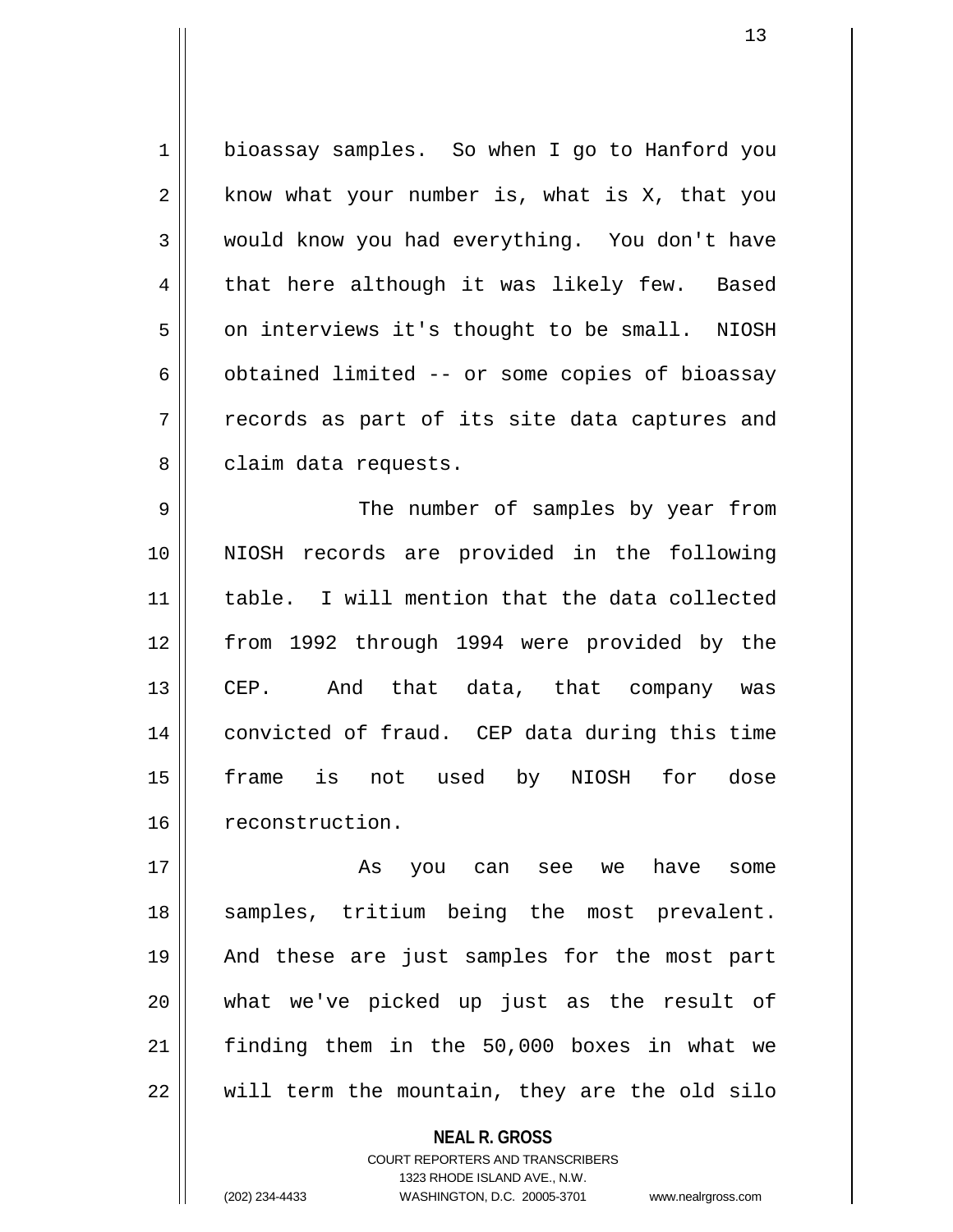**NEAL R. GROSS** COURT REPORTERS AND TRANSCRIBERS 1323 RHODE ISLAND AVE., N.W. (202) 234-4433 WASHINGTON, D.C. 20005-3701 www.nealrgross.com 1 sites and that's what they used for records 2 || storage. And they're indexed but they weren't 3 || indexed to be reviewed for this type of 4 purpose. So, sometimes you find things just  $5 \parallel$  by happenstance. And so it is a difficult --6 || sometimes you just get lucky or you just find  $7 \parallel$  things by happenstance. And so we have some - $8 \parallel$  - we just recently in the last week I think we  $9 \parallel$  got an extra database of later term stuff. So 10 you see we ended 1991 here by the time they 11 actually began a database system. So we just 12 || qot the database from Sandia for post-'91. So 13 we'll be looking at it. 14 || As we talk about post-'94, I'm  $15$  || going to ask you to hold that in  $-$ - I don't 16 || know if the correct term is abeyance or under 17 further review. Our recommendation only goes 18 || through '94 at this time. 19 External dosimetry results are  $20$  | essential -- yes? 21 MEMBER RICHARDSON: One  $22 \parallel$  clarification. You said that you received the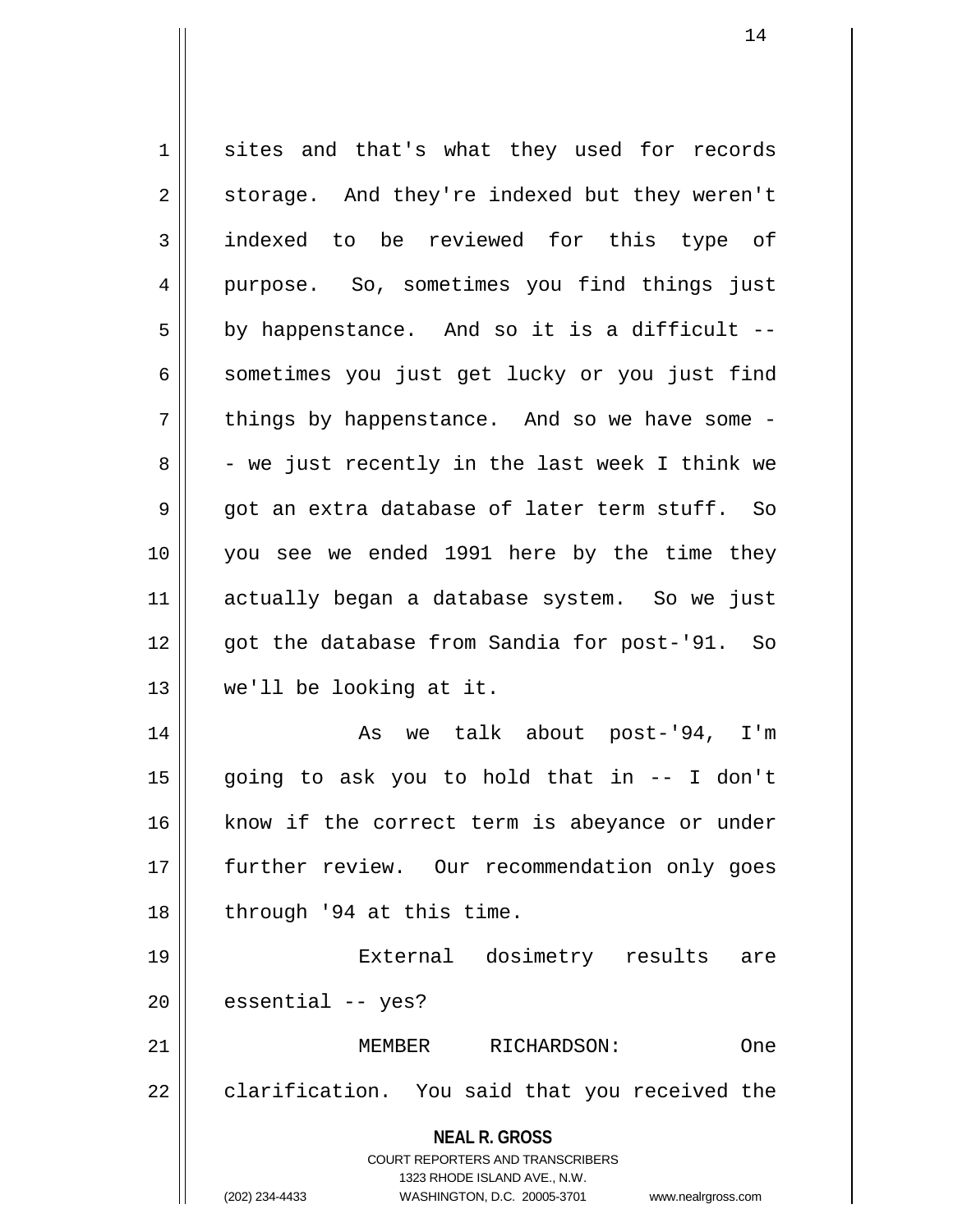**NEAL R. GROSS** COURT REPORTERS AND TRANSCRIBERS 1323 RHODE ISLAND AVE., N.W. (202) 234-4433 WASHINGTON, D.C. 20005-3701 www.nealrgross.com 1 database post '91 but the prior slides said  $2 \parallel$  that the data for '92 to '94 were not used. 3 DR. GLOVER: So they have a  $-$ 4 that database includes external as well as 5 || internal. CEP was an internal dosimetry. It 6 || will include that type of data. So it is  $7 \parallel$  their database system. We had not had an 8 || opportunity to truly review and do any 9 || statistics. 10 MEMBER RICHARDSON: Okay. So, but 11 || this slide I was looking at was bioassay data. 12 || So it's -- although you've received the data  $13$  | it's not -- that's --14 || DR. GLOVER: Yes, sir. 15 Let's see. External dosimetry 16 || results were centralized from the beginning at 17 || Sandia National Labs. Personal data requests 18 || seem to be fairly complete for external 19 dosimetry. There are some differences and 20 they are working on correcting those 21 differences. Documentation of pre-1957 22 || external dosimetry was not obtained by NIOSH.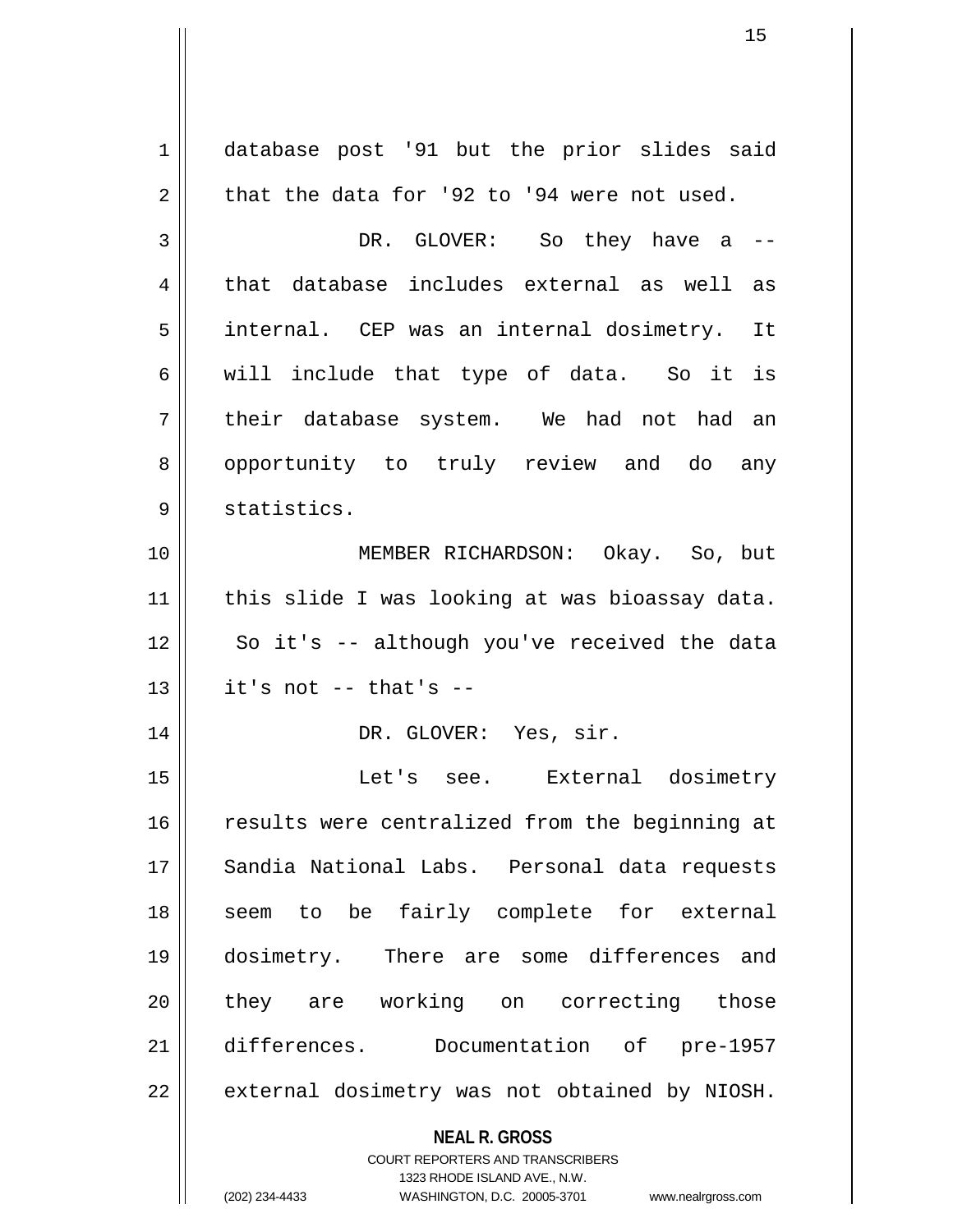1 Post-'57 documentation indicates workers in  $2 \parallel$  radiation areas were to be badged. Available 3 data represents a fairly substantial 4 population. NIOSH has further developed 5 | external coworker models and neutron-to-photon 6 correction factors to determine dose to 7 unmonitored workers.

8 || So our proposed -- the feasibility 9 of dose reconstruction. NIOSH has determined 10 || that monitoring data, process information and 11 monitoring program information are 12 insufficient to support bounding internal 13 doses for the evaluated Class. There are 14 indications that additional data may exist.  $15$  These data are not readily accessible and may 16 never be accessible.

17 Based on a lack of internal 18 monitoring program documentation and source 19 term information and data for the evaluated 20 period, NIOSH feels it cannot establish a 21 bounding approach even if the 22 microfilm/microfiche data were to become

**NEAL R. GROSS**

COURT REPORTERS AND TRANSCRIBERS 1323 RHODE ISLAND AVE., N.W. (202) 234-4433 WASHINGTON, D.C. 20005-3701 www.nealrgross.com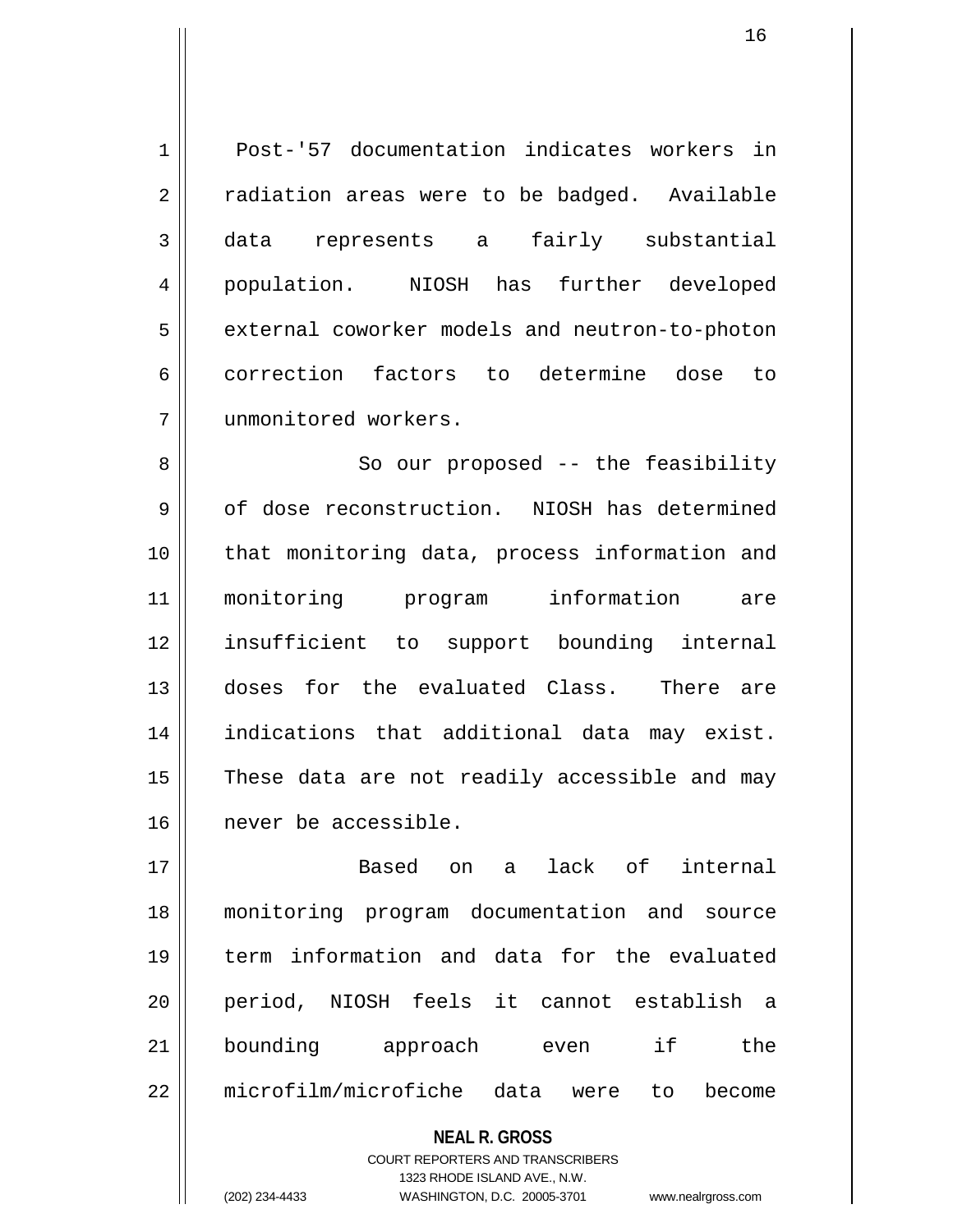1 available. NIOSH concludes it cannot bound 2 | internal doses for the period January 1, 1963 3 through December 31st, 1994 and will continue 4 to assess post-1994 dose reconstruction 5 || feasibility in a subsequent evaluation for 6 Sandia National Labs.

7 NIOSH recommendation regarding 8 non-SEC claims are that NIOSH found it is not 9 possible to completely reconstruct internal 10 radiation doses for the proposed Class. NIOSH 11 intends to use any internal and external 12 monitoring data that may become available for 13 an individual claim and that can be 14 interpreted using existing NIOSH dose 15 | reconstruction processes or procedures.

16 Our recommended Class is all 17 || employees of the Department of Energy, its 18 predecessor agencies and its contractors and 19 subcontractors who worked in any area at 20 Sandia National Laboratories in Albuquerque, 21 New Mexico from January 1, 1963 through 22 | December 31st, 1994 for a number of workdays

> **NEAL R. GROSS** COURT REPORTERS AND TRANSCRIBERS 1323 RHODE ISLAND AVE., N.W. (202) 234-4433 WASHINGTON, D.C. 20005-3701 www.nealrgross.com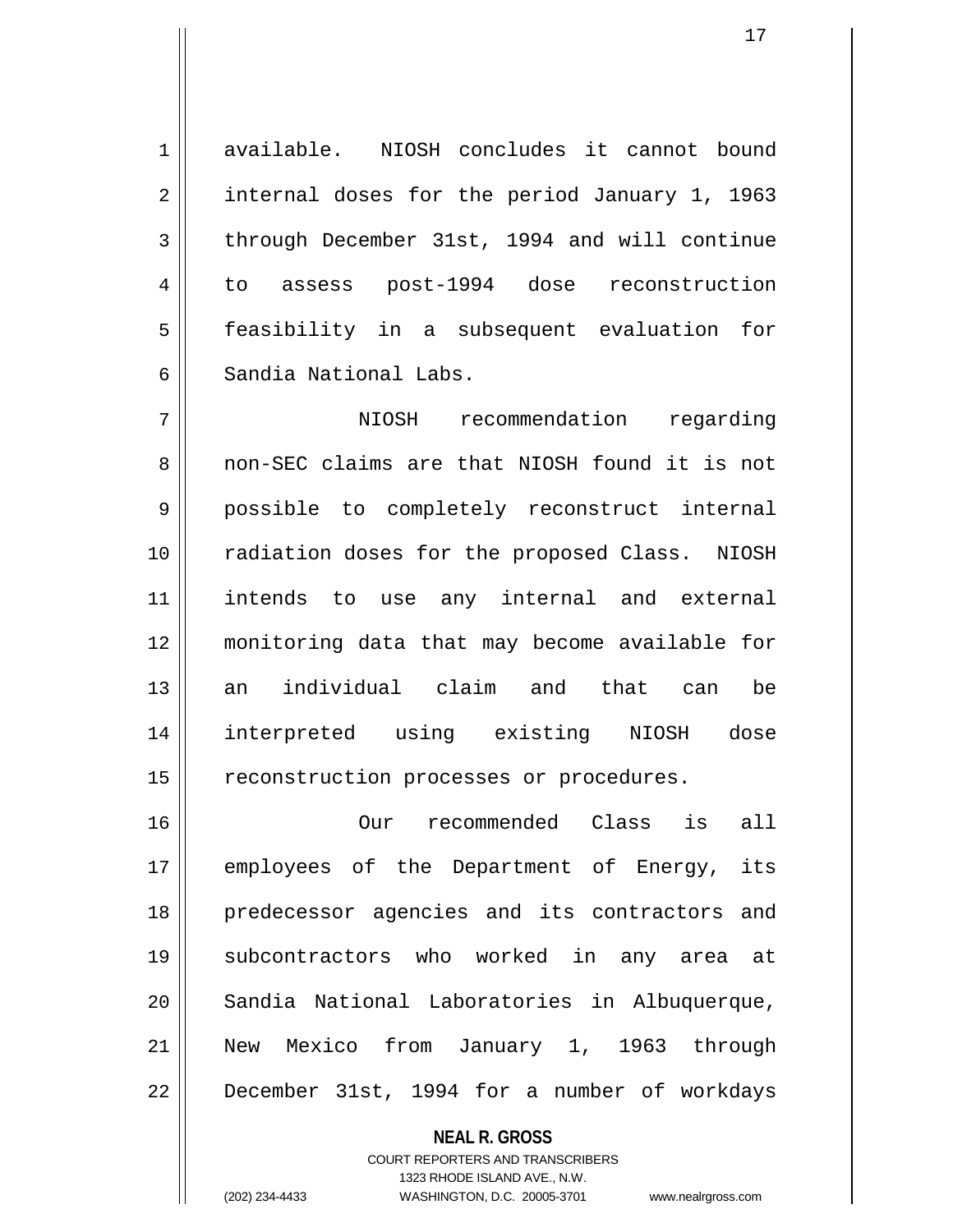1 aggregating at least 250 work days occurring 2 either solely under this employment or in 3 combination with work days within the 4 parameters established for one or more other 5 || classes of employees in the Special Exposure 6 Cohort.

7 In summarizing our recommendation 8 || from '63 through '94, internal: not feasible  $9 \parallel$  and the other, external, gamma, beta, neutron 10 and occupational medical X-ray as feasible. 11 From 1995 forward we continue to review the 12 feasibility dose reconstruction for this 13 period for internal and we'll report to the 14 | Board at a subsequent meeting. Thank you.

15 CHAIRMAN MELIUS: Thank you, Sam. 16 || Board Members have questions for Sam? Could 17 you at least for my benefit clarify a little 18 bit more the '91 to '94, sort of a follow-up 19 to David's question. I'm a little confused  $20$   $\parallel$  still. 21 DR. GLOVER: From a -- they began

22 || using electronic databases to store their

**NEAL R. GROSS** COURT REPORTERS AND TRANSCRIBERS 1323 RHODE ISLAND AVE., N.W. (202) 234-4433 WASHINGTON, D.C. 20005-3701 www.nealrgross.com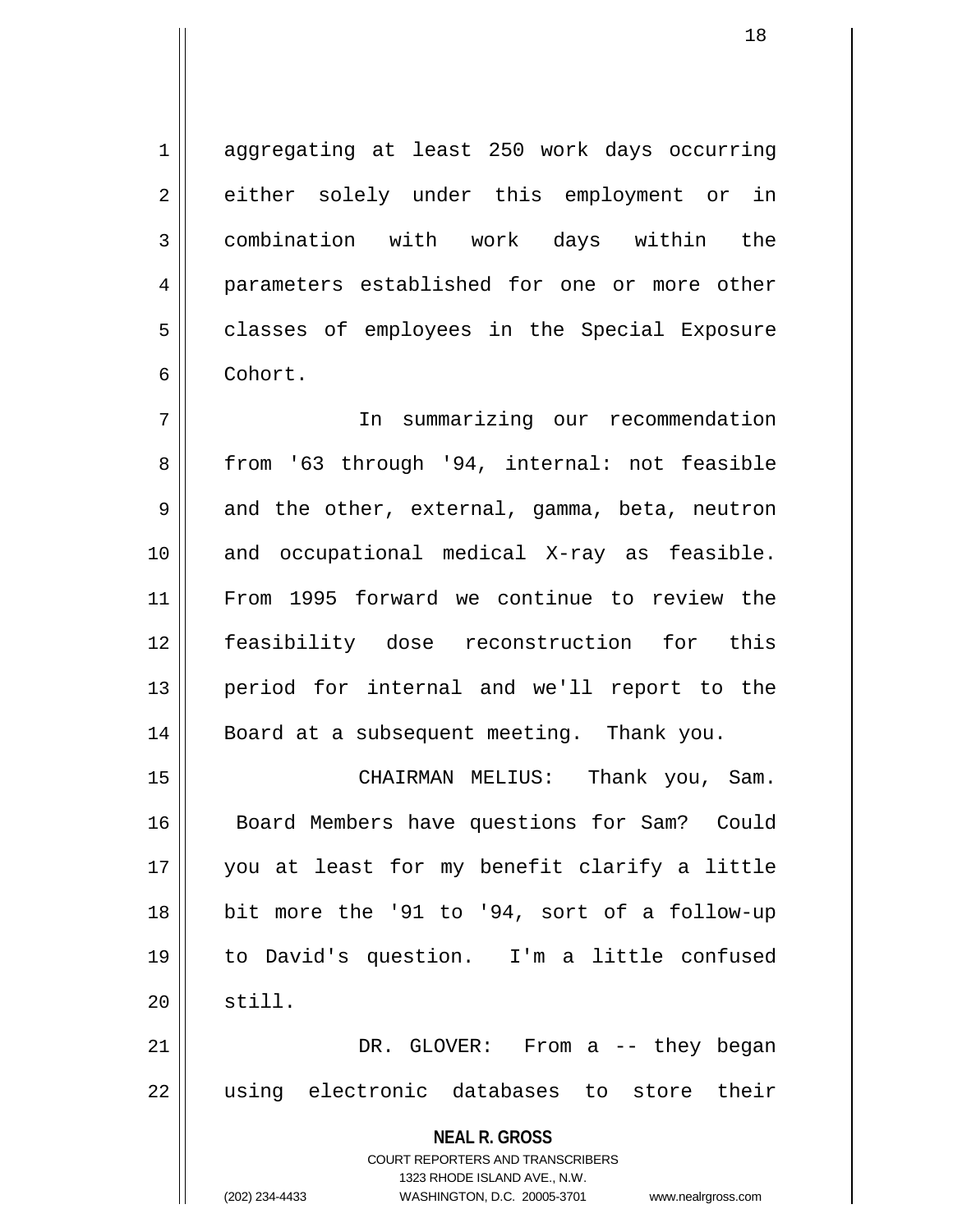1 data. In around '92 they changed to a new  $2 \parallel$  format system. We didn't have access to that. 3 Before that it was in hard copy microfiche 4 | records.

#### 5 CHAIRMAN MELIUS: Okay.

6 DR. GLOVER: And so they've 7 recently transferred to us their electronic 8 databases. The problem in that -- even if we  $9 \parallel$  had that data with them not using the internal 10 dosimetry data from that '92 to '94. So we 11 haven't determined if we have deficiencies for 12 || that database. The problem is that CEP 13 || falsified data. And so because of that, we do 14 not use any data in that time frame for 15 | internal dose.

16 CHAIRMAN MELIUS: Other Board 17 || Members have questions at this time? Okay. I 18 believe we have petitioners on the line and we 19 had a petitioner I think submitted a letter 20 which he wanted read into the record. So I'll 21 ask Ted Katz to read the letter into the 22 ll record.

**NEAL R. GROSS**

COURT REPORTERS AND TRANSCRIBERS 1323 RHODE ISLAND AVE., N.W. (202) 234-4433 WASHINGTON, D.C. 20005-3701 www.nealrgross.com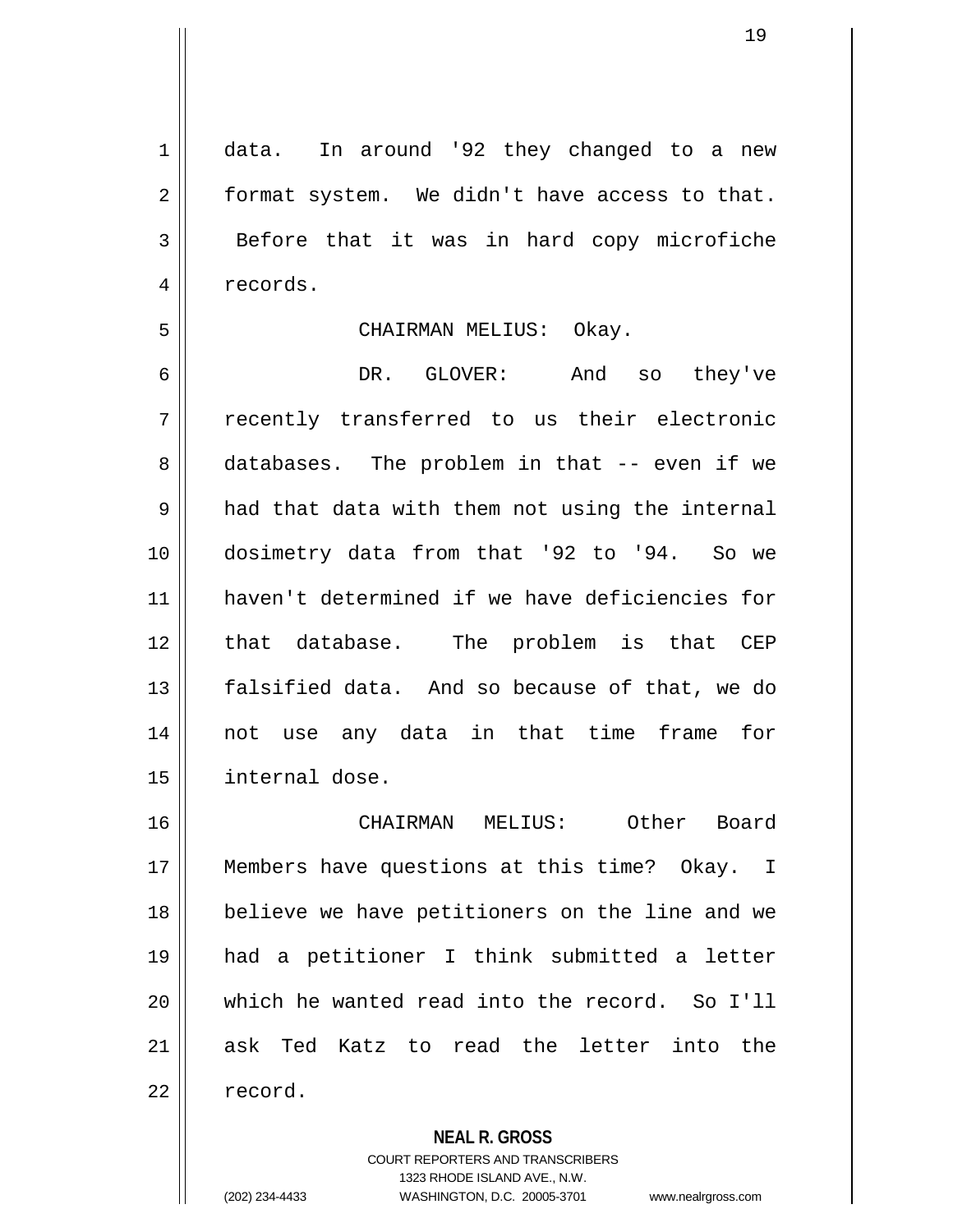| 1  | MR. KATZ: Sure. But before I do                          |
|----|----------------------------------------------------------|
| 2  | that, let me -- we have one of our Board                 |
| 3  | Members joined us after we had done roll call.           |
| 4  | Mark Griffon is here and if you'd just speak             |
| 5  | to whether you have any conflicts of interest            |
| 6  | today?                                                   |
| 7  | MEMBER GRIFFON:<br>Yes, Mark                             |
| 8  | Griffon, no conflicts.                                   |
| 9  | MR. KATZ: Thank you. Okay, so                            |
| 10 | here's the letter from the petitioner dated              |
| 11 | February 21st, 2012.                                     |
| 12 | To whom this may concern: I am                           |
| 13 | writing this in response to the written reply            |
| 14 | that I received from Mr. Josh Kinman on                  |
| 15 | February 16th, 2012 concerning my Special                |
| 16 | Exposure Cohort petition.                                |
| 17 | While I'm happy to hear that a                           |
| 18 | recommendation is going to be made to add the            |
| 19 | following Class, quote, all employees of the             |
| 20 |                                                          |
|    | Department of Energy, its predecessor agencies           |
| 21 | and its contractors and subcontractors who               |
| 22 | worked in any area of the Sandia National                |
|    | <b>NEAL R. GROSS</b><br>COURT REPORTERS AND TRANSCRIBERS |

1323 RHODE ISLAND AVE., N.W.

20

 $\prod$ 

(202) 234-4433 WASHINGTON, D.C. 20005-3701 www.nealrgross.com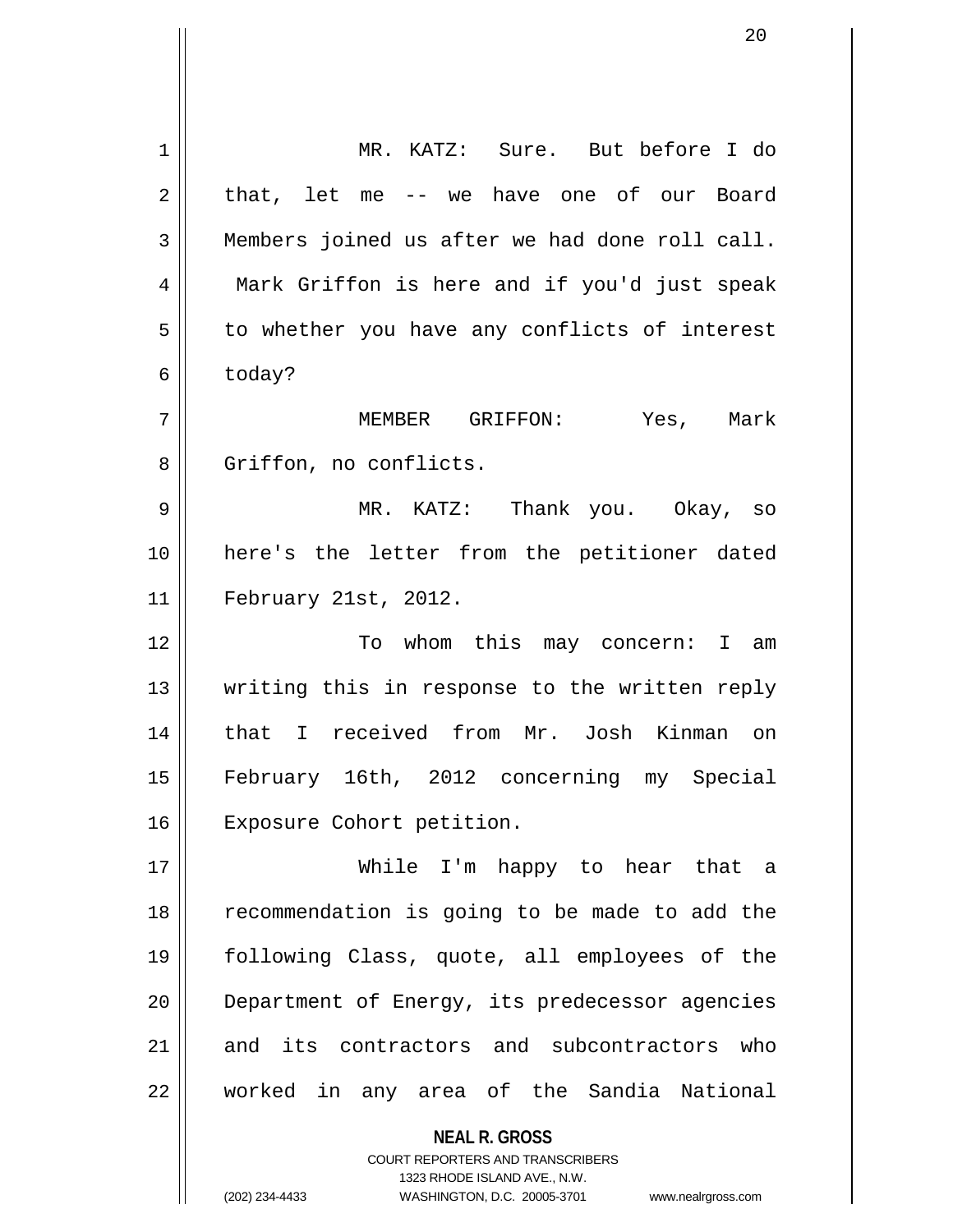| $\mathbf 1$ | Laboratories in Albuquerque, New Mexico from   |
|-------------|------------------------------------------------|
| $\sqrt{2}$  | January 1st, 1963 through December 31st, 1994  |
| 3           | for a number of workdays aggregating at least  |
| 4           | 250 workdays occurring either solely under     |
| 5           | this employment or in combination with         |
| 6           | workdays within the parameters established for |
| 7           | one or more Classes of employees including the |
| 8           | Special Exposure Cohort, unquote, I feel that  |
| 9           | to limit this new Class to December 31st, 1994 |
| 10          | does not serve the entire Class of people that |
| 11          | I am seeking this Special Exposure Cohort for. |
| 12          | My petition stated that I and                  |
| 13          | fellow members of the Security Police          |
| 14          | Association were subject to inconsistent       |
| 15          | external and area monitoring and absolutely no |
| 16          | internal monitoring while working around       |
| 17          | special nuclear material and<br>other          |
| 18          | radiological hazards. This lack of monitoring  |
| 19          | did not stop on December 31st, 1994, but       |
| 20          | continued through the removal special nuclear  |
| 21          | material from our site in the spring of 2007.  |
| 22          | additional testing,<br>Due<br>to<br>new        |

**NEAL R. GROSS** COURT REPORTERS AND TRANSCRIBERS 1323 RHODE ISLAND AVE., N.W. (202) 234-4433 WASHINGTON, D.C. 20005-3701 www.nealrgross.com

 $\prod$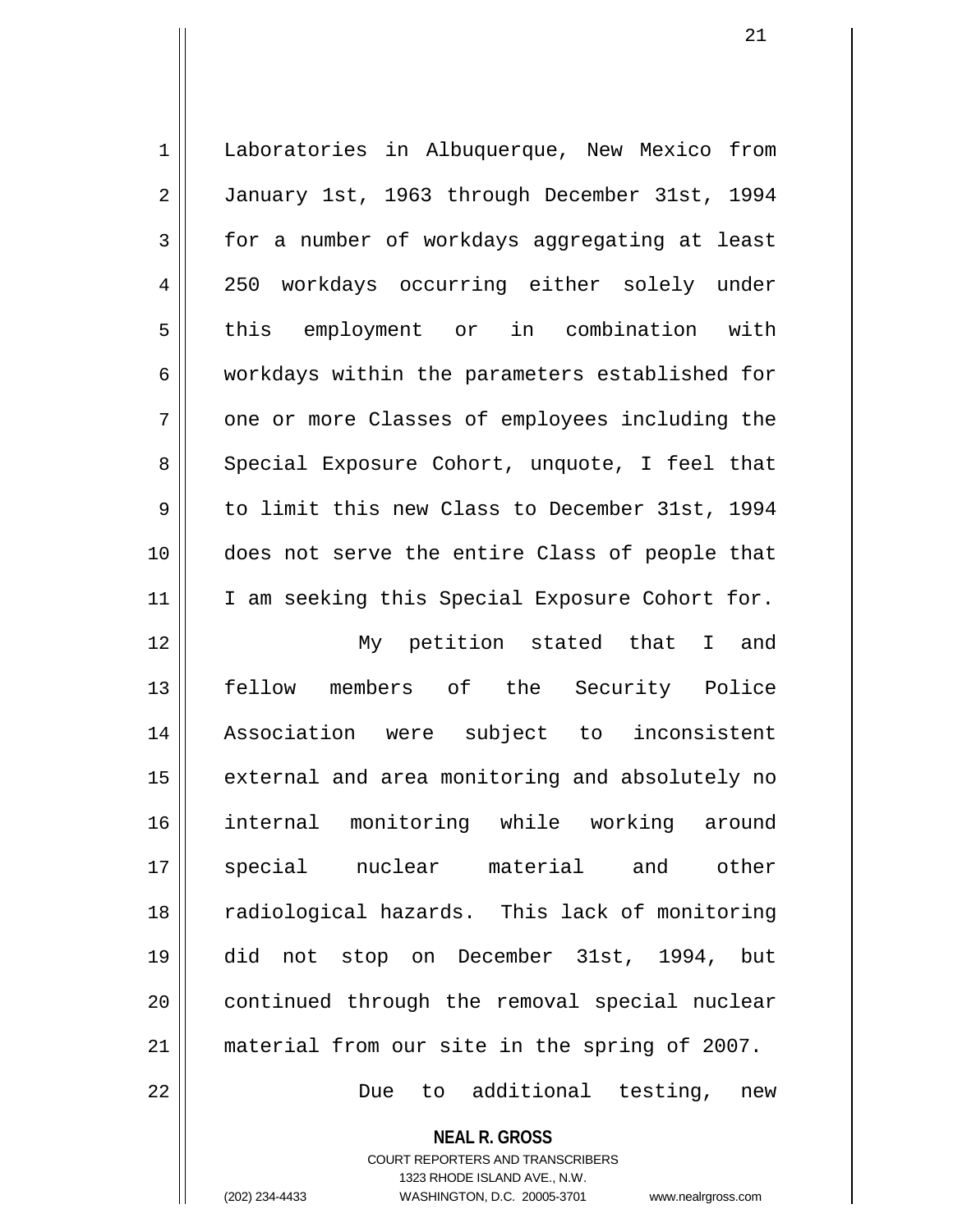1 | security concerns and changes to our security 2 posture, I and my fellow Security Police 3 | Association members saw a dramatic increase in 4 | our exposure to special nuclear materials and 5 | other radiological hazards from 2004 through 6 2007. Once again, this exposure was with 7 inconsistent external and area monitoring and 8 absolutely no internal monitoring.

9 In order to properly cover all 10 members of the Special Exposure Cohort 11 petition that I have filed I am requesting 12 that the above recommendation for a new NIOSH 13 proposed Class be extended to include all 14 workers through the date of my petition. 15 | Respectfully, Eloy Giron.

16 CHAIRMAN MELIUS: Thanks, Ted. 17 Does the petitioner want to add anything to 18 that statement at this point? You're not 19  $\parallel$  required to but I just want to at least offer. 20 MR. GIRON: This is Eloy. No, I 21 don't want to add anything at this time.  $22$  | Thank you.

> **NEAL R. GROSS** COURT REPORTERS AND TRANSCRIBERS 1323 RHODE ISLAND AVE., N.W. (202) 234-4433 WASHINGTON, D.C. 20005-3701 www.nealrgross.com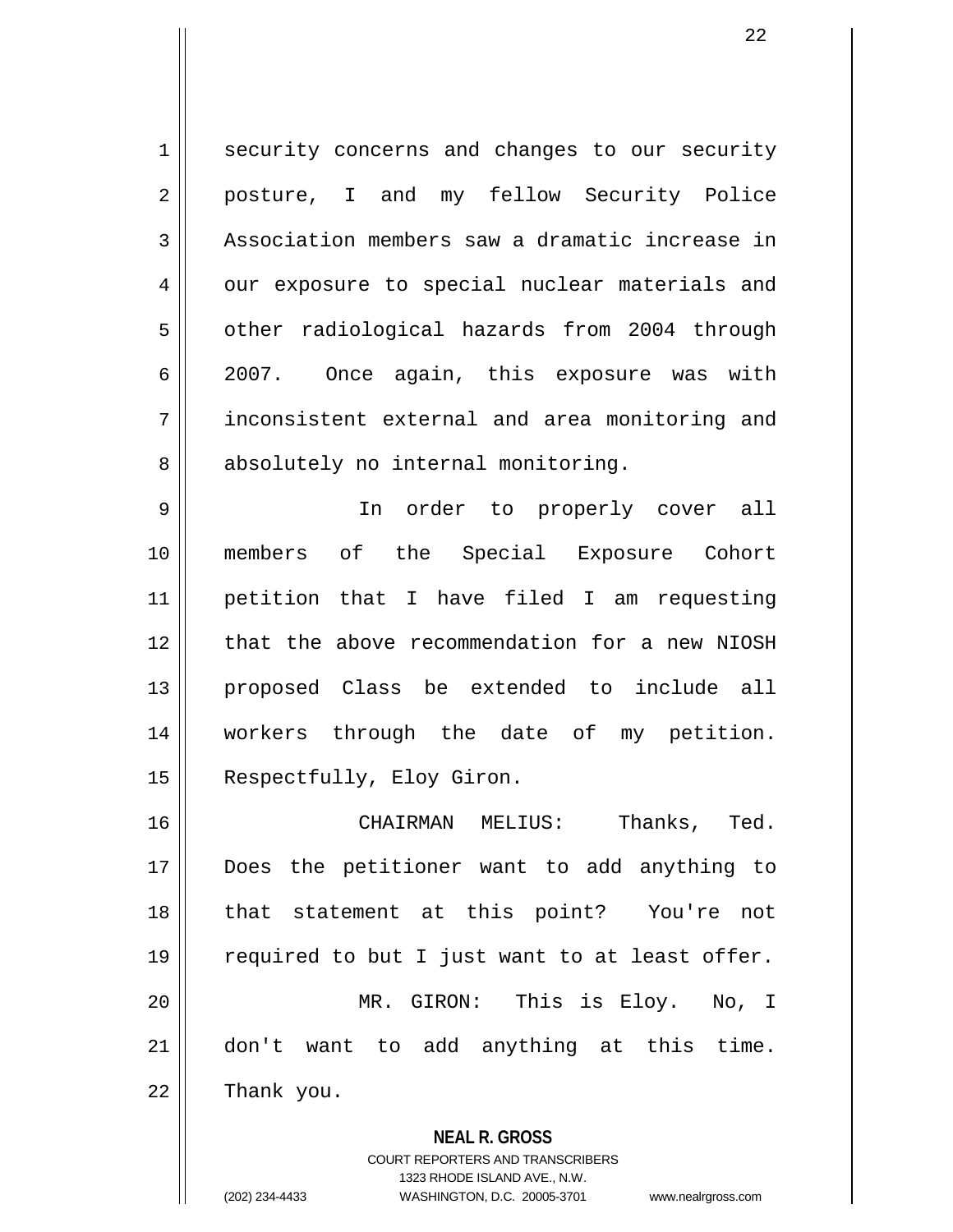| 1              | CHAIRMAN MELIUS: Okay, thank you,                                   |
|----------------|---------------------------------------------------------------------|
| $\overline{2}$ | sir.                                                                |
| 3              | Anybody, any Board Members have                                     |
| 4              | any further comments or questions?                                  |
| 5              | MEMBER ANDERSON: Sam, do you have                                   |
| 6              | any timeline for when a decision might be made                      |
| 7              | on this, on the later period?                                       |
| 8              | DR. GLOVER: I think we'll have to                                   |
| 9              | see what the databases look like but I think                        |
| 10             | we'll -- it takes a long time to get data out                       |
| 11             | of Sandia, the classification reviews and the                       |
| 12             | type of information. So it's something -- I                         |
| 13             | hesitate to give you a number. We will                              |
| 14             | certainly work as quickly as we can.                                |
| 15             | MEMBER ANDERSON: It's kind of, at                                   |
| 16             | what point do you say enough is enough.                             |
| 17             | DR. GLOVER: My boss makes that                                      |
| 18             | determination.                                                      |
| 19             | (Laughter.)                                                         |
| 20             | MEMBER ANDERSON: Right.                                             |
| 21             | MR.<br>HINNEFELD:<br>We actually ask                                |
| 22             | that question periodically, at roughly six-                         |
|                | <b>NEAL R. GROSS</b><br><b>COURT REPORTERS AND TRANSCRIBERS</b>     |
|                | 1323 RHODE ISLAND AVE., N.W.                                        |
|                | (202) 234-4433<br>WASHINGTON, D.C. 20005-3701<br>www.nealrgross.com |

Ħ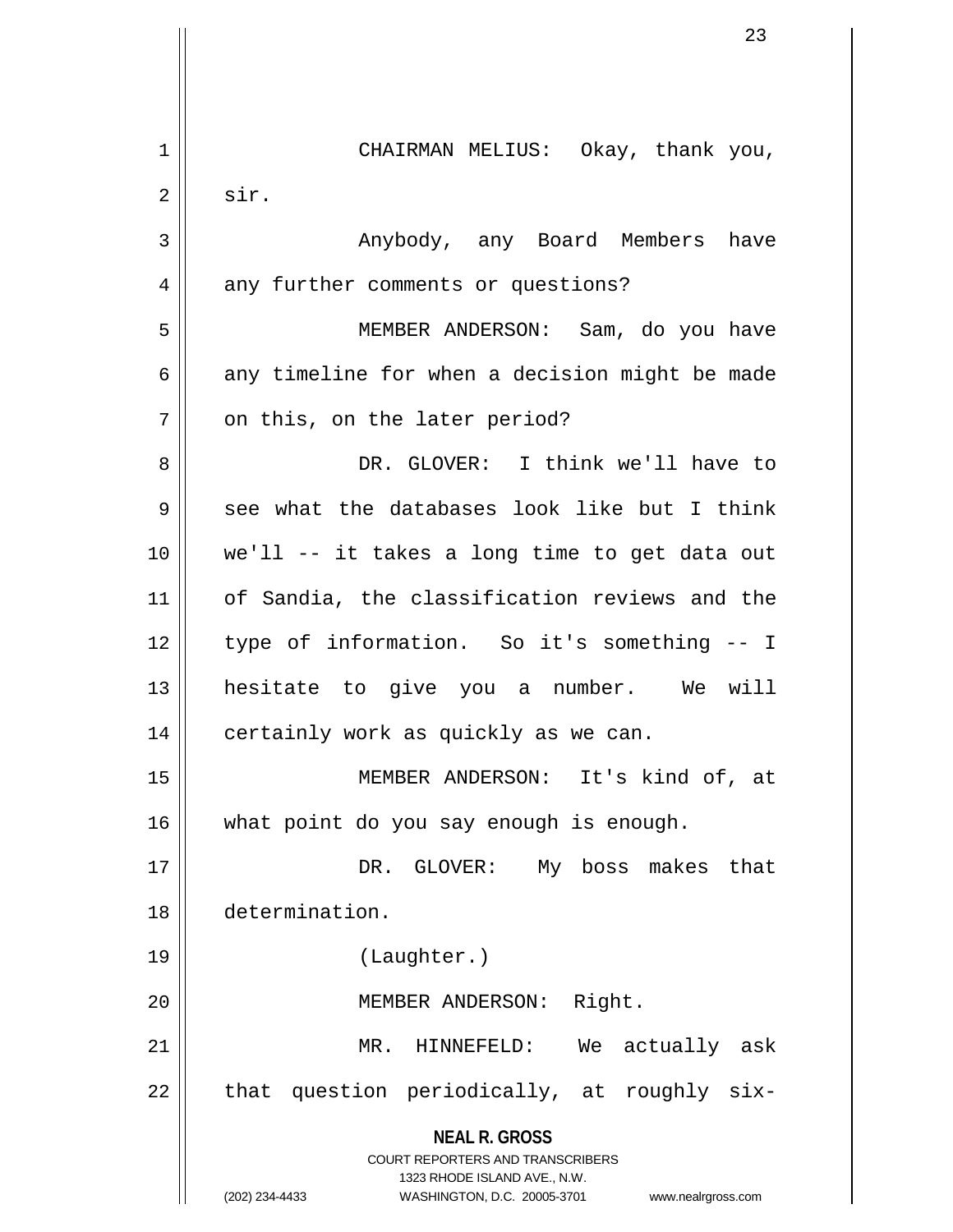| $\mathbf 1$ | month intervals for any particular case. It's |
|-------------|-----------------------------------------------|
| 2           | a fairly complicated answer depending upon,   |
| 3           | sort of a judgment of how fruitful additional |
| 4           | work will be, so.                             |
| 5           | CHAIRMAN MELIUS: But if I                     |
| 6           | understand it, the database you just have     |
| 7           | gotten access to or just learned about? I'm   |
| 8           | trying to understand.                         |
| 9           | DR. GLOVER: So I think we have to             |
| 10          | look. It's a very long covered period, you're |
| 11          | talking from '63 all the way up through 2011. |
| 12          | CHAIRMAN MELIUS: Right.                       |
| 13          | DR. GLOVER: And so there was a                |
| 14          | certain -- this chunk fit very well within    |
| 15          | that. The next phase is a whole 'nother       |
| 16          | version of the research. And so I was able to |
| 17          | complete this type of research in this time   |
| 18          | frame. We have to sort of refit a little bit  |
| 19          | here and look at a different data set,        |
| 20          | different in where the records are, who was   |
| 21          | monitored, in the post Tiger Team time frame. |
| 22          | And so there's different people we need to    |
|             |                                               |

**NEAL R. GROSS** COURT REPORTERS AND TRANSCRIBERS

1323 RHODE ISLAND AVE., N.W.

(202) 234-4433 WASHINGTON, D.C. 20005-3701 www.nealrgross.com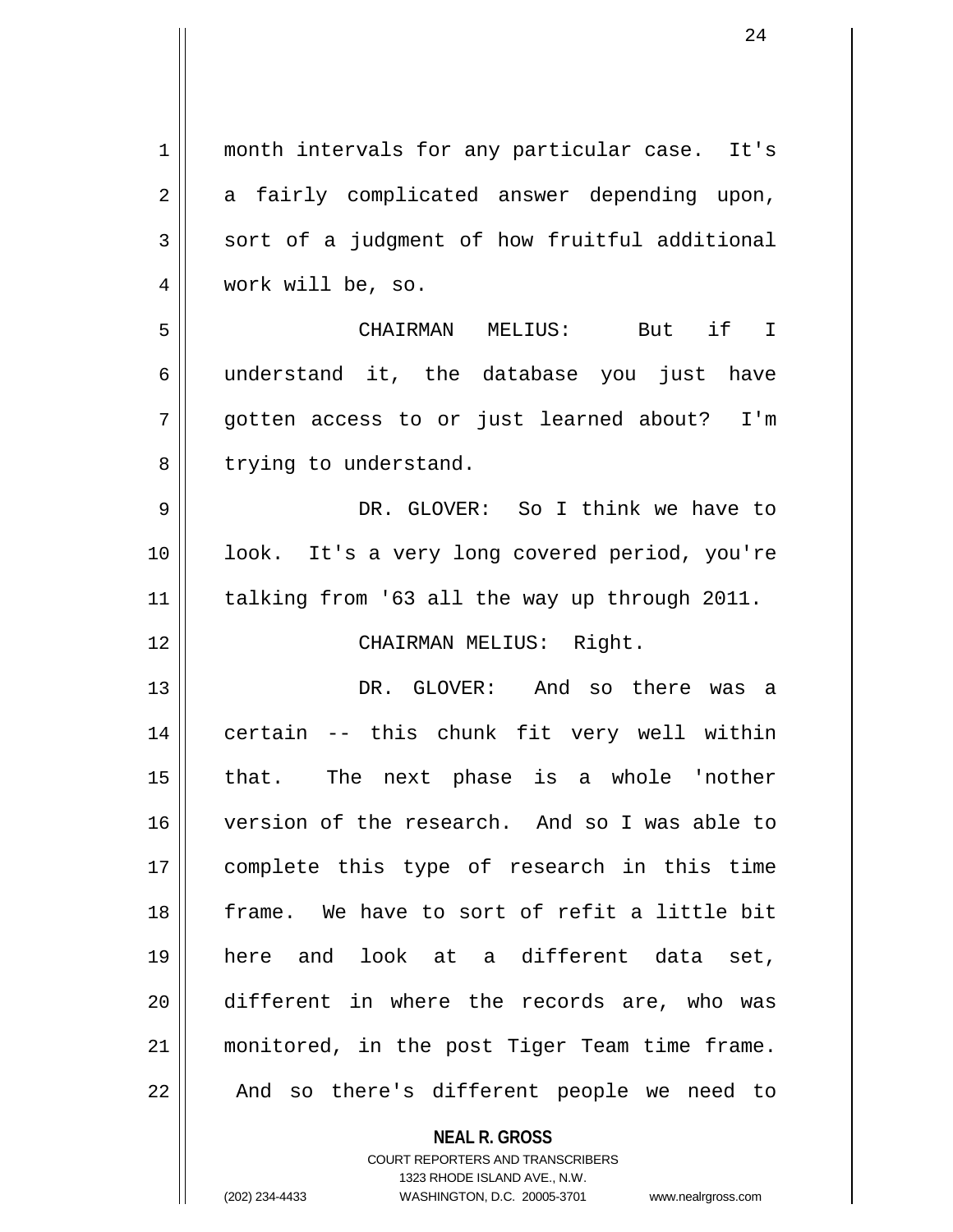| 1  | talk to.                                                                                            |
|----|-----------------------------------------------------------------------------------------------------|
| 2  | CHAIRMAN MELIUS: You physically                                                                     |
| 3  | have that now.                                                                                      |
| 4  | DR. GLOVER: Yes, sir.                                                                               |
| 5  | CHAIRMAN MELIUS: Okay.                                                                              |
| 6  | DR. GLOVER: Both the external and                                                                   |
| 7  | internal.                                                                                           |
| 8  | CHAIRMAN MELIUS: Okay. So the                                                                       |
| 9  | question would be for further access the                                                            |
| 10 | questions that arise out of that and what you                                                       |
| 11 | need to do to, you know, interview and follow                                                       |
| 12 | up on that $--$                                                                                     |
| 13 | DR. GLOVER: Yes, sir, the source                                                                    |
| 14 | term.                                                                                               |
| 15 | CHAIRMAN MELIUS:<br>Okay. Other                                                                     |
| 16 | Board Members have questions? Yes, David.                                                           |
| 17 | MEMBER RICHARDSON: I have -- this                                                                   |
| 18 | is sort of a related question but it turns to                                                       |
| 19 | the non-SEC claims. You said in November 2009                                                       |
| 20 | NIOSH had notified DOE that responses were                                                          |
| 21 | incomplete as related to internal dose and                                                          |
| 22 | that you had found data during data captures                                                        |
|    | <b>NEAL R. GROSS</b><br><b>COURT REPORTERS AND TRANSCRIBERS</b>                                     |
|    | 1323 RHODE ISLAND AVE., N.W.<br>(202) 234-4433<br>WASHINGTON, D.C. 20005-3701<br>www.nealrgross.com |
|    |                                                                                                     |

 $\overline{\mathsf{I}}$  $\mathbf{\mathcal{L}}$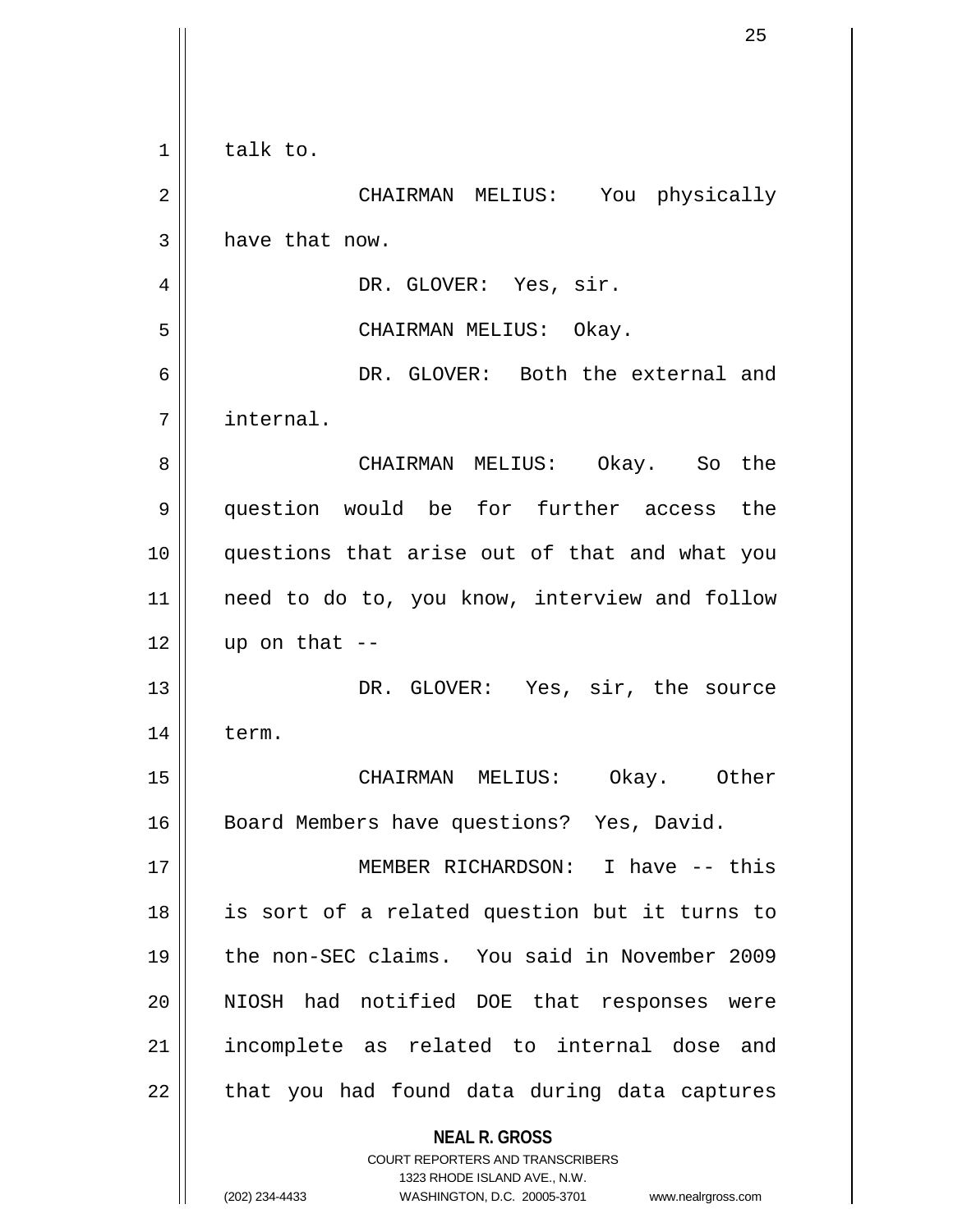1 | that had not been provided when you had asked 2 | for it.

3 And this I guess for me raises a 4 question of the proposed -- or the 5 | recommendation was that you intend to use any 6 internal and external monitoring data that 7 become available for individual claims that 8 are non-SEC claims. And it's -- I mean, I 9 don't know -- what's happening with this issue 10 that you raised back in 2009 regarding 11 completeness of response?

12 DR. GLOVER: Sandia and Greg Lewis  $13$  and his office have expended a lot of effort 14 || trying to come to grips with the data. They 15 began scanning in the databases, trying to 16 fill in these gaps. It's highly complicated 17 about making -- where the gaps were and what 18 data sets were going to fill it. And that's 19 why I left it that they have identified some 20 different resources, they're looking at those  $21$  to see if they will fill the gaps, but it  $22$  || currently is being decided on what the best

> **NEAL R. GROSS** COURT REPORTERS AND TRANSCRIBERS

> > 1323 RHODE ISLAND AVE., N.W.

(202) 234-4433 WASHINGTON, D.C. 20005-3701 www.nealrgross.com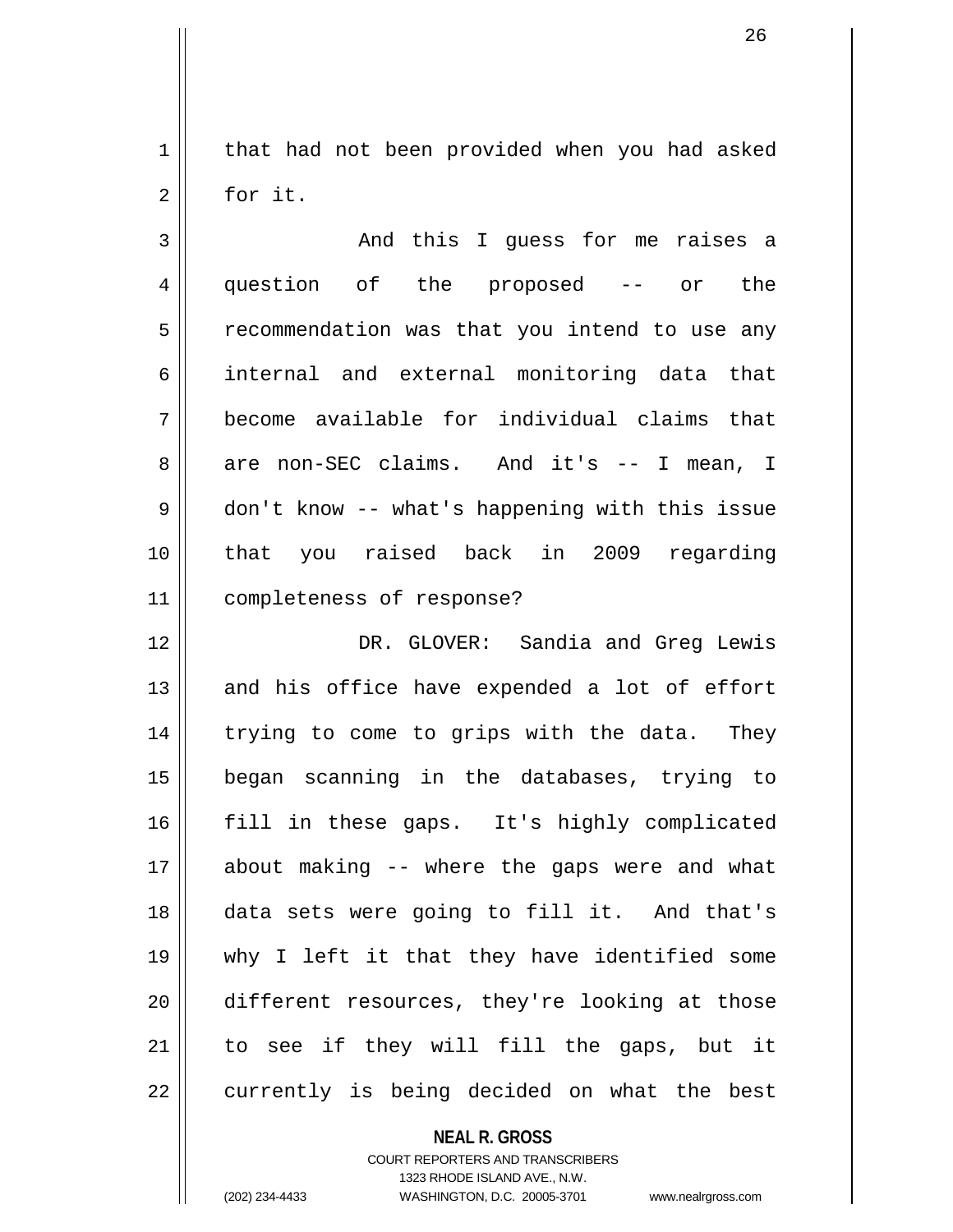1 | path forward is, if it will fill these 2 || previous, even back through the time frame  $3 \parallel$  into the sixties and fifties. Are we getting  $4 \parallel$  all the data and are they able to find all the 5 | resources.

6 || So that's being reviewed by the 7 Department of Energy. They're looking 8 || carefully at that now. We've identified 9 additional resources at NTS where they had 10 actually typed in from the external dosimetry 11 database. They produced electronic data 12 || sources and that may help them on some of  $13$   $\parallel$  their external dose.

14 || From an internal standpoint we are 15 || still looking to make sure that all those 16 || records are properly accessed. Of the 900 17 || SRDB documents that we found individual claim 18 data in, we provided those to Sandia to try to 19 help them understand where we found them at 20 With the location, the boxes. And so we're 21 working collaboratively with them to try to  $22$   $\parallel$  find  $-$  to make the responses as complete as

### **NEAL R. GROSS** COURT REPORTERS AND TRANSCRIBERS

1323 RHODE ISLAND AVE., N.W.

(202) 234-4433 WASHINGTON, D.C. 20005-3701 www.nealrgross.com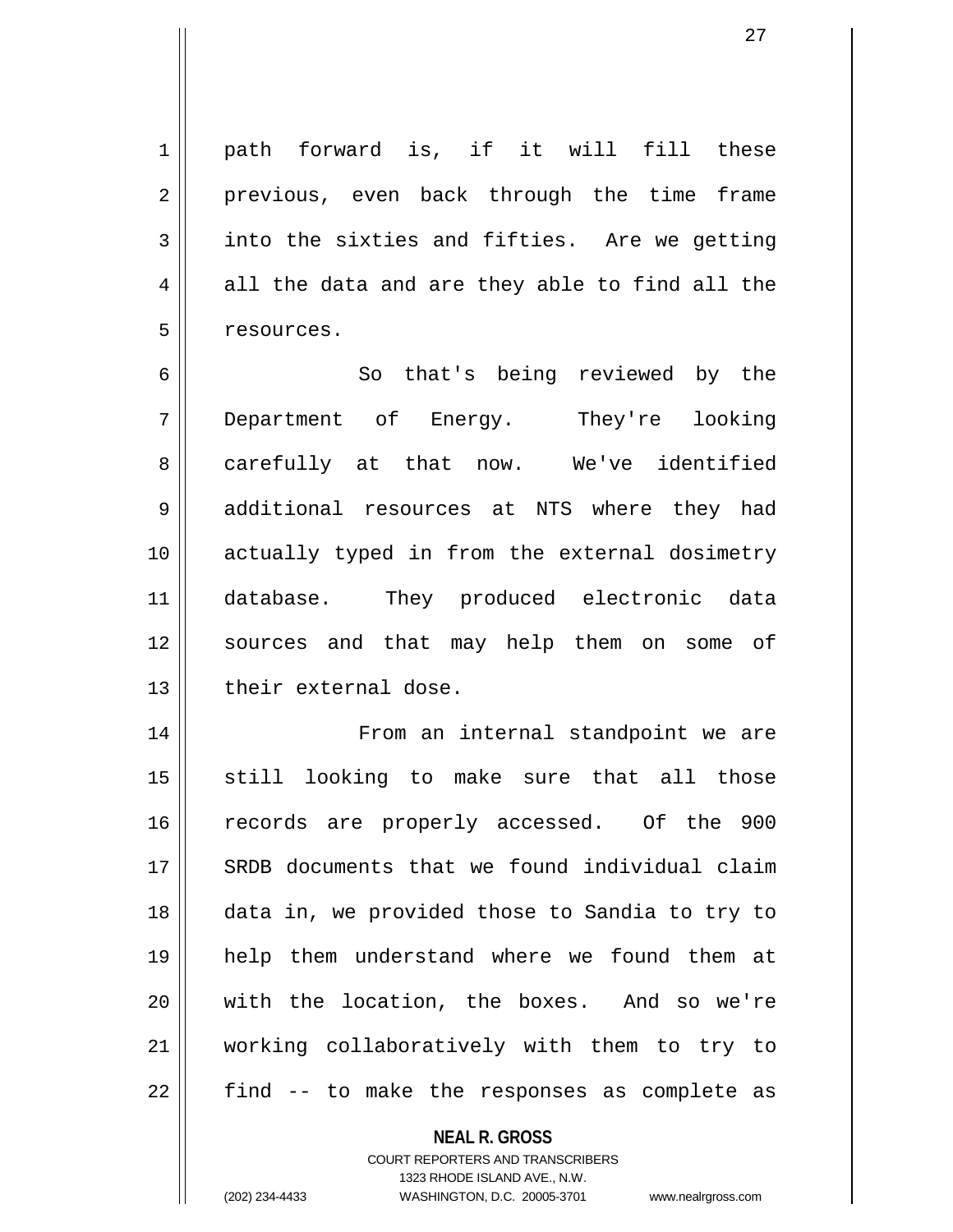$1 \parallel$  possible.

| $\overline{2}$ | CHAIRMAN MELIUS:<br>Any other                                                                                                                                          |
|----------------|------------------------------------------------------------------------------------------------------------------------------------------------------------------------|
| 3              | comments or questions? Yes, Bill.                                                                                                                                      |
| 4              | MEMBER FIELD: Sam, it says on one                                                                                                                                      |
| 5              | slide that there's the possibility of                                                                                                                                  |
| 6              | additional materials available. It sounds                                                                                                                              |
| 7              | like from the previous slides that it's very                                                                                                                           |
| 8              | unlikely that that includes very much                                                                                                                                  |
| $\mathsf 9$    | biomonitoring data. Is that true?                                                                                                                                      |
| 10             | DR. GLOVER: Bioassay was fairly                                                                                                                                        |
| 11             | limited at Sandia and has probably become less                                                                                                                         |
| 12             | so over time. They've changed their mission                                                                                                                            |
| 13             | scope. But even if we get it, because of the                                                                                                                           |
| 14             | nature, what I call an ad hoc and it's not --                                                                                                                          |
| 15             | you cannot find the dosimetry information that                                                                                                                         |
| 16             | would tie that to a decision, it really --                                                                                                                             |
| 17             | very difficult for us to interpret, certainly                                                                                                                          |
| 18             | for like determining a coworker model or the                                                                                                                           |
| 19             | appropriateness of the monitoring programs.                                                                                                                            |
| 20             | other<br>CHAIRMAN<br>Any<br>MELIUS:                                                                                                                                    |
| 21             | comments or questions?                                                                                                                                                 |
| 22             | (No response.)                                                                                                                                                         |
|                | <b>NEAL R. GROSS</b><br><b>COURT REPORTERS AND TRANSCRIBERS</b><br>1323 RHODE ISLAND AVE., N.W.<br>WASHINGTON, D.C. 20005-3701<br>(202) 234-4433<br>www.nealrgross.com |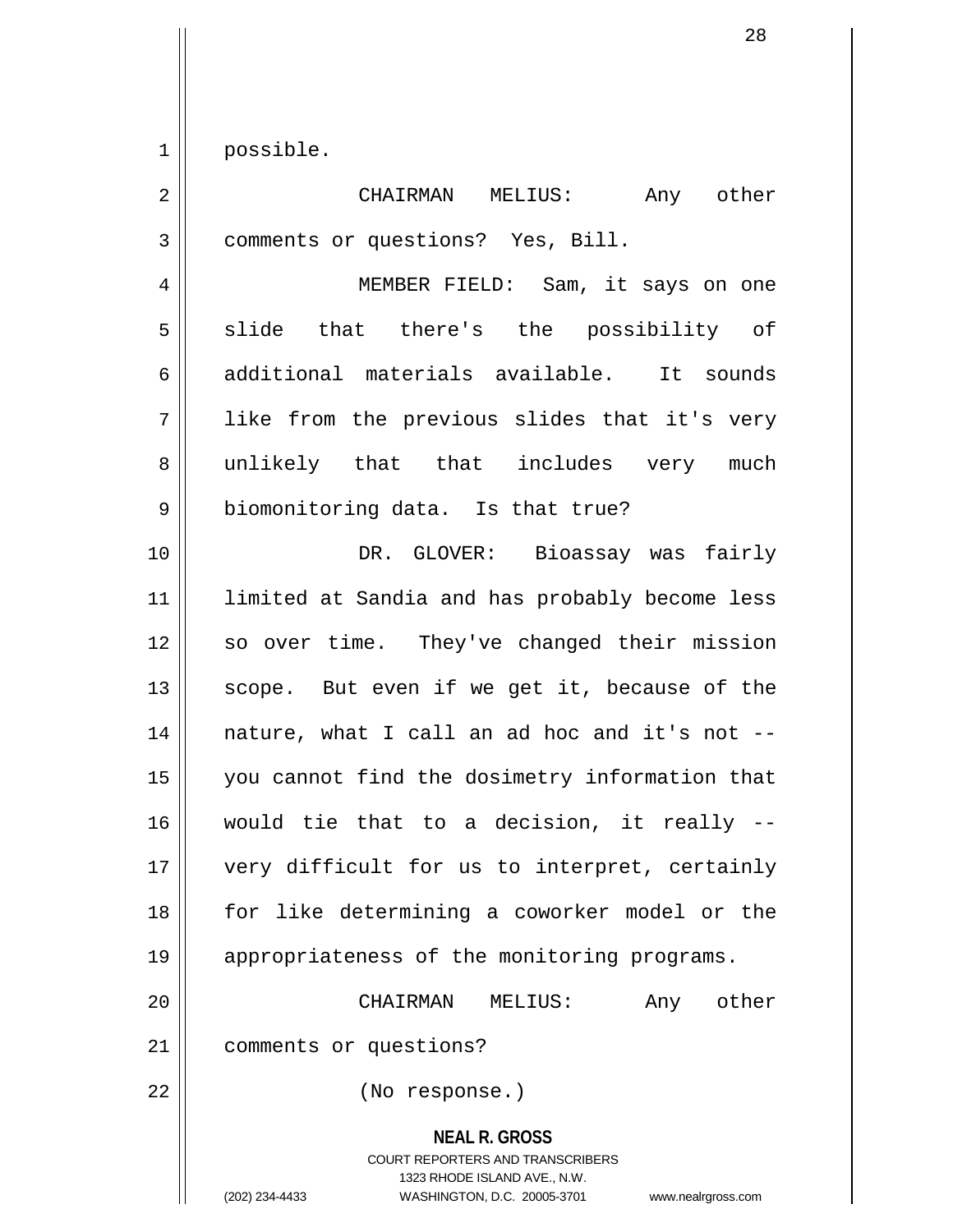1 || Will I hear a suggestion for 2 action? Wanda.

**NEAL R. GROSS** COURT REPORTERS AND TRANSCRIBERS 1323 RHODE ISLAND AVE., N.W. (202) 234-4433 WASHINGTON, D.C. 20005-3701 www.nealrgross.com 3 MEMBER MUNN: I move that the 4 || Board accept the NIOSH recommendation for a 5 || Special Exposure Class that includes all  $6 \parallel$  employees of the Department of Energy, its 7 || predecessors, contractors and subcontractors 8 || that were in any area of Sandia National Labs 9 in Albuquerque, New Mexico from January 1, 10 1963 through December 31, 1994. 11 || MEMBER ZIEMER: Second. 12 CHAIRMAN MELIUS: Any further 13 discussion or comment? If not, if you'd call 14 | the roll, please. 15 || MR. KATZ: Dr. Anderson? 16 MEMBER ANDERSON: Yes. 17 || MR. KATZ: Ms. Beach? 18 MEMBER BEACH: Yes. 19 || MR. KATZ: Mr. Clawson? 20 MEMBER CLAWSON: Yes. 21 MR. KATZ: Dr. Field? 22 MEMBER FIELD: Yes.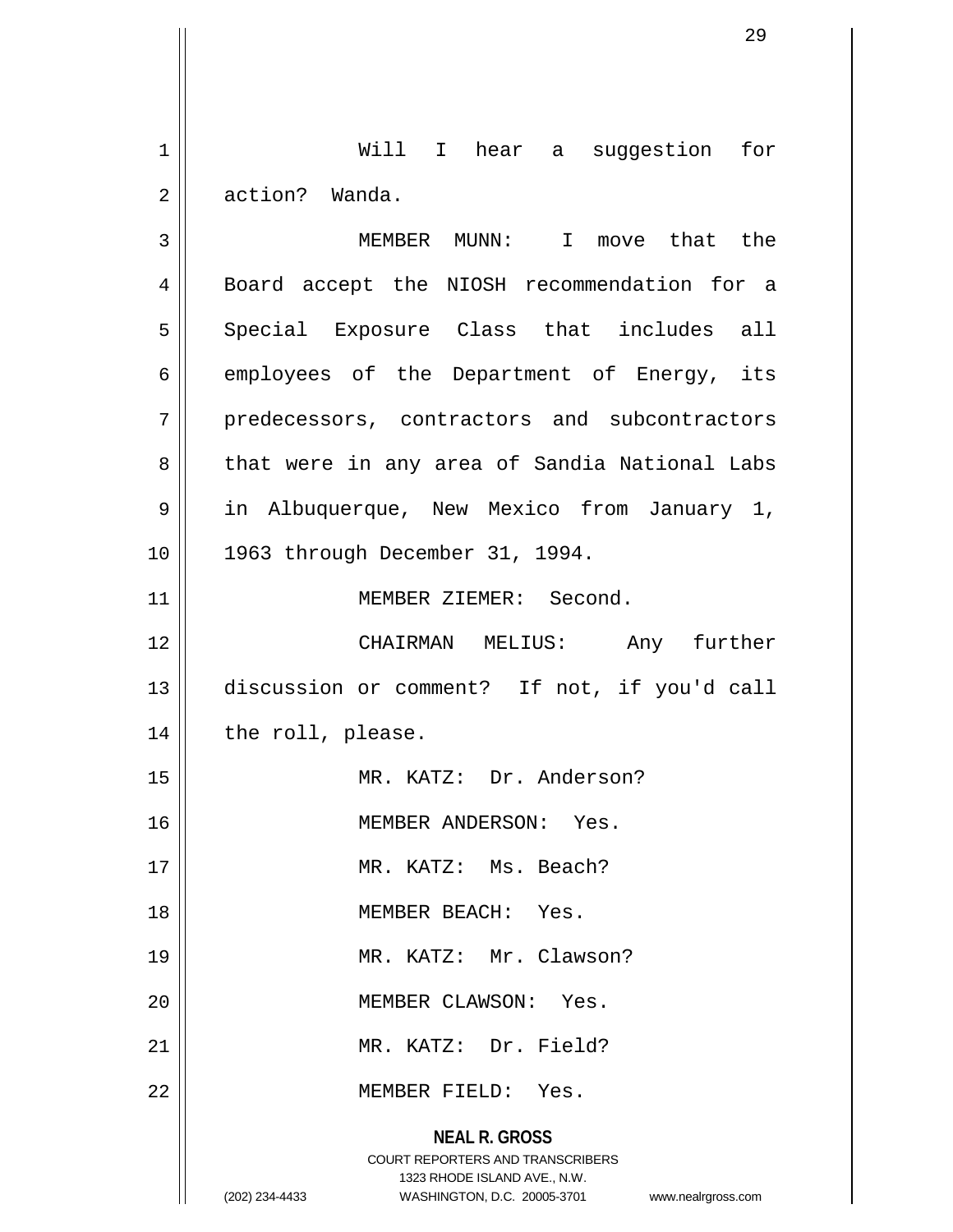|             | 30                                                                                                  |
|-------------|-----------------------------------------------------------------------------------------------------|
|             |                                                                                                     |
| $\mathbf 1$ | MR. KATZ: Mr. Gibson?                                                                               |
| 2           | MEMBER GIBSON: Yes.                                                                                 |
| 3           | MR. KATZ: Mr. Griffon?                                                                              |
| 4           | MEMBER GRIFFON: Yes.                                                                                |
| 5           | MR. KATZ: I'll collect Dr.                                                                          |
| 6           | Lemen's vote after this meeting. Dr. Lockey?                                                        |
| 7           | MEMBER LOCKEY: Yes.                                                                                 |
| 8           | MR. KATZ: Dr. Melius?                                                                               |
| 9           | CHAIRMAN MELIUS: Yes.                                                                               |
| 10          | MR. KATZ: Ms. Munn?                                                                                 |
| 11          | MEMBER MUNN: Yes.                                                                                   |
| 12          | MR. KATZ: Dr. Poston is recused,                                                                    |
| 13          | absent but recused from this site anyway. Dr.                                                       |
| 14          | Richardson?                                                                                         |
| 15          | MEMBER RICHARDSON: Yes.                                                                             |
| 16          | MR. KATZ: Dr. Roessler?                                                                             |
| 17          | MEMBER ROESSLER: Yes.                                                                               |
| 18          | MR. KATZ: Mr. Schofield<br>has                                                                      |
| 19          | recused himself from this. Dr. Ziemer?                                                              |
| 20          | MEMBER ZIEMER: Yes.                                                                                 |
| 21          | MR. KATZ: So, it is unanimous                                                                       |
| 22          | with one absent vote. The motion passes.                                                            |
|             | <b>NEAL R. GROSS</b>                                                                                |
|             | <b>COURT REPORTERS AND TRANSCRIBERS</b>                                                             |
|             | 1323 RHODE ISLAND AVE., N.W.<br>(202) 234-4433<br>WASHINGTON, D.C. 20005-3701<br>www.nealrgross.com |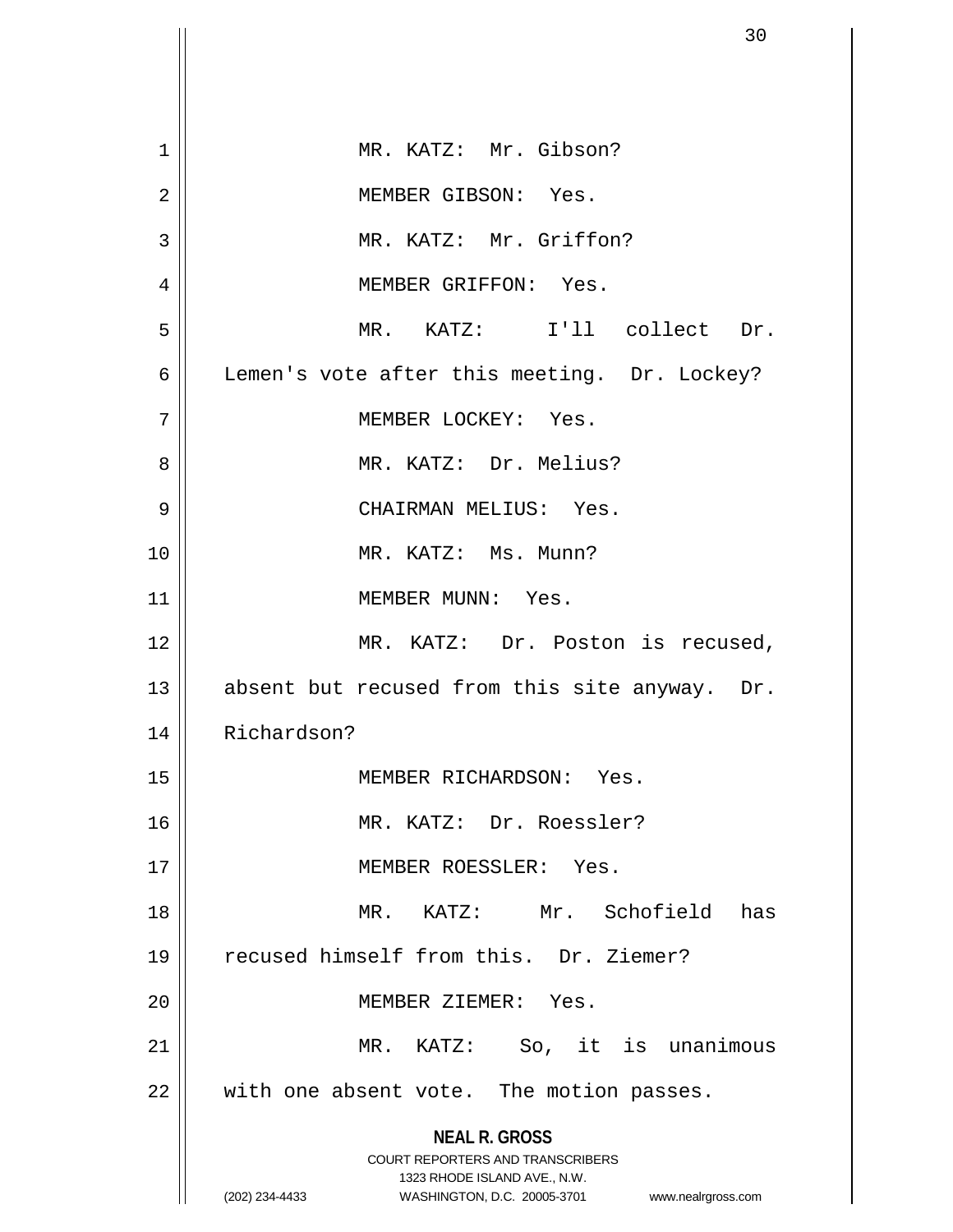| 1  | MEMBER BEACH: Ted, is somebody                                          |
|----|-------------------------------------------------------------------------|
| 2  | going to pick these up?                                                 |
| 3  | MR. KATZ: Yes, those need to go                                         |
| 4  | to Stu.                                                                 |
| 5  | CHAIRMAN MELIUS: Stu. And first                                         |
| 6  | of all, just for the petitioner and others                              |
| 7  | listening on the line, this doesn't close out                           |
| 8  | our -- I want to make sure you understand this                          |
| 9  | doesn't close out our review of this petition.                          |
| 10 | It will, you know, Sam Glover's report. It                              |
| 11 | will continue and we will continue to review.                           |
| 12 | And we have new information which NIOSH needs                           |
| 13 | to look at. The Board will need to be                                   |
| 14 | involved in reviewing NIOSH's evaluation of                             |
| 15 | that. And so we will follow. So this is not                             |
| 16 | -- your petition is still open and will still                           |
| 17 | be followed up on.                                                      |
| 18 | I would also mention that we have                                       |
| 19 | -- the Board will be meeting in Santa Fe in                             |
| 20 | June. Around June 19th. And there will be a                             |
| 21 | public comment period there. And you know, we                           |
| 22 | certainly welcome anyone, both petitioner and                           |
|    | <b>NEAL R. GROSS</b>                                                    |
|    | <b>COURT REPORTERS AND TRANSCRIBERS</b><br>1323 RHODE ISLAND AVE., N.W. |
|    | (202) 234-4433<br>WASHINGTON, D.C. 20005-3701<br>www.nealrgross.com     |

 $\mathsf{I}$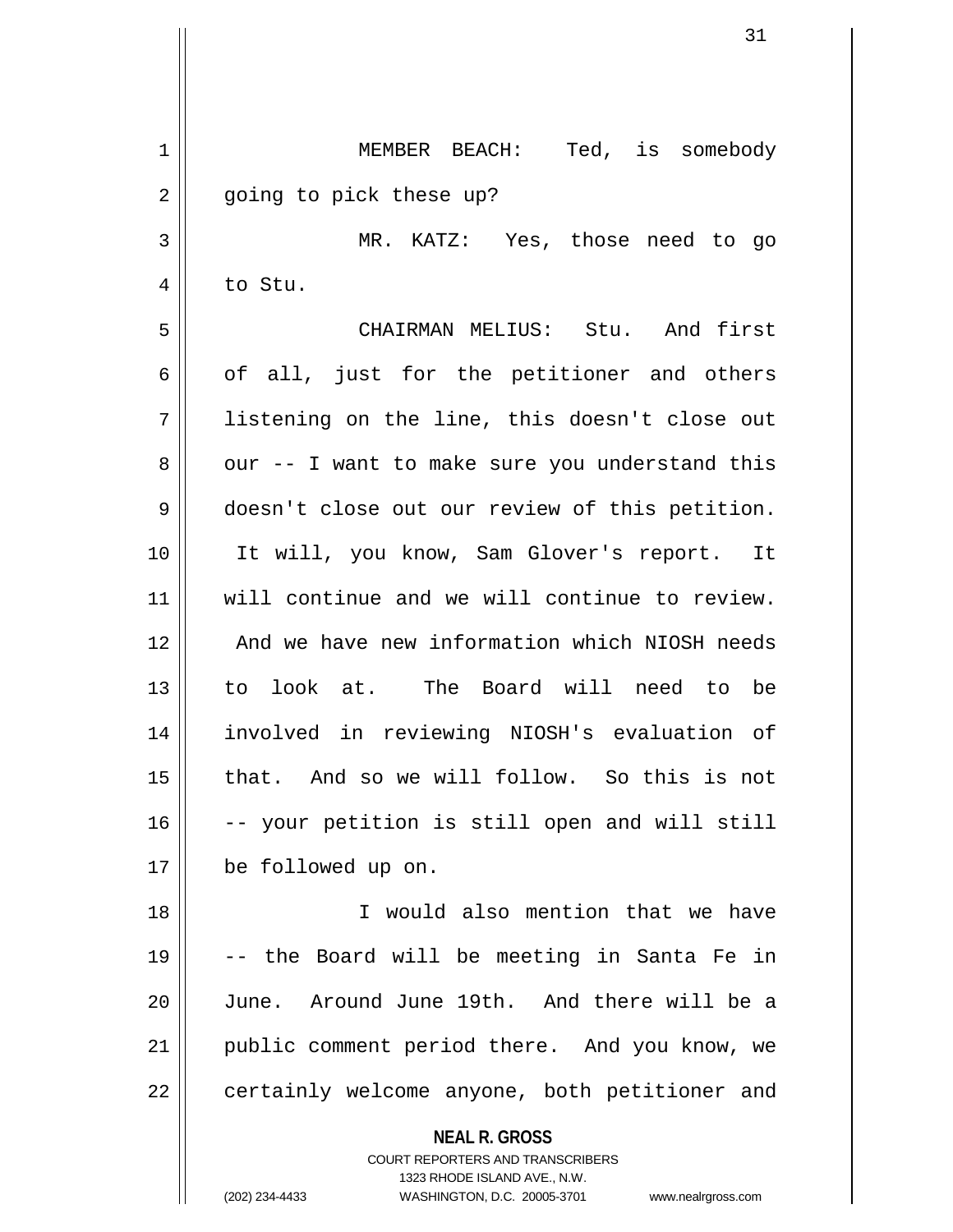**NEAL R. GROSS** COURT REPORTERS AND TRANSCRIBERS 1323 RHODE ISLAND AVE., N.W. 1 anybody else, that's concerned about the site  $2 \parallel$  to come up and offer a public comment or other  $3 \parallel$  information, and certainly stay in touch with 4 || Mr. Glover about these activities. Yes. 5 MEMBER BEACH: And just a 6 reminder, we do have a Work Group for that  $7 \parallel$  also. 8 CHAIRMAN MELIUS: Right. That was 9 my next statement is to remind we do have a 10 Work Group on Sandia. And it certainly might 11 be helpful depending on the timing of some of 12 || this and so forth to involve the Work Group 13 also in these future deliberations and so 14 forth, and possibly even a short call of the 15 Work Group as you're going forward, at least  $16$  to sort of brief them on what your plans are, 17 || Sam, and so forth with that. I believe Dr. 18 || Lemen is the chair of that Work Group. Henry, 19 Josie and Gen, are you on that? I can't  $20$  | remember who the  $-$ 21 MEMBER ROESSLER: I don't think  $22$   $\parallel$  so. Tell me if I am.

(202) 234-4433 WASHINGTON, D.C. 20005-3701 www.nealrgross.com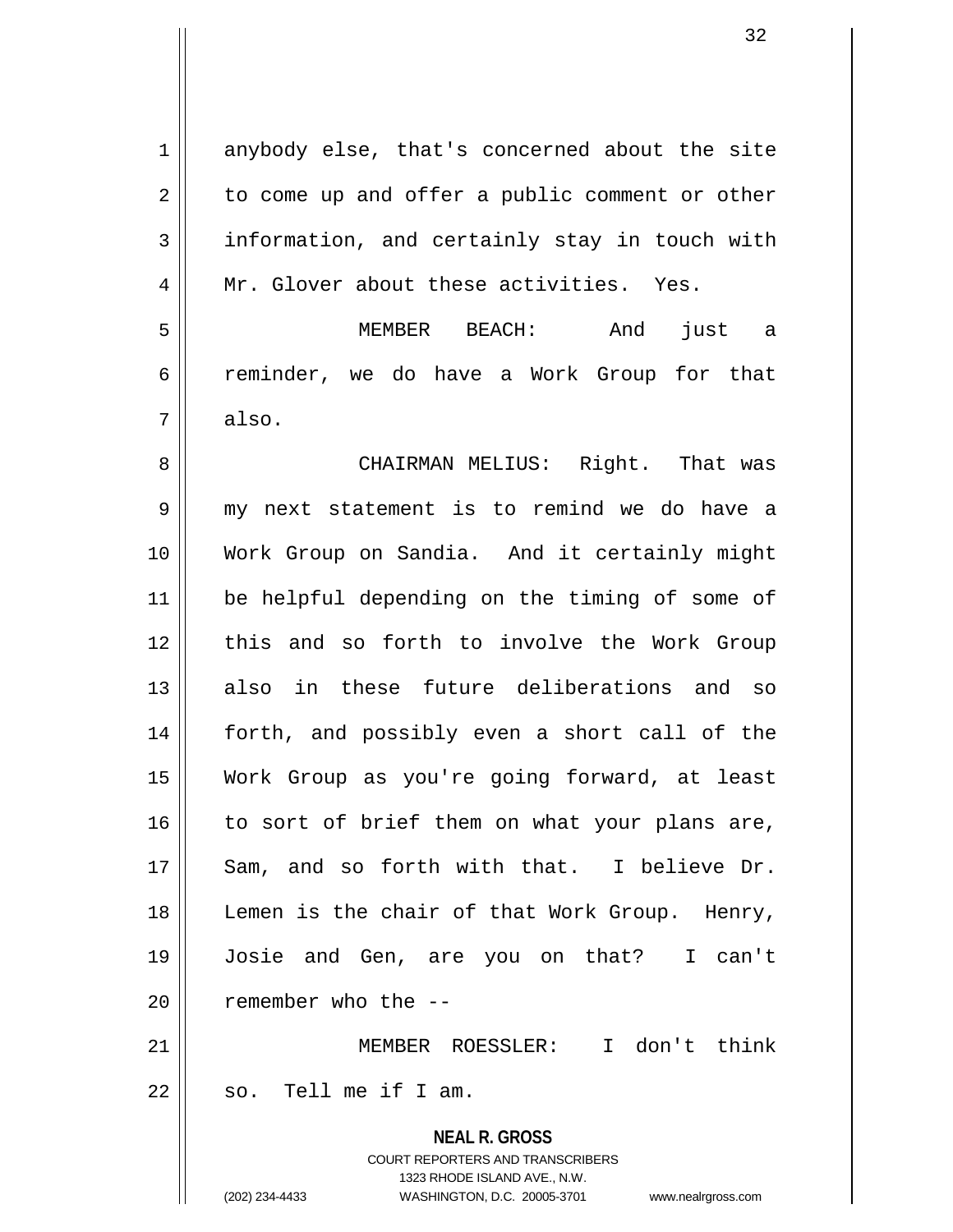**NEAL R. GROSS** COURT REPORTERS AND TRANSCRIBERS 1323 RHODE ISLAND AVE., N.W. (202) 234-4433 WASHINGTON, D.C. 20005-3701 www.nealrgross.com 1 | (Laughter.) 2 || CHAIRMAN MELIUS: Surprise. 3 || MR. KATZ: Sandia is --4 CHAIRMAN MELIUS: Gen Roessler. 5 || MR. KATZ: Yes. 6 MEMBER ROESSLER: Thank you. 7 | (Laughter.) 8 MEMBER ANDERSON: Am I on that  $9 \parallel$  too? 10 CHAIRMAN MELIUS: Yes. 11 MEMBER ANDERSON: Okay. You've 12 || got to get after Dick. 13 CHAIRMAN MELIUS: Well, it really  $14 \parallel$  -- a little hard to schedule a meeting when 15 | you get the report. 16 || MEMBER ANDERSON: Yes. 17 MEMBER ROESSLER: I think I'm a 18 || new appointment on that. 19 CHAIRMAN MELIUS: It hasn't met  $20$  | and it was -- you have no reason to --21 MEMBER ROESSLER: Be embarrassed? 22 | CHAIRMAN MELIUS: Be embarrassed,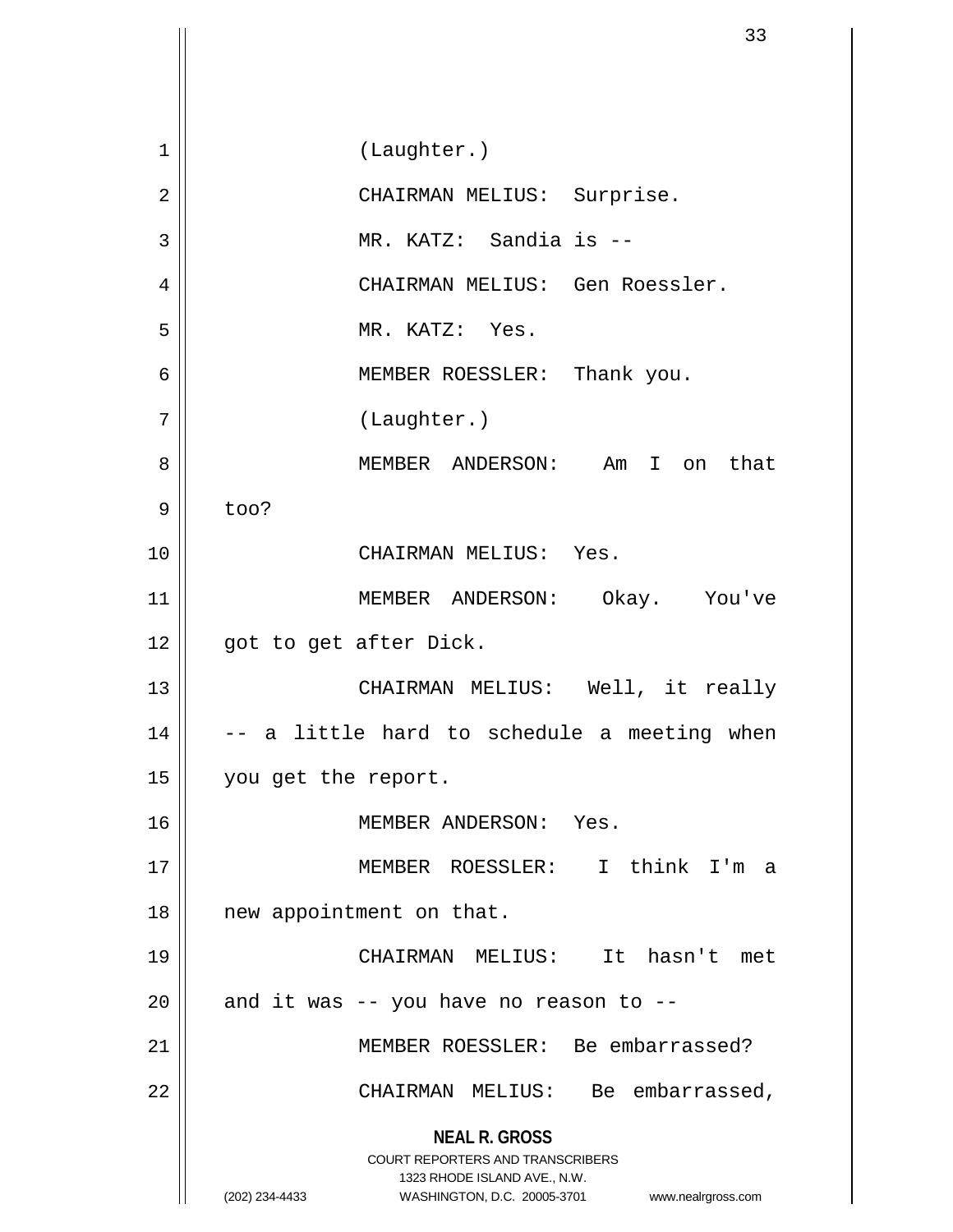**NEAL R. GROSS** COURT REPORTERS AND TRANSCRIBERS 1323 RHODE ISLAND AVE., N.W. (202) 234-4433 WASHINGTON, D.C. 20005-3701 www.nealrgross.com  $1 \parallel$  yes. 2 MEMBER ANDERSON: Gen, the two of  $3 \parallel$  us. 4 CHAIRMAN MELIUS: We have a little 5 bit of time before 9:30 when we'll start our 6 || next SEC petition so I'd like to continue.  $7 \parallel$  There's a couple of letters I'd like to get 8 Feviewed and then we'll continue with our Work 9 || Group reports. Yes, sir? 10 || MR. GIRON: This is Eloy Giron 11 from Sandia. 12 CHAIRMAN MELIUS: Yes. 13 MR. GIRON: I'd like to thank the 14 || Advisory Board and Dr. Glover at this time.  $15$  | Thank you, guys. 16 CHAIRMAN MELIUS: Okay, well, 17 || thank you. We appreciate that. Okay. As 18 usual I will read the letter into the record. 19 The Advisory Board on Radiation 20 || and Worker Health, the Board, has evaluated a 21 || Special Exposure Cohort, SEC, Petition 00188 22 | concerning workers at the Sandia National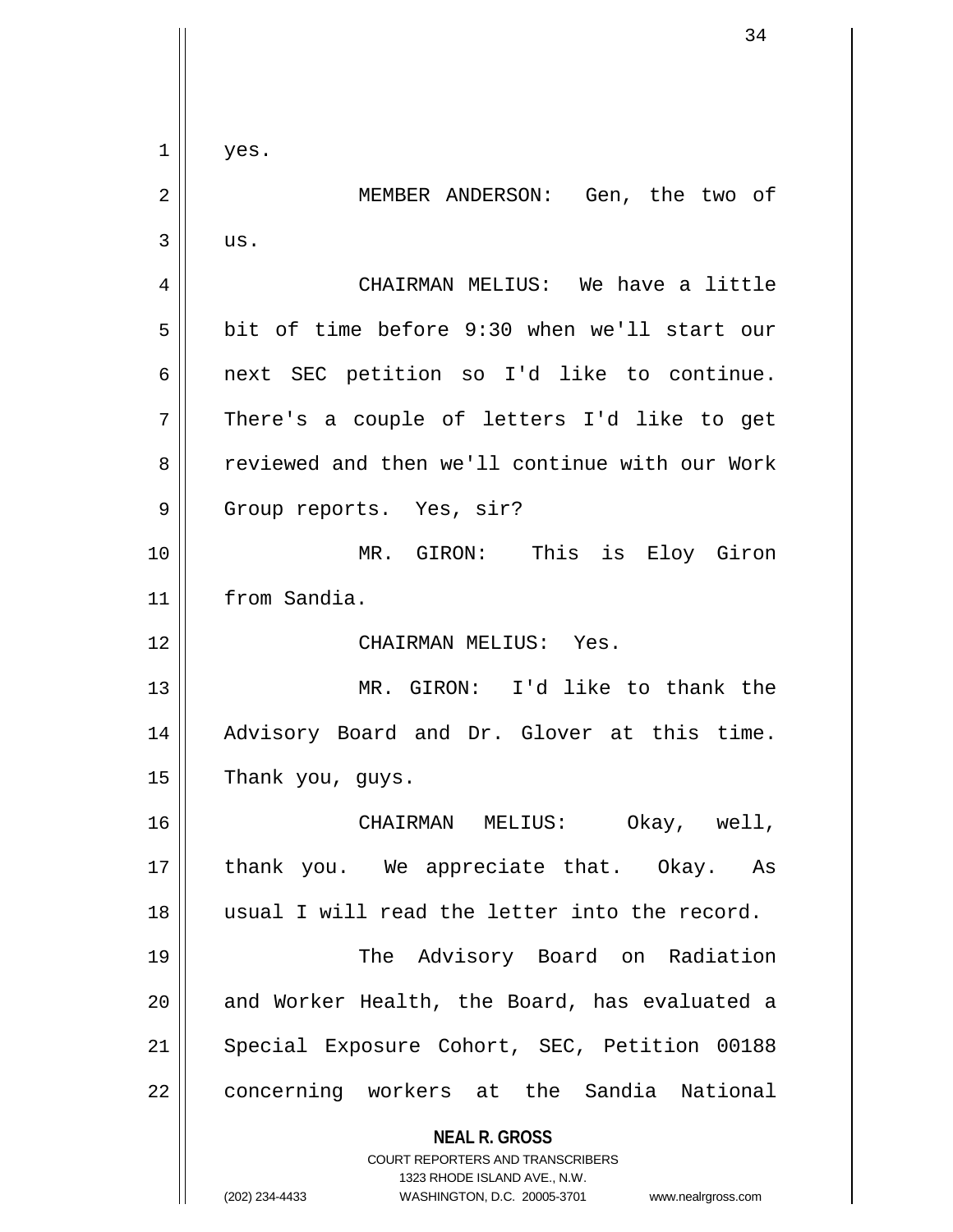1 | Laboratories, Albuquerque, New Mexico under  $2 \parallel$  the statutory requirements established by the 3 Energy Employees Occupational Illness 4 Compensation Program Act of 2000, EEOICPA, 5 || incorporated into 42 C.F.R. Section 83.13. 6 The Board respectfully recommends that SEC  $7 \parallel$  status be accorded to, quote, all employees of 8 the Department of Energy, its predecessor 9 agencies and their contractors and 10 subcontractors who worked in any area of 11 Sandia National Laboratories, Albuquerque, New 12 Mexico from January 1st, 1963 through December 13 31st, 1994 for a number of workdays 14 || aggregating at least 250 workdays occurring 15 either solely under this employment or in 16 combination with workdays within the 17 parameters established for one or more other 18 || classes of employees included in the Special 19 Exposure Cohort, close quotes. 20 || The recommendation is based on the

21 following factors: individuals employed at 22 | Sandia National Laboratories in Albuquerque,

> **NEAL R. GROSS** COURT REPORTERS AND TRANSCRIBERS 1323 RHODE ISLAND AVE., N.W.

(202) 234-4433 WASHINGTON, D.C. 20005-3701 www.nealrgross.com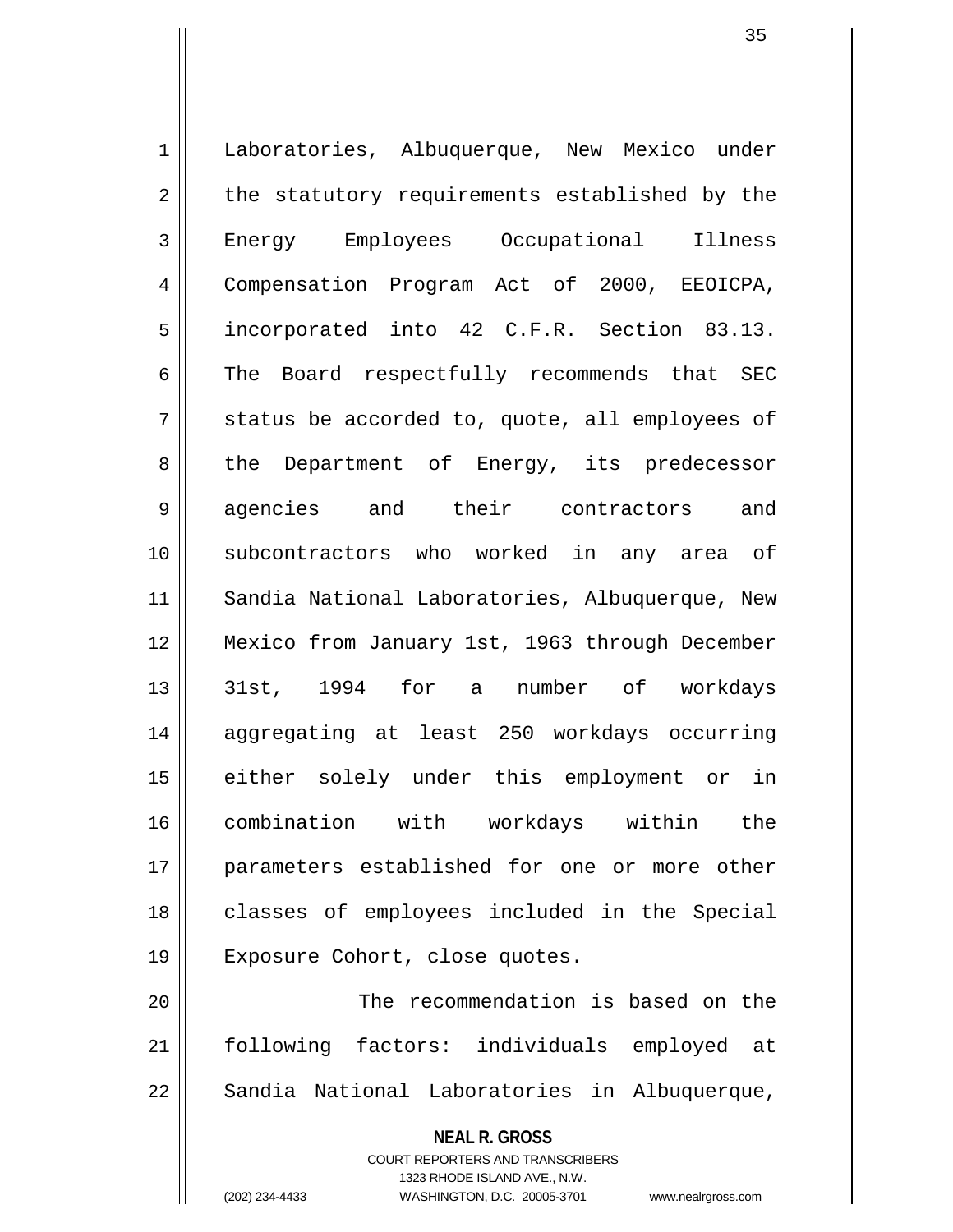1 || New Mexico during the time period in question 2 worked on research and technical tasks related  $3 \parallel$  to production of nuclear weapons.

4 The National Institute for 5 | Occupational Safety and Health, NIOSH, review 6 of available monitoring data as well as 7 available process and source term information 8 for this facility found that NIOSH lacked the 9 | sufficient information, parentheses, including 10 internal monitoring program documentation, 11 close parentheses, necessary to complete 12 individual dose reconstructions with 13 || sufficient accuracy for internal radiological 14 exposures to a number of radionuclides to 15 which employees of this facility may have been 16 subjected during the time period in question. 17 || The Board concurs with this determination.

18 NIOSH determined that health may 19 have been endangered for employees of the 20 Sandia National Laboratories in Albuquerque, 21 New Mexico during the time period in question. 22 || The Board also concurs with this

**NEAL R. GROSS**

COURT REPORTERS AND TRANSCRIBERS 1323 RHODE ISLAND AVE., N.W. (202) 234-4433 WASHINGTON, D.C. 20005-3701 www.nealrgross.com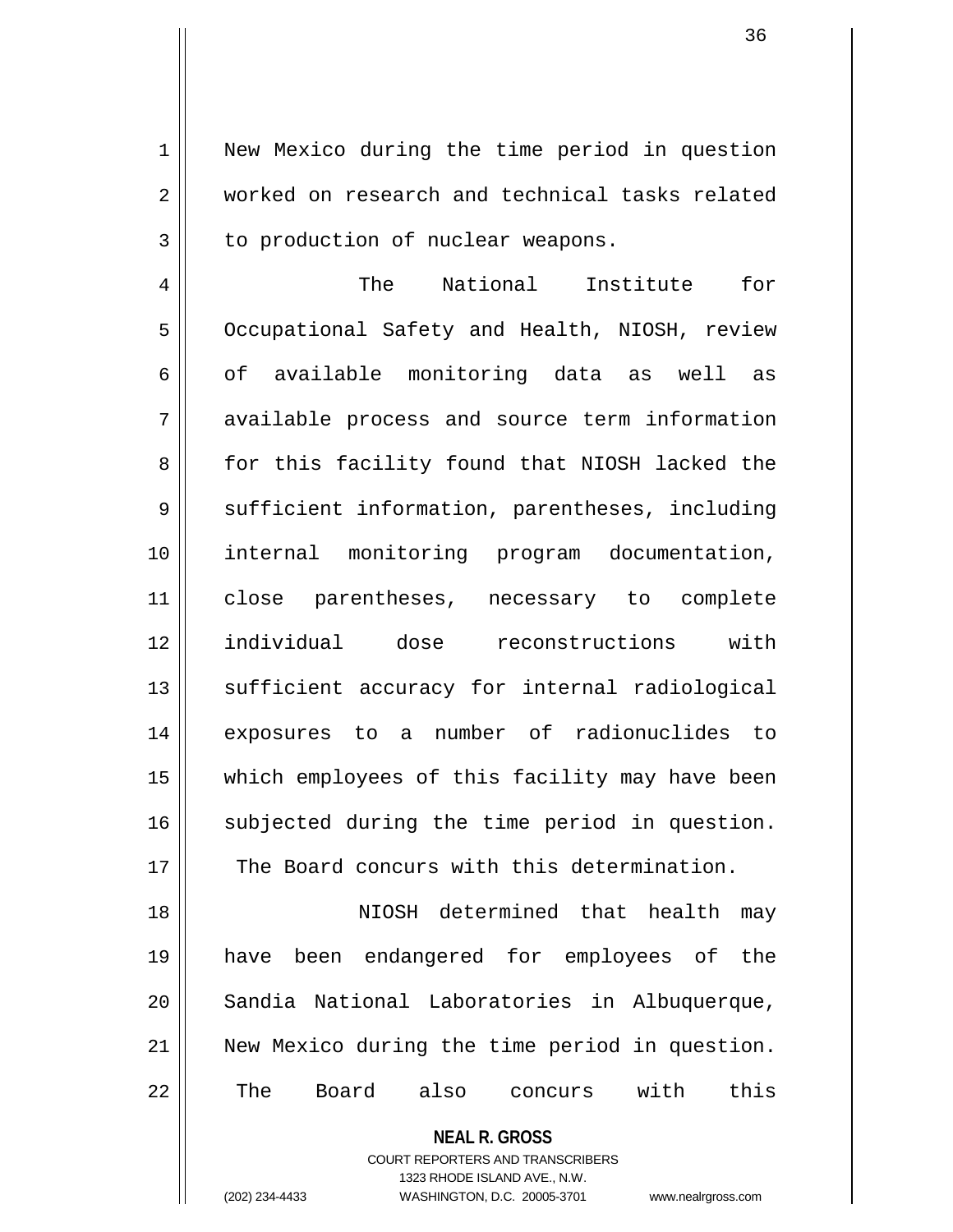1 determination.

| $\overline{2}$ | Based on these considerations and                                                                                                                               |
|----------------|-----------------------------------------------------------------------------------------------------------------------------------------------------------------|
| 3              | the discussion at the February 28th-29th, 2012                                                                                                                  |
| 4              | Board Meeting held in Oakland, California, the                                                                                                                  |
| 5              | Board recommends that this Class be added to                                                                                                                    |
| 6              | the SEC. Enclosed is the documentation of the                                                                                                                   |
| 7              | Board Meeting where this Class was discussed.                                                                                                                   |
| 8              | The documentation includes copies of the                                                                                                                        |
| 9              | petition, the NIOSH review thereof and related                                                                                                                  |
| 10             | materials. If any of these materials are                                                                                                                        |
| 11             | unavailable at this time they will follow                                                                                                                       |
| 12             | shortly.                                                                                                                                                        |
| 13             | Comments? Questions?                                                                                                                                            |
| 14             | (No response)                                                                                                                                                   |
| 15             | Okay. I have another letter if I                                                                                                                                |
| 16             | can find it here. Why don't we go on with                                                                                                                       |
| 17             | Work Group reports while I try to locate the                                                                                                                    |
| 18             | missing letter? And the next Work Group up                                                                                                                      |
| 19             | is, I believe we had just finished up with                                                                                                                      |
| 20             | Mound, and so Pantex.                                                                                                                                           |
| 21             | MEMBER CLAWSON: As most of you                                                                                                                                  |
| 22             | know we've passed an SEC for Pantex but we had                                                                                                                  |
|                | <b>NEAL R. GROSS</b><br>COURT REPORTERS AND TRANSCRIBERS<br>1323 RHODE ISLAND AVE., N.W.<br>(202) 234-4433<br>WASHINGTON, D.C. 20005-3701<br>www.nealrgross.com |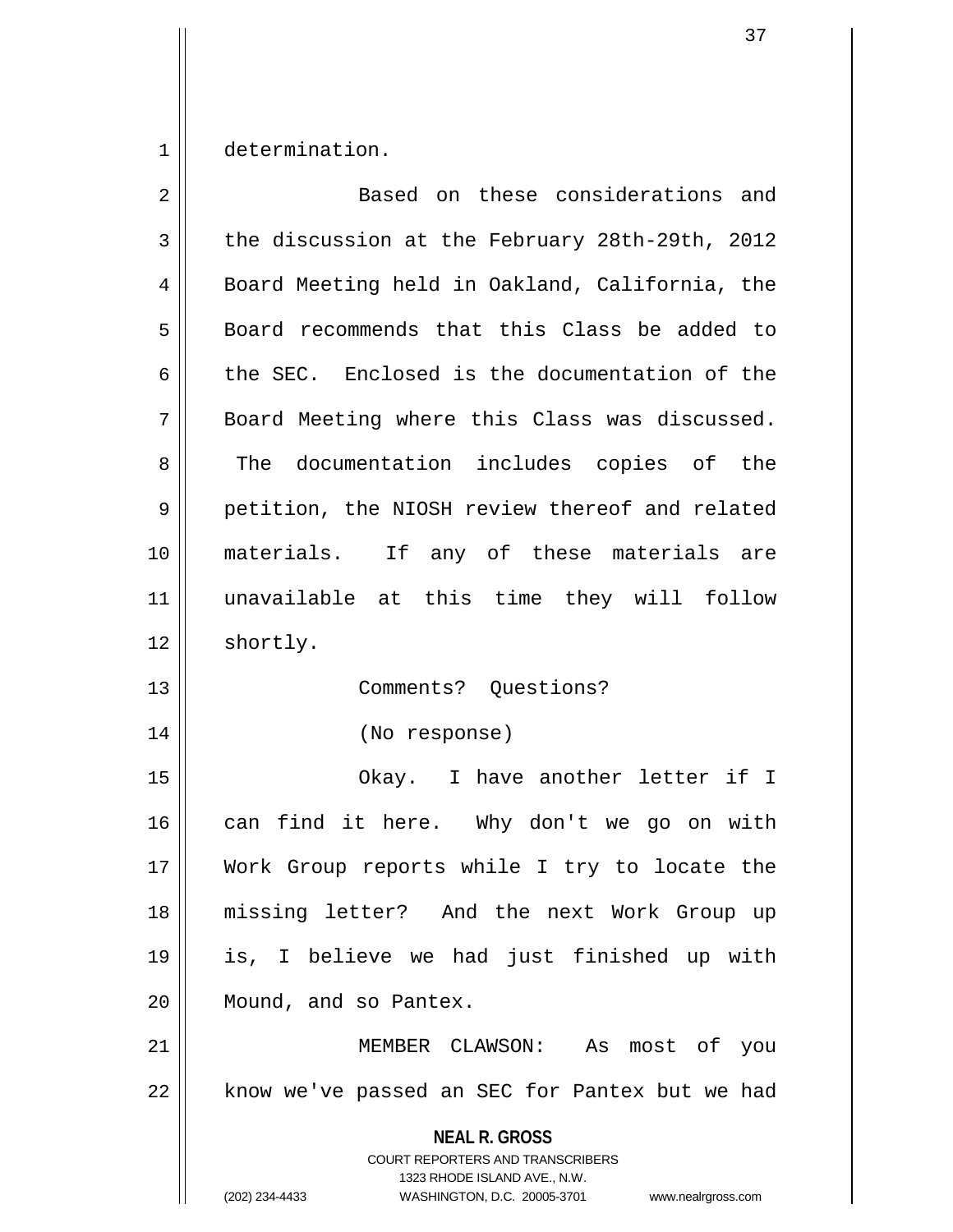**NEAL R. GROSS** COURT REPORTERS AND TRANSCRIBERS 1323 RHODE ISLAND AVE., N.W. (202) 234-4433 WASHINGTON, D.C. 20005-3701 www.nealrgross.com 1 || the earlier years and the later years from  $2 \parallel$  1984 up to 1990 that were in question. I 3 talked with Mr. Rolfes and Mr. Lewis 4 yesterday. We're having trouble getting the 5 information through Pantex classification  $6 \parallel$  officers to be able to bring forth a report to  $7 \parallel$  us. We're still continuing to look at those 8 years and as soon as we get more information 9 we'll -- the Work Group will reconvene and 10 || reevaluate those time periods. 11 CHAIRMAN MELIUS: Okay. Any idea 12 | on the timetable? 13 MEMBER CLAWSON: After yesterday 14 || talking with Mr. Lewis it's going to be sped 15 up. The issue is that it's been sent to 16 Pantex and they've been non-responsive. So we  $17 \parallel$  took it a little step higher. 18 CHAIRMAN MELIUS: Okay, good. 19 Thank you, Greg, for speeding that up. Okay. 20 || The next Work Group is Pinellas. 21 MEMBER SCHOFIELD: There have been 22 || some interviews. There was a couple of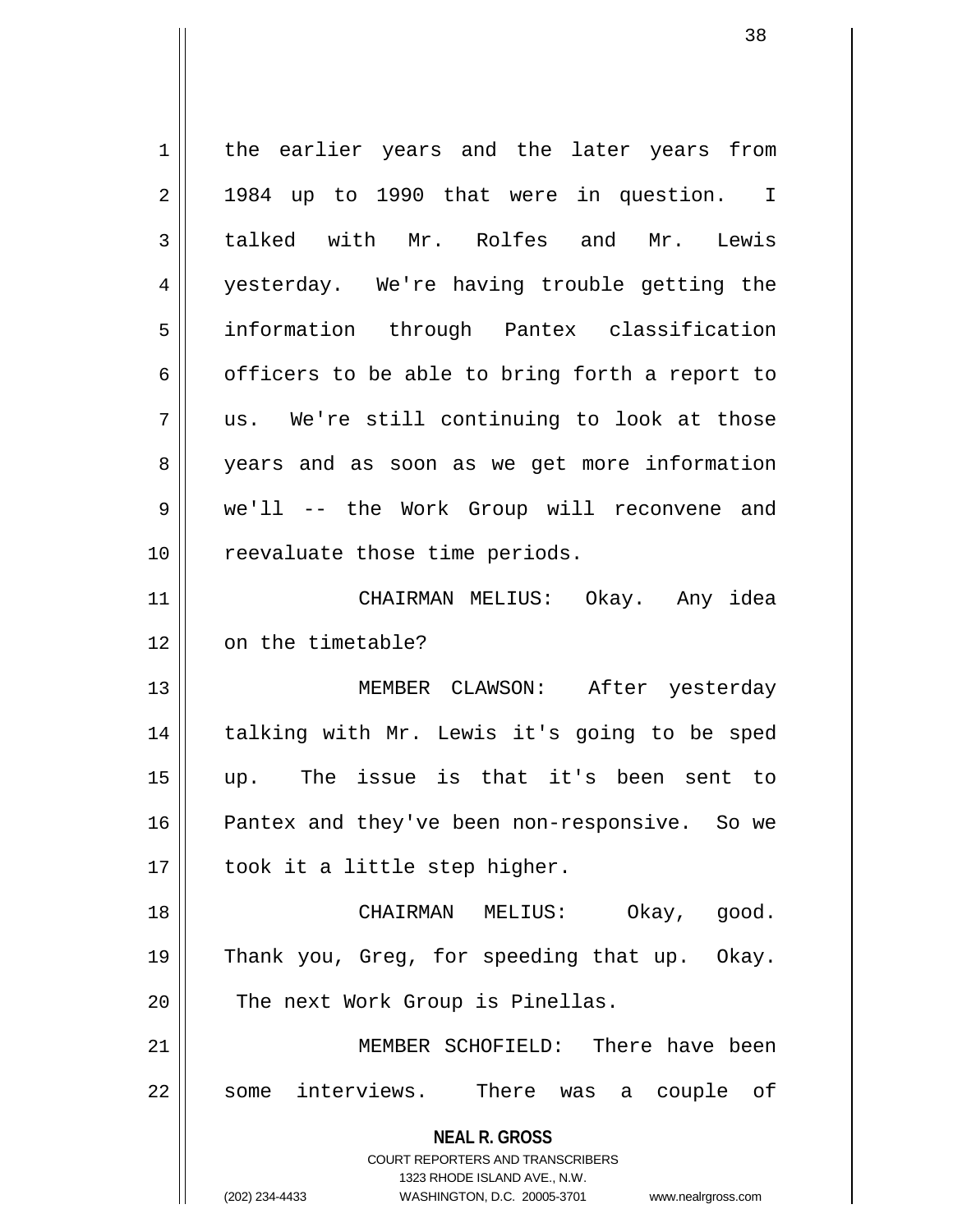**NEAL R. GROSS** COURT REPORTERS AND TRANSCRIBERS 1323 RHODE ISLAND AVE., N.W. (202) 234-4433 WASHINGTON, D.C. 20005-3701 www.nealrgross.com 1 || gentlemen interviewed in Albuquerque who were  $2 \parallel$  actually I guess you'd say in charge of the 3 health physics. And then we had some 4 classified interviews done in Tampa recently. 5 There are a lot of new data and some 6 questions answered. So, this kind of gives us 7 || the direction we're going to look before we 8 | have another Work Group meeting at this point. 9 || Both NIOSH and DCAS and SC&A were involved in 10 these interviews so it gives us something to 11 work with for a while. 12 CHAIRMAN MELIUS: Okay. Again, 13 timetable? 14 || MEMBER SCHOFIELD: Timetable? 15 Actually that's one of the principal 16 influences is Albuquerque. Right now I'd  $17 \parallel$  probably be -- I'm guessing June. 18 CHAIRMAN MELIUS: Okay. 19 MR. KATZ: Yes, the SC&A report I 20 || think we expect in March, based on those 21 interviews. 22 CHAIRMAN MELIUS: Okay.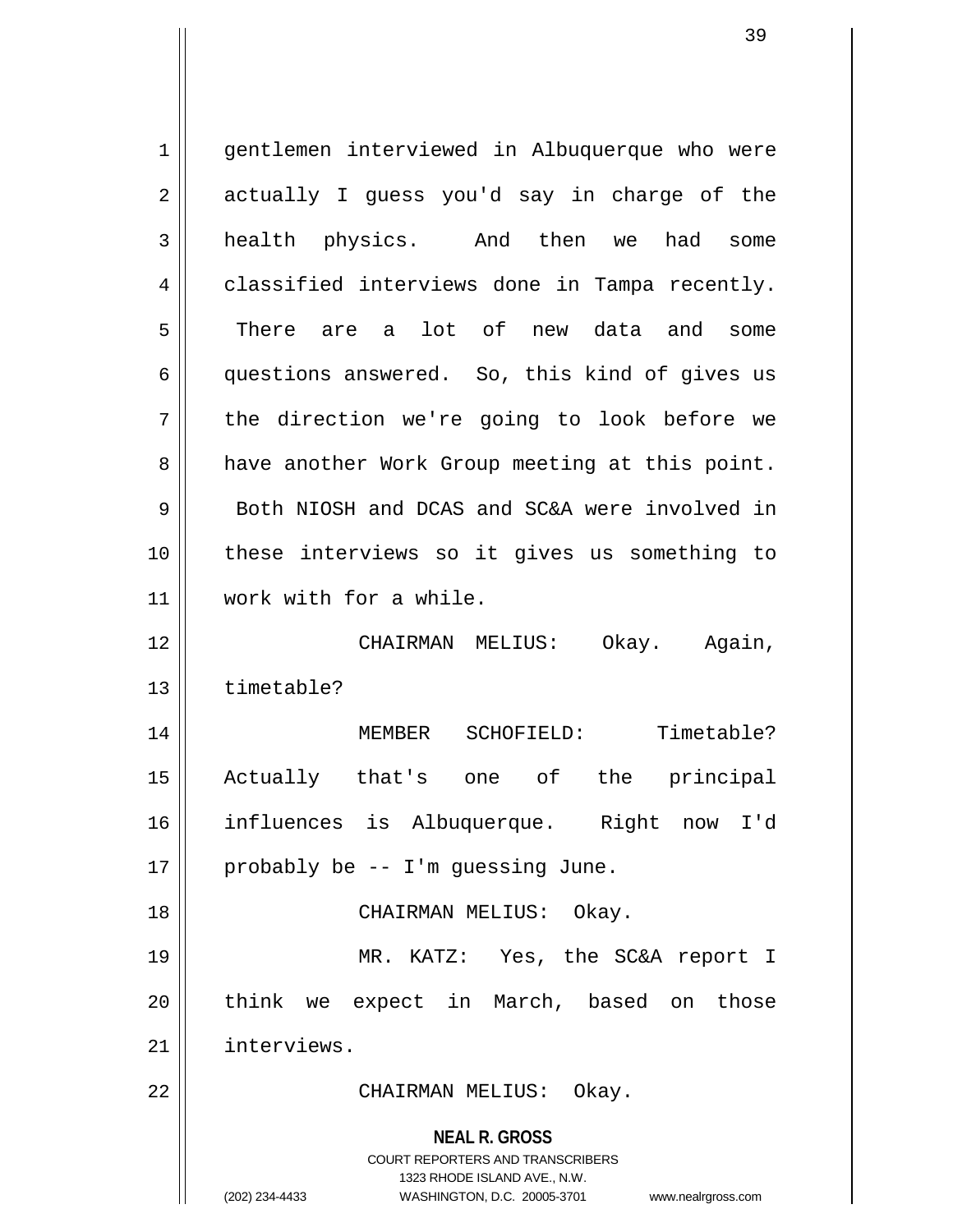1 MR. KATZ: So that'll help move  $2 \parallel$  things forward.

3 CHAIRMAN MELIUS: Okay. That 4 || one's been hanging for a while. I know it's  $5 \parallel$  hard but we should move it along. Okay. 6 || Rocky Flats?

7 MEMBER GRIFFON: Yes, I think we 8 || want to discuss the implementation of the 9 Class. I can't remember. We did have a 10 || conference call to get the Work Group back to 11 looking at the Site Profile although now, 12 || since we have another SEC coming in, I'm sure 13 we'll shift gears on that. But in the 14 meantime, I had asked this item be highlighted  $15$  on the agenda to discuss this question of the 16 implementation of the Class of workers under 17 || the old Class Definition. And if you recall, 18 it was -- basically it was the language of 19 monitored or should have been monitored for 20 || neutron exposures that caused quite a bit of  $21$  | trouble in terms of implementation.

 $22$  ||  $\qquad \qquad$  And I think -- I've actually been

**NEAL R. GROSS** COURT REPORTERS AND TRANSCRIBERS 1323 RHODE ISLAND AVE., N.W. (202) 234-4433 WASHINGTON, D.C. 20005-3701 www.nealrgross.com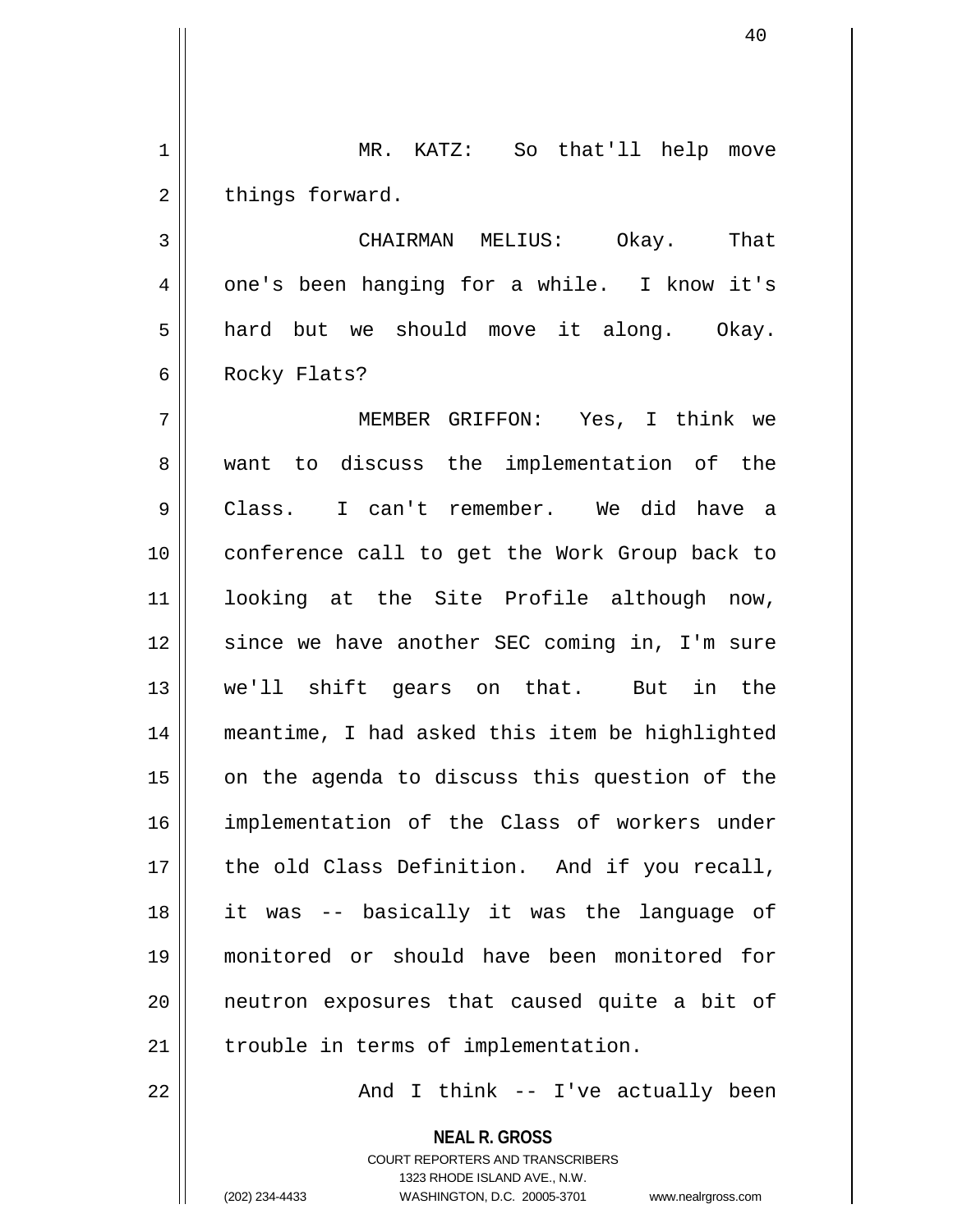1 || in the last five minutes frantically looking 2 || for the last bulletin by Department of Labor 3 because I wanted to get it correct. But I 4 mean, we had a conference call following up on  $5 \parallel$  this and I just wonder what the action of the 6 Board can be. I mean, we don't advise DOL.  $7 \parallel$  On the other hand, we did make this Class 8 Definition.

9 And my concern is that, and Jeff 10 might have to help me out here, but the latest 11 Class Definition, I think they -- or the 12 latest bulletin they did as guidance to the 13 compensation examiners allow them to look at 14 || the Ruttenber database but it indicates that 15 if the individual identified in the Ruttenber 16 database had a recorded dose in excess of 100 17 millirem for neutrons. Is that -- I think 18 || that's accurate. Yes. In a year, right, in a 19 year. So, and that's -- when we originally 20 defined that term, monitored or should have 21 || been monitored, it was sort of based on the  $22$  || current regulatory focus which is that 100

> **NEAL R. GROSS** COURT REPORTERS AND TRANSCRIBERS 1323 RHODE ISLAND AVE., N.W. (202) 234-4433 WASHINGTON, D.C. 20005-3701 www.nealrgross.com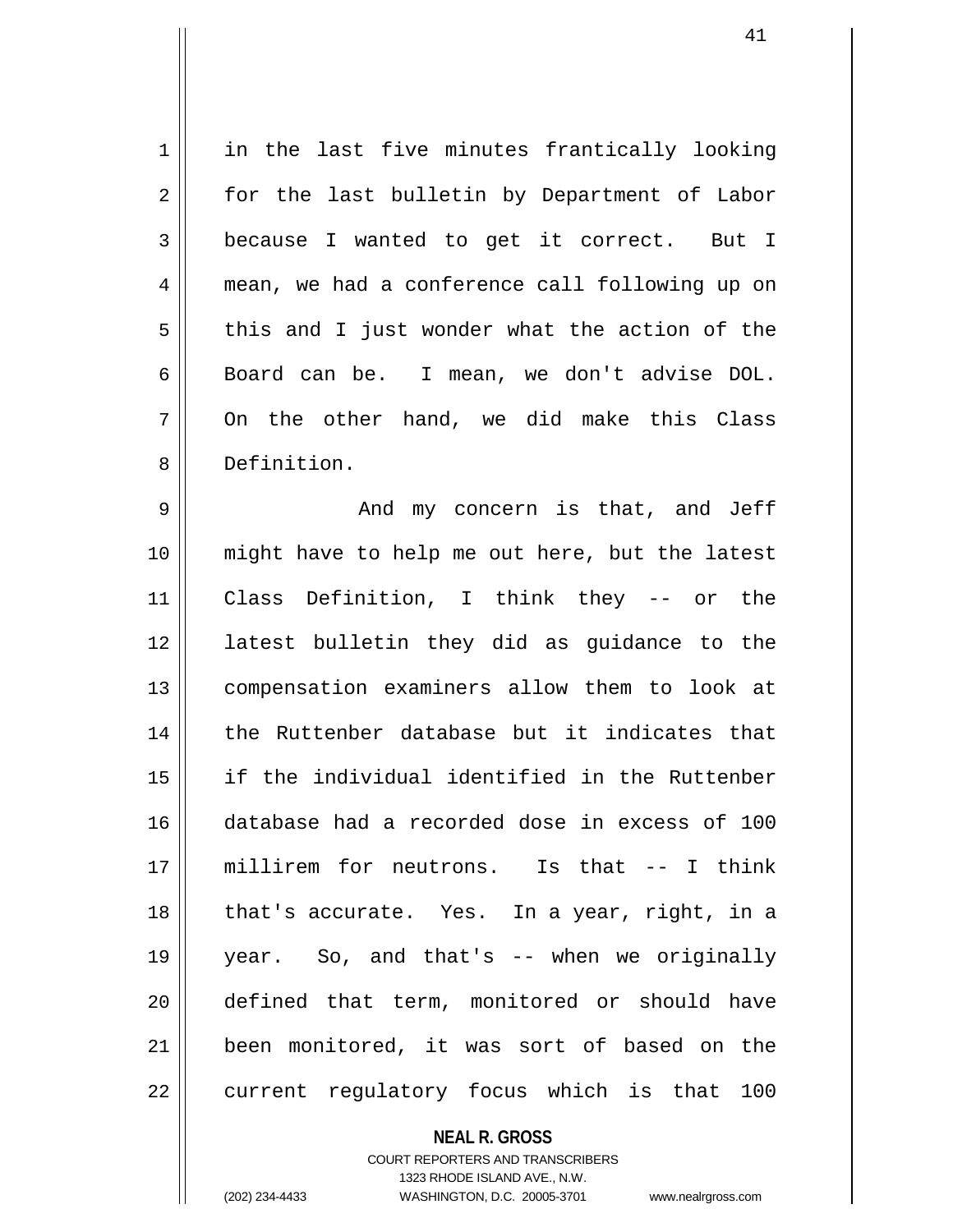1 || millirem per year could have been received. 2 || My trouble with that is that part  $3 \parallel$  of the reason that we as a Board established 4 the Class was the concern that we couldn't 5 | reconstruct neutron doses during those years. 6 So, just to see the 100 millirem was 7 established from the NDRP data and then 8 || interpreted by Ruttenber, it's sort of a 9 circular logic in my opinion to set that as a 10 cutoff, 100 millirem. I would rather see 11 something that if they were identified in the 12 database they had the potential for neutron 13 exposure, period, and just anyone named in 14 || that database should be included. Now, I know 15 that's a much broader list. I don't know the 16 difference in numbers. I think Brant at one 17 point gave those numbers to the Work Group. 18 || But it does expand the Class, for sure. But 19 my concern is the logic behind this 100 20 || millirem cutoff in the Ruttenber database. 21 So, again, I don't know who we  $22$   $\parallel$  would advise on this since we don't directly

> **NEAL R. GROSS** COURT REPORTERS AND TRANSCRIBERS

> > 1323 RHODE ISLAND AVE., N.W.

(202) 234-4433 WASHINGTON, D.C. 20005-3701 www.nealrgross.com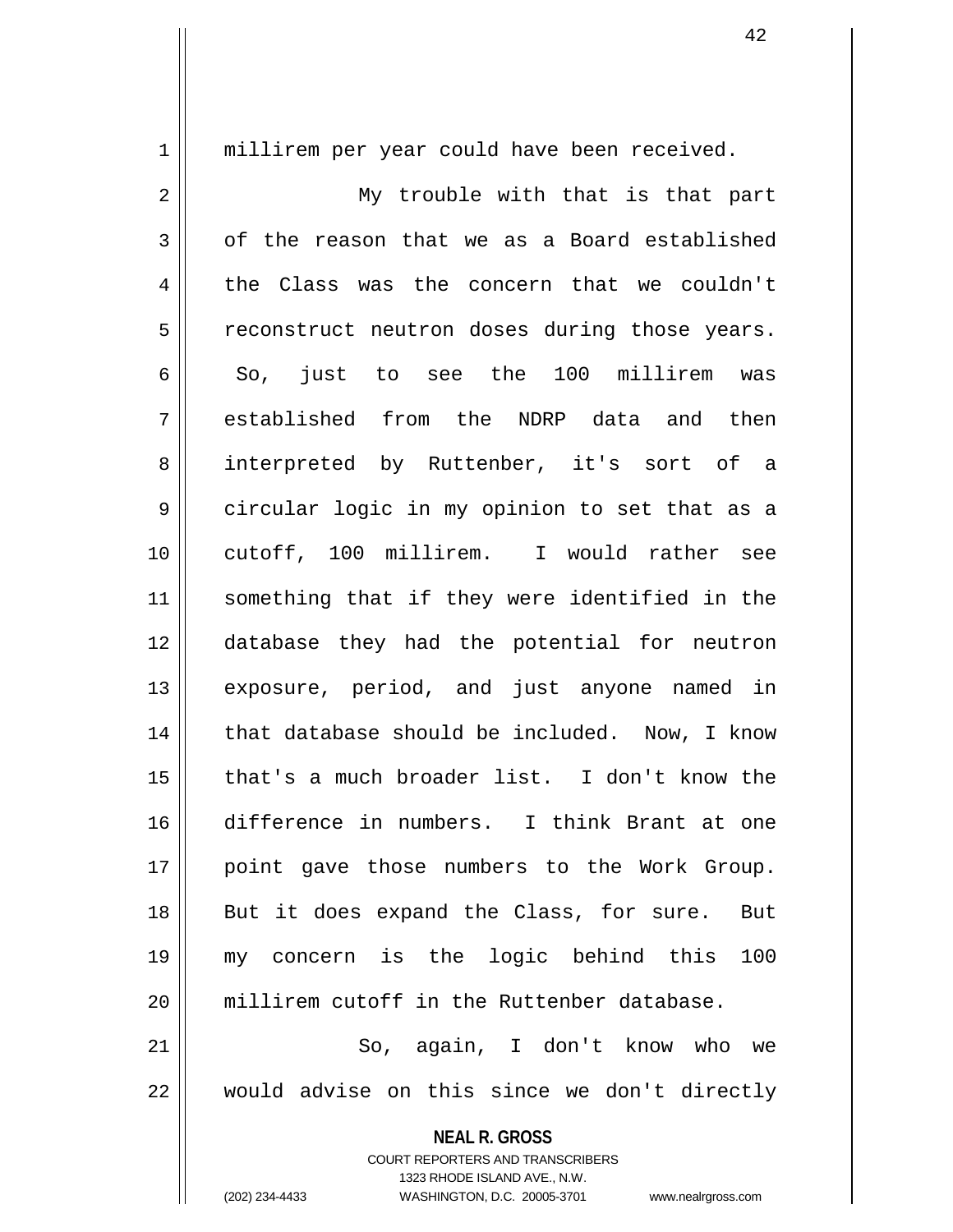**NEAL R. GROSS** COURT REPORTERS AND TRANSCRIBERS 1323 RHODE ISLAND AVE., N.W. (202) 234-4433 WASHINGTON, D.C. 20005-3701 www.nealrgross.com 1 advise Labor, but I just wanted to bring it to  $2 \parallel$  the Board's attention and have some discussion  $3 \parallel$  on that subject. 4 CHAIRMAN MELIUS: So, has there 5 | been interaction between NIOSH and Department 6 of Labor on that issue? 7 MR. HINNEFELD: Well, certainly 8 || not in recent conversations. 9 CHAIRMAN MELIUS: And do we know 10 || how many people that affects? Claimants. 11 MR. HINNEFELD: I don't have that 12 number here. I could try to get a message to 13 Mark or to Brant and see if he recalls, or if 14 || he can reconstruct it. I don't know that  $15$  we've  $-$ 16 DR. NETON: I don't know that we 17 actually know that number because I think 18 || Brant's analysis was somewhat different than 19 what Labor is implementing right now. So I'm  $20$  | not certain that we ever  $-$ 21 MEMBER GRIFFON: It could have 22 Deen an earlier iteration. Yes.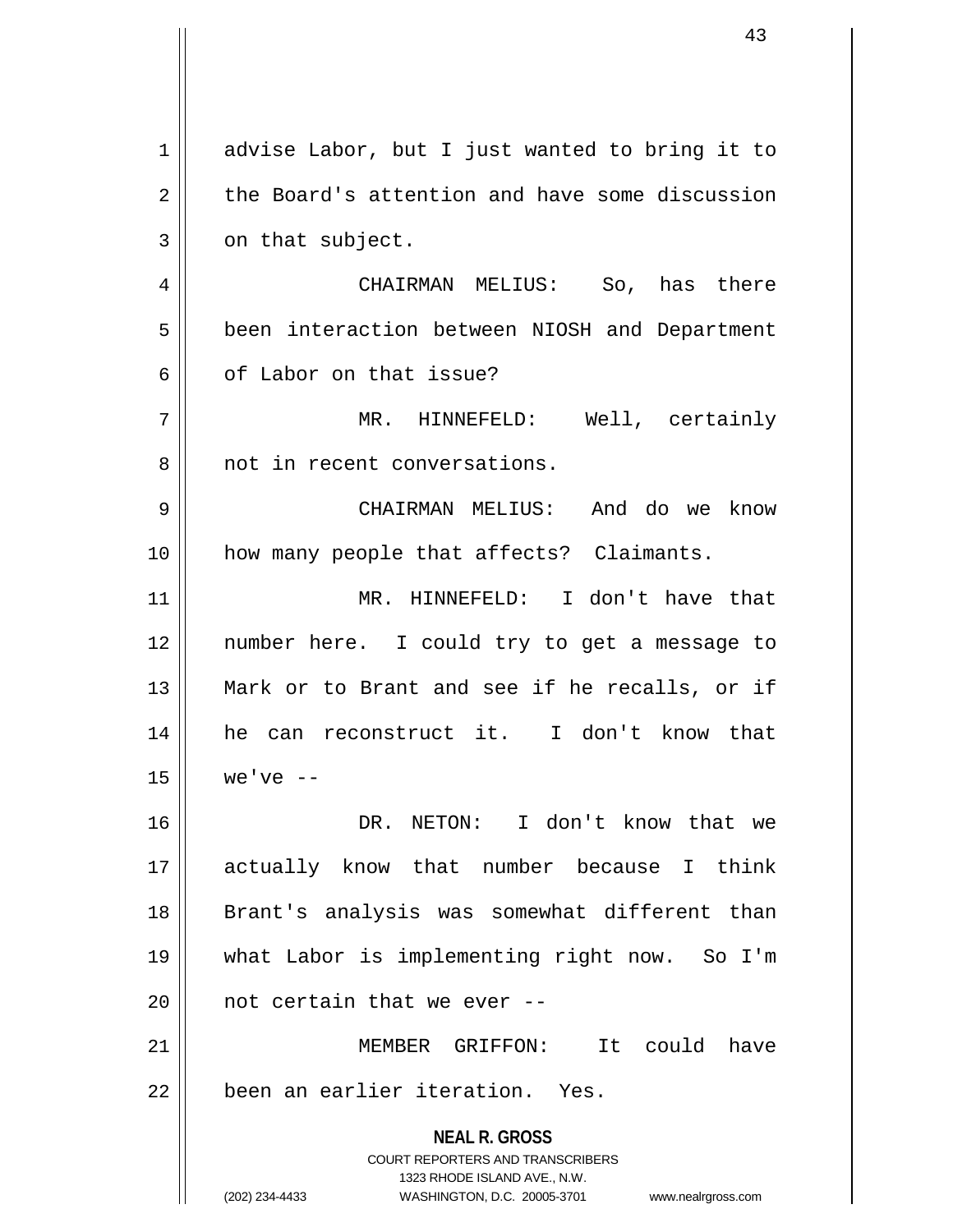**NEAL R. GROSS** COURT REPORTERS AND TRANSCRIBERS 1323 RHODE ISLAND AVE., N.W. (202) 234-4433 WASHINGTON, D.C. 20005-3701 www.nealrgross.com 1 DR. NETON: Yes, I think Brant's 2 calculation was somewhat different than what 3 || Labor is doing right now so I'm not sure that 4 | we actually have that information. 5 CHAIRMAN MELIUS: But wouldn't 6  $\parallel$  those cases then -- if they don't qualify for  $7 \parallel$  the SEC, they would come back to NIOSH? Is my 8 | logic correct? 9 DR. NETON: Yes, they would come 10 **back** to NIOSH for dose reconstruction. 11 CHAIRMAN MELIUS: Dose 12 reconstruction, so you'd have a way of 13 identifying. 14 DR. NETON: If they came back to  $15$  us, yes. 16 CHAIRMAN MELIUS: Yes, yes. I 17 mean, would that be some way of getting an 18 idea on the scope of the issue, as well as 19 || some more detail on who's impacted? 20 DR. NETON: Well, we don't -- not 21 || everybody that was in Ruttenber database is a  $22$  | claimant. That's one of the problems.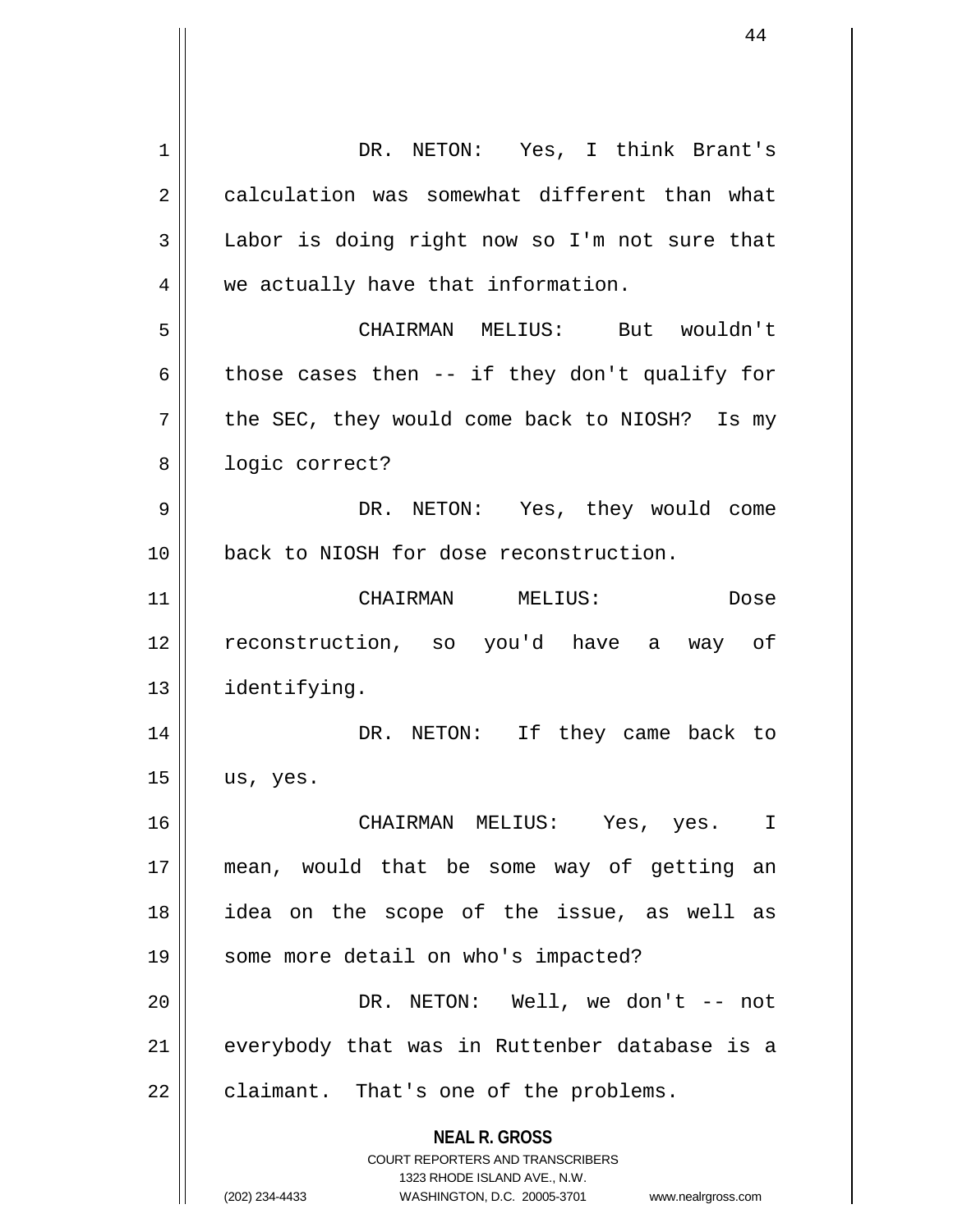1 CHAIRMAN MELIUS: I know, but 2 we're only concerned about claimants, in a 3 way. I mean, the only people we have access 4 | to are claimants.

5 DR. NETON: Well, and I think 6  $\parallel$  Brant did that analysis and I think it was a 7 fairly small number. I mean, we're talking a 8 handful, I think, was the difference. But I 9 don't know that he used the 100 millirem 10 criteria. It was a very small number and it 11 would have been included if we had -- if the 12 Ruttenber database were used based on the 13 || claimant population we currently had in-house  $14$  | at that time. That's what he did. 15 CHAIRMAN MELIUS: Can -- 16 DR. NETON: We can resurrect that 17 number. 18 CHAIRMAN MELIUS: Can we resurrect 19 || the number and sort of think about, well, what  $20$   $\vert$  -- are there ways of identifying claims that

21 would come back that would -- if there are any  $22$  | that would be sort of  $-$ - I guess the question

**NEAL R. GROSS**

COURT REPORTERS AND TRANSCRIBERS 1323 RHODE ISLAND AVE., N.W. (202) 234-4433 WASHINGTON, D.C. 20005-3701 www.nealrgross.com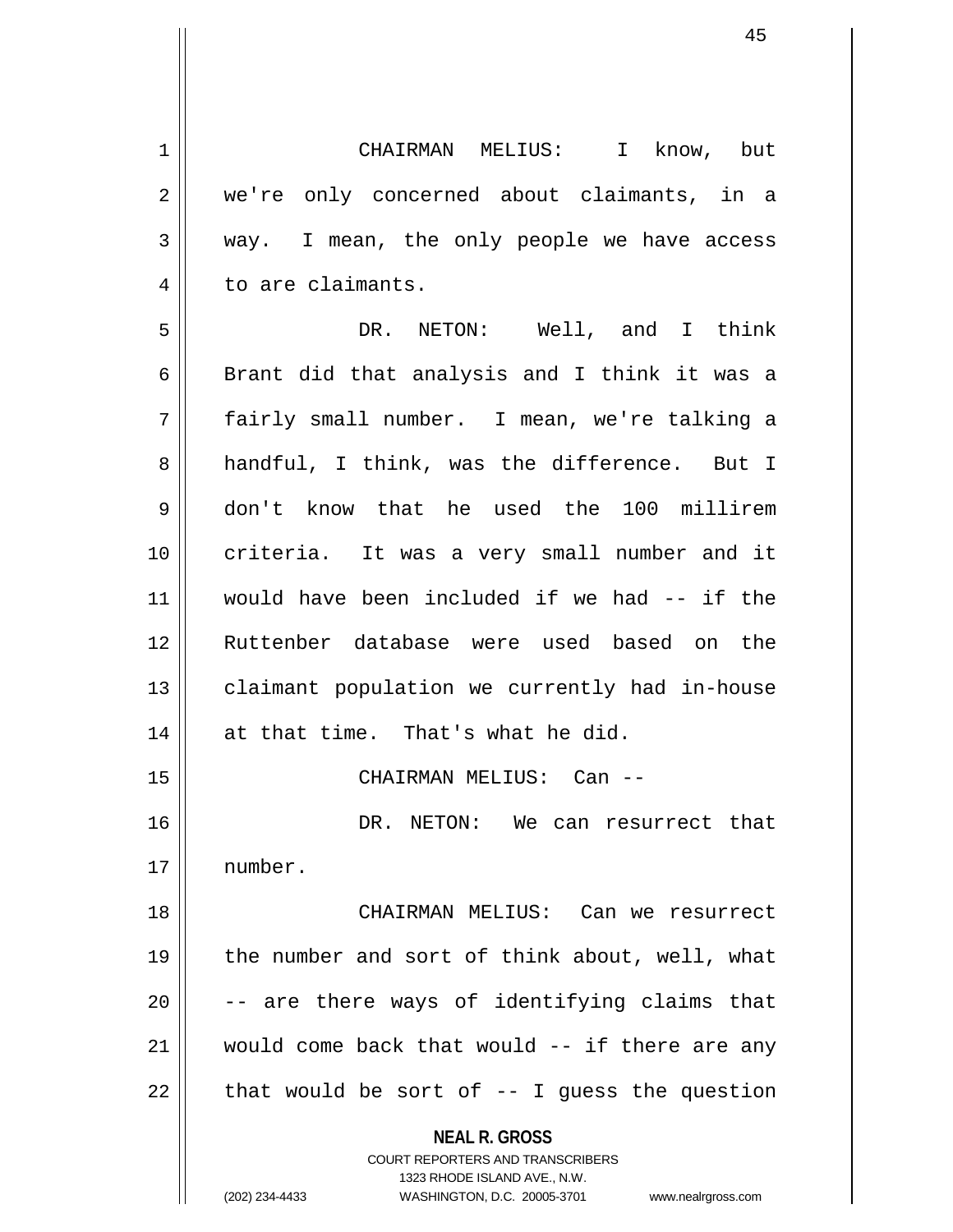| 1  | is really sort of what is the impact of that.                                                       |
|----|-----------------------------------------------------------------------------------------------------|
| 2  | DR. NETON: It's non-zero and it's                                                                   |
| 3  | pretty small. We can get a better handle on                                                         |
| 4  | that.                                                                                               |
| 5  | CHAIRMAN MELIUS: Yes. Let's at                                                                      |
| 6  | least work from there and then I think we can                                                       |
| 7  | --                                                                                                  |
| 8  | MEMBER GRIFFON: And I could be                                                                      |
| 9  | wrong. I thought that at some point, Brant                                                          |
| 10 | did look at the Ruttenber database. They're                                                         |
| 11 | not claimants, as Jim said, but if they are                                                         |
| 12 | potential claimants I suppose, you know. So                                                         |
| 13 | he did look at the overall database and looked                                                      |
| 14 | at that number, I thought. But it might have                                                        |
| 15 | been not with the 100 millirem criteria so I                                                        |
| 16 | don't know.                                                                                         |
| 17 | DR. NETON: Yes, I think Brant                                                                       |
| 18 | looked at anyone who was in Ruttenber. If you                                                       |
| 19 | recall, the Ruttenber database assumed that                                                         |
| 20 | anyone that was sort of a maintenance craft-                                                        |
| 21 | type worker could have been in a neutron                                                            |
| 22 | building and imputed a dose for those people                                                        |
|    | <b>NEAL R. GROSS</b>                                                                                |
|    | <b>COURT REPORTERS AND TRANSCRIBERS</b>                                                             |
|    | 1323 RHODE ISLAND AVE., N.W.<br>(202) 234-4433<br>WASHINGTON, D.C. 20005-3701<br>www.nealrgross.com |
|    |                                                                                                     |

 $\mathsf{I}$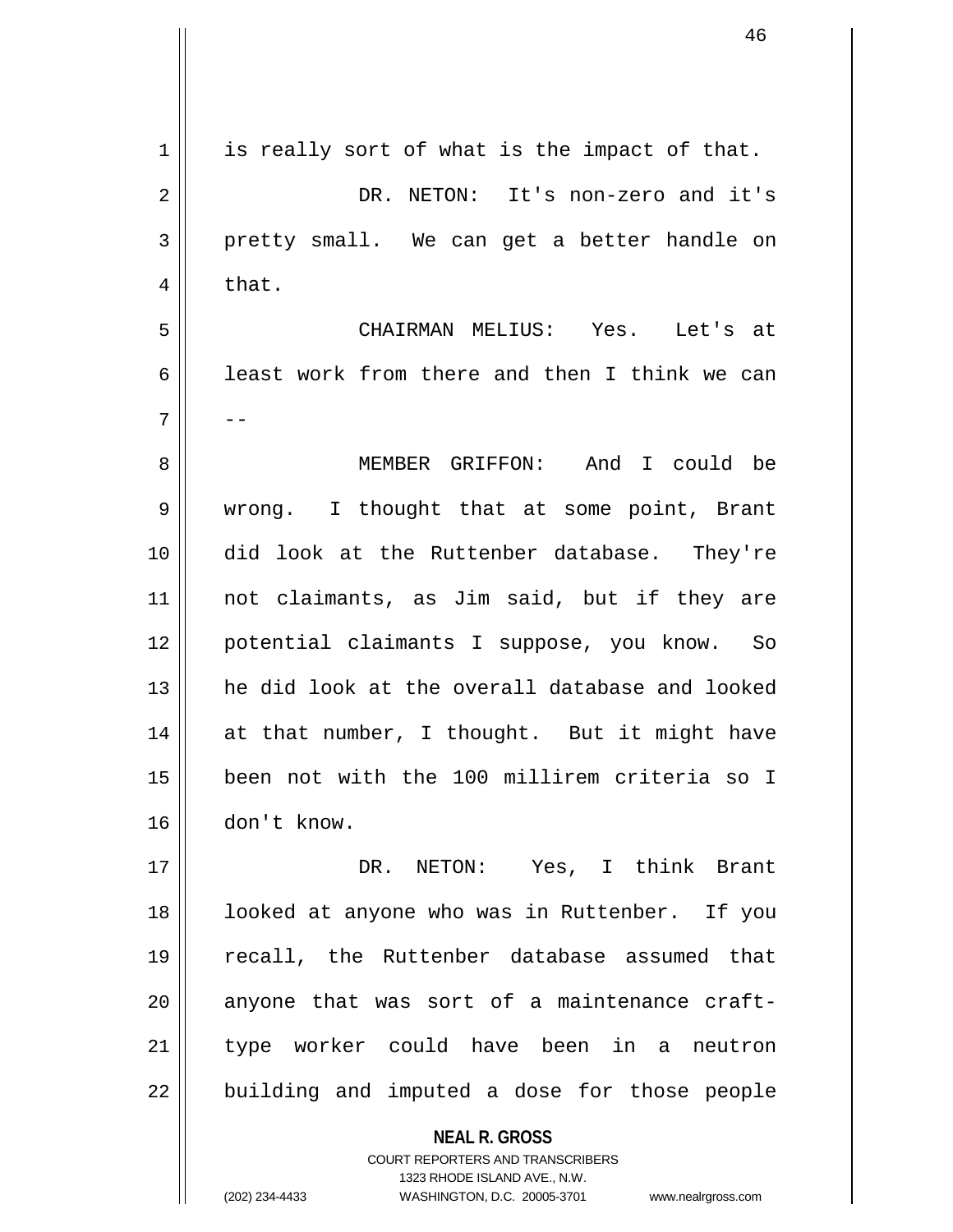1 based on some ratio that was provided to him. 2 | It was part of an epi study.

3 || MEMBER GRIFFON: Right.

4 DR. NETON: And so it was more  $5 \parallel$  expansive than the NDRP which actually went 6 and looked at people who were physically 7 badged and used those data. So it's a larger 8 population but as far as the claimant 9 || population we had in-house, it was not that 10 large a number. But it could potentially be 11 much larger. We just maybe didn't have a 12 | representative sampling.

13 MEMBER GRIFFON: But my argument 14 is -- I guess it's more, you know, how does 15 Labor sort of justify this condition, this 100 16 millirem condition. Because, you know, by 17 implementing it this way I think you're 18 accepting Ruttenber's broaden the potential 19 workers that could have been exposed to 20 || neutrons by default. By saying if you're in 21 the Ruttenber database and you got 100 22 millirem, you're accepting his research logic

> **NEAL R. GROSS** COURT REPORTERS AND TRANSCRIBERS 1323 RHODE ISLAND AVE., N.W. (202) 234-4433 WASHINGTON, D.C. 20005-3701 www.nealrgross.com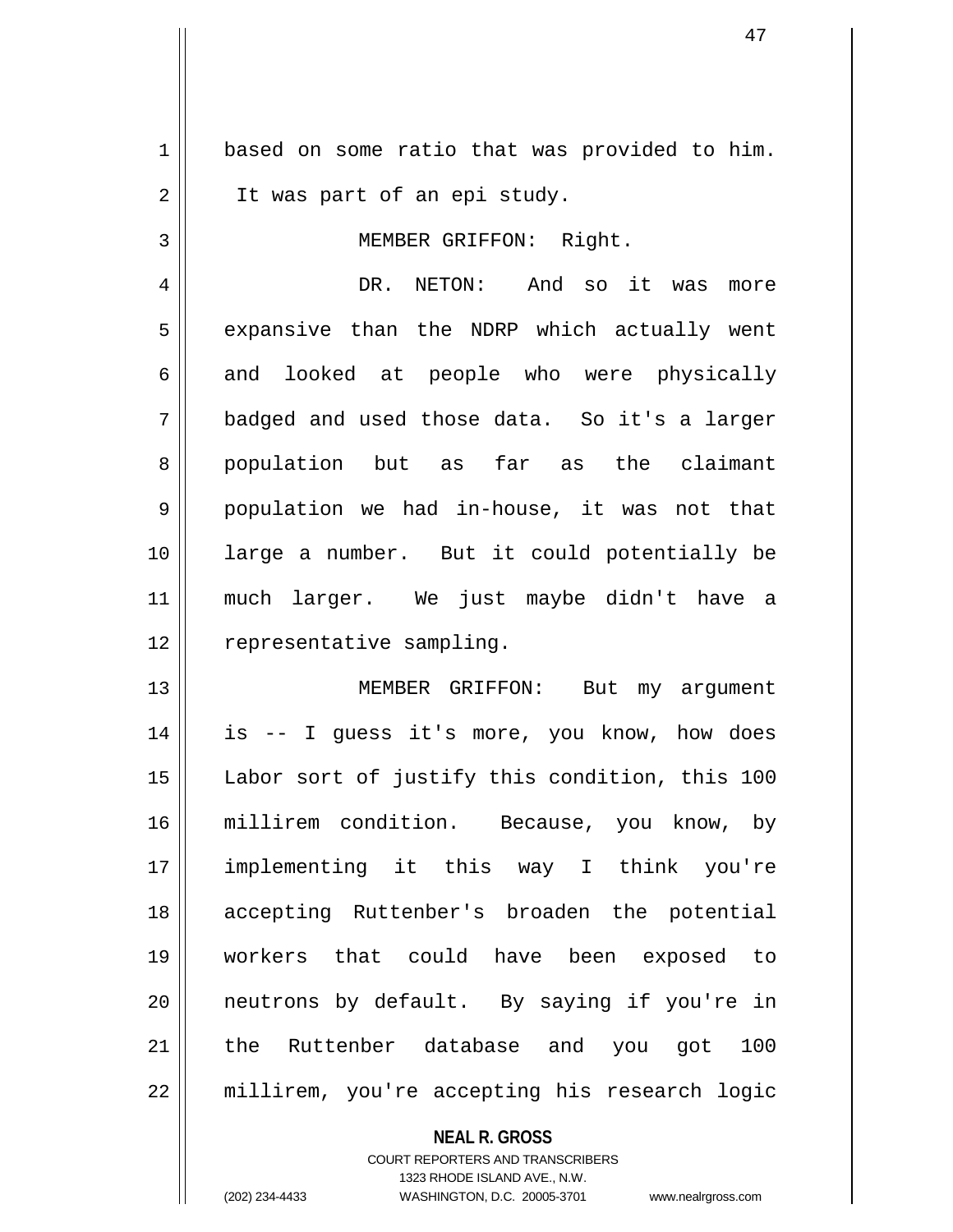1 | which, as Jim said, you know, expanded to 2 || other people potentially being exposed to 3 | neutrons and imputed those doses from N/P 4 | ratios.

5 But then, you know, what I'm 6 asking is since this Class was based on the  $7 \parallel$  Advisory Board saying that the N/P ratios 8 couldn't be relied on to reconstruct neutron 9 doses, how can we use a hard cutoff of 100 10 millirem to identify people in that database? 11 || I just don't get the logic. I don't know if  $12$  | Labor can speak to that or  $-$ 

13 MR. KOTSCH: Jeff Kotsch, 14 Department of Labor. I mean, we just applied 15 -- we just extended, you know, the 100 16 millirem DOE neutron monitoring limit that's 17 basically the guidance to the Ruttenber 18 database. And we knew that they didn't -- I 19 forget what it's exactly called. It's called 20 || job something analysis and we'll do groups of 21 || people rather than actual individuals. But so 22 we knew that that would broaden the actual

> **NEAL R. GROSS** COURT REPORTERS AND TRANSCRIBERS 1323 RHODE ISLAND AVE., N.W. (202) 234-4433 WASHINGTON, D.C. 20005-3701 www.nealrgross.com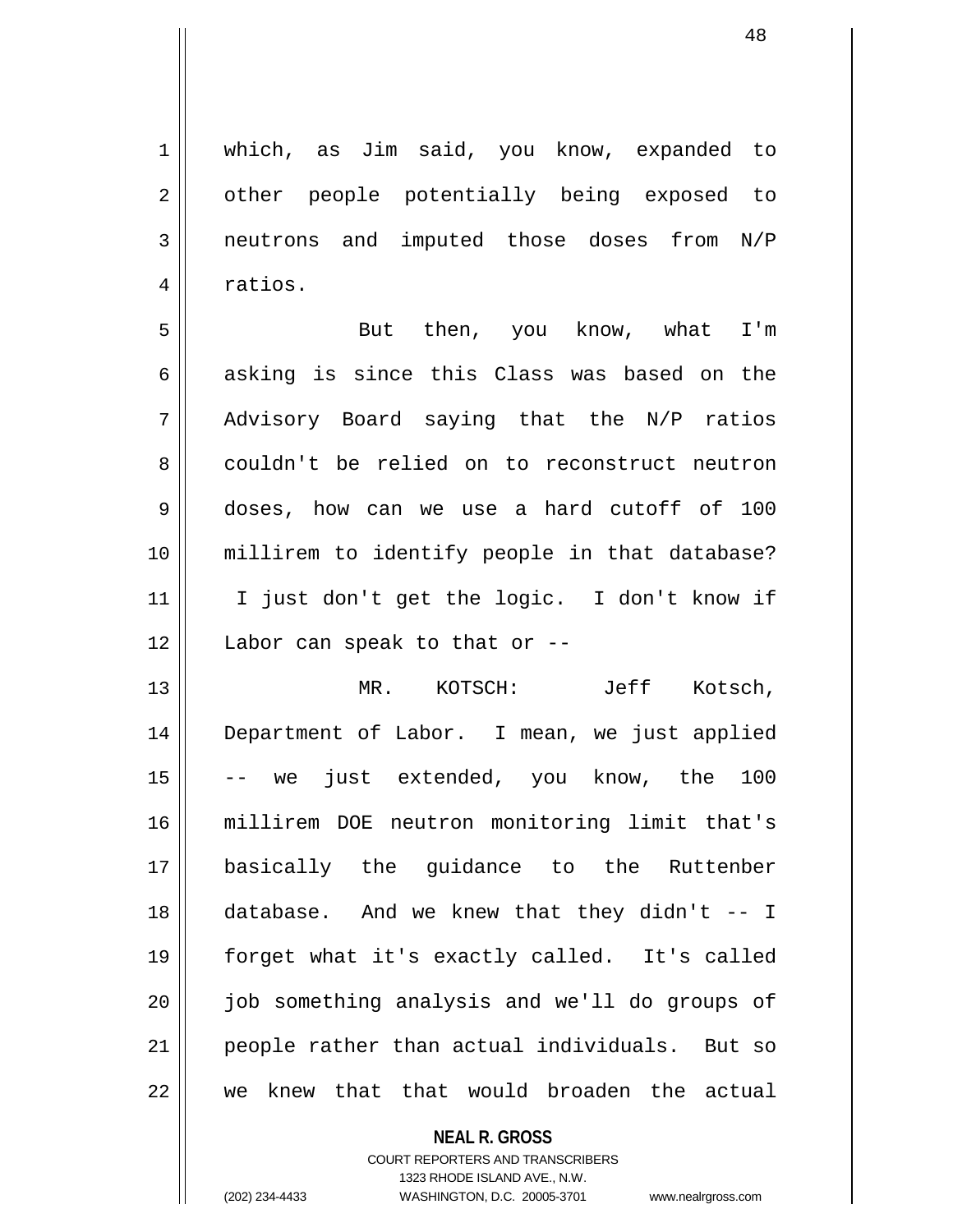1 || potential population. We assumed that was at 2 | least claimant-favorable in our assessment of  $3$  those people. The 100 millirem also exists 4 | obviously in the other bulletin when we assess 5 I think doses that come off the dose 6 || reconstruction, neutron doses.

7 MEMBER GRIFFON: Right, and I made 8 || the same argument then. So I think it would  $9 \parallel$  apply to both.

10 MR. KOTSCH: So it's just a 11 continuation of that. I think just to be 12 consistent with the previous guidance. 13 || Certainly we welcome any clarification of the 14 intent of the Class. But, you know, the 15 definition.

16 CHAIRMAN MELIUS: Paul?

17 MEMBER ZIEMER: Could you remind 18 us what the actual official Class Definition? 19 Did it change or does it remain the way it 20 was before, the monitored or should have been 21 monitored? So that's the definition and this  $22$  | is just how Labor is applying it.

> **NEAL R. GROSS** COURT REPORTERS AND TRANSCRIBERS

1323 RHODE ISLAND AVE., N.W.

(202) 234-4433 WASHINGTON, D.C. 20005-3701 www.nealrgross.com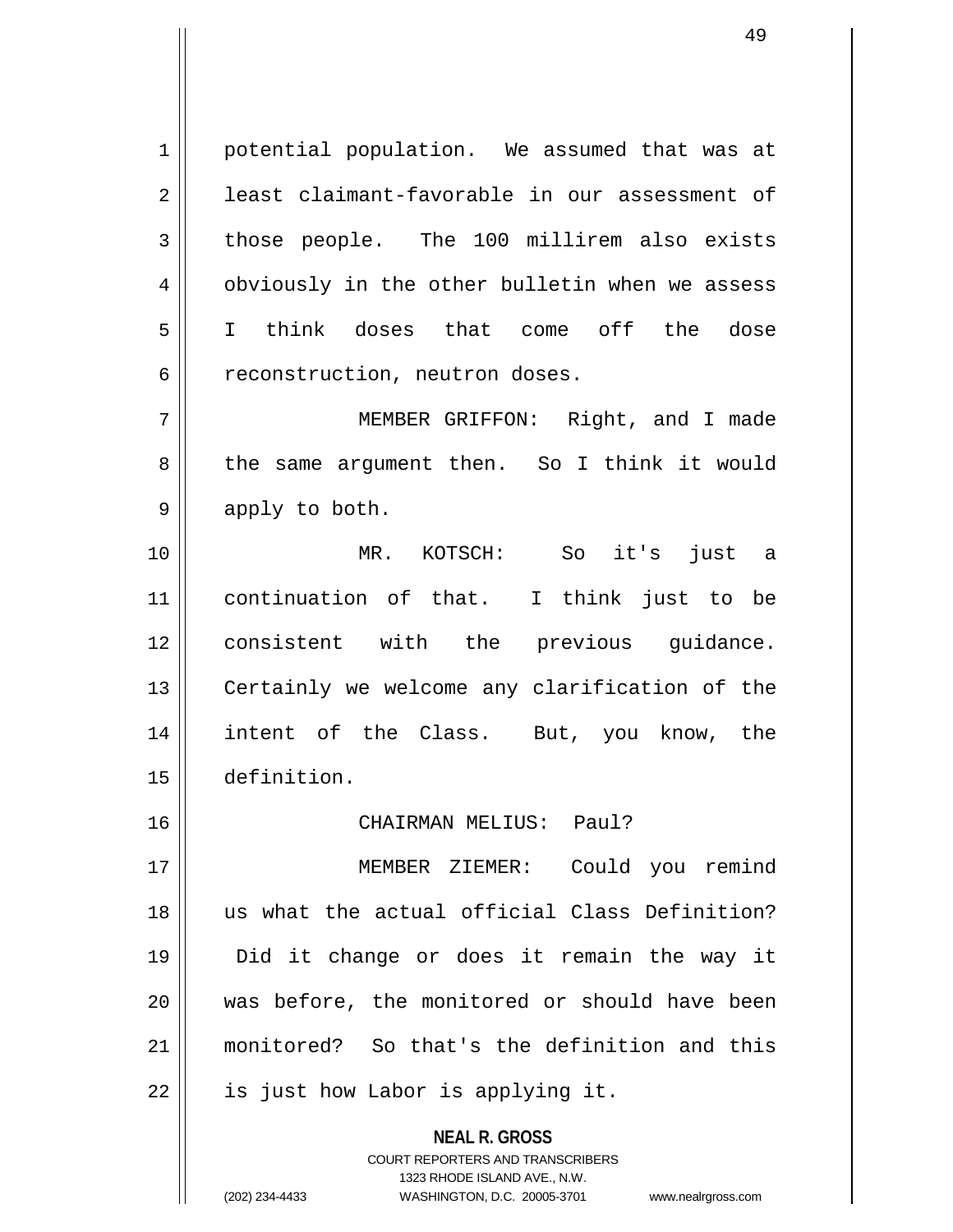| $\mathbf 1$    | And actually I think Mark's point                                       |
|----------------|-------------------------------------------------------------------------|
| $\overline{2}$ | from a logical view is correct. I mean,                                 |
| 3              | you're saying you can't do neutron doses and                            |
| 4              | you're using a neutron value. So logically                              |
| 5              | it's a little questionable. But to me it's                              |
| 6              | still sort of the question of, does it work.                            |
| 7              | Okay, it looks like it more than works.                                 |
| 8              | CHAIRMAN MELIUS: Yes, well, the                                         |
| 9              | issue is what's the impact and is there a                               |
| 10             | significant impact or not. I think we're                                |
| 11             | obviously staying away from those kinds of                              |
| 12             | definitions to the extent because they are                              |
| 13             | hard, difficult for, you know, lots of                                  |
| 14             | reasons.                                                                |
| 15             | MEMBER GRIFFON: I mean, I guess                                         |
| 16             | there's -- well, I guess, you know, why is                              |
|                |                                                                         |
| 17             | 100. It's a pretty arbitrary number, I think,                           |
| 18             | because if you believe our opinion that we                              |
| 19             | can't reconstruct neutron doses then why isn't                          |
| 20             | the cutoff 10 or anything greater than zero,                            |
| 21             | or you know.                                                            |
| 22             | Dr. Melius,<br>MEMBER RICHARDSON:                                       |
|                | <b>NEAL R. GROSS</b>                                                    |
|                | <b>COURT REPORTERS AND TRANSCRIBERS</b><br>1323 RHODE ISLAND AVE., N.W. |
|                | (202) 234-4433<br>WASHINGTON, D.C. 20005-3701<br>www.nealrgross.com     |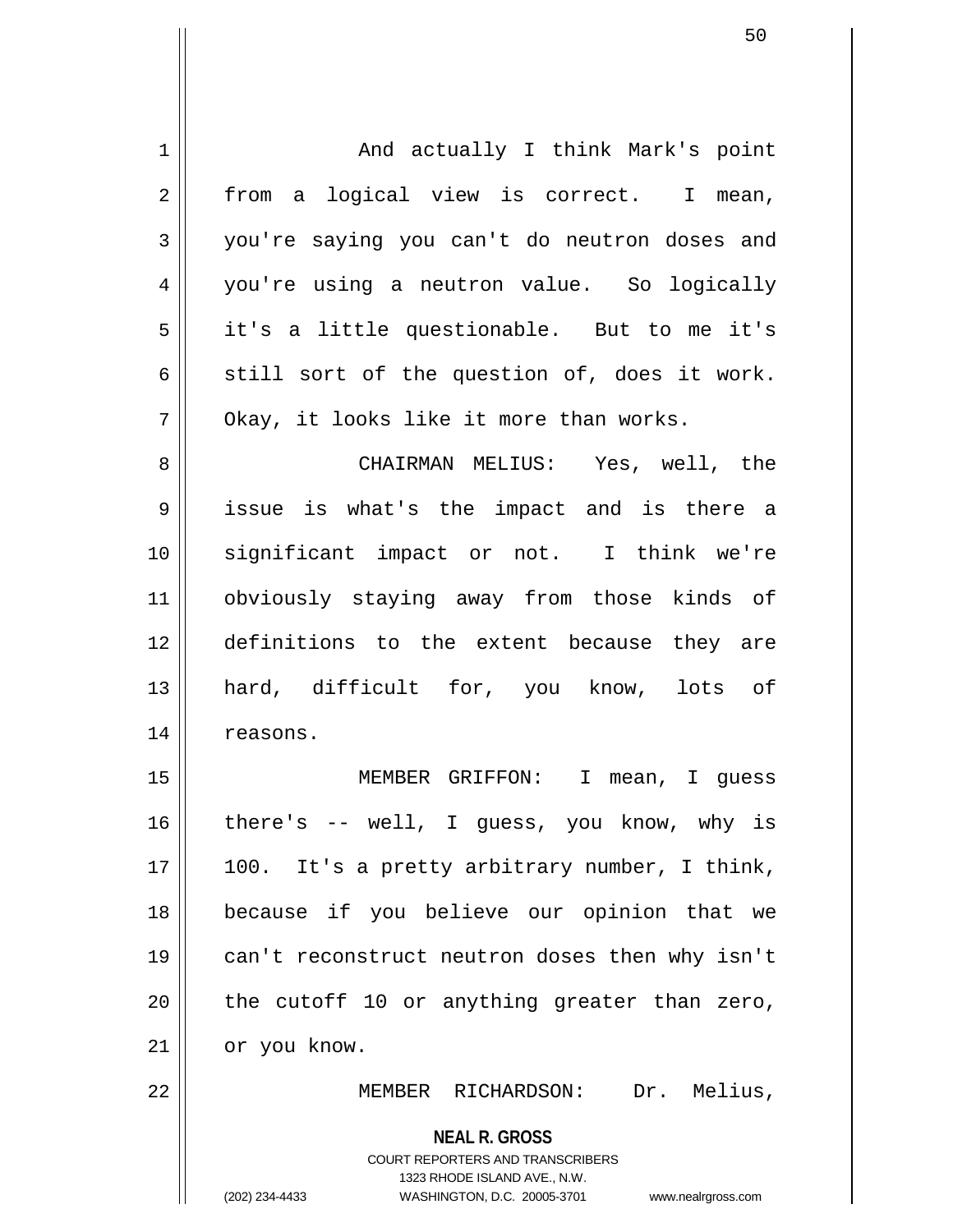1 could I ask you to clarify? When we get a  $2 \parallel$  sense of the impact of alternative definitions  $3 \parallel$  on the number of claims or claimants that 4 would fall under the Class is the sense that  $5 \parallel$  if it's small, we should do nothing, or is the 6 sense that if it's small, Department of Labor  $7 \parallel$  should do something? I wasn't clear.

8 CHAIRMAN MELIUS: The only group 9 || that can do anything at this point is the 10 Department of Labor. And so I think it would  $11$   $\vert$  -- I think one, it would be helpful to know 12 what the impact is. Certainly if I were the 13 Department of Labor and we were asking them 14 || to, you know, sort of reconsider this approach 15 it would be well, what difference does it 16 make. I think is the logical question.

17 You know, so is that both the 18 original analysis that Brant did as well as 19  $\parallel$  the -- are there cases coming back that aren't 20 being considered eligible and NIOSH is having  $21$  to deal with them so they may be able to get  $22$  some sort of a count or estimate from that?

> **NEAL R. GROSS** COURT REPORTERS AND TRANSCRIBERS 1323 RHODE ISLAND AVE., N.W. (202) 234-4433 WASHINGTON, D.C. 20005-3701 www.nealrgross.com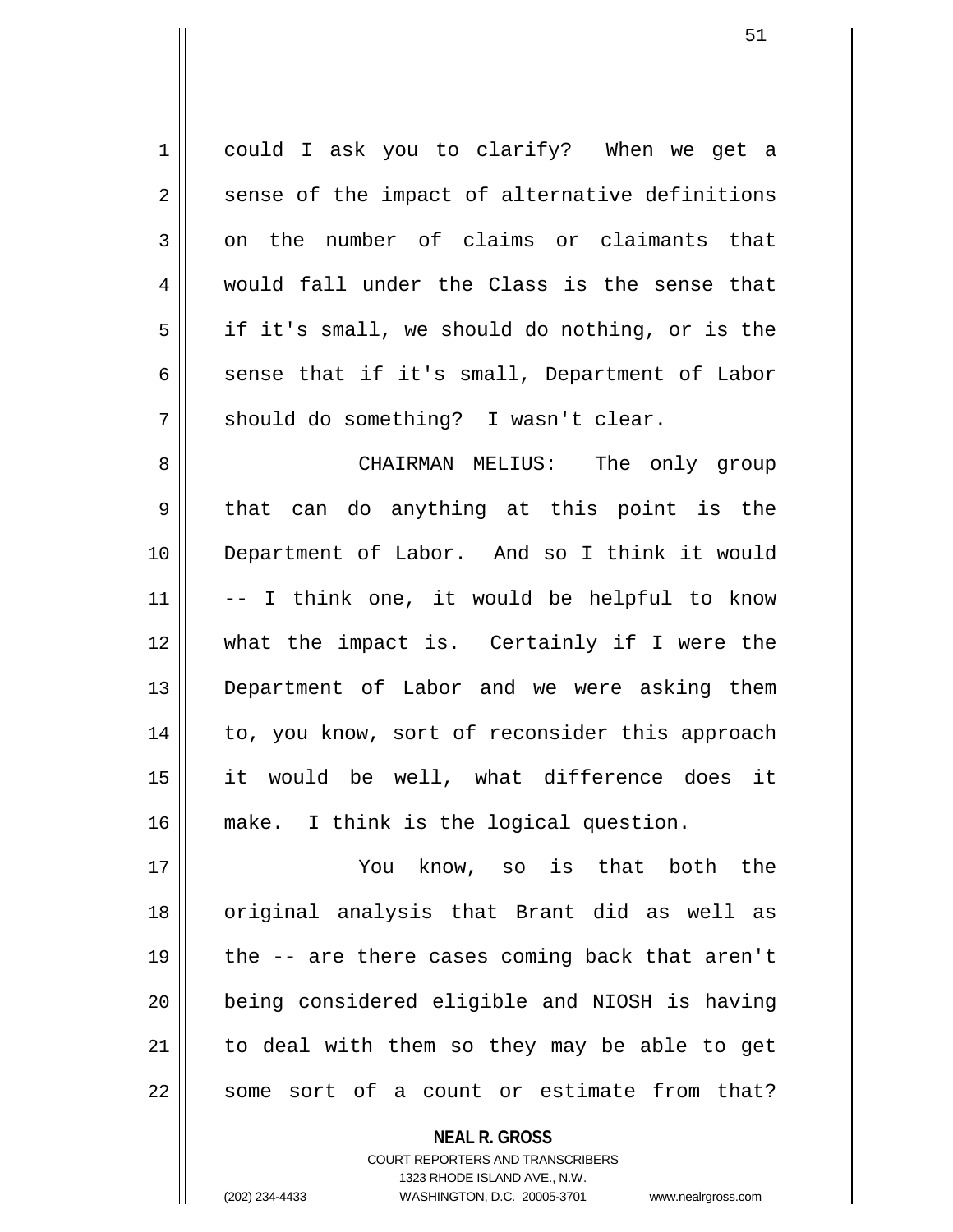**NEAL R. GROSS** COURT REPORTERS AND TRANSCRIBERS 1323 RHODE ISLAND AVE., N.W. (202) 234-4433 WASHINGTON, D.C. 20005-3701 www.nealrgross.com 1 | And then I think we need to consider then how  $2 \parallel$  to communicate that to the Department of Labor 3|| but that's not, you know, a formal 4 communication to the Department of Labor on  $5$   $\parallel$  this is not a trivial. 6 MEMBER RICHARDSON: Right. And so  $7 \parallel$  Ted, is there like a mechanism where you send 8 a friendly letter? 9 || (Laughter.) 10 CHAIRMAN MELIUS: The Secretary 11 || sends a friendly letter to the Secretary. 12 That's -- for probably appropriate reasons 13 || that's, you know. I think there are some 14 || other informal ways of communicating with the 15 Department of Labor but it's the same 16 || information. Those are probably the ones that 17 | should be followed. 18 MR. KATZ: Yes, that would be 19 extreme. Informally for DCAS to communicate 20 with Department of Labor would be a good 21 | route. 22 CHAIRMAN MELIUS: Yes.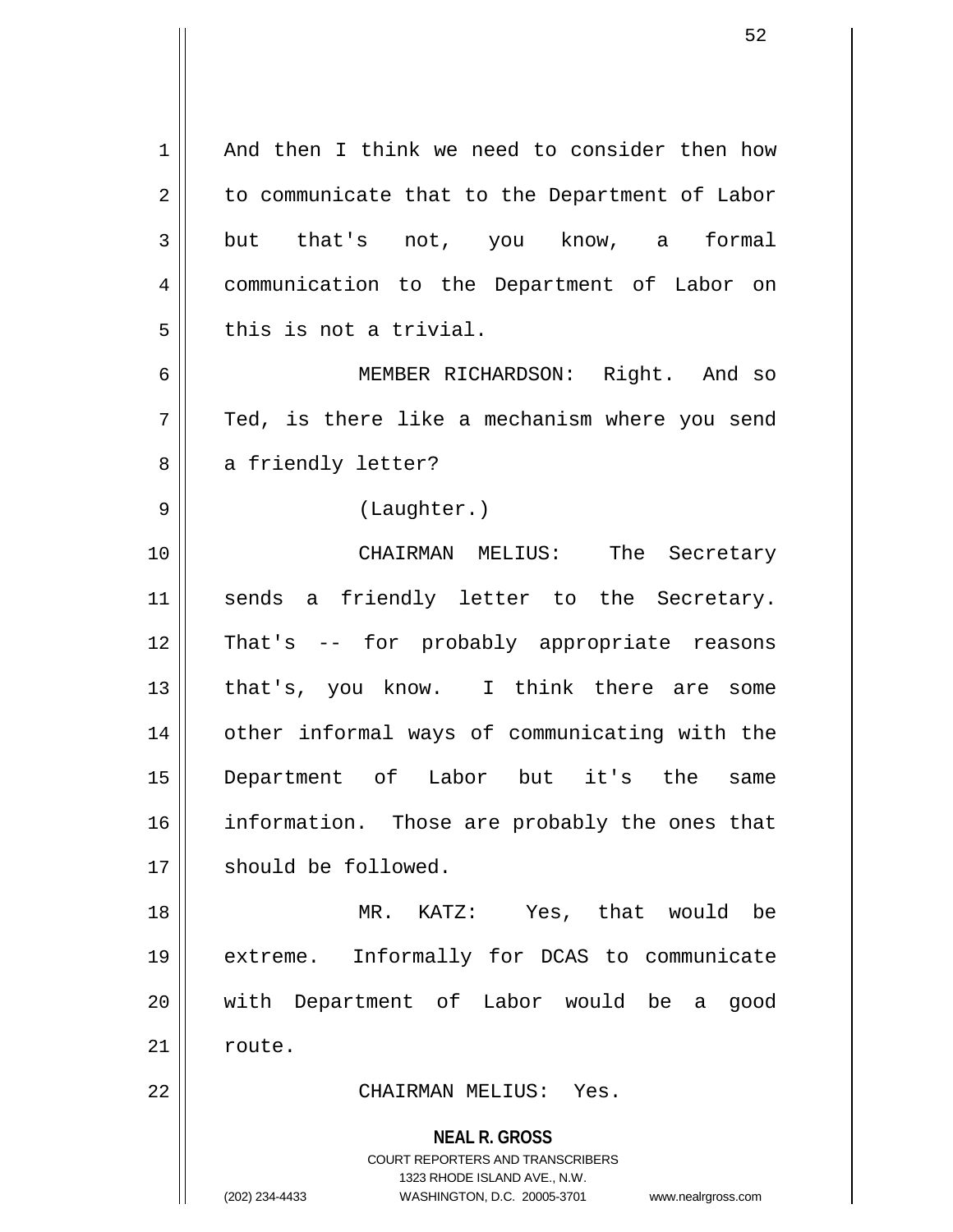1 MEMBER RICHARDSON: I just wasn't  $2 \parallel$  clear where this conversation was going. 3 MEMBER GRIFFON: Well, and maybe 4 in the meantime if someone can check with  $5 \parallel$  Brant to see if he did do it yet. 6 CHAIRMAN MELIUS: Yes. And we 7 | have the Work Group. 8 MEMBER GRIFFON: Anyway, other  $9 \parallel$  than that we'll -- I guess the Rocky Flats 10 Work Group will stand ready to move on the new 11 SEC petition, as well. And I think Joe has 12 || recently updated the matrix from old Site 13 Profile issues that we had not closed out 14 during our initial process because we focused 15 on the SEC issues. So we've been sort of on 16 || standby but we're ready to go. Right, Wanda? 17 || MEMBER MUNN: Thank you for giving 18 || me that opportunity, Mark. Well, I'm a Member 19 of this Work Group but was unable to even 20 || prepare for the teleconference and was not in 21 || the country when the teleconference occurred  $22$  || and so at no point did I interject anything

> **NEAL R. GROSS** COURT REPORTERS AND TRANSCRIBERS 1323 RHODE ISLAND AVE., N.W. (202) 234-4433 WASHINGTON, D.C. 20005-3701 www.nealrgross.com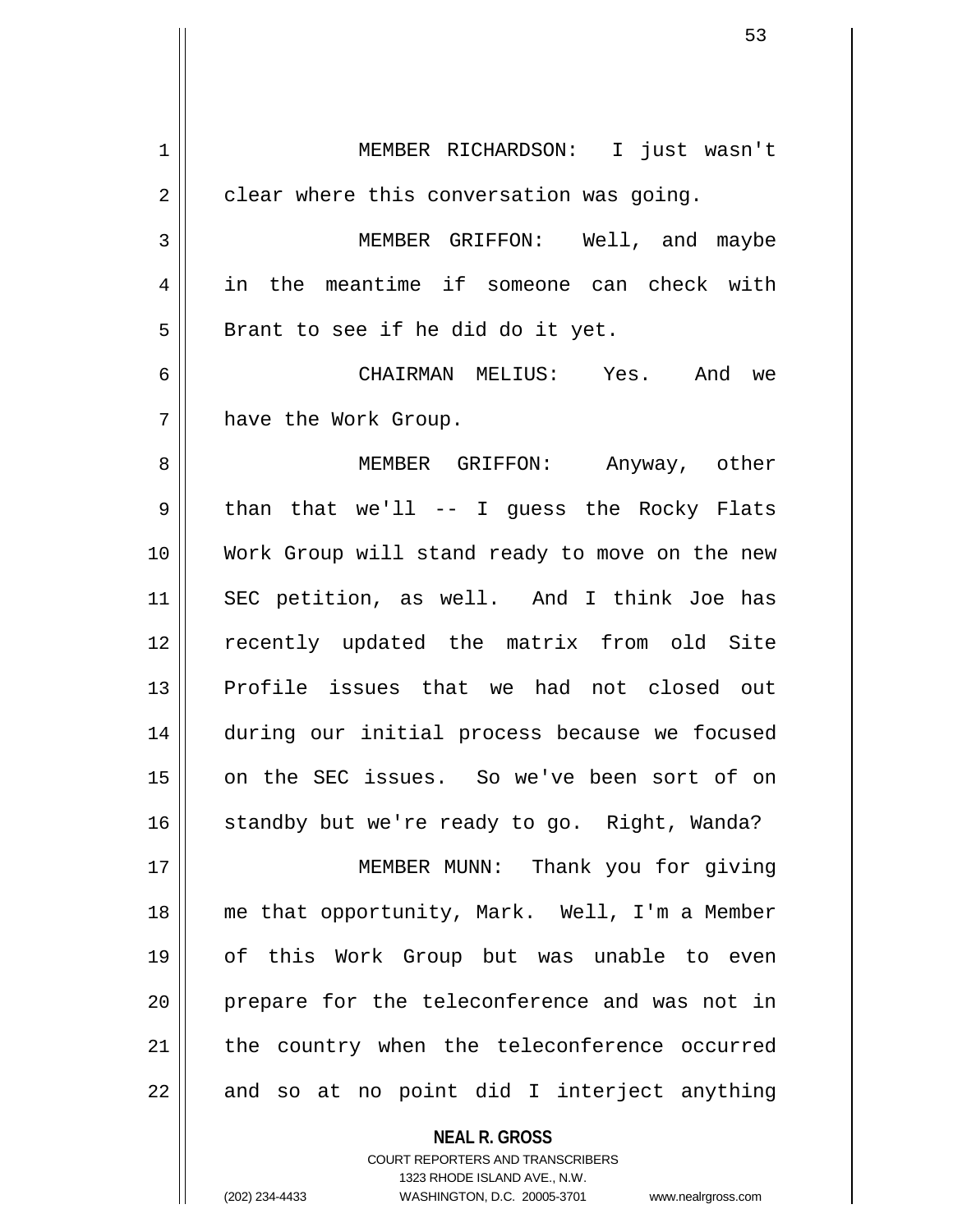1 | into the deliberations that were involved  $2 \parallel$  here. And to be very truthful, on my return  $3 \parallel$  to the country, that's one of the things that 4 dropped through the cracks at my house. I did 5 not remember that I should be reading these 6 minutes and getting completely up to speed on  $7 \parallel$  this. 8 || It occurs to me, the discussion 9 || that just transpired here with respect to the 10 || 100 millirem is, you know, it seems as though 11 whether or not you can define that this is the 12 legitimate point or not begs the question. 13 || The original thinking on these things, and I 14 can't see any reason why it would have  $15$  || changed, would have had to do with the effect 16 on human physiology of specific kinds of 17 exposures. And if the assumption was that 18 || there's no appreciable, definable statistics 19 to back up the assertion that any neutron 20 exposure that resulted in less than 100 21 millirem was deleterious, then that, as you  $22$  || pointed out, it's as good a level as any

> **NEAL R. GROSS** COURT REPORTERS AND TRANSCRIBERS 1323 RHODE ISLAND AVE., N.W. (202) 234-4433 WASHINGTON, D.C. 20005-3701 www.nealrgross.com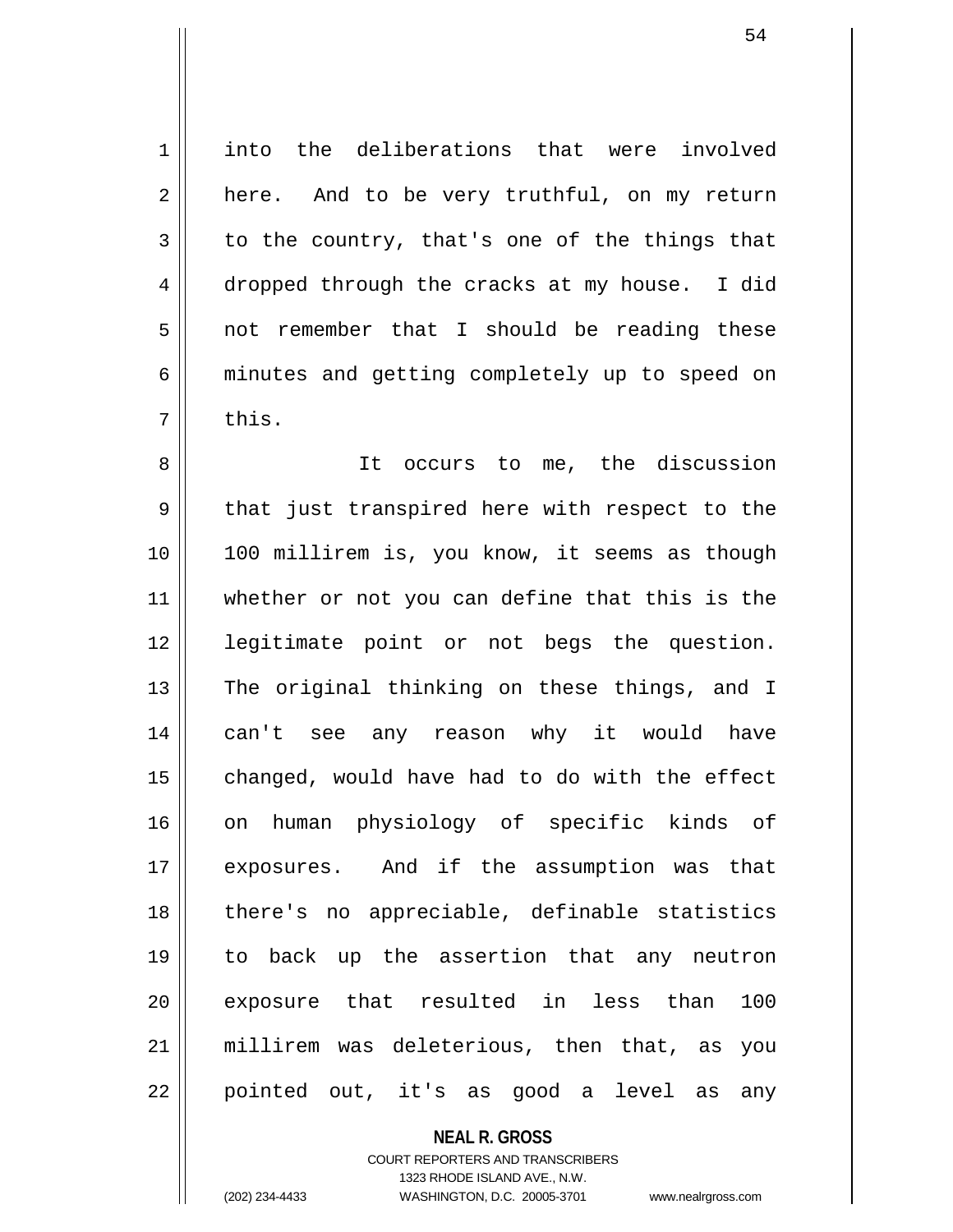$1 \parallel$  other. So, it seems like a moot point.

| $\overline{2}$ | But I agree that, I'm hoping that              |
|----------------|------------------------------------------------|
| 3              | the Work Group is indeed ready to move forward |
| 4              | on this. I'll make every effort to bring       |
| 5              | myself up to speed and try to communicate my   |
| 6              | thinking a little more succinctly than I have  |
| 7              | been able to do in the last two months. I      |
| 8              | frankly was unaware of the fact that we were   |
| 9              | going to discuss this today. So, thank you.    |
| 10             | CHAIRMAN MELIUS:<br>Any other                  |
| 11             | comments? Thank you. I want to move on to      |
| 12             | another letter left over from yesterday which  |
| 13             | -- I'm glad I found it. It was hidden under    |
| 14             | the Brookhaven pile.                           |
| 15             | The Advisory Board on Radiation                |
| 16             | and Worker Health, the Board, has evaluated    |
| 17             | 00139<br>Special Exposure Cohort Petition      |
| 18             | concerning workers at Hangar 481 on<br>the     |
| 19             | premises of Kirtland Air Force Base under the  |
| 20             | statutory requirements established by the      |
| 21             | Energy Employees Occupational<br>Illness       |
| 22             | Compensation Program Act of 2000, EEOICPA.     |

**NEAL R. GROSS** COURT REPORTERS AND TRANSCRIBERS

1323 RHODE ISLAND AVE., N.W. (202) 234-4433 WASHINGTON, D.C. 20005-3701 www.nealrgross.com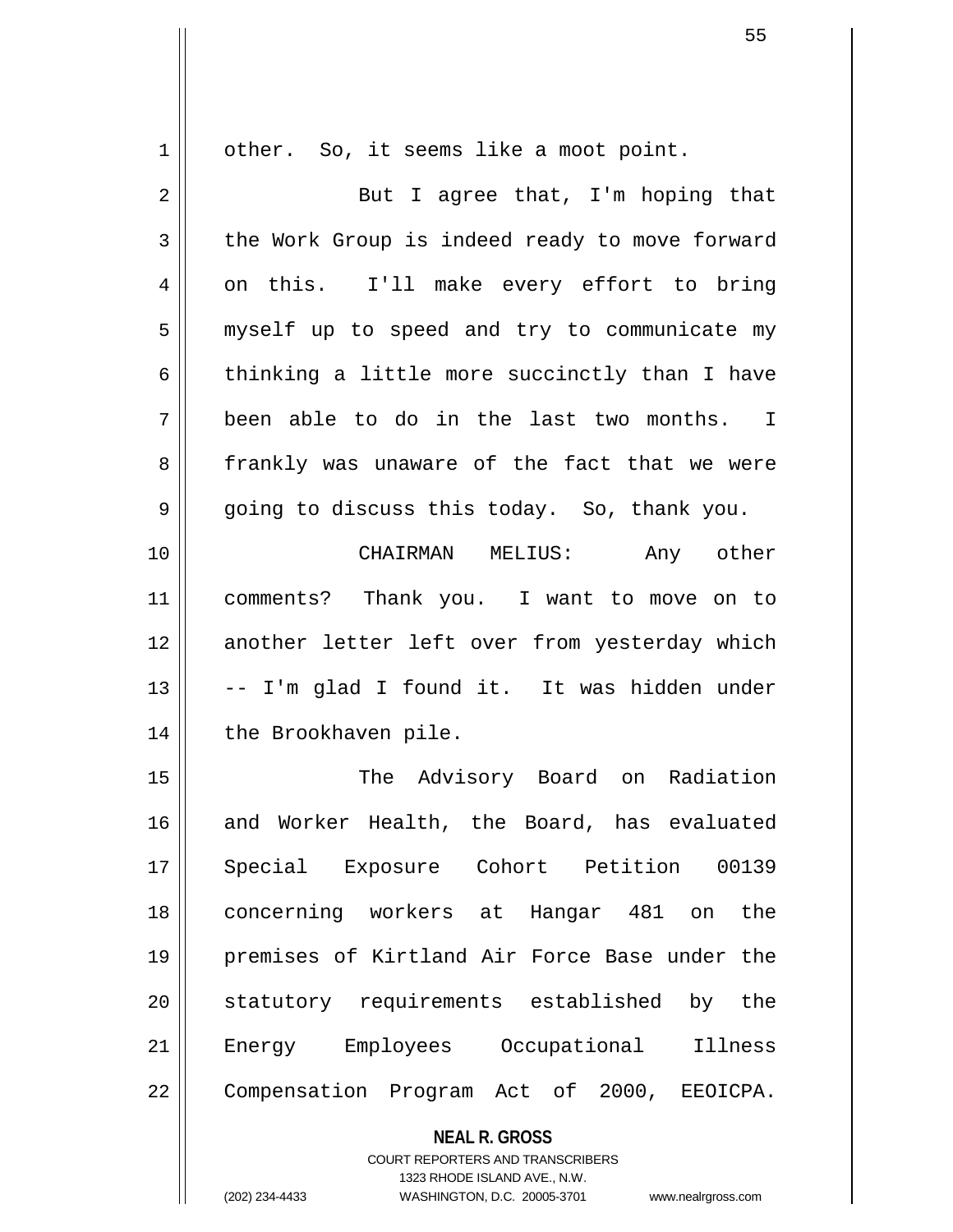1 | incorporated into 42 C.F.R. 83.13. The 2 || National Institute for Occupational Safety and 3 Health, NIOSH has recommended individual dose 4 || reconstructions are feasible for, quote, 5 || workers at Hangar 481, Kirtland Air Force 6 || Base, from March 1st, 1989 through February  $7 \parallel 29$ th, 1996, close quotes.

8 NIOSH found it has access to 9 adequate exposure monitoring and other 10 information necessary to do individual dose 11 || reconstructions with sufficient accuracy for 12 members of this group and therefore a Class 13 || covering this group should not be added to the 14 SEC. The Board concurs with this 15 determination.

16 Enclosed is the supporting 17 documentation from the Board meetings where 18 this SEC Class was discussed. The 19 documentation includes copies of the petition, 20 || the NIOSH review thereof and related 21 materials. If any of these items are  $22$  || unavailable at this time, they will follow

> **NEAL R. GROSS** COURT REPORTERS AND TRANSCRIBERS 1323 RHODE ISLAND AVE., N.W. (202) 234-4433 WASHINGTON, D.C. 20005-3701 www.nealrgross.com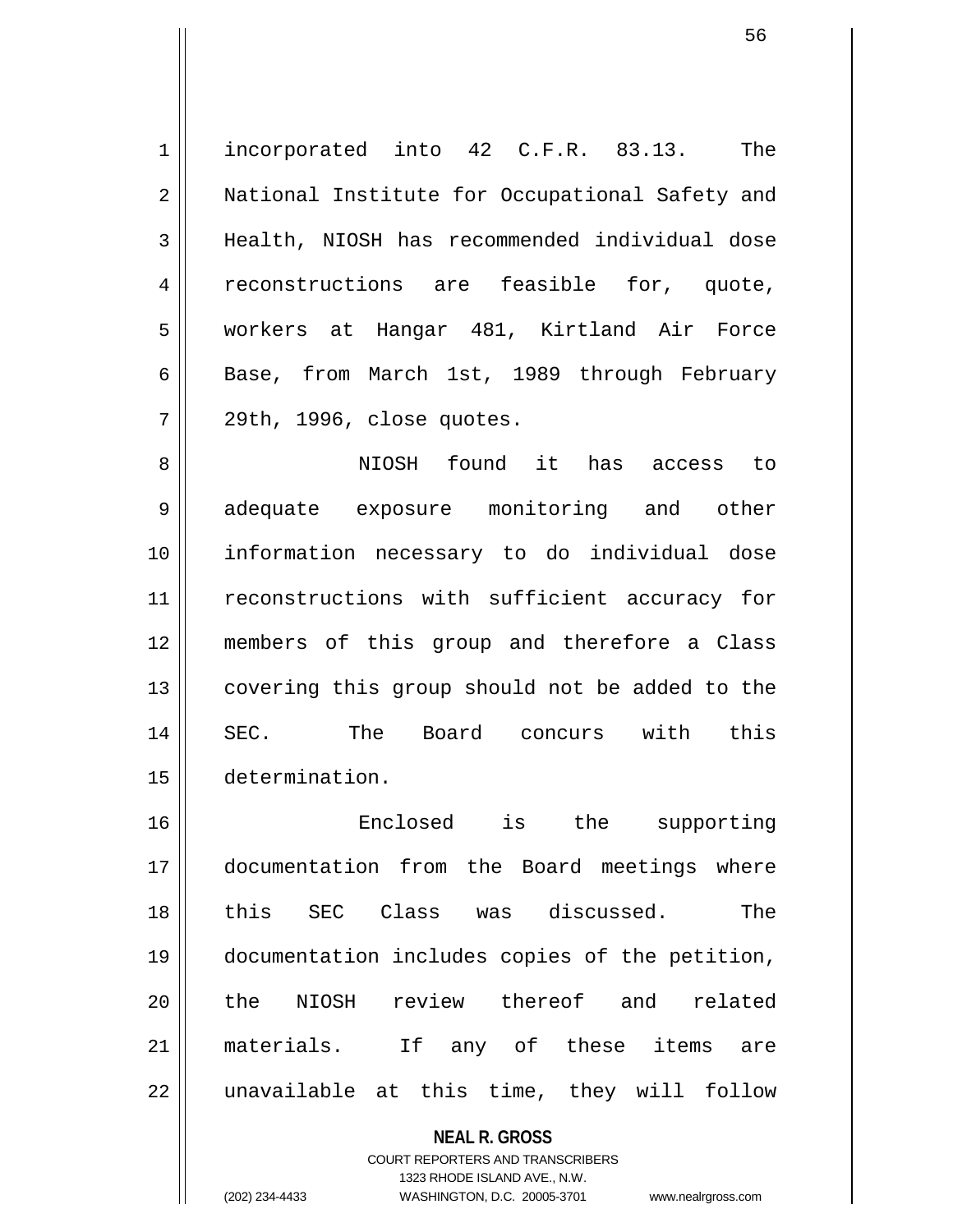$1 \parallel$  shortly.

| 2  | Comments? Questions? Okay.                                                                                                                                             |
|----|------------------------------------------------------------------------------------------------------------------------------------------------------------------------|
| 3  | Three down and a few to go. We still have a                                                                                                                            |
| 4  | little bit of time left. Santa Susana Work                                                                                                                             |
| 5  | Group, there was a little bit of discussion on                                                                                                                         |
| 6  | that earlier. Maybe you can --                                                                                                                                         |
| 7  | MEMBER GIBSON: Dr. Melius, it's                                                                                                                                        |
| 8  | been some time since the Work Group has met.                                                                                                                           |
| 9  | There's still some problem getting data from                                                                                                                           |
| 10 | Boeing.                                                                                                                                                                |
| 11 | CHAIRMAN MELIUS: Right.                                                                                                                                                |
| 12 | MEMBER GIBSON: That DCAS and both                                                                                                                                      |
| 13 | Department of Labor are having. Or Department                                                                                                                          |
| 14 | of Energy, excuse me.                                                                                                                                                  |
| 15 | CHAIRMAN MELIUS: Do we<br>have a                                                                                                                                       |
| 16 | timetable? I missed that part of the                                                                                                                                   |
| 17 | conversation.                                                                                                                                                          |
| 18 | MR. HINNEFELD: It has to do with                                                                                                                                       |
| 19 | obtaining a data set for coworker purposes and                                                                                                                         |
| 20 | I don't have a time frame today. We thought                                                                                                                            |
| 21 | that we -- that Boeing had said okay and that                                                                                                                          |
| 22 | they were going to send us the data set. And                                                                                                                           |
|    | <b>NEAL R. GROSS</b><br><b>COURT REPORTERS AND TRANSCRIBERS</b><br>1323 RHODE ISLAND AVE., N.W.<br>(202) 234-4433<br>WASHINGTON, D.C. 20005-3701<br>www.nealrgross.com |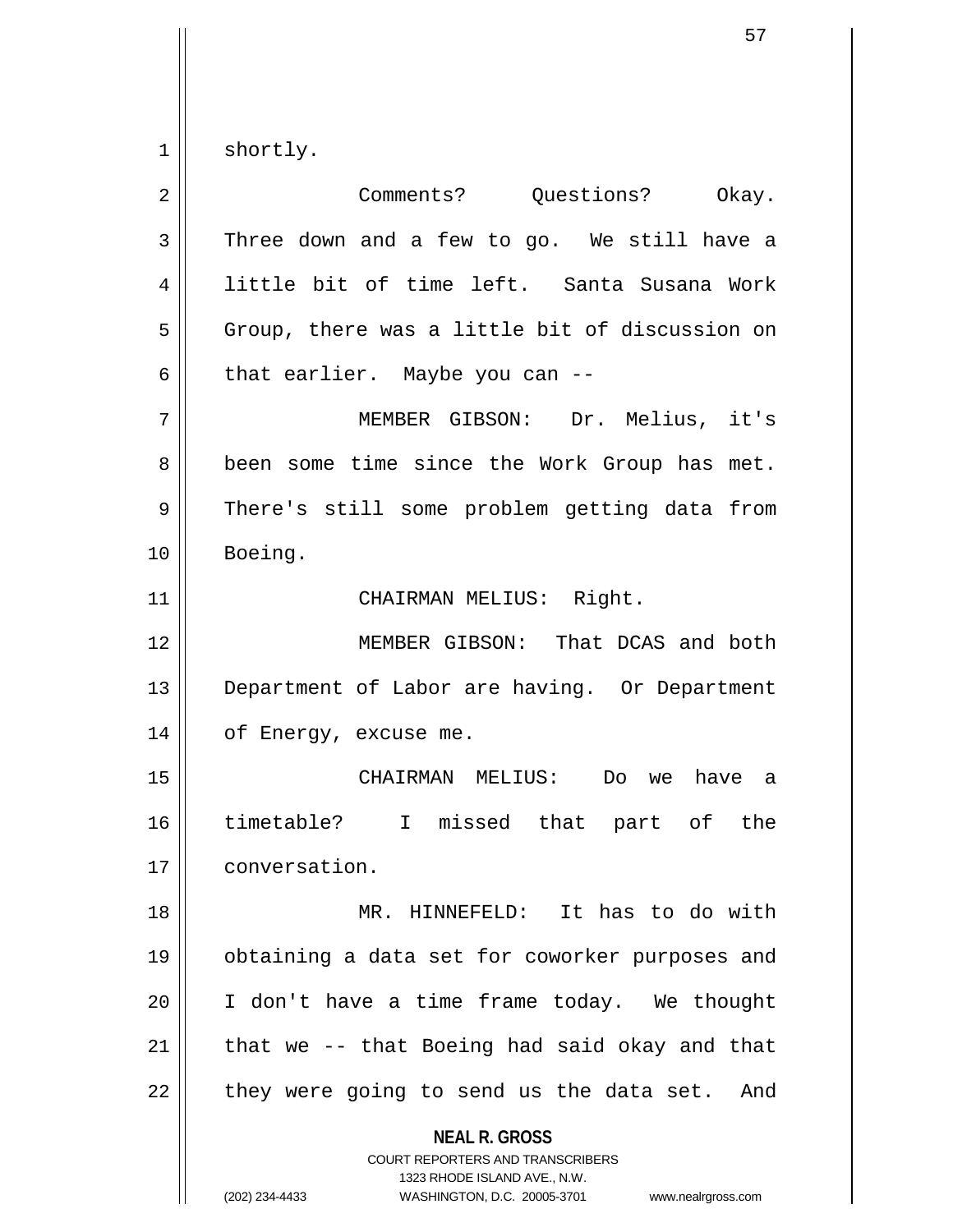$1 \parallel$  then the next we heard from them is, well, 2 || we'll send it if our contracting officer, our 3 DOE contracting officer tells us to. So, 4 we're now making that approach. And that just 5 | happened like late last week. So, we started  $6 \parallel$  our approach to the DOE contracting officer 7 || late last week. If that person concurs and 8 || then they go ahead and provide it, we should  $9 \parallel$  have it within a couple of weeks, I think. 10 CHAIRMAN MELIUS: Okay, great. 11 || Thank you, Stu. Savannah River? 12 || MEMBER GRIFFON: Yes, just very 13 briefly. We haven't met since the last Board 14 meeting. We did vote on the SEC Class at the 15 last meeting. The main -- the primary issues 16 continue to be the sort of -- we dealt with 17 thorium at the last Board meeting and the 18 other issues are the other exotic 19 radionuclides. NIOSH is in the process of 20 developing several coworker models. And I'm 21 || not exactly sure if Arjun has an update on the  $22$  || timing. I'd have to look up the dates but I

> COURT REPORTERS AND TRANSCRIBERS 1323 RHODE ISLAND AVE., N.W.

**NEAL R. GROSS**

(202) 234-4433 WASHINGTON, D.C. 20005-3701 www.nealrgross.com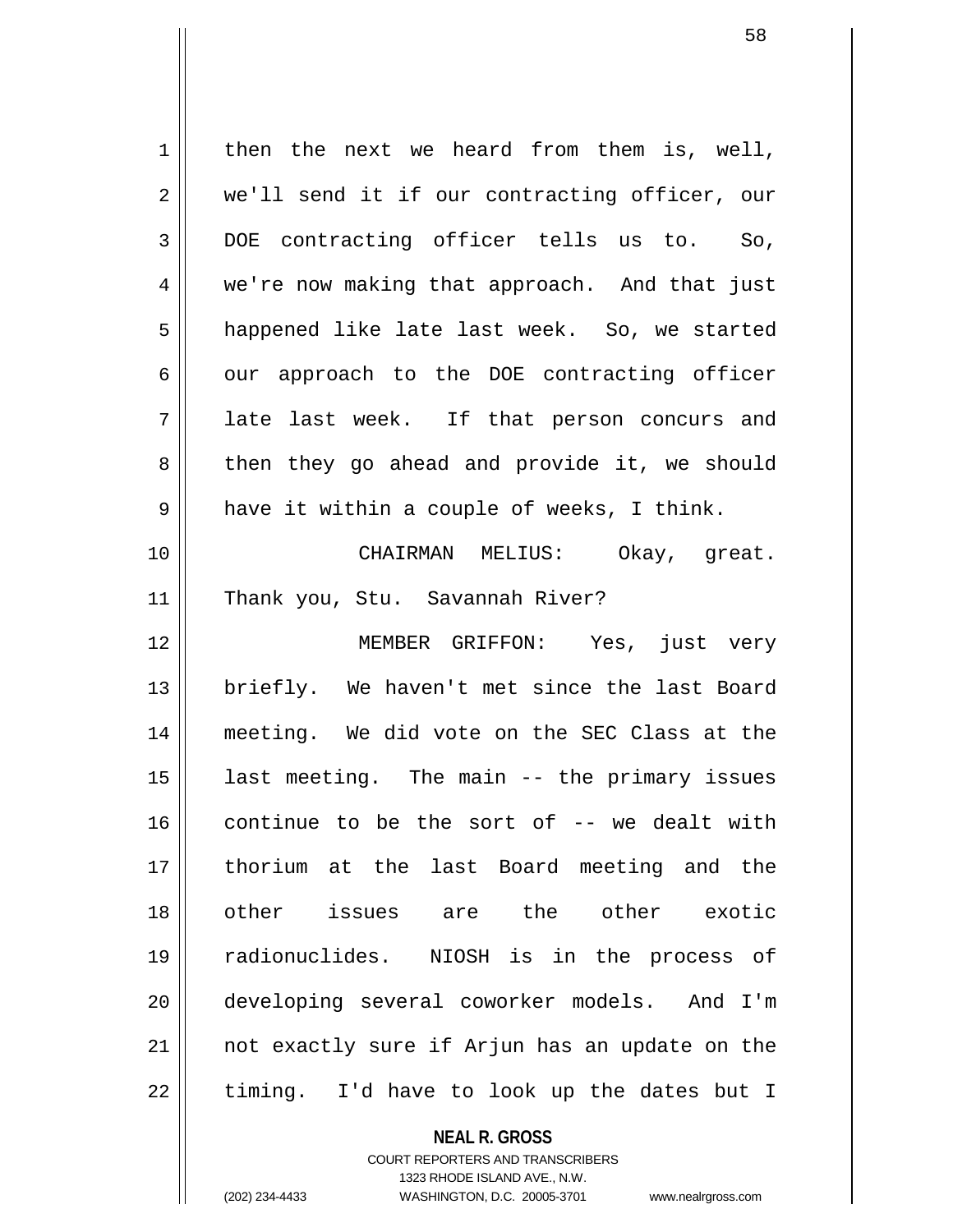1 expect that we'll have a Work Group meeting 2 || prior to the next full Board meeting  $3 \parallel$  certainly. I'm not sure. 4 DR. MAKHIJANI: Well, I don't have  $5 \parallel$  an update on the NIOSH timing but I can give 6 you a couple of pieces of information. 7 MEMBER GRIFFON: Okay. 8 DR. MAKHIJANI: There were -- SC&A 9 participated with NIOSH in thorium data 10 || capture post the SEC period. So that activity 11 is going on. There have been two visits, I 12 || think. We named an alternate person. Kathy 13 Was going before. Now we have an alternate 14 person from SC&A who's following that who has 15 || the requisite clearances. And so that is 16 going on. 17 || As you know we've -- I updated the 18 matrix. A number of issues were resolved by 19 the SEC but there are numbers that are still  $20$  || outstanding. We don't have  $-$  other than, you 21 || know, these follow-up visits, data capture

22 || visits with NIOSH we don't have a to-do list

**NEAL R. GROSS**

COURT REPORTERS AND TRANSCRIBERS 1323 RHODE ISLAND AVE., N.W. (202) 234-4433 WASHINGTON, D.C. 20005-3701 www.nealrgross.com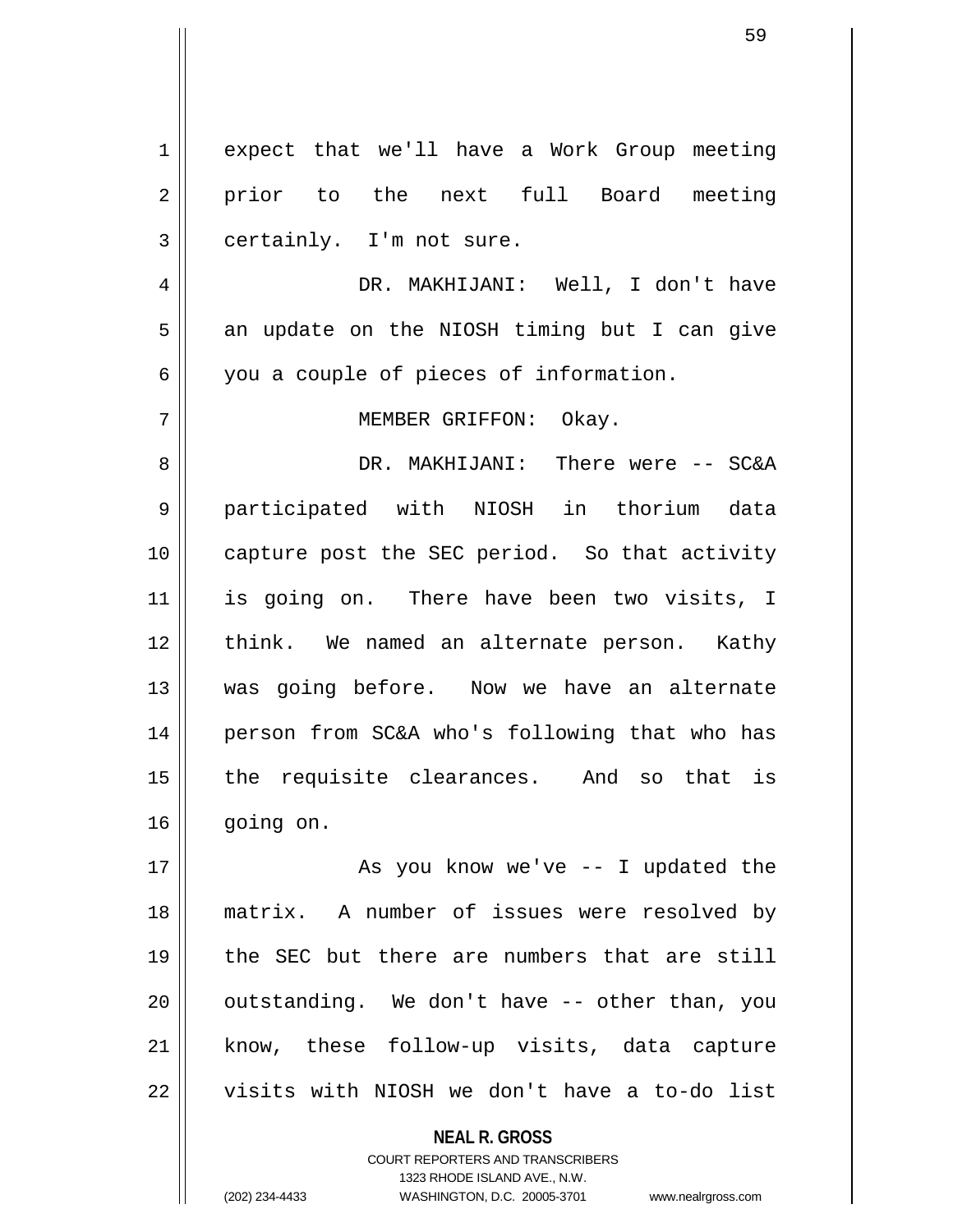**NEAL R. GROSS** COURT REPORTERS AND TRANSCRIBERS 1323 RHODE ISLAND AVE., N.W. (202) 234-4433 WASHINGTON, D.C. 20005-3701 www.nealrgross.com 1 | now. We're kind of awaiting NIOSH's coworker 2 || models. I thought they were to be in March  $3 \parallel$  but maybe there's an update about that. 4 MEMBER GRIFFON: Yes, I have to 5 | touch base with Tim Taulbee on the timelines 6 on those. But there are several coworker 7 models due to come to the Work Group. So, but 8 I'll email him and schedule a Work Group 9 meeting in the near future. The next month  $10$  and a half or so, I think we should expect a 11 | Work Group meeting. 12 CHAIRMAN MELIUS: Let me see what 13 NIOSH told us last week. TBD, to be 14 determined. 15 (Laughter.) 16 CHAIRMAN MELIUS: TBD for the  $17$  || TBDs. 18 MEMBER GRIFFON: But I'm sure in 19 the Work Group that we pressed Tim on dates  $20$  | for those coworker models and he did  $-$ 21 MR. HINNEFELD: Yes, I believe the 22 || americium model might be out and the neptunium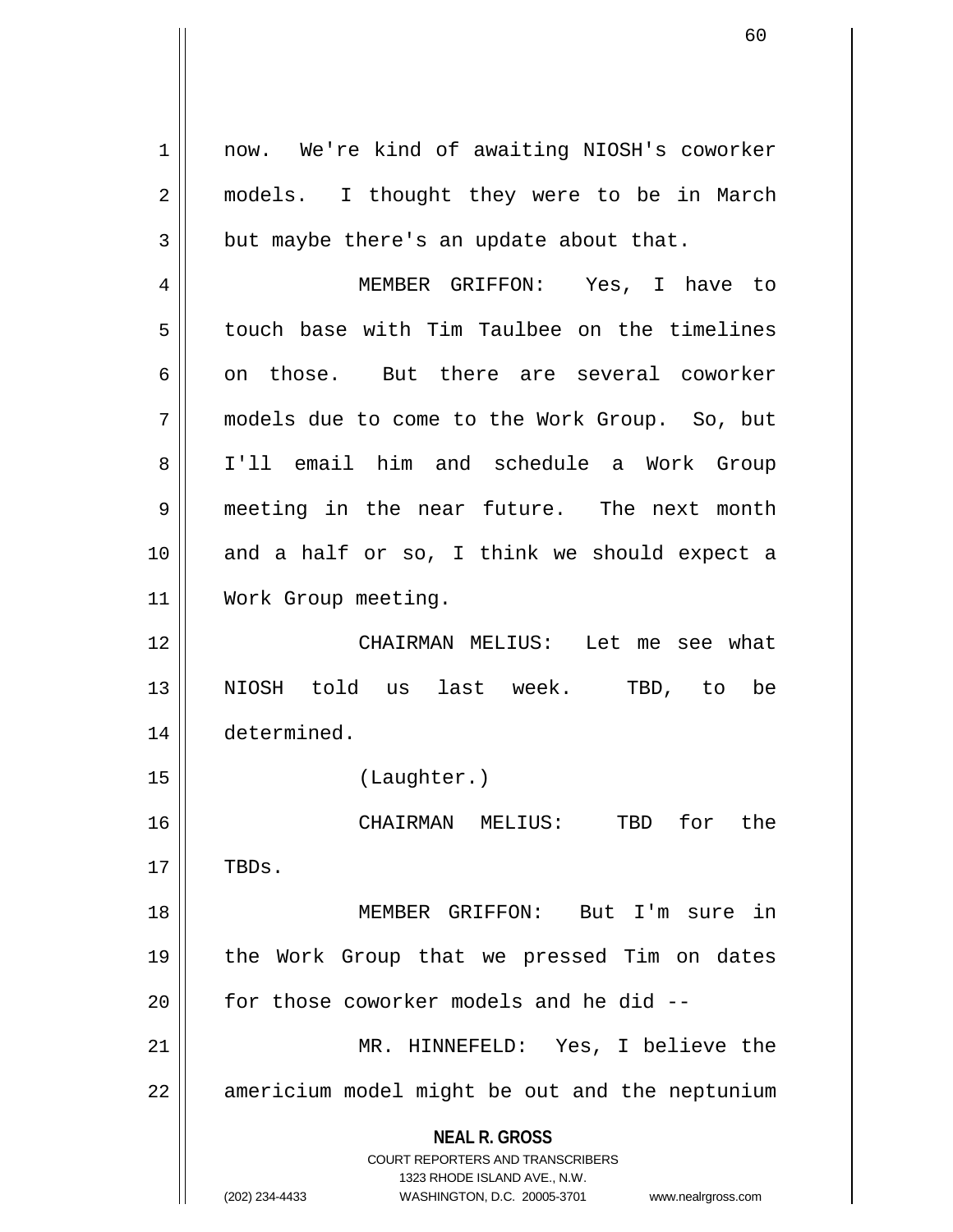**NEAL R. GROSS** COURT REPORTERS AND TRANSCRIBERS 1323 RHODE ISLAND AVE., N.W. (202) 234-4433 WASHINGTON, D.C. 20005-3701 www.nealrgross.com 1 || model is due. According to our information I 2 | just looked up, in March, the neptunium model  $3 \parallel$  is due and the mixed fission product is in 4 || May. According to the dates that we have 5 | here. Those are target dates. But I would  $6 \parallel$  think the March date would be pretty good. 7 MEMBER GRIFFON: So we'll try to 8 || schedule a Work Group meeting when it makes  $9$  | the most sense. 10 DR. NETON: I think the americium 11 model is being held up a little bit by me for 12 || some final statistical analyses. But it's  $13 \parallel \quad out.$ 14 CHAIRMAN MELIUS: We know the 15 | responsible party now. 16 (Laughter.) 17 || DR. NETON: I'm the holdup on the 18 americium model. 19 || MR. HINNEFELD: Okay. 20 || CHAIRMAN MELIUS: Write that down,  $21$  Stu. 22 MR. HINNEFELD: Yes, I'm making a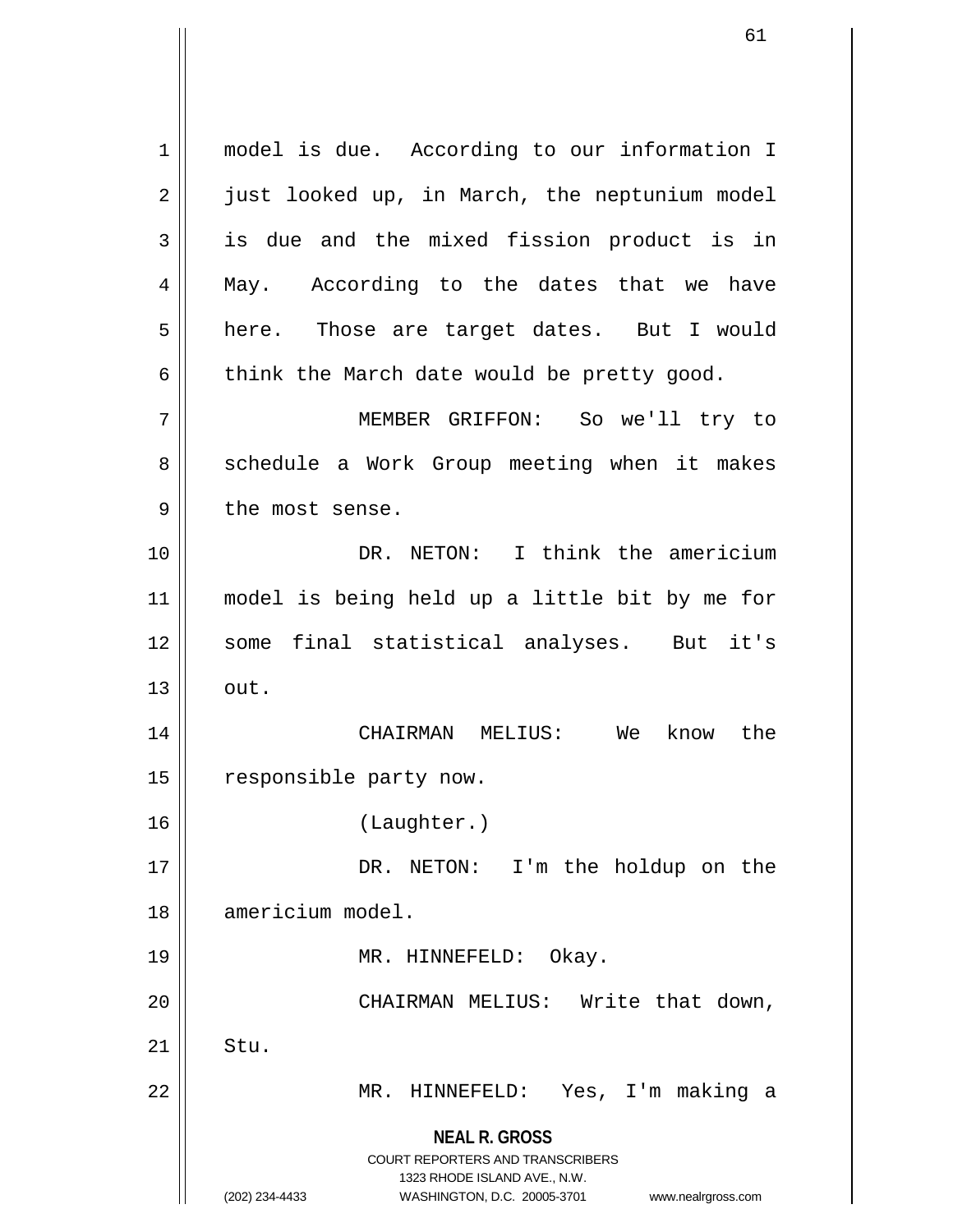1 couple of notes here.

2 CHAIRMAN MELIUS: And we haven't 3 forgotten you either, LaVon. You're still on  $4 \parallel$  the agenda. Okay. 5 SEC issues. That's me and I will 6 | tell my fellow Work Group Members. We'll be

 $7 \parallel$  planning a conference call meeting, it should  $8 \parallel$  not be necessarily a long one, within the next 9 month. We'd like to talk about the -- our 10 path forward on the issue of sufficient 11 accuracy. So just sort of a planning meeting 12 and certainly Jim and Stu should be part of 13 that also. So I'd like to be able to do that 14 and then be able to have some Board discussion 15 || on that issue and how we should handle that at 16 | our April phone call.

17 || TBD-6000?

18 MEMBER ZIEMER: Right, in this 19 case TBD doesn't stand for to be determined. 20 || But the TBD-6000 Work Group is focusing 21 || currently mainly on General Steel Industries. 22 We received early in January a

**NEAL R. GROSS**

COURT REPORTERS AND TRANSCRIBERS 1323 RHODE ISLAND AVE., N.W. (202) 234-4433 WASHINGTON, D.C. 20005-3701 www.nealrgross.com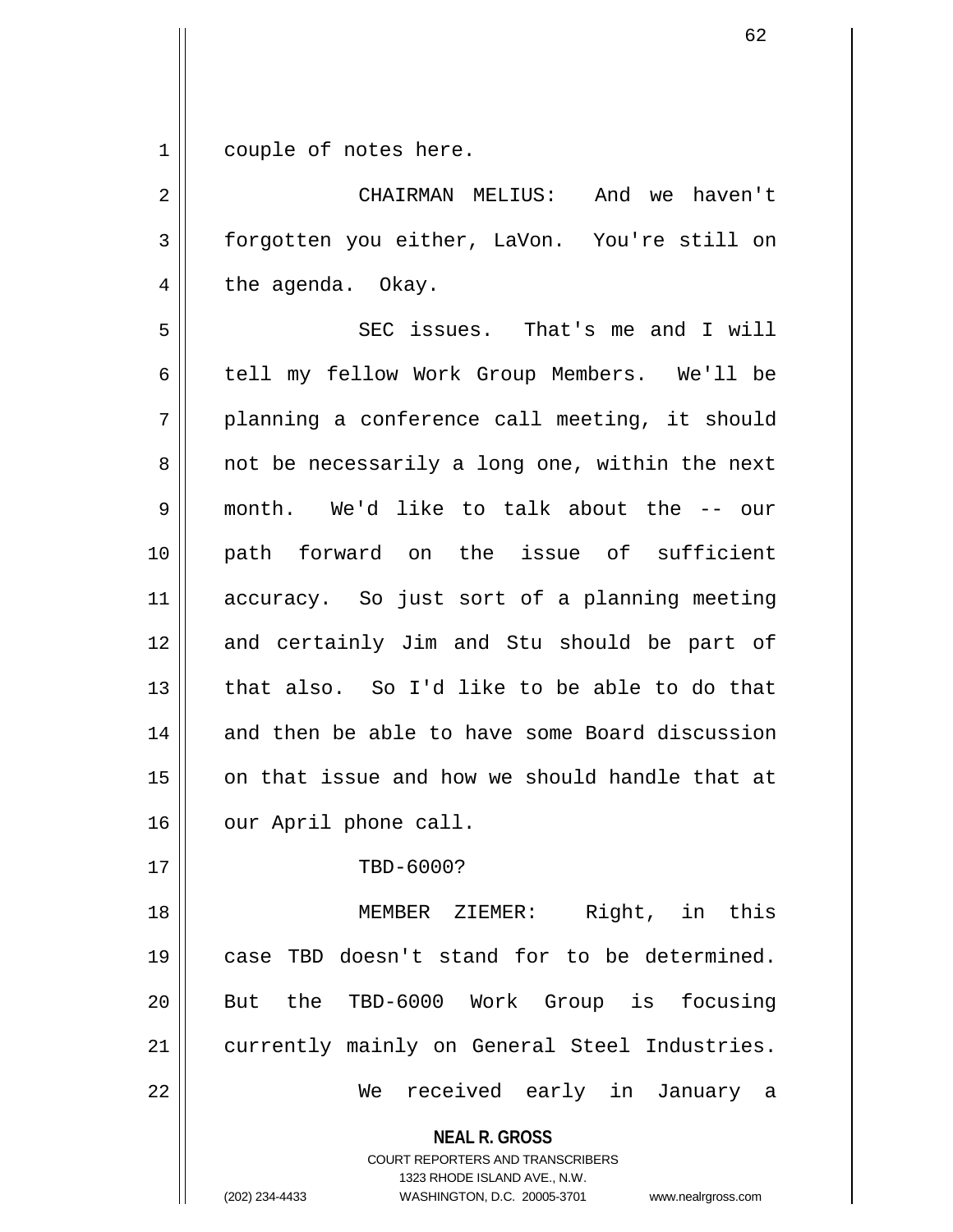1 | final set of White Paper material from NIOSH 2 || which has to do with the models for bounding 3 betatron exposures. And those are currently 4 under review also by SC&A. We have a meeting 5 Socheduled for March 15th.

6 I should point out we got comments 7 from [Identifying information redacted] 8 || yesterday in the public comment period. I've  $9 \parallel$  asked him to provide us with those in writing. 10 Obviously both SC&A and NIOSH will need to 11 || take a look at the impact of those items that 12 [Identifying information redacted] raised as 13 we consider the -- really focus on the SEC 14 || petition that's before us for that site.

15 || So I'm hoping that we'll be at a 16 || point where we can reach some closure on the 17 SEC petition. We'll have to see the 18 implications of this new information that 19 [Identifying information redacted] has 20 || provided. But in any event, we're meeting 21 March 15th and we'll report at the next 22 | meeting the outcomes.

> **NEAL R. GROSS** COURT REPORTERS AND TRANSCRIBERS 1323 RHODE ISLAND AVE., N.W. (202) 234-4433 WASHINGTON, D.C. 20005-3701 www.nealrgross.com

<sup>63</sup>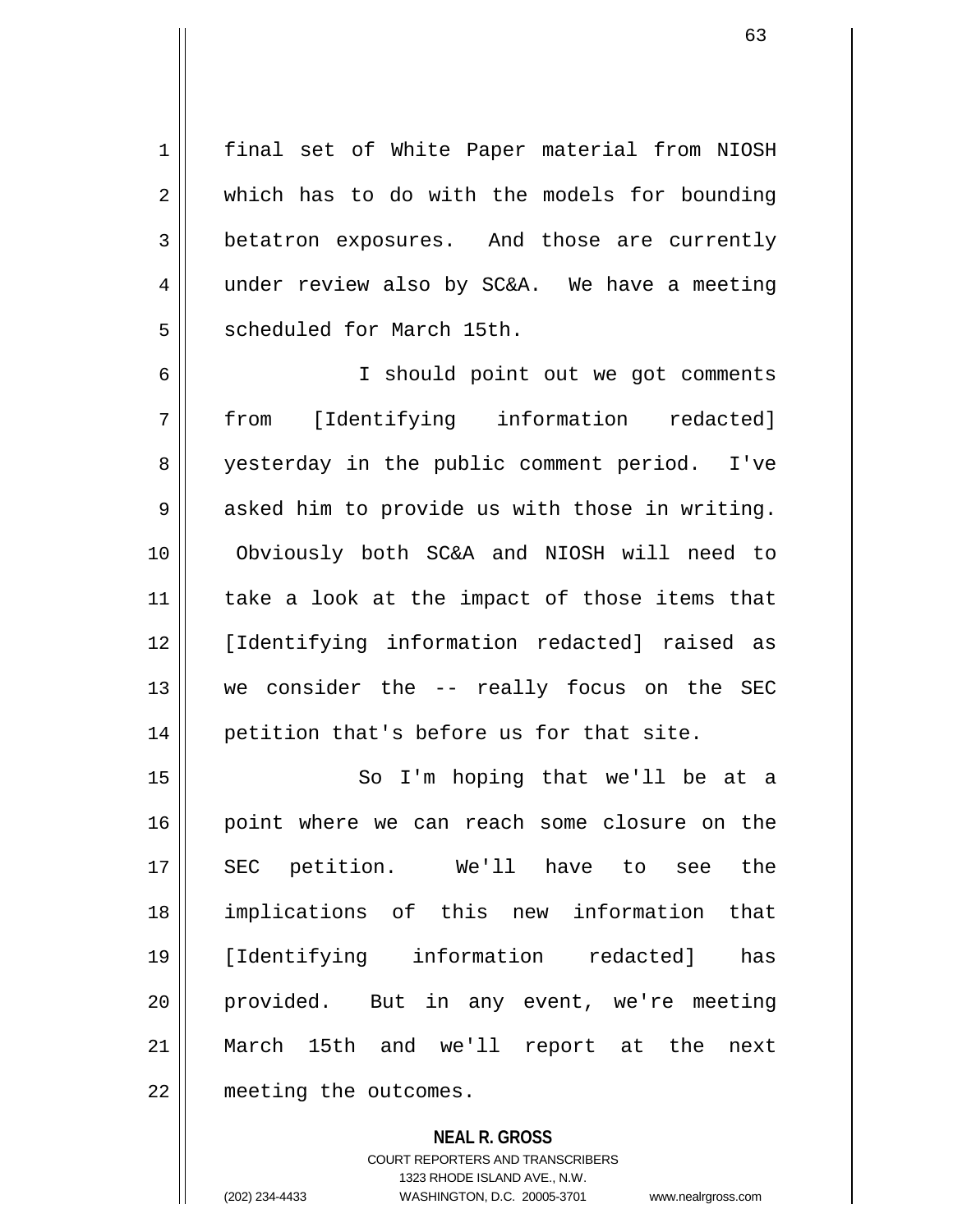1 CHAIRMAN MELIUS: Okay. Thank 2 || you. Any questions for Dr. Ziemer? Okay. I  $3 \parallel$  still call it TBD-6001. 4 MEMBER ANDERSON: The AWE Work  $5 \parallel$  Group. Trying to change my mind set. 6 CHAIRMAN MELIUS: You went to the 7 head of the list. 8 || MEMBER ANDERSON: Yes, right, we'd 9 || start first. 10 I think we have now closed out all 11 || of our SEC reviews in our Work Group. And 12 what we are left with is basically a tickler 13 file of TBD issues that were raised during 14 those discussions that now just have to be 15 || finalized, implemented within the document. 16 There's two that we're currently actively  $17$   $\parallel$  still working on that we still have a meeting 18 to go and that's Baker-Perkins and United 19 Nuclear. Hooker still has some TBD issues to  $20$  | be put into the document as does Electro Met. 21 We have DuPont Deepwater also on our agenda  $22$  | but as far as those needing to move quickly,

> **NEAL R. GROSS** COURT REPORTERS AND TRANSCRIBERS 1323 RHODE ISLAND AVE., N.W.

(202) 234-4433 WASHINGTON, D.C. 20005-3701 www.nealrgross.com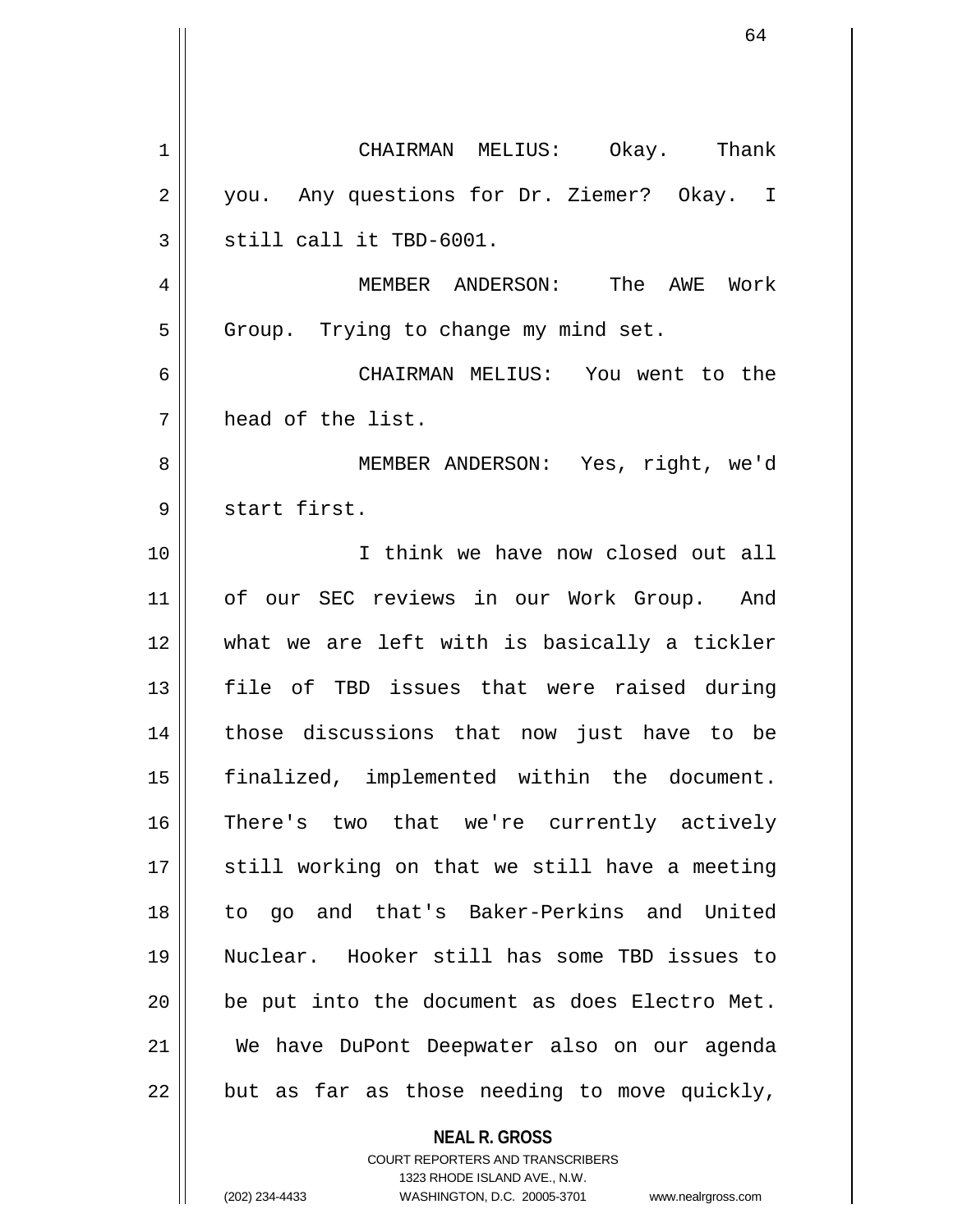**NEAL R. GROSS** COURT REPORTERS AND TRANSCRIBERS 1323 RHODE ISLAND AVE., N.W. 1 | the SECs I think are pretty much finished 2 || unless there are new ones coming along. 3 | CHAIRMAN MELIUS: You never know, 4 you never know. Yes, LaVon may have a  $5 \parallel$  surprise for you later. That's why we put him  $6 \parallel$  on last on the program. 7 Questions for Henry? I'd just 8 || like to thank you and your Work Group Members 9 || for your efficiency in moving through those. 10 || That was good. Appreciate it. 11 I think we're running up to our 12 time period here so we've got a couple of Work 13 || Groups left but we'll do those depending. 14 Some either later this morning or this 15 || afternoon as we go through our schedule. I'm 16  $\parallel$  sure by the time -- if we finish early, it'll  $17$   $\parallel$  start raining if I believe the forecast. 18 || But I think we're ready and I saw 19 Stu getting ready up there for Clinton 20 Engineer Works. We're getting a little break 21 from Sam Glover. We've got Jim Neton taking  $22 \parallel$  over.

(202) 234-4433 WASHINGTON, D.C. 20005-3701 www.nealrgross.com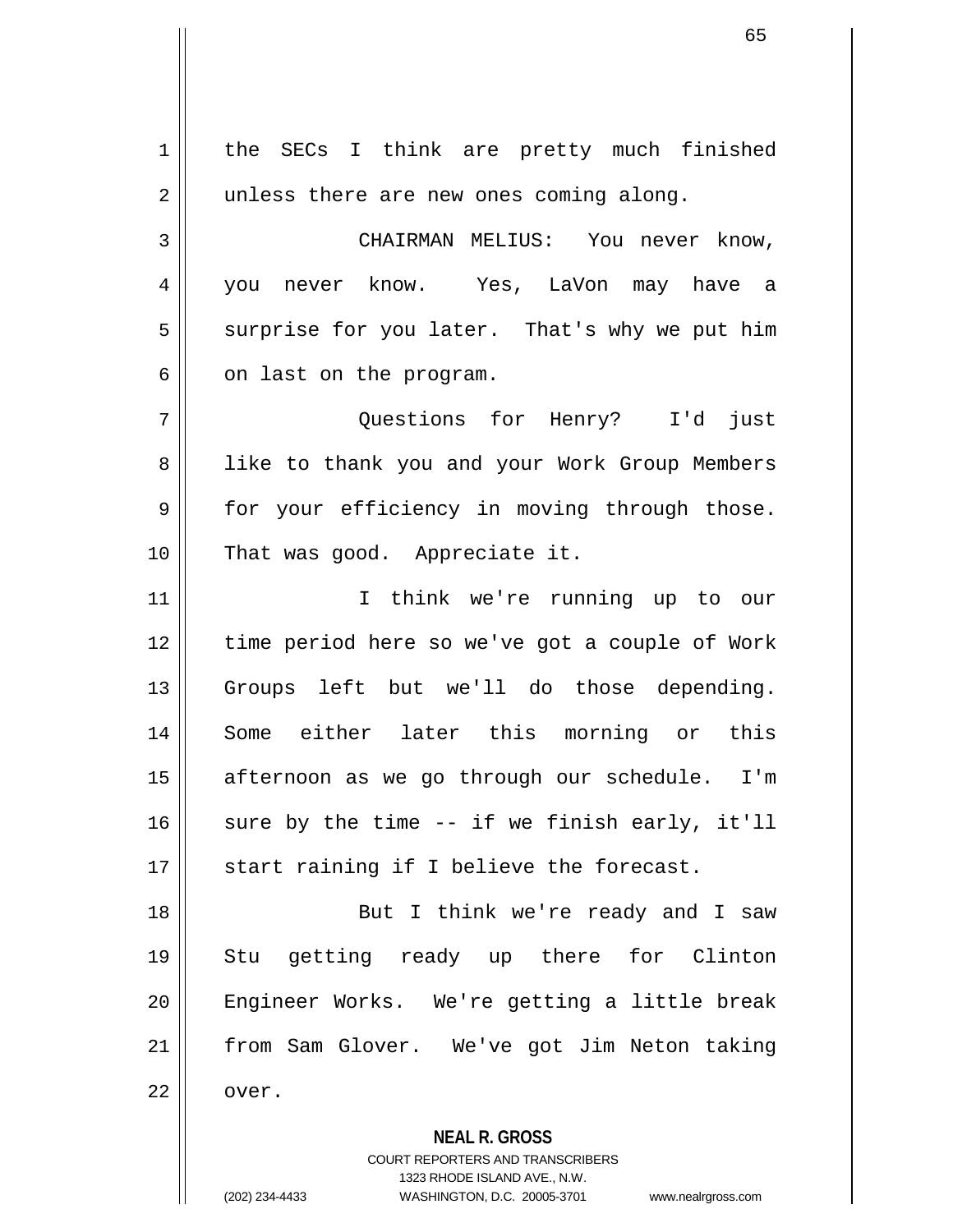1 | DR. NETON: Thank you, Dr. Melius. 2 || I'm going to present SEC 00178 Evaluation 3 Report for Clinton Engineer Works. Dr. Laura 4 Hughes was our NIOSH technical person on this 5 | Evaluation Report. I'm just presenting the  $6 \parallel$  good work that she put into this. 7 An overview of the petition. It 8 || was an 83.13 petition received in July of 2010 9 and the petitioner proposed the Class 10 Definition that you see on the slide which was 11 || all guards and service workers who were there 12 | between January 1st, '43 and May 18th, 1947. 13 That's a little bit more narrow than the 14 covered period. The official covered period

15 || extends from January 1st, '43, all the way 16 | through the end of December 1949.

17 It qualified in 2010 essentially 18 based on the fact that employees were not 19 monitored. We do have some monitoring data 20 || for folks that were at Clinton Engineer Works 21 || but it's very spotty and not much there at  $22 \parallel$  that. The Class that was eventually

> **NEAL R. GROSS** COURT REPORTERS AND TRANSCRIBERS 1323 RHODE ISLAND AVE., N.W. (202) 234-4433 WASHINGTON, D.C. 20005-3701 www.nealrgross.com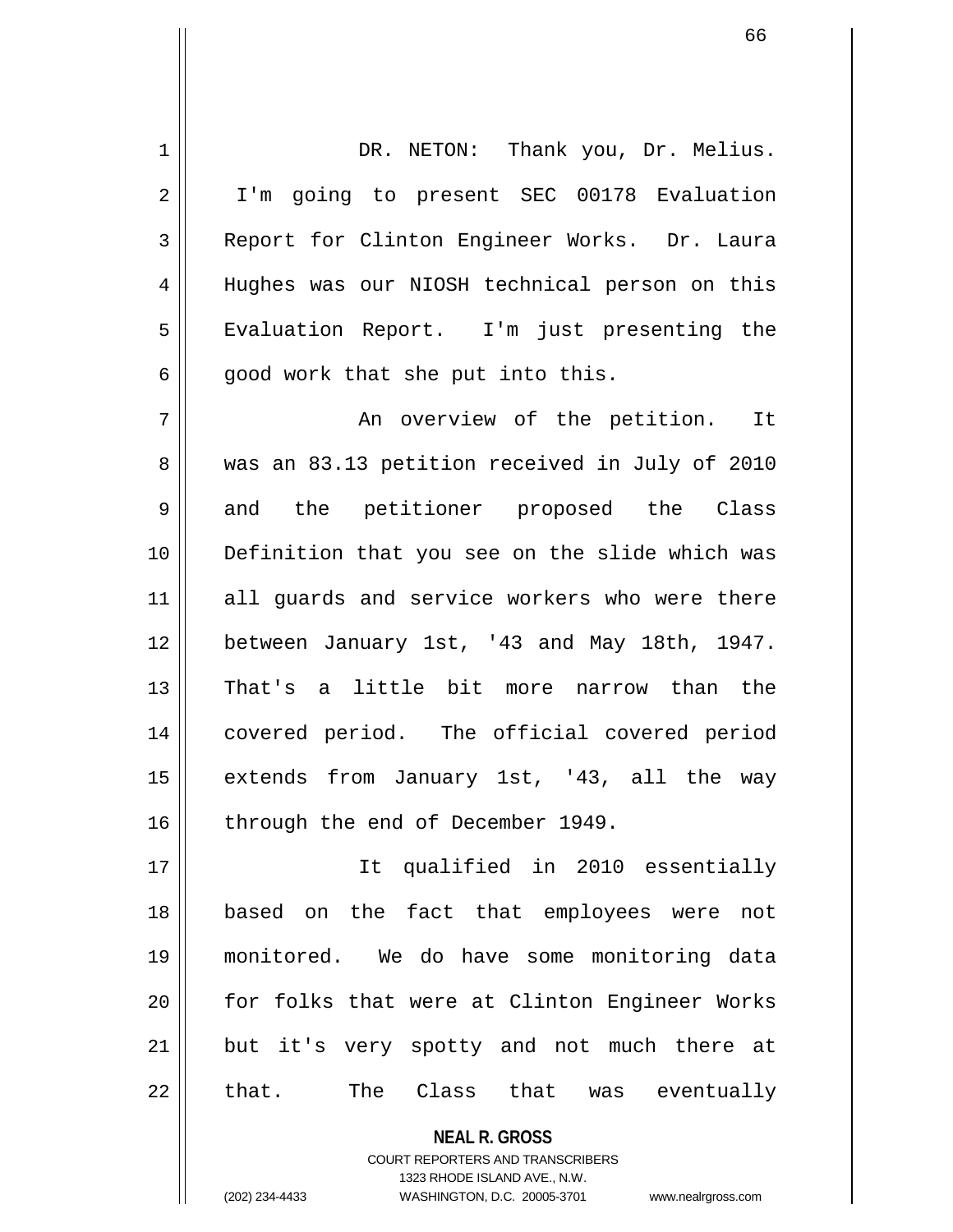1 evaluated by NIOSH in this report was all 2 guards and service workers who worked in or  $3$  | around the warehouses at the Elza Gate area of 4 Clinton Engineer Works for the entire covered 5 period which is January 1st, '43 through 6 December 31st, '49.

7 The reason, and I'll talk about 8 this later, that the Elza Gate Warehouse area 9 || was chosen is because, to our knowledge, that 10 is the only part of Clinton Engineer Works 11 that handled or possessed any radioactive 12 materials outside of the already-defined 13 facilities that were within the Clinton 14 Engineer Works, that is Y-12, X-10, K-25. 15 We'll talk a little bit more about that as I 16 | get into the presentation.

17 || So, just to get to the bottom 18 line, the proposed Class we want to add is all 19 employees -- this is even more confusing now - 20 || - of the Tennessee Eastman Corporation who 21 were responsible for workers at the Elza Gate 22 Warehouse between '43 and '47 and Carbide and

> **NEAL R. GROSS** COURT REPORTERS AND TRANSCRIBERS 1323 RHODE ISLAND AVE., N.W. (202) 234-4433 WASHINGTON, D.C. 20005-3701 www.nealrgross.com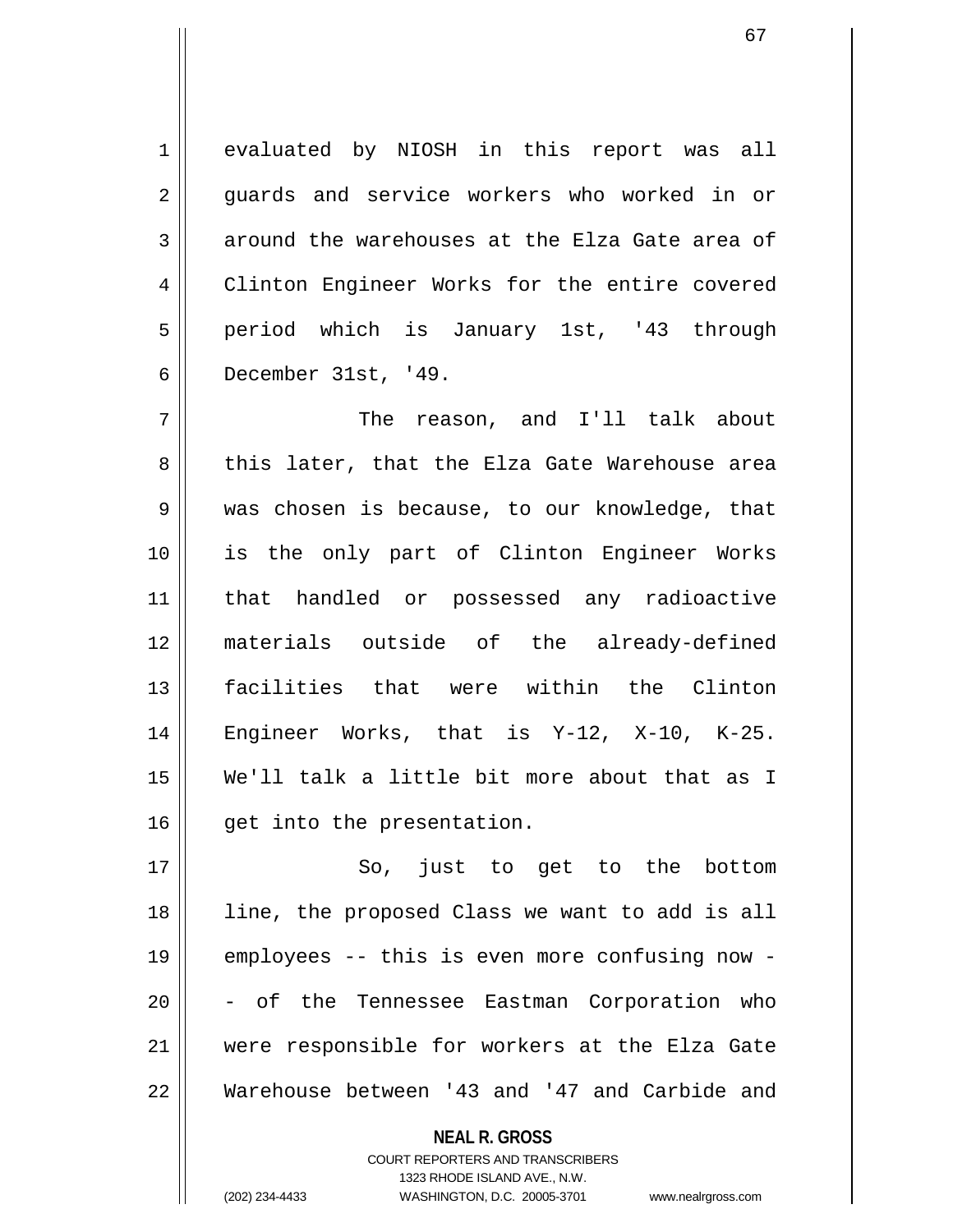1 | Carbon Chemicals Corporation who took up that 2 contract between '47 and '49. So, all workers 3 who worked for Tennessee Eastman Corporation, 4 Carbide and Carbon Chemicals who were employed  $5 \parallel$  at the Clinton Engineer Works for the covered 6 || period, that is between '43 and '49.

7 So this is sort of a unique 8 definition. We could not figure out a way to 9 identify people who actually worked at the 10 Elza Gate. It's just not possible. So we 11 took a broader tactic here which we 12 identified, and I'll talk about this a little 13 || later, that these two employers were 14 || responsible for workers who worked at the Elza 15 Gate Warehouse. In other words, there were 16 || several contractors that oversaw operations 17 within the Clinton Engineer Works boundaries 18 and the ones identified in this Class 19 Definition were the ones responsible for 20 workers at the warehouses. If that's not  $21$  | clear I'll go over that a little bit.

22 Okay, I probably should have

**NEAL R. GROSS** COURT REPORTERS AND TRANSCRIBERS

1323 RHODE ISLAND AVE., N.W. (202) 234-4433 WASHINGTON, D.C. 20005-3701 www.nealrgross.com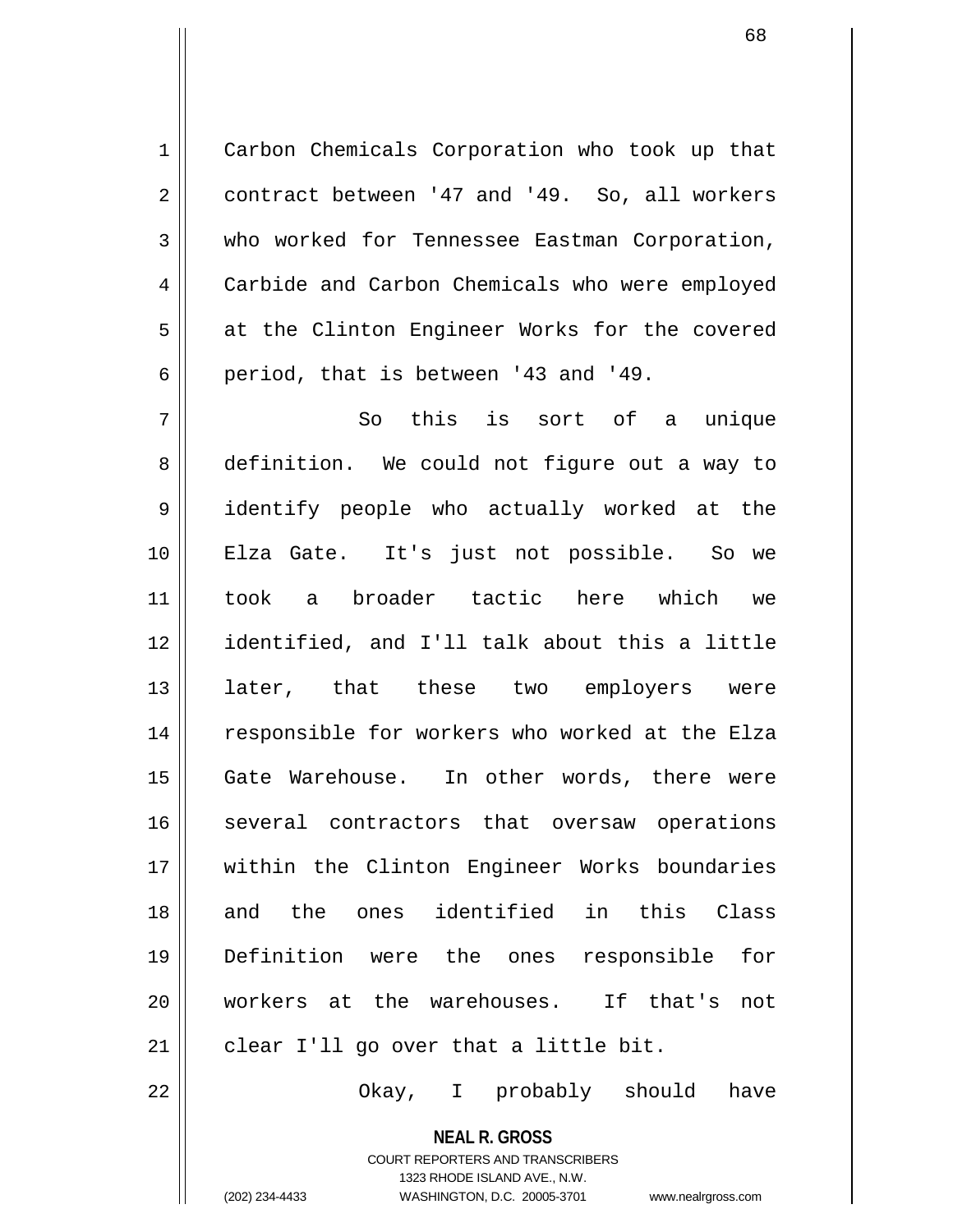1 started with this but the Clinton Engineer 2 | Works is a very large area. It's 59,000 acres  $3 \parallel$  and it encompasses X-10, K-25, Y-12, the Oak 4 || Ridge Hospital, the Oak Ridge Institute of 5 Science and Education which are all covered 6  $\parallel$  facilities already, and it also includes the 7 community of Oak Ridge. So, it's huge. It's 8 | 17 miles long, 19 miles wide, something around 9 150 square miles of land and I think at one 10 point there was as many as 75,000 people 11 located within this defined facility in the 12 | early 1940s. 13 || As I said, the city of Oak Ridge 14 is also within this defined covered facility

15 which occupied eight square miles in the 16 || northeast corner of the Engineering Works.

 $17$   $\parallel$   $\qquad$  As I said earlier, the K-25, Y-12 18  $\parallel$  and X-10 are within the facility but they're 19 not included in this definition. So they're 20 || purposely excluded from this definition.

21 || This is just a map that shows the 22 || extent of the Clinton Engineer Works. It's 17

> **NEAL R. GROSS** COURT REPORTERS AND TRANSCRIBERS 1323 RHODE ISLAND AVE., N.W. (202) 234-4433 WASHINGTON, D.C. 20005-3701 www.nealrgross.com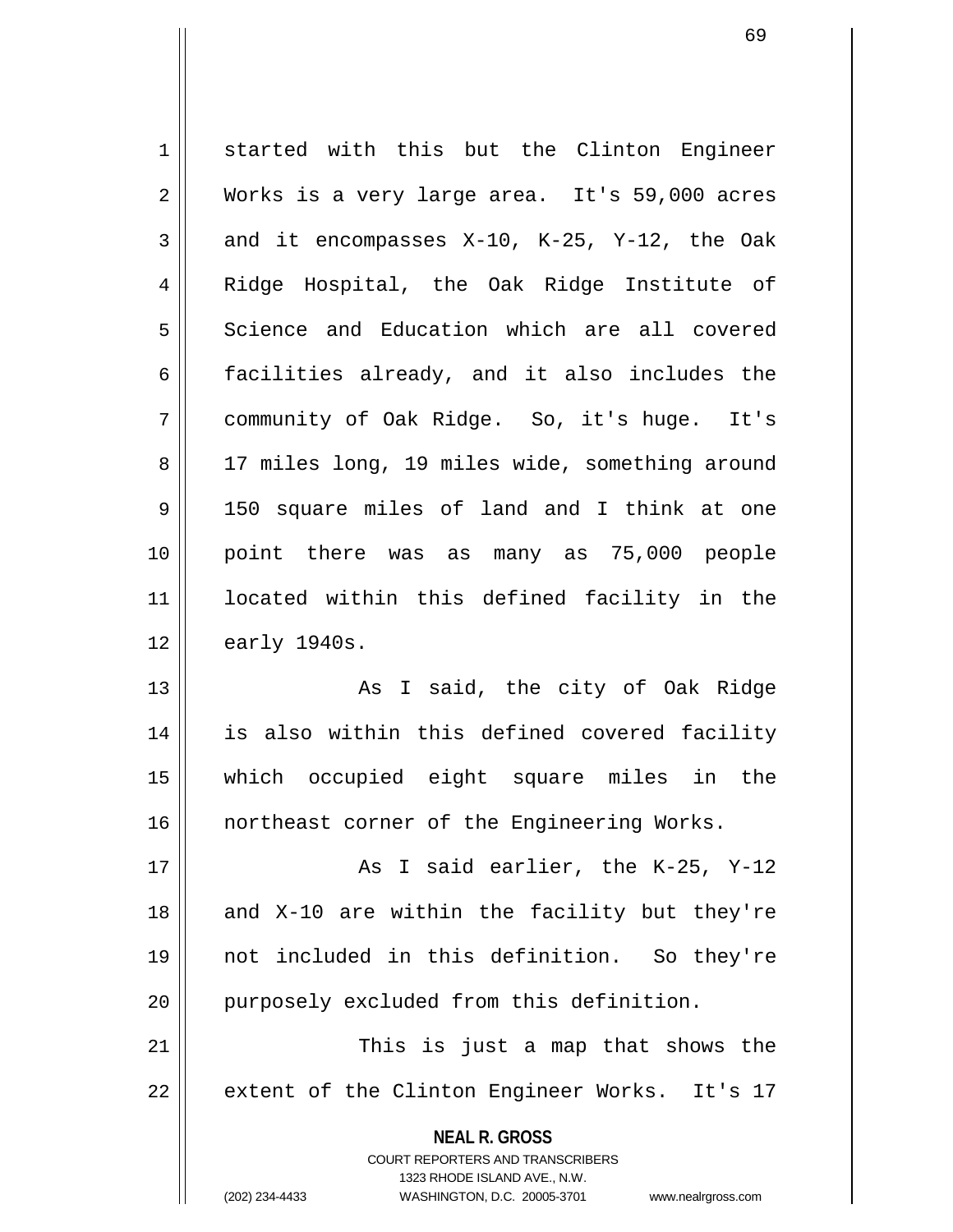1 || miles long by 9 miles wide, somewhat oval-2 shaped. It's bounded on essentially three  $3 \parallel$  sides by the Clinch River that you can see on  $4 \parallel$  the map. The Elza Gate is in the upper right-5 || hand corner with the red circle there. It was 6 where material came in and there was a rail  $7 \parallel$  spur there. It was used to load and unload 8 materials into these five warehouses that 9 || existed in that 20-acre site. 10 So as I've mentioned the Elza Gate

11 Warehouse was a 20-acre site. There were five 12 warehouses. To our knowledge, only three of 13 || the five warehouses actually had any 14 radioactive material in them. And as I 15 mentioned at the beginning they're the only 16 buildings within the Clinton Engineer Works 17 where radioactive material was known to have 18 been stored, handled or had anything to do 19 with the AEC operations.

20 And the workforce of the 21 warehouses was provided by the Y-12 facility  $22$  | contractor who, as I mentioned, was Tennessee

> **NEAL R. GROSS** COURT REPORTERS AND TRANSCRIBERS 1323 RHODE ISLAND AVE., N.W. (202) 234-4433 WASHINGTON, D.C. 20005-3701 www.nealrgross.com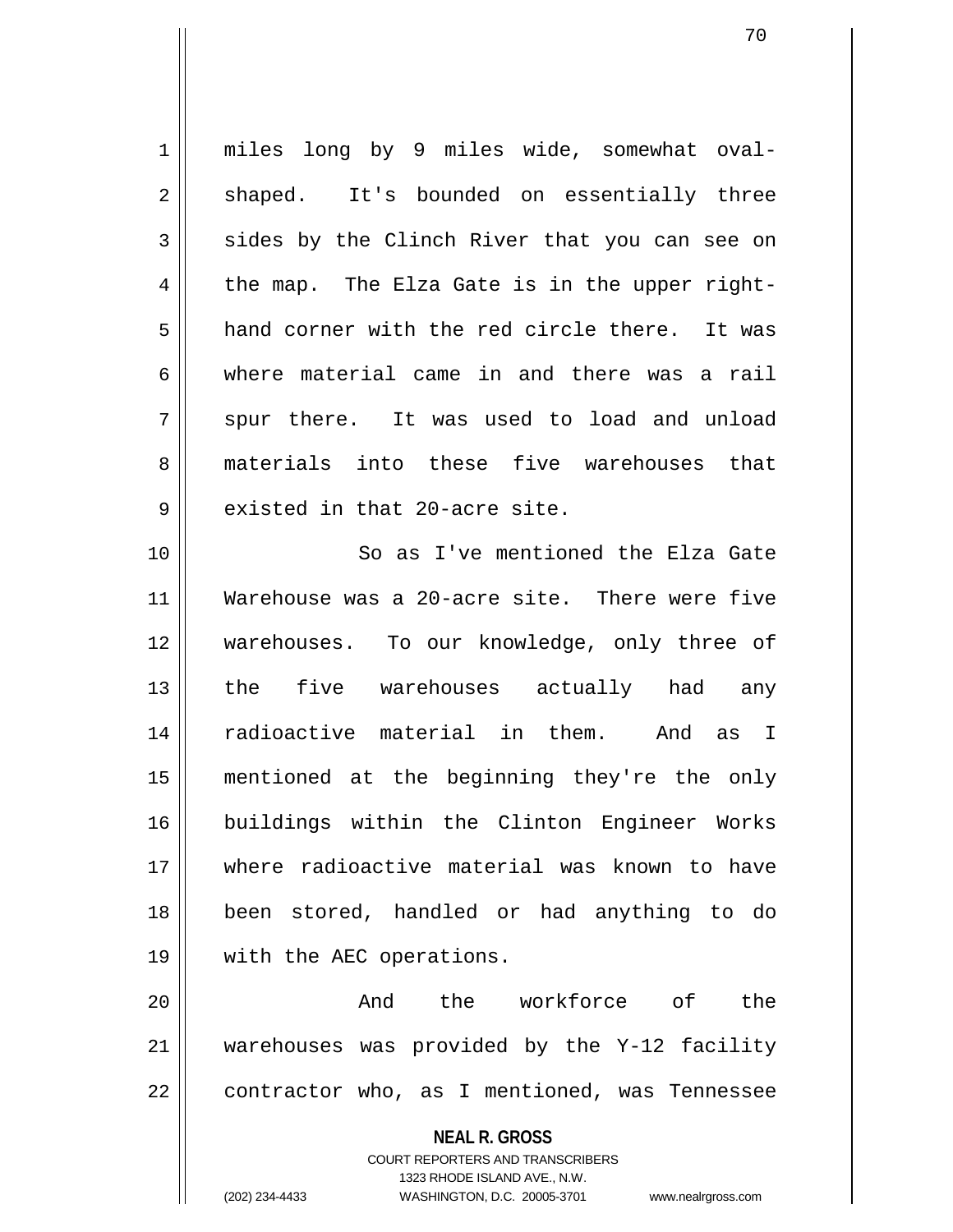1 || Eastman Corporation between '47 and '49, and 2 followed by Carbon and Carbide Chemicals 3 Corporation thereafter. So this provides us a  $4 \parallel$  nice definition since we know that if they 5 worked for those contractors during this time  $6 \parallel$  period then they could have been at the Elza 7 Gate Warehouse.

8 || I will say that we've verified  $9 \parallel$  that that is the case through several sources 10 of information. I interviewed a former Board 11 Member who has some knowledge of this, a 12 couple of Oak Ridge site historians we talked 13 || to, and there's also at least one document 14 || that we looked at that you could infer that  $15$  || the Y-12 contractors responsible for the 16 management of the personnel at the Elza Gate 17 Warehouse.

18 || This is a blowup of that other map 19 that you saw and you can see the 20-acre site  $20$  || in the northeast corner there bounded by  $-$ 21 || there's a railroad spur, Clinch River on one  $22 \parallel$  side and -- what's that -- Melton Lane Drive

> **NEAL R. GROSS** COURT REPORTERS AND TRANSCRIBERS

1323 RHODE ISLAND AVE., N.W. (202) 234-4433 WASHINGTON, D.C. 20005-3701 www.nealrgross.com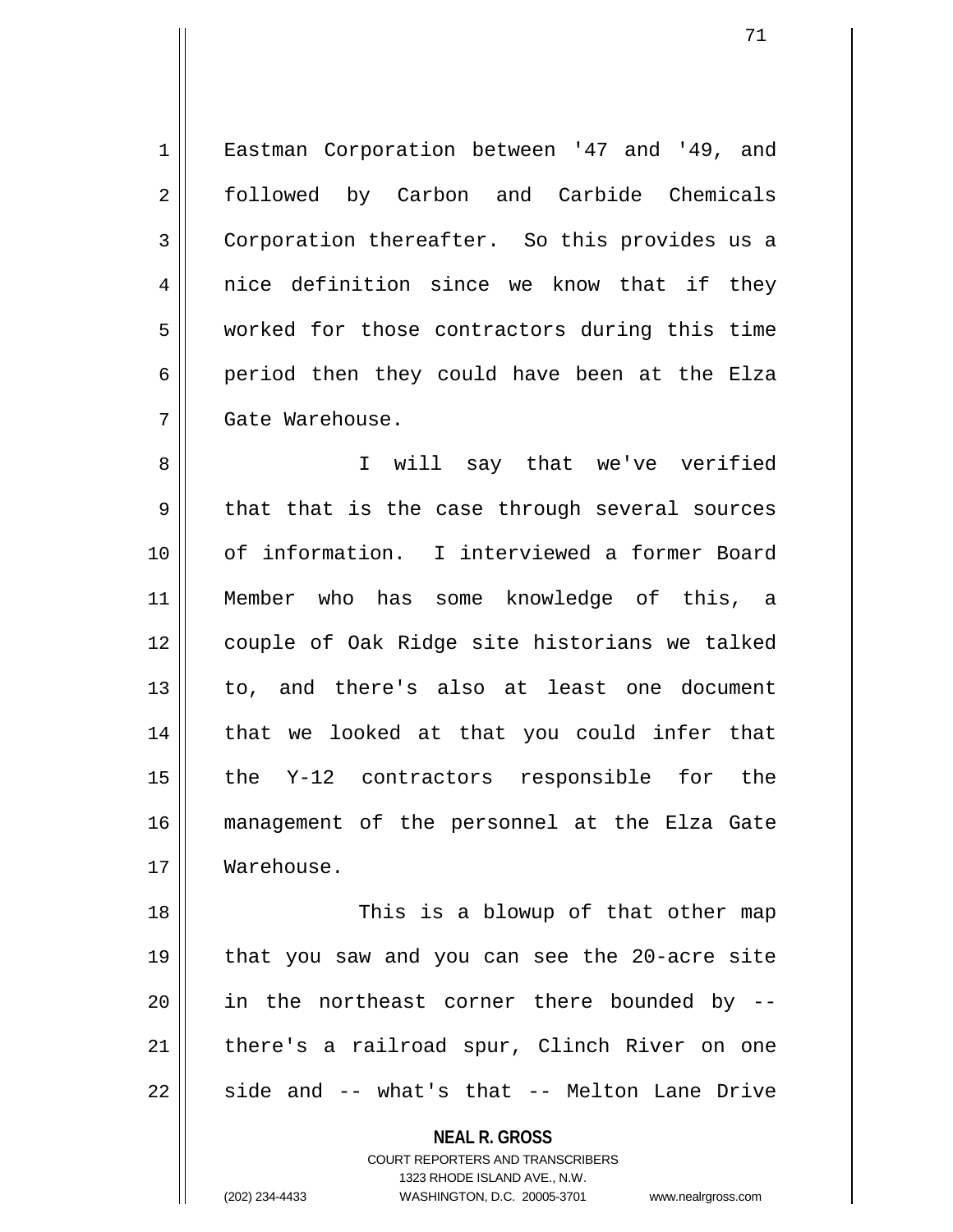1 on the east side. So it's tucked away in the 2 corner here and it's a convenient spot for 3 || materials to be dispositioned.

4 Well, there was a lot of material  $5 \parallel$  stored there that was radioactive. I think in 6 | looking at the documents that we obtained,  $7 \parallel$  there were a couple dozen different categories 8 | of material that were stored there. Anywhere 9 From uranium metal to UO3 to UF6 and a lot of 10 || slag and residues, high-grade ore which would 11 be Belgian Congo ore and the low-grade ore 12 which would have been domestic ore from 13 || probably the Colorado Plateau or someplace 14 like that. Various different radioactive 15 materials. There was indications that there 16 was scrapings from the receivers of the 17 | calutrons.

18 || And these materials were stored in 19 various forms: paper bags, burlap bags, 20 whiskey barrels. And we have inspection 21 || reports that clearly indicate that some of  $22$   $\parallel$  these barrels were broken and leaking and that

## **NEAL R. GROSS** COURT REPORTERS AND TRANSCRIBERS

1323 RHODE ISLAND AVE., N.W. (202) 234-4433 WASHINGTON, D.C. 20005-3701 www.nealrgross.com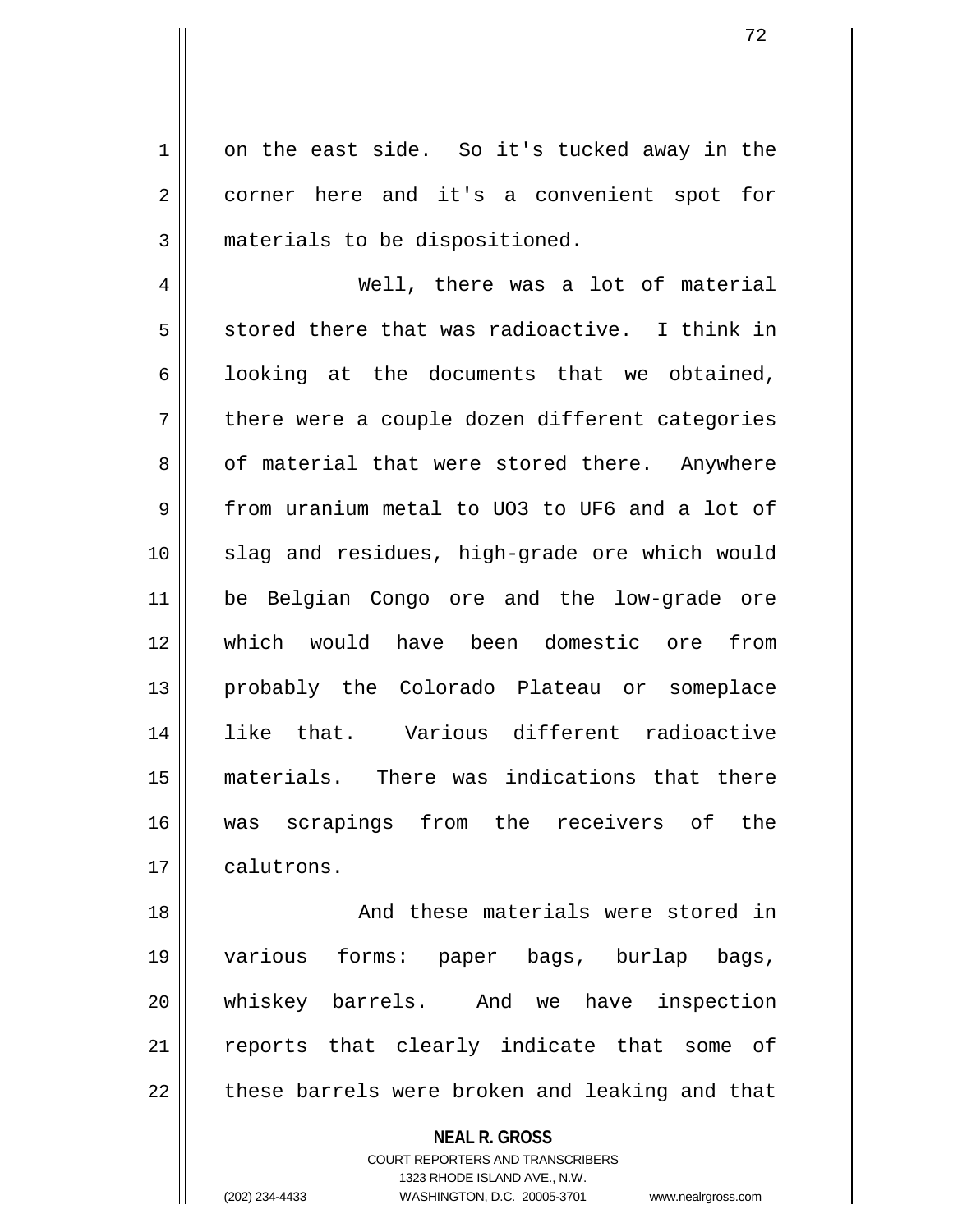$1 \parallel$  sort of thing.

| 2  | Included in these ores,<br>in the              |
|----|------------------------------------------------|
| 3  | high-grade of course was a lot of radium which |
| 4  | generated quite a bit of radon gas. I just     |
| 5  | looked at some reports this morning and the    |
| 6  | values were all above the working level. A     |
| 7  | couple of hundred picocuries per liter all the |
| 8  | way up to 6700 picocuries per liter. And then  |
| 9  | we had a subsequent report that talked about   |
| 10 | they tried to ventilate the buildings and they |
| 11 | got it down in one place to 2700 picocuries    |
| 12 | per liter. So it's a pretty -- quite a bit of  |
| 13 | radioactivity in these various warehouses.     |
| 14 | As we always present, we try to                |
| 15 | give you a feel for the number of claims,      |
| 16 | although in this particular instance this      |
| 17 | slide is very deceiving. It says we have 38    |
| 18 | CEW claims submitted to NIOSH. Well, that's    |
| 19 | true, we have 38 claims that say that at least |
| 20 | part of their covered exposure was listed as   |
| 21 | being at the Clinton Engineer Works. But the   |
| 22 | reality is that we don't think any of them     |

**NEAL R. GROSS** COURT REPORTERS AND TRANSCRIBERS

1323 RHODE ISLAND AVE., N.W.

(202) 234-4433 WASHINGTON, D.C. 20005-3701 www.nealrgross.com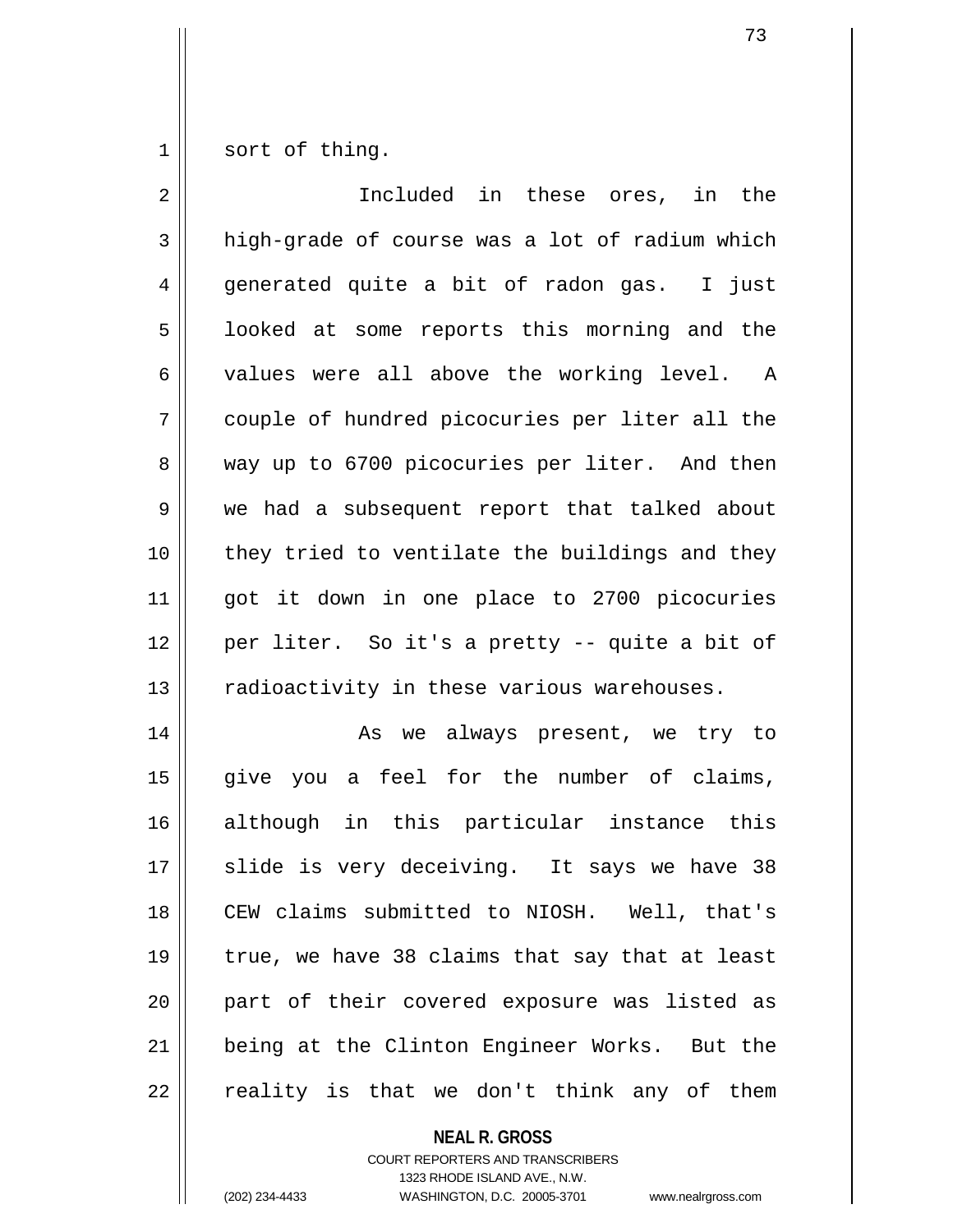1 actually worked at the Elza Gate Warehouse. 2 || You know, you can identify that through their  $3 \parallel$  employer.

4 Many of these people worked for  $5 \parallel$  the site managing contractor who was Roanne-6 Anderson who kind of did the logistics 7 || management of the entire 50,000-acre site. 8 and I don't believe at this point that there's 9 anyone in this claimant population that 10 || actually worked for the Clinton Engineer Works 11 || in the covered time period for the contractors 12 || that we mentioned, Tennessee Eastman 13 || Corporation or the Carbide Corporation. Or 14 || they have already been covered under a 15 previous Y-12 Class. Because, you know, if 16 you worked at Y-12 you were also employed by 17 Tennessee Eastman Corporation in those early 18 years and those are already covered. It's a 19 covered facility. So, at this particular 20 point in time I don't believe we have anyone  $21$  that's in this Class.

22 Our typical sources of available

**NEAL R. GROSS** COURT REPORTERS AND TRANSCRIBERS 1323 RHODE ISLAND AVE., N.W. (202) 234-4433 WASHINGTON, D.C. 20005-3701 www.nealrgross.com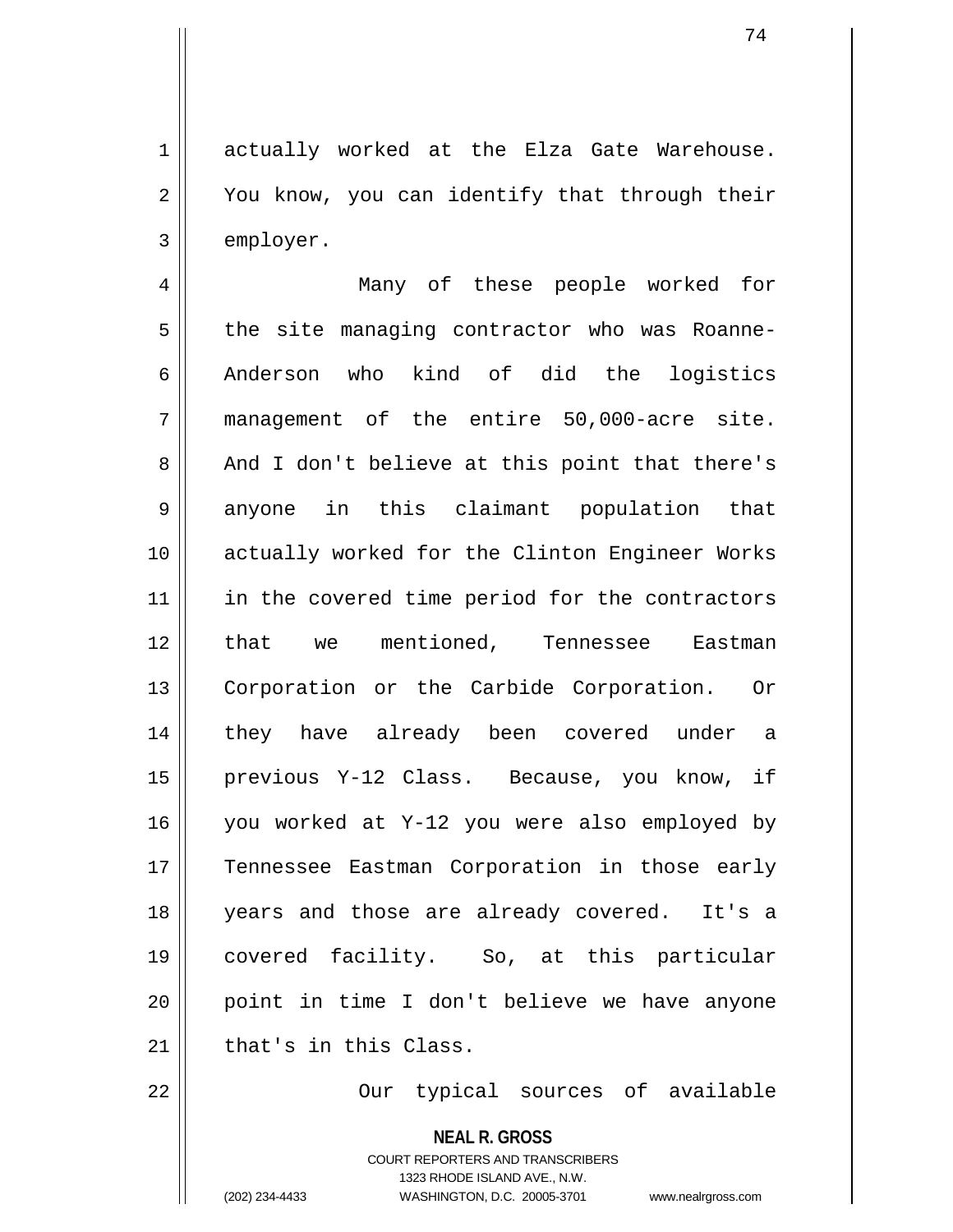1 information. We looked at Technical 2 || Information Bulletins. I mentioned the 3 | interview we did with two Oak Ridge 4 historians. We looked through the claimant 5 || files, documentation supplied by the 6 || petitioner. And there's a number of documents 7 in the Site Research Database that talk about 8 || inspection reports and some of the monitoring 9 that was done albeit somewhat limited. And 10 || then we also did some data captures which are 11 listed on the subsequent slide here. Our 12 || typical internet search is DOE Opennet, CDER, 13 || and then the NARA Atlanta facility and Oak 14 Ridge Operations Office. I think we have 15 somewhere around 300 documents that at least 16 mention Clinton Engineer Works to some degree  $17 \parallel$  or another.

18 || So we can imagine, given the 19 source term that I just talked about, that 20 || there's a good potential for both internal and 21 || external exposure from the direct handling of  $22$  || these ores and tailings and the inhalation of

> **NEAL R. GROSS** COURT REPORTERS AND TRANSCRIBERS 1323 RHODE ISLAND AVE., N.W. (202) 234-4433 WASHINGTON, D.C. 20005-3701 www.nealrgross.com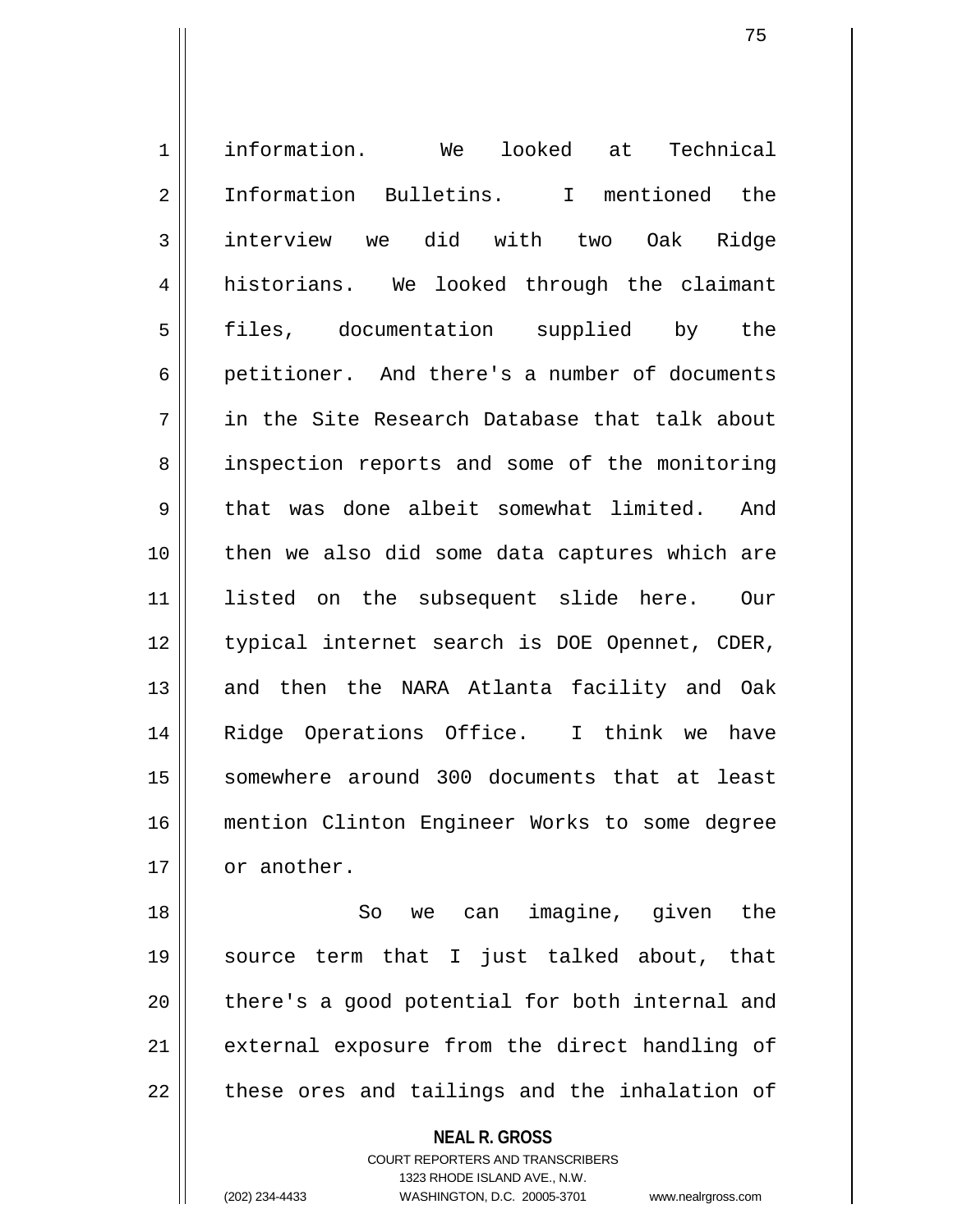1 | radon would certainly not be trivial here. I 2 || was actually very surprised how high these 3 | levels were although I'm not quite sure about  $4 \parallel$  the accuracy. This was back in the days when  $5 \parallel$  they did the evacuated containers and they 6 would suck some radon gas into an evacuated 7 || cylinder and then try to measure it later 8 | based on the daughter ingrowth.

9 || But dust and inhalation from the 10 handling of the ore and slag material would 11 certainly be present. As I mentioned, 12 || inspection reports show that this material has 13 leaked and they did some repackaging from 14 paper into burlap bags.

15 The external sources of course are 16 well known for uranium and its long-lived and 17 || short-lived progeny. Photon betas would be 18 present in some shape or another depending 19 upon the concentration of the uranium in the  $20$  | ore and the radium that was present. I think 21 there was something on the order of I want to  $22 \parallel$  say a tenth of a curie of radium per ton which

## **NEAL R. GROSS** COURT REPORTERS AND TRANSCRIBERS 1323 RHODE ISLAND AVE., N.W.

(202) 234-4433 WASHINGTON, D.C. 20005-3701 www.nealrgross.com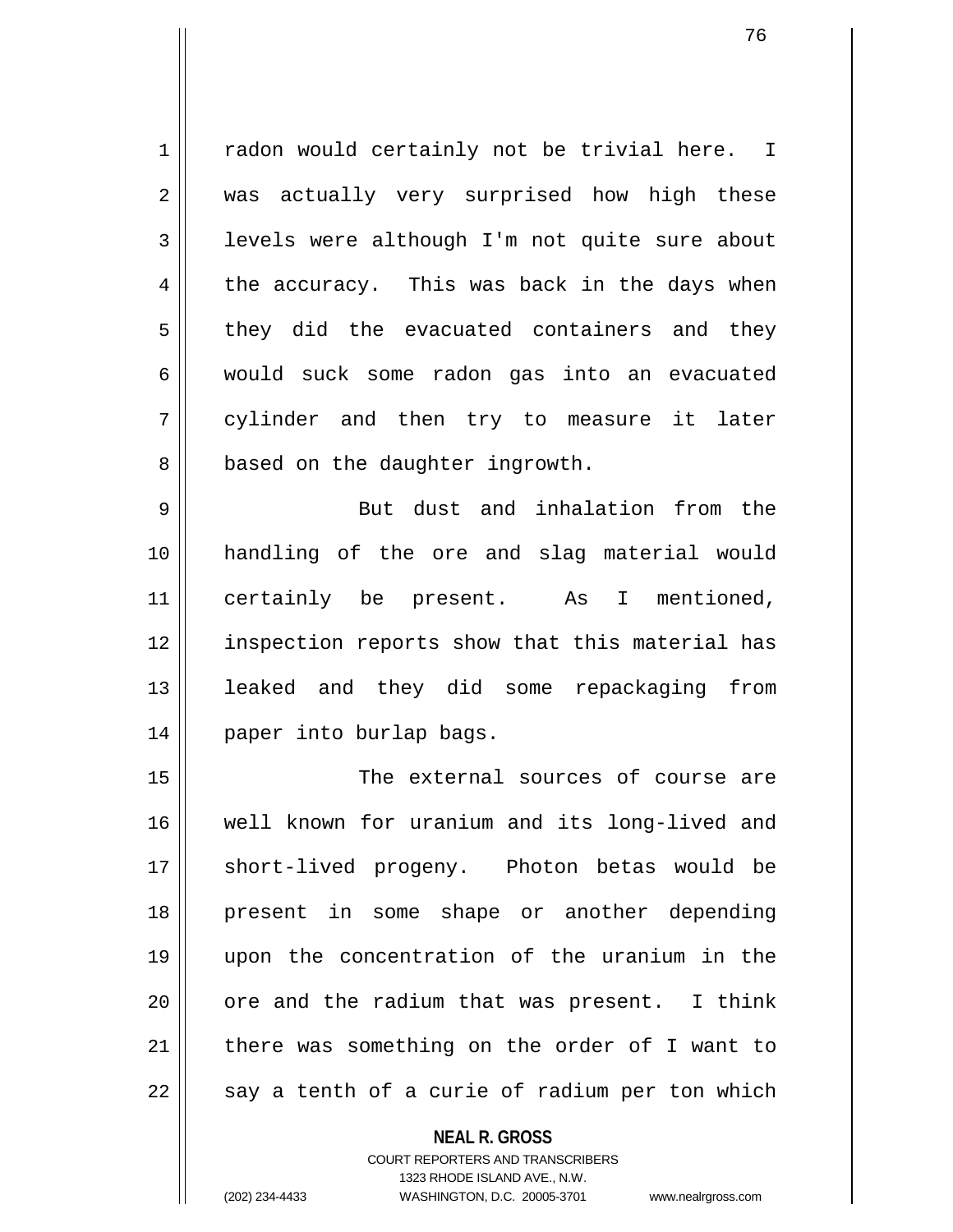| 1              | doesn't sound like a lot but it comes out to    |
|----------------|-------------------------------------------------|
| $\overline{2}$ | be a pretty high number per gram of materials.  |
| 3              | I think the exposure rates were not trivial.    |
| 4              | And I sort of went through this                 |
| 5              | already. The internal sources of exposure       |
| 6              | from the inhalation of the uranium and its      |
| 7              | progeny as well as the radon -- and the radon   |
| 8              | from the radium.                                |
| 9              | Not much in the way of available                |
| 10             | internal monitoring data. There's I think       |
| 11             | around 30 radon air samples that were taken on  |
| 12             | a couple instances in '44 and '45 when they     |
| 13             | were trying to get a handle on how<br>much      |
| 14             | ventilation might improve the situation. I      |
| 15             | actually ran across<br>that<br>a<br>memo<br>was |
| 16             | complaining that they were trying to spend      |
| 17             | money to put mechanical ventilation when there  |
| 18             | could be other ways to mitigate this, like      |
| 19             | changing out work crews and that sort of thing  |
| 20             | which is, it's kind of interesting to think     |
| 21             | about in today's world. We would never do       |
| 22             | something like that.                            |

**NEAL R. GROSS** COURT REPORTERS AND TRANSCRIBERS

1323 RHODE ISLAND AVE., N.W.

(202) 234-4433 WASHINGTON, D.C. 20005-3701 www.nealrgross.com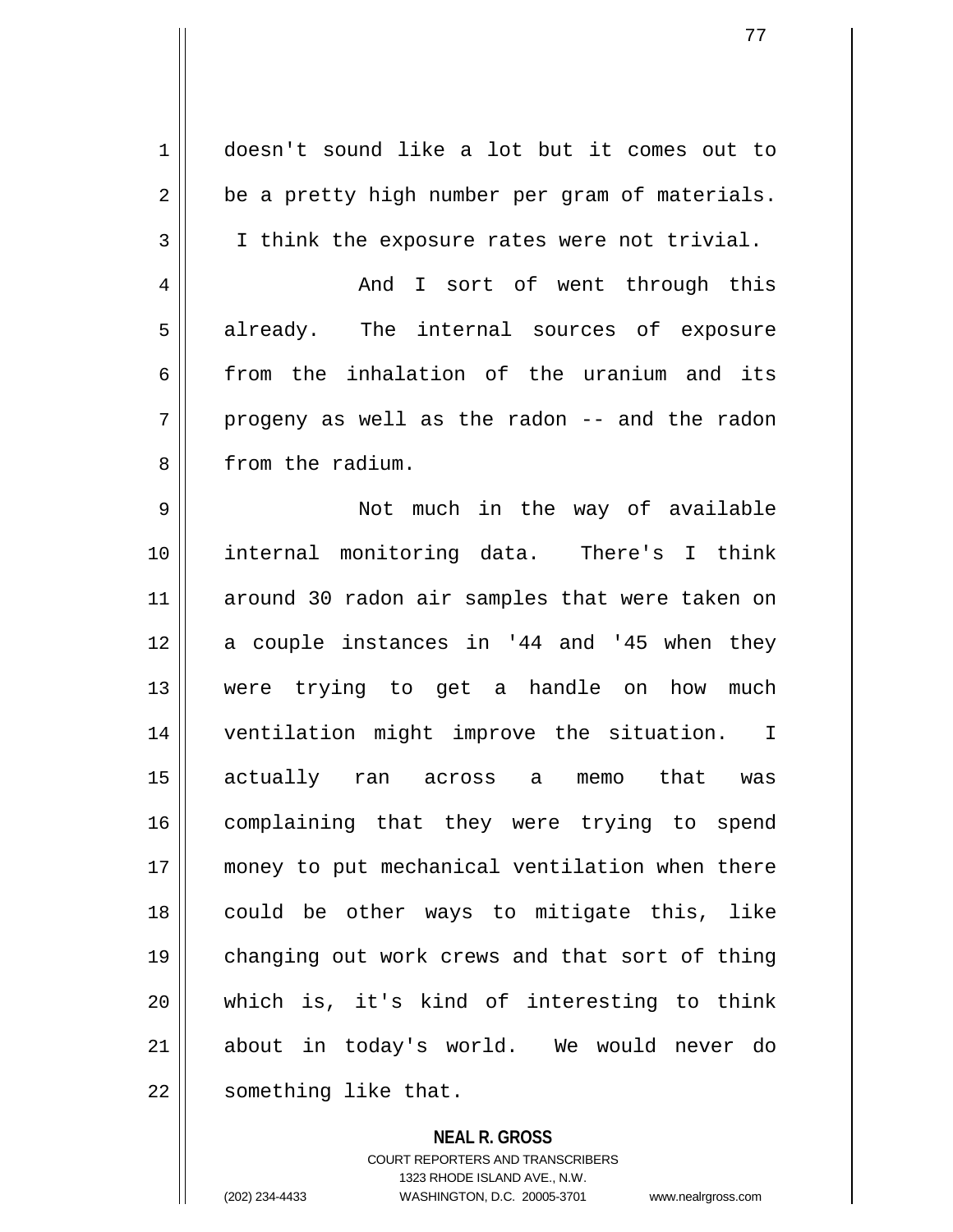| 1  | information about<br>There was<br>no                                |
|----|---------------------------------------------------------------------|
| 2  | anyone at the warehouse undergoing bioassay                         |
| 3  | samples although we do have some indications                        |
| 4  | that the workers were supposed to have been on                      |
| 5  | a blood monitoring program presumably looking                       |
| 6  | for changes in blood chemistry based on                             |
| 7  | exposures, which was not uncommon during that                       |
| 8  | era. So we have no internal monitoring data                         |
| 9  | at all for workers at these facilities.                             |
| 10 | The external monitoring data, I                                     |
| 11 | think we have maybe up to 300 film badges that                      |
| 12 | -- for a limited number of workers in '45 and                       |
| 13 | '46 only. This was provided by the University                       |
| 14 | of Rochester who did a lot of the early work                        |
| 15 | before HASL was established. And there were a                       |
| 16 | limited number of gamma survey measurements                         |
| 17 | available.                                                          |
| 18 | So, our ultimate conclusion<br>here                                 |
| 19 | is that there is insufficient monitoring and                        |
| 20 | source term data to draw any conclusions                            |
| 21 | regarding exposures of these workers during                         |
| 22 | the entire covered period between '43 and '49.                      |
|    |                                                                     |
|    | <b>NEAL R. GROSS</b><br>COURT REPORTERS AND TRANSCRIBERS            |
|    | 1323 RHODE ISLAND AVE., N.W.                                        |
|    | (202) 234-4433<br>WASHINGTON, D.C. 20005-3701<br>www.nealrgross.com |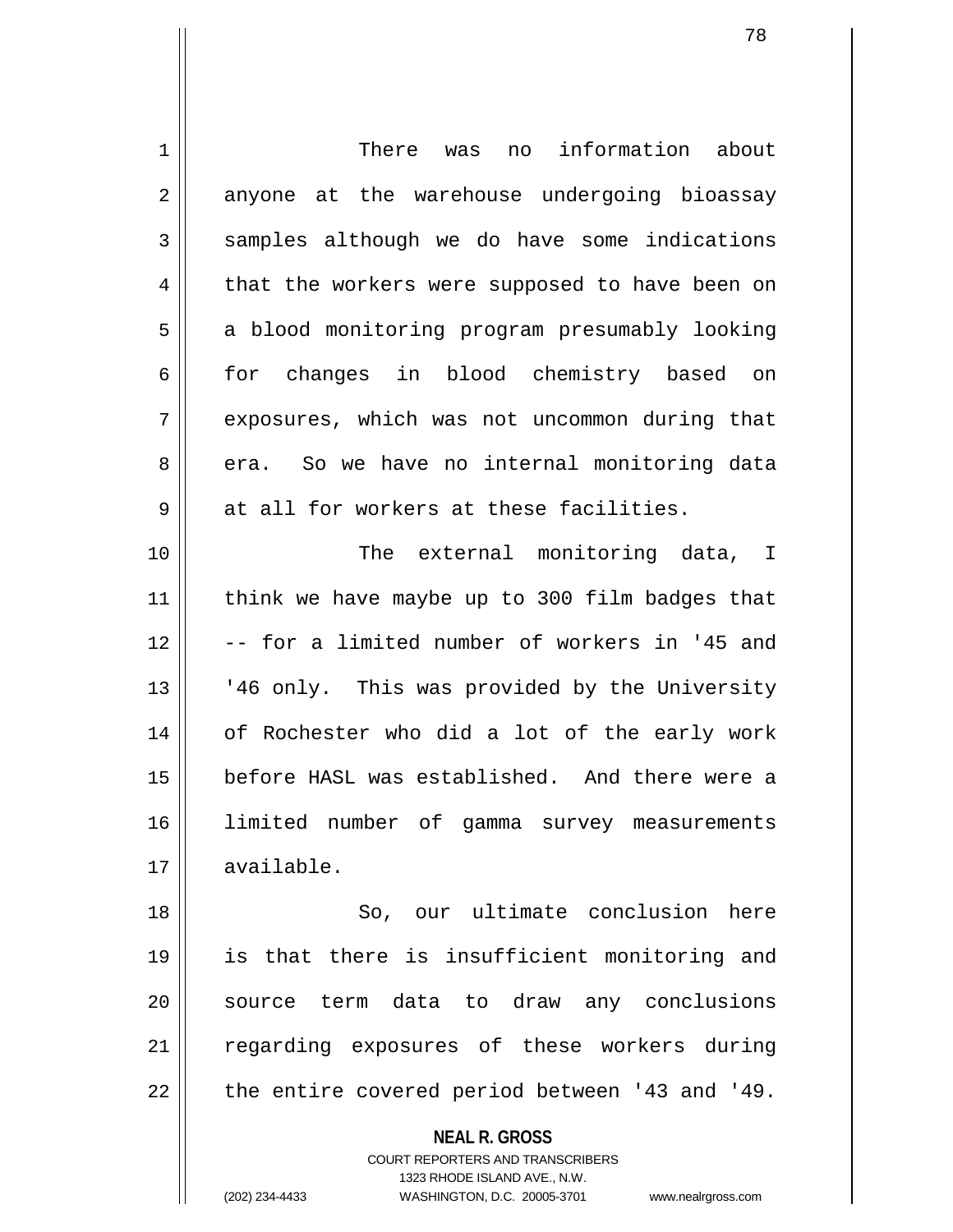**NEAL R. GROSS** COURT REPORTERS AND TRANSCRIBERS 1323 RHODE ISLAND AVE., N.W. 1 || And for the reasons I just mentioned, the 2 || limited external monitoring data and the lack  $3 \parallel$  of bioassay and our lack of knowledge of any  $4 \parallel$  of the  $-$  any hard numbers on the source term 5 || although it was clearly in the thousands of  $6 \parallel$  pounds if not hundreds of tons of material. 7 || So, a brief slide to summarize our 8 || feasibility of the findings. We cannot do 9 dose reconstruction for any of the materials 10 associated with radon or uranium or its long-11 || lived and short-lived progeny or the photons 12 or electrons that are emitted from the 13 daughters as well. We don't believe there's 14 any credible evidence that any neutron sources 15 were stored there so we don't believe neutrons 16 are a factor, so that's  $N/A$ . We do intend to 17 reconstruct medical X-rays using our 18 || approaches outlined in TIB-6, I believe. 19 So, the health endangerment 20 indicated that there were no -- there's no 21 evidence of any kind of incident that could 22 || have endangered health on a very short,

(202) 234-4433 WASHINGTON, D.C. 20005-3701 www.nealrgross.com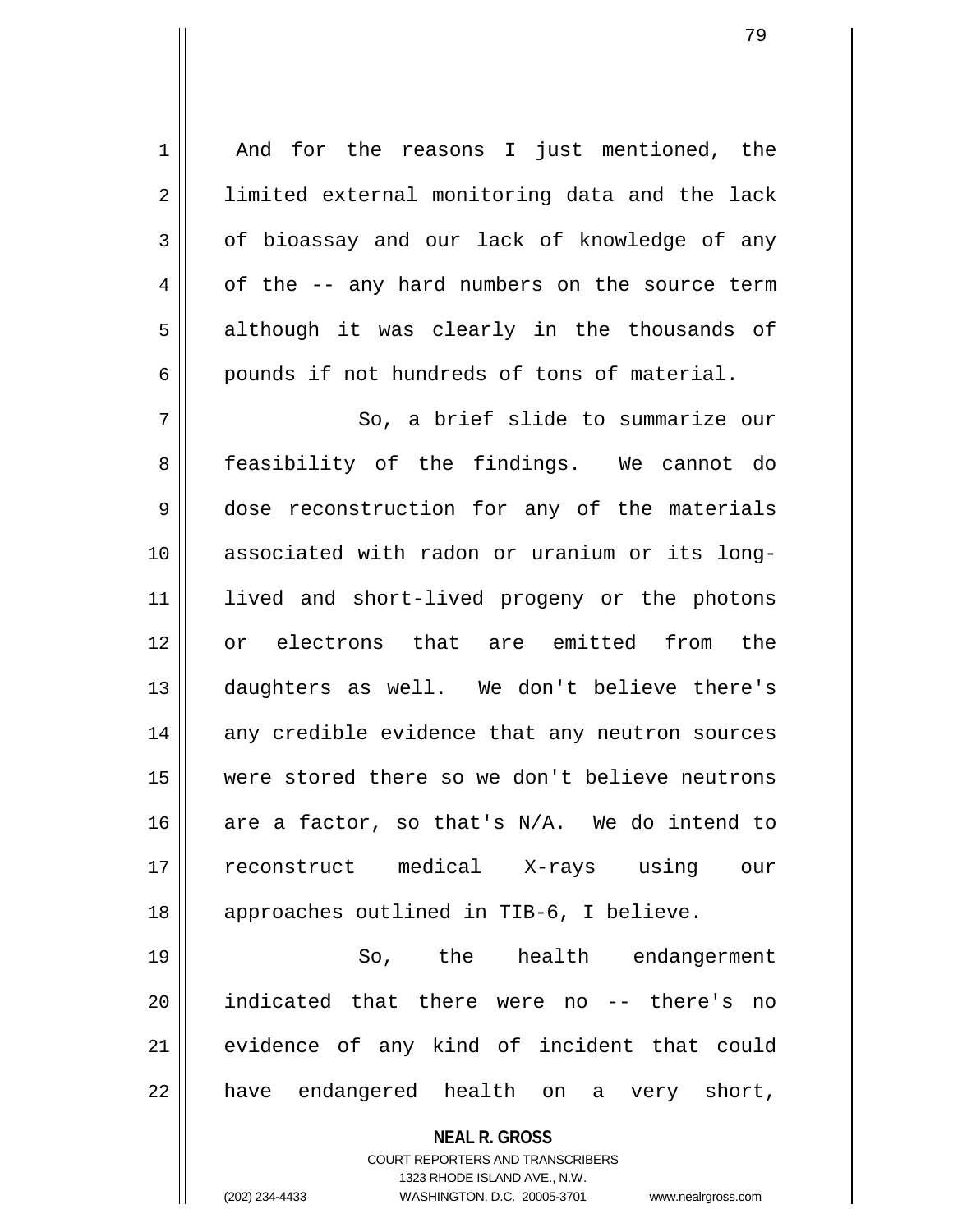1 | sporadic basis. So we're assuming that health 2 || was endangered through chronic exposure and  $3 \parallel$  the normal 250-day requirement for membership 4 | in the Class would apply to this particular 5 Class as well.

6 || So, our proposed Class here is all 7 || employees who worked for either of these 8 | facilities, Tennessee Eastman Corporation or 9 Carbide and Carbon Chemicals for the time 10 periods under which they managed those 11 || employees. These people who were employed at 12 || the Clinton Engineer Works from January 1st, 13 || '43 through the end of December 1949 for 250 14 work days. And that as usual could be 15 aggregated with exposures from other of the 16 covered sites.

17 || So, my final slide here is our 18 || recommendation which is the Class that I just 19 mentioned. Dose reconstruction is not 20 feasible. Health was endangered. And that's  $21$   $\parallel$  it. 22 CHAIRMAN MELIUS: Okay. Board

**NEAL R. GROSS**

COURT REPORTERS AND TRANSCRIBERS 1323 RHODE ISLAND AVE., N.W.

(202) 234-4433 WASHINGTON, D.C. 20005-3701 www.nealrgross.com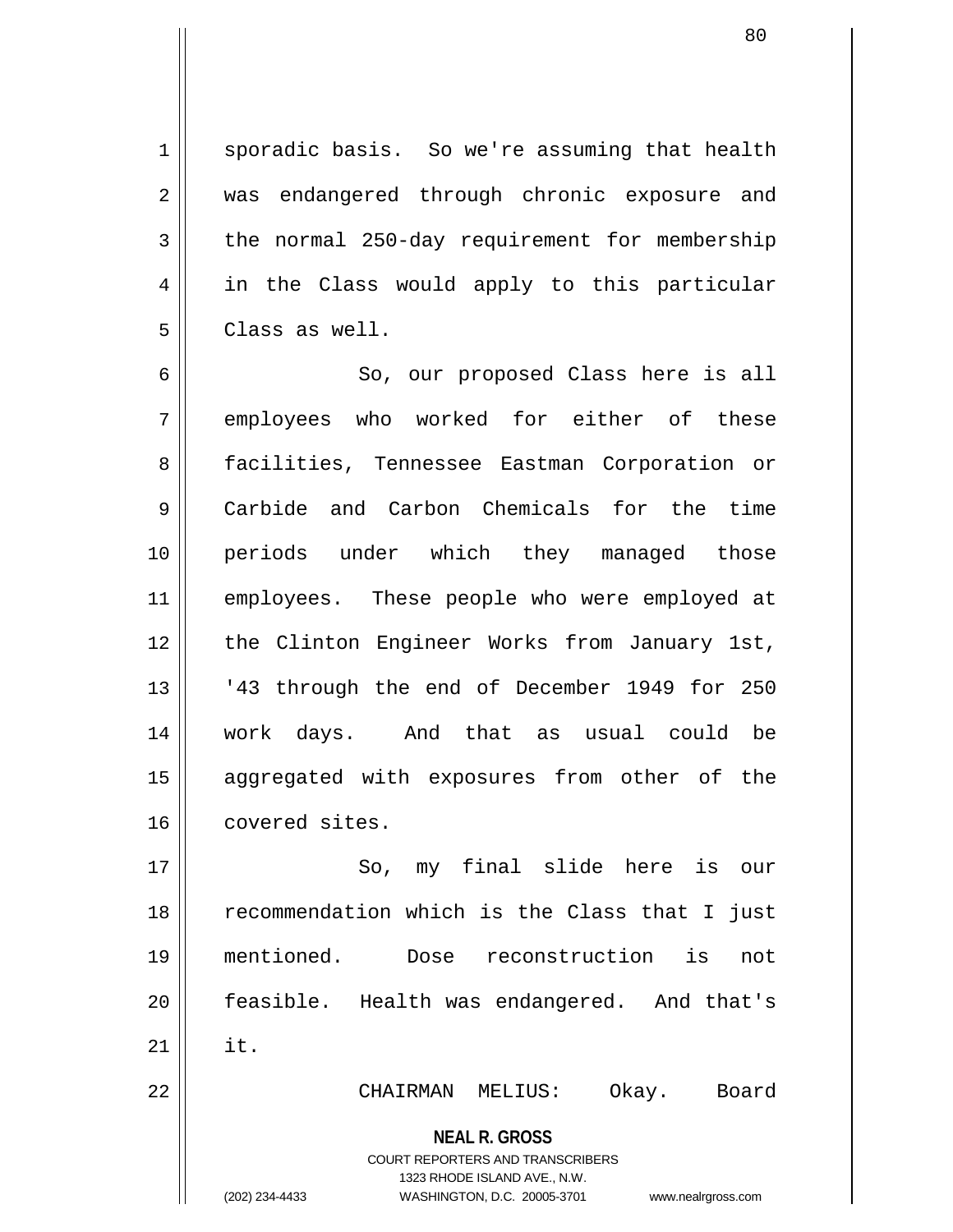| $\mathbf 1$    | Members have questions for Jim? Yes, Bill.                                                                                                                      |
|----------------|-----------------------------------------------------------------------------------------------------------------------------------------------------------------|
| $\overline{2}$ | MEMBER FIELD: You may have stated                                                                                                                               |
| 3              | this but I just wanted to $-$ just curious. Do                                                                                                                  |
| 4              | you know what the size of the workforce was                                                                                                                     |
| 5              | during this period?                                                                                                                                             |
| 6              | DR. NETON: I didn't state it but                                                                                                                                |
| 7              | it was -- I don't know that we really know but                                                                                                                  |
| 8              | it was fairly small. I would say it's in the                                                                                                                    |
| 9              | couple dozens of folks who would have been                                                                                                                      |
| 10             | there. Not a huge number of people. But                                                                                                                         |
| 11             | that's just an estimate. I don't have any                                                                                                                       |
| 12             | hard facts to base that on.                                                                                                                                     |
| 13             | CHAIRMAN MELIUS: Yes, David.                                                                                                                                    |
| 14             | MEMBER RICHARDSON: I<br>mean, I                                                                                                                                 |
| 15             | guess it gets to that question. You know, the                                                                                                                   |
| 16             | way I read the proposed Class that workforce                                                                                                                    |
| 17             | is not dozens, that workforce is extremely                                                                                                                      |
| 18             | large, right? I mean, all employees of TEC                                                                                                                      |
| 19             | and Carbide in those periods?                                                                                                                                   |
| 20             | DR. NETON: But they're already                                                                                                                                  |
| 21             | covered under Y-12's SEC Class.                                                                                                                                 |
| 22             | MEMBER RICHARDSON: Yes. I mean,                                                                                                                                 |
|                | <b>NEAL R. GROSS</b><br>COURT REPORTERS AND TRANSCRIBERS<br>1323 RHODE ISLAND AVE., N.W.<br>(202) 234-4433<br>WASHINGTON, D.C. 20005-3701<br>www.nealrgross.com |

 $\overline{1}$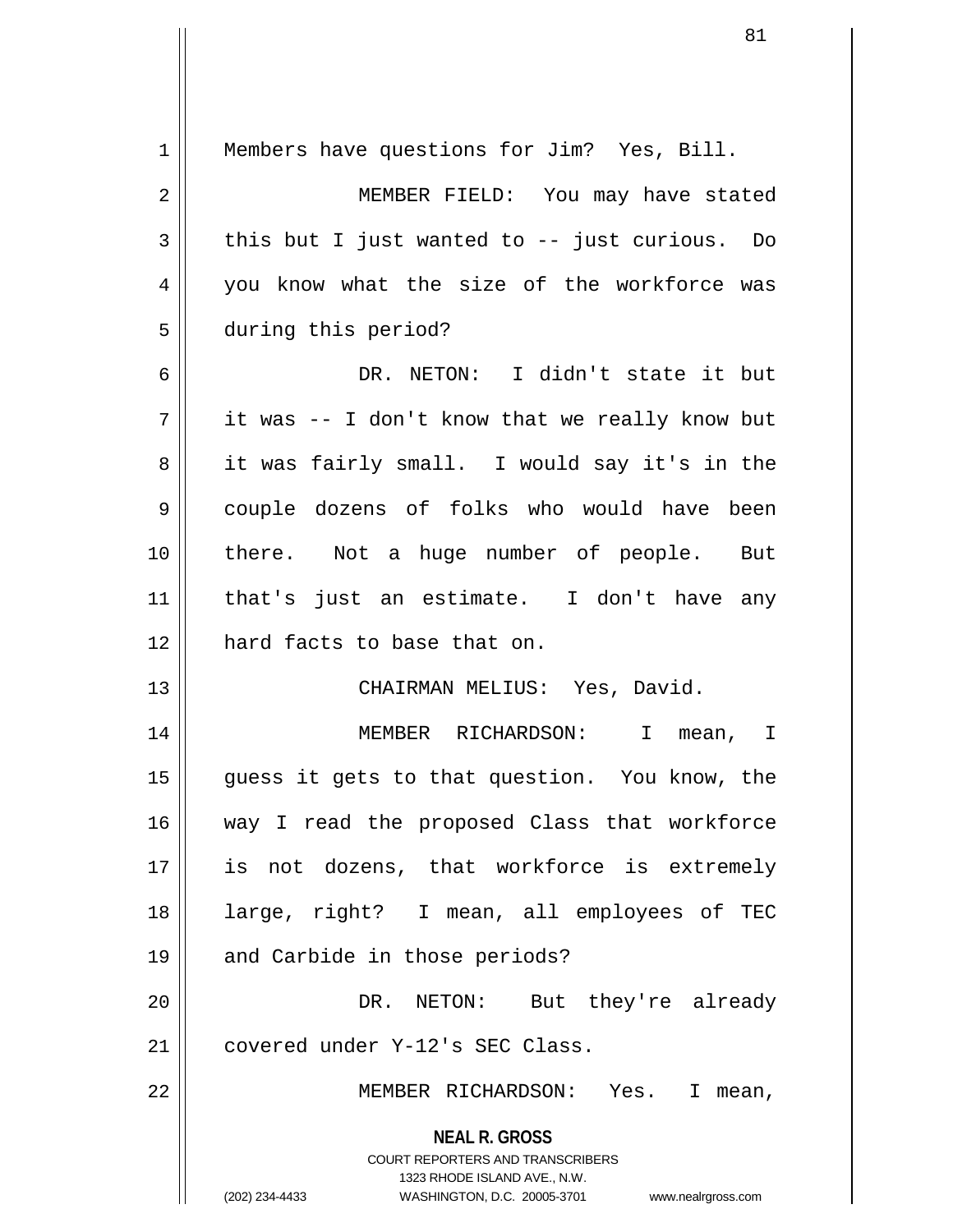|    | 82                                                                                                  |
|----|-----------------------------------------------------------------------------------------------------|
|    |                                                                                                     |
| 1  | so what we're being asked to do is to imagine                                                       |
| 2  | a set and then imagine subsets within it which                                                      |
| 3  | have been excluded.                                                                                 |
| 4  | DR. NETON: Yes.                                                                                     |
| 5  | MEMBER RICHARDSON: And implicitly                                                                   |
| 6  | just think about the remainder.                                                                     |
| 7  | DR. NETON: It's essentially an                                                                      |
| 8  | extension of Y-12 in a way since the Y-12 ran                                                       |
| 9  | that facility. But unfortunately the                                                                |
|    |                                                                                                     |
| 10 | definition -- a facility is defined as another                                                      |
| 11 | facility by law so we have to cover it under a                                                      |
| 12 | separate SEC evaluation.                                                                            |
| 13 | MEMBER RICHARDSON: And so --                                                                        |
| 14 | MEMBER<br>ANDERSON:<br>Covering<br>а                                                                |
| 15 | loophole.                                                                                           |
| 16 | MEMBER RICHARDSON:<br>Yes,<br>because                                                               |
| 17 | this is what -- so was the petitioner in this                                                       |
| 18 | set? You said that nobody was in this set so                                                        |
| 19 | far.                                                                                                |
| 20 | DR. NETON: No, the petitioner is                                                                    |
| 21 | not covered under this Class.                                                                       |
| 22 | MR.<br>HINNEFELD:<br>This<br>is<br>Stu                                                              |
|    | <b>NEAL R. GROSS</b>                                                                                |
|    | <b>COURT REPORTERS AND TRANSCRIBERS</b>                                                             |
|    | 1323 RHODE ISLAND AVE., N.W.<br>(202) 234-4433<br>WASHINGTON, D.C. 20005-3701<br>www.nealrgross.com |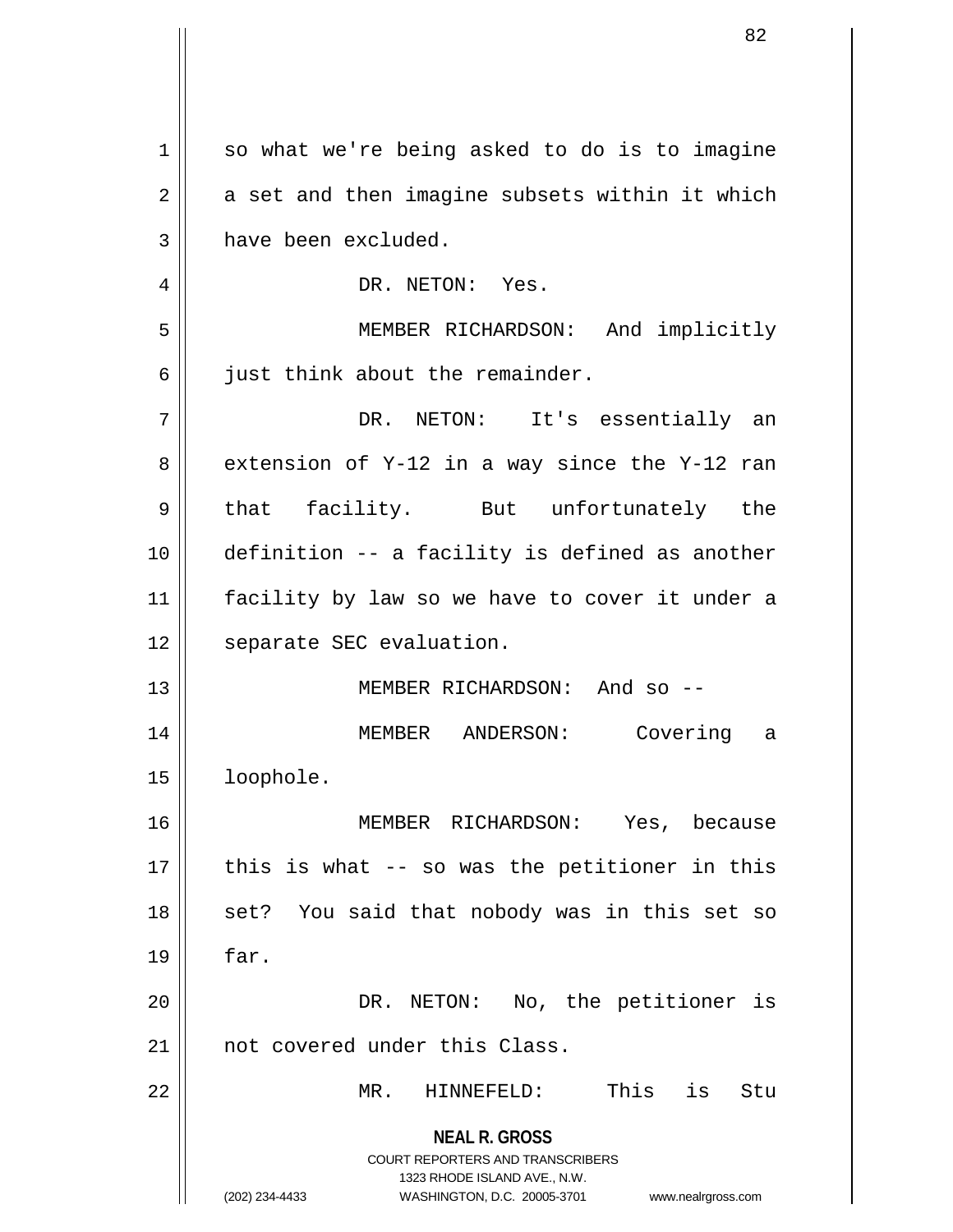**NEAL R. GROSS** 1 Hinnefeld. My understanding is that the 2 || petitioner does not even have 250 days of 3 employment total. And I believe he was in 4 || fact a Y-12 security officer. 5 DR. NETON: Not necessarily at the 6 H Elza Gate Warehouse. 7 MR. HINNEFELD: But we don't know  $8 \parallel$  if he was at the Elza Gate, but he was -- that 9 was his work. But I don't believe he had even 10 250 days of employment total. 11 MEMBER RICHARDSON: And so you're 12 -- because I've never, I don't think -- I 13 || mean, this could be. I, you know. When I 14 would go about trying to assemble a list of Y-15 12 workers we would get a list -- we would get 16 employment rosters from the contractors who 17 were there. And I believe it would enumerate 18 || these people and they would have locations. 19 But you're saying somehow you've been able to 20 distinguish or perhaps not distinguish 21 somebody who, when I asked for a list of the 22 || TEC contractor employees, was at the Elza

> COURT REPORTERS AND TRANSCRIBERS 1323 RHODE ISLAND AVE., N.W.

(202) 234-4433 WASHINGTON, D.C. 20005-3701 www.nealrgross.com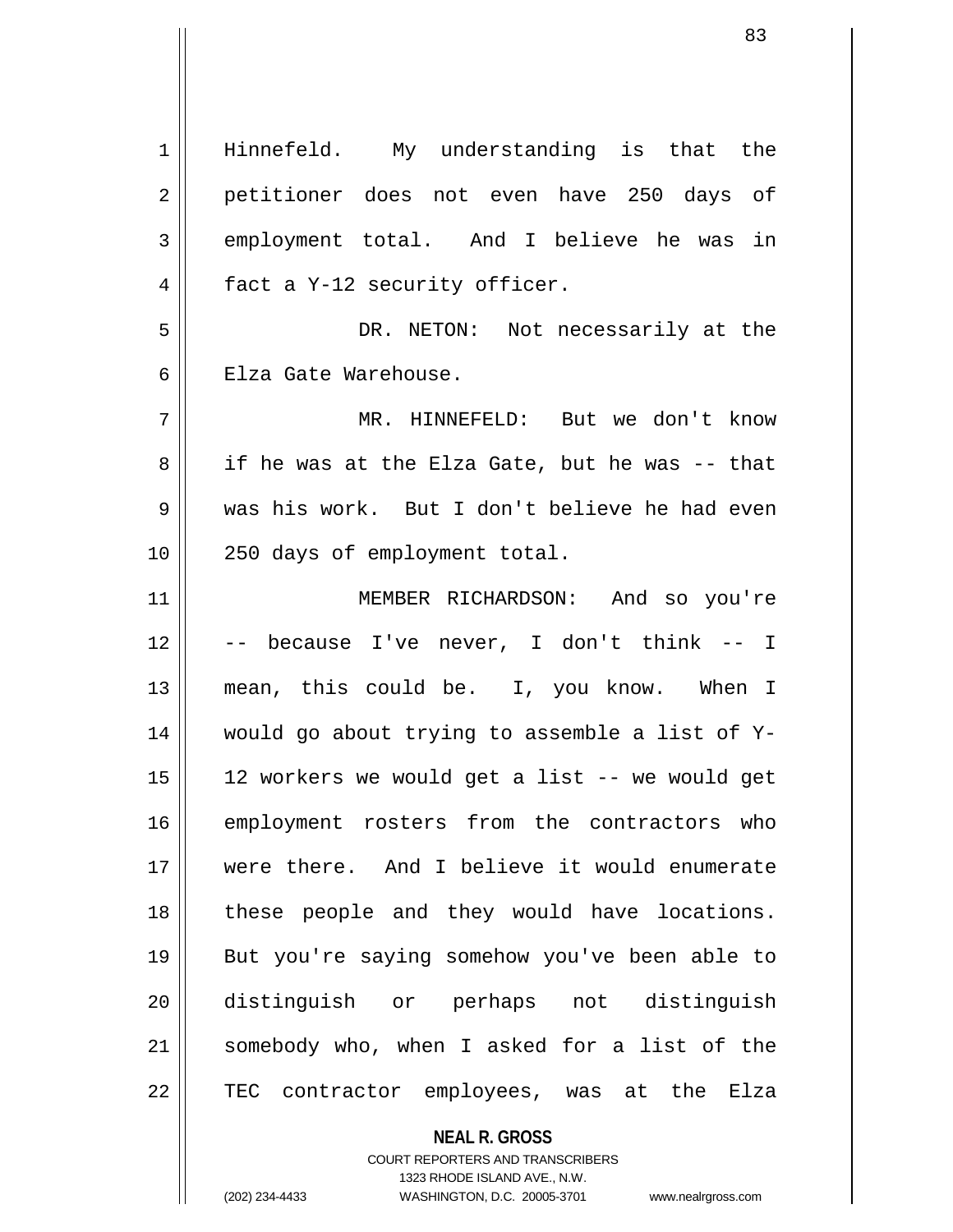**NEAL R. GROSS** COURT REPORTERS AND TRANSCRIBERS 1323 RHODE ISLAND AVE., N.W. (202) 234-4433 WASHINGTON, D.C. 20005-3701 www.nealrgross.com  $1 \parallel$  Gate, was not considered a Y-12 worker. See,  $2 \parallel$  I'm not sure -- I don't know how I would have  $3$  | known that. 4 MR. RUTHERFORD: This is LaVon 5 | Rutherford. I wanted to add, we actually 6 approached Department of Labor about adding  $7 \parallel$  the Elza Gate to the Y-12 facility designation 8 because of this situation. 9 MEMBER RICHARDSON: But how do  $10$  | they know right now that somebody's -- because 11 don't they just get a claim? They get 12 || employment history. It says --13 DR. NETON: We don't. I mean,  $14$  | that's the point. 15 MR. RUTHERFORD: We have no idea. 16 MEMBER RICHARDSON: Well, so 17 || they've not excluded anybody so far, I 18 wouldn't think. 19 MR. RUTHERFORD: No. 20 MEMBER RICHARDSON: Because they 21 don't know their work location. 22 || MR. RUTHERFORD: Right, and that's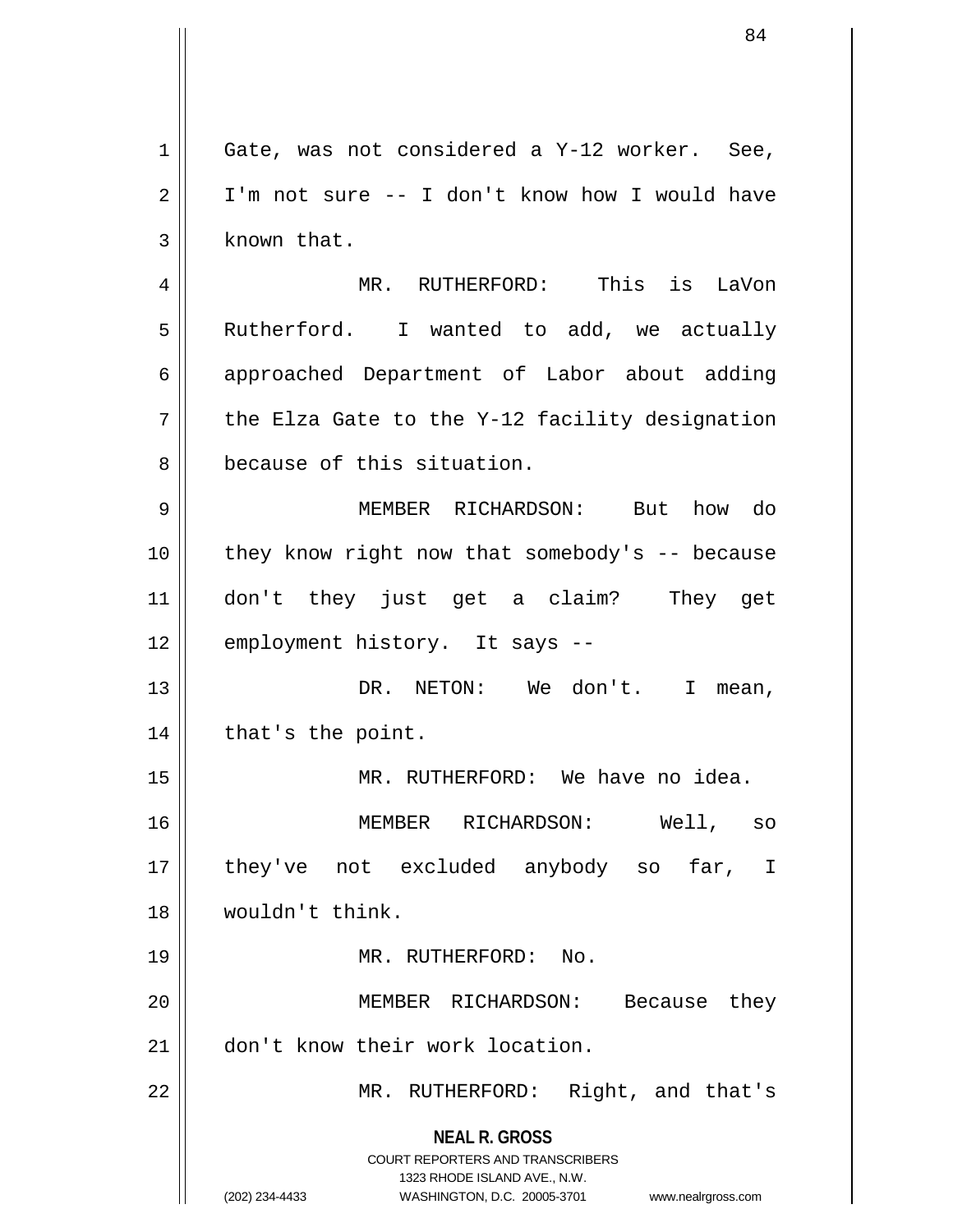**NEAL R. GROSS** COURT REPORTERS AND TRANSCRIBERS 1323 RHODE ISLAND AVE., N.W.  $1 \parallel$  why we're saying everyone -- that we know of  $2 \parallel$  no claim that would be added because of this. 3 DR. NETON: You could 4 || theoretically go get a claim that worked at 5 || the Clinton Engineer Warehouse at the Elza  $6 \parallel$  Gate. That would be their employment. And  $7 \parallel$  right now they wouldn't be covered. 8 MEMBER RICHARDSON: Yes, but it 9 wouldn't say that, I don't think. I think it 10 would -- wouldn't they say that they've got 11 || pay stubs, they were on an employment list for 12 this contractor at these dates and we can't 13 place them? I'm just, operationally I'm 14 trying to imagine how somebody would have  $15$  || fallen out through these cracks already. 16 MR. RUTHERFORD: I don't think 17 || anyone's fallen out through the cracks. I 18  $\parallel$  think they're all covered under Y-12. And you 19 || know, I don't want to go  $-$ -20 DR. NETON: Well see, they 21 wouldn't be covered if they said that their  $22$  | employment was -- they worked at the Clinton

(202) 234-4433 WASHINGTON, D.C. 20005-3701 www.nealrgross.com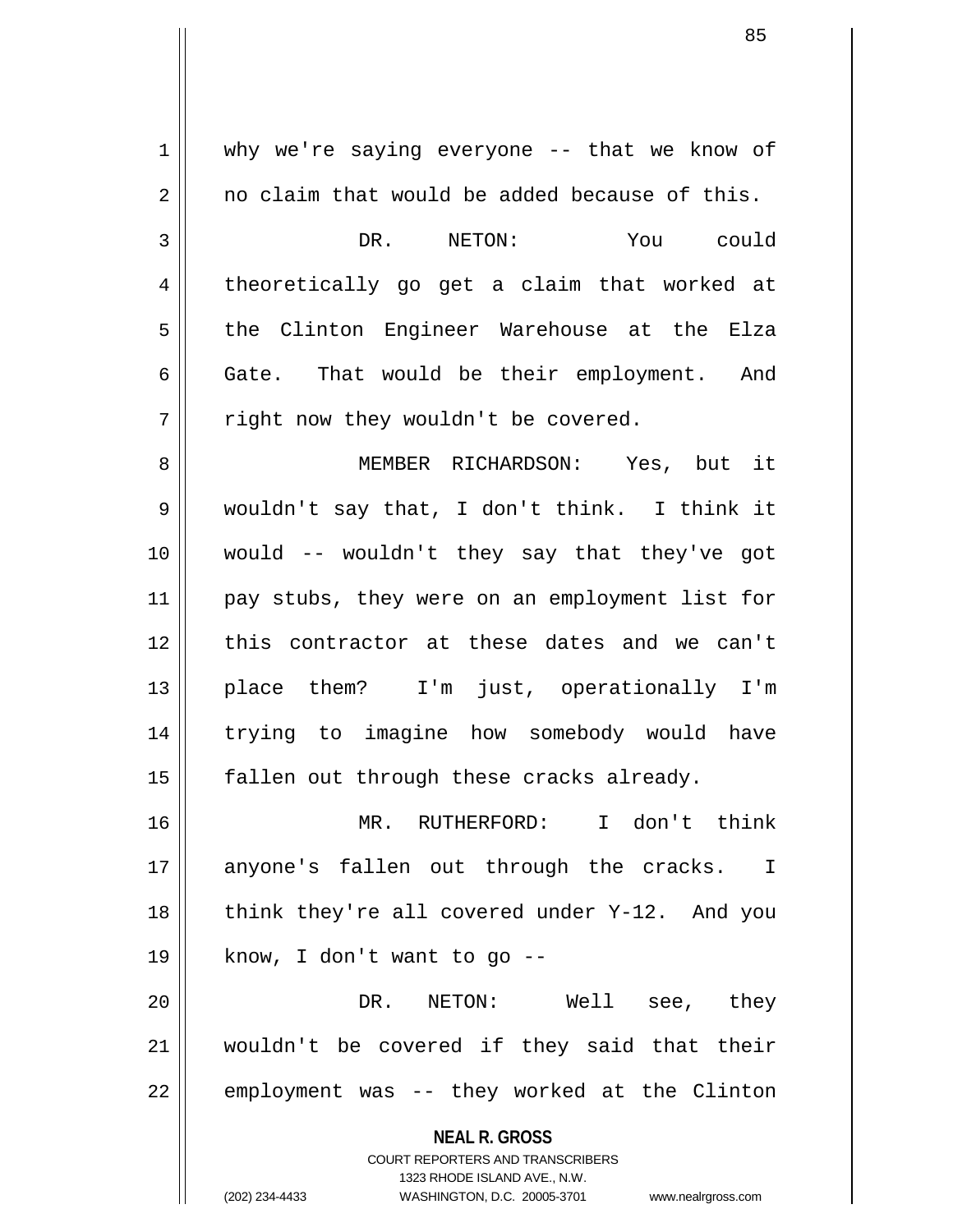| 1  | Engineer Warehouse. Unless we identified it              |
|----|----------------------------------------------------------|
| 2  | as people who worked at Tennessee Eastman                |
| 3  | Corporation they wouldn't be covered                     |
| 4  | necessarily. Tennessee Eastman Corporation is            |
| 5  | not a covered designation; Y-12 is. So just              |
| 6  | because you worked at Y-12 doesn't mean you're           |
| 7  | covered at Clinton Engineer Warehouse. This              |
| 8  | makes it happen though, see.                             |
| 9  | MEMBER BEACH: And that's based on                        |
| 10 | the Class Definition for Y-12.                           |
| 11 | DR. NETON: The Class Definition                          |
| 12 | for Y-12 just says people who worked at Y-12             |
| 13 | are covered. It doesn't say people who worked            |
| 14 | at Tennessee Eastman Corporation. This says              |
| 15 | if you worked at Tennessee Eastman Corporation           |
| 16 | then we know you worked at Y-12 and so now               |
| 17 | you're covered. It covers a very subtle                  |
| 18 | loophole I think in the way this is set up.              |
| 19 | CHAIRMAN MELIUS: It wouldn't be a                        |
| 20 | small number of people that would have                   |
| 21 | might possibly have spent the 250 days at the            |
| 22 | Elza Gate Warehouses --                                  |
|    | <b>NEAL R. GROSS</b><br>COURT REPORTERS AND TRANSCRIBERS |

1323 RHODE ISLAND AVE., N.W.

 $\begin{array}{c} \hline \end{array}$ 

(202) 234-4433 WASHINGTON, D.C. 20005-3701 www.nealrgross.com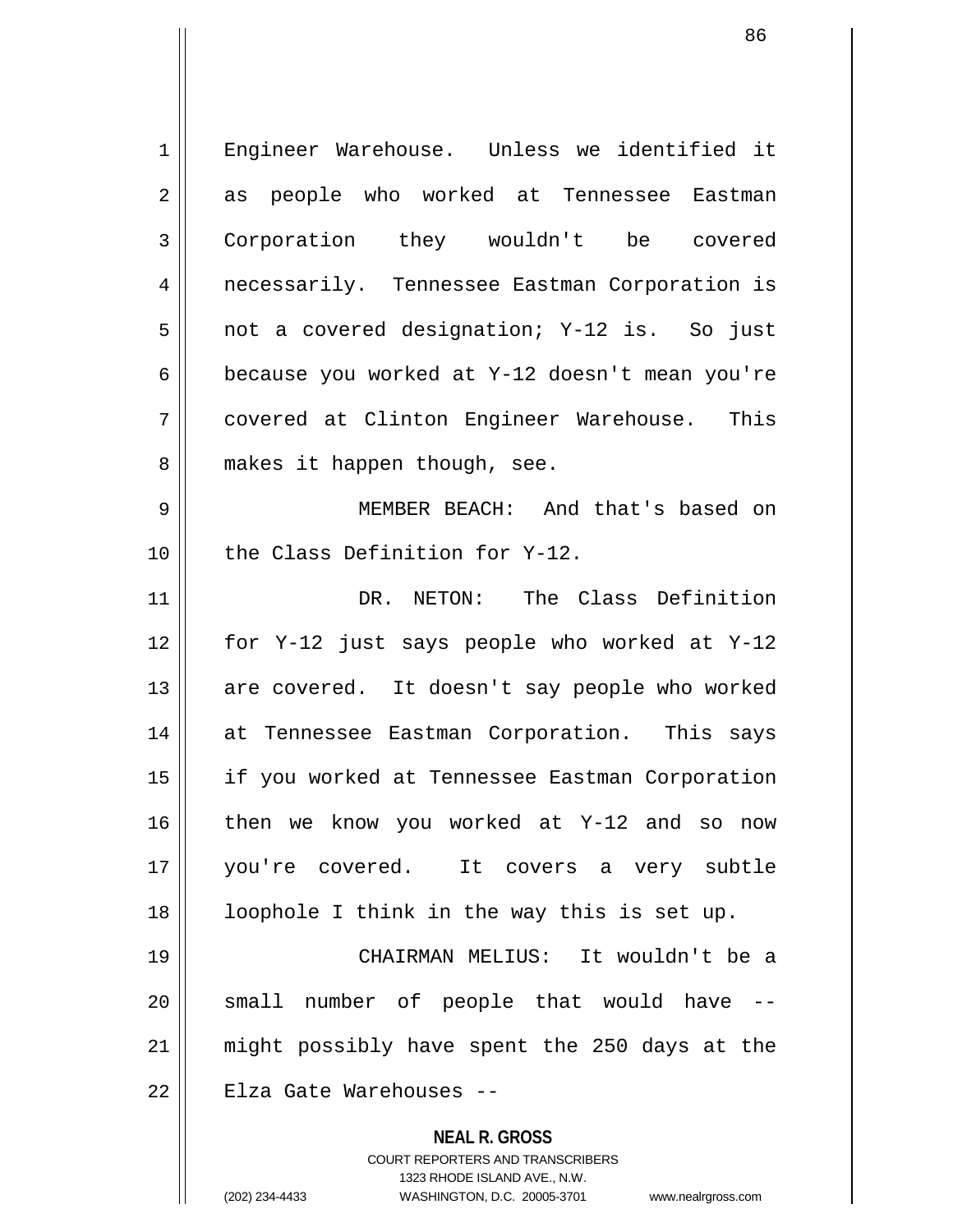|    | 87                                                                  |
|----|---------------------------------------------------------------------|
|    |                                                                     |
| 1  | DR. NETON: Exactly.                                                 |
| 2  | CHAIRMAN MELIUS: -- and not have                                    |
| 3  | other work in Y-12.                                                 |
| 4  | DR. NETON: Right. And Stu makes                                     |
| 5  | a good point. We don't have the option of                           |
| 6  | doing nothing here. I mean, we have a                               |
| 7  | petition that came to us. We evaluated it and                       |
| 8  | this is our best attempt at dispositioning it.                      |
| 9  | CHAIRMAN MELIUS: Bill?                                              |
| 10 | MEMBER FIELD: But it sounds like                                    |
| 11 | it's the usefulness for potential claimants at                      |
| 12 | this point.                                                         |
| 13 | DR. NETON: It could be. I mean,                                     |
| 14 | it's possible a person could have worked for                        |
| 15 | Tennessee Eastman Corporation and said that                         |
| 16 | their employment was at the Clinton Engineer                        |
| 17 | Works. Unless we define it this way, they                           |
| 18 | would not be covered under the Y-12 Class                           |
| 19 | Definition.                                                         |
| 20 | CHAIRMAN MELIUS: And once NIOSH                                     |
| 21 | responding to the petition they sort of<br>is                       |
| 22 | have to follow through and so this is sort of                       |
|    | <b>NEAL R. GROSS</b><br>COURT REPORTERS AND TRANSCRIBERS            |
|    | 1323 RHODE ISLAND AVE., N.W.                                        |
|    | (202) 234-4433<br>WASHINGTON, D.C. 20005-3701<br>www.nealrgross.com |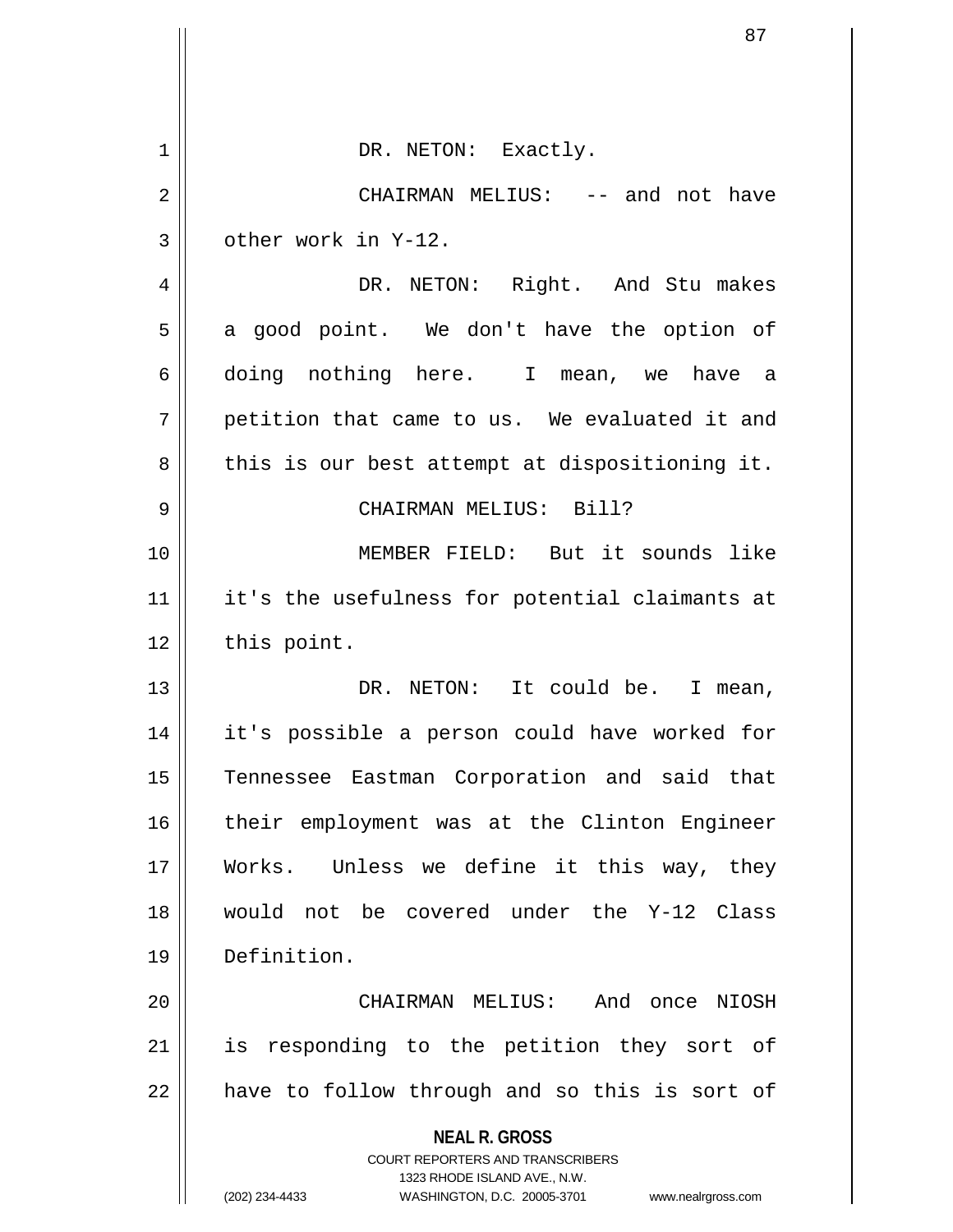**NEAL R. GROSS** COURT REPORTERS AND TRANSCRIBERS 1323 RHODE ISLAND AVE., N.W. (202) 234-4433 WASHINGTON, D.C. 20005-3701 www.nealrgross.com 1 || where it ended up. I don't think you could 2 | have predicted. Other questions? 3 MEMBER ZIEMER: Just a comment. 4 || It seems a little strange to have a petition 5 | from someone who doesn't qualify by either 6 |  $\vert$  location or 250 days. Can somebody petition - $7 \parallel -$ 8 CHAIRMAN MELIUS: Yes. 9 MEMBER ZIEMER: -- if they're not 10 a potential claimant? 11 MR. RUTHERFORD: Yes, well the 12 petitioner actually petitioned for Clinton 13 || Engineer Works and they were covered under 14 Clinton Engineer Works. However, it was our 15 evaluation that determined that the 16 determination of infeasibility drew them out 17 | of the Class, actually the recommended Class. 18 || So what they petitioned for initially was 19 fine, it was our determination through the  $20$  | evaluation that actually pulled them out. 21 DR. NETON: I believed we've had 22 | Classes of petitioners, we've added Classes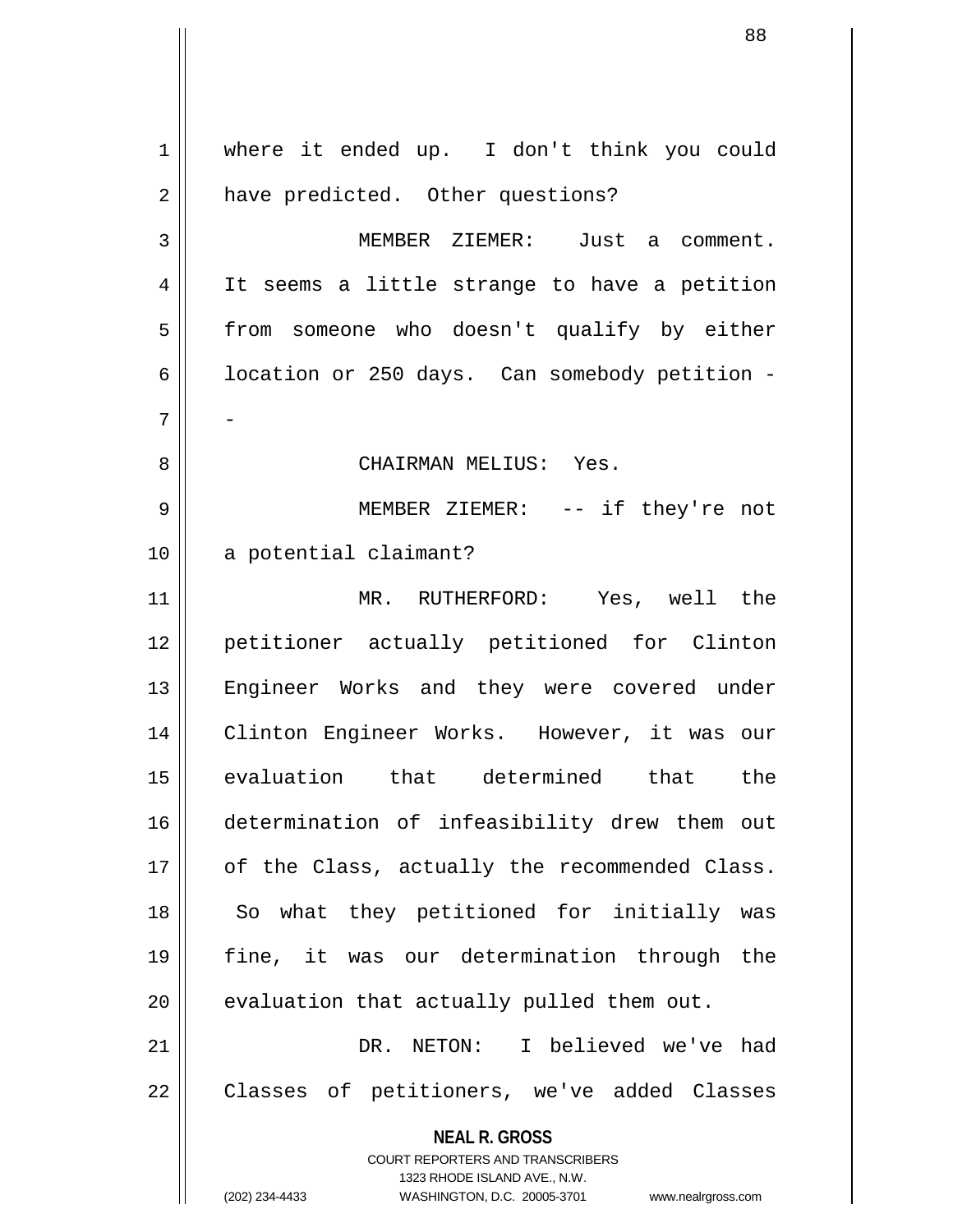**NEAL R. GROSS** COURT REPORTERS AND TRANSCRIBERS 1 | where petitioners didn't qualify as a Member 2 | in the Class. 3 CHAIRMAN MELIUS: Yes. There's  $4 \parallel$  nothing that would  $-$ 5 DR. NETON: Nothing prevents that. 6 CHAIRMAN MELIUS: -- preclude  $7 \parallel$  that. Right. As long as -- it's the petition  $8 \parallel$  that qualifies, not the petitioner per se. 9 Until you evaluate you can't -- any other 10 questions or comments? 11 MEMBER FIELD: Is there a 12 petitioner on-line? 13 || CHAIRMAN MELIUS: I want to get to 14 that in a second, but is the -- if the 15 || petitioner is on the line and wishes to speak 16 || they may. I don't believe they want to but I 17 || just wanted to make the invitation. Okay, if 18 || not, we'll move ahead. Do we have any? 19 MEMBER RICHARDSON: I guess I'm  $20$  || still -- I mean, it's -- I mean, I see where 21 you're going with this but it's imagining 22 drawing a circle around a set which is

1323 RHODE ISLAND AVE., N.W.

89

(202) 234-4433 WASHINGTON, D.C. 20005-3701 www.nealrgross.com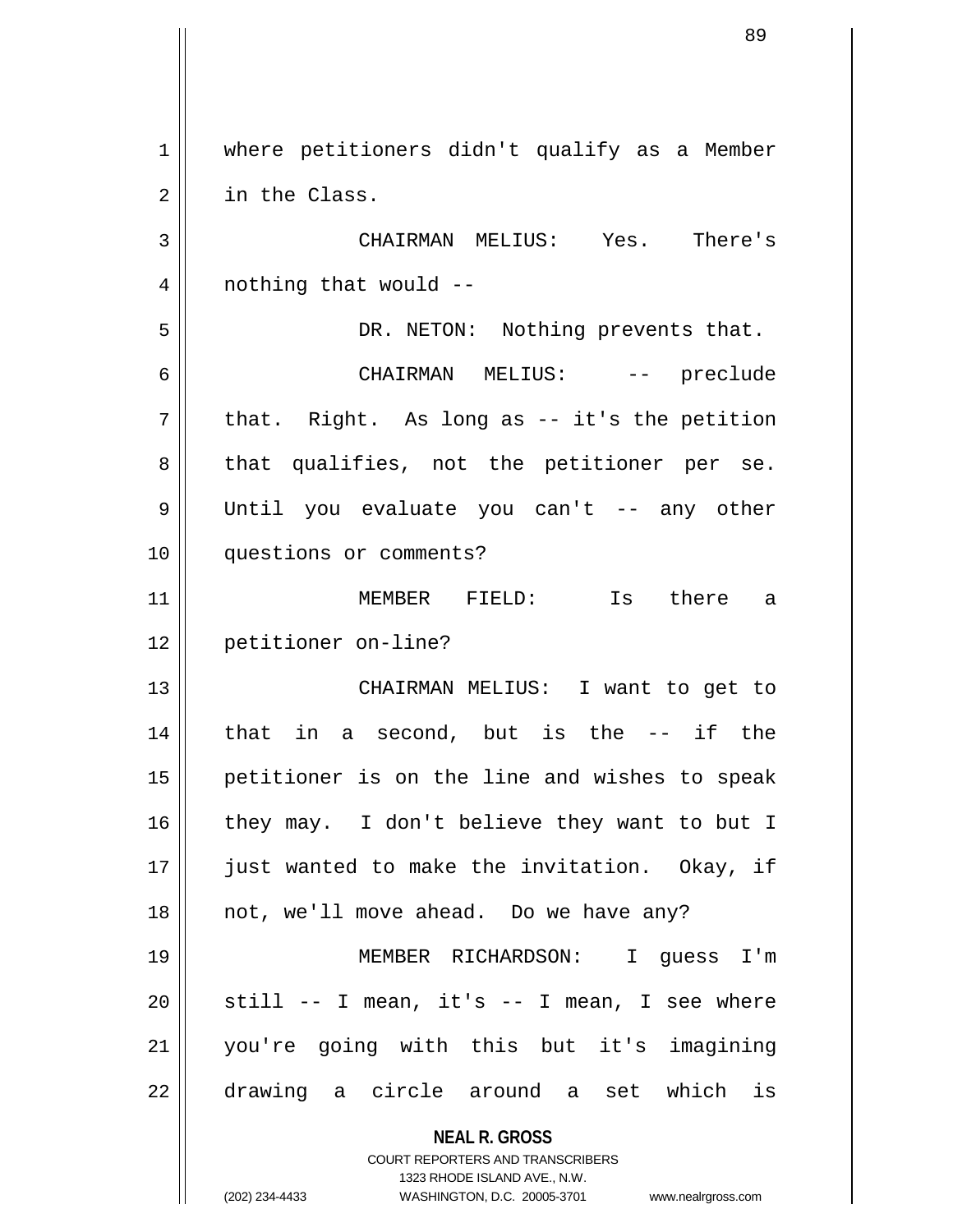1 || incredibly large, like includes a very, very 2 || large population. And then we're -- well, I  $3 \parallel$  mean you've said -- so you laid out a story in 4 which we've got, what, what did you say? A 5 || hundred and fifty square miles encompassing  $6 \parallel$  cities, hospitals, multiple facilities. 7 DR. NETON: Right. Up to 75,000 8 people. 9 MEMBER RICHARDSON: Right. And 10 spanning a range of six years, so there's a 11 || lot of experience moving through that. And 12 you know, I guess -- and then you said there's 13 || already some sets of these people which we 14 draw out. And you're asking me to believe 15 that the remainder of people in that 16 definition of the broad set is a few dozen 17 || people who may have moved through. And my 18 || fear is that somehow by this definition and 19 || then the piecewise removal, have we missed any 20 possibilities of there being other people who  $21$  are left in these remainders who are not those  $22$  | that you would like to cover.

> **NEAL R. GROSS** COURT REPORTERS AND TRANSCRIBERS 1323 RHODE ISLAND AVE., N.W.

<sup>(202) 234-4433</sup> WASHINGTON, D.C. 20005-3701 www.nealrgross.com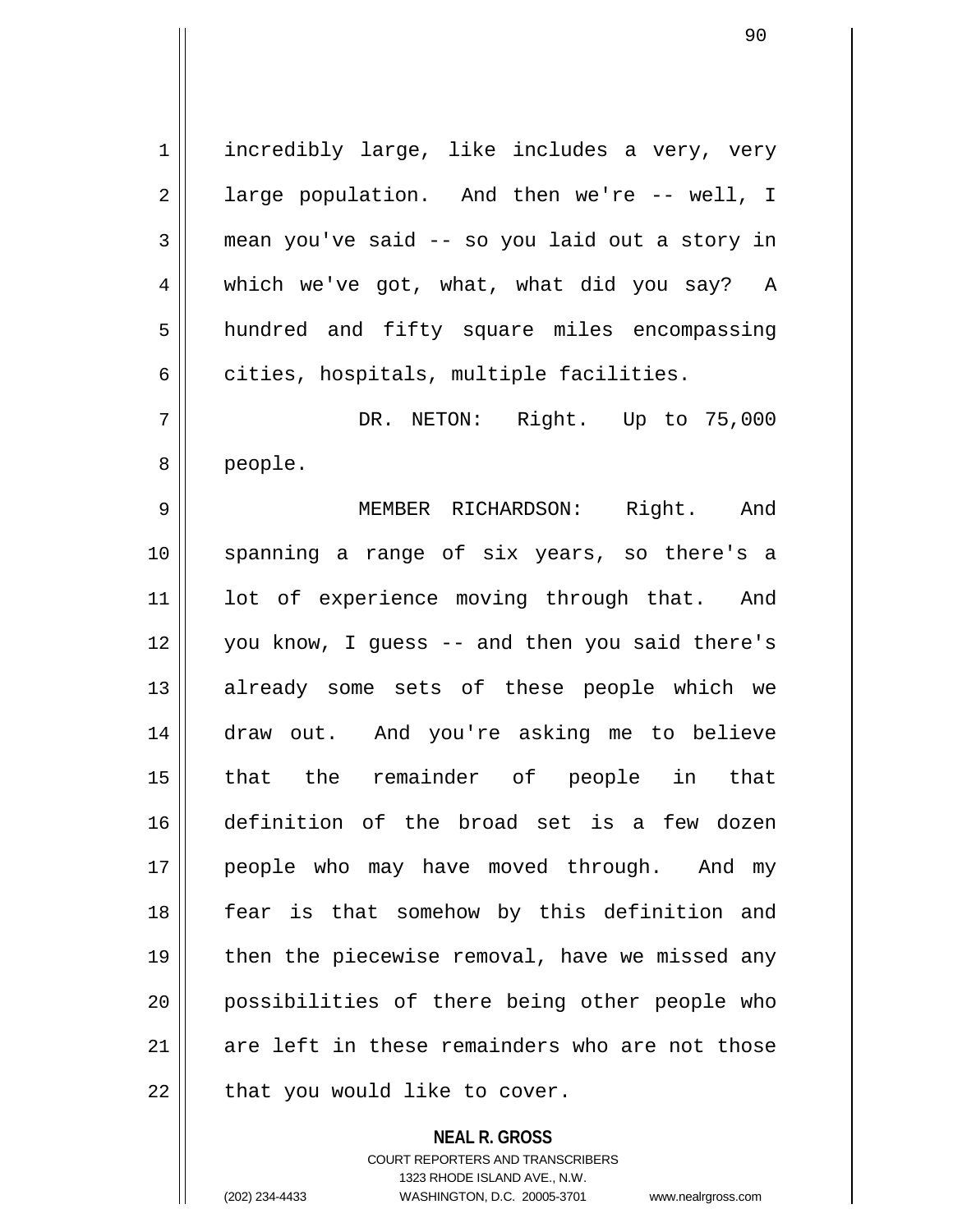| 1  | DR. NETON: Well, that's why we                                          |
|----|-------------------------------------------------------------------------|
| 2  | went to these great lengths to try to                                   |
| 3  | determine who employed the people that worked                           |
| 4  | at the Clinton Engineer Works -- I mean, at                             |
| 5  | the Elza Gate Warehouse. And to the best of                             |
| 6  | our knowledge anyone who was there handling                             |
| 7  | radioactive materials was an employee of                                |
| 8  | Tennessee Eastman Corporation, not for                                  |
| 9  | instance, the Roanne-Anderson Corporation.                              |
| 10 | MEMBER RICHARDSON: Oh yes, no,                                          |
| 11 | and I believe that, I believe you've covered                            |
| 12 | the people you want to cover. My question is,                           |
| 13 | are there other remainders which somehow are                            |
| 14 | large groups that we've not thought of so far.                          |
| 15 | DR. NETON: Within the Clinton                                           |
| 16 | Engineer Works.                                                         |
| 17 | MEMBER RICHARDSON: Yes.                                                 |
| 18 | DR. NETON: Yes. We don't know of                                        |
| 19 | It doesn't mean we couldn't add them if<br>any.                         |
| 20 | we identified them later, but right now we                              |
| 21 | don't know of any.                                                      |
| 22 | CHAIRMAN MELIUS: So if they filed                                       |
|    | <b>NEAL R. GROSS</b>                                                    |
|    | <b>COURT REPORTERS AND TRANSCRIBERS</b><br>1323 RHODE ISLAND AVE., N.W. |
|    | (202) 234-4433<br>WASHINGTON, D.C. 20005-3701<br>www.nealrgross.com     |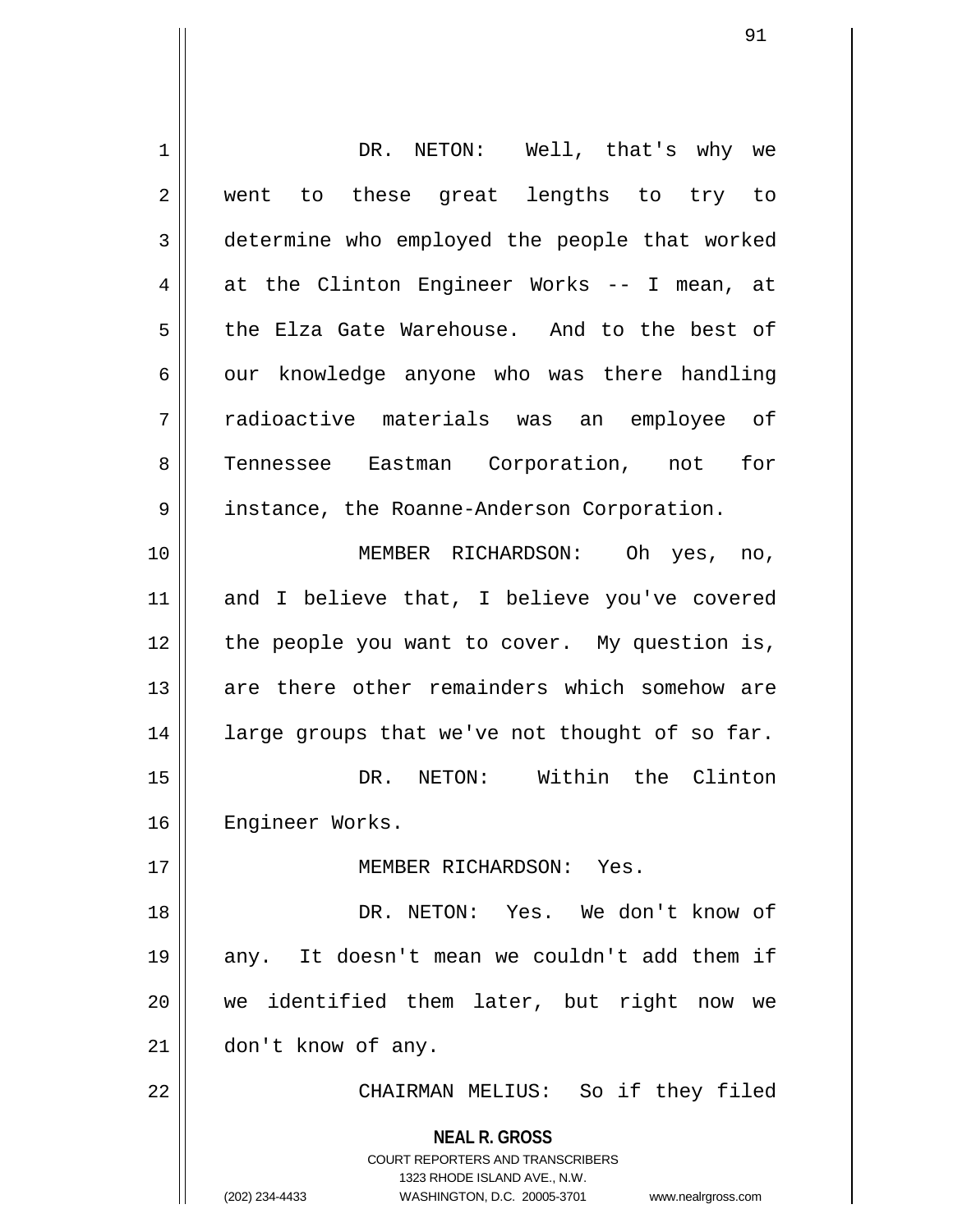**NEAL R. GROSS** COURT REPORTERS AND TRANSCRIBERS 1323 RHODE ISLAND AVE., N.W. (202) 234-4433 WASHINGTON, D.C. 20005-3701 www.nealrgross.com  $1 \parallel$  the claim they'd either be -- they'd be in  $2 \parallel 83.14$ , be not feasible to reconstruct but they 3 would, you know, do that, or they could become 4 a petitioner. So. 5 MEMBER RICHARDSON: No. But it's 6 || like all of a sudden you've made this 7 definition and then does it turn out that in 8 || fact there's 5,000, you know, auto body 9 || finishers, or whatever it's going to be. Also 10 we hadn't thought of, but now the way the law 11 || is written all those people are also part of 12 || this set which we hadn't imagined. You've 13 drawn a circle around a city. 14 CHAIRMAN MELIUS: Yes, okay. So 15 | from the other end, yes. 16 DR. NETON: We can always create  $17 \parallel \quad$  an 83.14. 18 CHAIRMAN MELIUS: No, David's 19 coming from the other end. Are you qualifying 20  $\parallel$  a number of people that -- yes, that might not  $21$  | really be exposed, I quess? 22 DR. NETON: Well, if Tennessee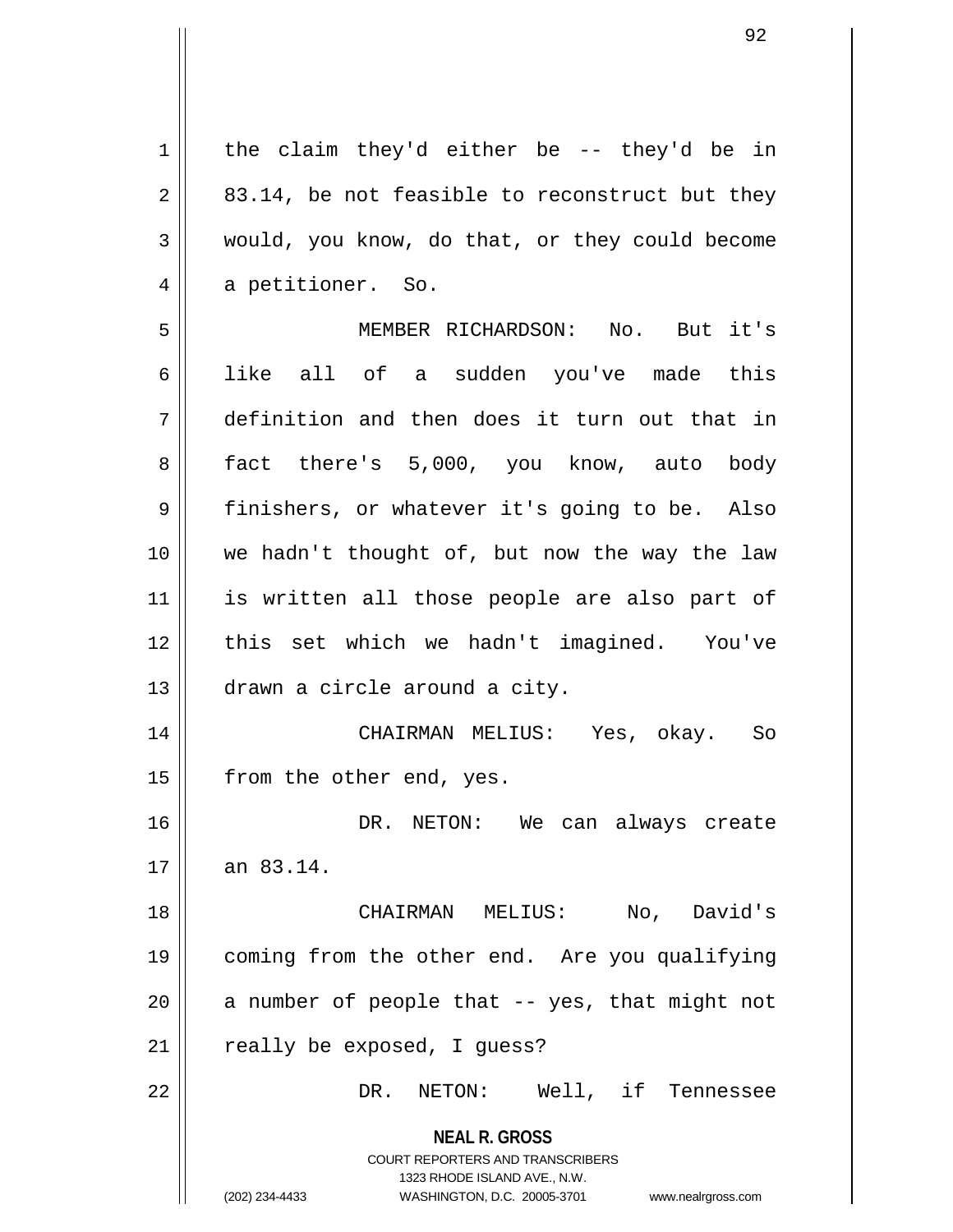**NEAL R. GROSS** COURT REPORTERS AND TRANSCRIBERS 1323 RHODE ISLAND AVE., N.W. 1 || Eastman Corporation ran the Y-12 facility and  $2 \parallel$  that's the only place where they worked within  $3 \parallel$  the Clinton Engineer Works and the Elza Gate 4 || Warehouse, I don't think we have. 5 CHAIRMAN MELIUS: I think if Y-12 6 | wasn't already covered then I think  $-$ -7 || DR. NETON: Right. 8 CHAIRMAN MELIUS: Or Y-12 was 9 covered in a very, you know, specific way, 10 only certain parts or certain buildings or 11 something like that, then I think this 12 definition would be -- 13 MEMBER RICHARDSON: Well, I guess 14 what I'm thinking is the whole city was paid 15 | for under contracts, right? 16 CHAIRMAN MELIUS: Yes. 17 MEMBER RICHARDSON: And we've got 18 people who are doing certain jobs in these 19 facilities, production jobs that you've 20 || covered. We've taken them out of the set.  $21$  | And then now we're saying there are people who  $22$   $\parallel$  did security jobs at gates. And there were

(202) 234-4433 WASHINGTON, D.C. 20005-3701 www.nealrgross.com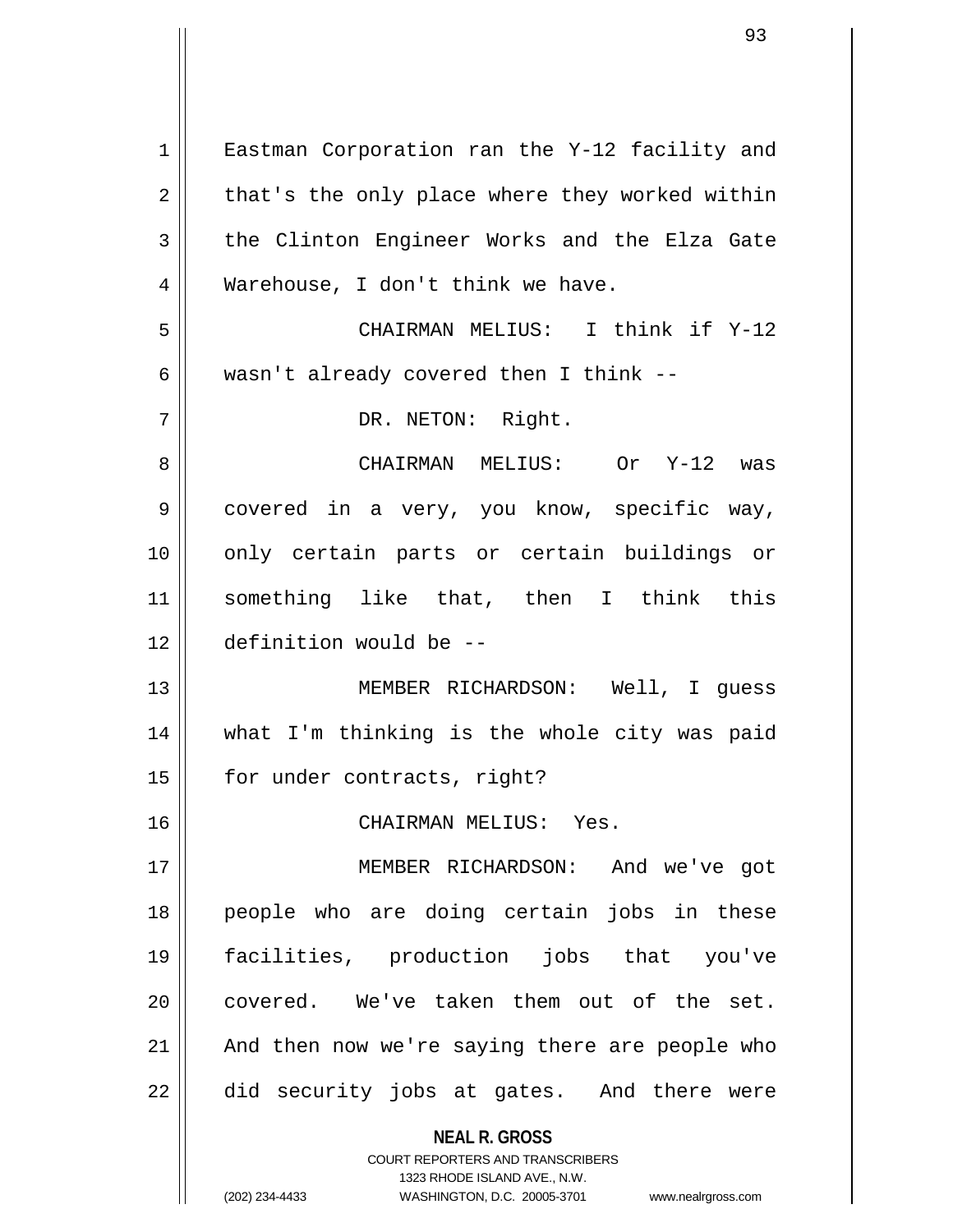**NEAL R. GROSS** COURT REPORTERS AND TRANSCRIBERS 1323 RHODE ISLAND AVE., N.W. 1 || people who were doing other jobs under 2 || contract. So who was -- who haven't we 3 imagined that's outside that set? Because 4 everybody was working for a contract. The 5 || whole city was run under contracts. Now are 6  $\parallel$  we covering basically everybody? I mean  $-$ 7 DR. NETON: No, I don't think so. 8 MEMBER RICHARDSON: Who paid the 9 || schoolteachers? 10 DR. NETON: Roanne-Anderson 11 essentially ran the Clinton Engineer Works, 12 | the logistics manager. 13 MEMBER RICHARDSON: I guess that's 14 my question. 15 || DR. NETON: The housing. 16 MEMBER RICHARDSON: Are these --  $17 \parallel$  are you --18 DR. NETON: Barber shops, you name 19 it. I mean, grocery stores. I mean, all this  $20$  stuff was paid for by the government, it's 21 || true, but we cannot find any exposure to  $22$  || reconstruct for the rest of this --

(202) 234-4433 WASHINGTON, D.C. 20005-3701 www.nealrgross.com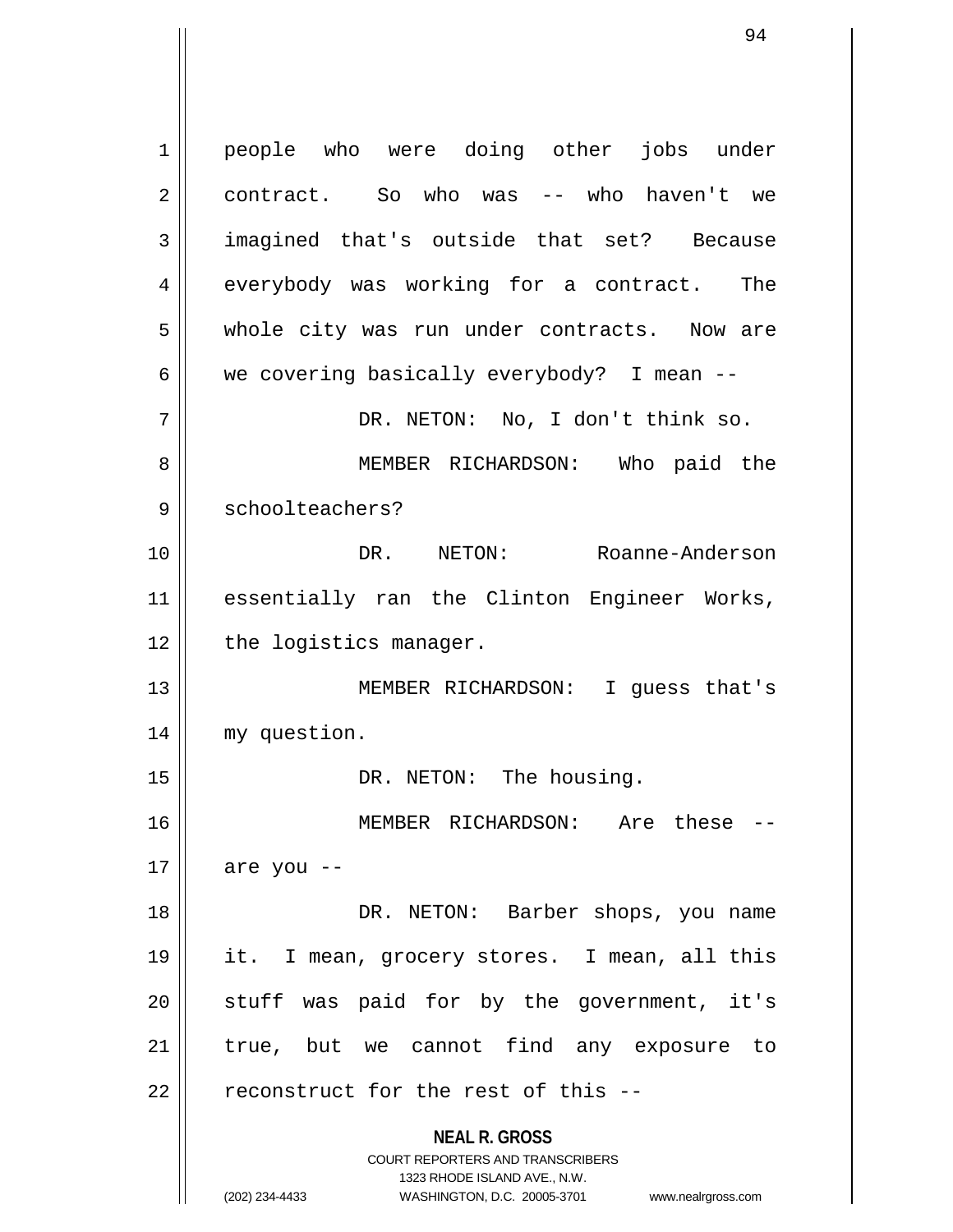| 1  | MEMBER RICHARDSON: Oh, I don't                 |
|----|------------------------------------------------|
| 2  | want -- again, I'm not worried about exposure. |
| 3  | I'm wondering about whether there are lots of  |
| 4  | other people who were under these contracts    |
| 5  | who weren't either, you know, security at      |
| 6  | these gates or $-$                             |
| 7  | DR. NETON: Unless we can find out              |
| 8  | that Tennessee Eastman Corporation did a lot   |
| 9  | of other things outside of run Y-12 and the    |
| 10 | Elza Gate Warehouse, I don't think we'll find  |
| 11 | that. I think we're fairly comfortable that    |
| 12 | they were the contractor that was hired to run |
| 13 | Y-12 and the people at the Elza Gate           |
| 14 | Warehouse.                                     |
| 15 | We've certainly not seen that in               |
| 16 | our claimant population. I've looked through   |
| 17 | these claims. There's like 38 or so. A fair    |
| 18 | number of Roanne-Anderson. I've not seen       |
| 19 | anybody that was Tennessee Eastman Corporation |
| 20 | Clinton Engineer Works, though. If we do,      |
| 21 | then we would identify them as probably the    |
| 22 | Elza -- well, as the Elza Gate Warehouse.      |
|    | <b>NEAL R. GROSS</b>                           |

COURT REPORTERS AND TRANSCRIBERS 1323 RHODE ISLAND AVE., N.W.

 $\mathsf{II}$ 

(202) 234-4433 WASHINGTON, D.C. 20005-3701 www.nealrgross.com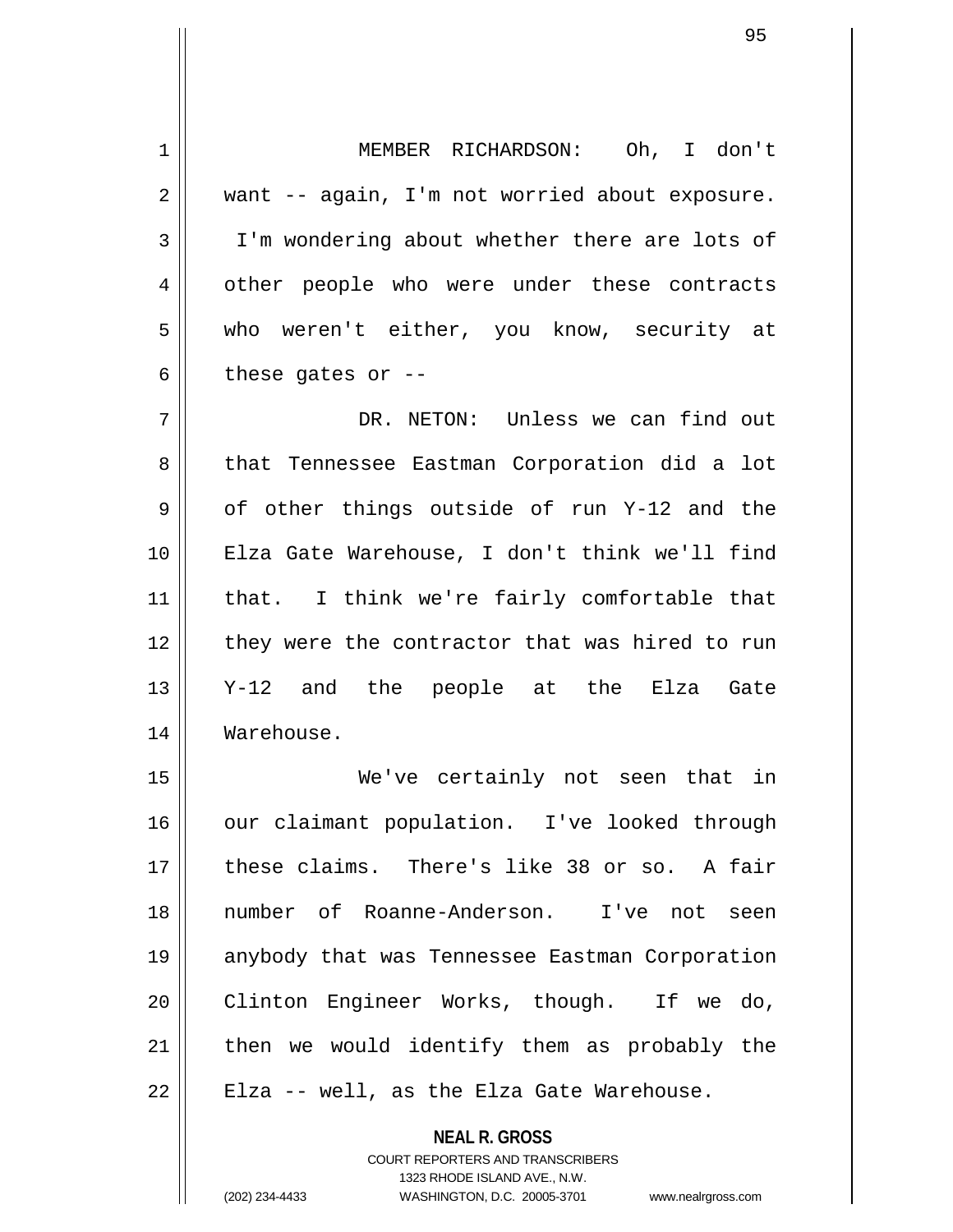**NEAL R. GROSS** COURT REPORTERS AND TRANSCRIBERS 1323 RHODE ISLAND AVE., N.W. 1 CHAIRMAN MELIUS: And I think the  $2 \parallel$  way the law and the regulations are set up, 3 we're sort of obligated to follow through. So 4 we can't wait until a claim comes in, you 5 || know. In order to protect against that, I 6 l think. 7 || DR. NETON: I mean, it is true 8 that the current Y-12 Class covers a lot of 9 || people who probably weren't radiation workers 10 because we're covering all employees. So that 11 in itself would include people who worked in 12 mechanic shops and that sort of thing. I 13 || mean, they're already covered. 14 CHAIRMAN MELIUS: Any other 15 questions or comments? If not, do I hear a 16 motion? 17 MEMBER FIELD: I'd like to make a 18 || motion to accept the Class as proposed. 19 CHAIRMAN MELIUS: Okay. 20 MEMBER MUNN: Second. 21 CHAIRMAN MELIUS: Any further 22 discussion? Okay. All yours.

(202) 234-4433 WASHINGTON, D.C. 20005-3701 www.nealrgross.com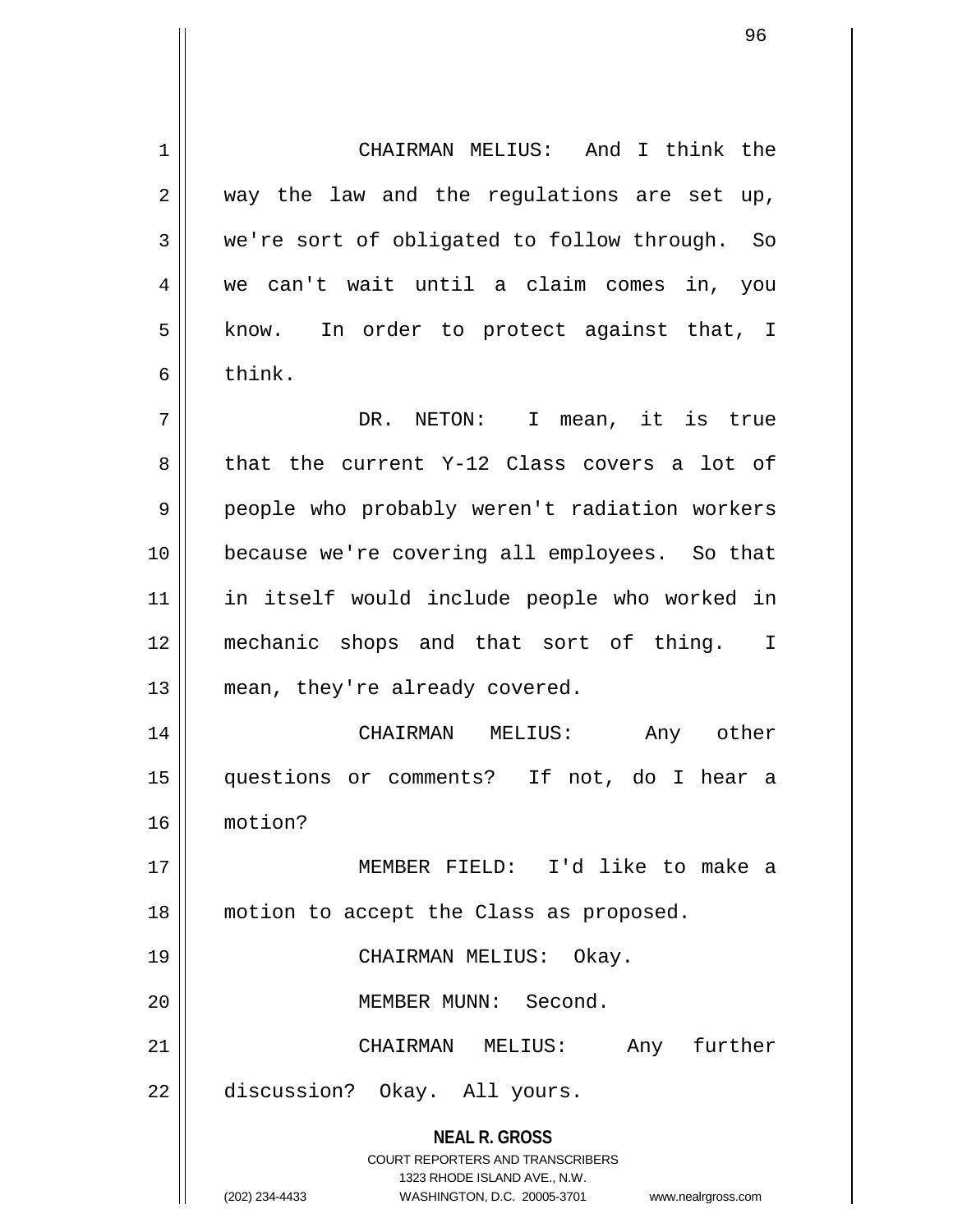|                | 97                                                                  |
|----------------|---------------------------------------------------------------------|
|                |                                                                     |
| $\mathbf 1$    | MR. KATZ: We'll start with the                                      |
| $\overline{2}$ | Z's. Dr. Ziemer?                                                    |
| 3              | MEMBER ZIEMER: Yes.                                                 |
| 4              | MR. KATZ: Mr. Schofield?                                            |
| 5              | MEMBER SCHOFIELD: Yes.                                              |
| $\overline{6}$ | MR. KATZ: Dr. Roessler?                                             |
| 7              | MEMBER ROESSLER: Yes.                                               |
| 8              | MR. KATZ: Dr. Richardson?                                           |
| 9              | MEMBER RICHARDSON: Yes.                                             |
| 10             | MR. KATZ: Dr. Poston, I will                                        |
| 11             | collect his vote. Ms. Munn?                                         |
| 12             | MEMBER MUNN: Yes.                                                   |
| 13             | MR. KATZ: Dr. Melius?                                               |
| 14             | CHAIRMAN MELIUS: Yes.                                               |
| 15             | MR. KATZ: Dr. Lockey?                                               |
| 16             | MEMBER LOCKEY: Yes.                                                 |
| 17             | MR. KATZ: I will collect Dr.                                        |
| 18             | Lemen's vote. Mr. Griffon?                                          |
| 19             | MEMBER GRIFFON: Yes.                                                |
| 20             | MR. KATZ: Mr. Gibson?                                               |
| 21             | MEMBER GIBSON: Yes.                                                 |
| 22             | MR. KATZ: Dr. Field?                                                |
|                | <b>NEAL R. GROSS</b><br>COURT REPORTERS AND TRANSCRIBERS            |
|                | 1323 RHODE ISLAND AVE., N.W.                                        |
|                | (202) 234-4433<br>WASHINGTON, D.C. 20005-3701<br>www.nealrgross.com |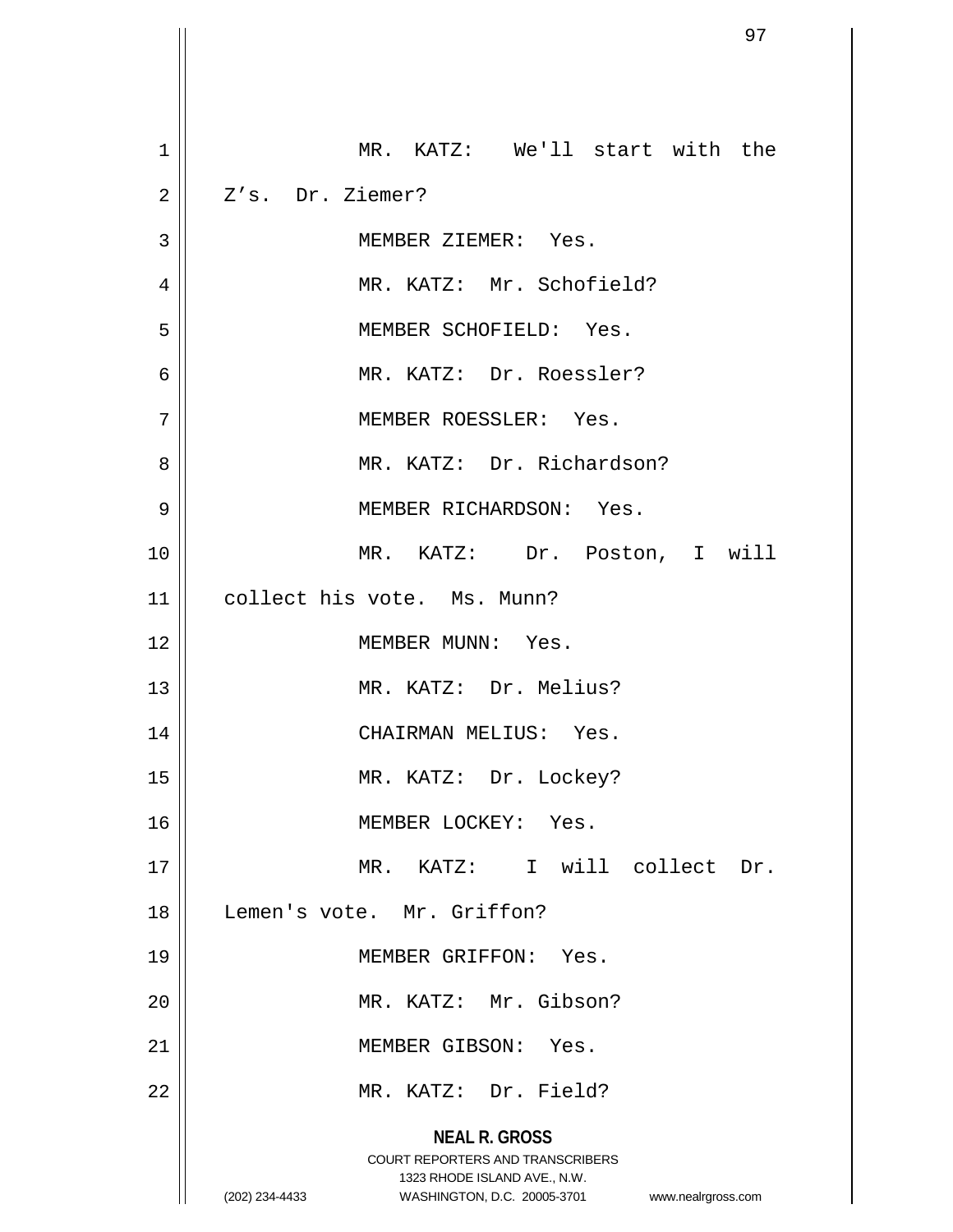| 1  | MEMBER FIELD: Yes.                                                      |
|----|-------------------------------------------------------------------------|
| 2  | MR. KATZ: Mr. Clawson?                                                  |
| 3  | MEMBER CLAWSON: Yes.                                                    |
| 4  | MR. KATZ: Ms. Beach?                                                    |
| 5  | MEMBER BEACH: Yes.                                                      |
| 6  | MR. KATZ: And Dr. Anderson?                                             |
| 7  | MEMBER ANDERSON: Yes.                                                   |
| 8  | MR. KATZ: All in favor with two                                         |
| 9  | absentee votes. The motion passes.                                      |
| 10 | CHAIRMAN MELIUS: I will remind                                          |
| 11 | the Board we tried having Ted start in the                              |
| 12 | middle and go randomly and he left two of us                            |
| 13 | out.                                                                    |
| 14 | (Laughter.)                                                             |
| 15 | CHAIRMAN MELIUS: So we start at                                         |
| 16 | either end, we do okay. I'm passing around                              |
| 17 | another letter that just happened to be ready.                          |
| 18 | The Advisory Board on Radiation                                         |
| 19 | and Worker Health, the Board, has evaluated a                           |
| 20 | Special Exposure Cohort, SEC, Petition 00178                            |
| 21 | concerning workers at the Clinton Engineer                              |
| 22 | Works under the statutory requirements                                  |
|    | <b>NEAL R. GROSS</b>                                                    |
|    | <b>COURT REPORTERS AND TRANSCRIBERS</b><br>1323 RHODE ISLAND AVE., N.W. |
|    | (202) 234-4433<br>WASHINGTON, D.C. 20005-3701 www.nealrgross.com        |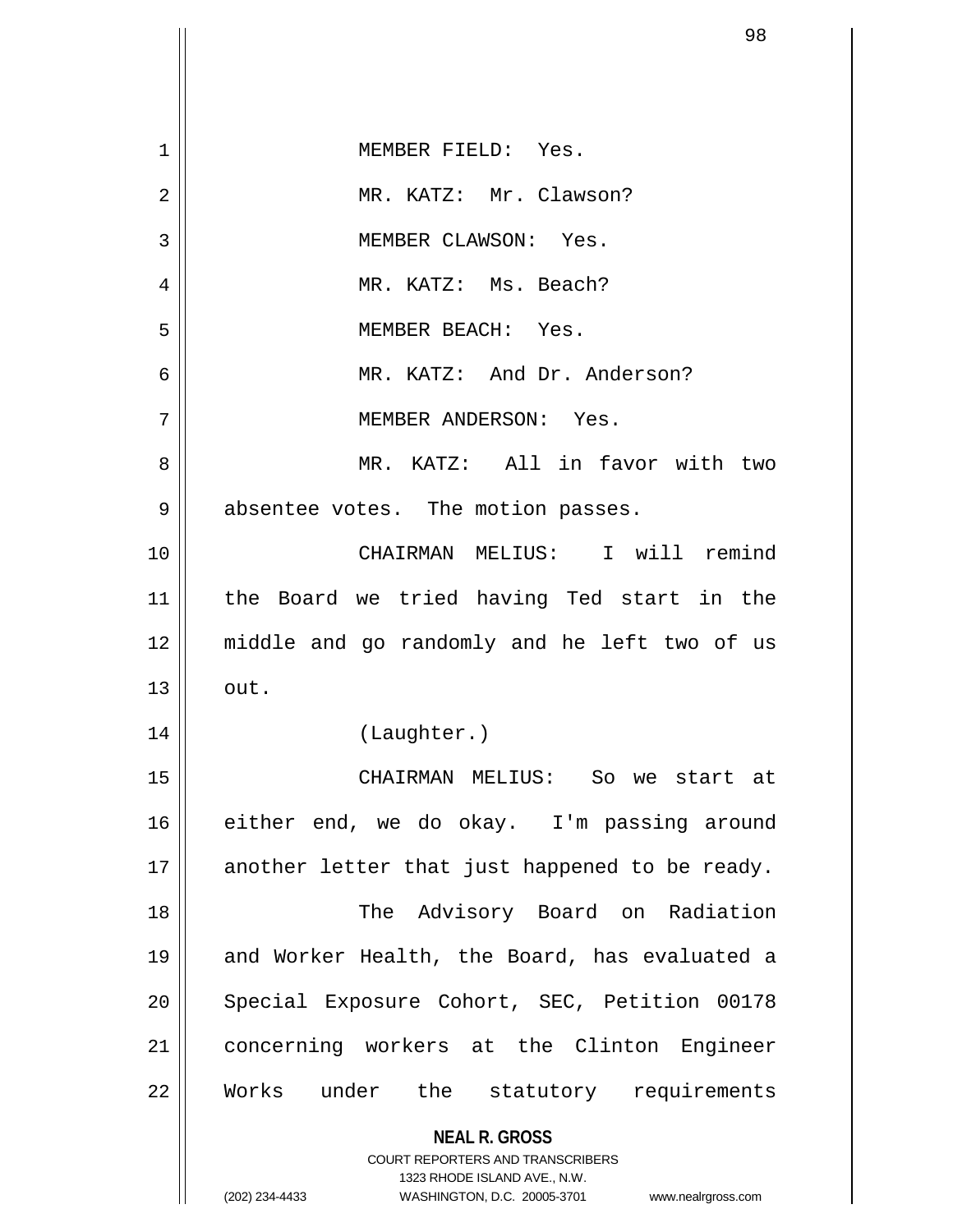1 established by the Energy Employees 2 | Occupational Illness Compensation Program Act  $3 \parallel$  of 2000, EEOICPA, incorporated into 42 C.F.R. 4 Section 83.13.

5 The Board respectfully recommends  $6 \parallel$  that SEC status be accorded to, quote, all 7 | employees of the Tennessee Eastman Corporation 8 1943 to 1947 and the Carbide and Carbon 9 Chemicals Corporation 1947 through 1949 who 10 were employed at the Clinton Engineer Works in 11 Oak Ridge, Tennessee from January 1st, 1943 12 || through December 31st, 1949 for a number of 13 workdays aggregating at least 250 workdays 14 occurring either solely under this employment 15 or in combination with workdays within the 16 || parameters established for one or more other 17 Classes of employees included in the Special 18 || Exposure Cohort.

19 This recommendation is based on 20 || the following factors. Some individuals 21 || employed at the Elza Gate site of the Clinton 22 || Engineer Works during the time period in

**NEAL R. GROSS**

COURT REPORTERS AND TRANSCRIBERS 1323 RHODE ISLAND AVE., N.W. (202) 234-4433 WASHINGTON, D.C. 20005-3701 www.nealrgross.com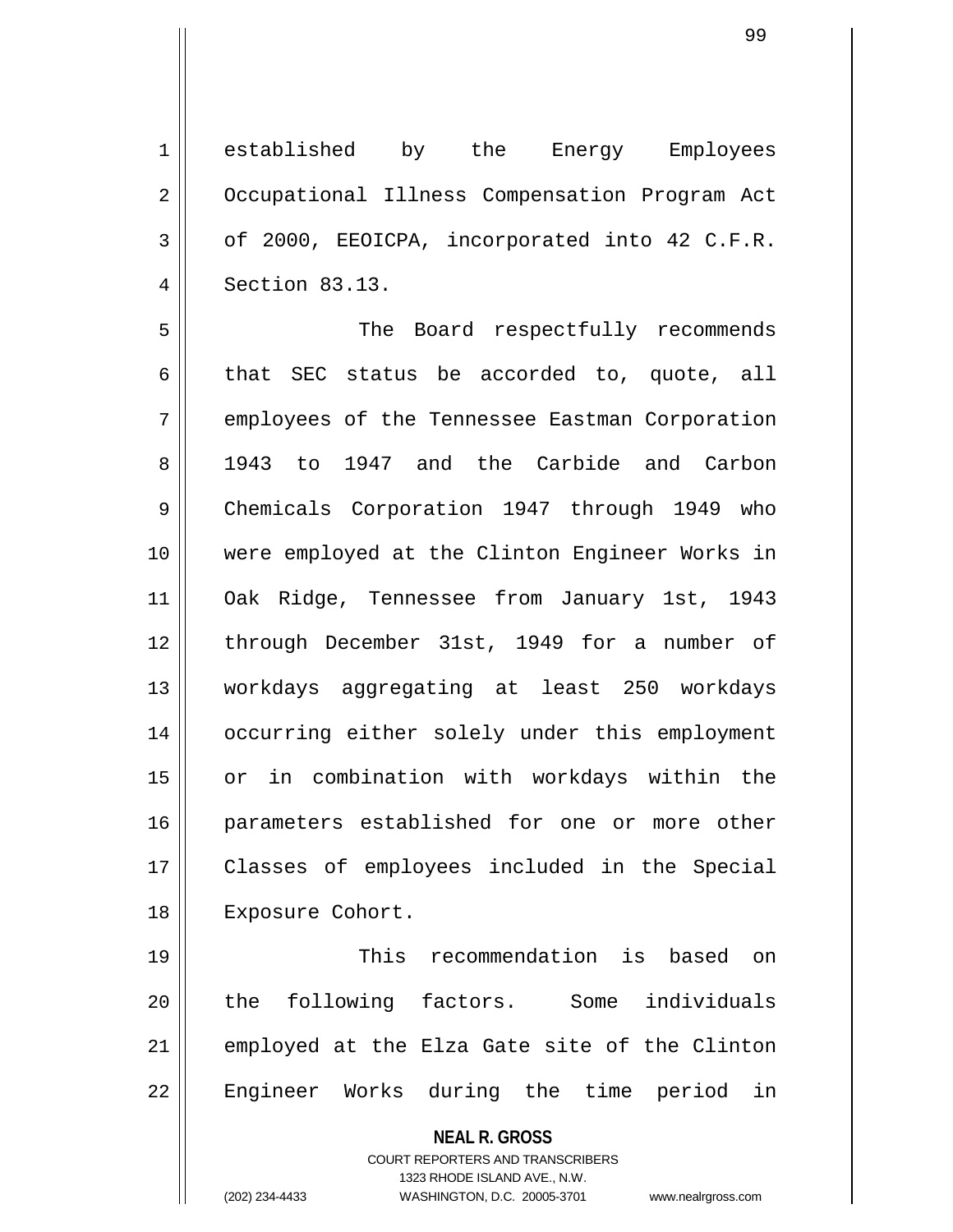1 | question worked on the handling and storage of 2 | nuclear materials.

3 || The National Institute for 4 Occupational Safety and Health, NIOSH, review  $5 \parallel$  of available monitoring data as well as 6 available process and source term information 7 for this facility found that NIOSH lacked the 8 Sufficient information to allow it to estimate 9 || with sufficient accuracy the potential 10 internal and external doses to which employees 11 || of this facility may have been subjected. The 12 || Board concurs with this determination.

13 NIOSH determined that health may 14 have been endangered for these Tennessee 15 Eastman Corporation and Carbide and Carbon 16 Chemicals Corporation employees during the 17 time period in question. The Board also 18 || concurs with this determination.

19 Based on these considerations and 20 discussion at the February 28th through 29th, 21 | 2012 Board meeting held in Oakland, California  $22$  || the Board recommends that the Class be added

**NEAL R. GROSS**

COURT REPORTERS AND TRANSCRIBERS 1323 RHODE ISLAND AVE., N.W. (202) 234-4433 WASHINGTON, D.C. 20005-3701 www.nealrgross.com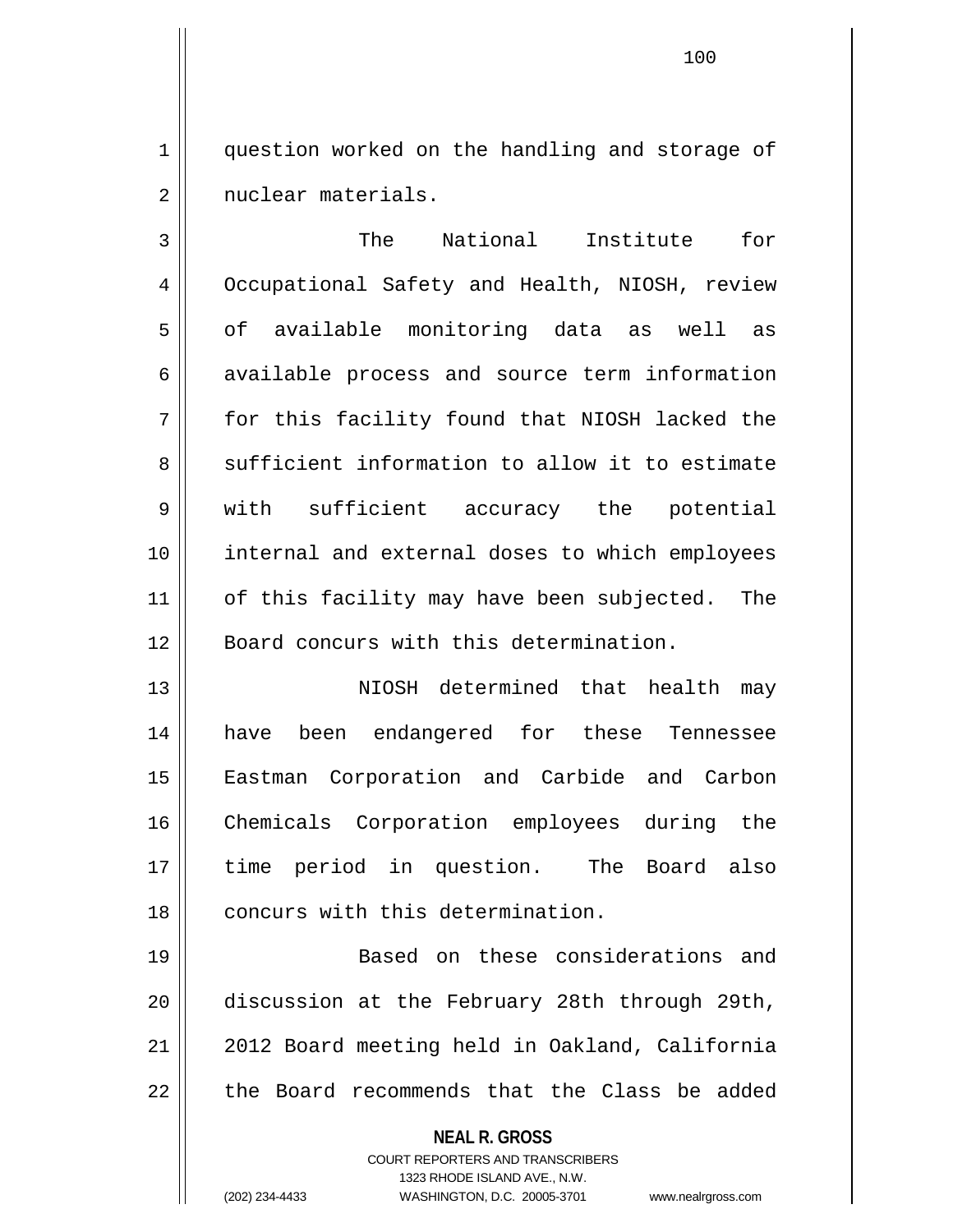**NEAL R. GROSS** COURT REPORTERS AND TRANSCRIBERS 1323 RHODE ISLAND AVE., N.W. (202) 234-4433 WASHINGTON, D.C. 20005-3701 www.nealrgross.com 1 | to the SEC. Enclosed is the documentation 2 || from the Board meeting where this SEC Class 3 was discussed. The documentation includes 4 || copies of the petition, the NIOSH review 5 || thereof and related materials. If any of  $6 \parallel$  these materials are unavailable at this time, 7 | they will follow shortly. 8 Comments? Questions? 9 Corrections? You're still looking puzzled, 10 David. 11 MEMBER RICHARDSON: So, during 12 || this time was X-10 covered by DuPont? Was it  $13$  || DuPont or  $-$ 14 CHAIRMAN MELIUS: Someone has to -  $15$ 16 MEMBER RICHARDSON: And those 17 workers are out of this set. There is an SEC 18 that covers the X-10 workers but they're 19 DuPont, but they're out of this set. 20 DR. NETON: I think there's an X-21 10, one is being evaluated right now. It's  $22$  | being evaluated right now. But those specific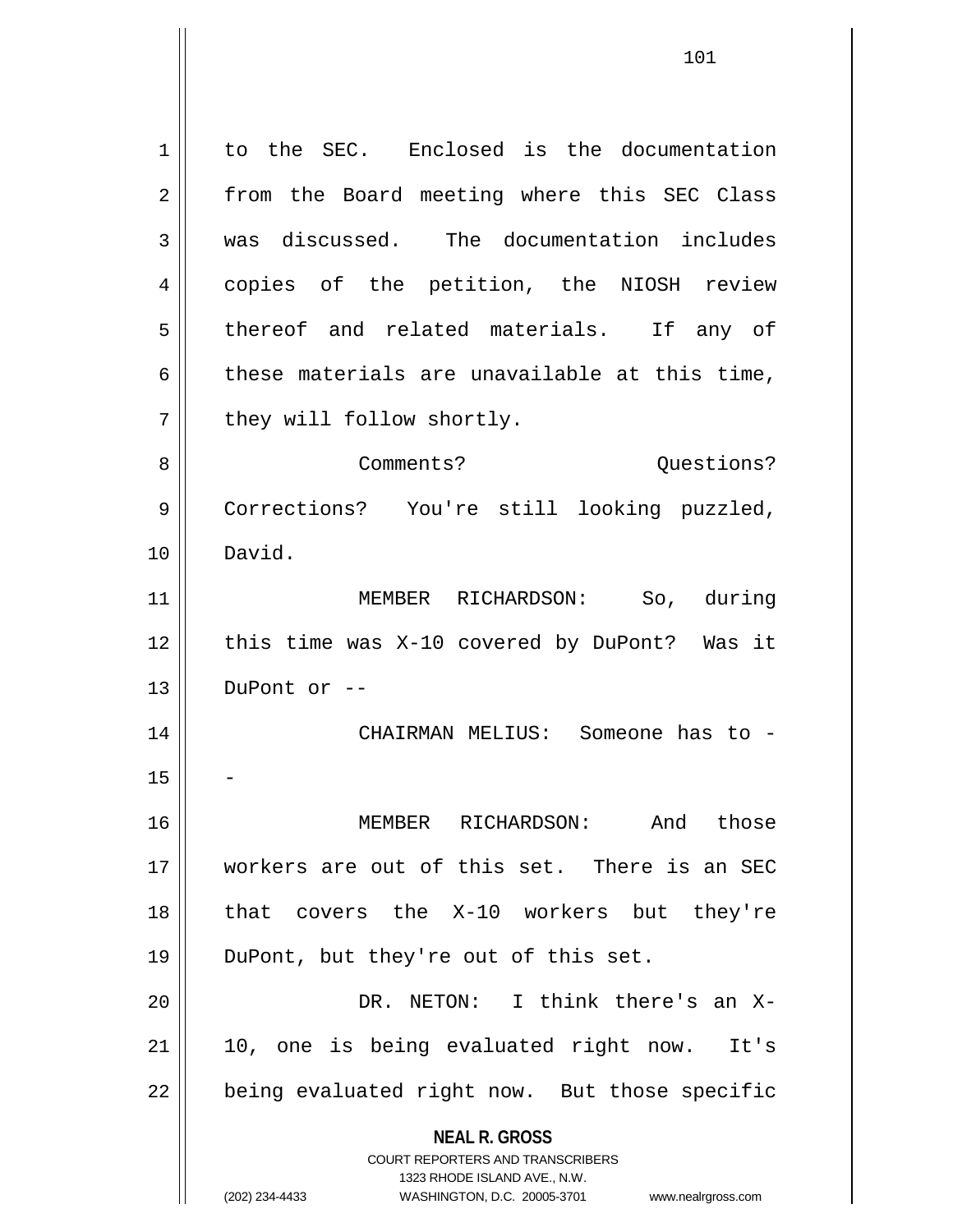**NEAL R. GROSS** COURT REPORTERS AND TRANSCRIBERS 1323 RHODE ISLAND AVE., N.W.  $1 \parallel - -$ 2 MEMBER RICHARDSON: Have we  $3 \parallel$  covered some X-10? I thought -- is Union 4 Carbide covering part of X-10 during this 5 || period? And did we just put them into this 6 Class? 7 DR. NETON: No. Carbide Chemical 8 | Corporation in this period. I don't think so. 9 LaVon is looking it up right now but I don't 10 || think so. Yes, X-10 does not currently have a 11 Class, I don't think. 12 MEMBER RICHARDSON: It is under 13  $\parallel$  evaluation but I -- yes. 14 MEMBER ZIEMER: X-10 was  $15$  eventually Union Carbide which is the  $-$ - which 16 | originally I guess was Carbide Carbon. 17 MEMBER RICHARDSON: Yes, so 18 Carbide started in March '48. So we've sucked 19 in a section of X-10 for '48 through '49. 20 DR. NETON: Yes, you have to be 21 identified as having been in the Clinton  $22$  | Engineer Works, though. It's the facility.

(202) 234-4433 WASHINGTON, D.C. 20005-3701 www.nealrgross.com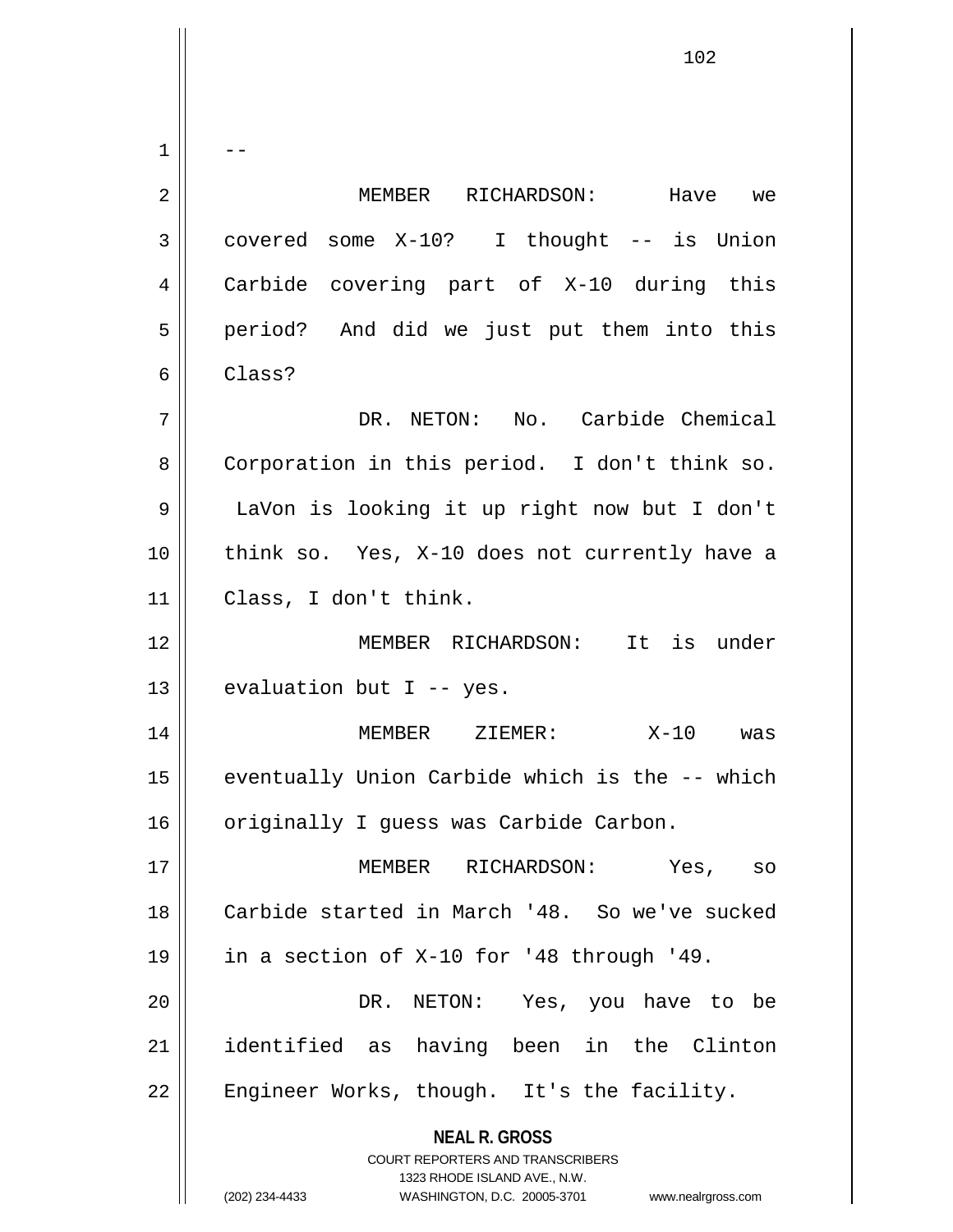**NEAL R. GROSS** COURT REPORTERS AND TRANSCRIBERS 1323 RHODE ISLAND AVE., N.W. (202) 234-4433 WASHINGTON, D.C. 20005-3701 www.nealrgross.com 1 MEMBER RICHARDSON: Clinton Lab is 2 || not part of Clinton Engineer Works? Because  $3 \parallel$  that's what it was called then. 4 || DR. NETON: No, they specifically 5 || exempted those facilities that were already 6 identified. It's an encompassing facility 7 with three pieces carved out including Oak 8 || Ridge Hospital. There was another one, that  $9 \parallel$  S-50. I forget what that was. 10 MEMBER RICHARDSON: I can't 11 imagine some -- 12 DR. NETON: So a person would have 13 || to be in the Clinton Engineer Works facility 14 || and work for Carbon and Carbide or whatever it 15 was called, Company, to be in the Class. If 16 you were an employee at Carbide at X-10 it 17 wouldn't be covered. 18 MEMBER RICHARDSON: If you were an 19 employee of Clinton Labs you're not a Clinton 20 || Engineer Works employee. 21 DR. NETON: No. Clinton Labs is 22 || not part of Clinton Engineer.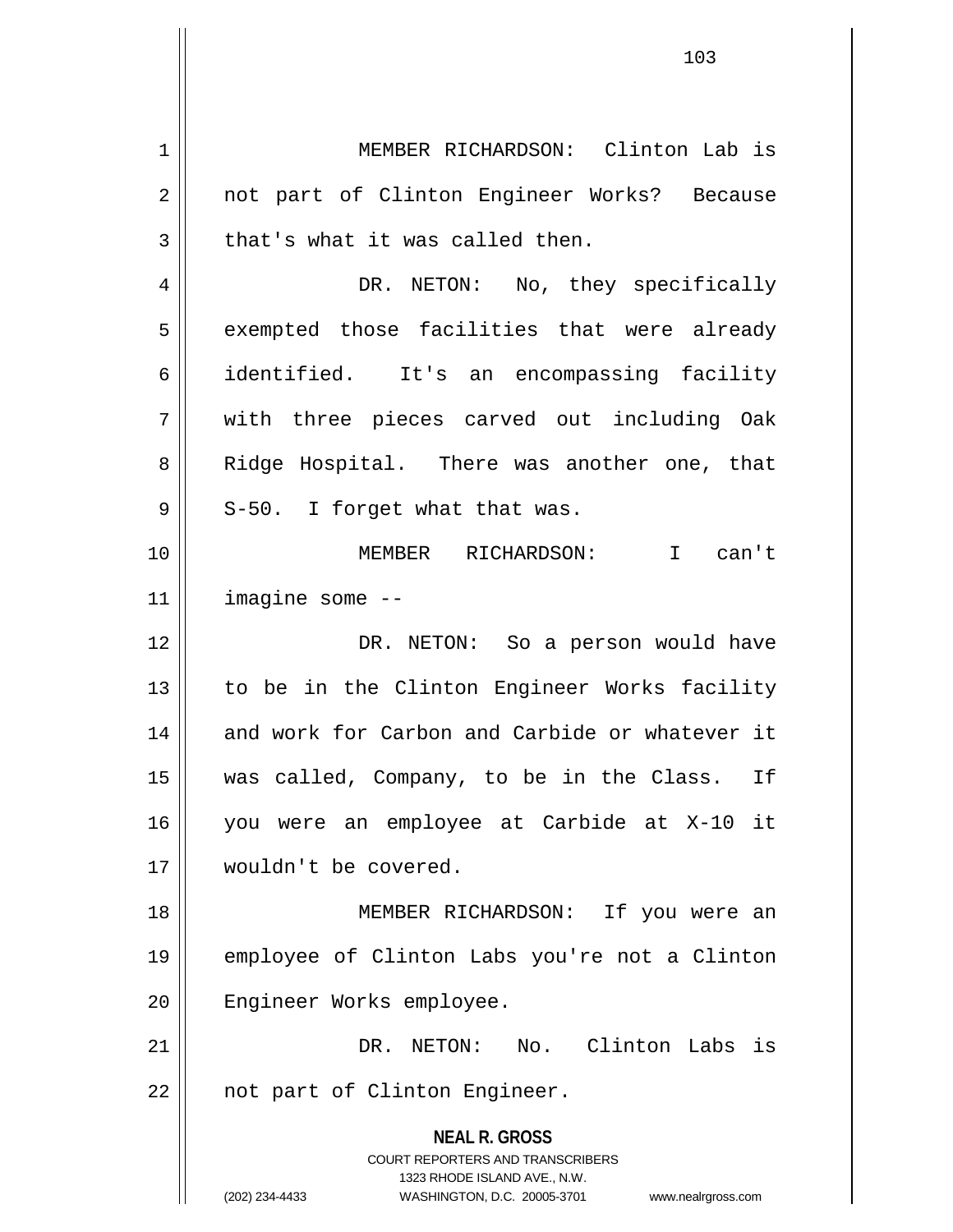**NEAL R. GROSS** COURT REPORTERS AND TRANSCRIBERS 1323 RHODE ISLAND AVE., N.W. (202) 234-4433 WASHINGTON, D.C. 20005-3701 www.nealrgross.com 1 MEMBER RICHARDSON: Y-12 was part 2 | of Clinton Engineer Works? 3 DR. NETON: No. They're not. 4 || They're specifically excepted. They've carved 5  $\vert$  -- facilities that have fences around them 6 already and are already covered facilities are 7 not part of this giant, it's kind of like a 8 || Venn diagram where these three boxes. 9 MEMBER RICHARDSON: Yes, that's 10 what I'm still struggling. I thought that the 11 distinction you were making was by contractor 12 and we were supposed to be imagining taking 13 || out contractors and there was some set of 14 contractors left within this diagram. But now 15 you're saying it's -- you've got facility 16 definitions within this larger facility which 17 we're taking out and -- 18 DR. NETON: Yes. 19 MEMBER RICHARDSON: -- definitions 20 | over contractors. 21 || DR. NETON: Right. 22 CHAIRMAN MELIUS: Yes, we're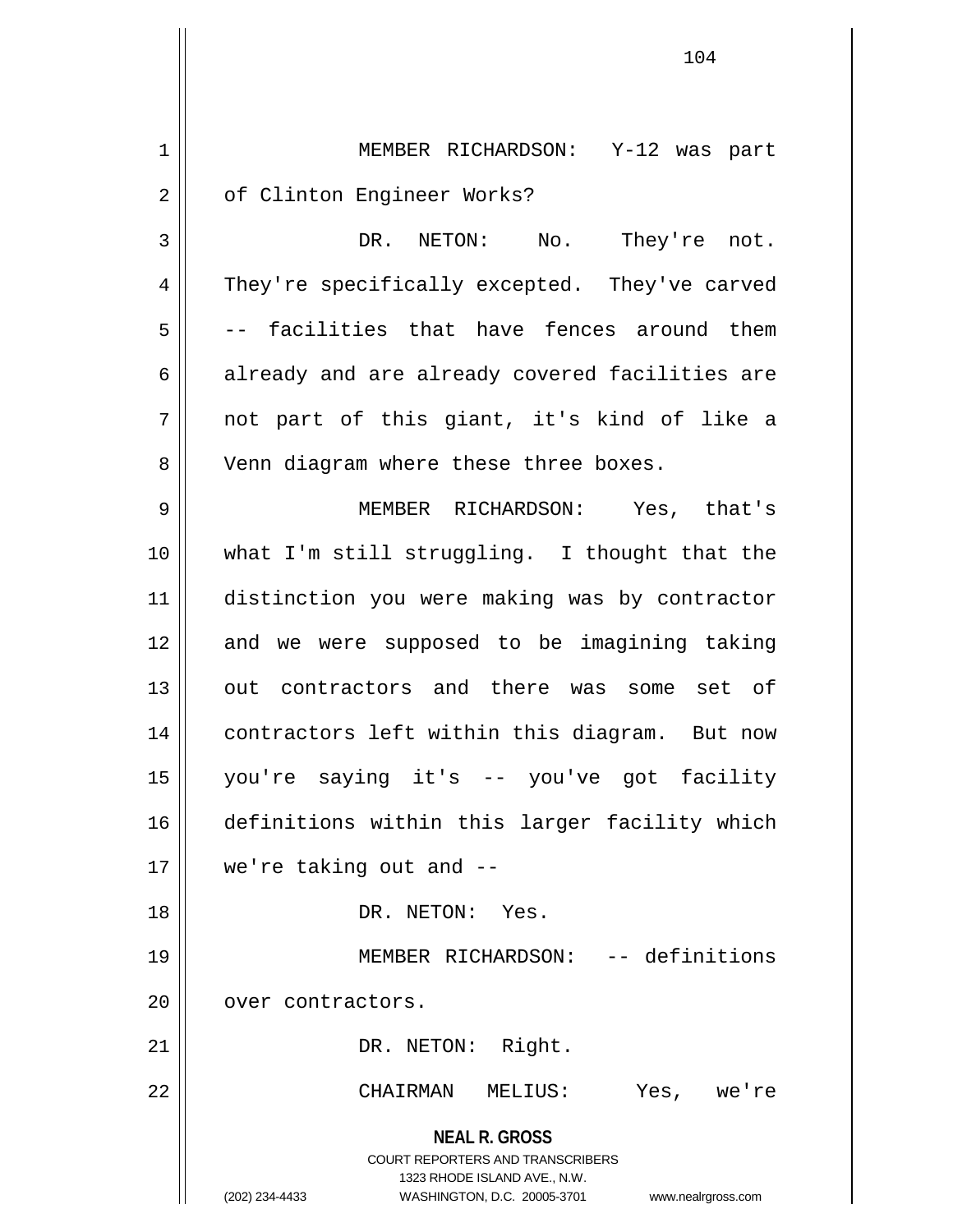1 crossing the intersection of those two 2 | contractors with Clinton Engineer Works 3 because that's what gets us the Elza Gate 4 || Warehouse as opposed to the other warehouses. 5 Yes.

6 || MEMBER RICHARDSON: All right.

7 CHAIRMAN MELIUS: Just, Stu, if 8 you and staff can sort of double-check this as 9 it winds its way up through the -- make sure 10 we're not -- because I think those are some 11 || good questions. Especially the Union Carbide 12 issue I think is a -- because of the time 13 periods involved and so forth. Thank you, 14 David, for being confused and bringing those 15 up. It's helpful. Okay.

16 We've got a few minutes and want 17 to finish up a couple more of the Work Group 18 reports and then we will take a break. I 19 believe we have two Work Groups left, Weldon 20 Spring and Worker Outreach.

21 || The I just want to clarify, I'm in the 22 || process of appointing and changing -- not

> **NEAL R. GROSS** COURT REPORTERS AND TRANSCRIBERS 1323 RHODE ISLAND AVE., N.W.

(202) 234-4433 WASHINGTON, D.C. 20005-3701 www.nealrgross.com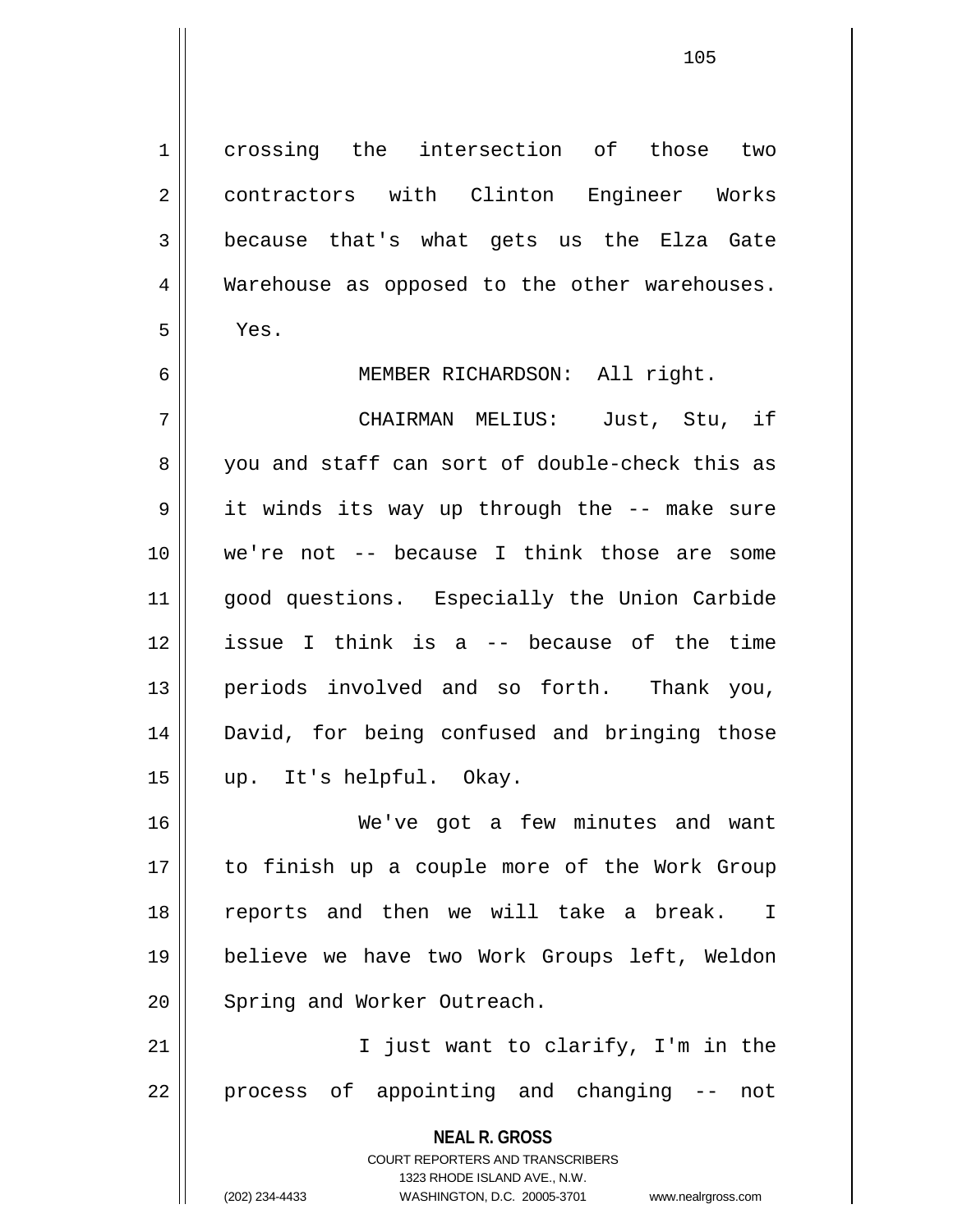1 changing really but adding people in the 2 || various Work Groups and so forth. It's sort  $3 \parallel$  of -- I think most of you responded to me a 4 || month or two ago and volunteered. I'm 5 || assuming you still volunteer, but before you  $6 \parallel$  get appointed or anything, I will double-check 7 back with you and so forth. But it also sort  $8 \parallel$  of got a little bit messed up because we are 9 in the process we think of having two new 10 members and figured we'd do everything at 11 || once. I wanted to include them to some extent 12 in this process also. 13 I will say because -- I've talked

14 to Mike and because of his sort of new work 15 || schedule it's been difficult for him to be 16 assured that he would be available on days the 17 Work Groups met and so forth because things 18 || come up and so forth. So, what we've agreed 19 is that Mike will step down as chair of a 20 || couple of these Work Groups and stay on the 21 Work Group but it will have a new chair. And 22 Josie's agreed to chair the Worker Outreach

**NEAL R. GROSS**

COURT REPORTERS AND TRANSCRIBERS 1323 RHODE ISLAND AVE., N.W. (202) 234-4433 WASHINGTON, D.C. 20005-3701 www.nealrgross.com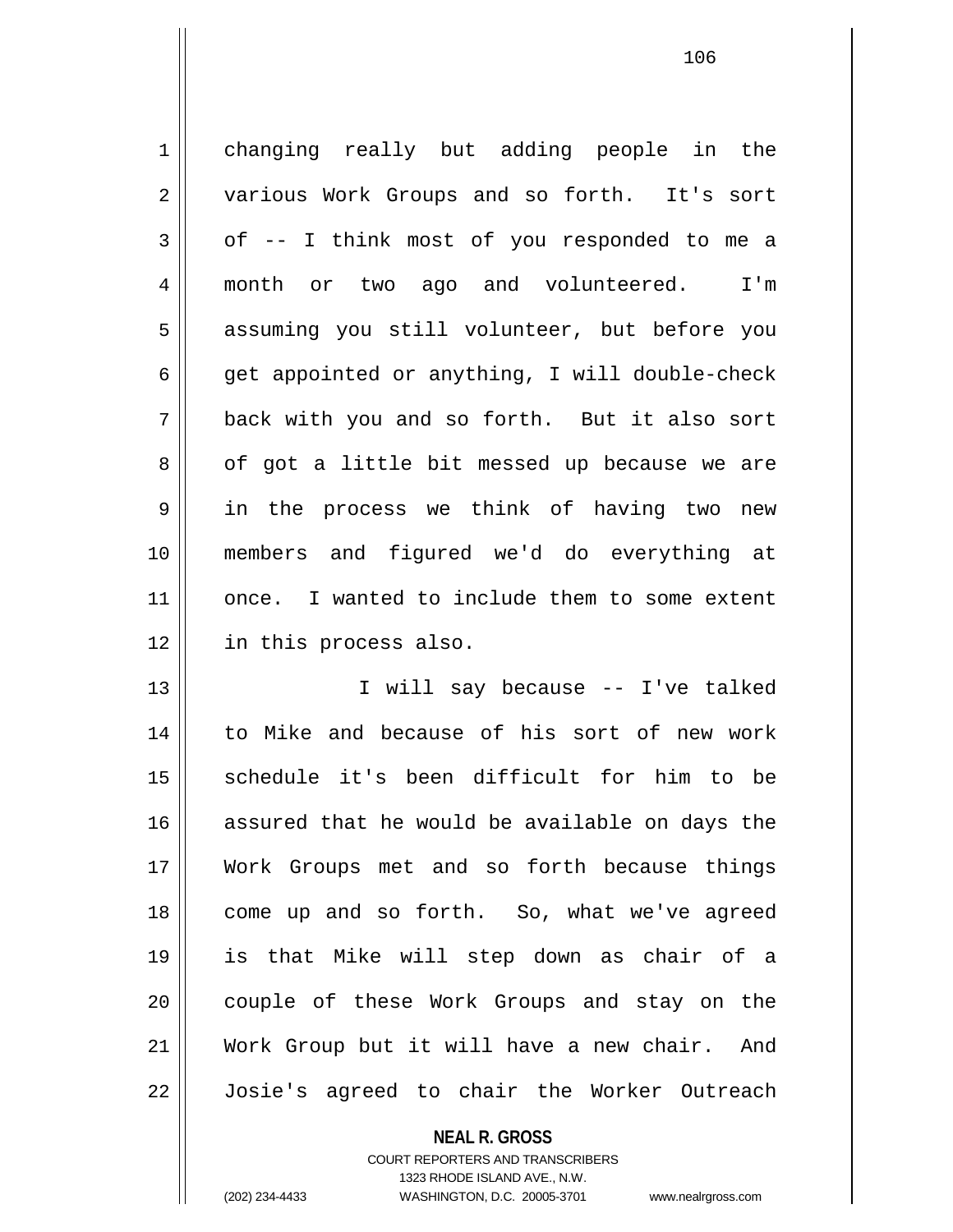1 | Work Group and Dick Lemen has agreed to chair 2 the Weldon Spring Work Group. Mike will 3 continue to serve on those and do that. But 4 iust to sort of facilitate meetings and so  $5$  || forth so we appreciate that.

6 And Weldon Spring, we'll hear from  $7 \parallel$  this afternoon so skip that. Worker Outreach. 8 Josie?

9 MEMBER BEACH: Okay. The last 10 Work Group meeting was held on June 29th for 11 Worker Outreach. We continue to address 12 action items on OCAS-PR-12, the procedure 13 review. And our main focus has been on the 14 Rocky Flats Outreach Pilot Program. SC&A was 15 tasked with preparing a sampling plan and  $16$  after several changes, emails back and forth, 17 || the final plan was accepted and approved by 18 || the Work Group.

19 SC&A sent out the sampling plan 20 for Objective 3. Last October we had 101 21 comments that were randomly selected from a  $22$  || pool of 363 comments, and this satisfied the

> **NEAL R. GROSS** COURT REPORTERS AND TRANSCRIBERS

1323 RHODE ISLAND AVE., N.W. (202) 234-4433 WASHINGTON, D.C. 20005-3701 www.nealrgross.com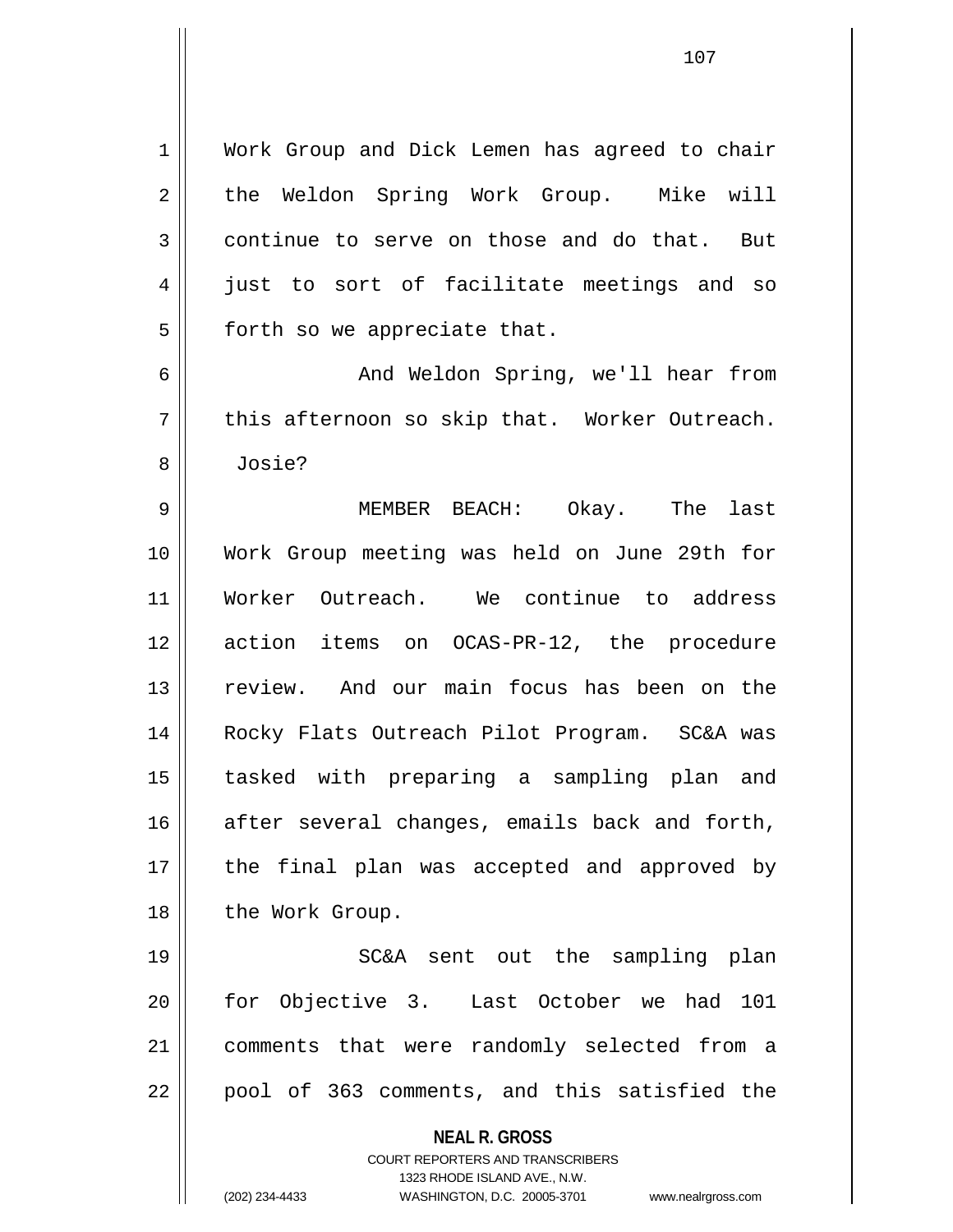1 || criteria set by the Work Group. SC&A has 2 | completed their review of all 101 comments and  $3 \parallel$  sent that out to the Work Group and I think 4 || NIOSH received that last week.

5 The individual comment review 6 | forms await NIOSH's completion which will  $7 \parallel$  enable SC&A to give their final assessment and 8 || report to the Work Group. And scheduling for 9 completion of all that is for the end of 10 April. We will -- so hopefully if NIOSH 11 completes their work, we can schedule a Work 12 Group at the end of April/first of May time 13 || frame, and we'll also take up the path forward 14 on the timeliness issue just as a brief 15 discussion during that Work Group meeting.

16 CHAIRMAN MELIUS: Okay, good. Any 17 | questions for Josie?

18 MEMBER BEACH: Can we hear -- 19 NIOSH, can you give us a time frame of how 20 || that's looking for the review? I know it's 21 || hundreds of pages.

22 MR. HINNEFELD: Well, I was just

**NEAL R. GROSS** COURT REPORTERS AND TRANSCRIBERS 1323 RHODE ISLAND AVE., N.W. (202) 234-4433 WASHINGTON, D.C. 20005-3701 www.nealrgross.com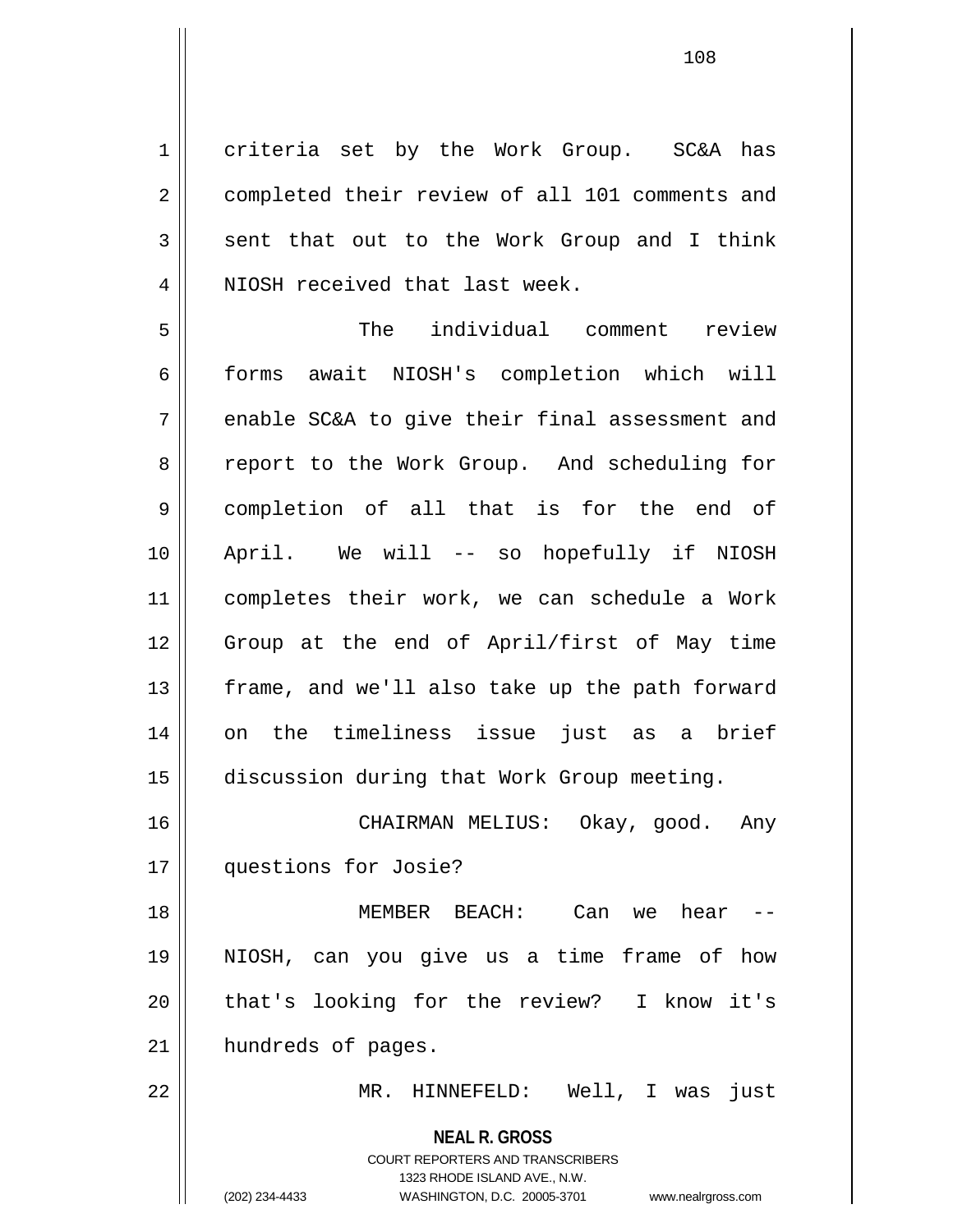1 || making the notes that we got this. We got  $2 \parallel$  about a hundred comments a week ago that were  $3 \parallel$  selected and our action, I believe, is to see 4 || what will happen to this comment. Is that 5 what our action is? I don't even know for  $6 \parallel$  sure what our action is.

7 MEMBER BEACH: Your action is to 8 || review those comments, get them back to SC&A 9 with, I believe -- and Joe can step in if 10 there's anything other. To review that and  $11$  || then SC&A will --

12 MR. HINNEFELD: Yes, but we're 13 | reviewing it to do what?

14 MEMBER BEACH: Let's have Joe help 15 me out there.

16 MR. FITZGERALD: Yes, we just 17 filled out the form which basically provides 18 || our review of the comment and the disposition 19 of that comment. And there's a space there 20 for NIOSH's response. In other words, if you 21 || agreed with our disposition or if you wanted  $22$  || to bring anything forward that was different.

> **NEAL R. GROSS** COURT REPORTERS AND TRANSCRIBERS

> > 1323 RHODE ISLAND AVE., N.W.

(202) 234-4433 WASHINGTON, D.C. 20005-3701 www.nealrgross.com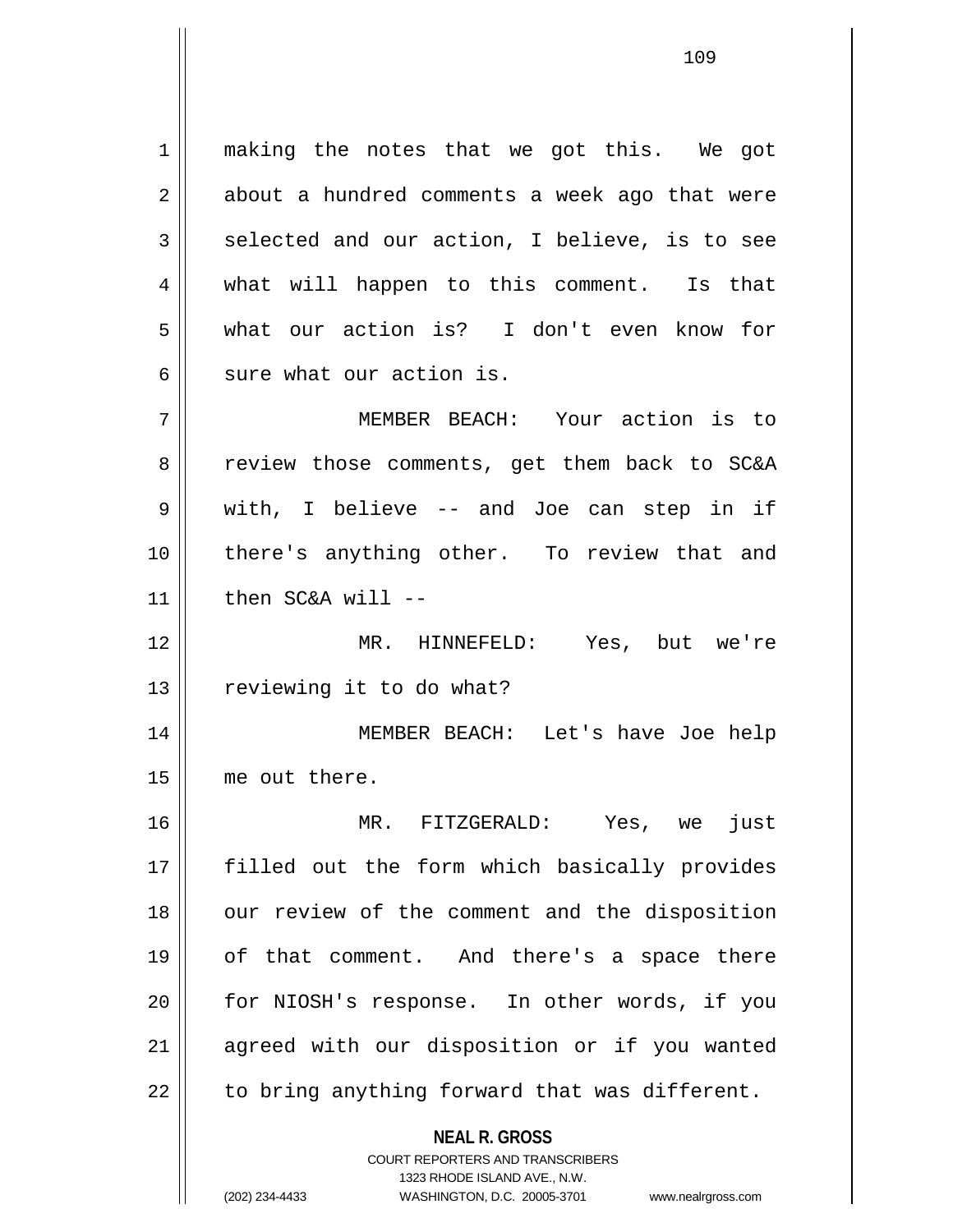| $\mathbf 1$    | MR. HINNEFELD: From your -- okay.                                                                                                                                      |
|----------------|------------------------------------------------------------------------------------------------------------------------------------------------------------------------|
| $\overline{2}$ | MR. FITZGERALD: So<br>it's a                                                                                                                                           |
| $\mathfrak{Z}$ | validation step, essentially.                                                                                                                                          |
| 4              | MR. HINNEFELD: Okay. Well, I'm a                                                                                                                                       |
| 5              | little adrift here. If there are a hundred                                                                                                                             |
| 6              | comments the end of April is pretty aggressive                                                                                                                         |
| 7              | but I'll have to check with the guys in the                                                                                                                            |
| 8              | office. So I don't really know. My note that                                                                                                                           |
| 9              | I was making was that you're expecting this at                                                                                                                         |
| 10             | the end of April and we either need to make                                                                                                                            |
| 11             | that or let you know soon if we're not going                                                                                                                           |
| 12             | to. That's the note I was writing before I                                                                                                                             |
| 13             | stood up here. Okay.                                                                                                                                                   |
| 14             | And<br>MEMBER BEACH:<br>just a                                                                                                                                         |
| 15             | reminder, this is a pilot. This is our first                                                                                                                           |
| 16             | attempt at this and so it is a work in                                                                                                                                 |
| 17             | progress. And so far I think we're on the                                                                                                                              |
| 18             | right track.                                                                                                                                                           |
| 19             | MR. HINNEFELD: Okay.                                                                                                                                                   |
| 20             | MEMBER BEACH: Thank you.                                                                                                                                               |
| 21             | CHAIRMAN MELIUS:<br>One suggestion                                                                                                                                     |
| 22             | is I don't think there's anything magical                                                                                                                              |
|                | <b>NEAL R. GROSS</b><br><b>COURT REPORTERS AND TRANSCRIBERS</b><br>1323 RHODE ISLAND AVE., N.W.<br>(202) 234-4433<br>WASHINGTON, D.C. 20005-3701<br>www.nealrgross.com |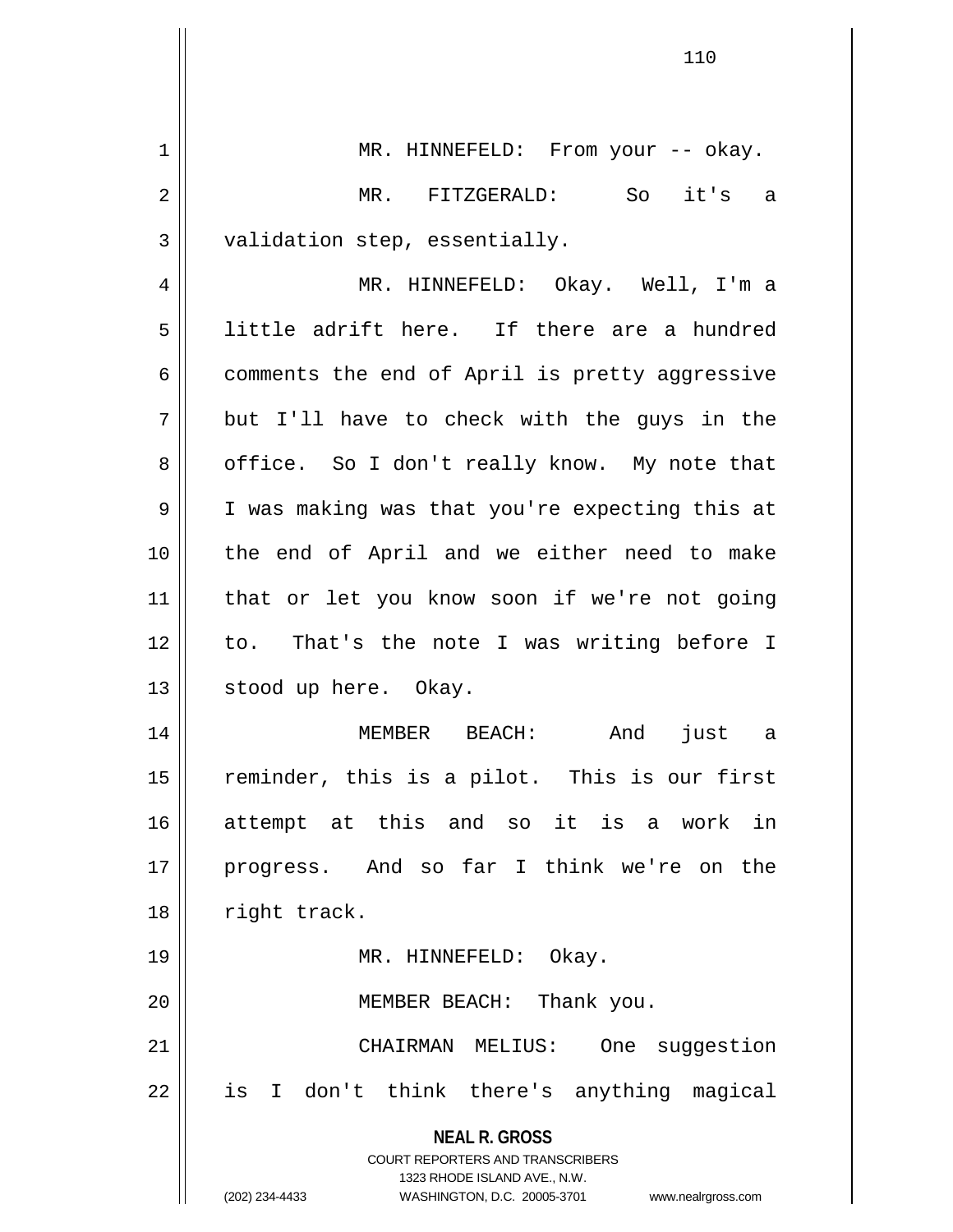**NEAL R. GROSS** COURT REPORTERS AND TRANSCRIBERS 1323 RHODE ISLAND AVE., N.W. (202) 234-4433 WASHINGTON, D.C. 20005-3701 www.nealrgross.com  $1 \parallel$  about a hundred. So, in terms of, you know, 2 | reviewing and the Work Group reviewing, I mean  $3 \parallel$  if 50 were done, does that make a difference 4 in terms of breaking up? It may be 5 | logistically. I mean, if it's going to be  $6 \parallel$  done beginning of May instead of the end of  $7 \parallel$  April, but if it makes it -- facilitates the 8 | review. 9 MEMBER BEACH: It looks like Ted's  $10$  ||  $-$ 11 MR. KATZ: Well it's -- I mean 12 what they did is pulled a representative 13 || sample, a number of parameters. So if we were 14 to -- you can't really chop that up if you 15 want to have conclusions that are 16 | representative. 17 CHAIRMAN MELIUS: Yes, but you can 18 || chop it up in terms of meetings. That's what 19 I'm saying. In terms of the Work Group 20 digesting. 21 MR. KATZ: Oh, sure. But there  $22 \parallel$  will be, I think, Joe, you're standing up so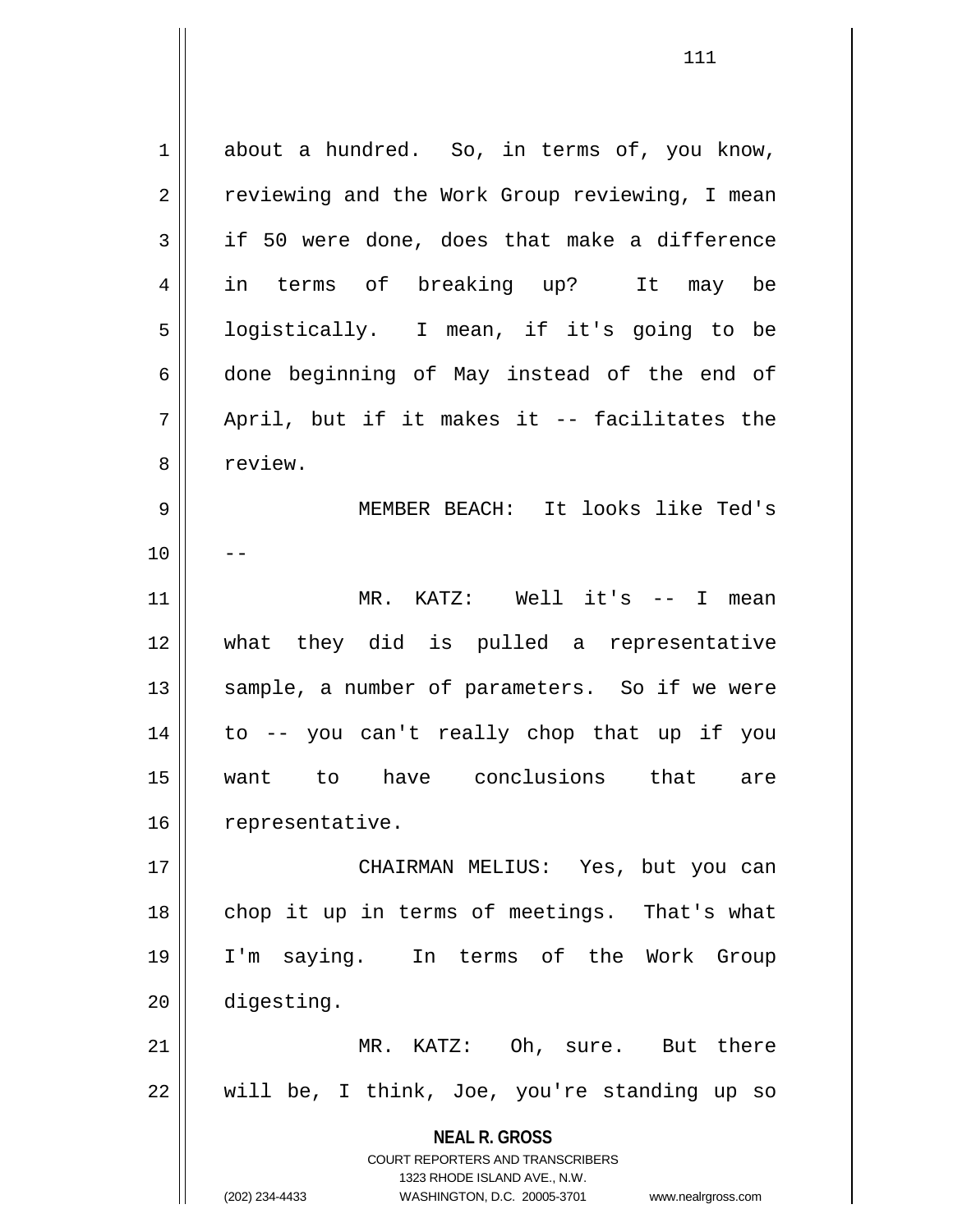1 you can speak. There will be a summary report  $2 \parallel$  at the end of this after this validation step 3 and that's really what the Work Group will 4 | then wrestle with.

5 MR. FITZGERALD: Also, I just 6 wanted to sort of add it's not as onerous as 7 it sounds. I think the 101, since I looked at 8 || one-third of them personally, it turns out a 9 || lot of them are dispositioned fairly 10 adequately and there's a good track record. 11 There won't be a whole lot of NIOSH hand-12 wringing, frankly, because we agree that 13 || things seem like they were handled pretty 14 || straightforwardly.

15 || So it's really only a small 16 portion that might be in some contention in 17 the sense that you might want to add 18 additional perspectives. Maybe there's a 19 piece of information missed or something like  $20$  || that. So, it's not 101 that you have to look 21 at individually. It may be 20 or 30 that 22 || might require some focus.

> **NEAL R. GROSS** COURT REPORTERS AND TRANSCRIBERS 1323 RHODE ISLAND AVE., N.W. (202) 234-4433 WASHINGTON, D.C. 20005-3701 www.nealrgross.com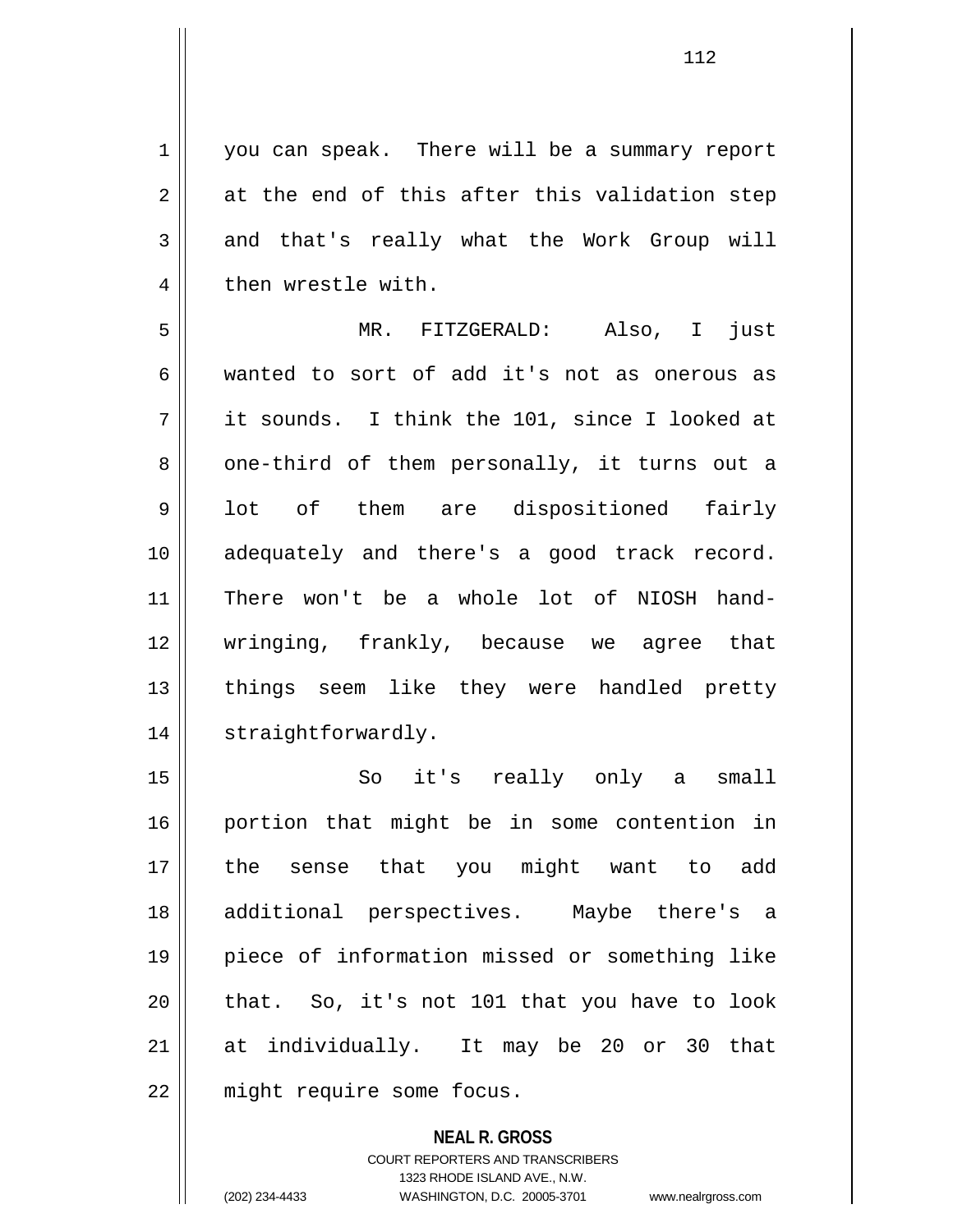|    | 113                                                                                                 |
|----|-----------------------------------------------------------------------------------------------------|
| 1  | CHAIRMAN MELIUS: Next week, Stu.                                                                    |
| 2  | (Laughter.)                                                                                         |
|    |                                                                                                     |
| 3  | MR. HINNEFELD: I'm going to stand                                                                   |
| 4  | by the comment I was writing before I stood up                                                      |
| 5  | the first time.                                                                                     |
| 6  | (Laughter.)                                                                                         |
| 7  | MR. HINNEFELD: We'll either make                                                                    |
| 8  | it before late April or we will let you know                                                        |
| 9  | soon that we're not going to make it.                                                               |
| 10 | MEMBER BEACH: That is fine, thank                                                                   |
| 11 | you. And let me add to that. In June I'll go                                                        |
| 12 | ahead and provide a report for the Board on                                                         |
| 13 | exactly what our Work Group is doing and how                                                        |
| 14 | we're progressing. To just give you a sense                                                         |
| 15 | of -- we started with, there was five hundred                                                       |
| 16 | and, I don't know, five hundred and fifty                                                           |
| 17 | comments and then, based on the TBDs, we                                                            |
| 18 | whittled that down to 363. And then we just                                                         |
| 19 | took a sampling of that to try to grasp this                                                        |
| 20 | in smaller doses. So, anyway, that's where we                                                       |
| 21 | started.                                                                                            |
| 22 | CHAIRMAN MELIUS: Wanda, do you                                                                      |
|    | <b>NEAL R. GROSS</b>                                                                                |
|    | <b>COURT REPORTERS AND TRANSCRIBERS</b>                                                             |
|    | 1323 RHODE ISLAND AVE., N.W.<br>(202) 234-4433<br>WASHINGTON, D.C. 20005-3701<br>www.nealrgross.com |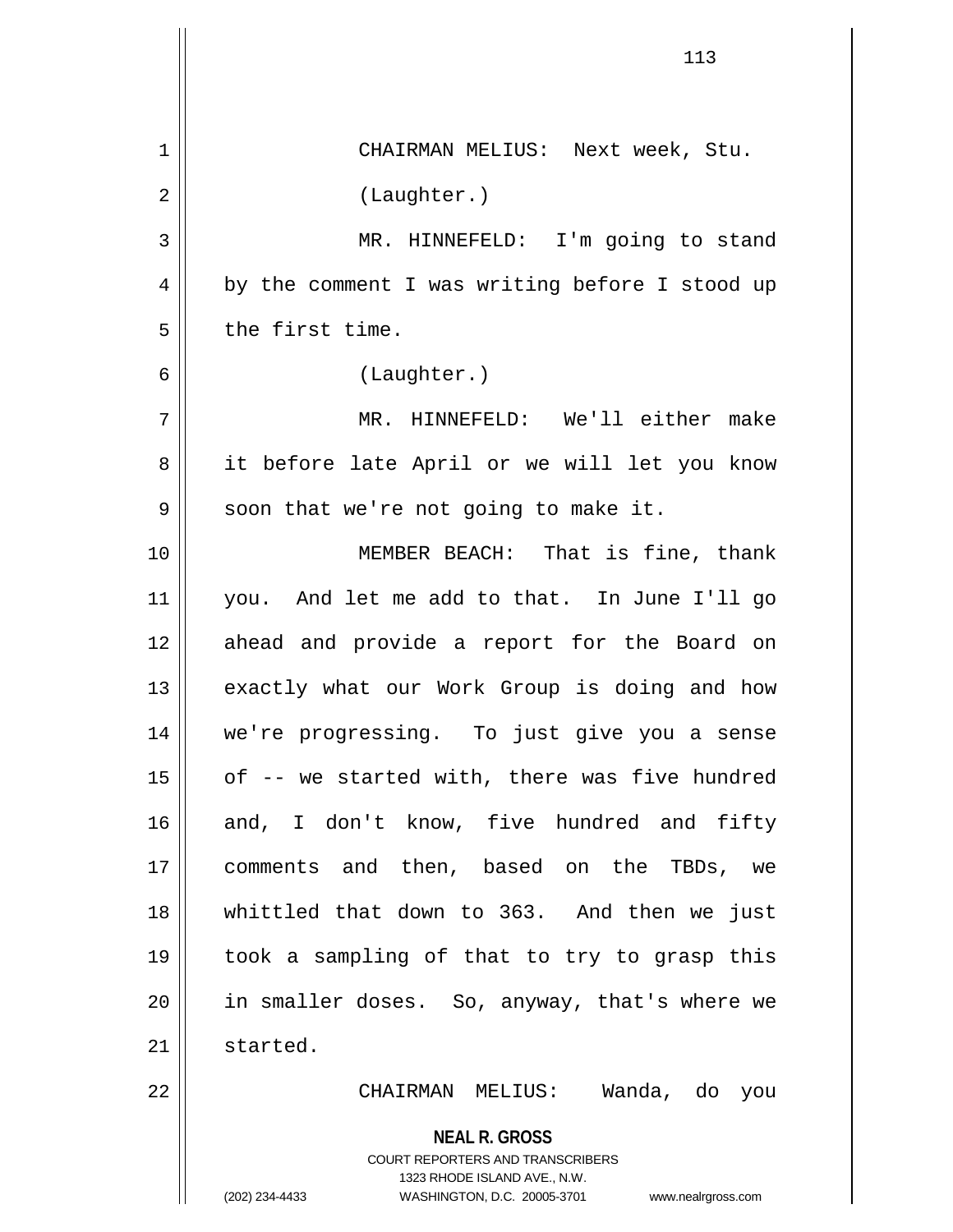1 | have a comment?

**NEAL R. GROSS** COURT REPORTERS AND TRANSCRIBERS 1323 RHODE ISLAND AVE., N.W. 2 MEMBER MUNN: Yes. My comment is 3 it's probably instructive to remember that the 4 || purpose of this exercise is really quite 5 || simple and quite straightforward. It is to  $6 \parallel$  see whether the perception that has been  $7 \parallel$  stated to us time and time again that 8 Statements that are made to the Board are 9 || ignored and no action is taken, to see whether 10 or not there is a basis in fact for that. 11 What we're looking at is, are these comments 12 not being responded to. That's really and 13 || truly the only question here. Do we respond 14 to comments that are made to the Board? And 15 that's what we're looking at, that's what 16 || we're going to try to define and bring back to  $17$  | the Board so that you can know that. 18 CHAIRMAN MELIUS: Any other 19 comments or questions? Paul nicely reminded 20 me that I had skipped over the Science Work 21 | Group. 22 MEMBER RICHARDSON: You mean

(202) 234-4433 WASHINGTON, D.C. 20005-3701 www.nealrgross.com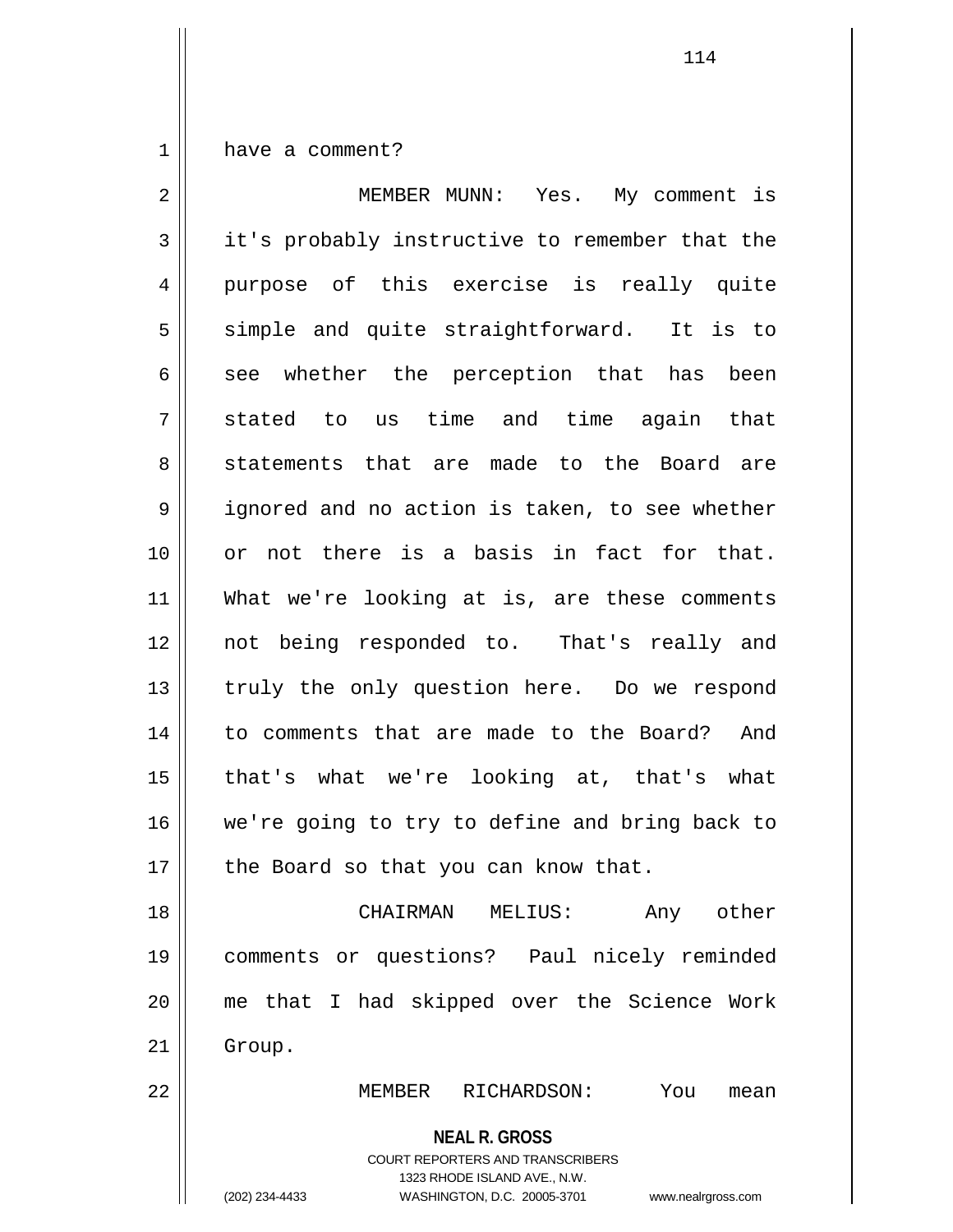**NEAL R. GROSS** COURT REPORTERS AND TRANSCRIBERS 1323 RHODE ISLAND AVE., N.W. (202) 234-4433 WASHINGTON, D.C. 20005-3701 www.nealrgross.com 1 || alphabetically? 2 CHAIRMAN MELIUS: Worse than that.  $3 \parallel$  I didn't even have it on the  $-$ -4 MEMBER RICHARDSON: I noticed that  $5 \parallel$  we got to T's and I -- I thought maybe it 6 || wasn't strictly a Work Group. 7 CHAIRMAN MELIUS: It's a very 8 | important Work Group. 9 MEMBER RICHARDSON: At our last 10 meeting, we identified a list of topics to 11 work on and started out with kind of a 12 || proposal for the process by which we'd move  $13$  || through these topics. I'd say we're somewhat 14 in the learning stage in terms of the 15 procedural part of this. It's a little bit 16 different than some Working Groups because 17 we're struggling with topics in which there's  $18$  || a lot of literature to deal with. 19 || So the first topic on the list is 20 dose and dose rate effectiveness factors. On 21 November 1st, NIOSH provided us with a 362- 22 || page document which was extremely useful.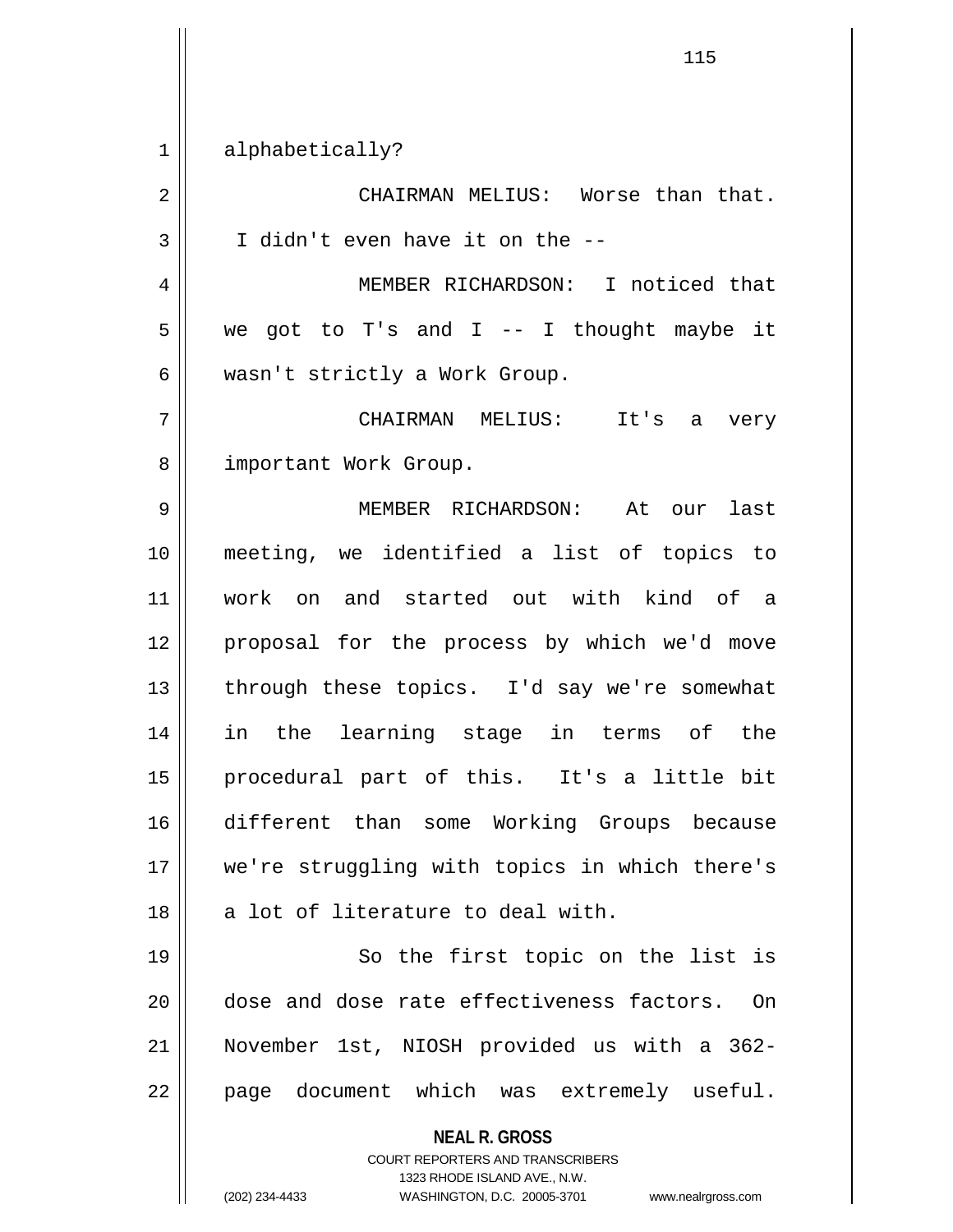1 || It's in a sense a very kind of long annotated 2 literature review covering experimental 3 || evidence, epidemiologic evidence, some 4 mechanistic arguments regarding dose and dose  $5$   $\parallel$  rate effectiveness factors.

6 On February 2nd, I circulated a 7 || brief memo offering a first kind of synopsis  $8 \parallel$  of that topic and put it forward for comments 9 and have begun over the last two weeks to 10 receive feedback back from the other Work 11 || Group Members on that. The next step I think 12 is we'll have an in-person meeting and one of 13 || the suggestions from Work Group Members was 14 || that we invite one or two external people to 15  $\parallel$  come and talk with us about kind of  $-$  about 16 || the issues and help us to kind of get up to  $17$  | speed on that. So that's where we stand.

18 Hopefully we'll move forward from  $19$  || that. I'm seeing that in order for us to move 20 forward in fact the topic, although it's a  $21$  single topic, may need to kind of be broken  $22 \parallel$  into a series of questions that are actually

> **NEAL R. GROSS** COURT REPORTERS AND TRANSCRIBERS 1323 RHODE ISLAND AVE., N.W. (202) 234-4433 WASHINGTON, D.C. 20005-3701 www.nealrgross.com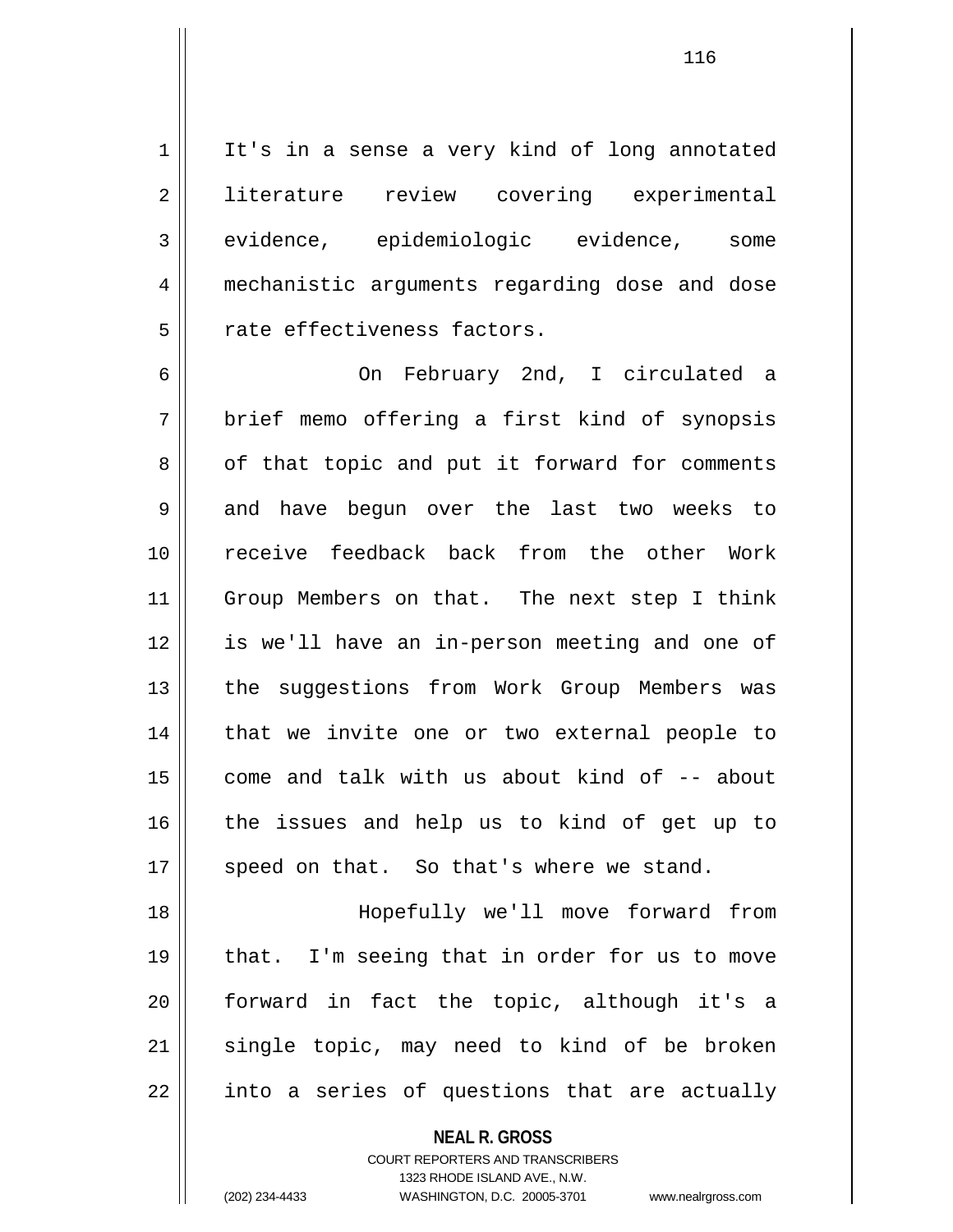1 || more manageable and then perhaps we can sketch  $2 \parallel$  out something like a series of bullet-point 3 observations on where we think kind of work 4 may be needed or further kind of consideration 5 | about these issues.

6 CHAIRMAN MELIUS: Anybody else, 7 comments or questions? Yes, Gen.

8 MEMBER ROESSLER: It's a really 9 | complicated subject and even the summary by 10 || SENES took about 80 pages. I sort of, I 11 || suggested to David that we do something to get 12 | some help in evaluating.

13 My question is, when you say 14 || external people, what does that mean.

15 MEMBER RICHARDSON: There are a 16 || couple of options there. I was thinking there 17 were several authors involved in preparing the 18 report that NIOSH contracted coming through 19 SENES, and to invite one or two of them to 20 || come and speak with us. I think they would 21 || probably be in the best position having spent  $22$  | a substantial amount of time in working on it.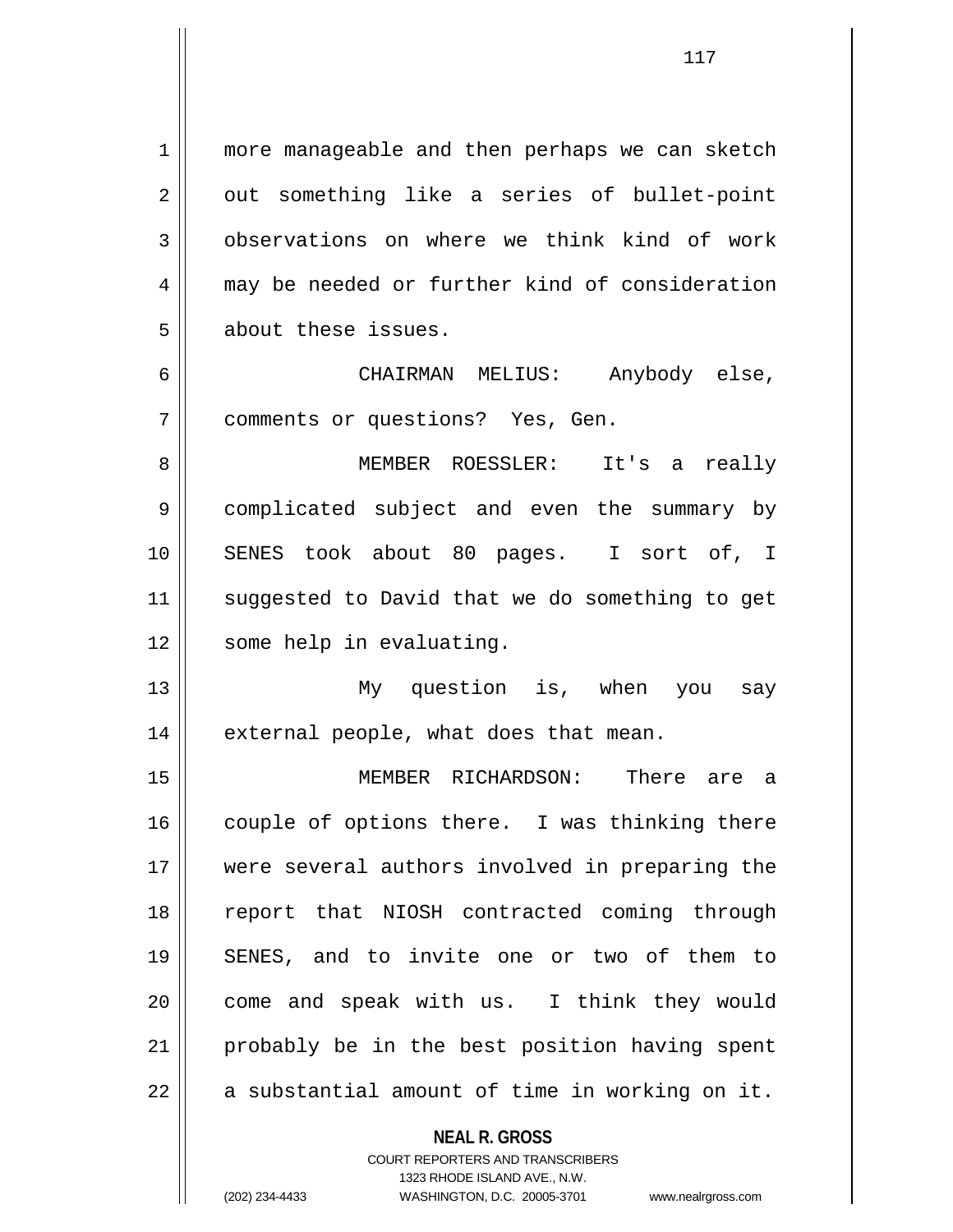| $\mathbf 1$ | CHAIRMAN MELIUS: Any other?                    |
|-------------|------------------------------------------------|
| 2           | Okay, thank you. It's almost 20 after. Why     |
| 3           | don't we take a break? If we can be back here  |
| 4           | at 10:45 sharp, we will start the Fernald SEC. |
| 5           | (Whereupon, the above-entitled                 |
| 6           | matter went off the record at 10:20 a.m. and   |
| 7           | resumed at $10:47$ a.m.)                       |
| 8           | CHAIRMAN MELIUS: Okay, we're                   |
| 9           | ready to start and the next subject on our     |
| 10          | agenda is Feed Materials Production Center,    |
| 11          | Fernald, Ohio. And we'll start with hearing    |
| 12          | from John Stiver. John?                        |
| 13          | MR. STIVER: Thank you, Dr. Melius              |
| 14          | and Members of the Board. Today I'm going to   |
| 15          | present an update on the SEC petition review   |
| 16          | status from SC&A's perspective.                |
| 17          | The last time we did this was at               |
| 18          | the December meeting in Tampa. Since then      |
| 19          | there have been some developments and in       |
| 20          | Fernald that's always a good situation         |
| 21          | considering the time frame that we've had to   |
| 22          | deal with. Excuse me, I've had a little bit of |
|             | <b>NEAL R. GROSS</b>                           |

COURT REPORTERS AND TRANSCRIBERS 1323 RHODE ISLAND AVE., N.W.

 $\mathbf{\mathsf{I}}$ 

(202) 234-4433 WASHINGTON, D.C. 20005-3701 www.nealrgross.com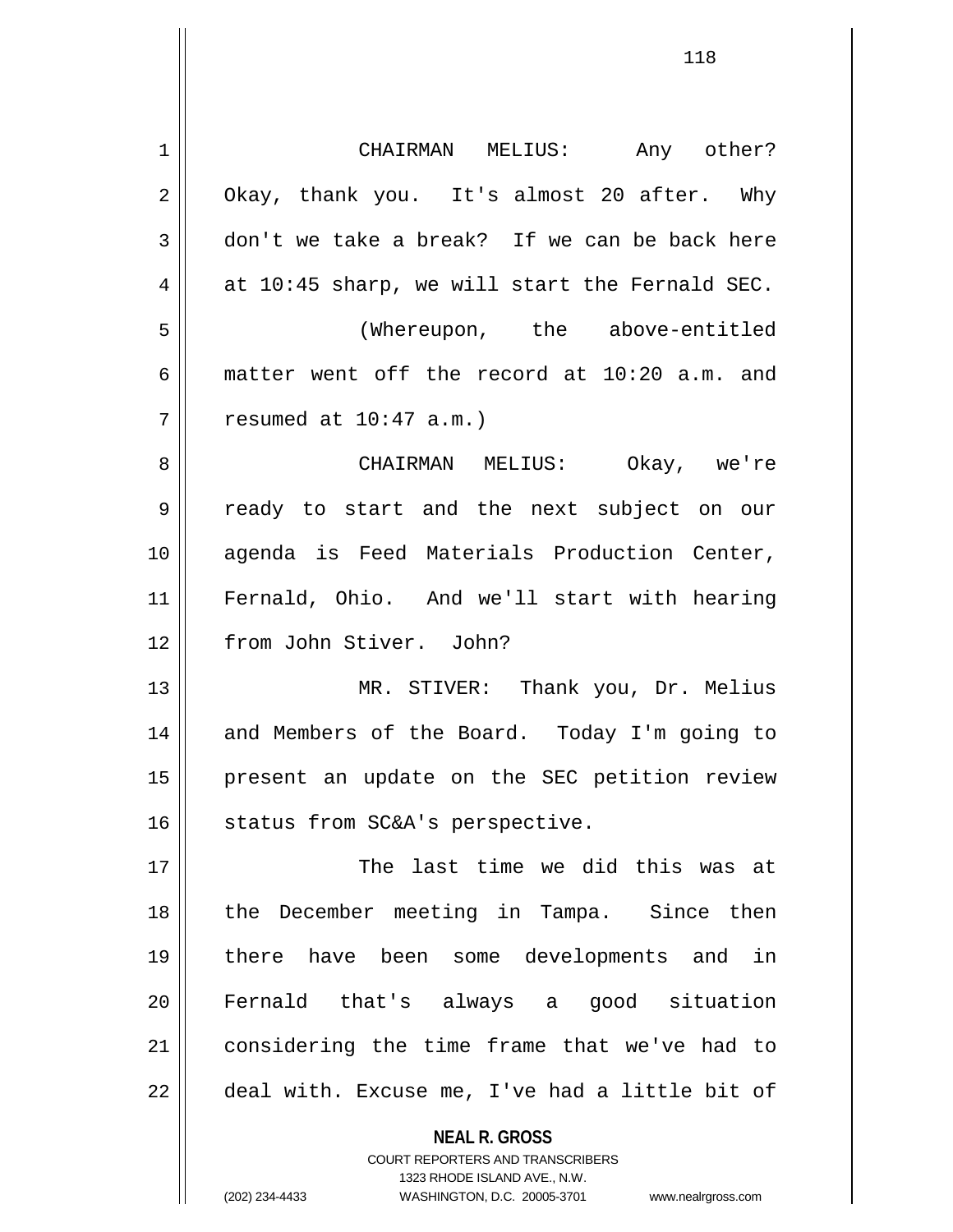1 asthma problems over the last couple of days,  $2 \parallel$  so you have to bear with me.

3 This first slide here, the only 4 purpose of this is to demonstrate the length  $5 \parallel$  of time that this SEC petition has been in the  $6 \parallel$  works. We're coming up on the sixth year now. 7 There have been a total of 12 Work Group 8 || meetings and as Brad said yesterday we are 9 getting close to closure on some of the most 10 contentious issues, and some of the others 11 have been either resolved in the Work Group or 12 moved, as this slide shows, closed as 13 || recommended by SC&A or Work Group concurrence, 14 || moved to Site Profile discussions.

15 || The two that remain open are 16 the coworker model for uranium internal 17 exposures, basically this idea of the sub-18 Class of subcontractor construction workers 19 and how to account for them. That's still 20 || open and was discussed at the February 9th 21 meeting.

 $22$   $\parallel$  and the other issue that has been

**NEAL R. GROSS**

COURT REPORTERS AND TRANSCRIBERS 1323 RHODE ISLAND AVE., N.W. (202) 234-4433 WASHINGTON, D.C. 20005-3701 www.nealrgross.com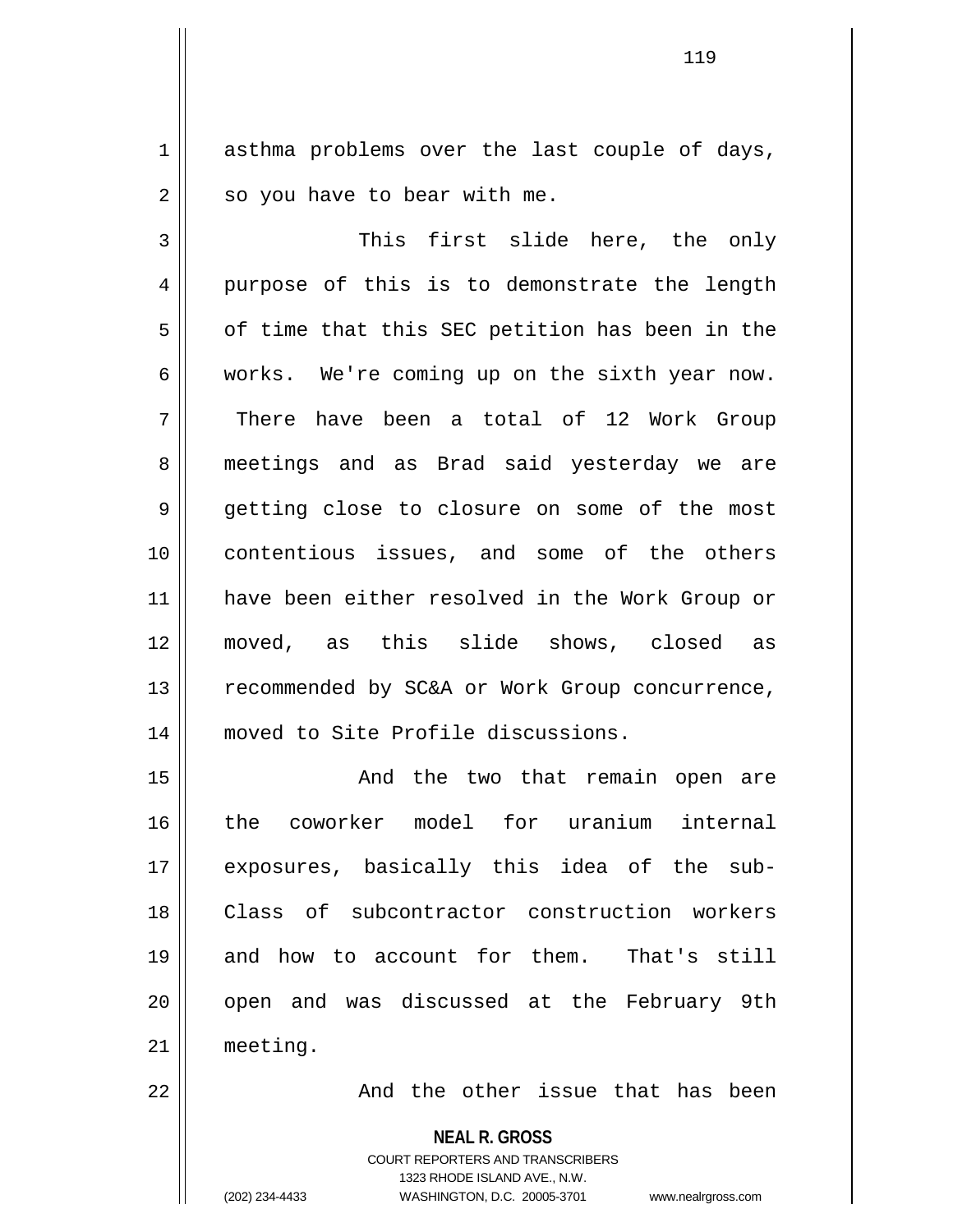1 | front and center really is this idea of the 2 || reconstruction of internal exposures from the 3 | inhalation of thorium-232 using the chest 4 count data from the Mobile In Vivo Radiation 5 | Monitoring Laboratory that was loaned out from 6 Y-12 from 1968 to 1989.

 $7 \parallel$  and so what I'd like to do today 8 || is, rather than go through the entire laundry 9 || list of findings and issues, in the interests 10 of using the Board's time to the best 11 efficiency I'd like to concentrate on this 12 || issue 6B, which is the chest count data. And 13  $\parallel$  I'd like to -- basically this can be distilled 14 | down to a couple of points here.

15 Prior to 1968, thorium was 16 measured by air sampling with breathing zone 17 and general air samples combined with these 18 || DWEs. And from 1953 to 1967, that is how this 19 model has been applied by NIOSH. After 1968, 20 when the mobile system came online they quit - 21  $\vert$  - the FMPC NLO, the contractor, stopped doing 22 || the air sampling through the HASL method and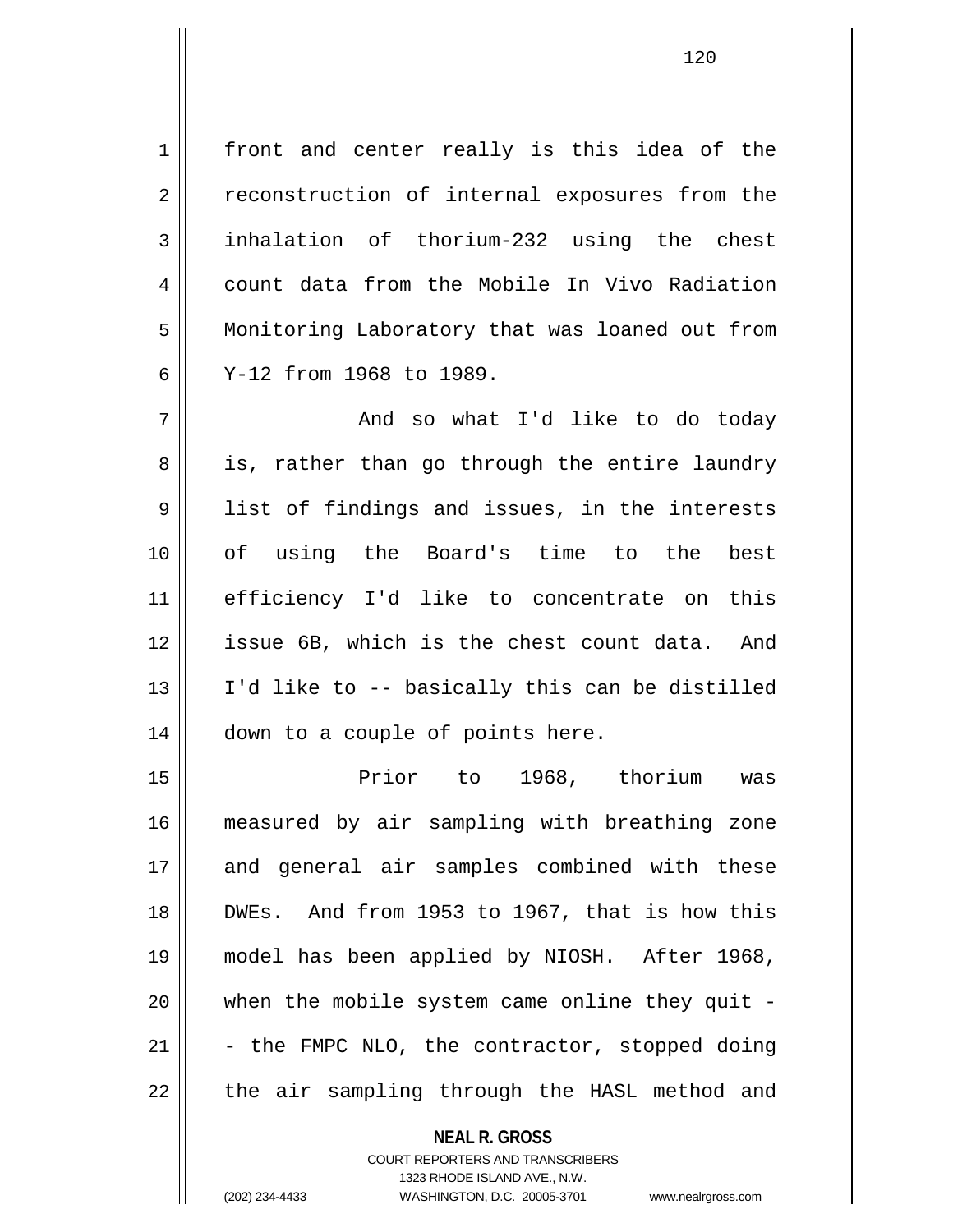1 || went completely to this mobile system  $2 \parallel$  believing that, you know, if you're actually 3 measuring a lung burden in an actual 4 individual, that's got to be way better than 5 | trying to derive some sort of an intake based  $6 \parallel$  on assumptions and air concentration data.

7 And there are really two -- 8 there's kind of a break point of 1978-1979.  $9 \parallel$  From '68 to '78, the results are reported in 10 mass units in milligrams thorium with no raw 11 data or any calculations to demonstrate how 12 || that milligram thorium number was derived. 13 || From 1979 to 1989 the results were reported in 14 || the activity of the radioactive daughters, 15 gamma-emitting daughters that were actually 16 measured in order to get back to the thorium 17 measurement, these being reported in units of 18 nanocuries, lead-212 and actinium-228.

19 White Papers have been exchanged. 20 || The issues have been discussed in detail in 21 the last three Work Group meetings. Our 22 position on this can really be summarized in

**NEAL R. GROSS**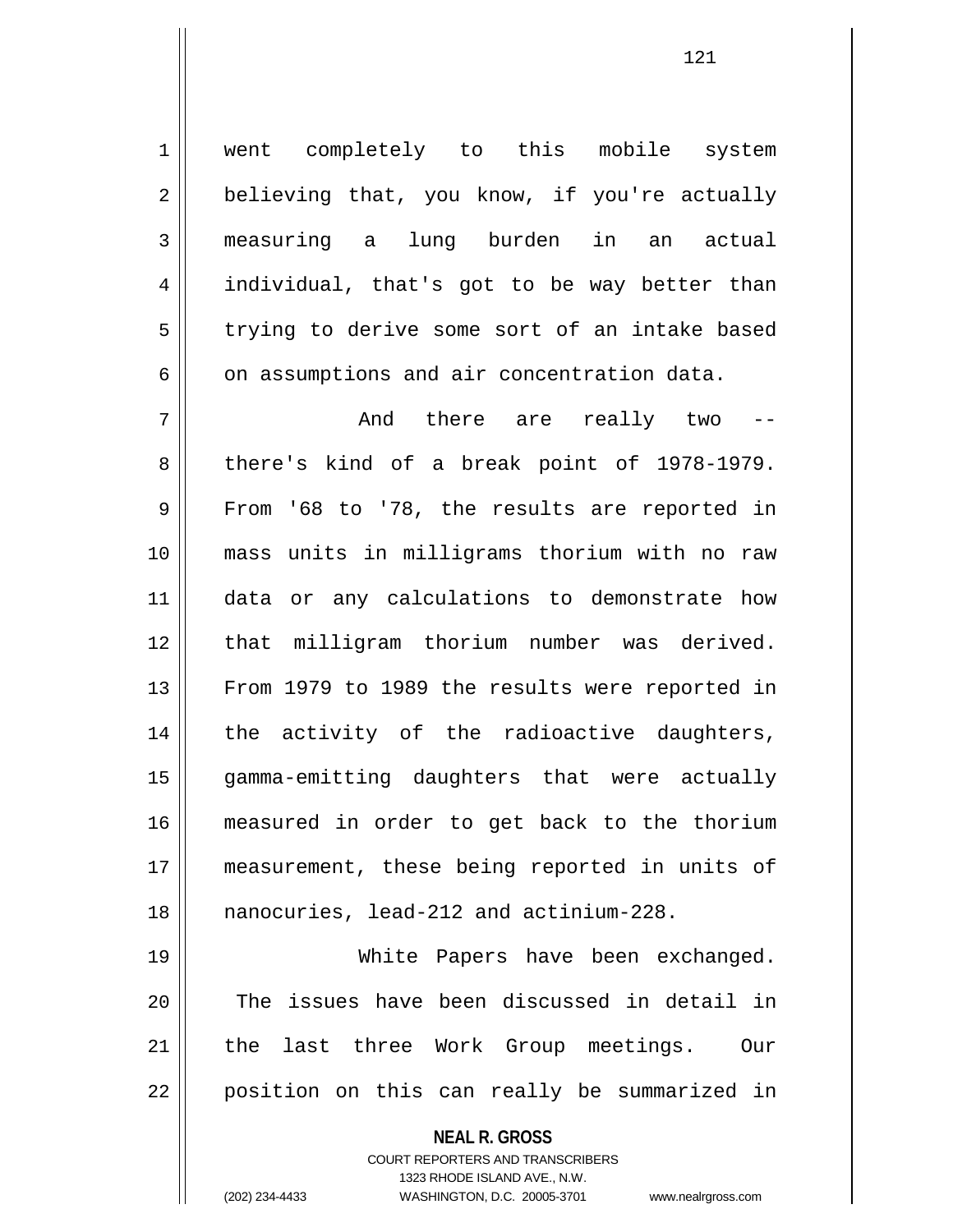1 two overarching issues. We believe they're 2 || unresolved and they relate to -- both relate 3 in some sense to the sufficient accuracy in  $4 \parallel$  the data for both 1968-1978 as well as for a  $5 \parallel$  later period. But this idea that the number,  $6 \parallel$  the first one here, large uncertainties  $7 \parallel$  related to how the milligram thorium data were 8 derived. This is related specifically to '68 9 || to '78. Beyond that, we have the actual 10 measurements which allow the age of the source 11 to be determined.

12 The second issue is really one 13 || that's emerged from the last couple of Work 14 || Group discussions, particularly on February 15 9th we kind of had an epiphany about this data  $16$  set and really what it signifies. And this is 17 || related to the suitability of the mobile 18 || system as it was used for measuring thorium in 19 the context for which it was used 20 || historically, and then taking that data and 21 || trying to apply it to our needs in EEOICPA for 22 making sufficiently accurate compensation

## **NEAL R. GROSS**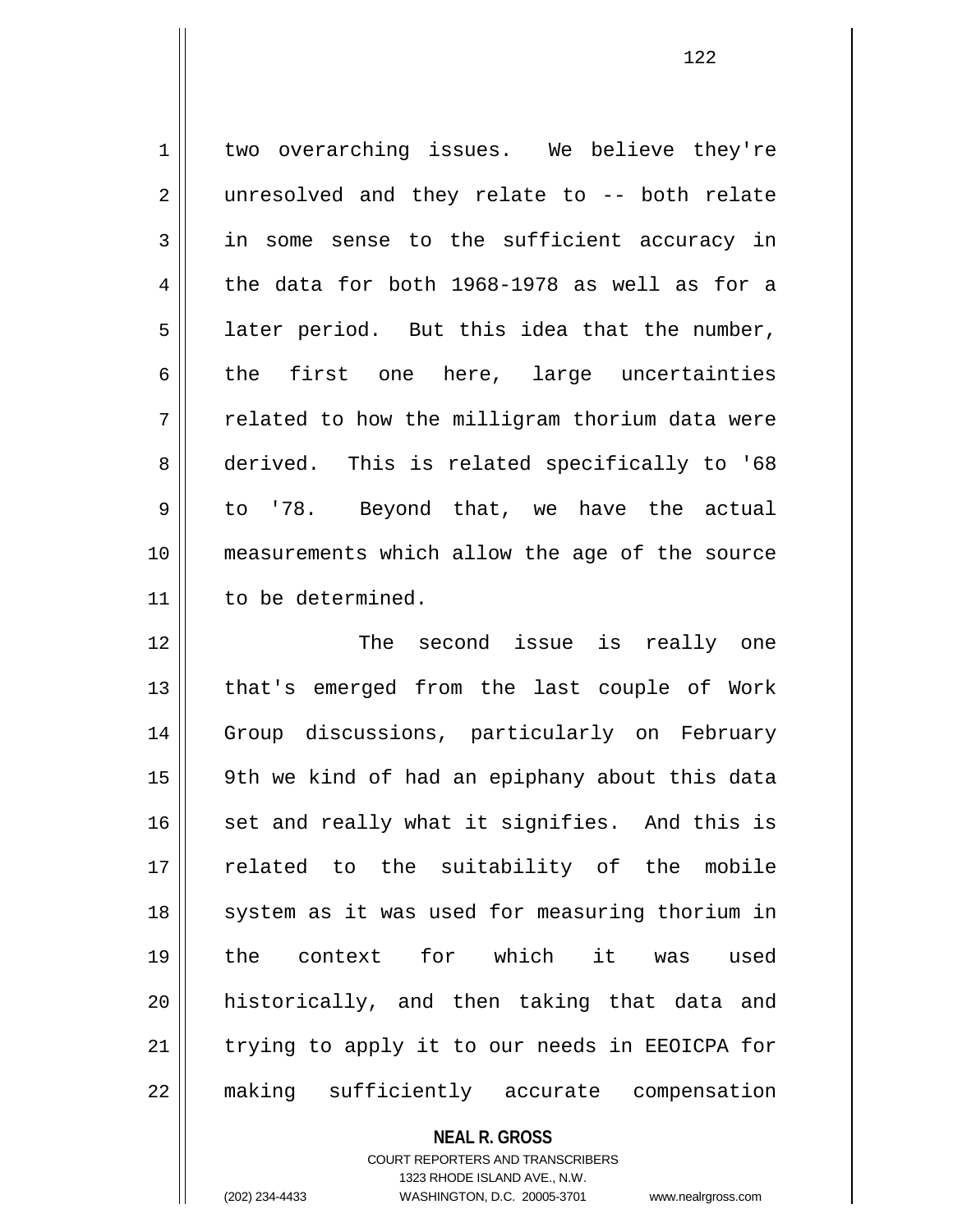1 decisions.

| $\overline{2}$ | so what I'd like to do --<br>And               |
|----------------|------------------------------------------------|
| 3              | that's really the overarching issue. Number    |
| $\overline{4}$ | two is the big one that kind of spans both     |
| 5              | periods, but because of the<br>historic        |
| 6              | significance of that first 1968 to '78 time    |
| 7              | frame, I'd like to also talk a bit about how   |
| 8              | we arrived at the conclusion that that data    |
| 9              | set probably couldn't be used<br>in<br>dose    |
| 10             | reconstruction.                                |
| 11             | The next three slides are really               |
| 12             | a quick tutorial on serial decay<br>just       |
| 13             | processes. This is the thorium-232 decay       |
| 14             | chain. You can see -- you might not be able    |
| 15             | to see this on the slides, but they're in your |
| 16             | presentation because they're so small. But     |
| 17             | radium-228 is really the<br>rate-limiting      |
| 18             | radionuclide, a daughter product that will     |
| 19             | govern the rate at which<br>radioactive        |
| 20             | equilibrium, or we term it secular equilibrium |
| 21             | will be reestablished once the thorium is      |
| 22             | chemically separated from the progeny and when |

**NEAL R. GROSS**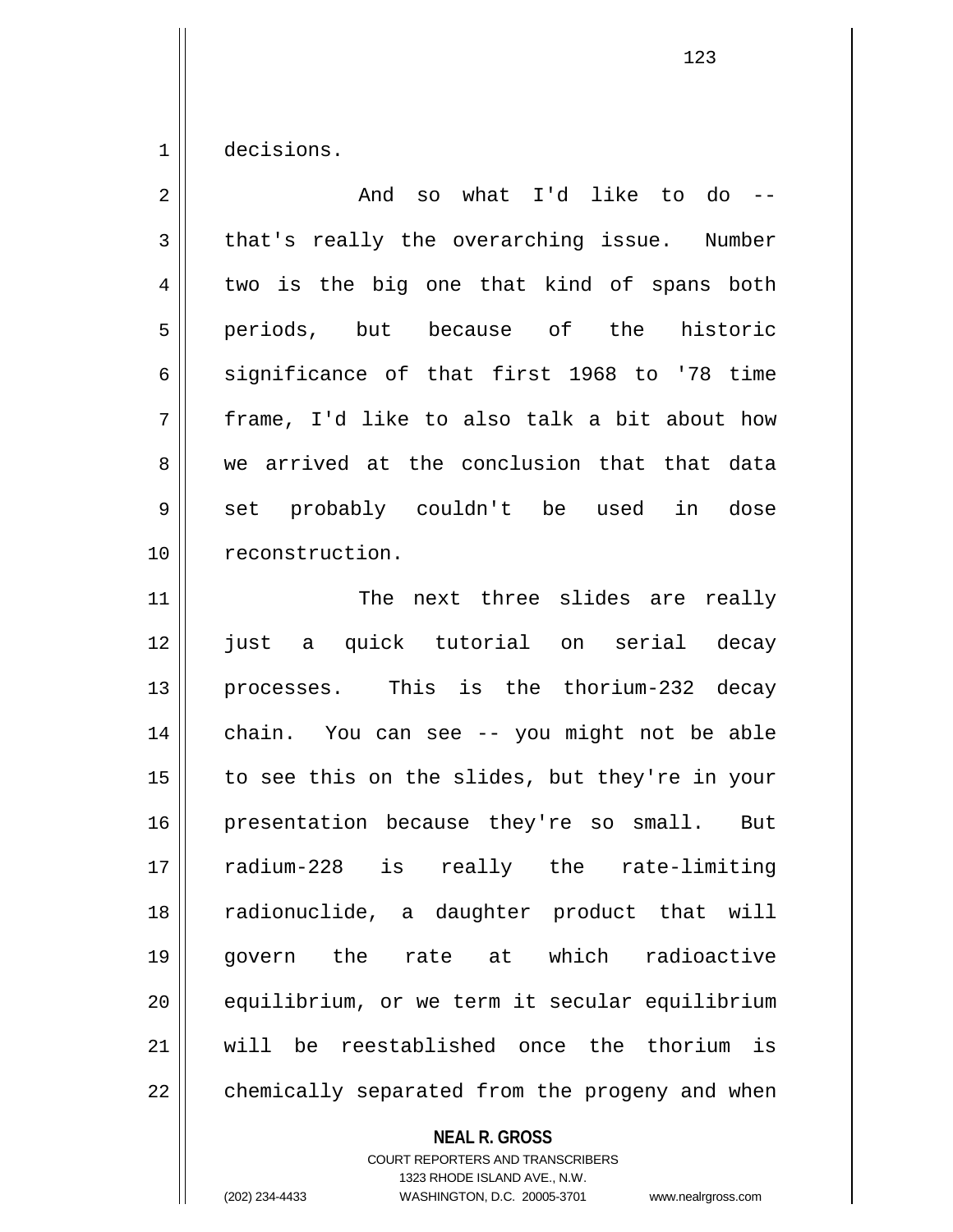1 || the ore is put in through the refinery and 2 | chemically purified.

3 | The mobile system used two gamma-4 emitting radioactive progeny, actinium-228, 5 which has two gamma emissions of 330 and 6 900keV and lead-212, which has a 240keV 7 emission. We don't know, for the milligram 8 || thorium data, which of these two 9 Tradionuclides, whether it was one, the other 10 or both, or some other method based on a ratio 11 and percentages of a maximum permissible lung 12 burden were used. There's evidence that all 13 || three could possibly have been used during  $14$  | this time.

15 || Going to the next slide here -- $16$  this is kind of a busy slide so try to stay 17 with me. I'm not going to spend a lot of time 18 || on it. The key component here is that this is 19 how the progeny build in after -- following 20 || one chemical separation. As you can see, this 21 || solid line here that dips down to about 0.42 22 || or so and then comes back up, that represents

## **NEAL R. GROSS** COURT REPORTERS AND TRANSCRIBERS 1323 RHODE ISLAND AVE., N.W. (202) 234-4433 WASHINGTON, D.C. 20005-3701 www.nealrgross.com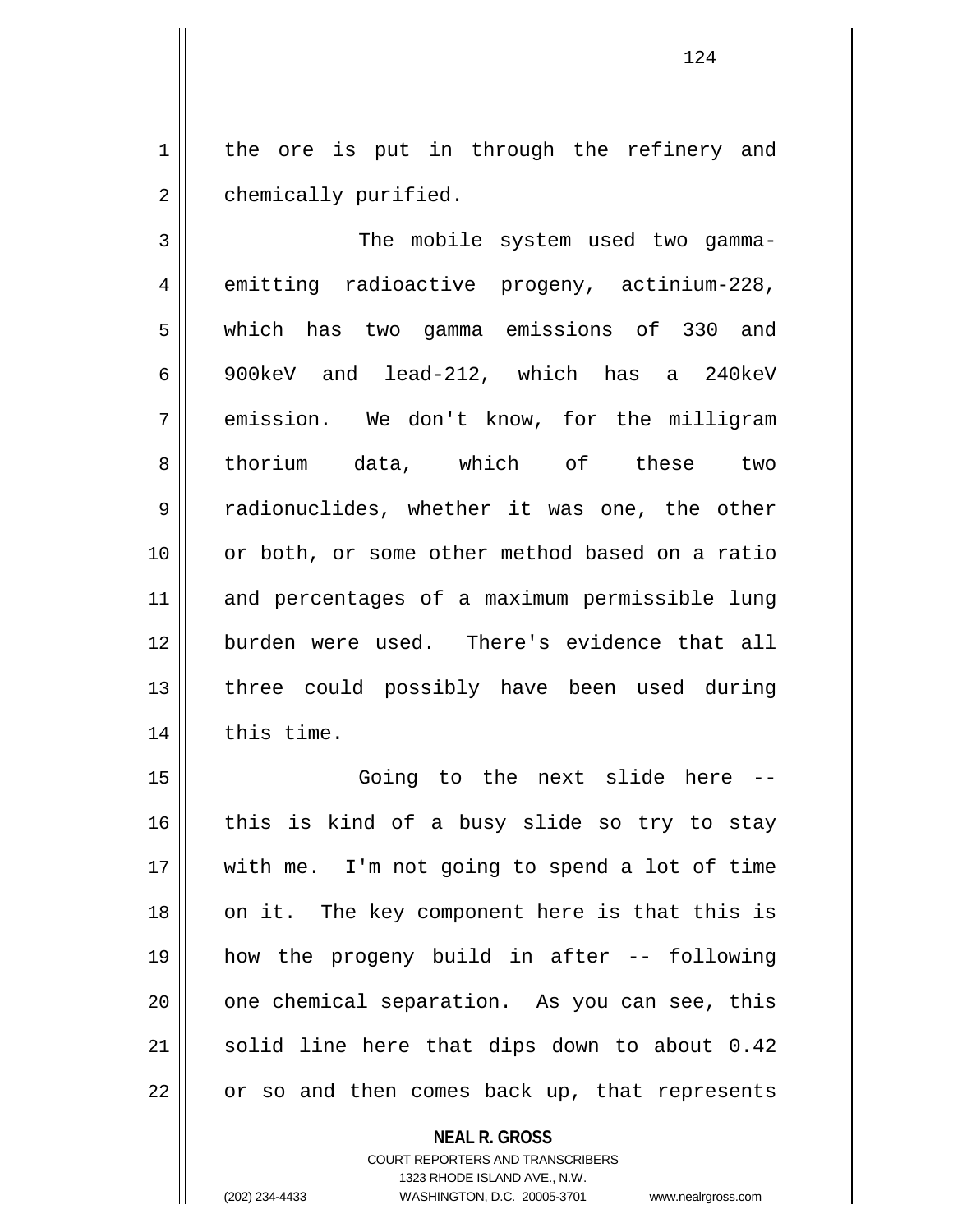**NEAL R. GROSS** COURT REPORTERS AND TRANSCRIBERS 1323 RHODE ISLAND AVE., N.W. (202) 234-4433 WASHINGTON, D.C. 20005-3701 www.nealrgross.com 1 composite lead-212. This kind of dotted, 2 aashed line that's building up represents  $3 \parallel$  actinium-228 building in. And then these two 4 dashed lines, the one that's dropping off 5 || represents unsupported thorium-228 and then 6 you have a buildup following the actinium-228 7 as the thorium-228 -- 8 MR. KATZ: John, I'm sorry to 9 | interrupt, but can you speak into the mic? 10 MR. STIVER: Okay, I'm sorry. 11 || MR. KATZ: People on the phone are 12 | having a hard time. 13 MR. STIVER: I didn't realize that 14 || that was a problem. 15 || So, let me go to the next curve. 16 This is not quite so busy. This is just a 17 Mathcad presentation or a graphic that I 18 || pulled out of Tom LaBone's latest White Paper. 19 And the red curve that dips down, this is 20 || lead-212 and then the blue curve that's 21 building up exponentially is actinium-228. 22 || The Mond two things to keep in mind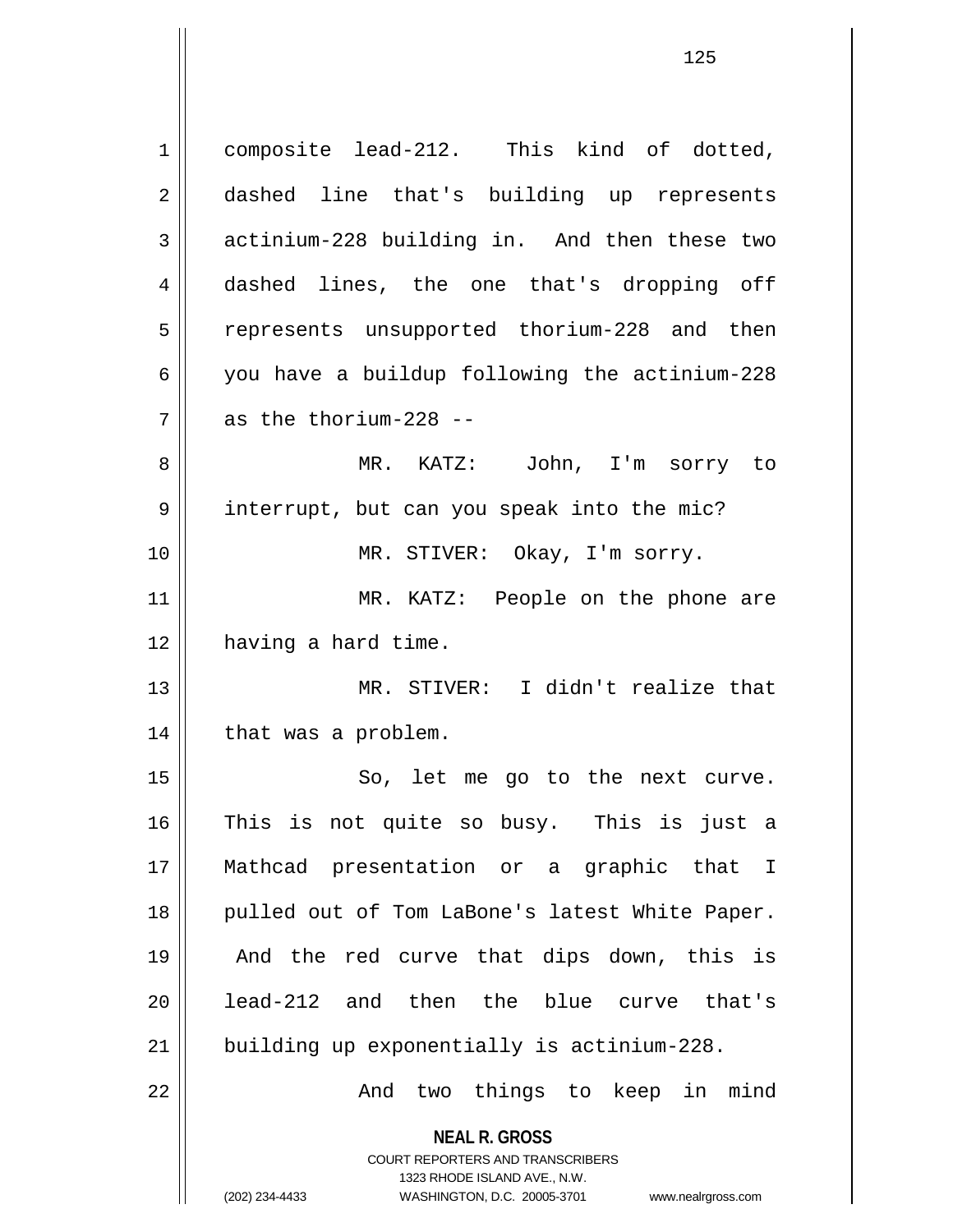1 || here. If you're looking at lead-212, you 2 | don't have equilibrium reestablished following  $3 \parallel$  a separation until about three weeks. And  $4 \parallel$  this is governed by the half life of radium- $5 \parallel$  228. It's about a 3.6 day half life. And so, 6 if you were to have a chemical purification 7 followed by an acute intake followed by a 8 || measurement within a couple of days, you're 9 going to have a very large intake and you 10 wouldn't detect anything. Also, if you were 11 to use actinium-228 to try to determine the 12 amount of material of thorium-232 that had 13 || been taken in, depending on where you are on 14 || this curve, remember this is building in the  $15 \parallel$  5.75 year half life. And so, even a couple of 16 months after separation you could be -- you 17 could underestimate your -- the amount of the 18 || intake by up to a factor of 100 or more. 19 And so to really get a handle on 20 where -- how old this source is in separation 21 you really kind of need to have both 22 measurements. If you have just the lead, I

> **NEAL R. GROSS** COURT REPORTERS AND TRANSCRIBERS 1323 RHODE ISLAND AVE., N.W.

(202) 234-4433 WASHINGTON, D.C. 20005-3701 www.nealrgross.com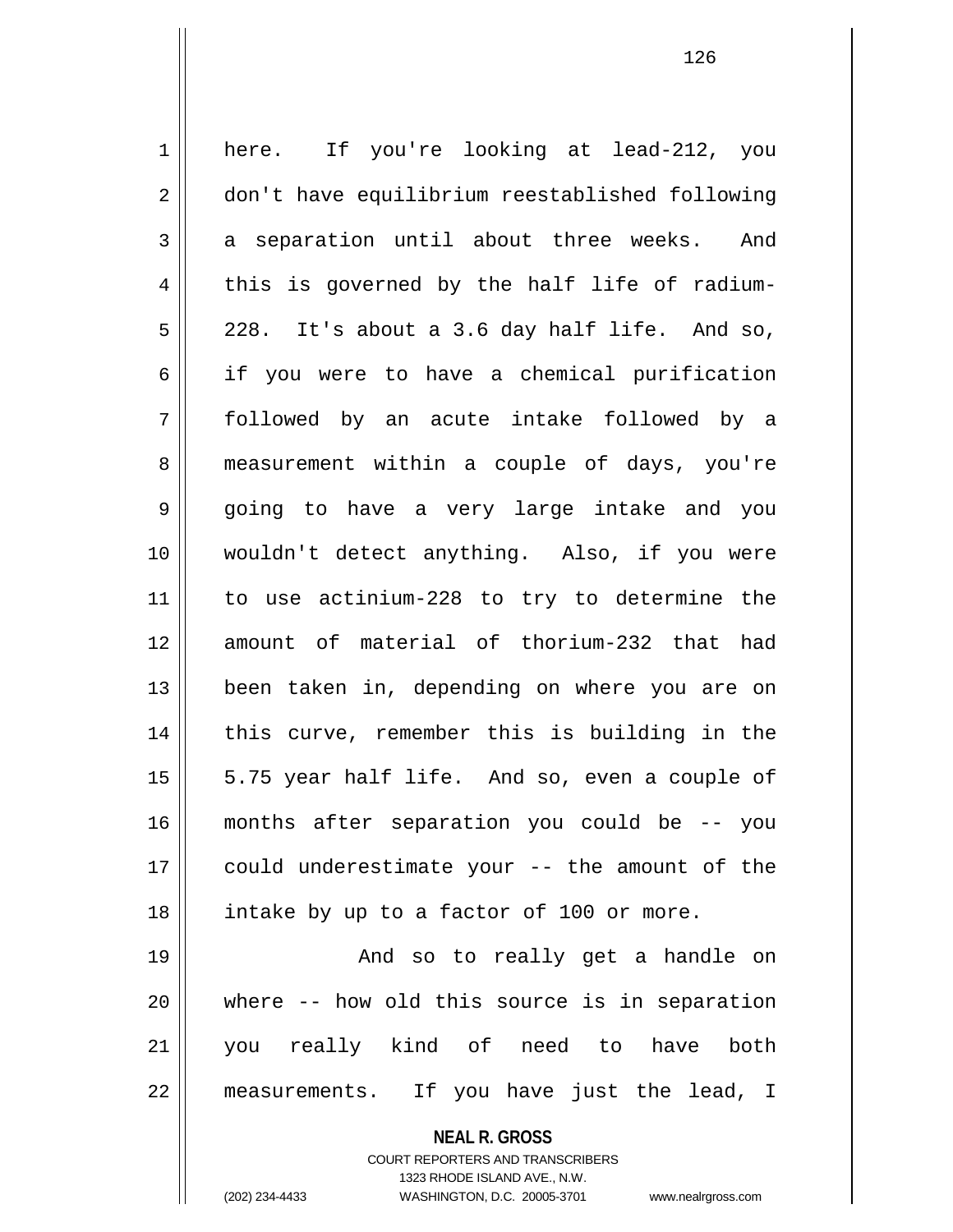1 || mean you can see as it dips down and comes  $2 \parallel$  back up, you could be on either side of that  $3 \parallel$  curve but if you had the actinium, that really 4 helps to anchor you and lets you back- $5 \parallel$  calculate to the age of the thorium.

6  $\parallel$  6 The sub-issue 1, this says the 7 combination of uncertainties and variability 8 || in the milligram data could result in 9 underestimates of intake by up to a factor of 10 100. And that's basically because we don't 11 know how these data were -- how they were 12 derived. We had source terms at Fernald that 13 were at varying levels of disequilibrium. We 14 || don't know the age of the source, whether age 15 corrections were made based on actinium or 16 || lead or, as the literature indicates, 17 || simplifying assumptions such as just presuming 18 || secular equilibrium were invoked to transform 19 actinium or lead back into milligram thorium 20 data. And we just don't know. We don't have  $21$   $\parallel$  that information.

22 We have to take this -- if this

**NEAL R. GROSS** COURT REPORTERS AND TRANSCRIBERS

1323 RHODE ISLAND AVE., N.W. (202) 234-4433 WASHINGTON, D.C. 20005-3701 www.nealrgross.com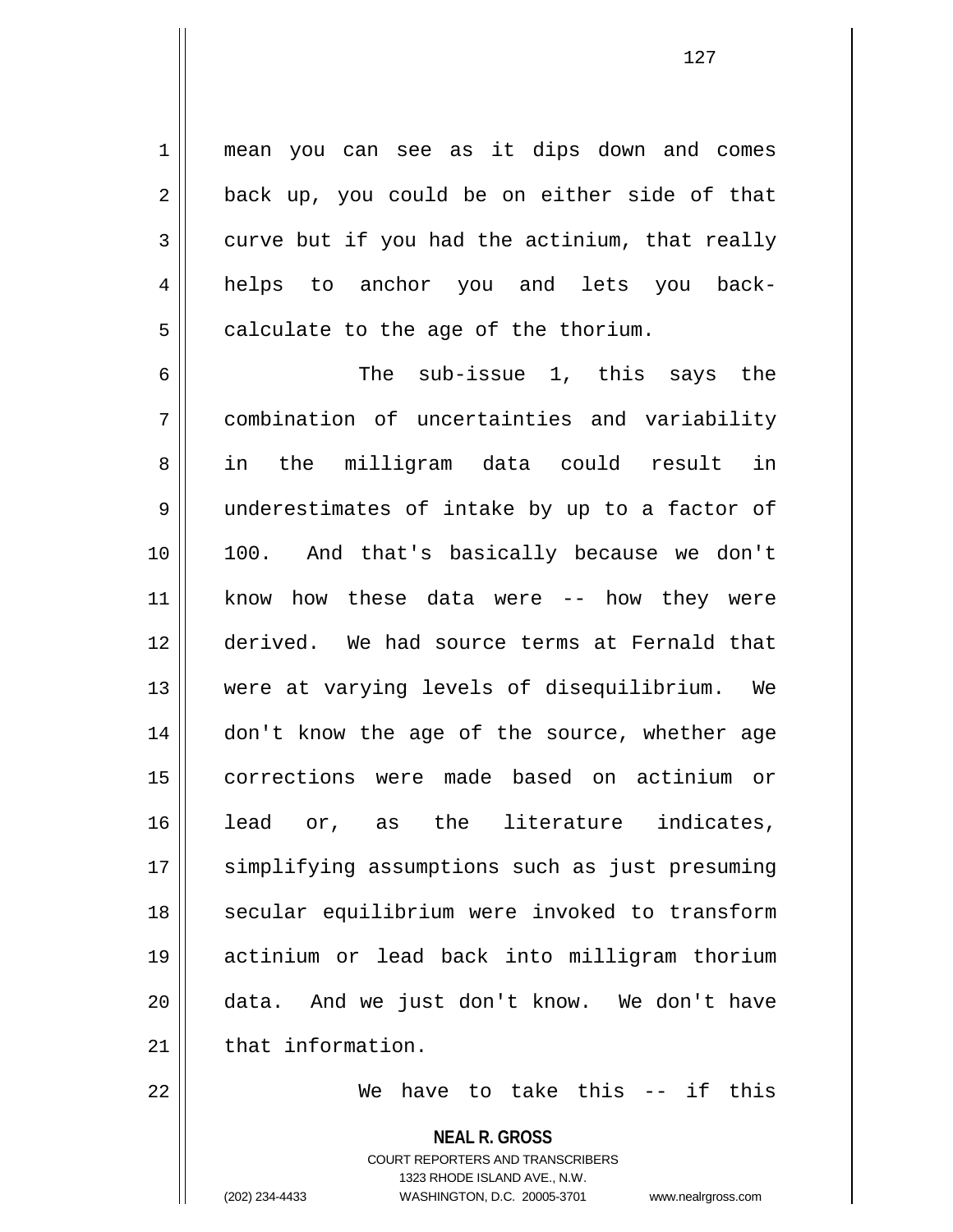$1 \parallel$  data were to be used in a model, it has to be  $2 \parallel$  accepted at face value. There are ways -- if 3 you had one of these, particularly if you had 4 | lead-212, as NIOSH will explain. Mark will 5 talk about this later. If you have that  $6 \parallel$  anchor point, then you can figure out a worst 7 case situation, how bad could it be, how bad 8 could the disequilibrium be? But if you don't  $9 \parallel$  have that, you're kind of adrift, and that's 10 || our main concern. 11 Historic references. We have

12 looked at this Counter Thorium Calibration 13 || Runs from March of 1976. And this, as well as 14 other references, recommend that if you're 15 || going to make this technique quantitative, you 16 || really need to know the age of the source. 17 You need to know the time from the measurement 18 since the intake and since the separation, 19 basically the same thing. We haven't found 20 || any evidence either through NIOSH or by SC&A's 21 || research to suggest these steps were ever  $22$   $\parallel$  taken and the available data suggests that

> **NEAL R. GROSS** COURT REPORTERS AND TRANSCRIBERS

> > 1323 RHODE ISLAND AVE., N.W.

(202) 234-4433 WASHINGTON, D.C. 20005-3701 www.nealrgross.com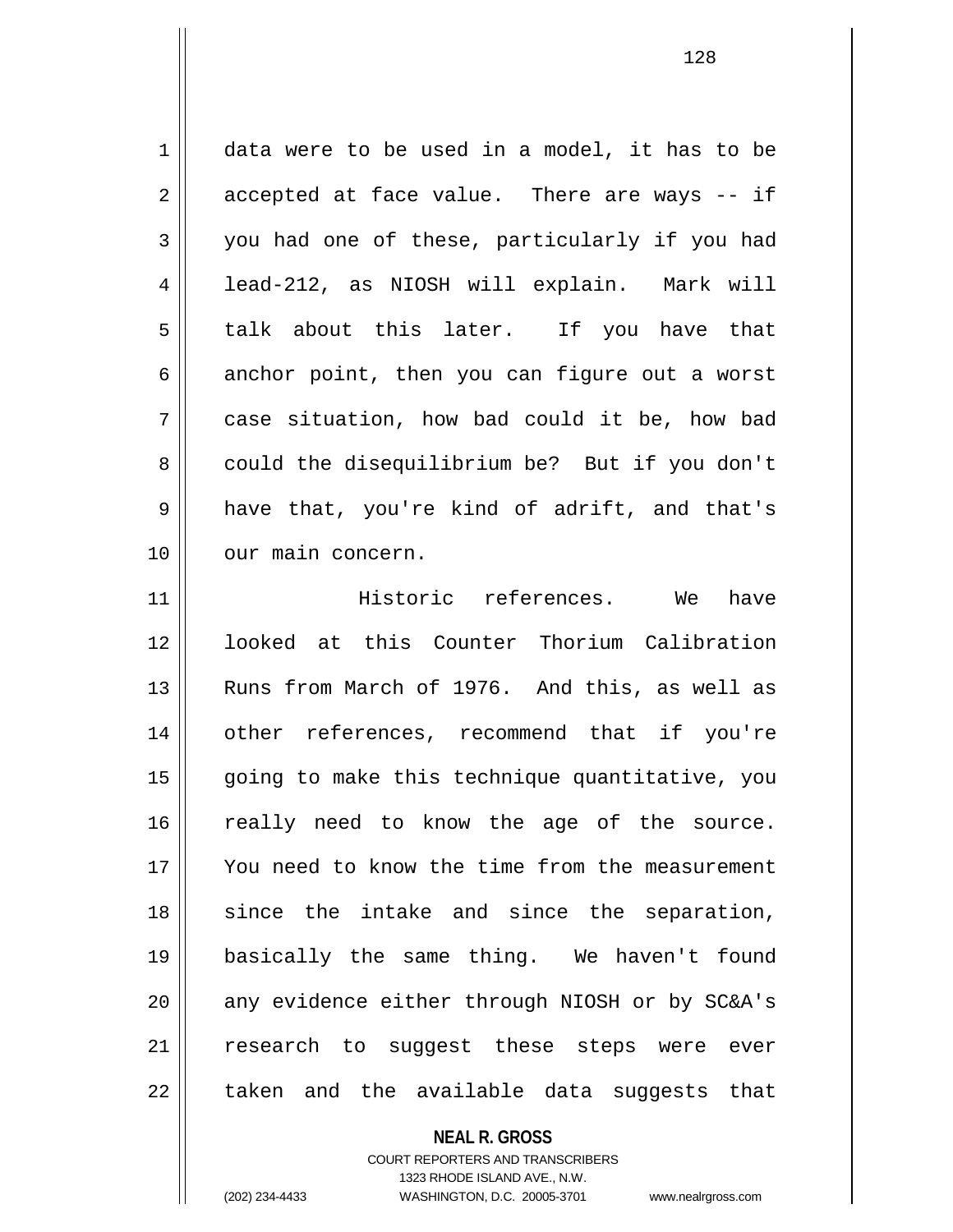$1 \parallel$  they probably were not.

 $\mathsf{I}$ 

| 2              | One example of this is: we                                                                                                                                             |
|----------------|------------------------------------------------------------------------------------------------------------------------------------------------------------------------|
| $\mathfrak{Z}$ | examined claimant files for data -- for                                                                                                                                |
| $\overline{4}$ | results that were greater than the detection                                                                                                                           |
| 5              | limit. There were 79 results, 59 workers.                                                                                                                              |
| 6              | Only 30 percent had more than one measurement                                                                                                                          |
| 7              | and there was no correlation whatsoever                                                                                                                                |
| 8              | between the magnitude of the result and the                                                                                                                            |
| 9              | sampling frequency. NIOSH's methods,                                                                                                                                   |
| 10             | as you will hear later, presume that lead-212                                                                                                                          |
| 11             | was used to derive the milligram thorium data.                                                                                                                         |
| 12             | But as yet they've presented no hard evidence                                                                                                                          |
| 13             | to support that. Again, Counter Thorium                                                                                                                                |
| 14             | Calibration Runs has a calculation and they                                                                                                                            |
| 15             | basically use various equilibrium assumptions                                                                                                                          |
| 16             | and actinium-228. Now, granted that's one                                                                                                                              |
| 17             | example but it's the only example we've found.                                                                                                                         |
| 18             | And so the burden of proof is really on NIOSH                                                                                                                          |
| 19             | to show that lead-212 was indeed used pre-                                                                                                                             |
| 20             | 1978.                                                                                                                                                                  |
| 21             | This was a tasking by the Work                                                                                                                                         |
| 22             | Group and Mark Rolfes, as you guys know,                                                                                                                               |
|                | <b>NEAL R. GROSS</b><br><b>COURT REPORTERS AND TRANSCRIBERS</b><br>1323 RHODE ISLAND AVE., N.W.<br>(202) 234-4433<br>WASHINGTON, D.C. 20005-3701<br>www.nealrgross.com |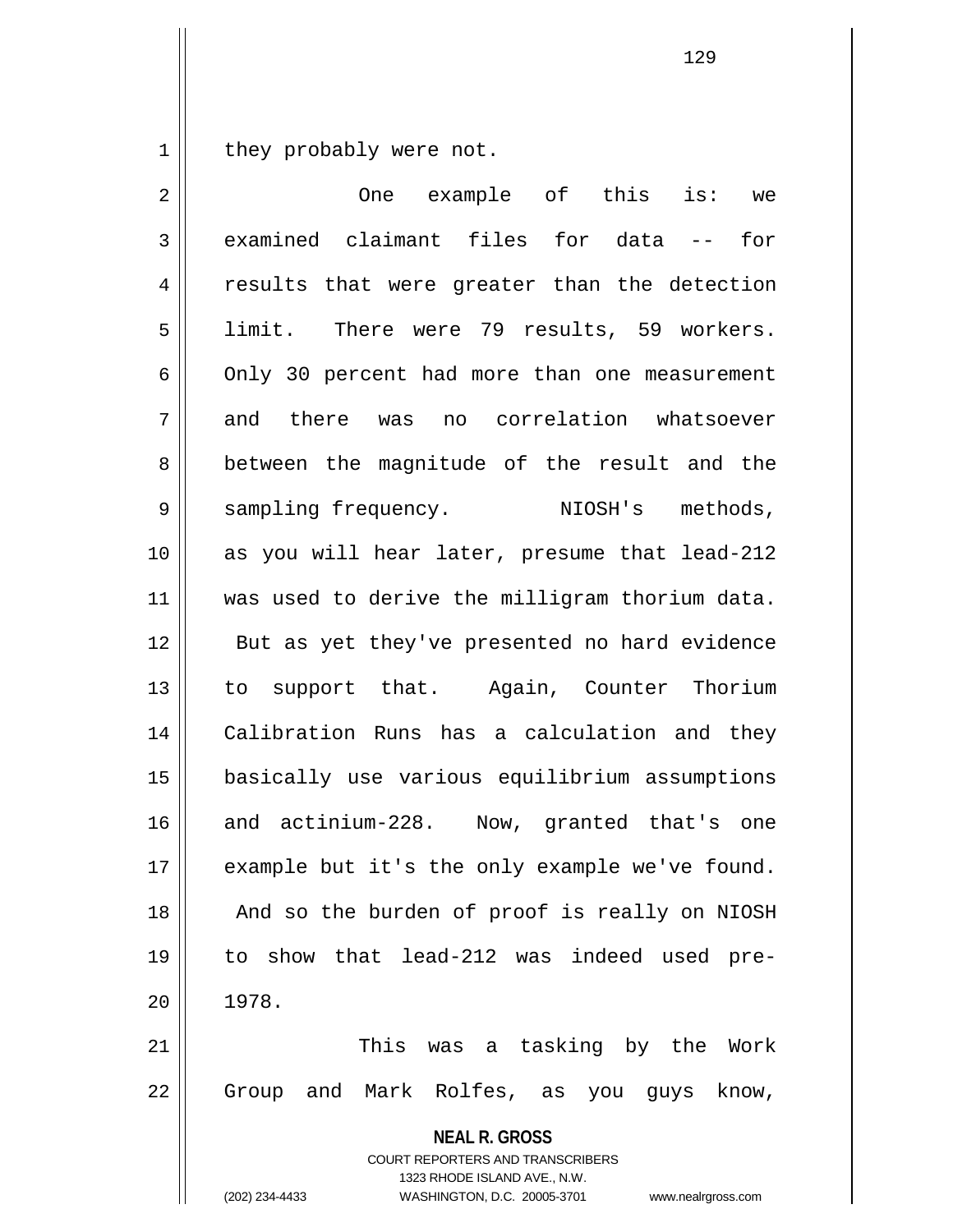1 posted a series of documents that are supposed 2 to help bolster that position. SC&A's 3 position is that we don't see anything new  $4 \parallel$  that really changes our mind, although they 5 did provide some useful approaches for  $6 \parallel$  calculating thorium if indeed you have a valid 7 lead-212 measurement.

8 We also note that there's 9 inconsistencies between the thorium-232 and 10 || the actual data, this nanocurie data, during 11 || this period of overlap. There was a period 12 between about '78 and '79 where you have for a 13 limited number of cases measurements of both. 14 You have the milligram data and you have the 15 actinium and the lead-212.

16 || And it's very interesting that for 17 one set of data, 1979, you have two subsets 18 where you have a homogeneous group within one 19 plant over about a 3-week period of time. So 20 you're looking at one source term. Almost, 21 maybe not -- there's some possibility that  $22 \parallel$  they weren't, but it's probably very likely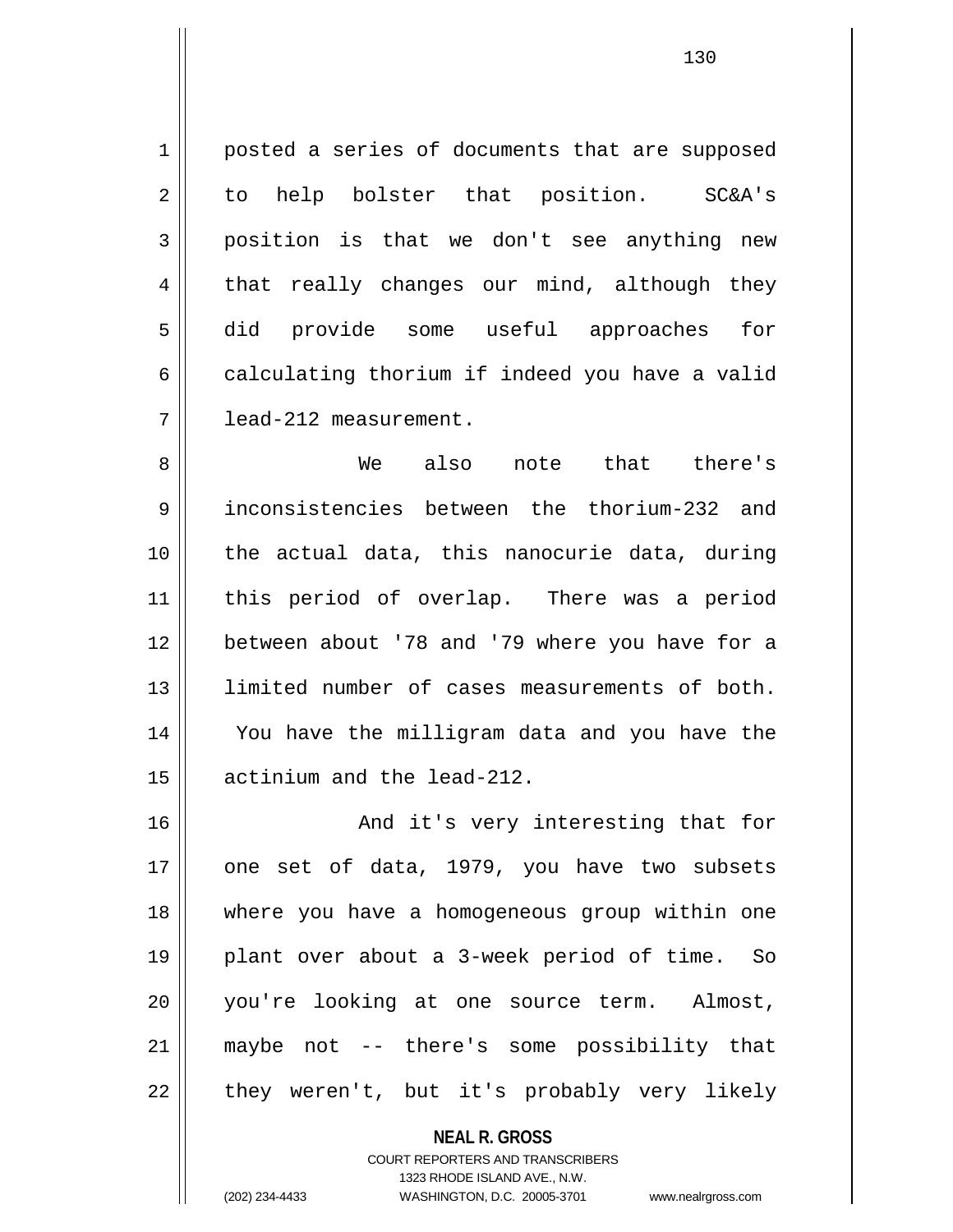1 | that this is a single source. So, you would 2 expect that those data sets would show 3 proportionality between the thorium results  $4 \parallel$  and the nanocurie results. Let me go to the  $5 \parallel$  next slide here; it might be a little easier  $6 \parallel$  for you to see.

7 This first column is the thorium 8 || result in milligrams and then the second  $9 \parallel$  column is the lead-212 activity in nanocuries. 10 The third is actinium-228, then monitoring 11 date and then location. So if you look at 12 || this first highlighted group here, there's 13 four values, 2.1 milligrams. And look at the 14 reported lead-212 activities. There's 15 definitely a range here, from 0.25 to 0.4 16 nanocuries, and these are all above the 17 detection limit. So you would expect to see 18 || some proportionality in the milligram results. 19 But all the 1979 data are reported as 2.1. 20 Now, is this definitive proof? No, but it 21 | certainly suggests to us that this presumption  $22$  || that the lead-212 was used to back-calculate

> **NEAL R. GROSS** COURT REPORTERS AND TRANSCRIBERS 1323 RHODE ISLAND AVE., N.W.

(202) 234-4433 WASHINGTON, D.C. 20005-3701 www.nealrgross.com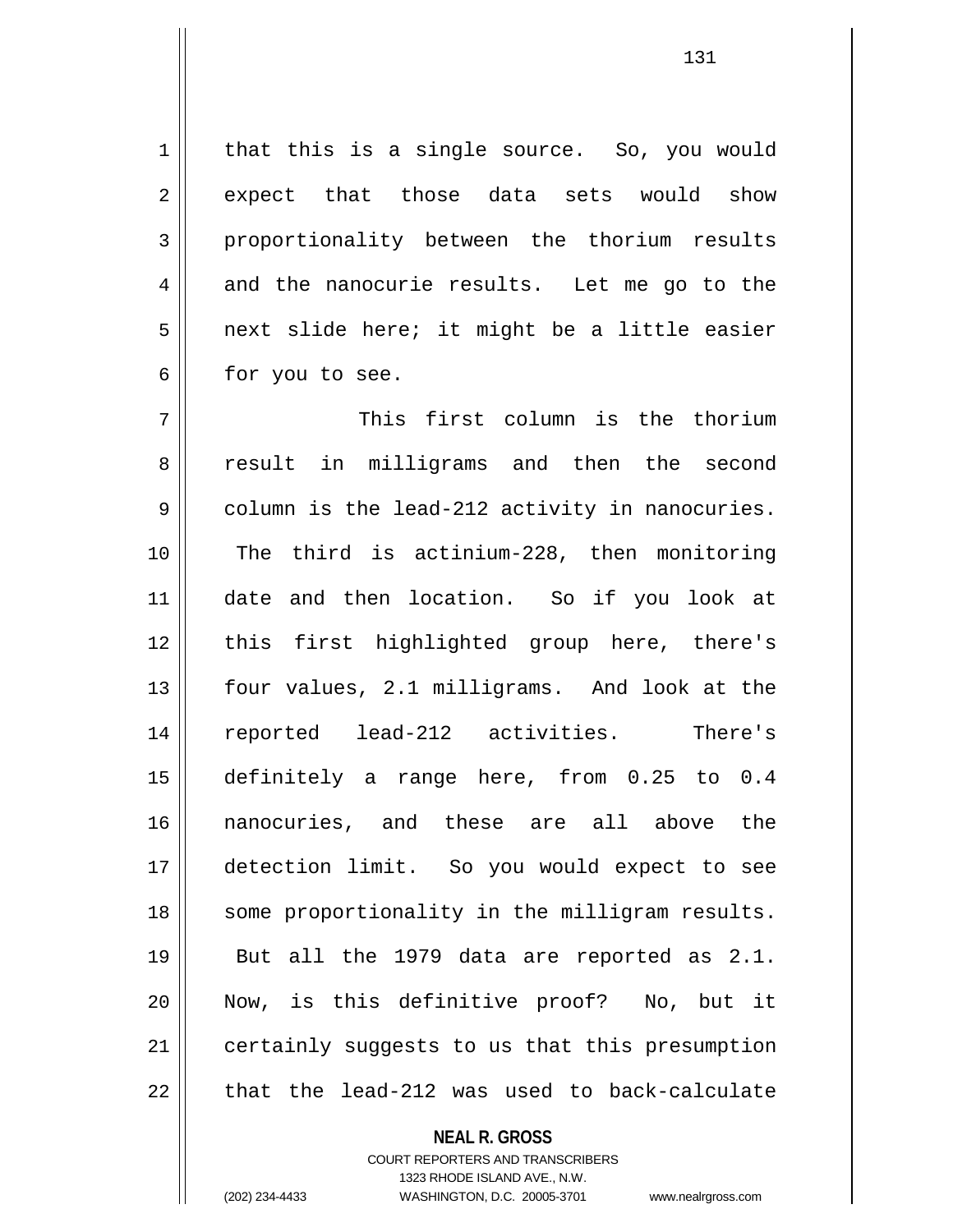$1$  the thorium is highly questionable.

| $\overline{2}$ | We also have the<br>lower -- the               |
|----------------|------------------------------------------------|
| 3              | three lowest, or the three bottom rows have    |
| 4              | the three highest milligram thorium results,   |
| 5              | and they both correlate with negative lead-    |
| 6              | 212. And so that's just a bit of evidence to   |
| 7              | help support our position. It doesn't really   |
| 8              | undermine NIOSH's position but it casts doubt  |
| 9              | on that presumption.                           |
| 10             | This next slide, this is basically             |
| 11             | about what we call independent kinetics. What  |
| 12             | happens once this material is taken in?<br>Do  |
| 13             | the radioactive progeny behave the same way as |
| 14             | the parent material? And they certainly do     |
| 15             | not. I'm not going to go through and read all  |
| 16             | this, but this just basically demonstrates     |
| 17             | that there's a translocation of material out   |
| 18             | of the lung. Thorium tends to stay in the      |
| 19             | lung, whereas the progeny migrate out. Our     |
| 20             | calculations, as you'll see in a minute, show  |
| 21             | that that effect over the course of a year     |
| 22             | could result in about a factor of<br>10        |

**NEAL R. GROSS**

COURT REPORTERS AND TRANSCRIBERS 1323 RHODE ISLAND AVE., N.W. (202) 234-4433 WASHINGTON, D.C. 20005-3701 www.nealrgross.com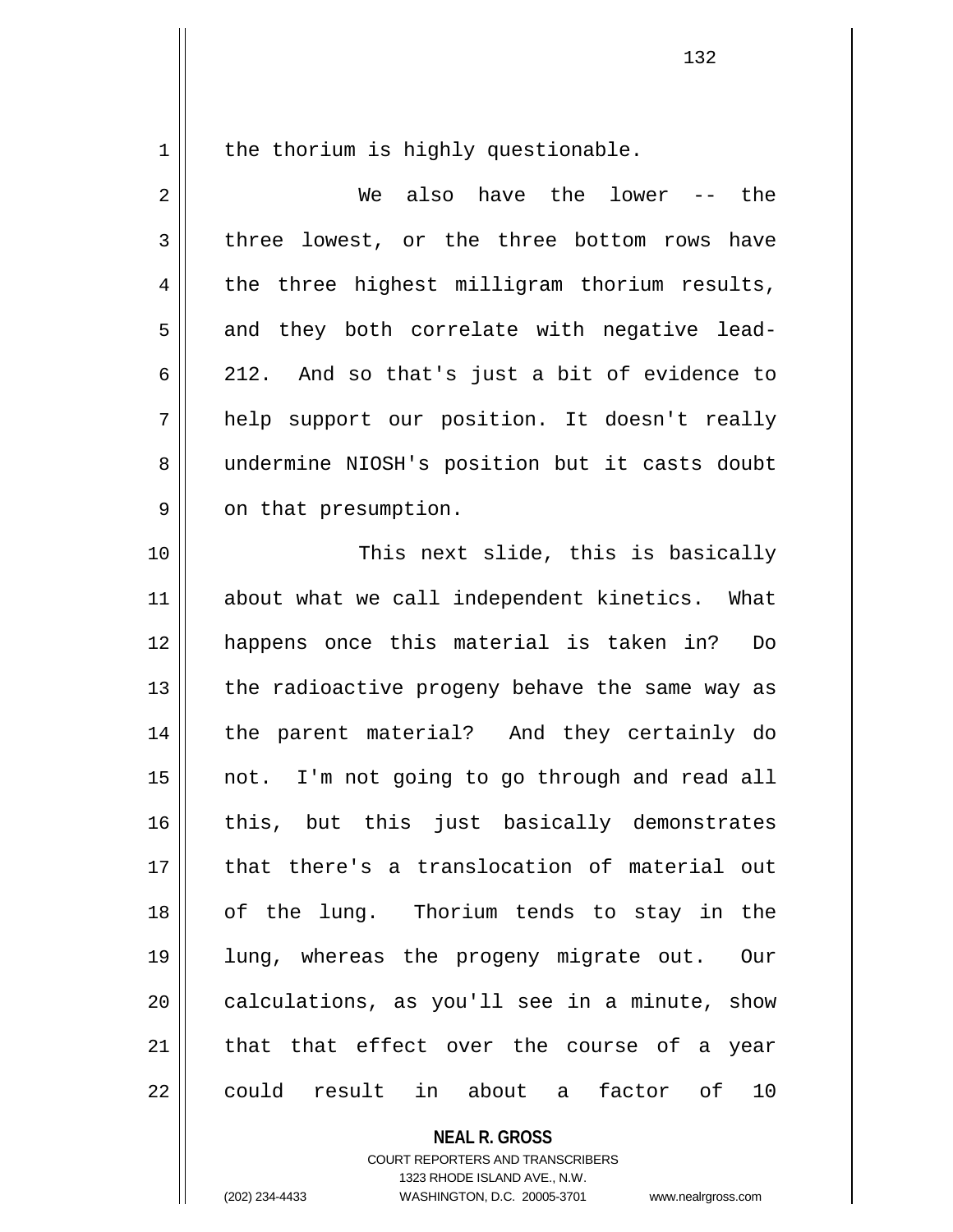1 underestimation.

| 2  | We also noted that individual                  |
|----|------------------------------------------------|
| 3  | workers' results were inconsistent with        |
| 4  | accepted biokinetic processes. Basically, you  |
| 5  | have a high result. Three months later you     |
| 6  | have a sub-MDL result when you should -- if    |
| 7  | you follow the biokinetic processes there      |
| 8  | should be a detectable level, but there isn't. |
| 9  | NIOSH has suggested that this could be the     |
| 10 | result of clothing contamination and we accept |
| 11 | that that could possibly have occurred.        |
| 12 | However, in the instances where we have seen   |
| 13 | that type of a situation, there's a follow-up  |
| 14 | measurement on the same day, not something     |
| 15 | where there's going to be a long-term -- a     |
| 16 | large gap between the two measurements.        |
| 17 | So, all these factors together in              |
| 18 | our minds cast doubt on this presumption that  |
| 19 | lead-212 was used to back-calculate. And so    |
| 20 | we still are at the same place we were to      |
| 21 | begin with. We don't feel that that data has   |
| 22 | the pedigree for dose reconstruction based on  |

**NEAL R. GROSS**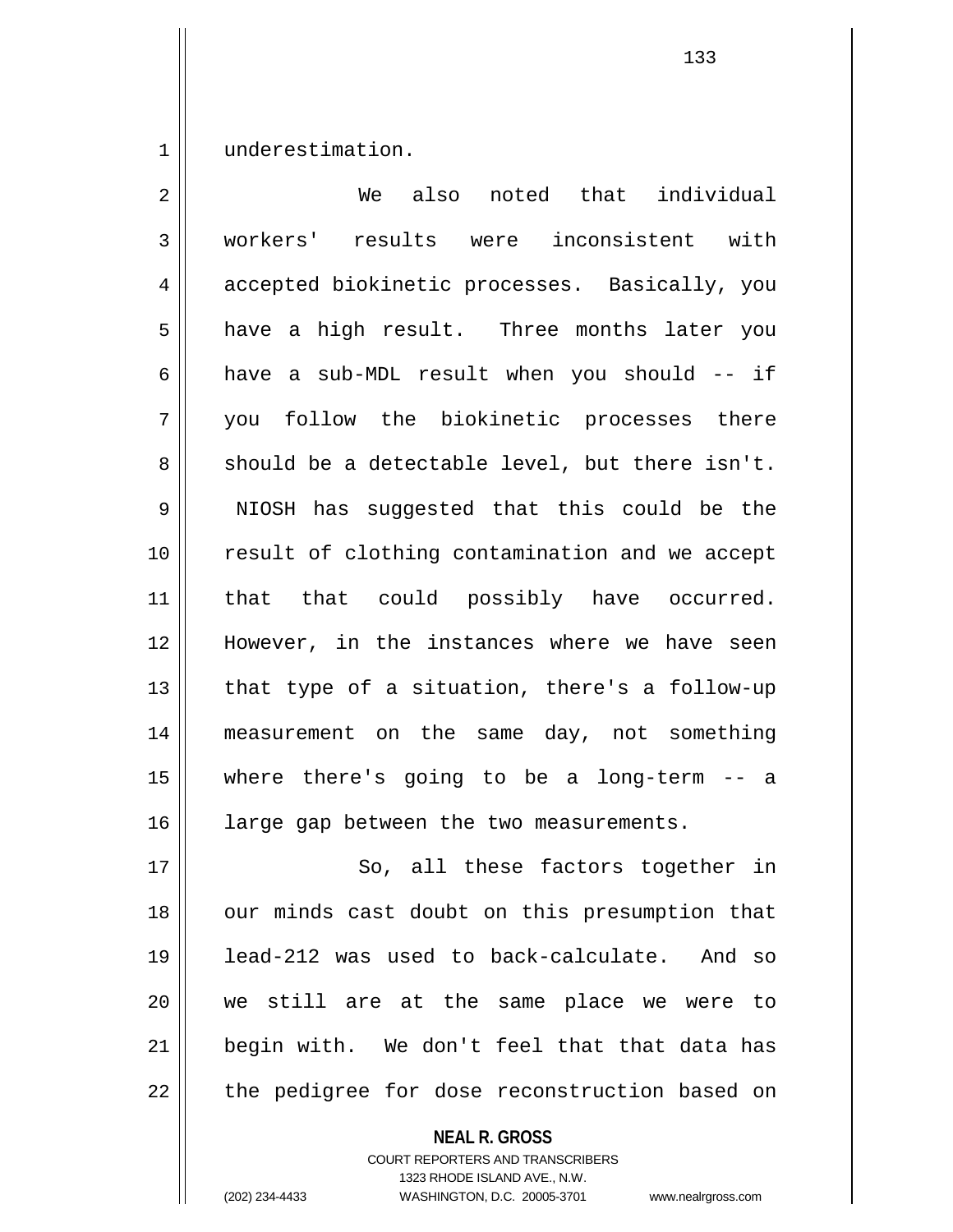$1$  the huge amount of uncertainty associated with  $2 \parallel$  these values.

3 Now, let's move onto sub-issue 2. 4 This is really kind of the crux of the issue  $5 \parallel$  right now. This is the suitability of the  $6 \parallel$  mobile system as used in the context in which 7 it was used for determining milligram lung 8 burdens in our program under EEOICPA for 9 making the correct compensation decision. We 10 call this the technical shortfall issue.

11 || There's really two aspects to 12 || this. First of all, the mobile system was 13 used. This is well established in all the 14 || references. I've listed them. You can go to  $15$  || them, look at them, as well as the new ones 16 || that Mark posted. They show that this was a 17 || screening technique. It was for triage only. 18 || And basically they even call out -- at the 19 time the maximum permissible lung burden for  $20$  | thorium-232 was about 30 milligrams, a very 21 || large number. And so they were happy, they 22 were satisfied with a system that would

## **NEAL R. GROSS**

COURT REPORTERS AND TRANSCRIBERS 1323 RHODE ISLAND AVE., N.W. (202) 234-4433 WASHINGTON, D.C. 20005-3701 www.nealrgross.com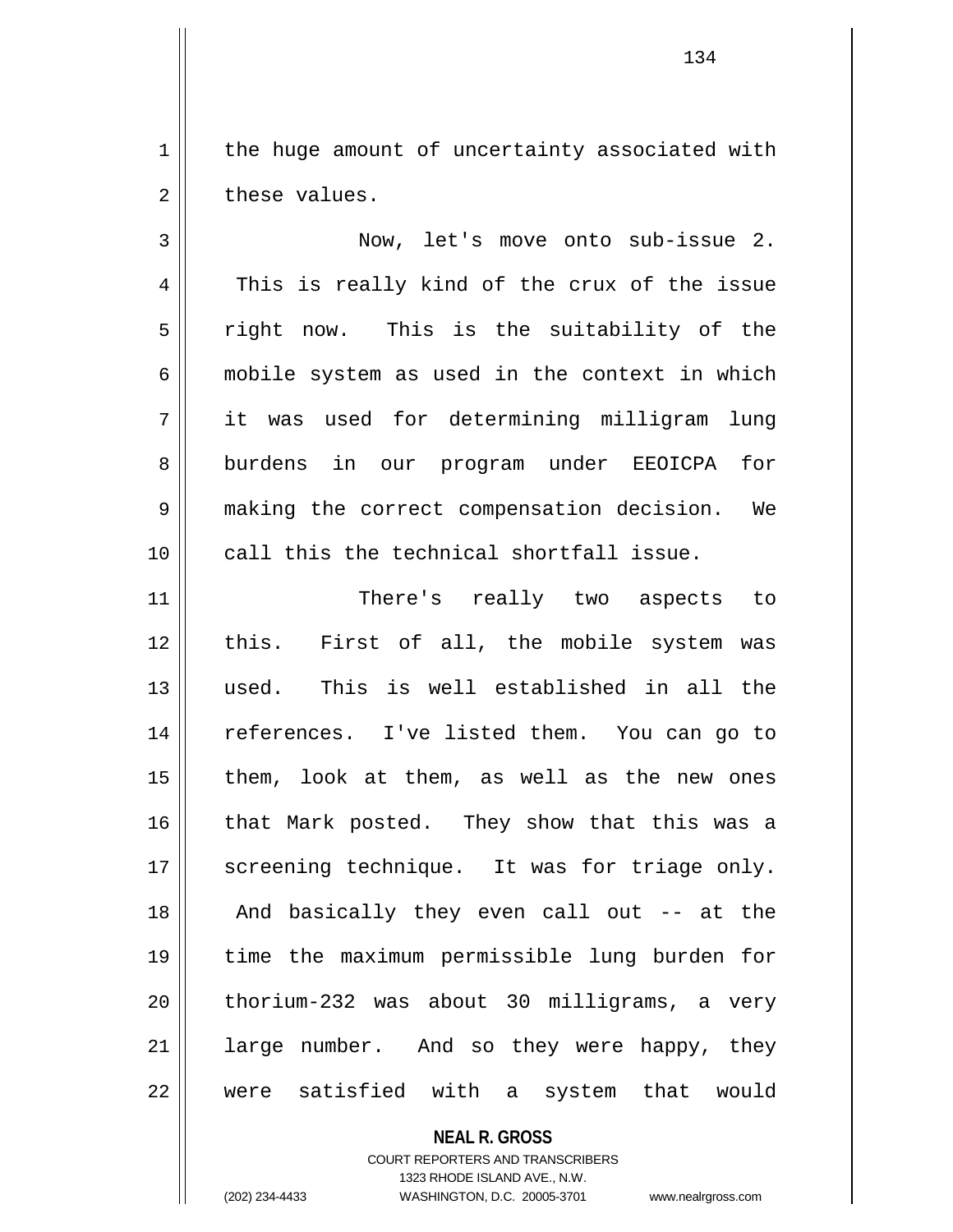1 || measure 30 percent of that. So they basically  $2 \parallel$  had a screening value, at least at Y-12 where  $3 \parallel$  most of the calibration data exists. At Y-12, 4 || 10 milligrams was kind of a threshold point. 5 If you got a 10 milligram result, then you'd 6|| take further steps to get a better 7 determination. Anything less than that and 8 || you wouldn't worry about it. 9 The milligram thorium data are 10 consistent with non-quantitative methods. 11 Basically, when you look at the data itself 12 it's categorical. You've got a lot that are 13 down below the detection limit and just a

15 These particular references, this 16 was taken from a -- this quote down here from 17 the Technical Basis Document for FMPC in 1997. 18 Now, this was a time frame when they had 19 their own counting system in-house. They 20 weren't relying on Y-12 to bring this tractor  $21$  | trailer rig up periodically to sample people. 22 || They had their own system, they had their own

14 || handful that are up above. So.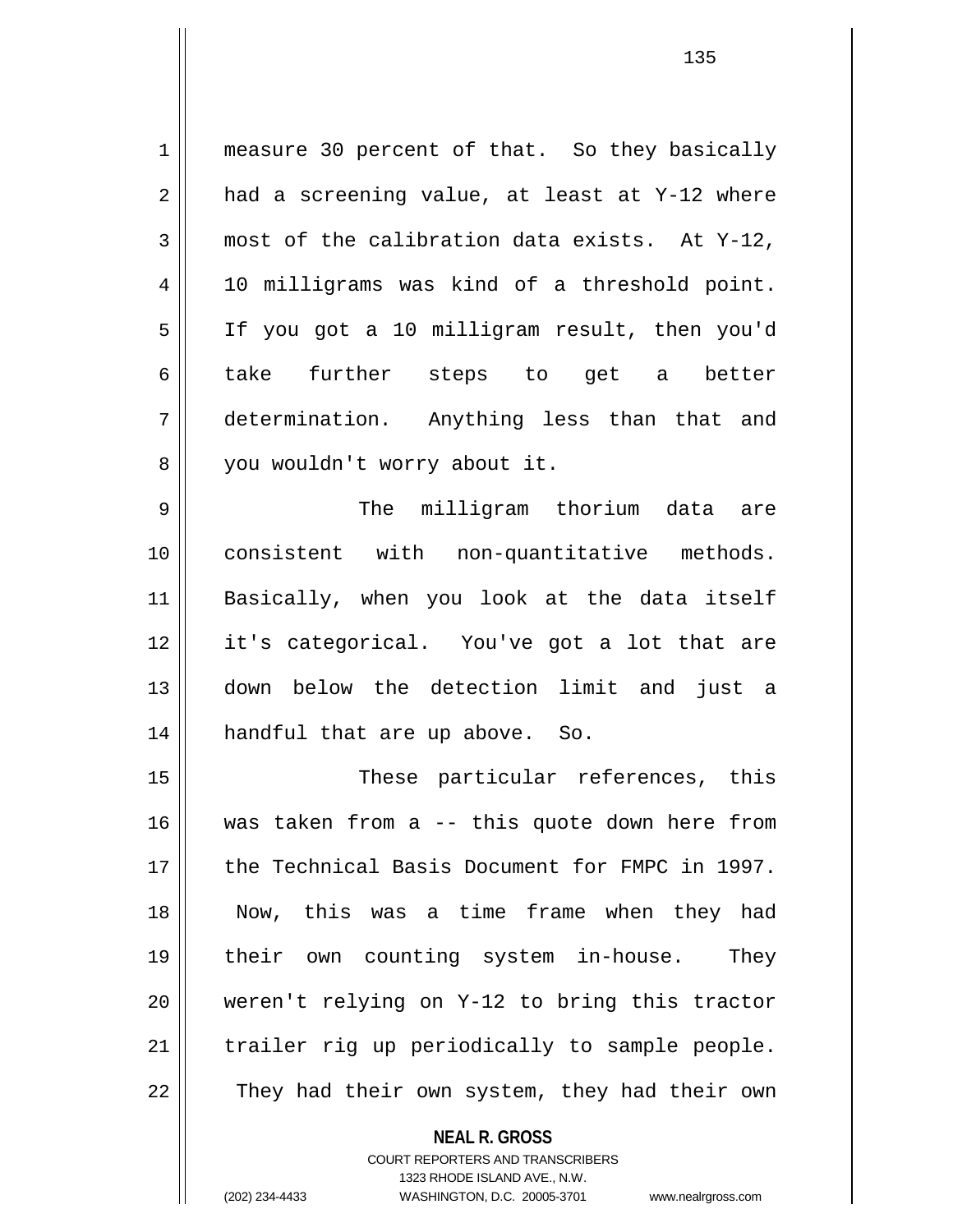1 calibrations, they had their own staff. They 2 || probably knew the system very well. And the  $3 \parallel$  conclusion was that, from this quote, "In vivo 4 || measurements for thorium are performed by 5 determining the amount of actinium and lead-6 212" which we know, "present in measurement 7 and assuming radioactive equilibrium with the 8 parent." So, by assuming radioactive 9 equilibrium you don't really have to worry 10 about whether you use actinium or lead-212, 11 because you're already presuming that they're 12 in equilibrium. So, this idea that you would 13 have to use lead to get that for a 14 quantitative measurement is, once again, kind 15 of brought into question. And then: "since 16 || the degree of equilibrium is rarely known, 17 || this technique is only useful for screening 18 tight measurements and should not be used as 19 || the only indication of thorium intake." 20 || Actually I had one slide out of  $21$  sequence here. I should go to 17. And so,

 $22$  | basically the system limitations for thorium-

**NEAL R. GROSS** COURT REPORTERS AND TRANSCRIBERS

1323 RHODE ISLAND AVE., N.W.

(202) 234-4433 WASHINGTON, D.C. 20005-3701 www.nealrgross.com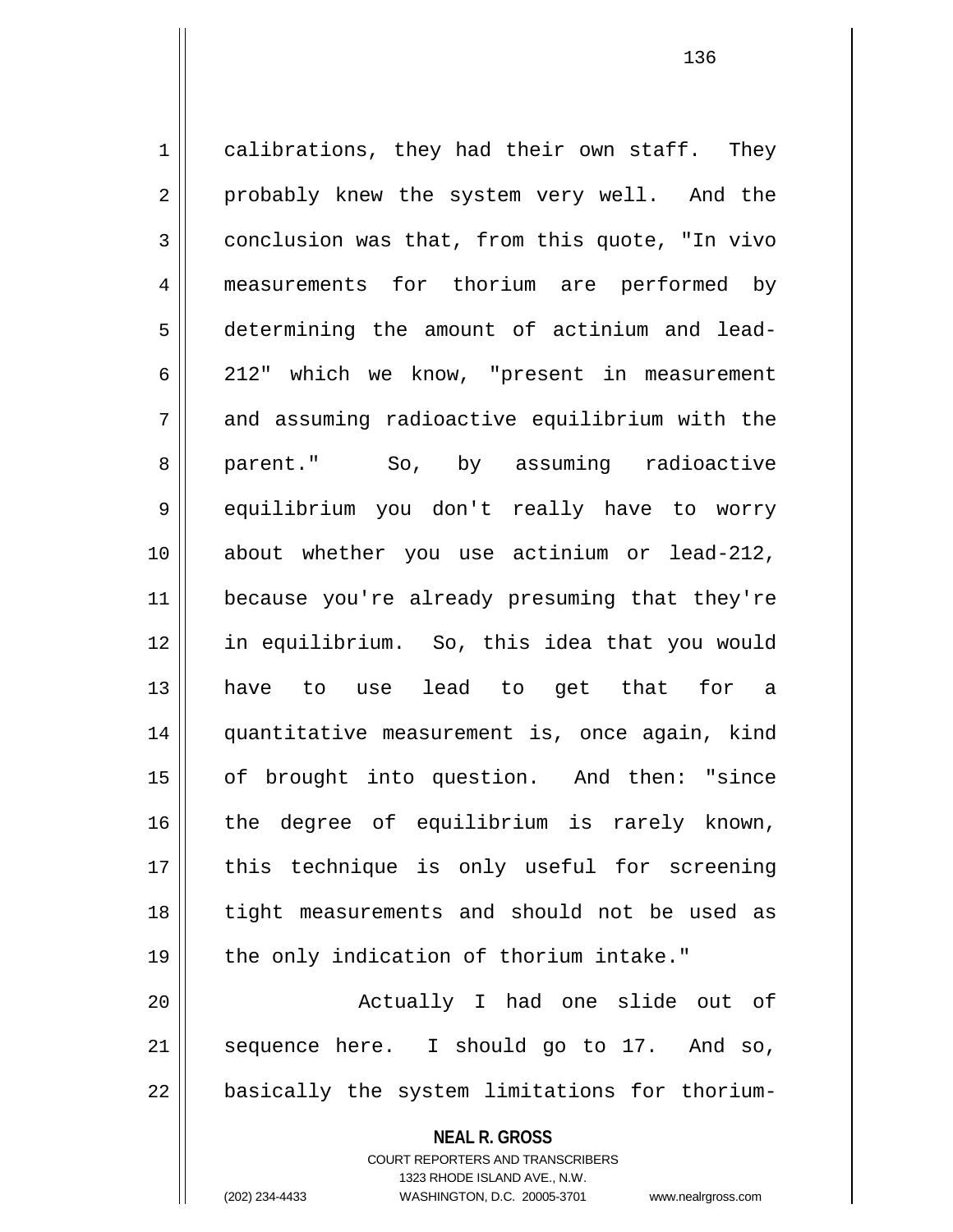1 || 232 measurements were known at the time. The 2 || methods were identified by which quantitative 3 measurements could be made, yet there's no 4 || indication that such methods were actually 5 | implemented at FMPC. Now, this tells you 6 that, okay, you've got a system that has a 7 certain capability, and that capability was 8 || not reached.

9 The other information, or the 10 || other aspect of this is that, well, why is it 11 so inadequate? And we believe that from what 12 we've been able to discern from the 13 documentation and the historic records that 14 || the mobile system was really used to measure 15  $\parallel$  the maximum permissible lung burden for U-235.

16 And when we look at the available 17 || files, an example here, 15 claimants from the 18 59 workers I talked about earlier. None of  $19$  | them have any attempt to calculate the maximum 20 permissible burden for thorium, but they all 21 have a calculation for U-235. Almost all the 22 | in vivo monitoring results that were repeated

> **NEAL R. GROSS** COURT REPORTERS AND TRANSCRIBERS 1323 RHODE ISLAND AVE., N.W. (202) 234-4433 WASHINGTON, D.C. 20005-3701 www.nealrgross.com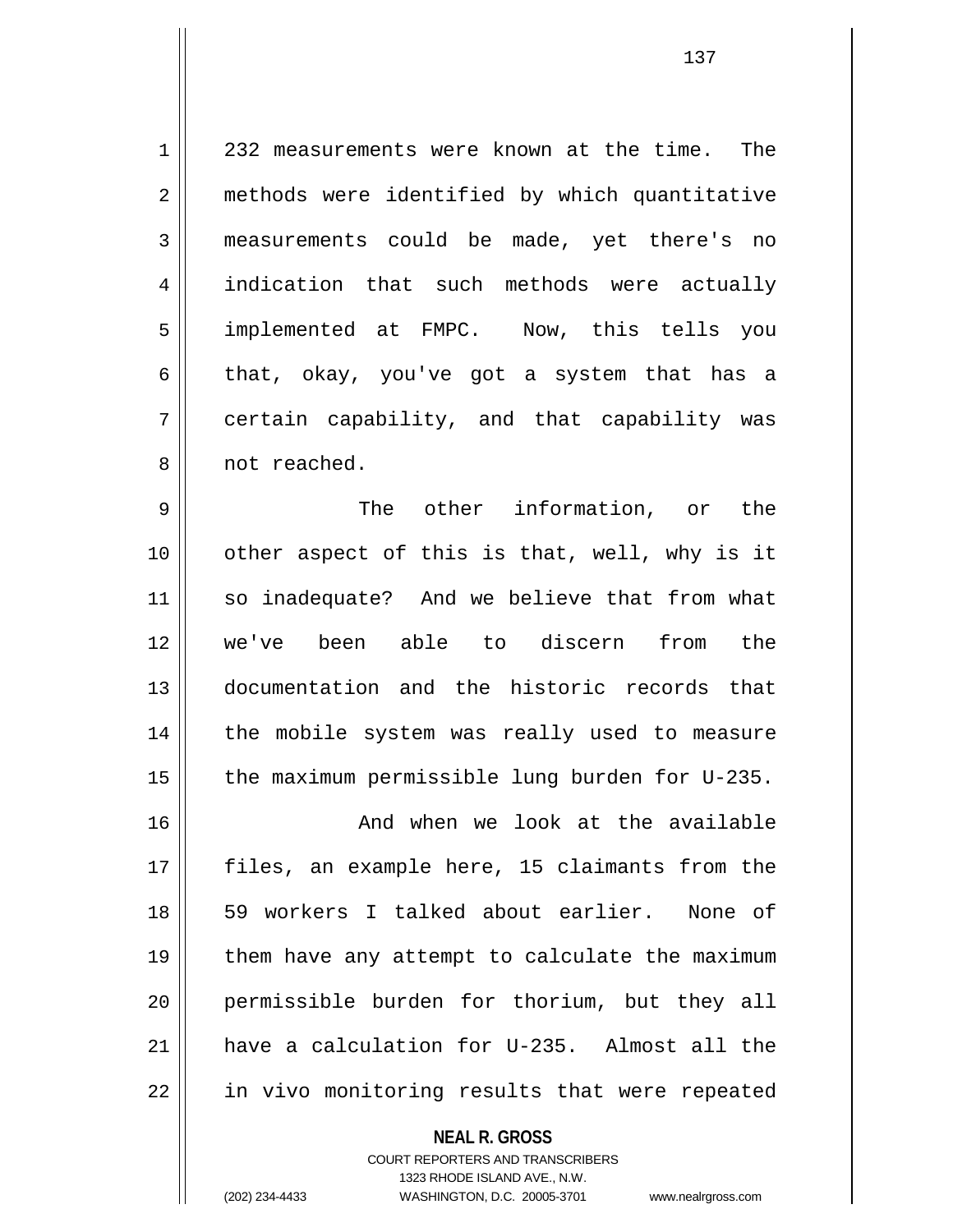**NEAL R. GROSS** COURT REPORTERS AND TRANSCRIBERS 1323 RHODE ISLAND AVE., N.W. 1 || were repeated in order to get a better handle  $2 \parallel$  on the uranium. So you have a system that's 3 **basically being used to quantify uranium lung** 4 || burdens. You also have the capability to do 5 | screening on thorium, so they did it. Let me  $6 \parallel$  back up again here to where we were. Let's  $7 \parallel$  see, we were on 12, so let me come ahead here. 8 | Okay. 9 This is basically some more 10 information about -- we're kind of getting 11 into the next aspect of this and this is one  $12$  | that's very important. It has to do with even 13 under the best conditions -- 14 MR. KATZ: John, just try -- 15 || MR. STIVER: I tend to back up. 16 MR. KATZ: You move around a lot,  $17$  and if you just sort of try to face the mic 18 it'll help. 19 || MR. STIVER: Okay. 20 || MR. KATZ: The people on the phone  $21$  are dying here. 22 MR. STIVER: If I could move this

(202) 234-4433 WASHINGTON, D.C. 20005-3701 www.nealrgross.com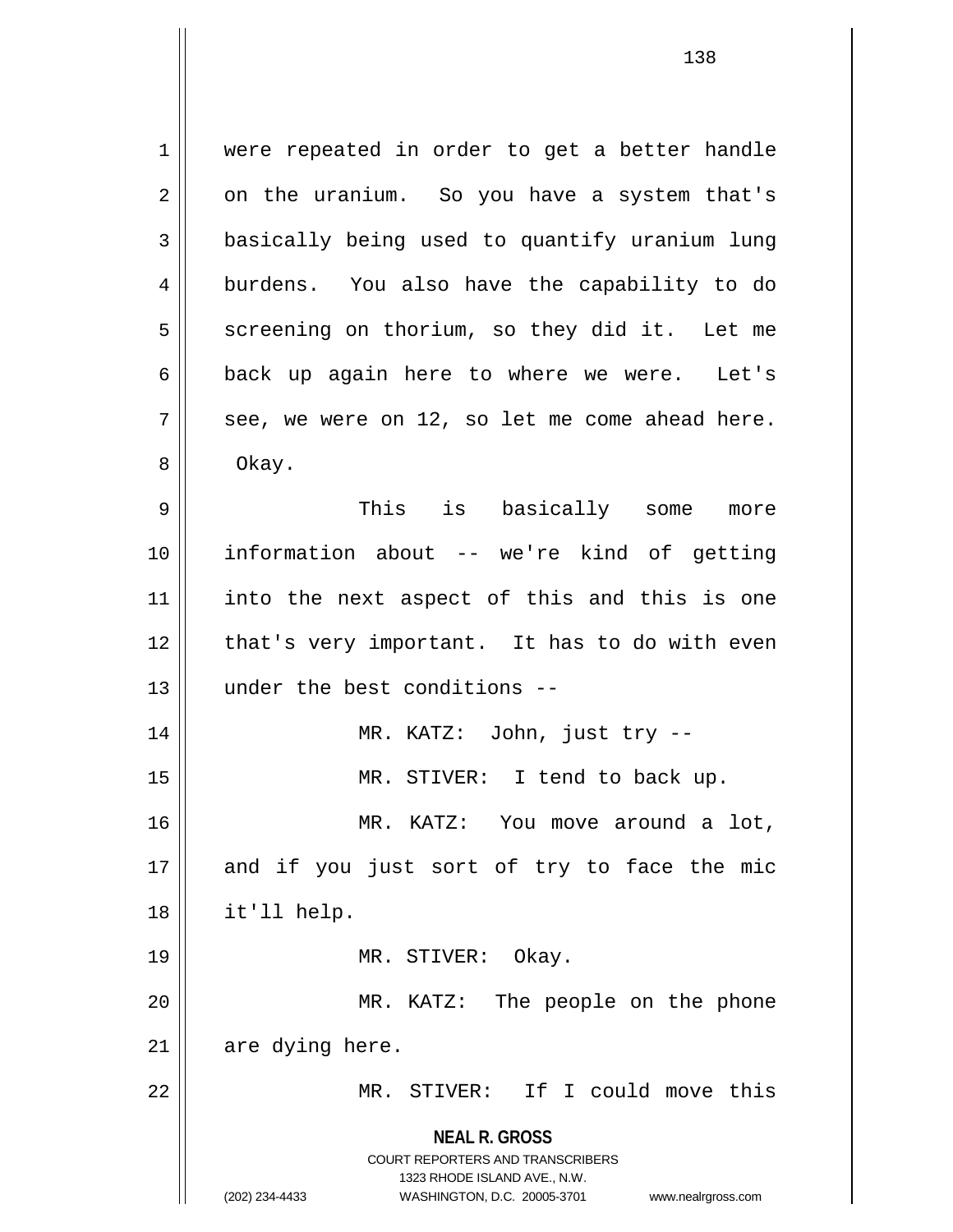1 up a little bit, I'd feel more comfortable  $2 \parallel$  here. There we go. 3 MR. KATZ: Thanks. 4 MR. STIVER: Is that better?  $5 \parallel$  Okay, good. 6 Basically, 97 percent of the  $7 \parallel$  results that are reported are below the stated 8 || MDA of 6 milligrams. And I'll take a look at 9 || this next slide here. I don't know if you can 10 || see that very well, but this was taken from 11 NIOSH's response, their White Paper on the 12 calibration that they published back in 13 || November of 2011. And you can see here that - $14 \parallel$  - you can't really tell but the blue line is 15 the 95th percentile. The upper line is 6 16 milligrams. And most of the data you can see 17 || are below the detection limit. They follow a 18 normal distribution, which is what you would 19 expect for electronic background. And then 20 || you have this handful of results that are up 21 above the normal line. And these probably 22 || represent real intakes. However, we don't

> **NEAL R. GROSS** COURT REPORTERS AND TRANSCRIBERS

> > 1323 RHODE ISLAND AVE., N.W.

(202) 234-4433 WASHINGTON, D.C. 20005-3701 www.nealrgross.com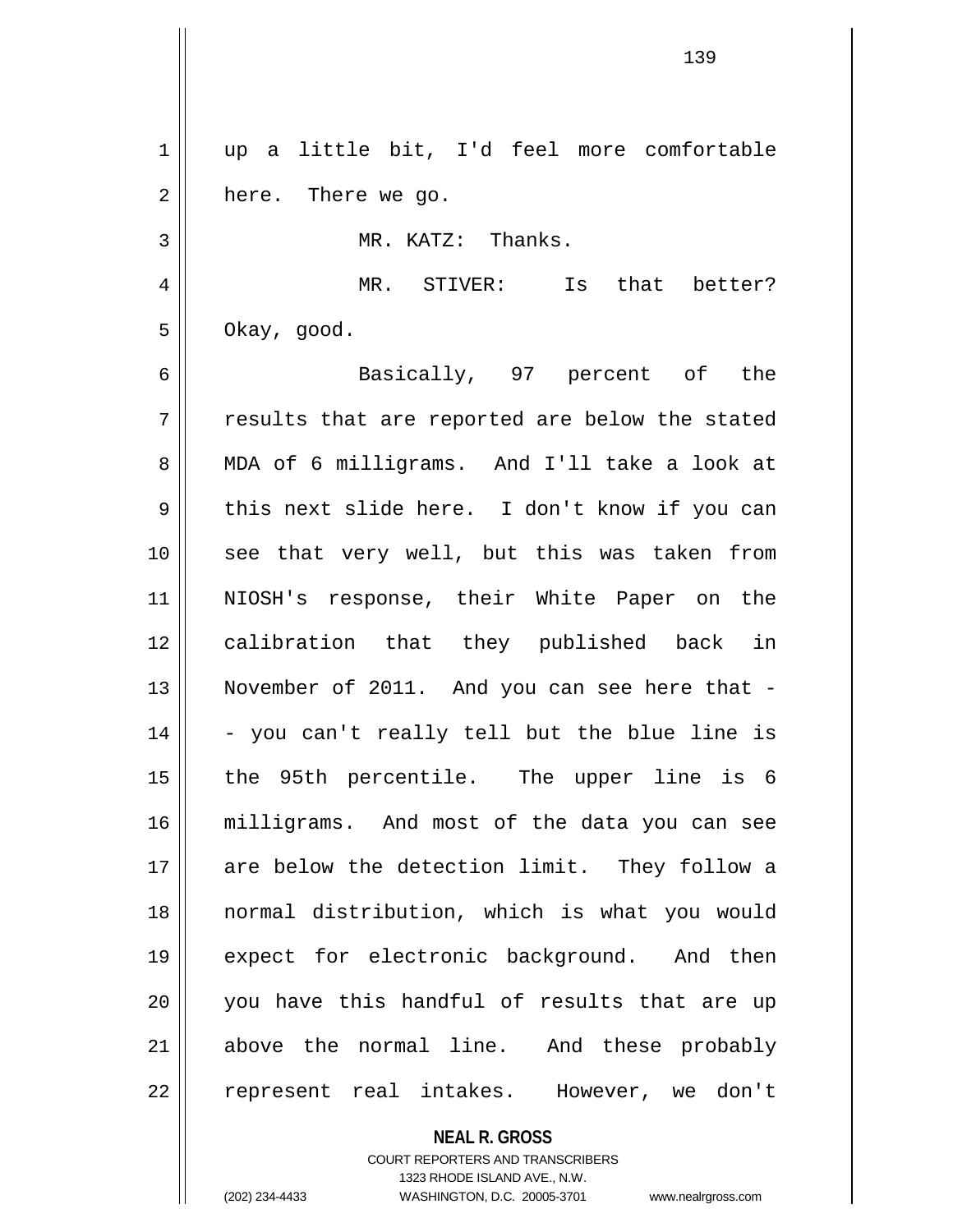1 | know what those intakes really mean. We don't  $2 \parallel$  know if that is really 10 milligrams, 60 3 milligrams or potentially even 100 milligrams.

4 | And in that NIOSH position paper, 5 they also indicated their take on this was  $6 \parallel$  that the fact that you had so many values 7 below the detection limit just was further 8 | evidence that there really wasn't a problem 9 with thorium. There's just a handful of 10 exposures and everybody else basically got 11 | background level.

12 Well, unfortunately that's -- it's 13 not so cut and dried because the actual 14 background level for an unexposed population 15 || is on the order of about 3 to 5 micrograms, 16 three orders of magnitude less than the 17 || milligram quantities that are being reported.

18 In order to get a handle on what 19 the doses could be that might result from an 20 MDA exposure, I had Joyce Lipsztein go ahead 21 and run some different scenarios and this is 22 || one of them. This was assumed 30-day chronic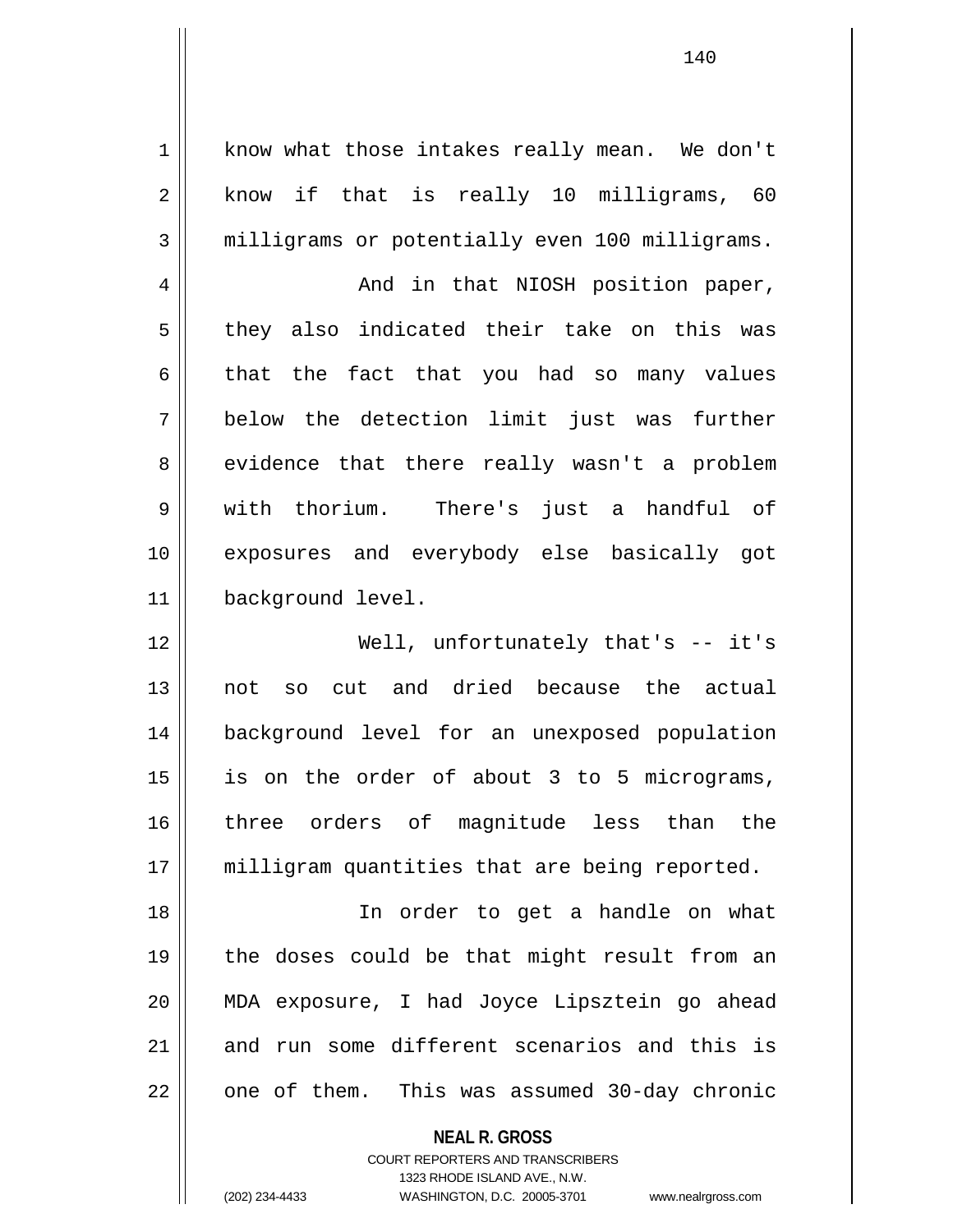1 || intake that resulted in 6 milligrams. And  $2 \parallel$  then the individual was monitored at various 3 days post-exposure, 30, 60 and that should  $4 \parallel$  actually be 335. That would be for almost a 5 year later. And look at these doses. Now,  $6 \parallel$  granted this is for bone surfaces, which is  $7 \parallel$  probably going to be the highest dose for 8 thorium intake you're going to find, but 9 you're looking at 130 rem 30 days post-10 exposure all the way up at nearly 1,000 rem 11 || one year later. So you have this incredible 12 range, it's an order of magnitude range, and 13 || you have these enormous doses. And these are 14 lifetime organ dose commitments. This is a 15 || 50-year commitment which would be, under 10 16 CFR 835, would be assigned to the year of 17 intake.

18 || And to follow up on this, we also 19 looked at -- let's take a look at the classic 20 missed dose model. Just half the MDA, we're 21 going to assume chronic exposure. Although 22 we're a little less generous here, we're

> **NEAL R. GROSS** COURT REPORTERS AND TRANSCRIBERS 1323 RHODE ISLAND AVE., N.W.

(202) 234-4433 WASHINGTON, D.C. 20005-3701 www.nealrgross.com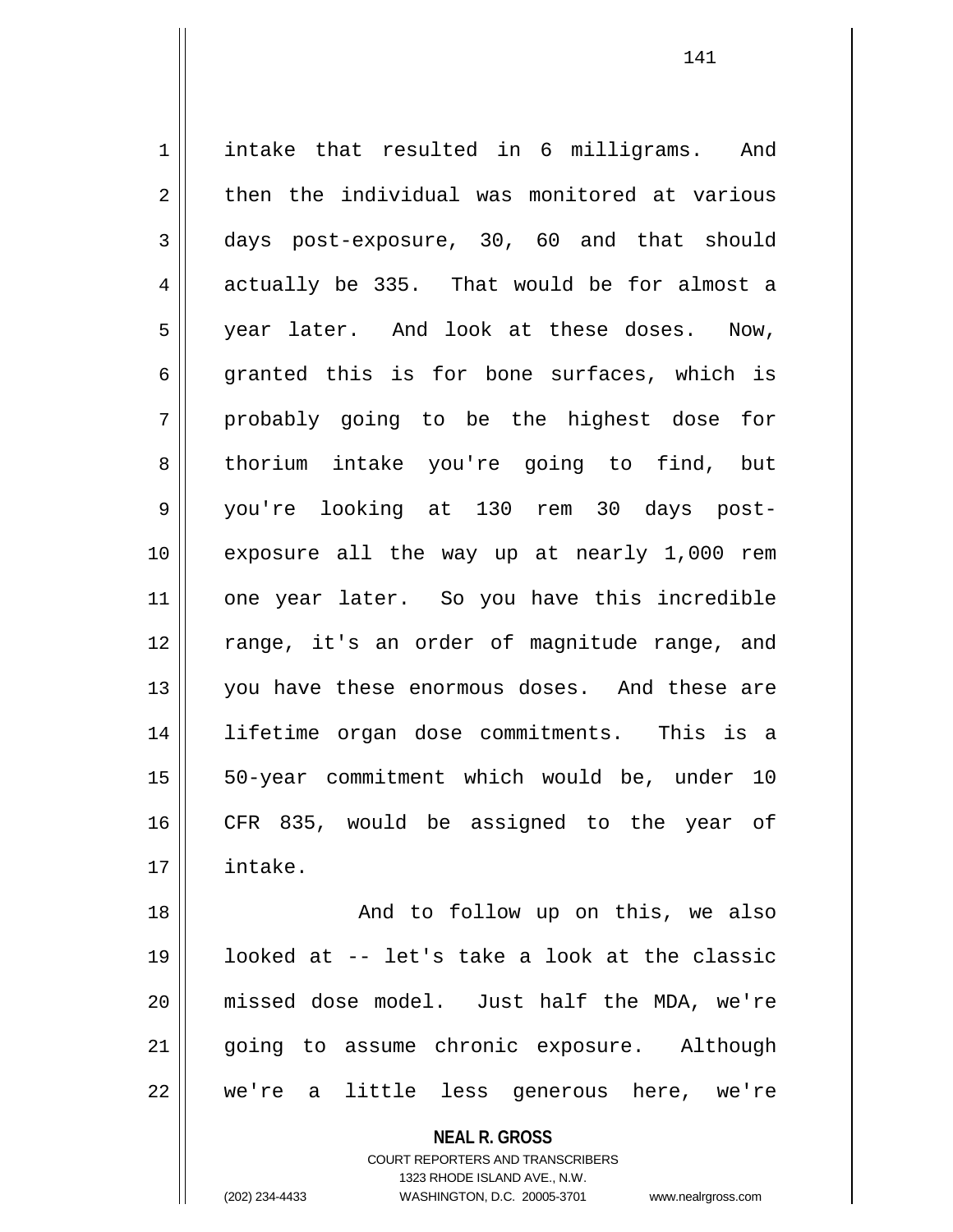1 assuming that this took place over a 5-year 2 || period as opposed to on an annual basis. And 3 we looked at freshly separated thorium with 4 chest monitoring taken one month after the 5 || last day of exposure with a result of 3 6 || milligrams. And then we looked at dates of 7 cancer diagnosis.

8 Now, we don't typically look at in 9 doing Probability of Causation, but in this 10 || case we wanted to see, look, are these doses 11 high enough to be compensable for the organs 12 of interest here? And we looked at four. We 13 || looked at bone surfaces, liver, red marrow and 14 || lung, and the top row here would be the 15 associated cancer type. For leukemia, it 16 would be acute lymphocytic. And we have -- 17 this isn't really CEDE, this is just 18 accumulated dose until diagnosis. And then 19 || the 99th percentile Probability of Causation. 20 || And you can see for 10 years after the  $21$  beginning of the intake, 5 years after  $-$ 22 diagnosis. Five years after the end of the

## **NEAL R. GROSS**

COURT REPORTERS AND TRANSCRIBERS 1323 RHODE ISLAND AVE., N.W. (202) 234-4433 WASHINGTON, D.C. 20005-3701 www.nealrgross.com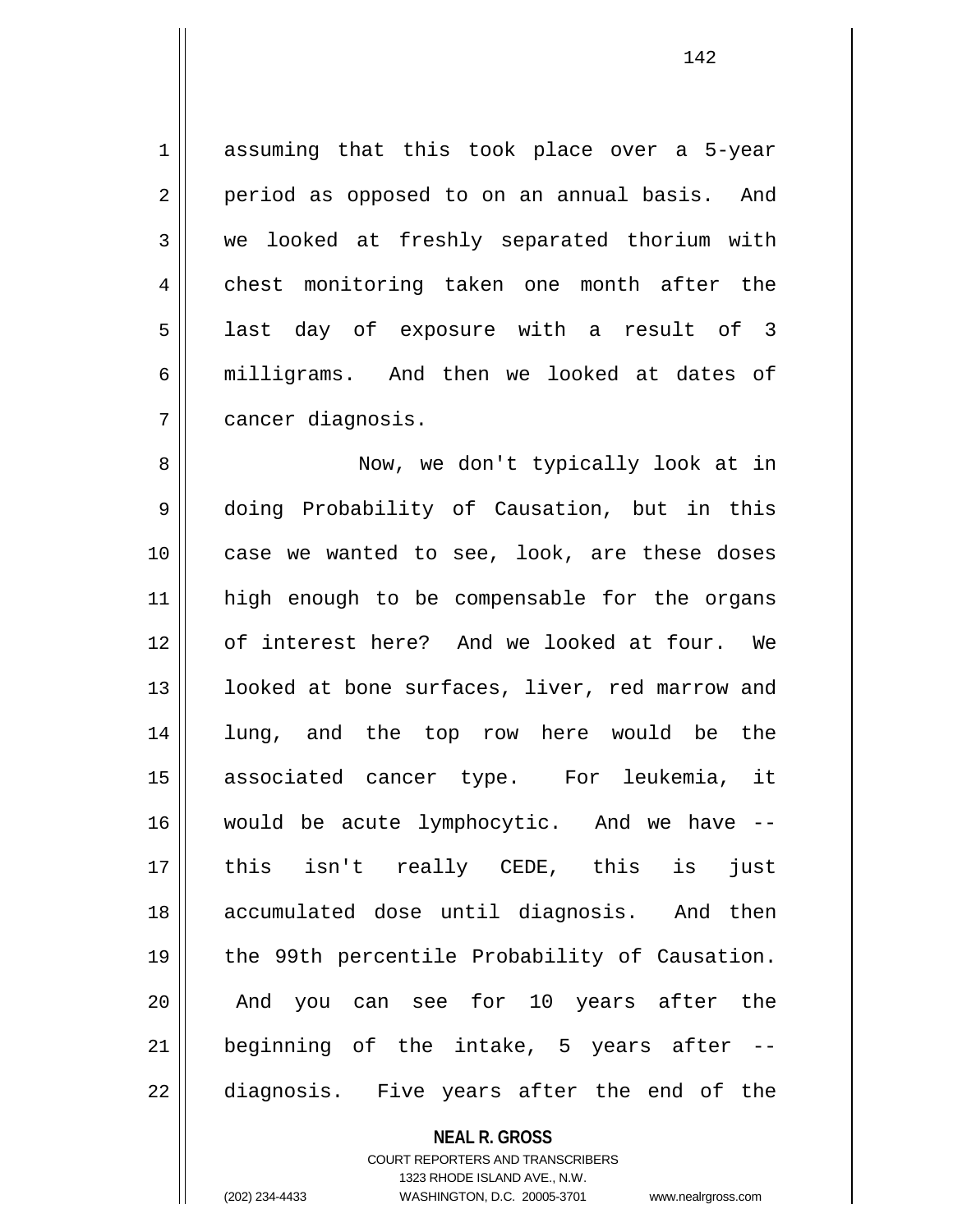1 | intake -- look at these doses. But more 2 || importantly, look at the PoCs. They're all 3 compensable. Every single one. And granted, 4 || this doesn't represent all the specified 5 cancers and it's probably likely that in the  $6 \parallel$  case of a soft tissue cancer, you may not have 7 | a compensation decision.

8 || But the problem with this is that 9 you have this enormous range of uncertainty 10 beneath the detection limit. And you could 11 have a dose that you say, sure, we can 12 || calculate a dose but it could be anywhere from 13 || zero to hundreds of rem.

14 And this is where I started 15 thinking, I mean, does this really meet the 16 || statutory sufficient accuracy clause in SEC 17 determinations? And if somebody had asked me  $18$  || that I would have to say no, it certainly does 19 not.

20 || So we're kind of faced with a 21 conundrum here. What do you do when you have  $22$  || data that may be suitable for one of these

**NEAL R. GROSS**

COURT REPORTERS AND TRANSCRIBERS 1323 RHODE ISLAND AVE., N.W. (202) 234-4433 WASHINGTON, D.C. 20005-3701 www.nealrgross.com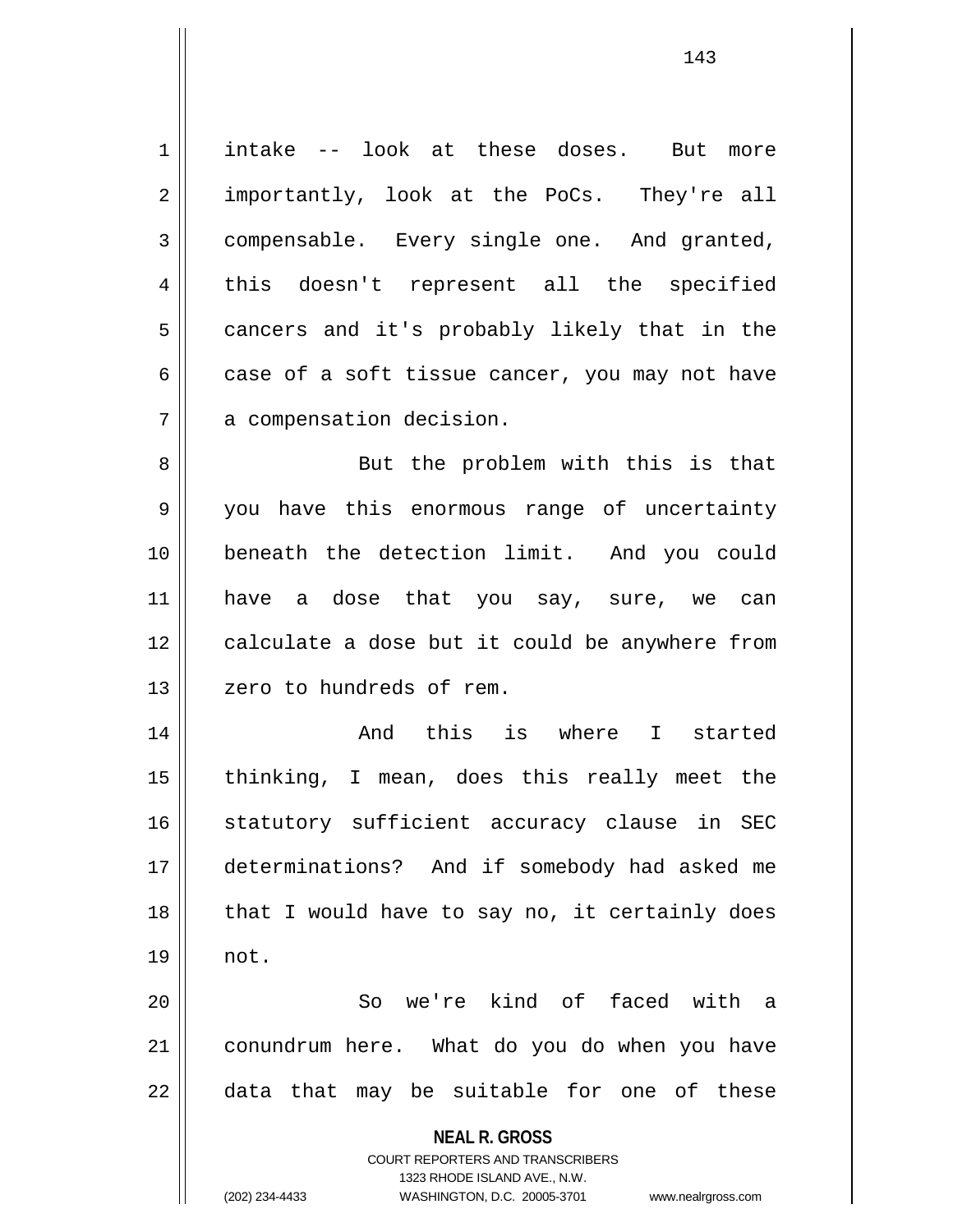| $\mathbf 1$    | one-size-fits-all bounding type coworker       |
|----------------|------------------------------------------------|
| $\overline{2}$ | models, yet what you end up with is in effect  |
| 3              | a de facto SEC because the data that are used  |
| $\overline{4}$ | were never intended for this kind of           |
| 5              | quantitative measurement at the level that     |
| 6              | we're looking at. And so sure, it's going to   |
| 7              | be claimant-favorable, you're going to         |
| 8              | compensate a lot of people. But, you know, in  |
| $\mathsf 9$    | my mind I'm to the point where I don't know    |
| 10             | how to interpret that.                         |
| 11             | But let me just continue in this               |
| 12             | discussion here, the two slides of concluding  |
| 13             | statements. What we took away from the         |
| 14             | February 9th meeting. Mark, you can correct    |
| 15             | me if this isn't right but the position seemed |
| 16             | to be that it's okay if you have these high    |
| 17             | intakes based on a background distribution for |
| 18             | a coworker model, as long as you had a stable  |
| 19             | counting system that yielded reproducible      |
| 20             | results. It's in effect, you had actual lung   |
| 21             | burdens. Based on slide 14, we're probably in  |
| 22             | the milligram range. And so the assignment of  |

**NEAL R. GROSS** COURT REPORTERS AND TRANSCRIBERS

1323 RHODE ISLAND AVE., N.W.

(202) 234-4433 WASHINGTON, D.C. 20005-3701 www.nealrgross.com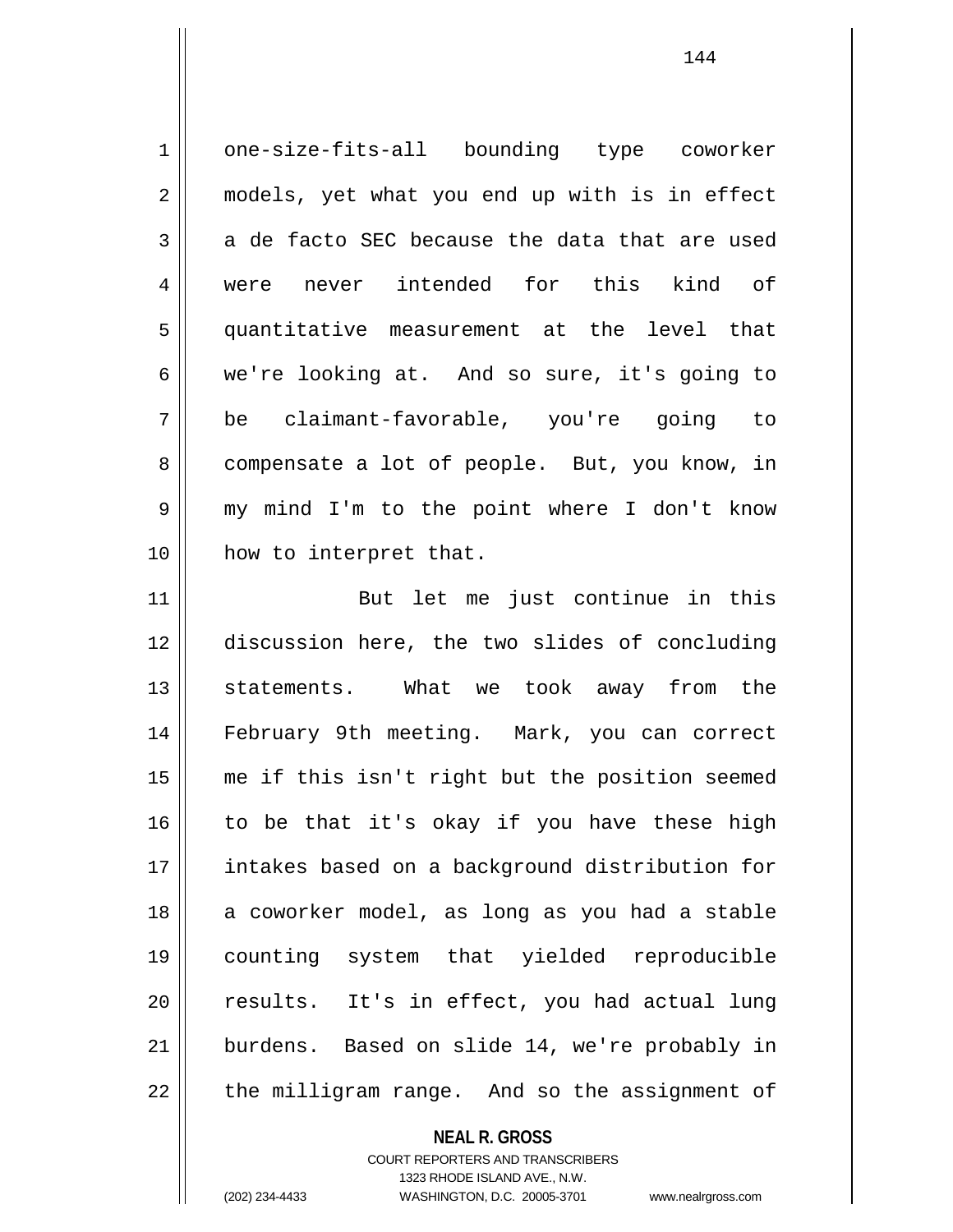1 || high dose is plausible and claimant-favorable,  $2 \parallel$  and it's consistent with other bounding one-3 size-fits-all models. Now, if I was on 4 NIOSH's side I'd say yes, what's the problem 5 here? We're going to compensate a lot of 6 people. We have good data. Somebody must 7 have gotten these values at some point, so  $8 \parallel$  let's go ahead and use it. 9 Our position is a little 10 different. And this was really the -- if 11 there's one statement to take home from this 12 presentation, this is it. It's the limited 13 || sensitivity of the mobile lab, basically the 14 high MDL combined with large uncertainties in 15 || the milligram thorium data, but mainly the 16 high MDL suggest that from '68 to '78 the 17 || counting system was not used in a manner that 18 || resulted in sufficiently sensitive or accurate 19 results. And not only was it not used, but it 20 was probably not capable of results that were 21 Sufficiently sensitive or accurate for 22 || ascertaining thorium lung burdens and intakes

> **NEAL R. GROSS** COURT REPORTERS AND TRANSCRIBERS 1323 RHODE ISLAND AVE., N.W. (202) 234-4433 WASHINGTON, D.C. 20005-3701 www.nealrgross.com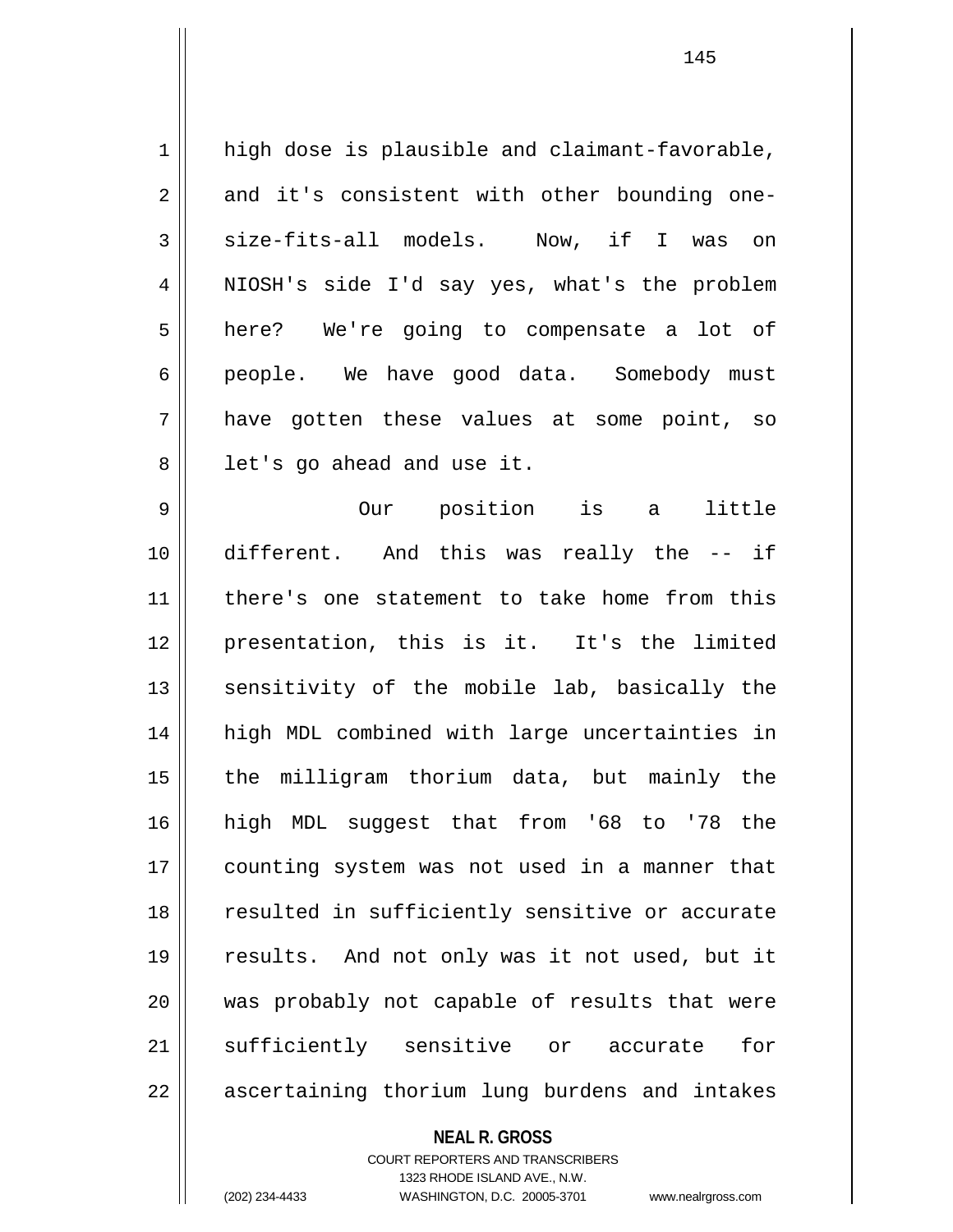1 | in an SEC context.

| $\overline{2}$ | I've got a laundry list of bullets             |
|----------------|------------------------------------------------|
| 3              | here that are related mainly to this. Some     |
| 4              | are related to the idea of the milligram data, |
| 5              | but they're all kind of combined. So we agree  |
| 6              | with NIOSH that there was probably a limited   |
| 7              | number of workers who had actual thorium       |
| 8              | intakes, based on our process knowledge that   |
| 9              | you had limited campaigns and a limited number |
| 10             | of buildings.                                  |
| 11             | The range of the dose commitments              |
| 12             | for an intake consistent with an MDA<br>lung   |
| 13             | burden can be from zero to potentially         |
| 14             | hundreds of rem. Sufficient accuracy, once     |
| 15             | again.                                         |
| 16             | The upper end of the dose range is             |
| 17             | far in excess of regulatory limits and likely  |
| 18             | compensable for most specified cancers, yet    |
| 19             | it's based on a distribution of electronic     |
| 20             | background noise. And this highlighted one     |
| 21             | really gets back to the milligram issue.       |
| 22             | Since we can't really peg that value to a      |
|                | <b>NEAL R. GROSS</b>                           |

COURT REPORTERS AND TRANSCRIBERS 1323 RHODE ISLAND AVE., N.W.

(202) 234-4433 WASHINGTON, D.C. 20005-3701 www.nealrgross.com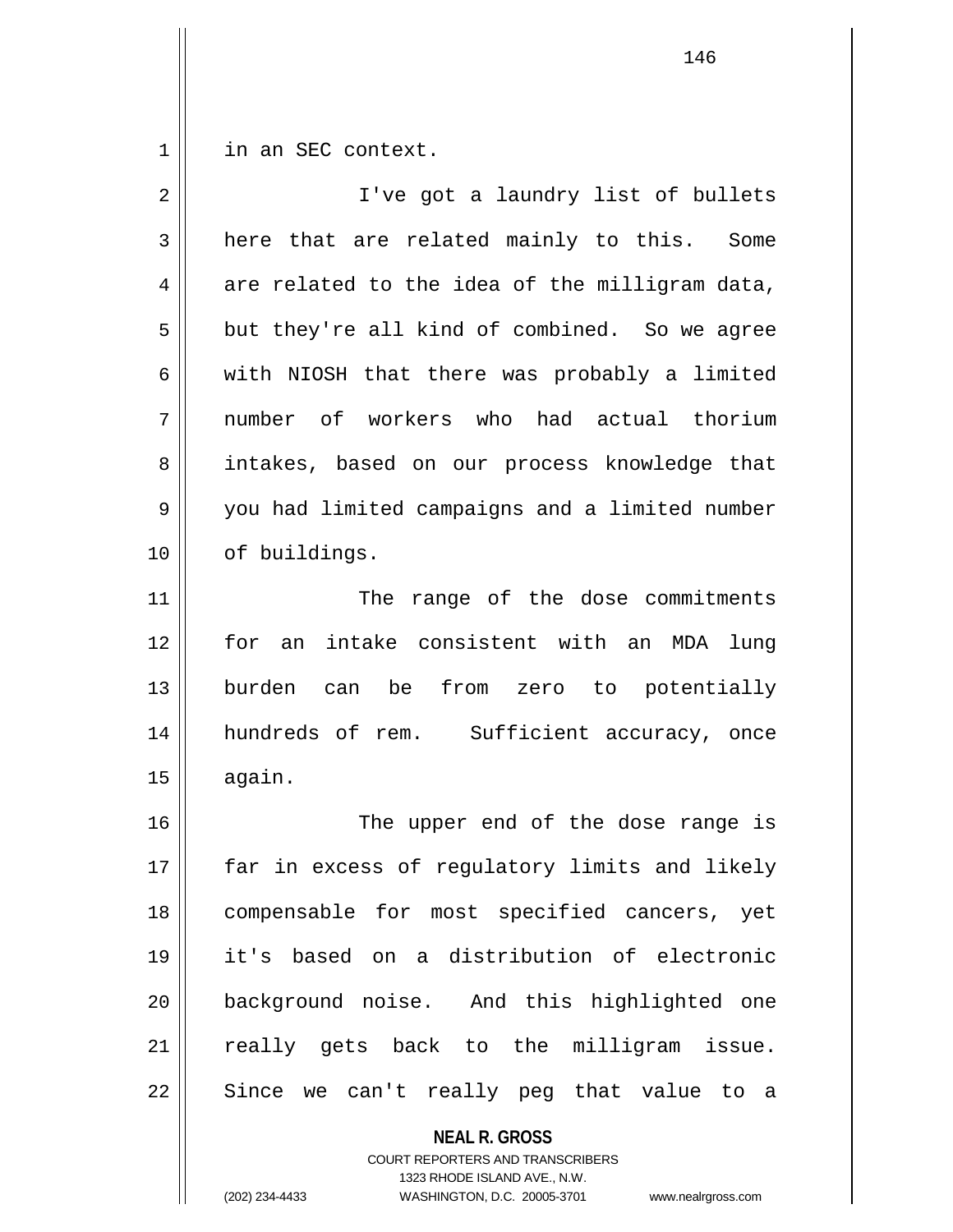1 particular age of material it could have been  $2 \parallel$  -- if you're looking at actinium-228 at an  $3 \parallel$  early time, it could have been off by a factor 4 | of 100. So what does a 6 or 10 milligram 5 || reading really mean? It could be so much 6 higher. And how could that be bounded? I 7 mean, would you look for radiation sickness, 8 || some kind of deterministic effect? It's 9 certainly not within the realm of the intent 10 | of the rule. 11 The coworker model is going to

12 compensate a large number of Fernald workers 13 || and it's not constrained based on the building 14 or year, as with the earlier model for the 15 DWEs where you have data that has good 16 granularity and you can assign a particular 17 || DWE to a building for a particular year. How 18 || about the guy's buddy who comes along the next 19 year and he doesn't have that? This guy gets 20 || compensated but, you know, he happened to be 21 || in a building where they had low DWEs and 22 || you're not. So it comes up in the fairness

**NEAL R. GROSS**

COURT REPORTERS AND TRANSCRIBERS 1323 RHODE ISLAND AVE., N.W. (202) 234-4433 WASHINGTON, D.C. 20005-3701 www.nealrgross.com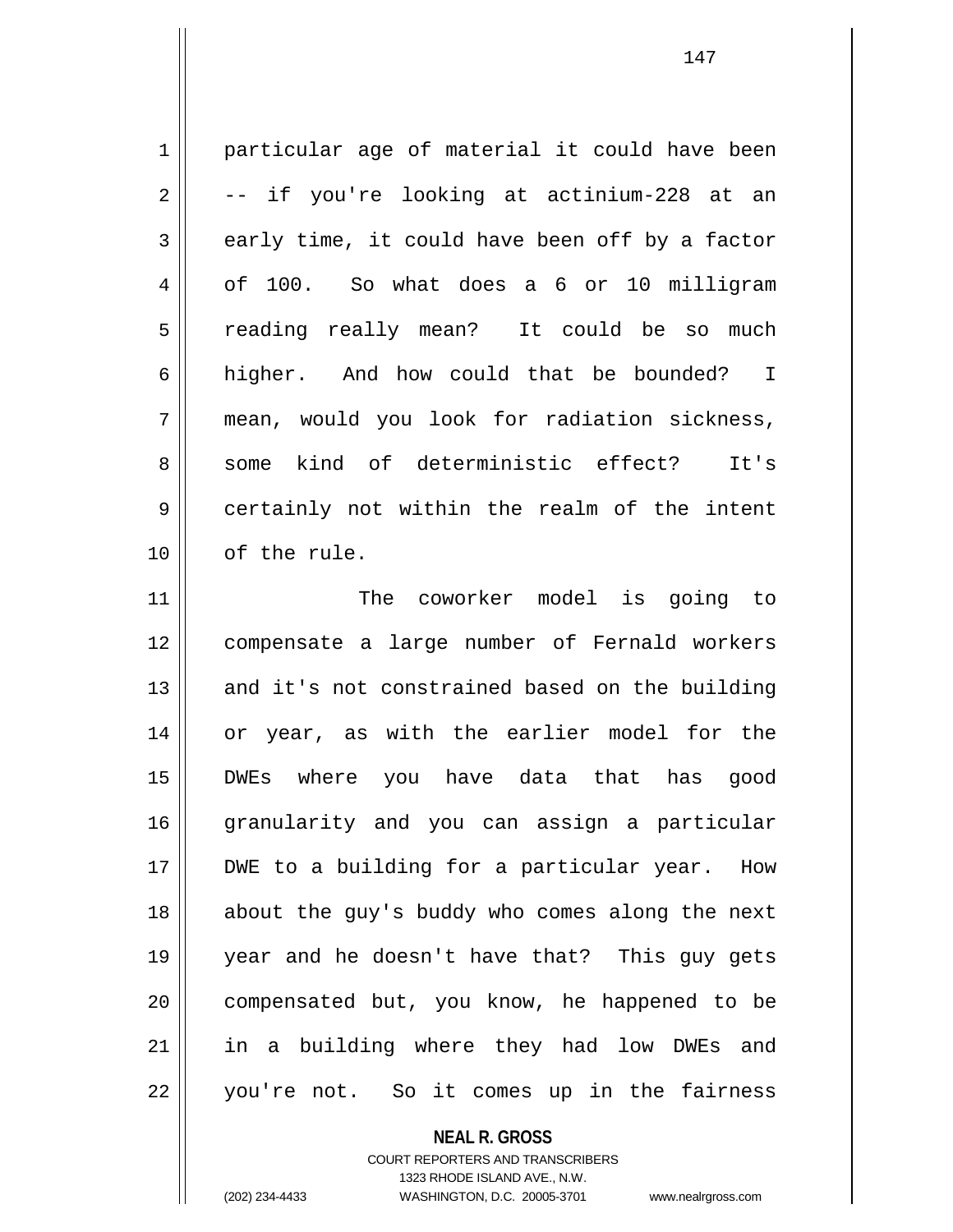1 | considerations. Again, it's not typically what  $2 \parallel$  we get involved in, but I think in this case  $3 \parallel$  because this is such a showcase situation for 4 || this whole issue of sufficient accuracy, I  $5 \parallel$  thought it was worth bringing this up.

6 In summary, SC&A and NIOSH have 7 || reached very, vastly divergent conclusions 8 based on what reasonable scientists have 9 interpreted from the same set of facts 10 regarding milligrams thorium. We both 11 acknowledge there's very large uncertainties 12 and very high doses that result from using  $13$  || this data. However, we disagree in regard to 14 whether the data meet the intent of sufficient 15 accuracy as applied to SEC determinations 16 under EEOICPA.

17 We believe at this point in our 18 || opinion that the technical issues have been 19 fully explored and debated for '68 to '78 and 20 potentially for later periods, but right now 21  $\parallel$  1et's concentrate on '68 to '78, and it's now  $22$  || really a time for a policy decision to be

> **NEAL R. GROSS** COURT REPORTERS AND TRANSCRIBERS 1323 RHODE ISLAND AVE., N.W. (202) 234-4433 WASHINGTON, D.C. 20005-3701 www.nealrgross.com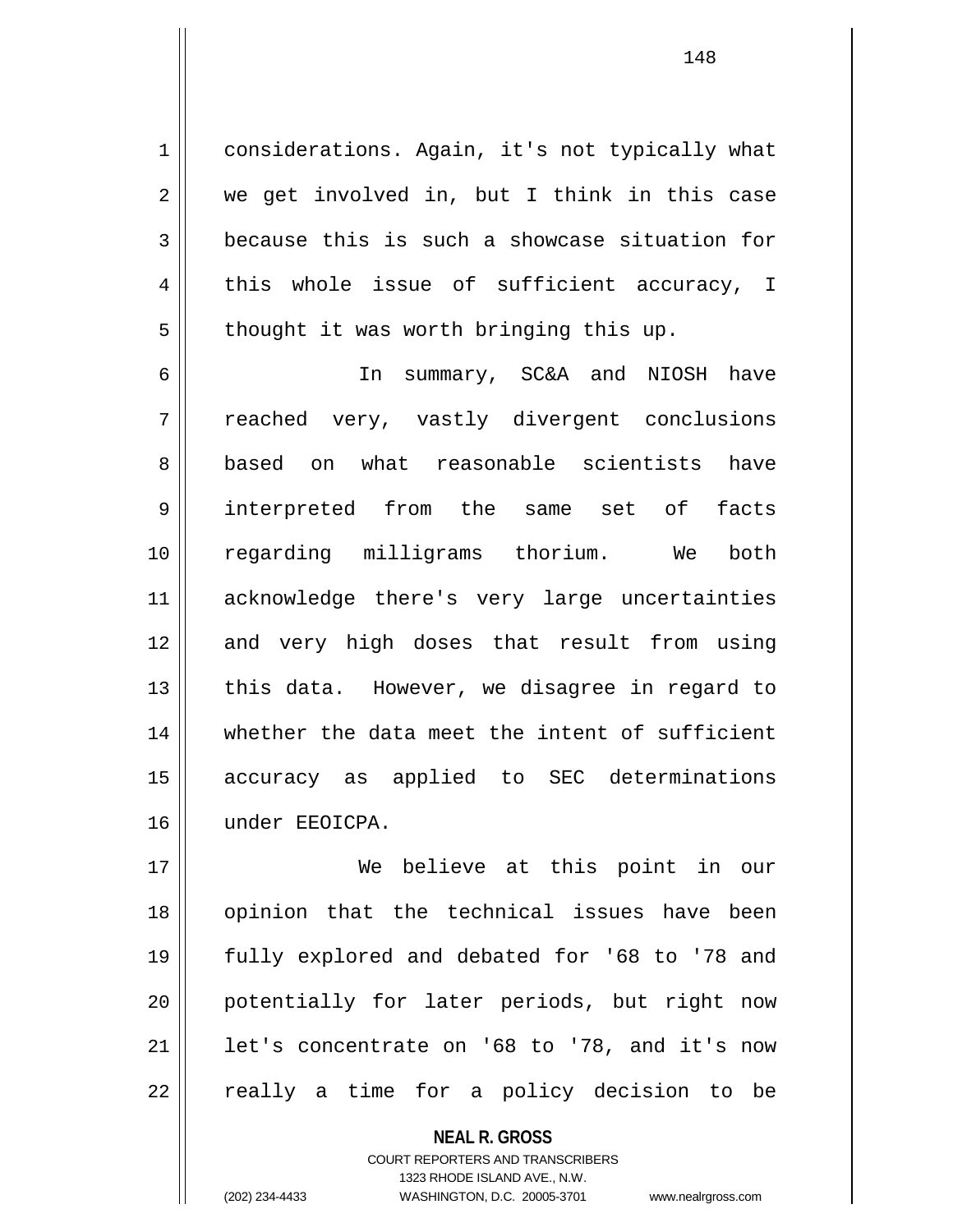**NEAL R. GROSS** COURT REPORTERS AND TRANSCRIBERS 1323 RHODE ISLAND AVE., N.W. 1 | taken up by the Board. And if you like, this 2 || might be a good break point if you'd like to 3 entertain questions. Or I could go on and 4 || talk about the later data. 5 CHAIRMAN MELIUS: Let's talk about  $6 \parallel$  this time period. If there are questions from 7 || Board Members? Yes, Gen, I'm sorry. 8 || MEMBER ROESSLER: I know we got a  $9 \parallel$  lot of this documentation ahead of time, but I 10 really didn't focus on this and I think this 11 || is a huge responsibility for a Board Member to 12 || take at this point in time. There's a lot of 13 complex scientific information here and I 14 || really don't feel that I can come down on one  $15$  side or the other. I guess I'd like to maybe 16 hear from other Work Group Members, from Work 17 | Group Members on this. 18 CHAIRMAN MELIUS: Just to clarify, 19 I'm not asking anybody to take a position at  $20$  | this point in time. 21 || MEMBER ROESSLER: Oh, good. 22 CHAIRMAN MELIUS: I think we're

<sup>(202) 234-4433</sup> WASHINGTON, D.C. 20005-3701 www.nealrgross.com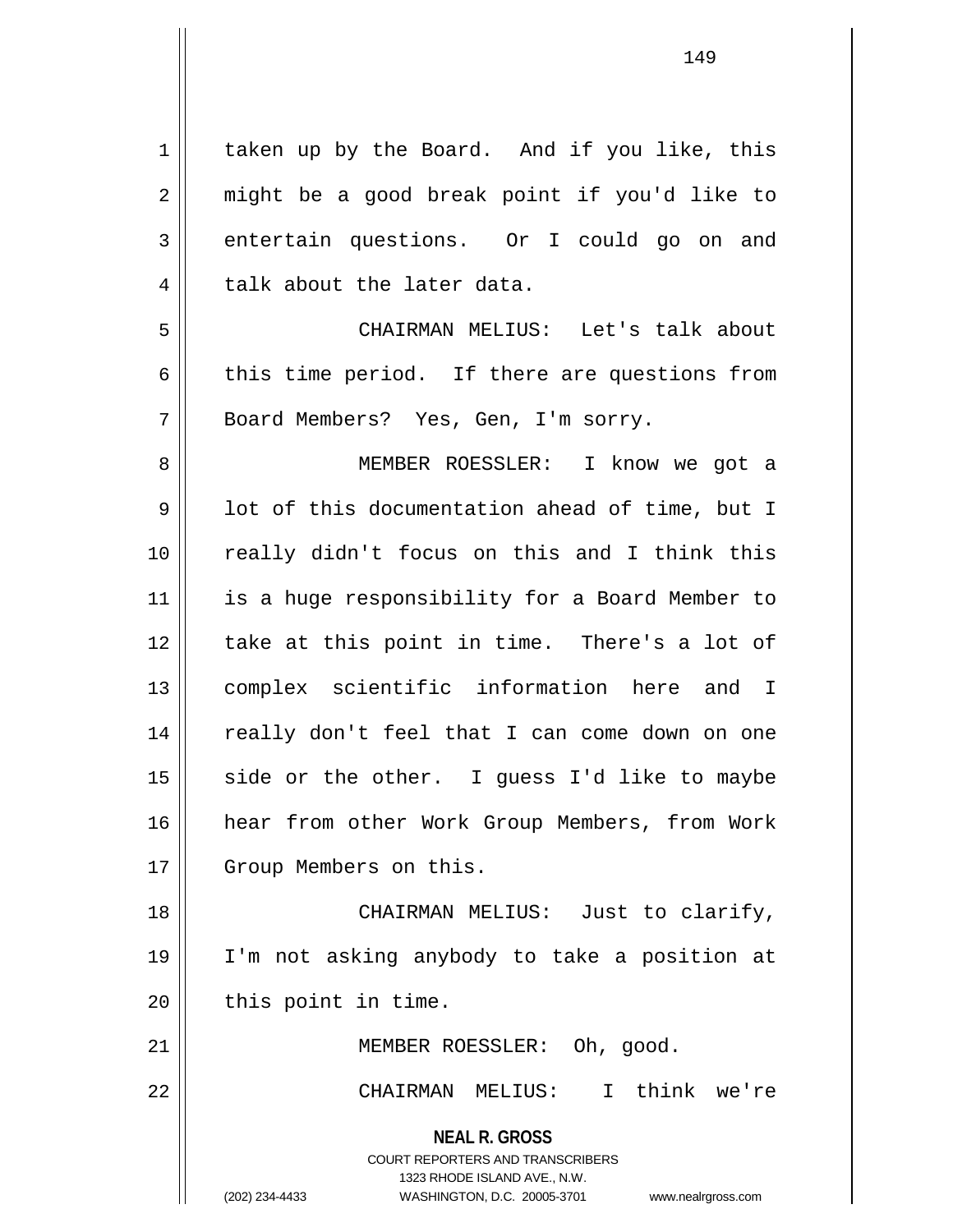1 || asking: are there technical questions? Let's  $2 \parallel$  sort of do this one step at a time. Let's see 3 where we are and so forth. So, John's 4 | question to you wasn't, you know, do you agree  $5 \parallel$  with him or not, it's would you have questions 6 for John at this point and then we'll hear 7 || from Mark and then we'll --8 || MEMBER ROESSLER: All right. 9 CHAIRMAN MELIUS: Paul? 10 MEMBER ZIEMER: Well, we've had 11 || some of these discussions in the Work Group. 12 Some of this gets a little magnified by 13 || putting the numbers in terms of the committed 14 dose equivalent, a 50-year dose to an organ. 15 Because we're used to thinking about, for 16 example, 5 rem per year limit, but for 17 || particular organs, the individual organ doses, 18 || skin doses, bone surfaces and so on, annual 19 limits are much higher. Then if you multiply  $20$  || that by 50, you get numbers that are similar 21 to what you get here. It looks like a big 22 || number and the implication that the

**NEAL R. GROSS**

COURT REPORTERS AND TRANSCRIBERS 1323 RHODE ISLAND AVE., N.W. (202) 234-4433 WASHINGTON, D.C. 20005-3701 www.nealrgross.com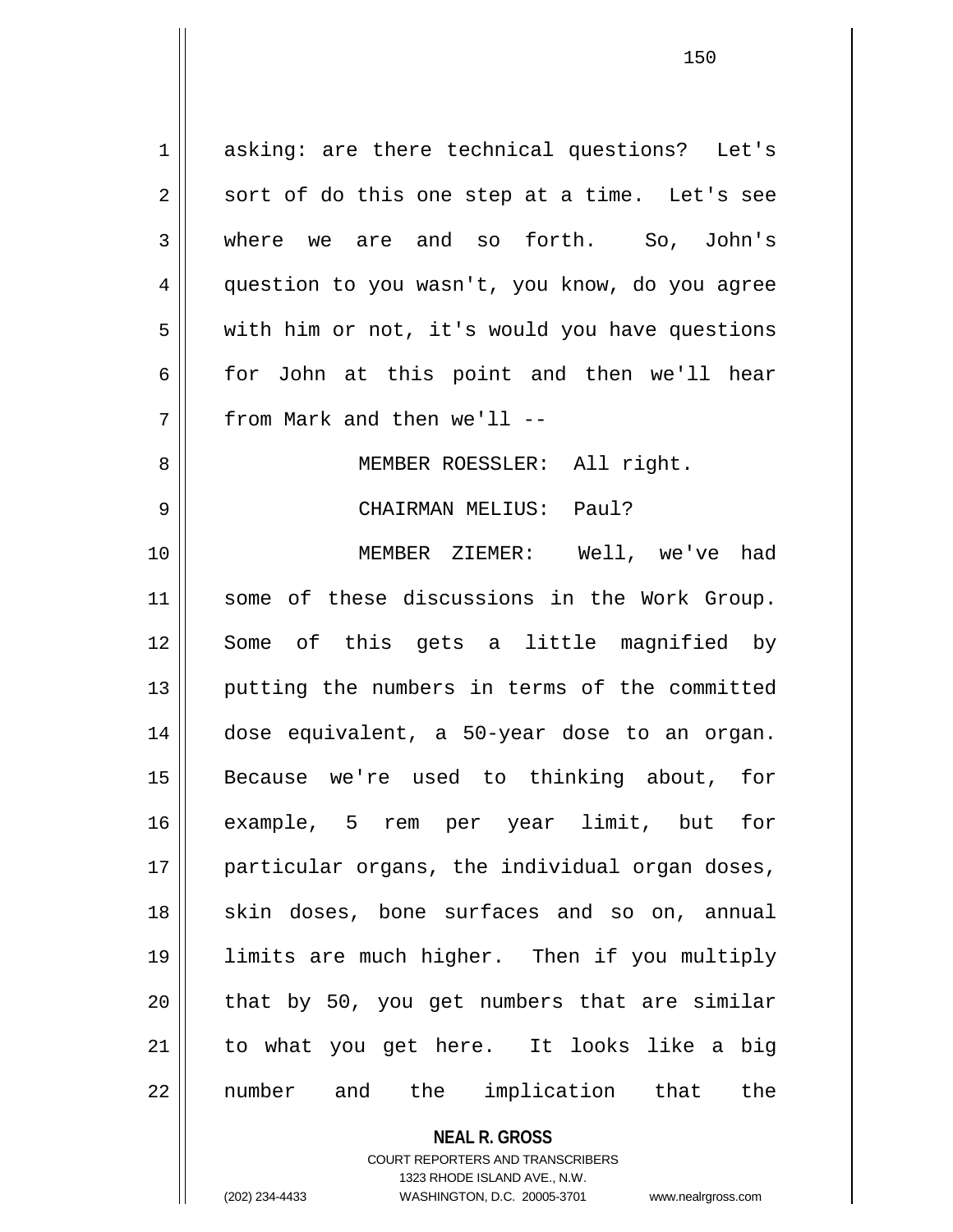1 || uncertainty, even at detectable limits, has  $2 \parallel$  this big range, it's true in a real technical  $3 \parallel$  sense, but it's not all that different from  $4 \parallel$  the uncertainties that we get in other cases 5 where, if you were to look at, for example,  $6 \parallel$  50-year doses for people.

7 So, I'm not disagreeing with the 8 concept that it's a big uncertainty and in 9 fact, historically, we have taken that into 10 consideration in the bounding by taking upper 11 || end limits. So, I think we just need to keep 12 || that in mind that in my mind what looks like a 13 big number is not that different from what 14 || we've been dealing with in many, many sites. 15 Again, that's somewhat philosophical, though, 16 because all of a sudden we're thinking about 17 || 50-year doses for organs where you have an 18 || organ fraction that you compare with the 5 rem 19 whole body dose. It does stretch things out  $20$  | in a sense.

21 MR. STIVER: Dr. Ziemer --

22 MEMBER ZIEMER: I'm not -- it's

**NEAL R. GROSS** COURT REPORTERS AND TRANSCRIBERS

1323 RHODE ISLAND AVE., N.W.

(202) 234-4433 WASHINGTON, D.C. 20005-3701 www.nealrgross.com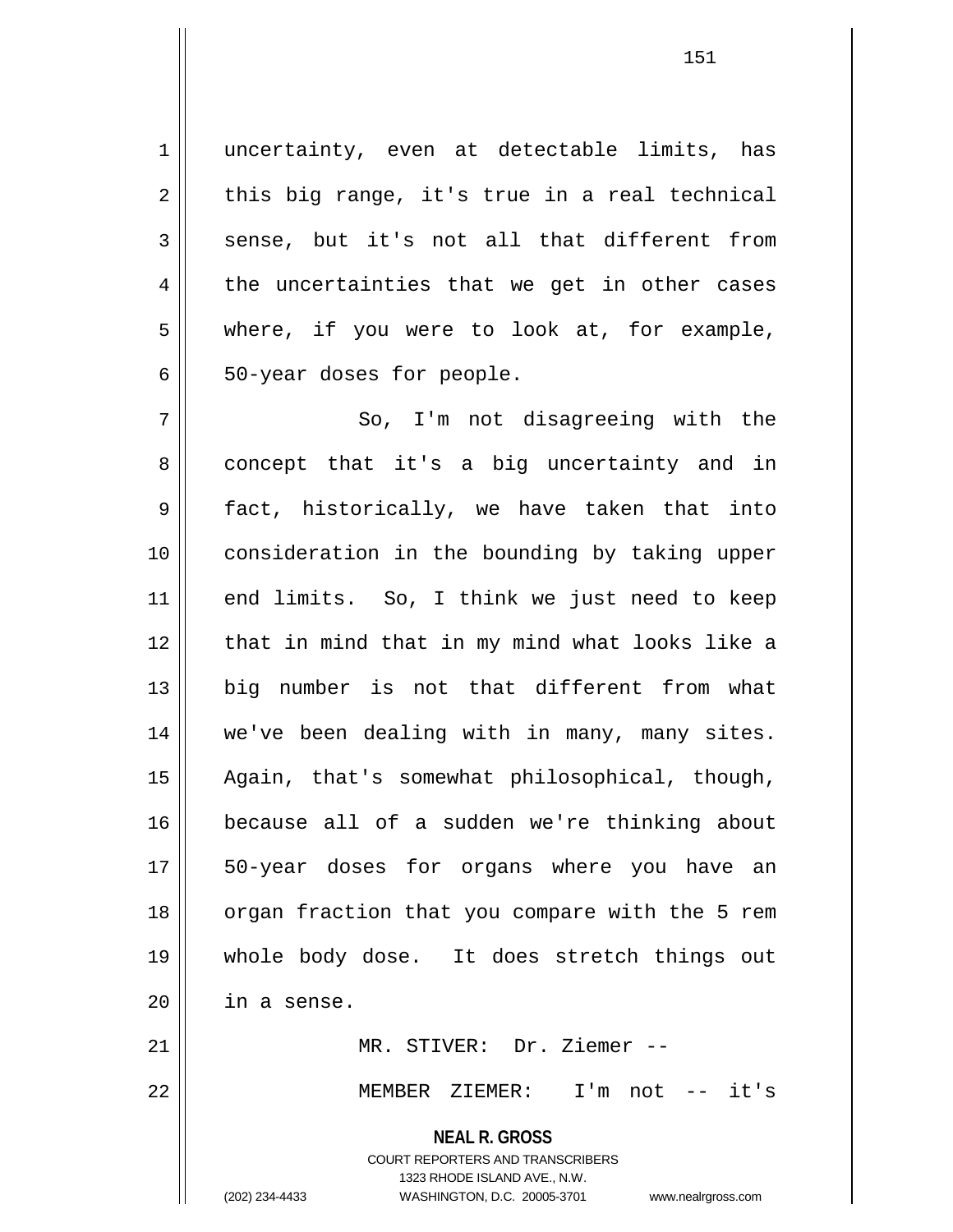1 || just a conceptual comment. We had this 2 discussion.

3 || MR. STIVER: Oh, yes.

4 | MEMBER ZIEMER: And the issue of, 5 || again, it goes to: what does sufficient 6 || accuracy mean? Is it inaccurate if the 7 distribution is wide? Well, part of what we  $8 \parallel$  have in this program is wide distributions, 9 which, incidentally, usually help the 10 claimants because they are assigned 11 || probabilities based on the upper end of that. 12 || But anyway, that's my comment. 13 MR. STIVER: Dr. Ziemer, I

14 || remember this conversation, which is why we 15 || put in this secondary analysis. And this is 16 really -- these are not committed dose 17 | equivalent.

18 || MEMBER ZIEMER: Yes, I understand  $19 \parallel$  that, John.

20 MR. STIVER: These are actual 21 || annual increments.

22 MEMBER ZIEMER: Right, and we

**NEAL R. GROSS** COURT REPORTERS AND TRANSCRIBERS 1323 RHODE ISLAND AVE., N.W.

(202) 234-4433 WASHINGTON, D.C. 20005-3701 www.nealrgross.com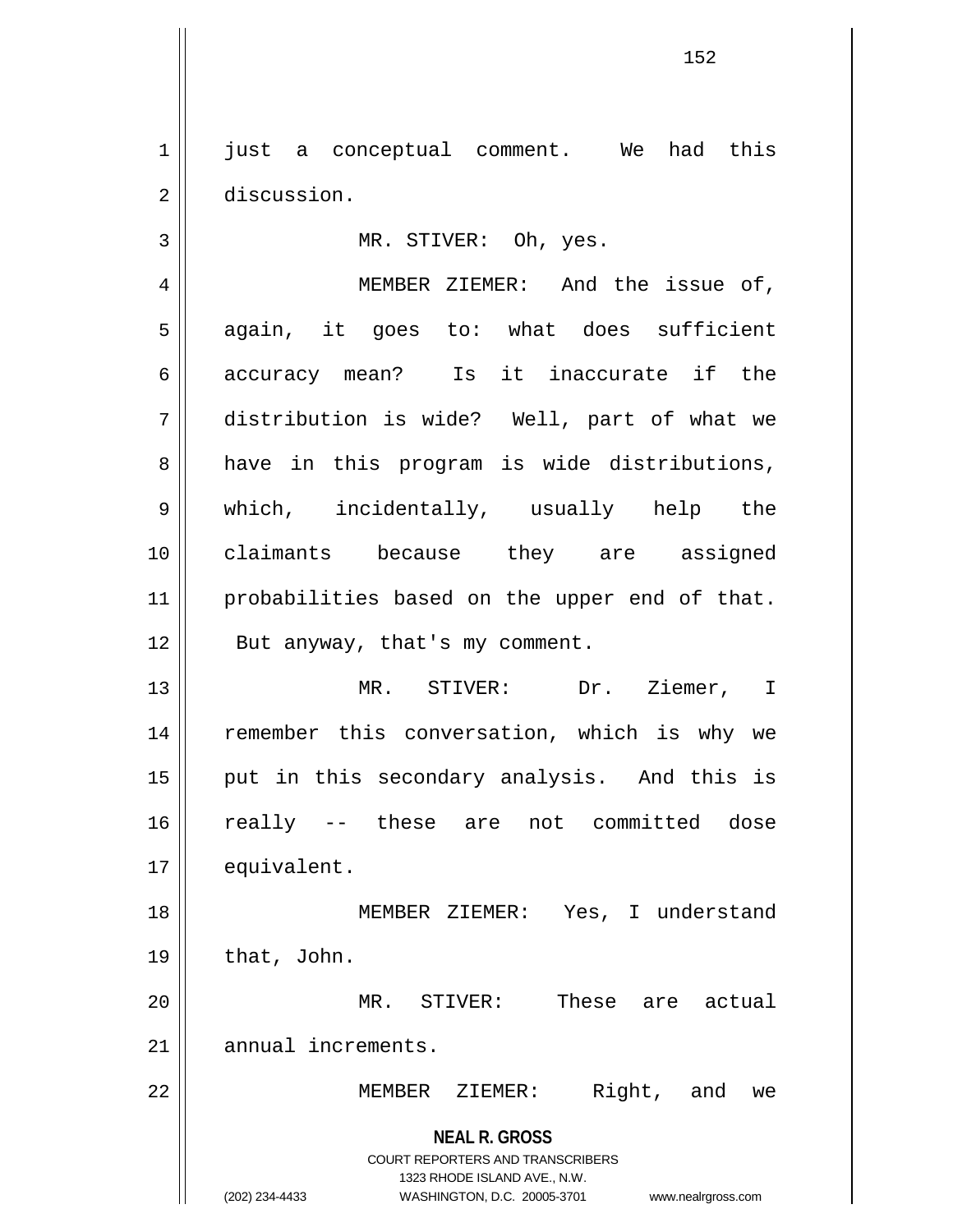1 || understand that certainly when you do that at  $2 \parallel$  the upper end you can -- the PoCs will be  $3 \parallel$  above 50. That's fine. That's how they come  $4 \parallel$  out. 5 MR. STIVER: I guess once again it  $6 \parallel$  comes down to a philosophical judgment of what  $7 \parallel$  is really intended by the rule and how that's 8 || to be interpreted. 9 MEMBER ZIEMER: Right. And if 10 you're bounding, that's what happens. You're 11 || going to assign those upper limits. 12 CHAIRMAN MELIUS: Mark? 13 MEMBER GRIFFON: I mean, looking 14 at the few examples, too, I can see some 15 questions about how to frame those examples to 16 get these higher. I mean, I'm not sure if 17 that's realistic that someone would have a 18 || chronic 5-year exposure -- maybe it is -- a 19 chronic 5-year exposure to thorium and then 20 have a month after that 5-year period get

22 | examples, but I'm not even going to question

COURT REPORTERS AND TRANSCRIBERS 1323 RHODE ISLAND AVE., N.W. (202) 234-4433 WASHINGTON, D.C. 20005-3701 www.nealrgross.com

**NEAL R. GROSS**

21 their sample. So there's some stuff in your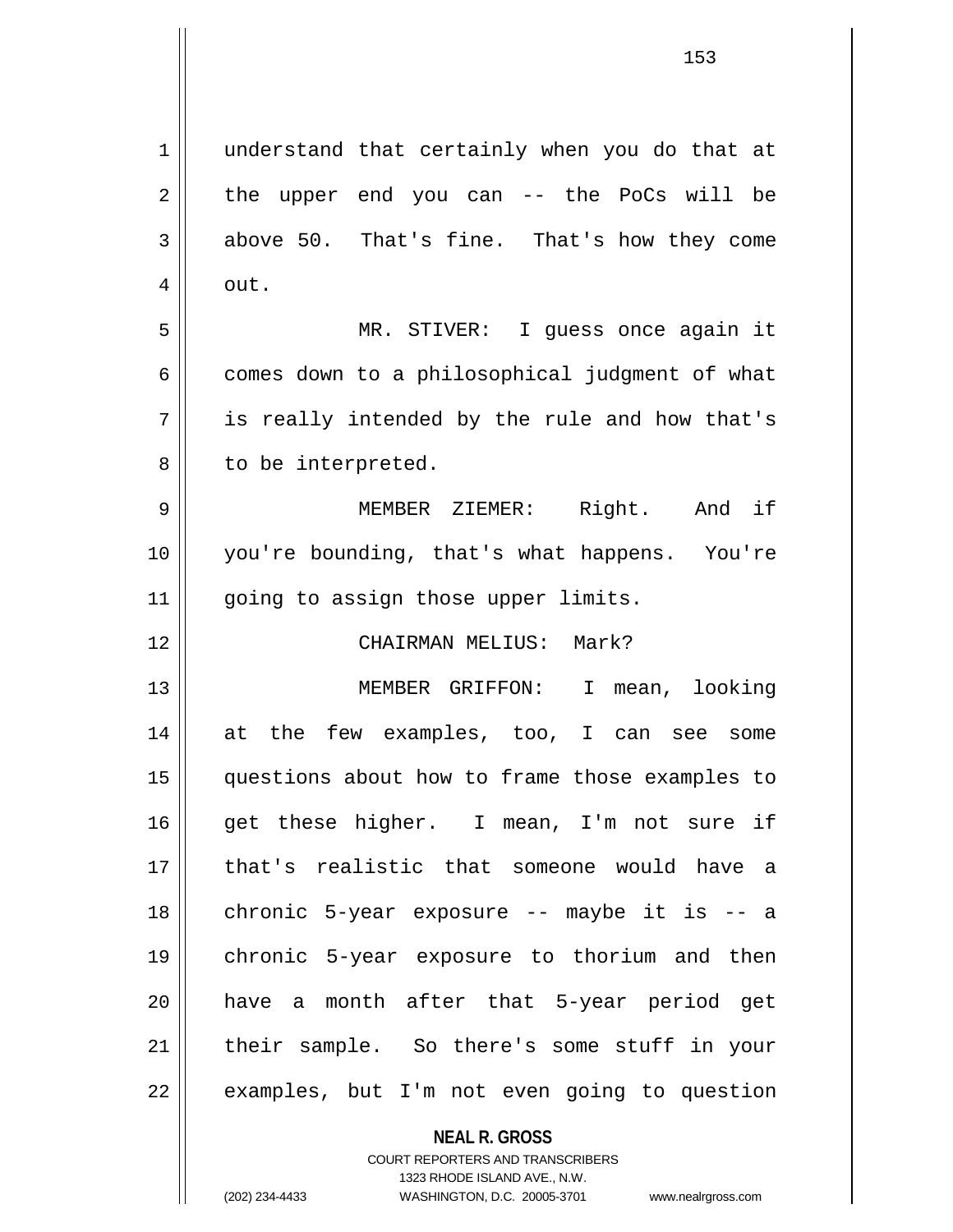$1 \parallel$  there.

| $\overline{2}$ | I'm more interested in the -- did              |
|----------------|------------------------------------------------|
| 3              | you do any analysis of the -- and I'll preface |
| 4              | this by saying that I am not on board with the |
| 5              | earlier period being adequate yet. The DWE     |
| 6              | model, though, which SC&A has reviewed and     |
| 7              | sort of has taken a position that they believe |
| 8              | doses are reconstructable with the daily --    |
| 9              | MR. STIVER: DWEs.                              |
| 10             | MEMBER GRIFFON: Yes, daily                     |
| 11             | weighted averages. Did you do any comparison   |
| 12             | of the last years of that program, the doses   |
| 13             | that you would derive using that model versus  |
| 14             | the in vivo period and to see if there is any  |
| 15             | relationship at all or magnitudes -- are the   |
| 16             | orders of magnitude different?                 |
| 17             | MR. STIVER: I haven't looked at                |
| 18             | that in detail in kind of a comprehensive      |
| 19             | sense, but there are a number of buildings and |
| 20             | years for which the DWEs are quite low.        |
| 21             | NIOSH's model is using the highest DWE for     |
| 22             | that facility and that year, but even in some  |

**NEAL R. GROSS**

COURT REPORTERS AND TRANSCRIBERS 1323 RHODE ISLAND AVE., N.W. (202) 234-4433 WASHINGTON, D.C. 20005-3701 www.nealrgross.com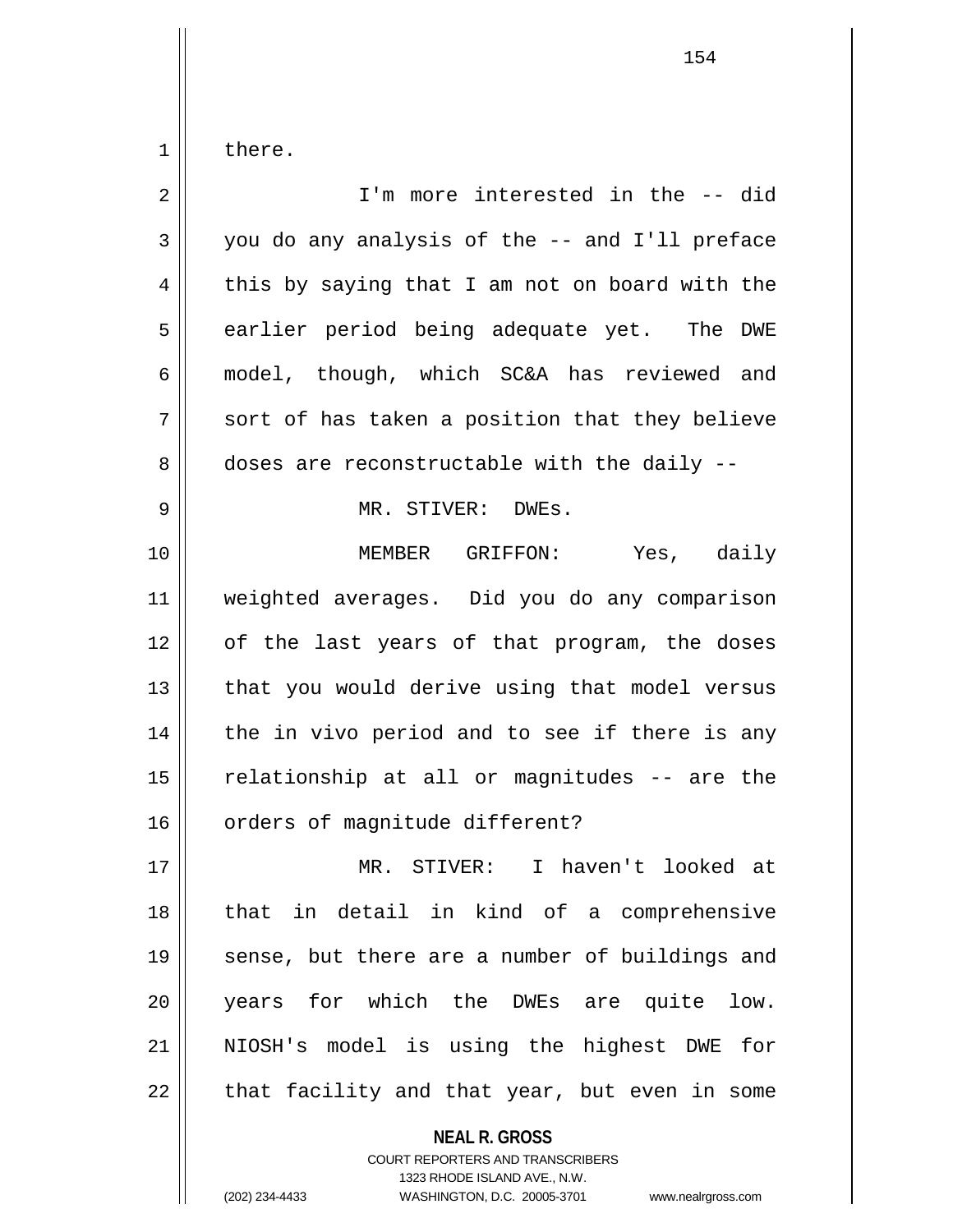$1 \parallel$  cases those are quite low. There's a couple, 2 || like during operations such as green salt  $3 \parallel$  reduction to metal, where it was really dirty  $4 \parallel$  and those values are quite high. I have not  $5$  | compared that value to these values.

6 || But I quess in my mind there was 7 just this issue of, you know, if you happen to 8 be in this later period where there's just 9 || basically you're in or you're out, whereas in 10 earlier years there would be kind of an 11 inconsistency in how that compensation might 12 be applied. But in this particular example 13 || that we ran, this was based on the one-half 14 MDL chronic exposure for missed dose that 15 NIOSH uses in dose reconstruction. That's why 16 we set it up this way, only in our situation 17 we looked at an intake over five years that 18 || resulted in half the MDL as opposed to on an 19 annual basis. So these results, all else 20 being equal, would be about five times lower 21 || than what might result from the NIOSH model.

22 CHAIRMAN MELIUS: Other comments

**NEAL R. GROSS**

COURT REPORTERS AND TRANSCRIBERS 1323 RHODE ISLAND AVE., N.W. (202) 234-4433 WASHINGTON, D.C. 20005-3701 www.nealrgross.com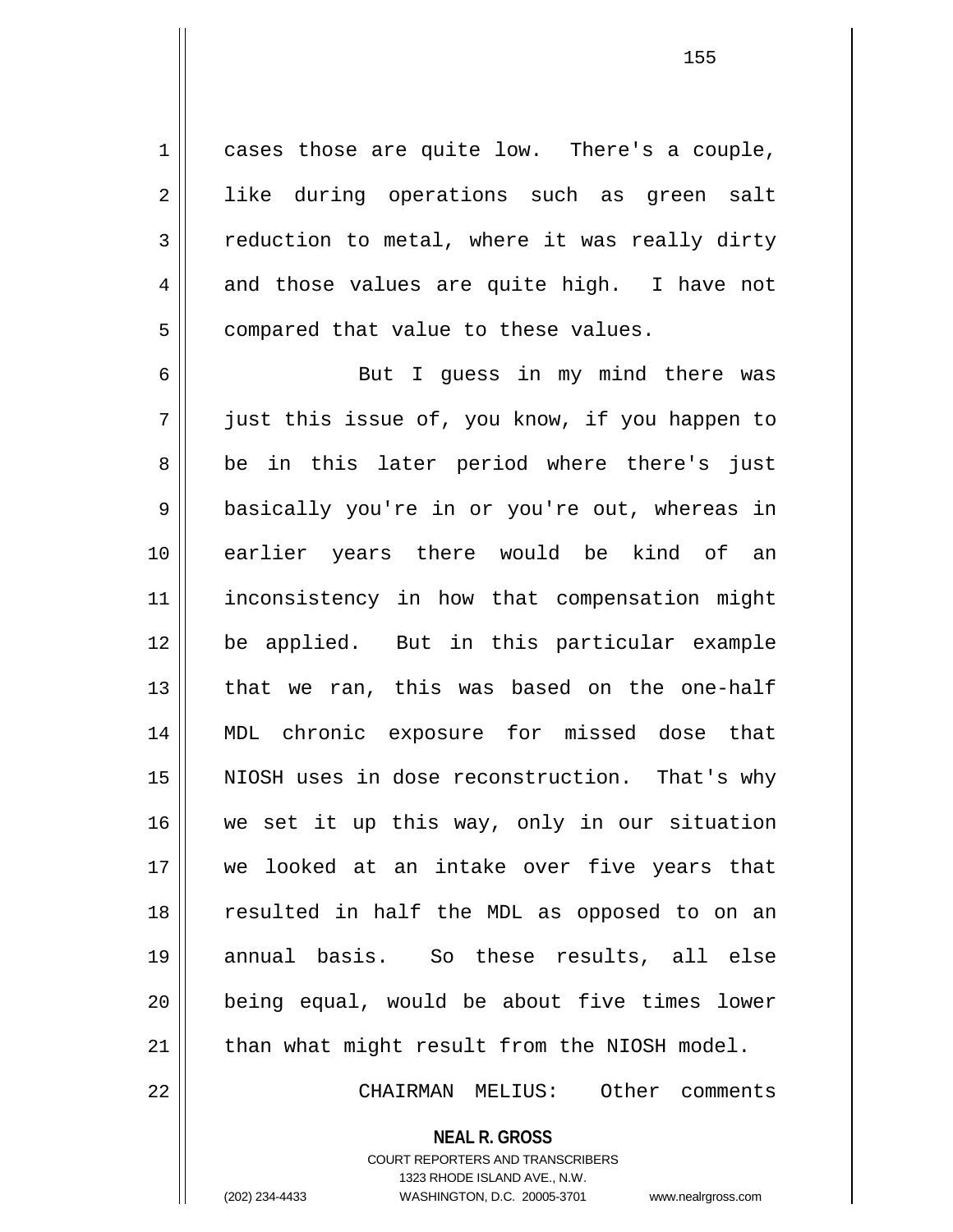**NEAL R. GROSS** COURT REPORTERS AND TRANSCRIBERS 1323 RHODE ISLAND AVE., N.W. (202) 234-4433 WASHINGTON, D.C. 20005-3701 www.nealrgross.com 1 | or questions? Brad. 2 MR. KATZ: Please speak into the  $3 \parallel$  mic. 4 MEMBER CLAWSON: Yes. I just 5 wanted to make sure the Board understood kind  $6 \parallel$  of what we've been doing. The last three Work 7 Groups we have really come into a conundrum 8 || with this. 9 And basically, the way it was kind 10 || of put to me is, you know, Brad, sometimes 11 when you eat an elephant you've just got to 12 || start with a little piece and go from there. 13 || And in my personal opinion the '68 to '78 to 14 me in my personal opinion is -- that's the 15 || easiest place to start there because in what 16 I've seen from it, we're trying to basically 17 use data that wasn't designed for what it was 18 used. And yes, we do this in other cases but 19 there's no correlation. From what I've seen  $20$  | there was nothing there. 21 So kind of what I've tried to do 22 || is steer towards these sections. Because, as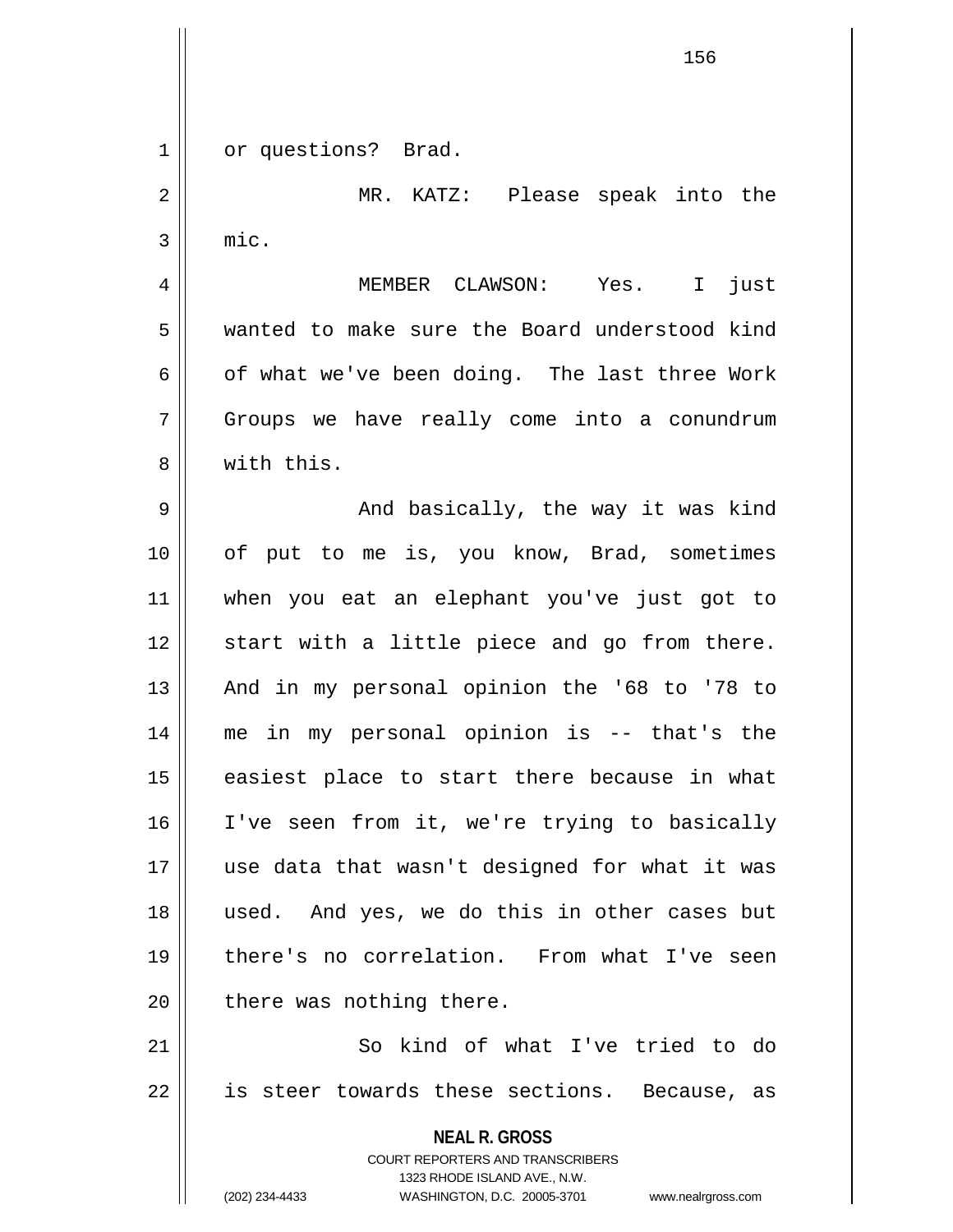**NEAL R. GROSS** COURT REPORTERS AND TRANSCRIBERS 1323 RHODE ISLAND AVE., N.W.  $1 \parallel$  I've told you, Fernald is a very complex site,  $2 \parallel$  especially with the urine data that we have.  $3 \parallel$  And this is why I was focusing more on the '68  $4 \parallel$  to '78, because we haven't been able to find  $5$  the correlation in my opinion to be able to 6 deal with this, so I'm trying to take portions  $7 \parallel$  of it and work through it. 8 CHAIRMAN MELIUS: Any other 9 questions on the presentation? Sam, I don't 10 know if NIOSH is planning to say anything. I 11 don't have anything on my agenda. Mark or  $12 \parallel$  who's  $-$ 13 MR. ROLFES: This is Mark Rolfes 14 with NIOSH. I'd be happy to entertain any 15 questions that you have about the model. 16 There are some things that I have seen in the 17 || presentation. You know, you've got to look at 18 all the data. 19 MR. KATZ: Mark, can you try  $20$  speaking as much into the mic as possible? 21 MR. ROLFES: You've got to look at  $22 \parallel$  all the data that you have available. And

(202) 234-4433 WASHINGTON, D.C. 20005-3701 www.nealrgross.com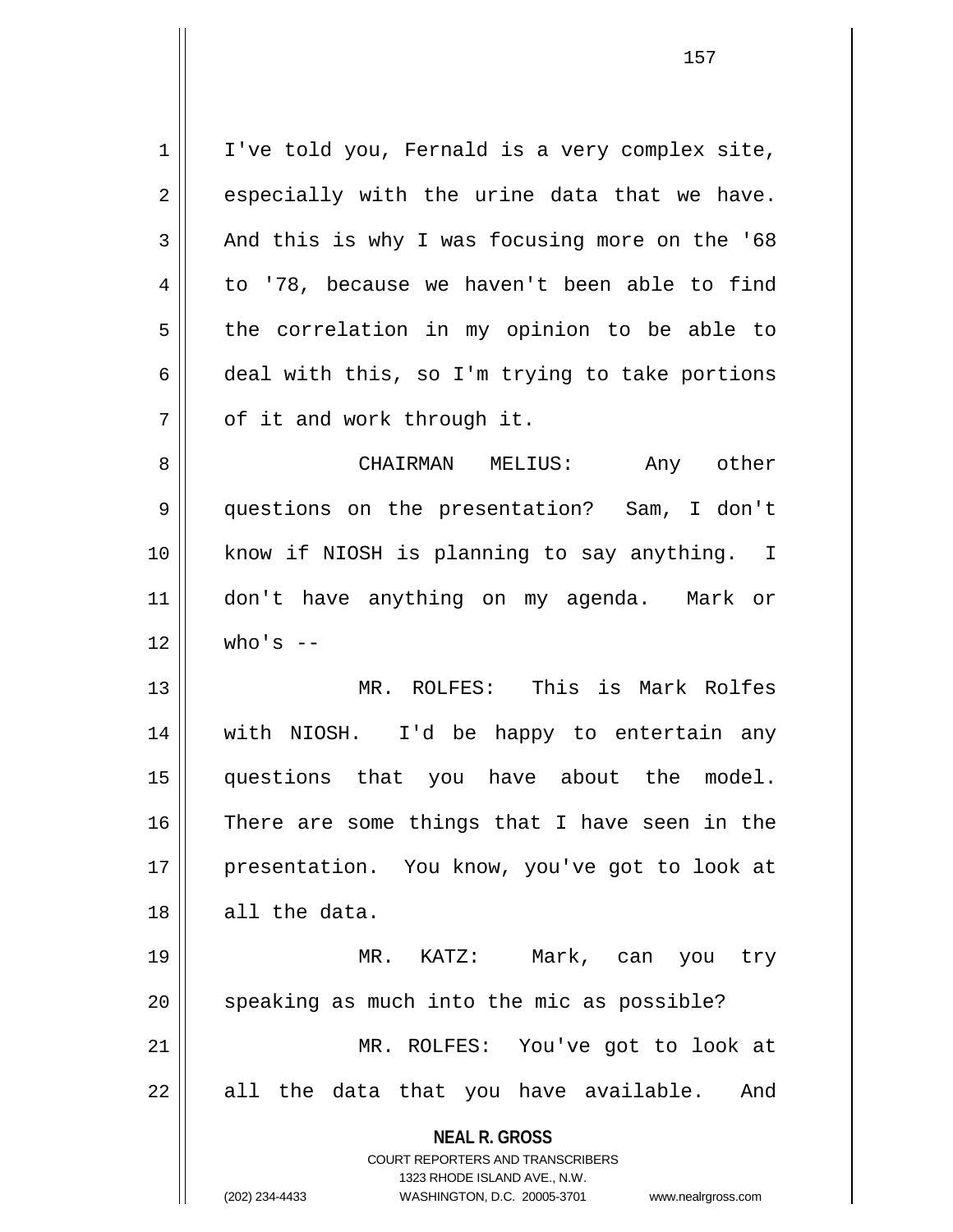1 | basically one of the most important factors  $2 \parallel$  would be the type of cancer that an individual  $3 \parallel$  has. As Paul did indicate earlier, the doses  $4 \parallel$  that were reported, there are some large doses 5 | to the bone surfaces spread over 50 years for  $6 \parallel$  a near-MDL level exposure to thorium.

7 However, this is consistent with 8 any dose reconstruction that we do. If  $9 \parallel$  there's a high MDL, the only thing that that 10 does is benefit the claimant. The uncertainty 11 in exposure is given to the claimant as 12 **benefit** of the doubt.

13 The cancers that were presented 14 || here in the slides were all metabolic cancers. 15 || The organs that were affected by thorium, 16 such as the red bone marrow, the bone 17 || surfaces, the liver, those are organs that you 18 would expect to have the highest internal 19 doses from thorium. So, you know, we also 20 || have cancers, other cancers for which we do 21 dose reconstructions which wouldn't have doses 22 || of this magnitude. The doses would be a

**NEAL R. GROSS**

COURT REPORTERS AND TRANSCRIBERS 1323 RHODE ISLAND AVE., N.W. (202) 234-4433 WASHINGTON, D.C. 20005-3701 www.nealrgross.com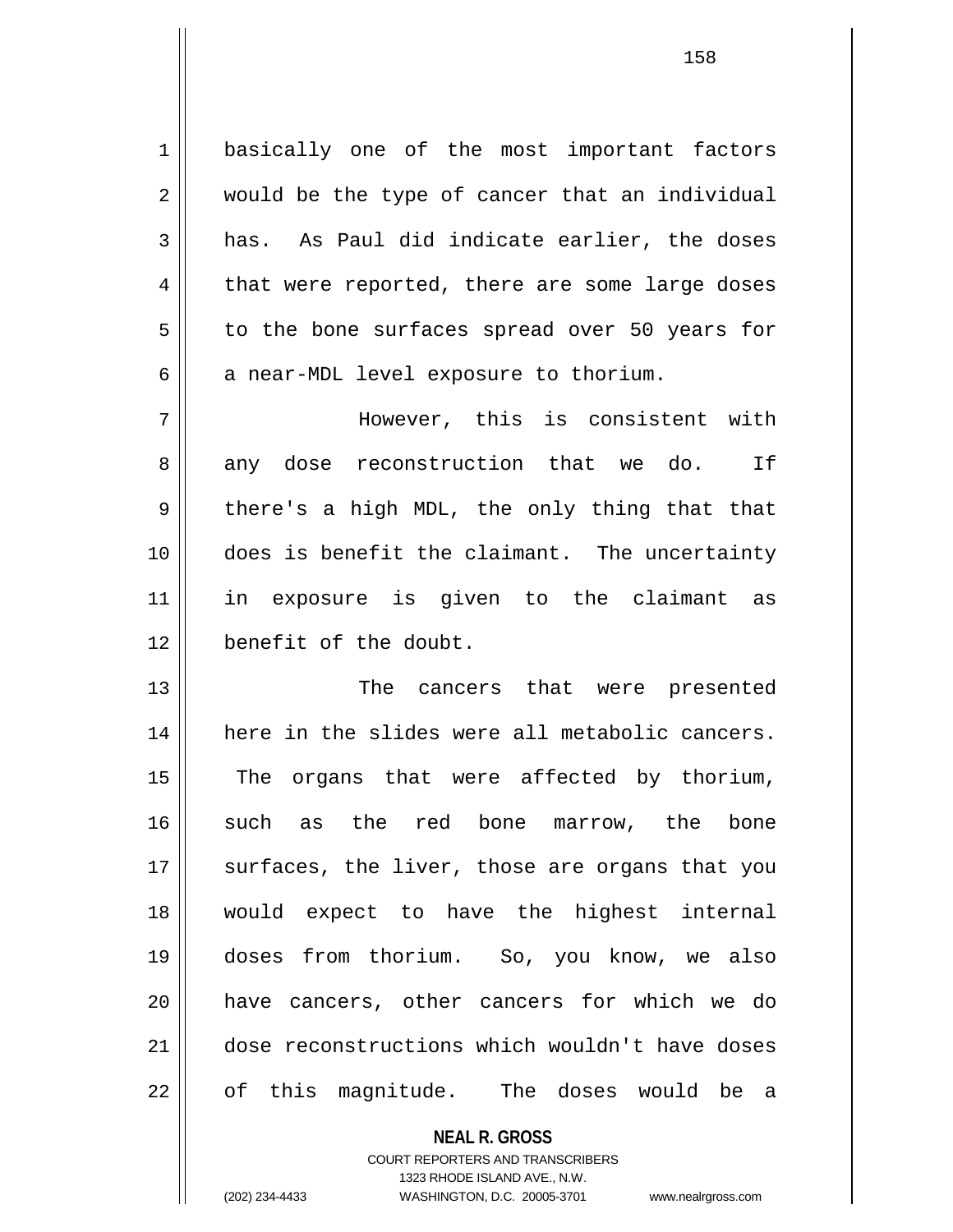1 | factor of 1,000 or more lower than the bone 2 | surface doses.

3 Furthermore, if you take a look at 4 the number of bone cancers that we have from  $5 \parallel$  Fernald, out of the 1,200 claims that we've 6 received I believe the last I checked there 7 Were about eight cancers of the bone for which 8 dose reconstructions were needed.

9 I'd be happy to answer any 10 questions if there are any at this time or as 11 you go through the rest of the discussion.

## 12 CHAIRMAN MELIUS: Gen?

13 MEMBER ROESSLER: This is -- 14 again, I'll say this is a huge amount of 15 || information to absorb. But my question is can 16 you bound the doses during that period of  $17 \parallel$  time.

18 MR. ROLFES: Yes, we believe that 19 we can place a plausible upper bound. We do 20 have a lot of values below the minimum 21 detectable amount for thorium, but we also do  $22$  || have positive values as well, indicating that

## **NEAL R. GROSS**

COURT REPORTERS AND TRANSCRIBERS 1323 RHODE ISLAND AVE., N.W. (202) 234-4433 WASHINGTON, D.C. 20005-3701 www.nealrgross.com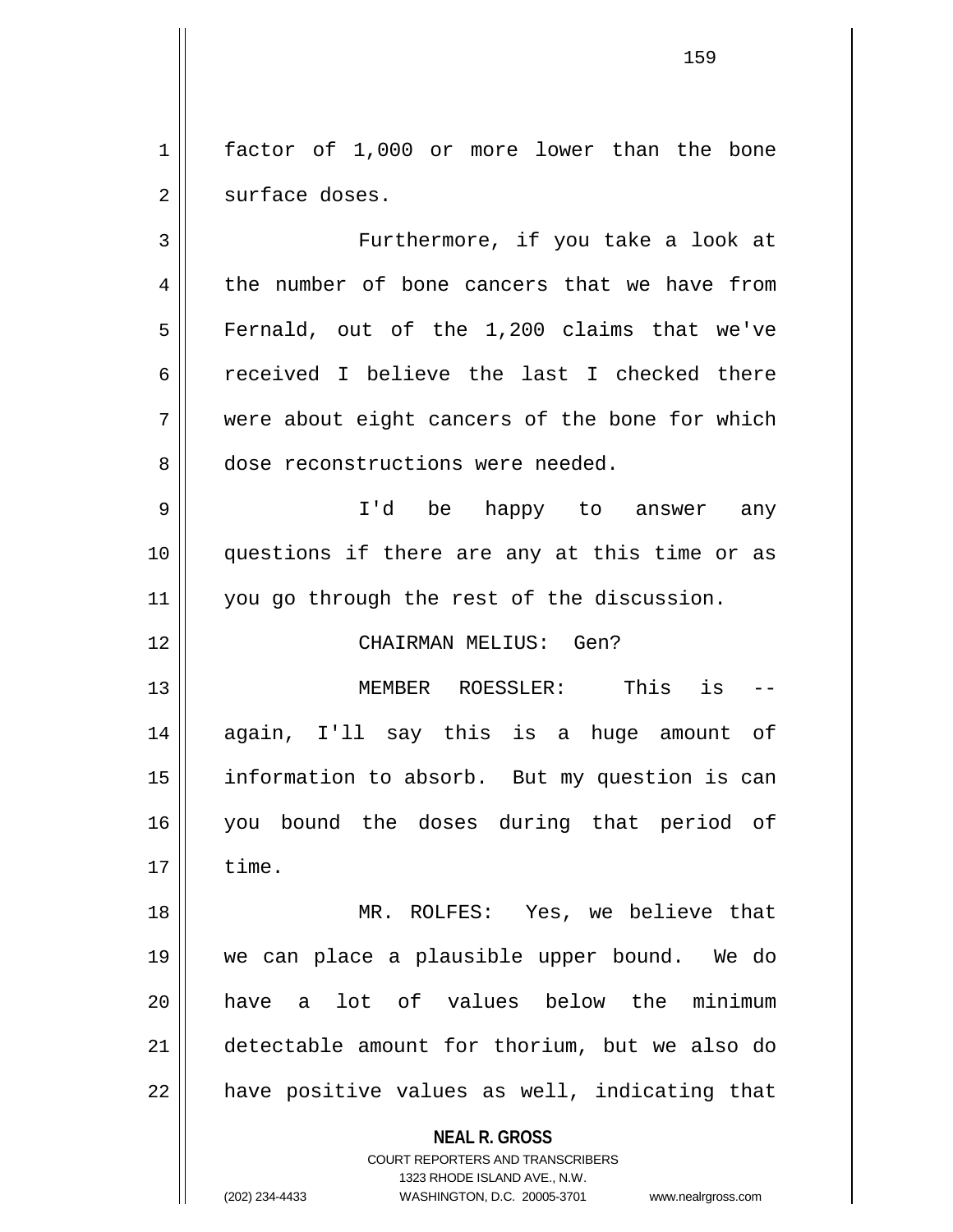| 1  | this is a plausible exposure scenario.                   |
|----|----------------------------------------------------------|
| 2  | But it appears<br>MEMBER ROESSLER:                       |
| 3  | that SC&A is saying the doses cannot be                  |
| 4  | bounded.                                                 |
| 5  | MR. ROLFES: I think we share a                           |
| 6  | difference of opinion.                                   |
| 7  | CHAIRMAN MELIUS: Correct.<br>$\mathbf I$                 |
| 8  | don't think it's a question of bounding, I               |
| 9  | think it's just is it a sufficiently accurate            |
| 10 | or plausible bound. Right?                               |
| 11 | MR. STIVER: It's a big number.                           |
| 12 | You know, we believe that in the early period            |
| 13 | it's not -- we can't bound that data.                    |
| 14 | I think in the later period, from                        |
| 15 | '78 on Tom LaBone and Mark have presented a              |
| 16 | method by which you could, given a lead-212              |
| 17 | value, you could get an upper bound number.              |
| 18 | Now, that upper bound number is so high that             |
| 19 | it's essentially going to compensate everyone,           |
| 20 | and this gets to the sufficient accuracy                 |
| 21 | situation. I mean, is that a reasonable way              |
| 22 | to go?                                                   |
|    | <b>NEAL R. GROSS</b><br>COURT REPORTERS AND TRANSCRIBERS |

1323 RHODE ISLAND AVE., N.W.

 $\mathsf{II}$ 

 $\mathsf{I}$ 

(202) 234-4433 WASHINGTON, D.C. 20005-3701 www.nealrgross.com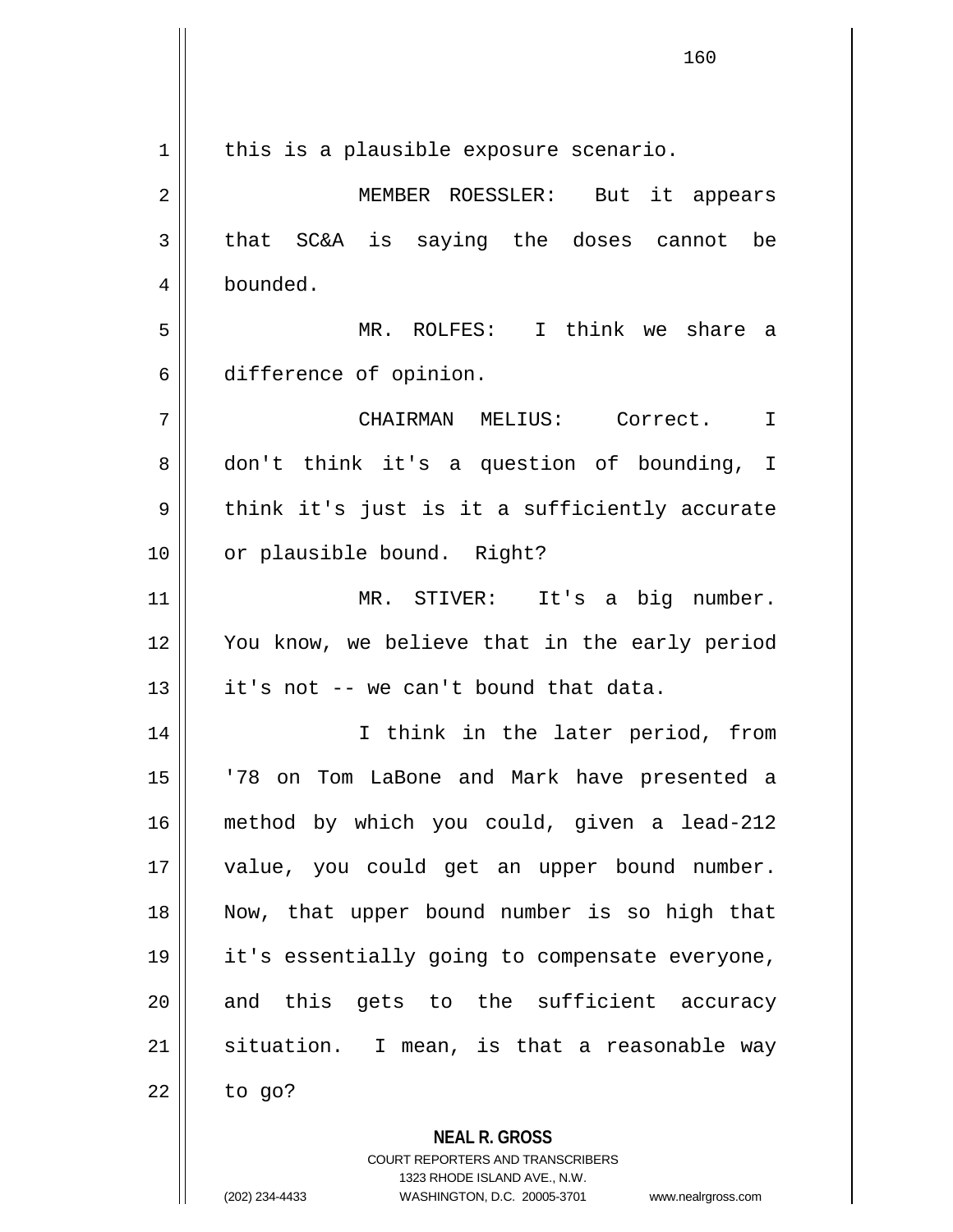| 1  | Now, granted we've been here                                                                                                                                           |
|----|------------------------------------------------------------------------------------------------------------------------------------------------------------------------|
| 2  | before. There was the whole problem with Ames                                                                                                                          |
| 3  | Labs with the thorium explosions                                                                                                                                       |
| 4  | excursions. You had high-fired plutonium,                                                                                                                              |
| 5  | unstable metal tritides at Mound. They're all                                                                                                                          |
| 6  | situations where you have a tool that was used                                                                                                                         |
| 7  | at the time which is not really applicable to                                                                                                                          |
| 8  | what we're trying to do here. And so, if                                                                                                                               |
| 9  | there is ever a situation or a case study                                                                                                                              |
| 10 | where sufficient accuracy is front and center,                                                                                                                         |
| 11 | I think it's this set of data here.                                                                                                                                    |
| 12 | MEMBER GRIFFON: But John, didn't                                                                                                                                       |
| 13 | you also raise a question of whether you even                                                                                                                          |
| 14 | have the lead-212 number?                                                                                                                                              |
| 15 | MR. STIVER: Well, that's kind of                                                                                                                                       |
| 16 | the flip side of the coin.                                                                                                                                             |
| 17 | Right.<br>MEMBER GRIFFON:                                                                                                                                              |
| 18 | that earlier<br>MR.<br>STIVER: In                                                                                                                                      |
| 19 | period, we don't have anything but milligram                                                                                                                           |
| 20 | thorium and you don't know what was used to                                                                                                                            |
| 21 | derive that result. So that 6 milligram or 10                                                                                                                          |
| 22 | milligram could be<br>an order of<br>magnitude                                                                                                                         |
|    | <b>NEAL R. GROSS</b><br><b>COURT REPORTERS AND TRANSCRIBERS</b><br>1323 RHODE ISLAND AVE., N.W.<br>(202) 234-4433<br>WASHINGTON, D.C. 20005-3701<br>www.nealrgross.com |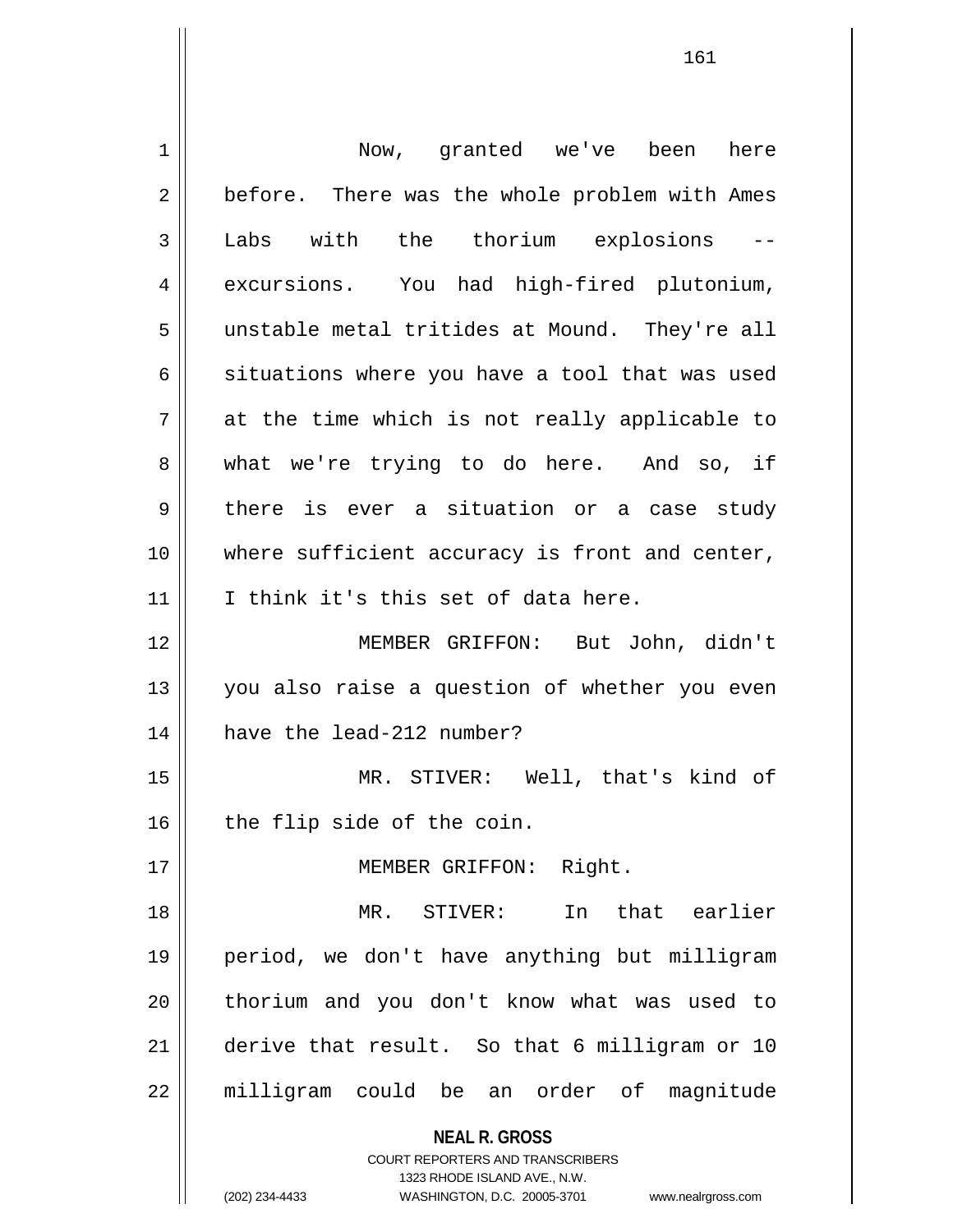**NEAL R. GROSS** COURT REPORTERS AND TRANSCRIBERS 1323 RHODE ISLAND AVE., N.W. (202) 234-4433 WASHINGTON, D.C. 20005-3701 www.nealrgross.com 1 || higher, you don't know. So I don't believe  $2 \parallel$  for that period it's boundable. 3 Mark will probably present some  $4 \parallel$  things here that show that, you know, that  $5 \parallel$  they have a lot of techniques and they're all 6 predicated on having a lead-212 measurement in  $7 \parallel$  one form or another. That's SC&A's 8 || perspective. 9 MR. ROLFES: I don't know, would 10 || you like for me to respond? Okay. 11 || We do have references from Y-12, 12 basically showing that both lead-212 and 13 actinium-228 photo peaks were used. And a 14 total sum of the counts under those three 15 || photo peaks that were used were compared to a 16 similar spectrum from 1,100 unexposed 17 individuals. And Y-12 developed this ratio 18 technique to basically quantify thorium 19 exposure based upon both the actinium-228 and 20 | lead-212 photo peaks. 21 We actually have, one of the 22 || documents that I recently sent out to the Work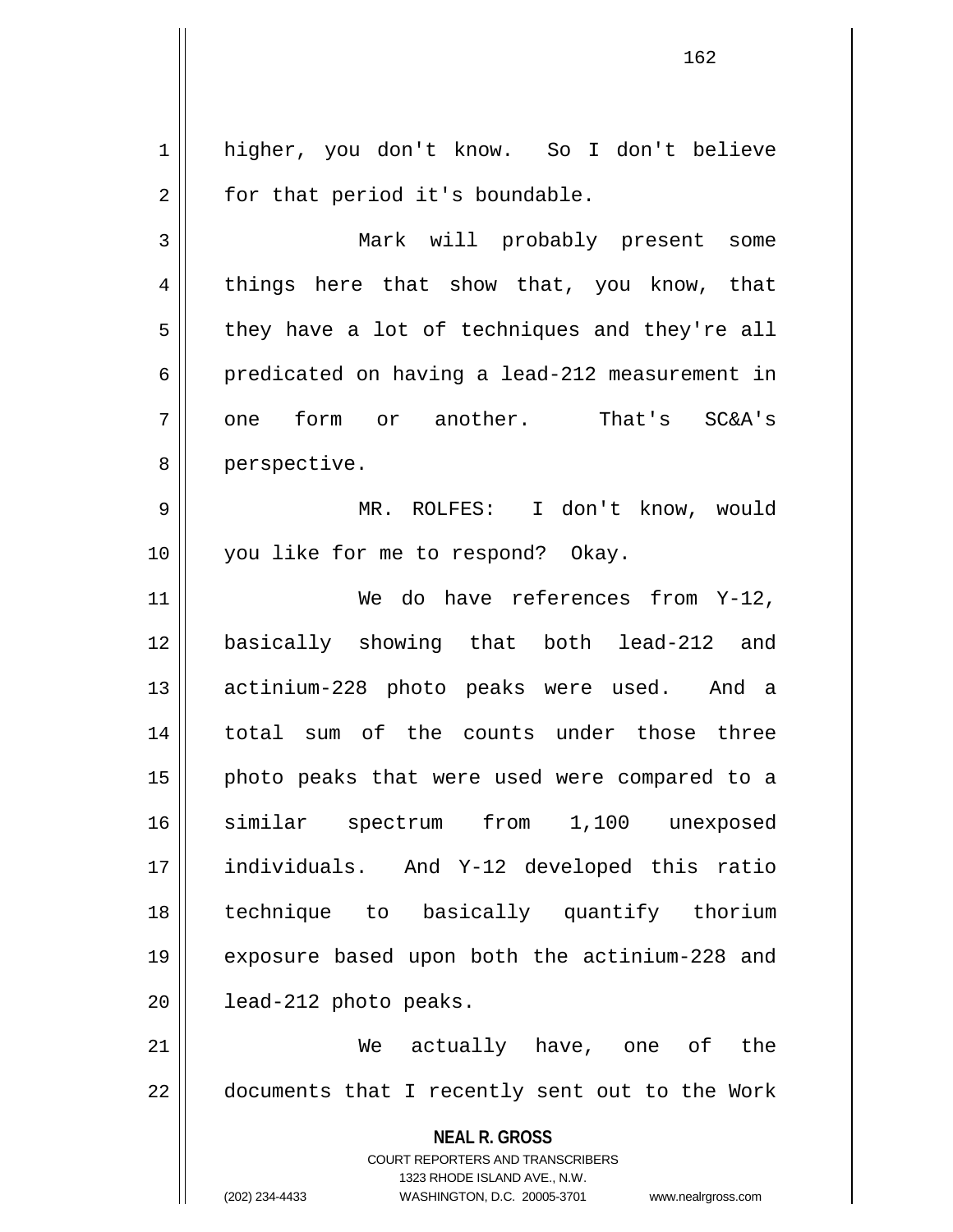**NEAL R. GROSS** COURT REPORTERS AND TRANSCRIBERS 1323 RHODE ISLAND AVE., N.W. 1 Group was this rule of thumb for computing  $2 \parallel$  thorium body burdens from the in vivo counts. 3 It's a Y-12 reference and it provides the  $4 \parallel$  actual calculation methodology that is used to 5 derive the thorium mass lung burdens. 6 CHAIRMAN MELIUS: Sam, you had 7 | something? 8 DR. LIPSZTEIN: Can I respond to  $9$   $\parallel$  this? 10 CHAIRMAN MELIUS: Yes, Joyce. Let  $11$  | her -- yes. 12 DR. LIPSZTEIN: Those papers were 13 || not related to Fernald, they were related to 14 Y-12. And the rule of thumb that they use is 15 based on a calibration source that might be 16 different from Fernald. So I don't think this 17 || is applicable to Fernald. We don't know what 18 || they used at Fernald. Okay, thank you. 19 CHAIRMAN MELIUS: Sam, you had a 20 ll comment? 21 DR. GLOVER: Boy, Mark's taller  $22$  || than I am. I didn't realize how much taller

<sup>(202) 234-4433</sup> WASHINGTON, D.C. 20005-3701 www.nealrgross.com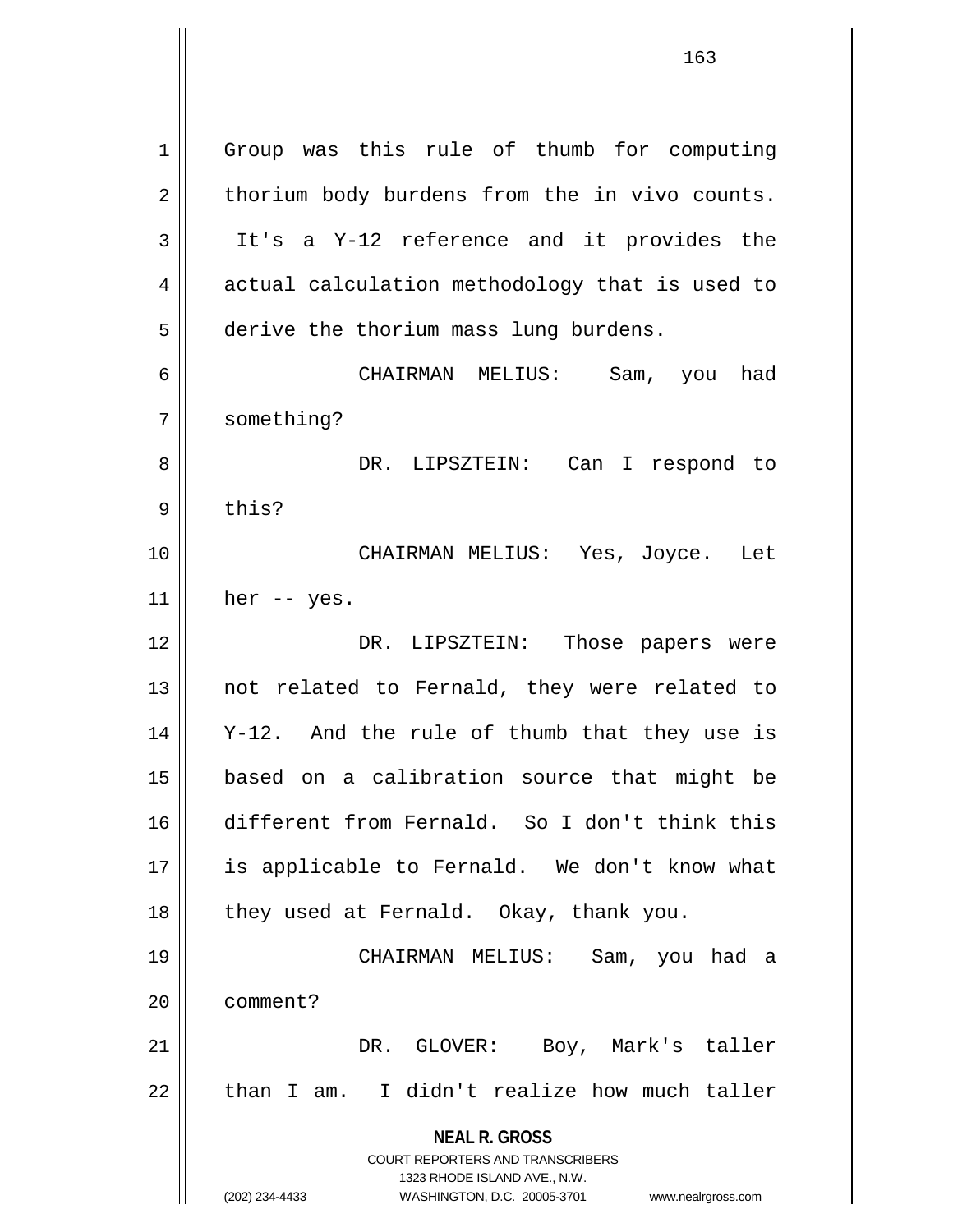1 he was. 2 | (Laughter.) 3 DR. GLOVER: It lets you know when 4 | you've got to kind of go on tiptoe. 5 So, the paper that he presents, 6 || it's a ratioing method. And so there's never  $7 \parallel$  -- and one of the things they presented was  $8 \parallel$  counts, the nanocuries. And it complicated  $-$ 9 what they did is they took the person's 10 individual ratios in these different areas. 11 || And so if you look at the curve the lead is in 12 the lower region and so it's in the higher 13 background counts. And so there's different 14 weights because you have to proportionally 15 increase that. And so it's with -- there's a 16 ratio of an individual's own. So they have 17 the region right before it and the region 18 || right after it and they compare and see what's 19  $\parallel$  the ratio in that region. So they have these 20 || three regions of interest and they sum them 21 || up. And so they never determine a net count. 22 And so it is something that may

> **NEAL R. GROSS** COURT REPORTERS AND TRANSCRIBERS 1323 RHODE ISLAND AVE., N.W. (202) 234-4433 WASHINGTON, D.C. 20005-3701 www.nealrgross.com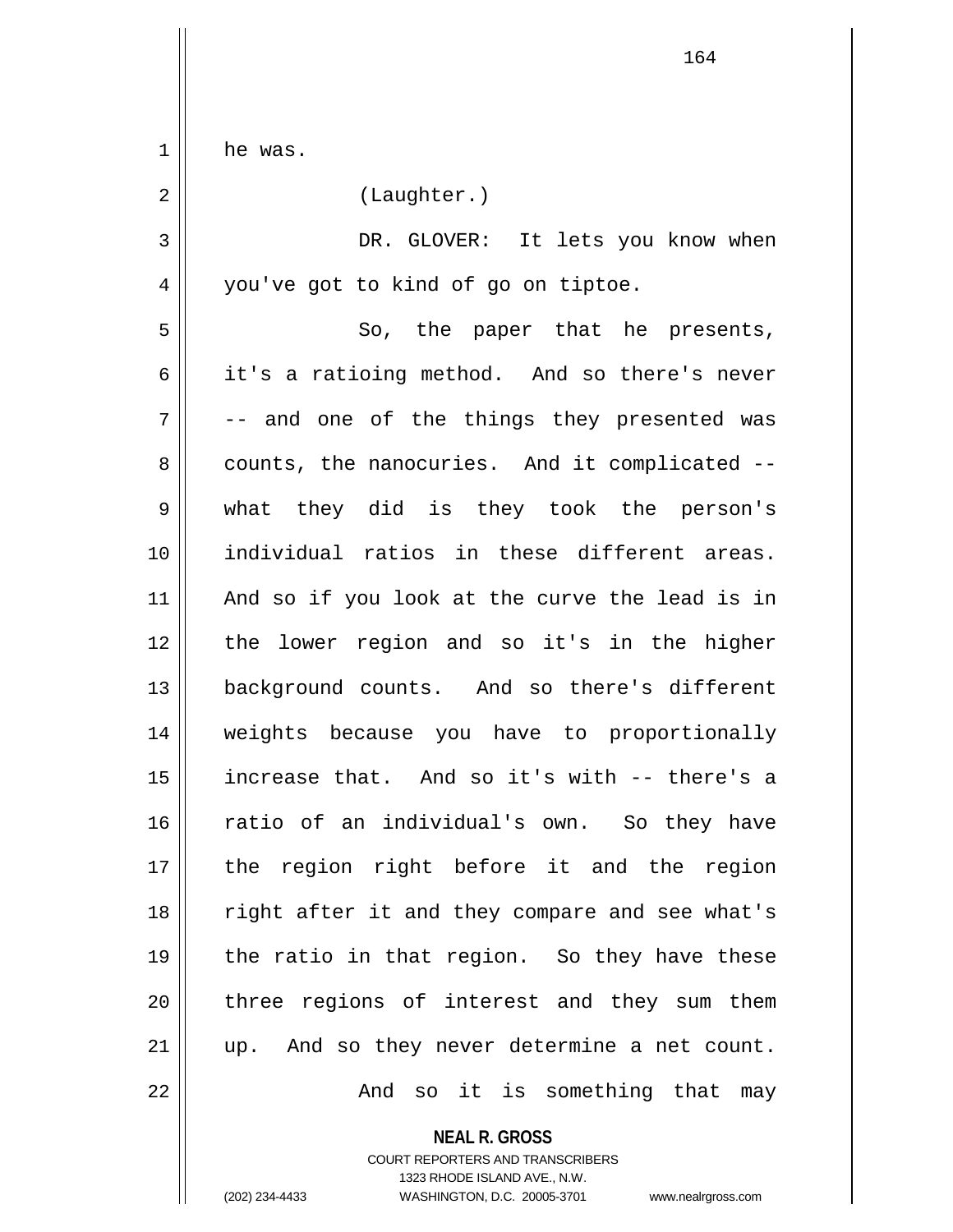**NEAL R. GROSS** COURT REPORTERS AND TRANSCRIBERS 1323 RHODE ISLAND AVE., N.W. (202) 234-4433 WASHINGTON, D.C. 20005-3701 www.nealrgross.com 1 || not have come out. Because when you try to  $2 \parallel$  look at just absolute nanocuries over there, 3 well, they didn't do that. Just how much of  $4 \parallel$  an increase in this section to the next one 5 did they have? And it's a little bit based on  $6 \parallel$  how high -- where are you in the content 7 || scatter region? 8 So, there is -- I just want to 9 make sure you guys understood that document. 10 It's something I didn't necessarily take away 11 when I first looked at the data. I'm pretty 12 || sure we're very confident that this West 1965 13 paper describes very clearly what they did. 14 We don't disagree that it would be complicated 15 | to fully evaluate this. 16 CHAIRMAN MELIUS: And just -- 17 don't go away, Sam. Just one question. So, 18 you've never really tried to implement this 19 || then, what we're talking about here? Is that  $20$   $\vert$  -- I'm trying to understand. For Fernald. 21 MR. ROLFES: This is Mark, and I 22 || think at the last Work Group meeting we were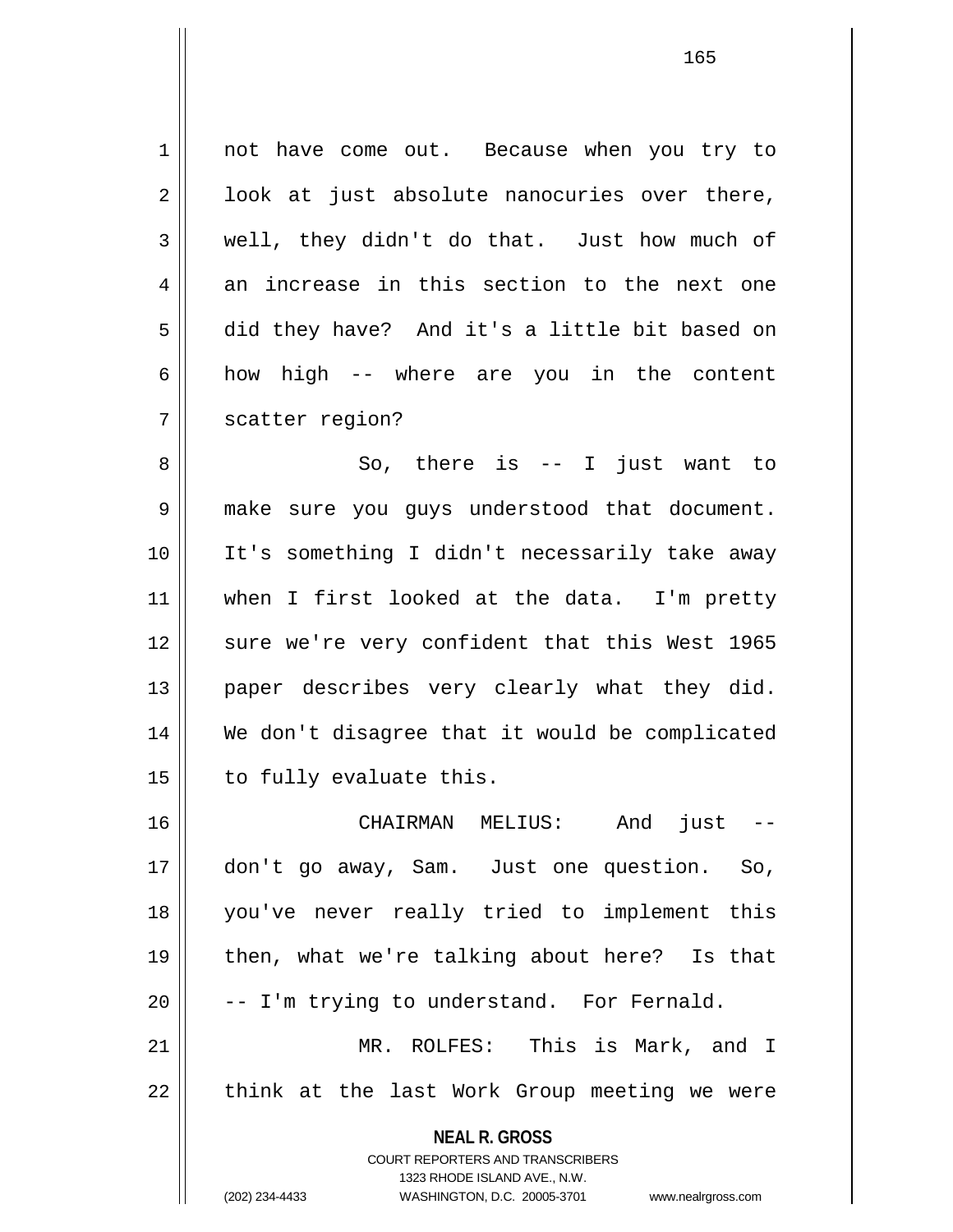$1 \parallel$  asked to develop a formal response, basically,  $2 \parallel$  in a short amount of time, two to three weeks, 3 for this meeting. And we did our best to 4 develop a formal response. And this is 5 || something that we're currently looking into.  $6 \parallel$  We don't have a formal response on this yet. 7 We have done some sample dose reconstructions  $8$  | based upon this new information that we have, 9 based upon the disequilibrium of the thorium 10 that was used in the calibration standards, 11 based upon the information that was presented 12 in a couple of different Health Physics 13 Journal articles and in addition to this 14 document, the West 1965 document, Health 15 || Physics Considerations Associated with Thorium 16 Processing.

17 CHAIRMAN MELIUS: I guess what I'm 18 || struggling with is here it's six years after 19 the SEC petition is filed and we still don't 20 have a demonstrated dose reconstruction 21 method. I mean, and that -- I understand the  $22$  | technical complications, and I'm not faulting

> **NEAL R. GROSS** COURT REPORTERS AND TRANSCRIBERS 1323 RHODE ISLAND AVE., N.W. (202) 234-4433 WASHINGTON, D.C. 20005-3701 www.nealrgross.com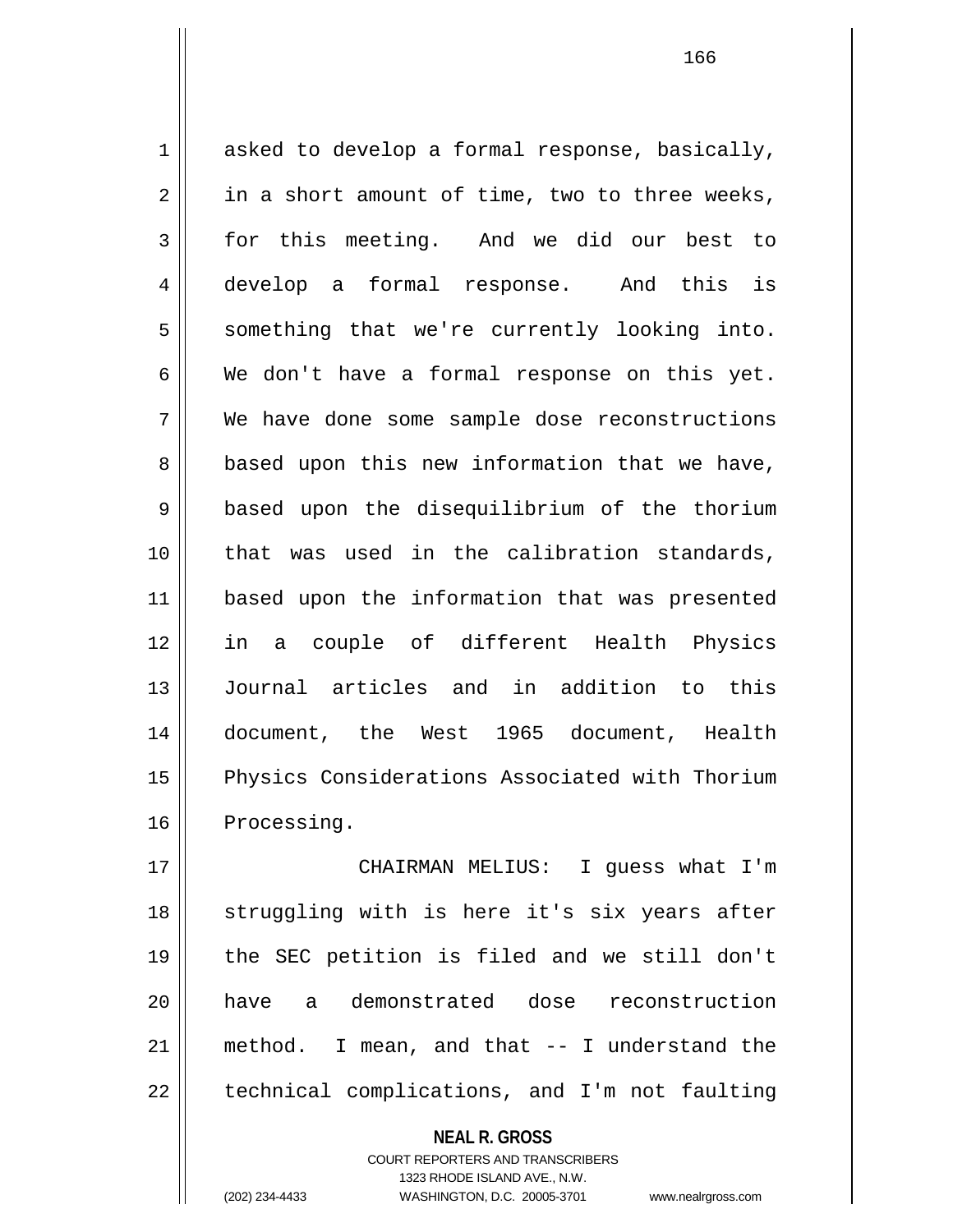1 anybody, but it's pretty frustrating for the  $2 \parallel$  Board to sit here. And I sat in and listened  $3 \parallel$  in, participated a little bit in the last Work 4 Group meeting and I think, you know, it was 5 | instructive and I think obviously everybody's  $6 \parallel$  trying to and struggling to interpret this 7 information.

8 || But it just sort of bothers me 9 || that here after six years we're still going on 10 || trying to address a site where there's lots of 11 information but I guess I'm a little bothered 12 || that it takes so long to do this. And we have 13 | petitioners waiting.

14 And certainly, I'll say that it's 15 || my recommendation we sort of try to break this 16 up into at least manageable sections for the 17 Board to be discussing because of that length 18 of time and because it is technically 19 complicated. But I really think we need to 20 || come to grips with what needs to be done here 21 because I don't think it's really appropriate  $22$  | to be going on for many more years doing this.

## **NEAL R. GROSS**

COURT REPORTERS AND TRANSCRIBERS 1323 RHODE ISLAND AVE., N.W. (202) 234-4433 WASHINGTON, D.C. 20005-3701 www.nealrgross.com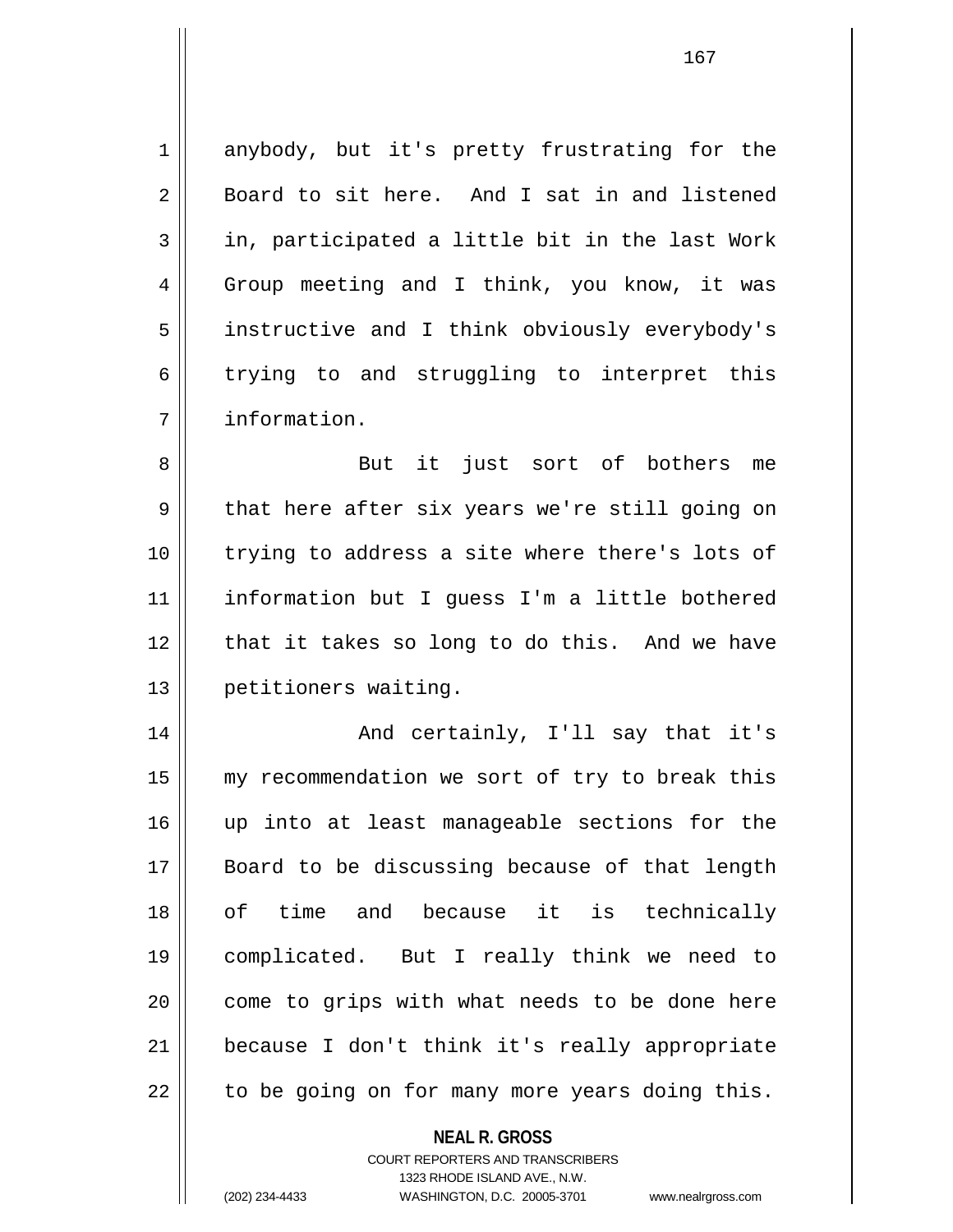**NEAL R. GROSS** COURT REPORTERS AND TRANSCRIBERS 1323 RHODE ISLAND AVE., N.W. 1 MEMBER CLAWSON: Dr. Melius, could 2 || I make a comment? I agree with you 3 wholeheartedly and this is what I was trying  $4 \parallel$  to do. 5 You know, looking at this from a -  $6 \parallel$  - and I've just barely got to be able to see  $7 \parallel$  these rules of thumb that we just sent out 8 there, but the date on this thorium count that  $9 \parallel$  they have as a rule of thumb is  $3/26/76$ . So 10 || that's telling me right there that guess what, 11 you know, they've been doing this for how long 12 and now all of a sudden they're starting to  $13$  see it's not jibing. It's not calculating. 14 So they go to an awful lot of work to try to 15 make something work so that they can get a 16 better handle on this. You know, to me just 17 looking at common sense-wise, that's the way 18 that I look at this. They've been showing 19 that they've had problems and now they're  $20$  | trying to get a grasp on it. 21 MR. STIVER: And Dr. Melius, if I  $22$  | could say something also, for the record. The

(202) 234-4433 WASHINGTON, D.C. 20005-3701 www.nealrgross.com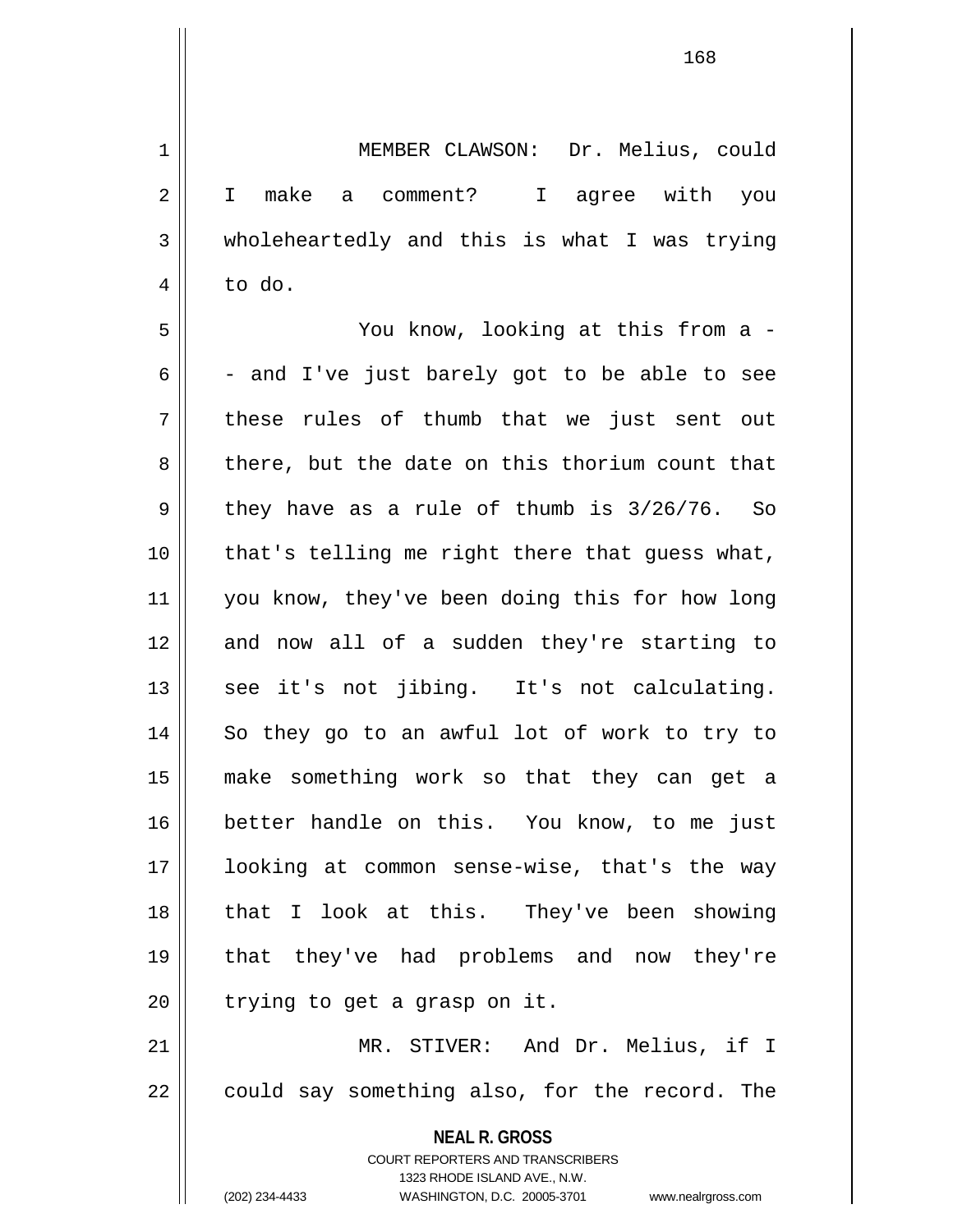1 information that Mark and Sam are producing  $2 \parallel$  today is not new. We've been looking at this 3 in the last two Work Group meetings. The Hap 4 West paper was kind of front and center. And  $5 \parallel$  this is the technique they used to develop a 6 screening methodology for 10 milligrams or 7 less.

8 || Could it be made quantitative? It  $9 \parallel$  could. If there was any evidence that it was 10 used in a quantitative sense, it should be in 11 the NOCTS claimant files like what we saw for 12 uranium. The only reason to have quantitative 13 data would be to calculate some percentile of 14 || a lung burden. And we just don't see any 15 | evidence of that.

16 CHAIRMAN MELIUS: David?

17 MEMBER RICHARDSON: So I was 18 wondering if, Brad, could you repeat your 19 comment again because I'm trying to get -- I'm 20 || not sure I understood.

**NEAL R. GROSS** 21 MEMBER CLAWSON: What I was  $22 \parallel$  saying?

> COURT REPORTERS AND TRANSCRIBERS 1323 RHODE ISLAND AVE., N.W.

(202) 234-4433 WASHINGTON, D.C. 20005-3701 www.nealrgross.com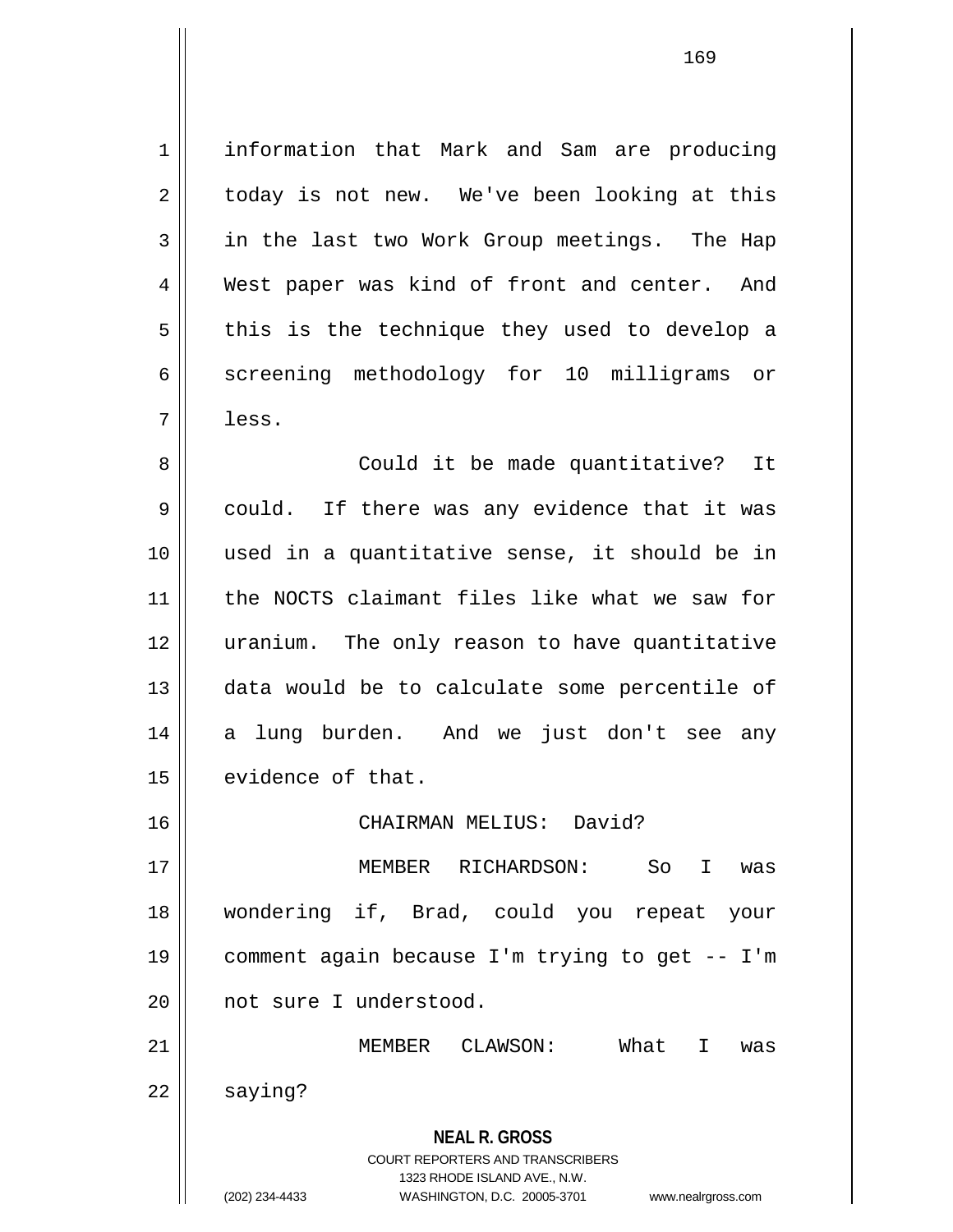| 1  | MEMBER RICHARDSON: Yes.                                  |
|----|----------------------------------------------------------|
| 2  | MEMBER CLAWSON:<br>Well, that's                          |
| 3  | about normal.                                            |
| 4  | (Laughter.)                                              |
| 5  | MEMBER RICHARDSON: I think you're                        |
| 6  | deeper into this than I am and so.                       |
| 7  | MEMBER CLAWSON: We have been                             |
| 8  | wrestling with this as a Work Group for                  |
| 9  | probably the last three years, but one of the            |
| 10 | things that came out to me just looking at               |
| 11 | this rule of thumb that they brought up is the           |
| 12 | date that this was done on and that's 1976.              |
| 13 | The era that we're looking at is '68 to '78.             |
| 14 | We're saying, in my opinion, that they don't             |
| 15 | have the information to be able to do it.                |
| 16 | My personal opinion is that this                         |
| 17 | is an SEC period. To me it looks like because            |
| 18 | they went to such great lengths to be able to            |
| 19 | understand, to be able to go to this process,            |
| 20 | to be able to find out what the thorium ratios           |
| 21 | are and try to make sense out of what they've            |
| 22 | been doing because, as John Stiver says, this            |
|    | <b>NEAL R. GROSS</b><br>COURT REPORTERS AND TRANSCRIBERS |

1323 RHODE ISLAND AVE., N.W.

 $\prod$ 

 $\mathbf{I}$  $\mathbf{\mathcal{L}}$ 

(202) 234-4433 WASHINGTON, D.C. 20005-3701 www.nealrgross.com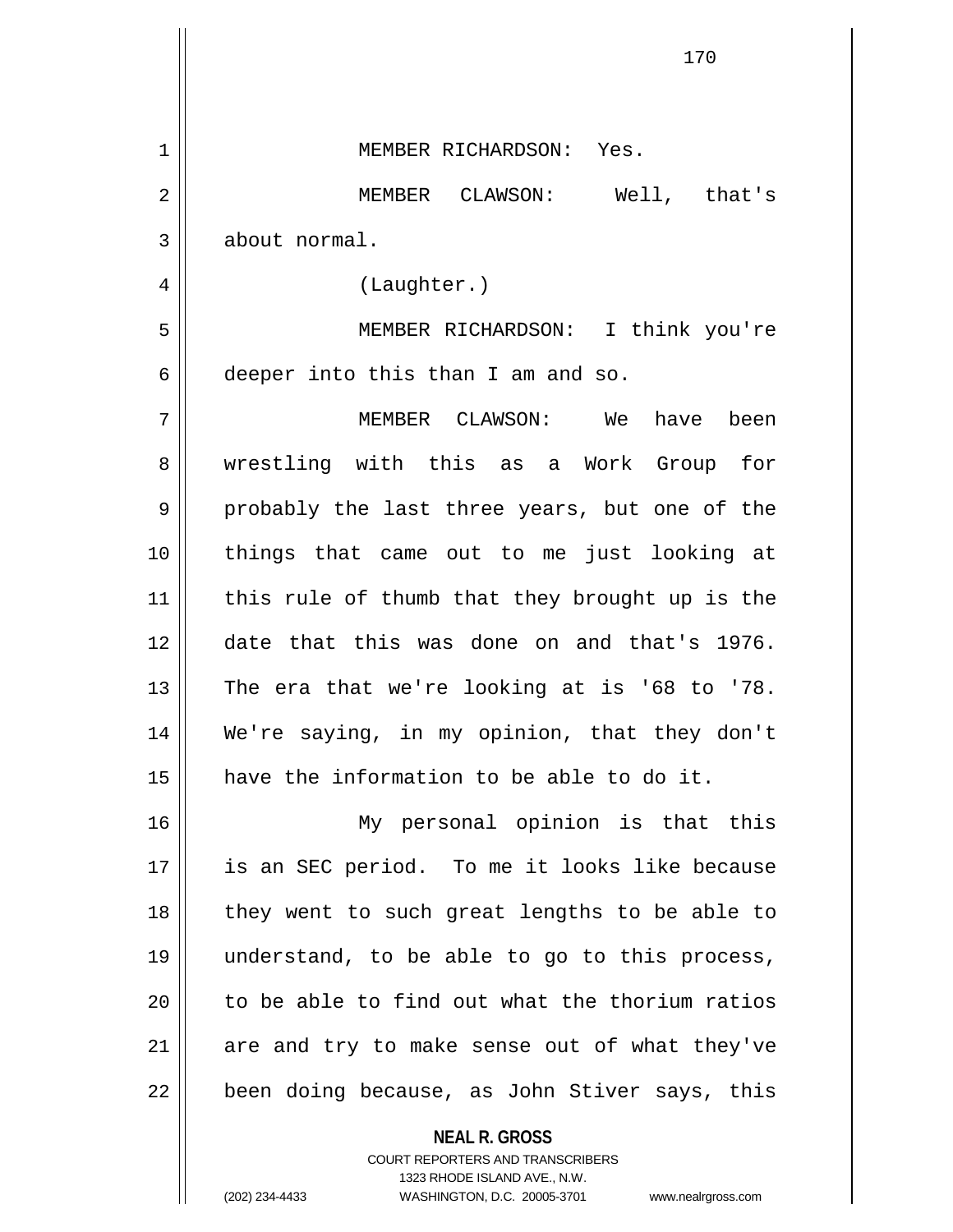1 | was used more as a triage system to justify  $2 \parallel$  the 10 milliliters. It wasn't used, in my  $3 \parallel$  opinion, to be able to actually monitor. They 4 were coming to find out that they had problems 5 || with thorium and they're trying to get a 6 handle on it.

7 MEMBER RICHARDSON: And the "they" 8 || is Fernald? The health physics department at 9 || Fernald? Or Y-12 or NIOSH?

10 MEMBER CLAWSON: Well, they used 11 actually the in vivo counting from Oak Ridge 12 || came out to Fernald. And you know, usually 13 when you see somebody with an uptake of 14 thorium that they're worried about, they 15 follow up on it. They give several 16 measurements and I haven't seen. They're 17 coming out there, and I think they're trying 18 to get a handle on the thorium. I think 19 they're trying to better understand what's 20 || going on with it. And I think this is 21 basically what this rule of thumb paper even 22 || shows. They're trying to get a handle on

> **NEAL R. GROSS** COURT REPORTERS AND TRANSCRIBERS 1323 RHODE ISLAND AVE., N.W. (202) 234-4433 WASHINGTON, D.C. 20005-3701 www.nealrgross.com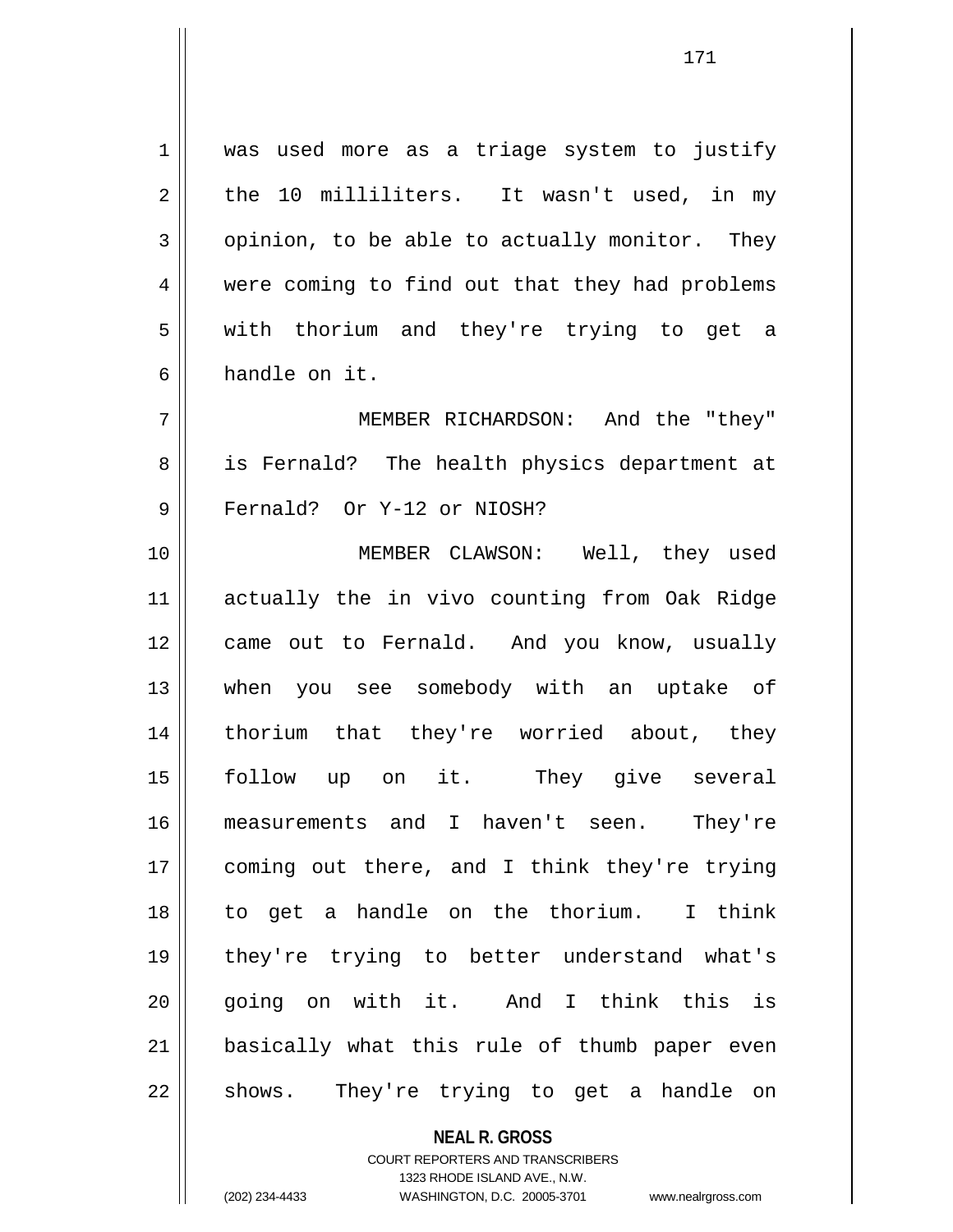**NEAL R. GROSS** COURT REPORTERS AND TRANSCRIBERS 1323 RHODE ISLAND AVE., N.W. (202) 234-4433 WASHINGTON, D.C. 20005-3701 www.nealrgross.com 1 || where they're at with these thorium issues. 2 MEMBER RICHARDSON: Okay. 3 CHAIRMAN MELIUS: Other comments 4 | or questions? Yes, Paul. 5 MEMBER ZIEMER: Well, I might make  $6 \parallel$  one comment on the ratio issues. Most of the 7 data for the ratios is below the official 8 detection limit of the detector. So, that 9 those don't correlate is not a surprise 10 || because you're in the noise of the system. 11 || There were three values on your 12 || chart, John, I think there were three that are 13 -- well, maybe two that were above the 14 detection limit, I believe. 15 MR. STIVER: Actually, I think we 16 might be kind of mixing things up a bit. We 17 were looking at the detection limit of lead- $18 \parallel 212.$ 19 || **MEMBER ZIEMER:** Right. 20 || MR. STIVER: And that should --21  $\parallel$  and those were all above the detection limit. 22 MEMBER ZIEMER: Those were --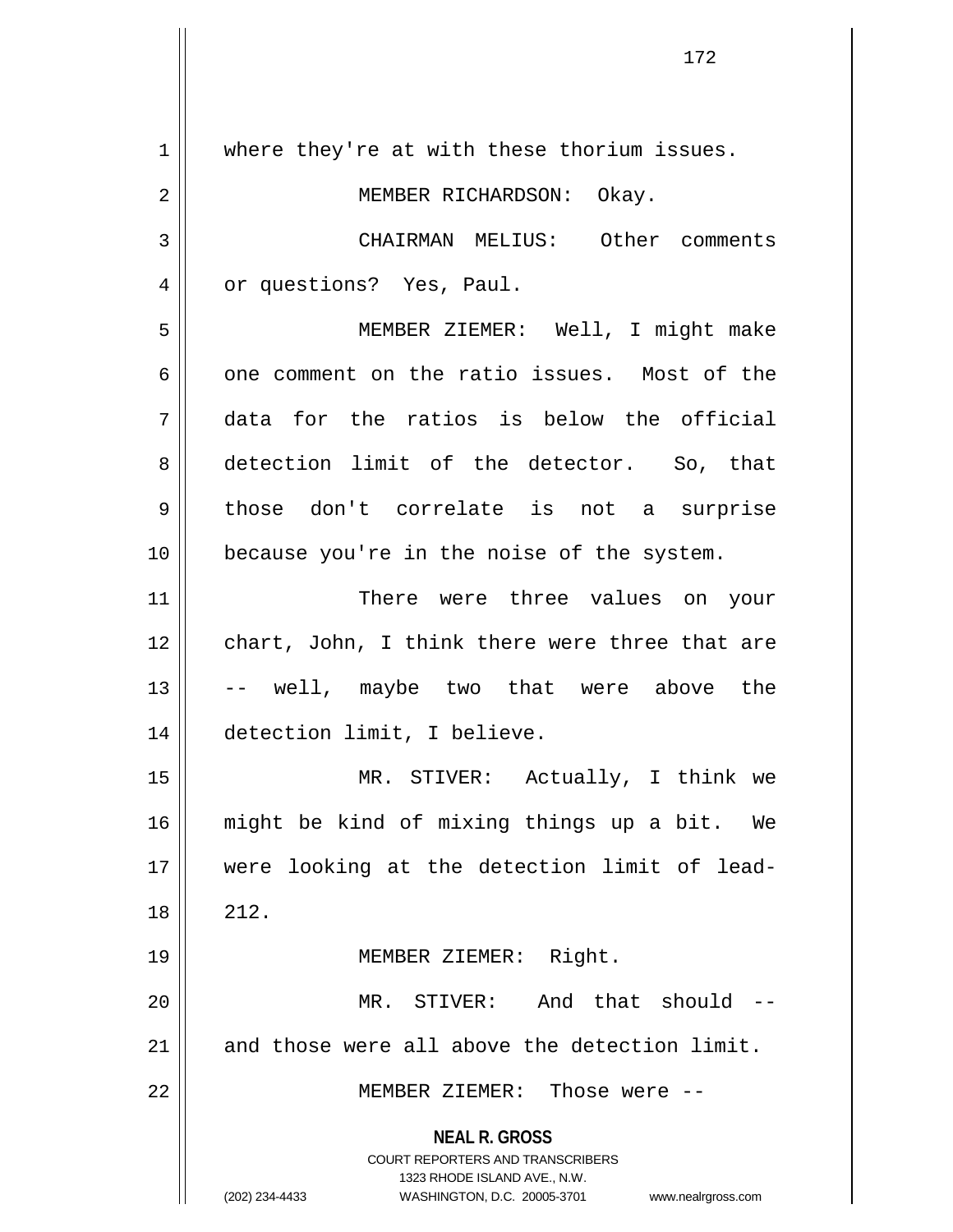**NEAL R. GROSS** COURT REPORTERS AND TRANSCRIBERS 1323 RHODE ISLAND AVE., N.W. (202) 234-4433 WASHINGTON, D.C. 20005-3701 www.nealrgross.com 1 || MR. STIVER: But those didn't show 2 || it correlated at all. 3 || MEMBER ZIEMER: Right, that's what 4 || I was getting to. Most of them though were  $5 \parallel$  still below the detection limit. I think the 6 detection limit was --  $7 \parallel$  MR. STIVER: It was  $0.23$ 8 || nanocuries for lead-212 and there was only one  $9$  || result that was less than  $0.23$ . 10 || **MEMBER ZIEMER:** Oh, okay. 11 MR. STIVER: Yes. So those were 12 all above the detection limit, yet there was 13 || no correlation, no proportionality. 14 || MEMBER ZIEMER: The numbers that 15 they used as the detection limit for the 16 thorium, those were all below that limit,  $17 \parallel$  right? 18 || MR. STIVER: Well, that was kind 19 of suspect data. You had the same value 20 || reported even though you had information that 21 was beneath the detection limit. You should 22 | have seen some kind of proportionality. And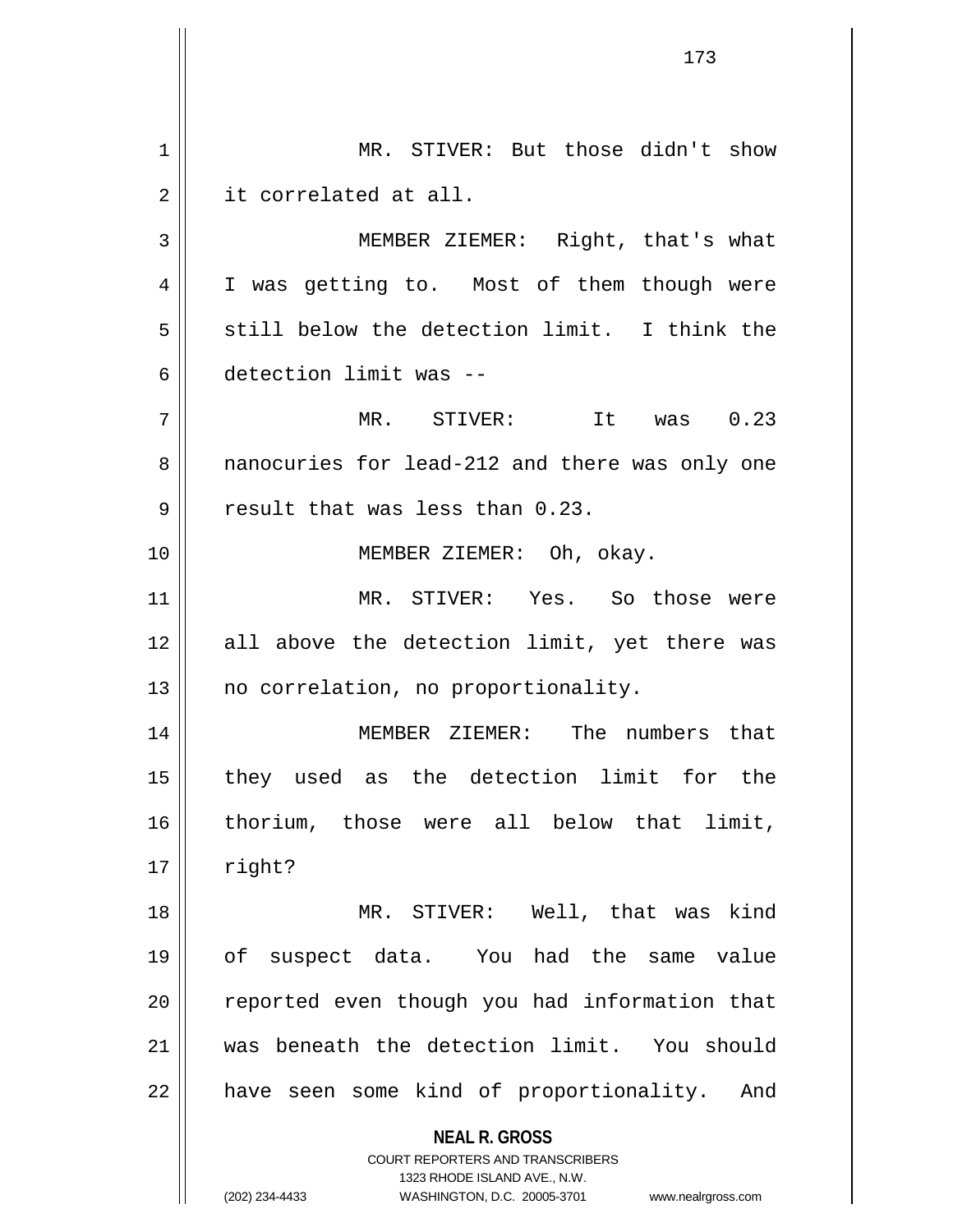$1 \parallel$  that was really put out there to show --

2 MEMBER ZIEMER: Yes. My point was  $3 \parallel$  that the bigger values didn't have the 4 proportionality. Those three were the ones,  $5 \parallel$  and I mentioned this at the Work Group, that 6 || those disturbed me more than the others. The  $7 \parallel$  others I still think were -- for the thorium 8 were in the noise of the thorium detection 9 || ability as they described it, if I understand 10 it. 11 || MR. STIVER: We don't know why the 12 || same value was reported for all the data in 13 1979. We put that out there as really a 14 demonstration that here you have, you know, 15 you have the lead-212 measurements, you should 16 **be** able to ascertain the age of the source and 17 calculate a thorium value for a homogeneous 18 || group exposed to the same source over a short 19 period of time. There should have been 20 || proportionality with the thorium measurement  $21$  | and there wasn't.

 $22$   $\parallel$  So that calls into question is 6

**NEAL R. GROSS**

COURT REPORTERS AND TRANSCRIBERS 1323 RHODE ISLAND AVE., N.W. (202) 234-4433 WASHINGTON, D.C. 20005-3701 www.nealrgross.com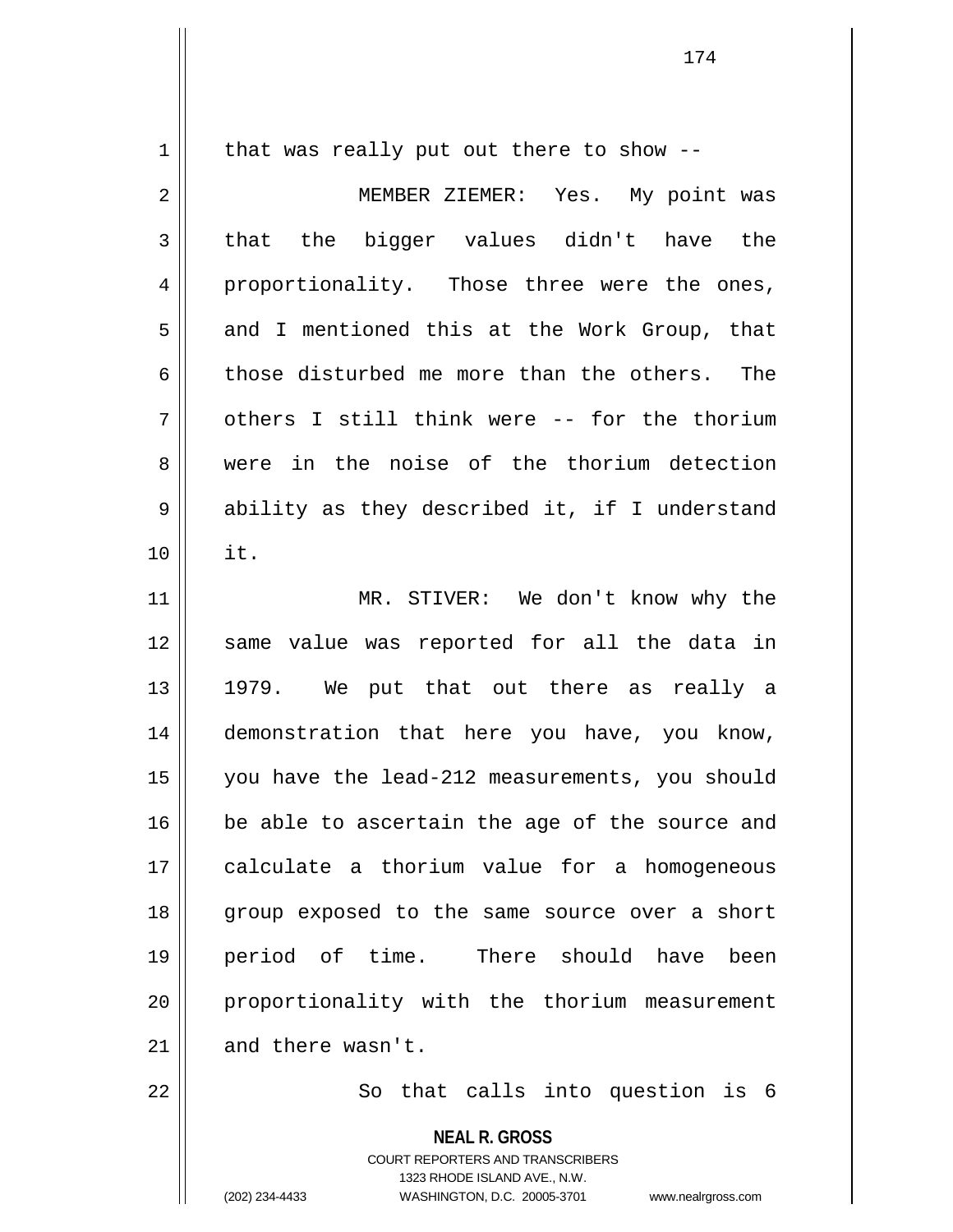**NEAL R. GROSS** COURT REPORTERS AND TRANSCRIBERS 1323 RHODE ISLAND AVE., N.W. (202) 234-4433 WASHINGTON, D.C. 20005-3701 www.nealrgross.com 1 || milligrams really right or were we even  $2 \parallel$  looking at some other value? Or the values --3 we're assuming the nanocurie values for the 4 detection limit are correct, and yet here you  $5 \parallel$  have values greater than the detection limit  $6 \parallel$  over kind of a broad range and you should see 7 some kind of proportionality in the thorium 8 || results if they were indeed based off of those 9 | lead-212 measurements. 10 || So that was really, we were trying 11 || to demonstrate that, hey, maybe that wasn't 12 used. Here's some small amount of evidence  $13$  || but it's the only evidence that's there. 14 MEMBER ZIEMER: So you're really 15 || saying, even as a screening tool, it was 16 | suspect then. 17 MR. STIVER: Well, yes. It's just 18 for that set of data we just don't know how  $19$  || that information was -- how was that milligram  $20$  | value  $-$ 21 MEMBER ZIEMER: See, in my mind 22 || you can use a screening tool because it's like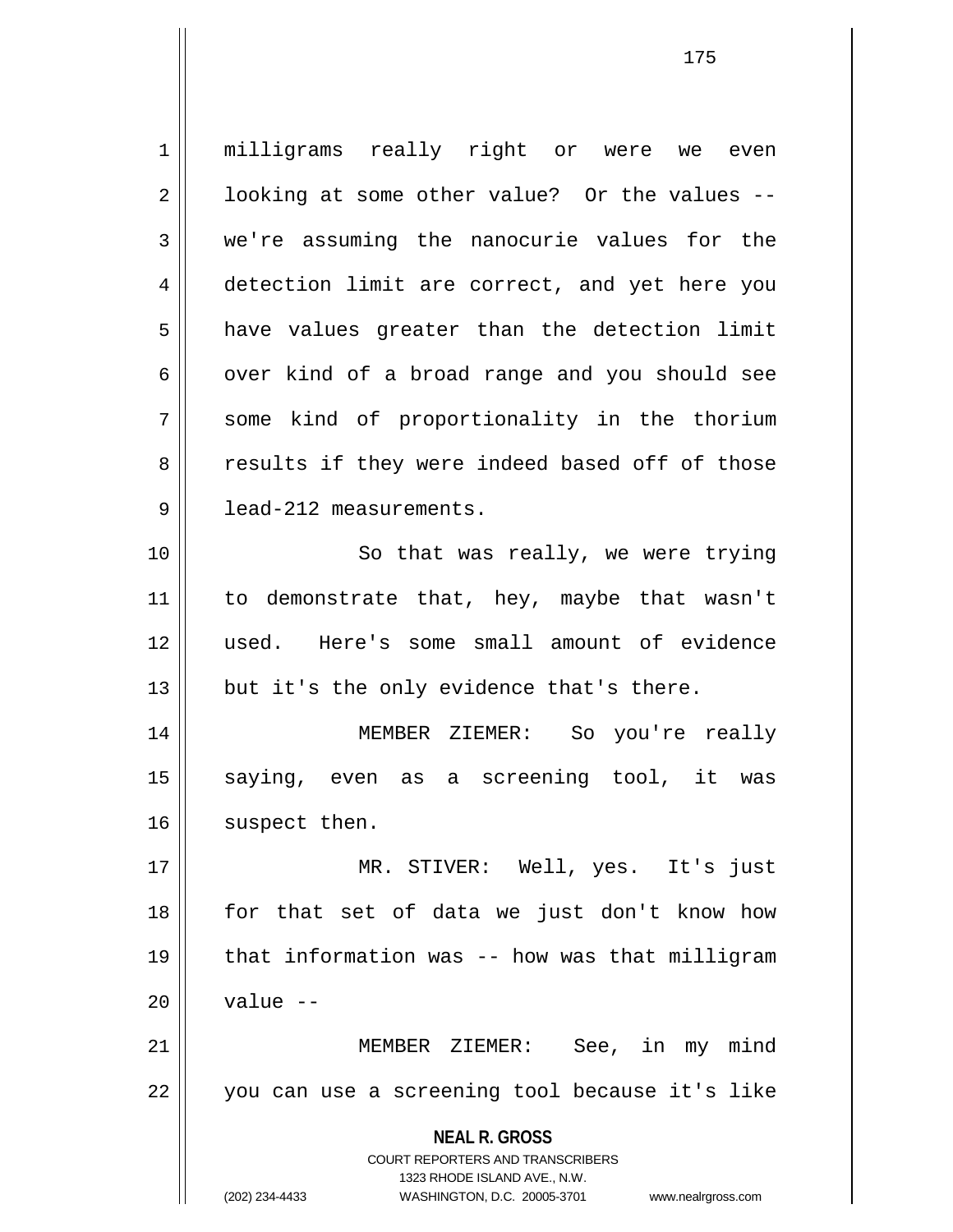**NEAL R. GROSS** COURT REPORTERS AND TRANSCRIBERS 1323 RHODE ISLAND AVE., N.W.  $1 \parallel$  a triage. But if the screening is suspect,  $2 \parallel$  then that's a whole new question. 3 CHAIRMAN MELIUS: I don't know if 4 || the petitioners are on the line and would like  $5 \parallel$  to speak? 6 MS. BALDRIDGE: Yes, this is 7 | Sandra. 8 CHAIRMAN MELIUS: Okay, thank you, 9 | Sandra. 10 MS. BALDRIDGE: A little 11 frustration here. I'll try to get it out 12 || without getting even more frustrated. 13 || T went back through the Internal 14 Dose Implementation Guide that OCAS has and as 15 I review that, the document, I notice that  $16$  there were a couple of statements and things 17 || that I probably knew but hadn't really focused 18 || on. And one is that they are only following 19 the soluble portion of inhaled material 20 carried by the bloodstream. So, in dose 21 || construction, where does that put the dose 22 || from insoluble particles or materials

(202) 234-4433 WASHINGTON, D.C. 20005-3701 www.nealrgross.com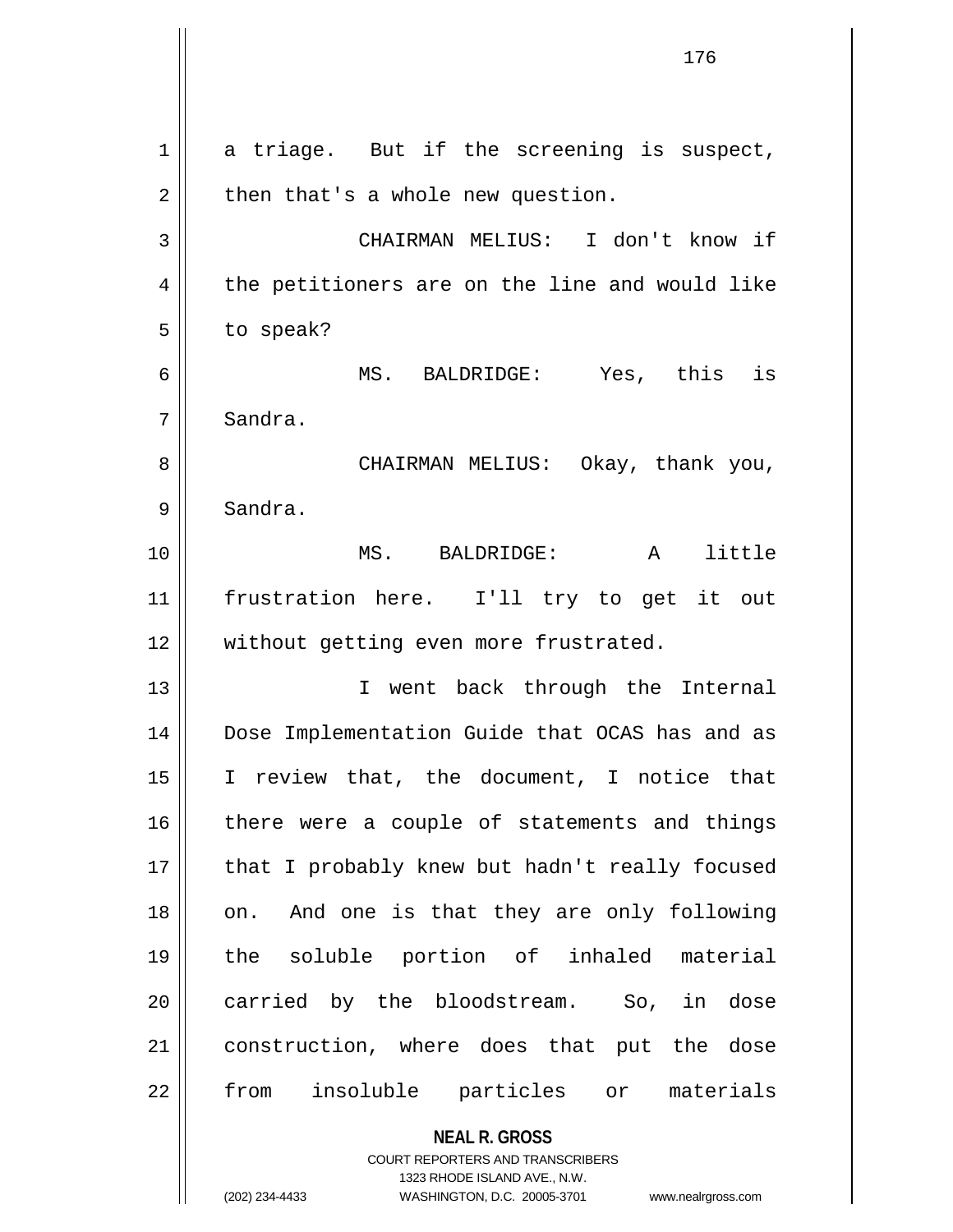1 ingested? They aren't being dosed for 2 | internal exposure.

3 NIOSH has said, you know, we have  $4 \parallel$  all this data. It's all uranium urinalysis. 5 || Well, it's not addressing any of the insoluble 6 || uranium or thorium that these people were 7 exposed to. It's only measuring what -- the 8 || soluble that's coming through the bloodstream  $9 \parallel$  and results in a urinalysis. That's one 10 frustration.

11 Then, under the worst case 12 || scenario, when dose reconstructions were done, 13 || there were OTIBs developed, and under the OTIB 14 there was a token thorium dose assigned to 15 workers for thorium-232, which was for the 16 uranium processing. But there was no 17 || provision made for the thorium-228, which is 18 || the high gamma from thorium processes. Now, 19 to exclude a higher, more potentially 20 dangerous form of radiation from a dosing I 21 don't feel is claimant-favorable.

22 Okay, another point. I really

**NEAL R. GROSS** COURT REPORTERS AND TRANSCRIBERS

1323 RHODE ISLAND AVE., N.W.

(202) 234-4433 WASHINGTON, D.C. 20005-3701 www.nealrgross.com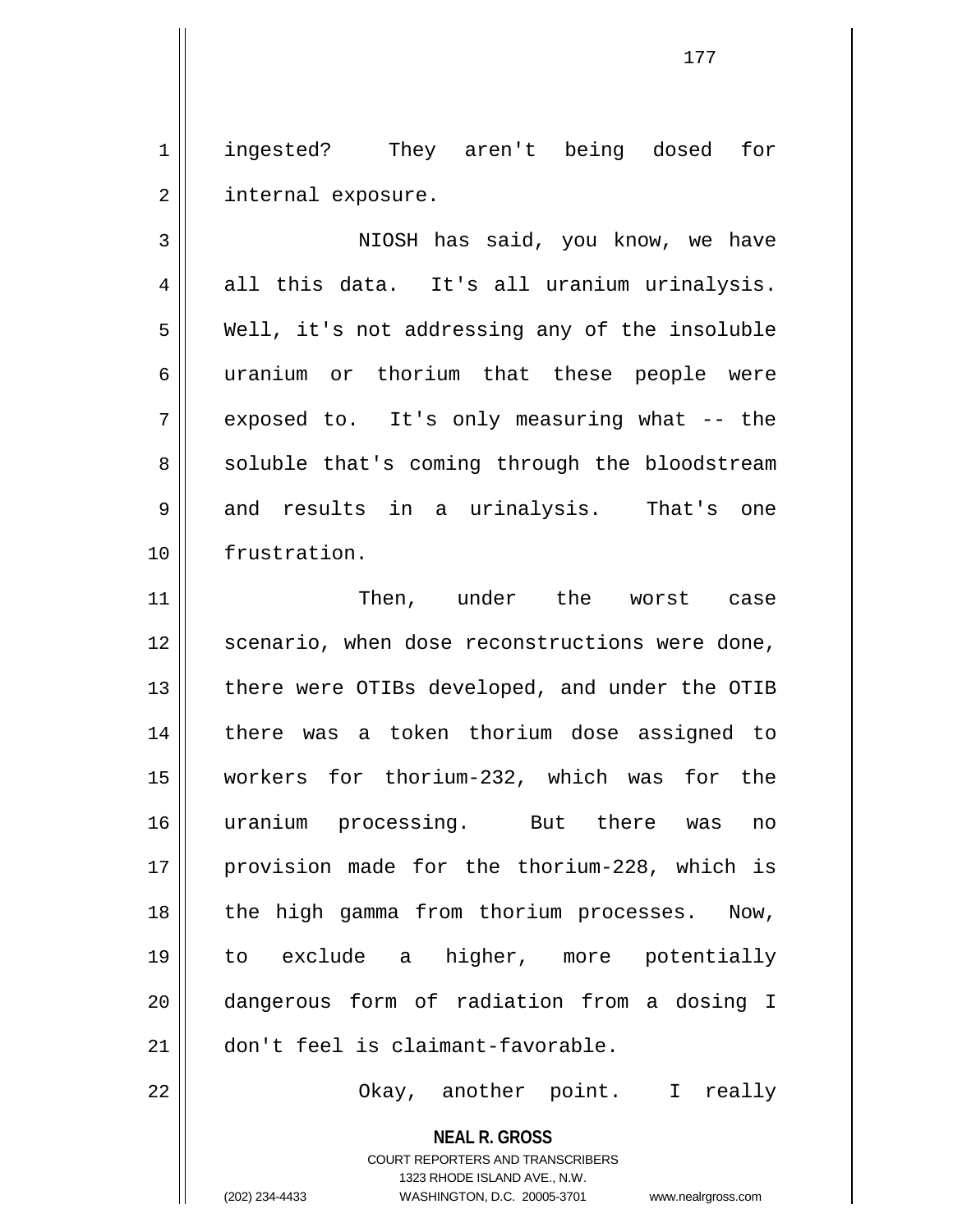1 || question how for dose reconstructions they can 2 determine that one person's exposure was not  $3 \parallel$  significant enough to actually pursue an 4 accurate or reasonably accurate dose 5 | reconstruction, but kind of slap on this OTIB  $6 \parallel$  so we can get this person out the door and 7 send them off to DOL.

8 Well, when you're in that position 9 || having to deal with DOL and you know there has 10 been additional exposures, such as was 11 discovered with the operations in plant 6, 12 that were not included in dose reconstruction 13 and you're telling them there's this 14 additional exposure potential here. And then 15 you go back and you check the law and NIOSH 16 has the responsibility of assigning those 17 discovered doses or potential doses to a 18 || claimant, and they take the position, well, 19 we'll do it when the Technical Basis Document,  $20$   $\parallel$  the Site Profile is revised.

21 So, they're not getting the 22 thorium in this Site Profile revision because

> **NEAL R. GROSS** COURT REPORTERS AND TRANSCRIBERS 1323 RHODE ISLAND AVE., N.W. (202) 234-4433 WASHINGTON, D.C. 20005-3701 www.nealrgross.com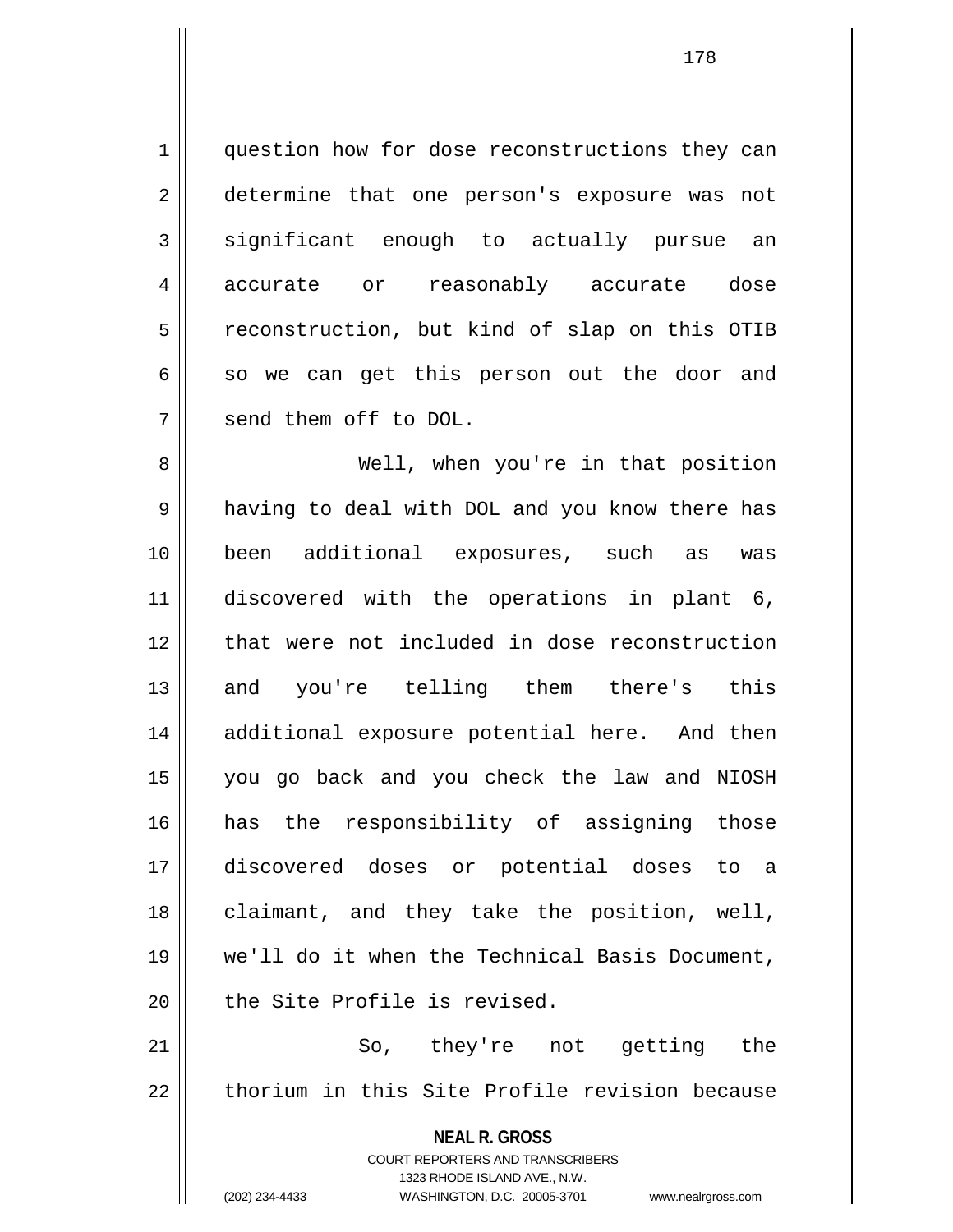1 | the SEC is in process and the SEC has kind of  $2 \parallel$  been hanging out there for all these years. 3 We know there's dose. It can't be applied to  $4 \parallel$  the claimants now going on six, in some cases  $5 \parallel$  longer. It's just a frustrating situation.

6 We know there are documents in the 7 || petition that state that Fernald was opposed 8 || to record-keeping practices and standards.  $9 \parallel$  They wanted to be in control of what they did 10 and when. They didn't see any need for 11 accuracy. It was a time/manpower decision. 12 || They thought things were unnecessary, because 13 || the data that they were putting down wasn't 14 || going to be usable for epidemiological studies 15 for workman's comp because they wouldn't have 16 the medical records on the workers to justify  $17 \parallel$  it.

18 We know they ignored the MAC 19 levels and the standards that were set in 20 || place, that they developed their own level for 21 MAC for thorium which was 20 times higher than 22 | those recommended by the National Committee on

**NEAL R. GROSS**

COURT REPORTERS AND TRANSCRIBERS 1323 RHODE ISLAND AVE., N.W. (202) 234-4433 WASHINGTON, D.C. 20005-3701 www.nealrgross.com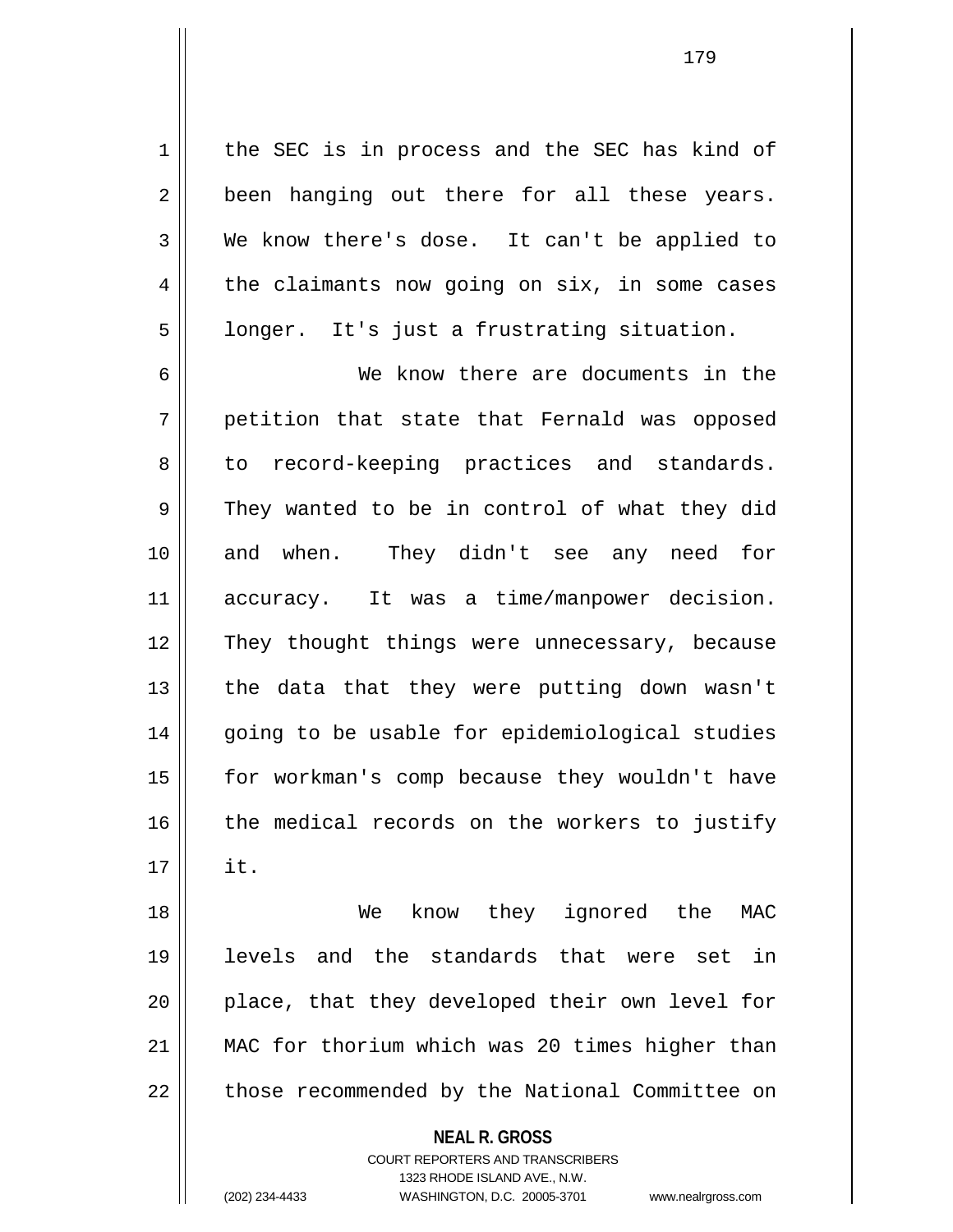1 || Radiation Protection.

| 2  | They were the stockpile<br>for                 |
|----|------------------------------------------------|
| 3  | thorium starting back in 1959, even though     |
| 4  | they didn't become the official repository in  |
| 5  | '72 and processed sitting there was in drums   |
| 6  | that were falling apart. They not only had to  |
| 7  | re-drum thorium once, but four times. It was   |
| 8  | improperly coated, the men didn't know what    |
| 9  | they were working with and heaven knows what   |
| 10 | was in the drums or what daughter products had |
| 11 | been released. There were 30 fires in 4        |
| 12 | years, and they used a 6-foot cyclone fence as |
| 13 | a preventative against cross-contamination.    |
| 14 | Now, you know, to be continuing to             |
| 15 | discuss whether or not the people were exposed |
| 16 | or whether the levels are bounding or not,     |
| 17 | you're only -- we're only looking at the       |
| 18 | soluble portion of their exposure material.    |
| 19 | The reports, and one, I believe, is even in    |
| 20 | the petition, about the thorium in the lungs   |
| 21 | and the study on dogs that was present seven   |
| 22 | years later. It just seems to me that there's  |

**NEAL R. GROSS** COURT REPORTERS AND TRANSCRIBERS

1323 RHODE ISLAND AVE., N.W.

(202) 234-4433 WASHINGTON, D.C. 20005-3701 www.nealrgross.com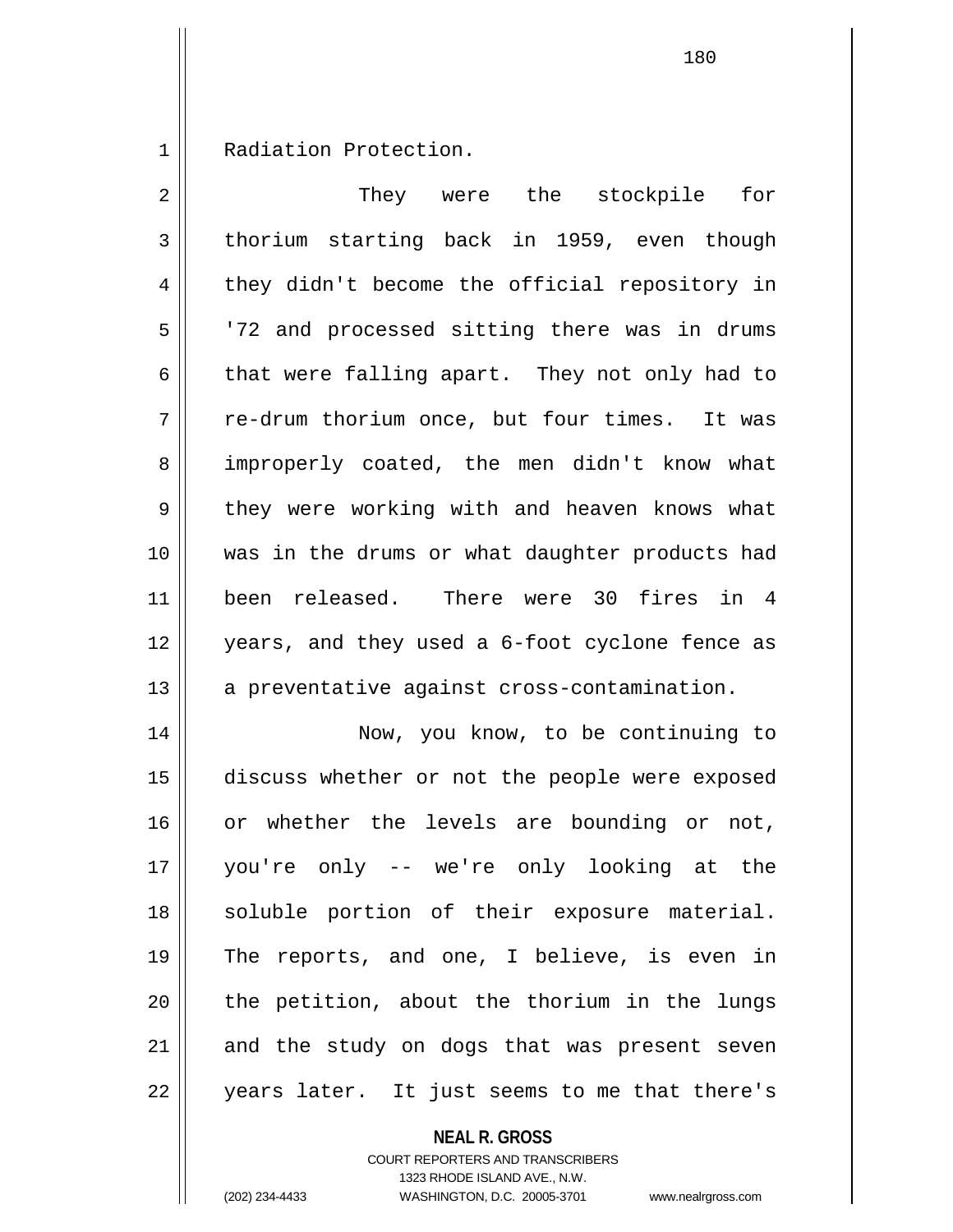1 a lot of exposure that's been overlooked or  $2 \parallel$  skirted around and a lot of focus is based on  $3 \parallel$  the little data that is available, and I say 4 "little" not because of quantity but maybe  $5 \parallel$  because of significance, at least in my eyes.

6 When there is so much that could  $7 \parallel$  have been used to have done a better job, but 8 Fernald messed it up for themselves by 9 falsifying and eliminating air sampling that 10 could have been done. And you know, there's 11 || just such a cloud over the whole Fernald 12 workplace, in my way of seeing it, that I 13 don't think it'll, you know, I'm questioning 14 whether it'll ever get finished or sorted  $15$  | through. And it's really frustrating.

16 I have a 98-year-old mother who is 17 || holding on to see her husband compensated for, 18 to receive what she believes and I believe he 19 deserves. And it's just mind-boggling to me.  $20$   $\parallel$  That's it.

21 || CHAIRMAN MELIUS: Okay, thank you, 22 || Sandra. So, we need to decide how to move

> **NEAL R. GROSS** COURT REPORTERS AND TRANSCRIBERS 1323 RHODE ISLAND AVE., N.W. (202) 234-4433 WASHINGTON, D.C. 20005-3701 www.nealrgross.com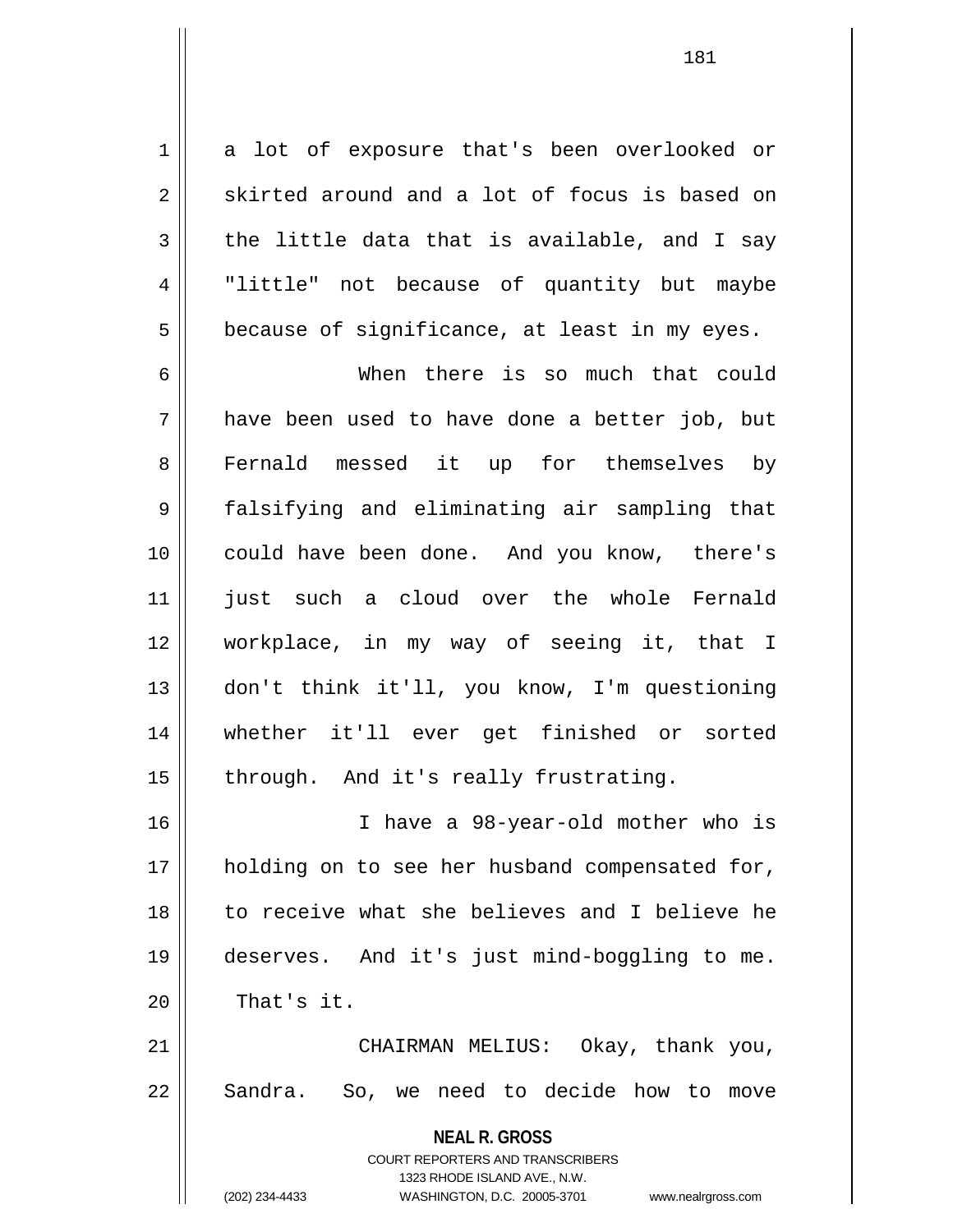1 | forward here.

**NEAL R. GROSS** COURT REPORTERS AND TRANSCRIBERS 1323 RHODE ISLAND AVE., N.W. (202) 234-4433 WASHINGTON, D.C. 20005-3701 www.nealrgross.com 2 || MEMBER ZIEMER: I wonder if Mark,  $3 \parallel$  can you clarify that solubility issue that was 4 mentioned? That wasn't quite clear to me what  $5 \parallel$  the point was. 6 MR. KATZ: One second, Mark. 7 While Mark is coming up, Sandra, can you mute 8 || your phone now that you're finished addressing  $9 \parallel$  the group, just so that the rest don't hear 10 || the background noise? Thank you. 11 MR. ROLFES: I think what Sandra 12 might -- this is Mark Rolfes. I believe what 13 || Sandra might be referring to with solubility 14 would be related more towards uranium and the 15 measurement of uranium excretion in urine. 16 That doesn't come into play with thorium, 17 || because of the methodology that we're using to 18 || estimate thorium exposures for workers during 19 the time period of discussion here, 1968 to  $20$   $1$   $178$ . 21 We're using data gathered from the 22 Mobile In Vivo Radiation Measurements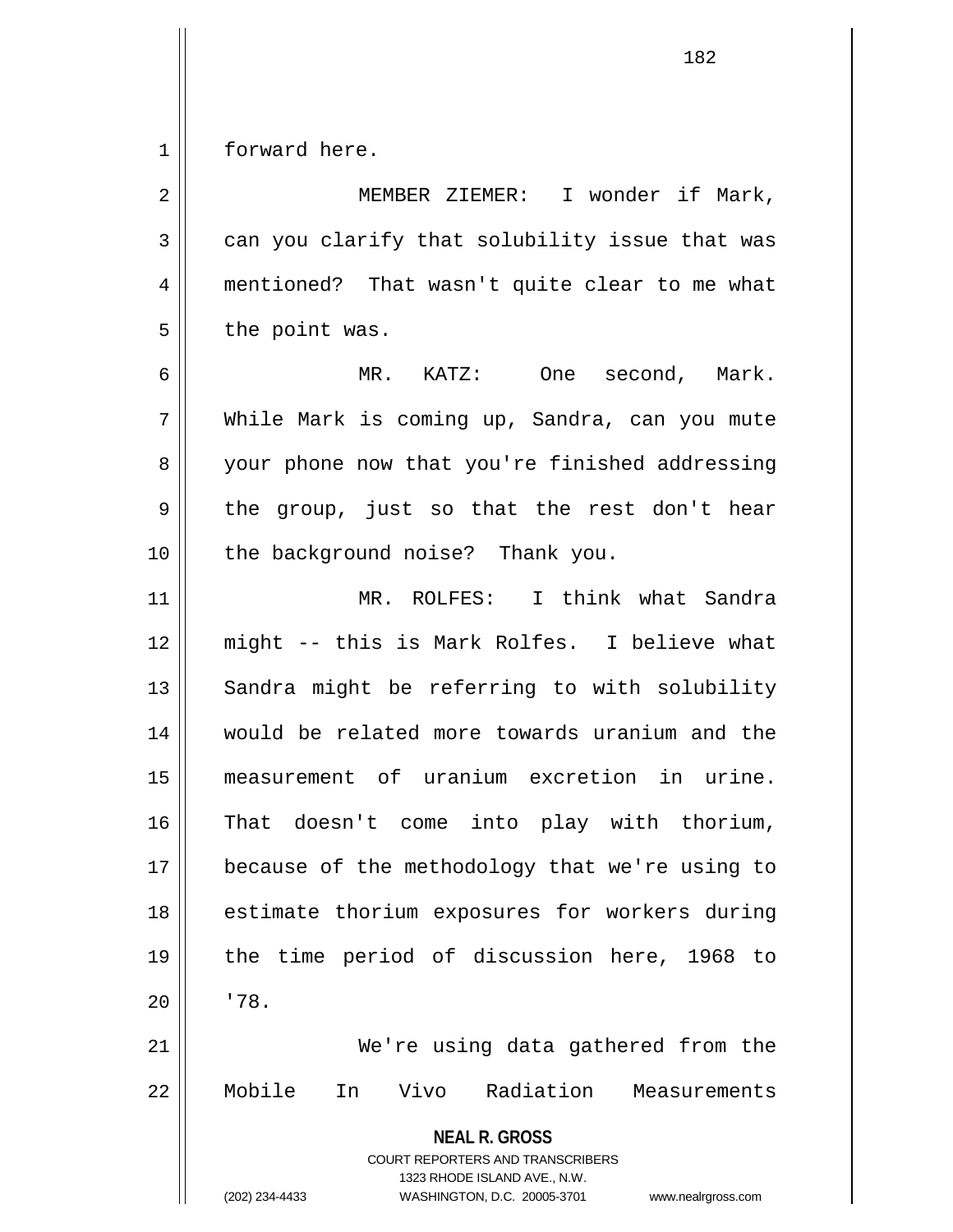1 | Laboratory, which would basically measure any  $2 \parallel$  thorium in a person's lung or chest region.  $3 \parallel$  And if it's insoluble material it's going to 4 || stay within the lungs and it would give you 5 more confidence in your measurement. So, and 6 insoluble thorium would be much easier to 7 detect in the lungs and significant exposures 8 would tend to be accumulative and would be 9 much easier to detect than lower-level, more 10 || soluble exposures. 11 CHAIRMAN MELIUS: Well, my

12 || suggestion, then, if no one else has one, is 13 we don't wait till after lunch. I'll say the 14 Work Group has worked hard on this. I don't  $15$  || think after the last meeting they were in a 16 position to be able to make a firm 17 || recommendation or motion at this meeting. So 18 it's not faulting them at all. It's a lot of 19 material, a lot of technical information to 20 || absorb in a period of time.

21  $\parallel$  But I really think we need to  $-1$ 22 | don't see the Work Group making -- being able

> **NEAL R. GROSS** COURT REPORTERS AND TRANSCRIBERS 1323 RHODE ISLAND AVE., N.W. (202) 234-4433 WASHINGTON, D.C. 20005-3701 www.nealrgross.com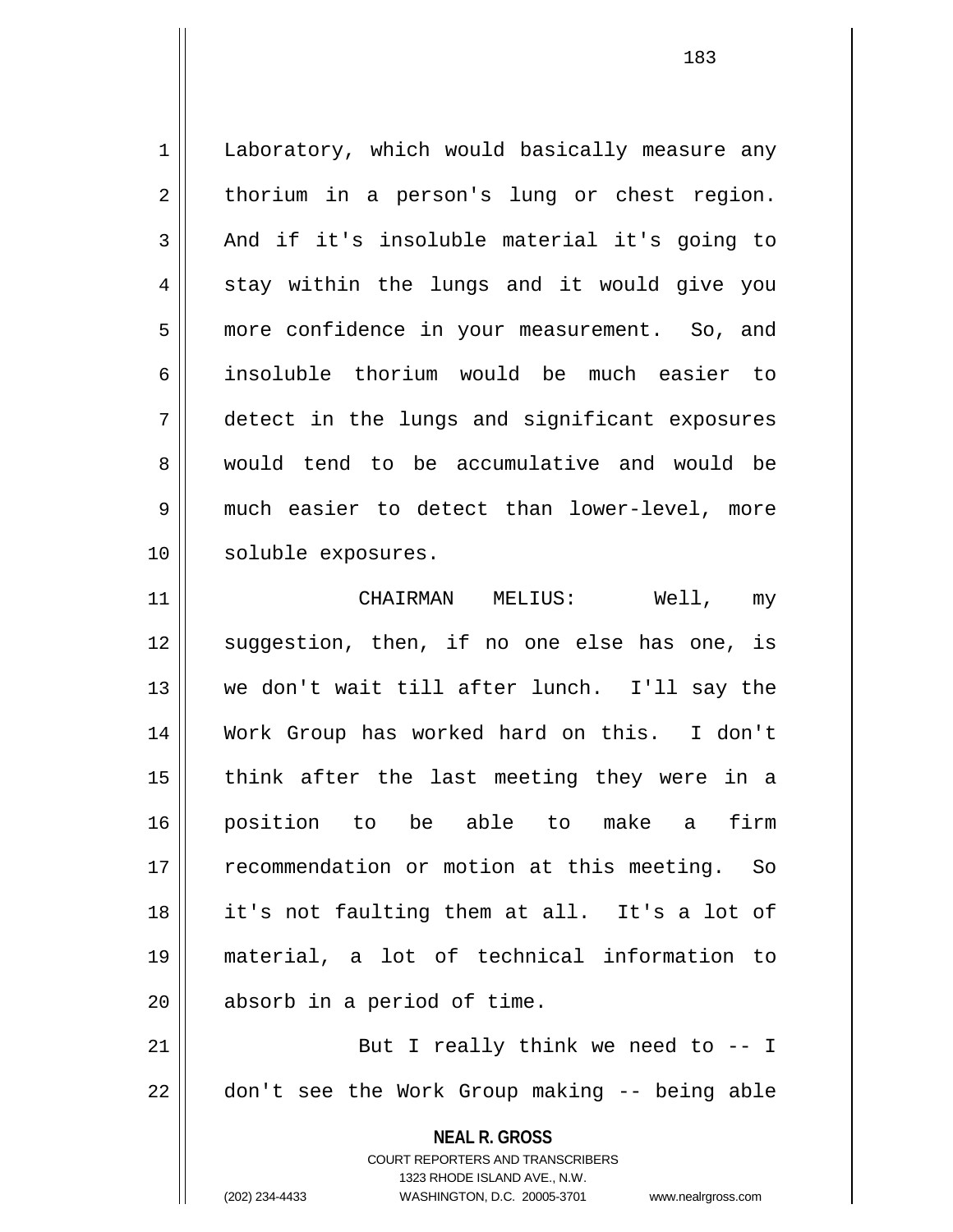1 to resolve this on their own for this 2 | particular issue. And my recommendation -- and 3 we're not ready -- we don't have a Class 4 Definition ready to really address at this 5 meeting. And so I don't think trying to fully  $6 \parallel$  resolve this issue is appropriate.

7 || But what I would suqqest is that 8 we be prepared with a, you know, tentative, I 9 don't know what you want to call it, proposed 10 Class Definition for the next meeting which 11 would be our April call on this. That in the 12 meantime, that all Board Members will have 13 || time to review the materials. I would ask the 14 Work Group to -- I suspect there's other 15 reports in the pipeline, are there, from 16 NIOSH? I can never tell. There's so many 17 White Papers and stuff on here. I lose track. 18 || And I listen to the entire meeting. I can't  $19 \parallel$  tell. 20 MR. ROLFES: This is Mark Rolfes

21 || once again. And I think we've laid out our 22 || previous position in our response papers from

**NEAL R. GROSS**

COURT REPORTERS AND TRANSCRIBERS 1323 RHODE ISLAND AVE., N.W. (202) 234-4433 WASHINGTON, D.C. 20005-3701 www.nealrgross.com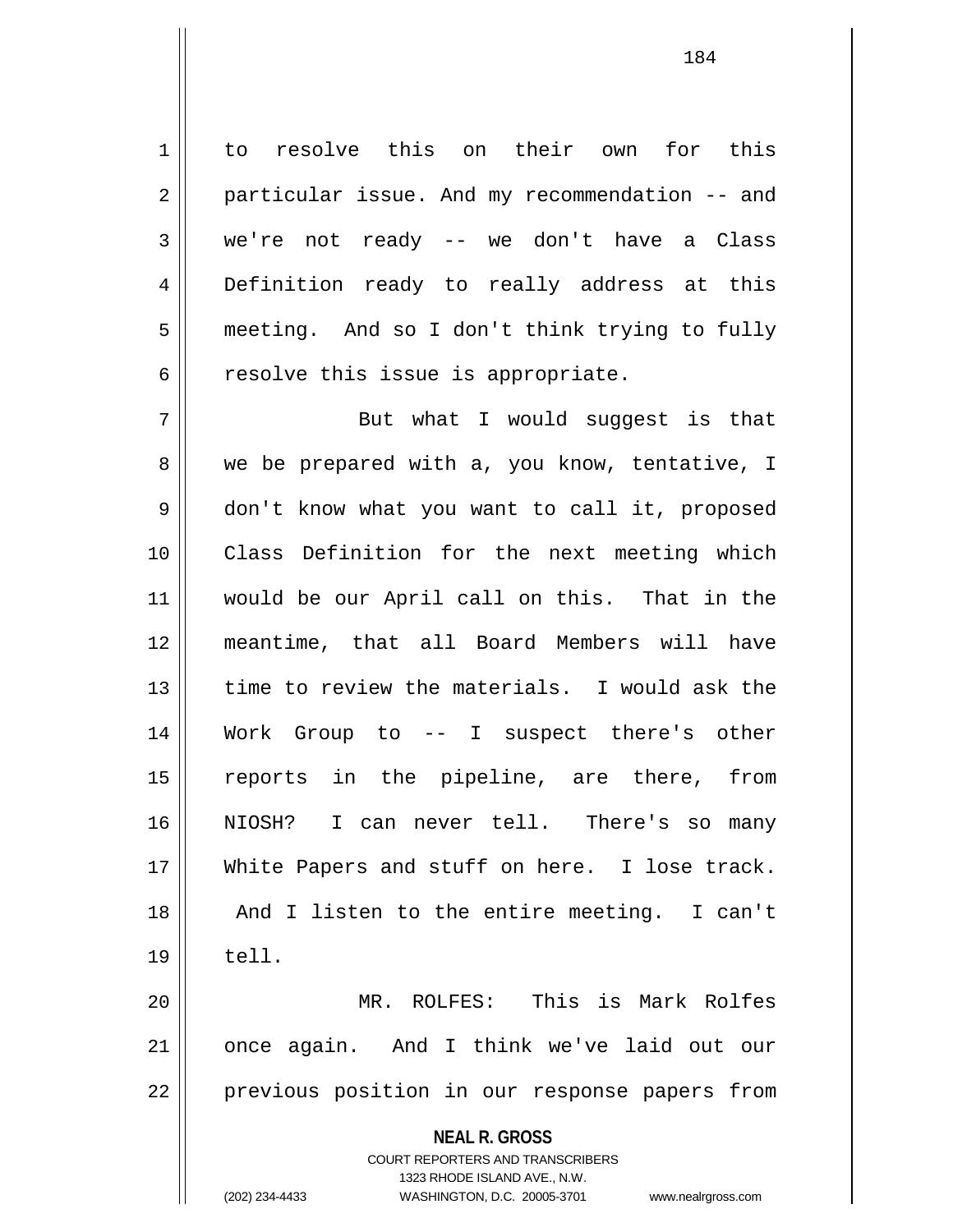1 November. If there's additional information  $2 \parallel$  that the Board as a whole would like for us to  $3 \parallel$  present or develop, if there's questions that 4 arise in the review of the materials we  $5 \parallel$  previously prepared we'd be happy to do that.  $6 \parallel$  But as of right now I think the majority of  $7 \parallel$  everything we had intended to present has been 8 | sent. 9 CHAIRMAN MELIUS: So, it would be 10 review. If there are questions or additional 11 information that would be useful, if we can  $12$  || qet to the -- communicate, I think, to Brad as 13  $\parallel$  the Work Group Chair prior to the next -- I 14 would think we need to try to do it in the 15 next few weeks. A couple of weeks if 16 possible, but there's a lot of material to go  $17$  || through. So, all of it which I think is on  $-$ -18 I think most of the pertinent information was 19 on the information we're given today on this 20 | issue. Yes, Mark. 21 MEMBER GRIFFON: Just one 22 question. I think there was some agreement

> COURT REPORTERS AND TRANSCRIBERS 1323 RHODE ISLAND AVE., N.W.

**NEAL R. GROSS**

(202) 234-4433 WASHINGTON, D.C. 20005-3701 www.nealrgross.com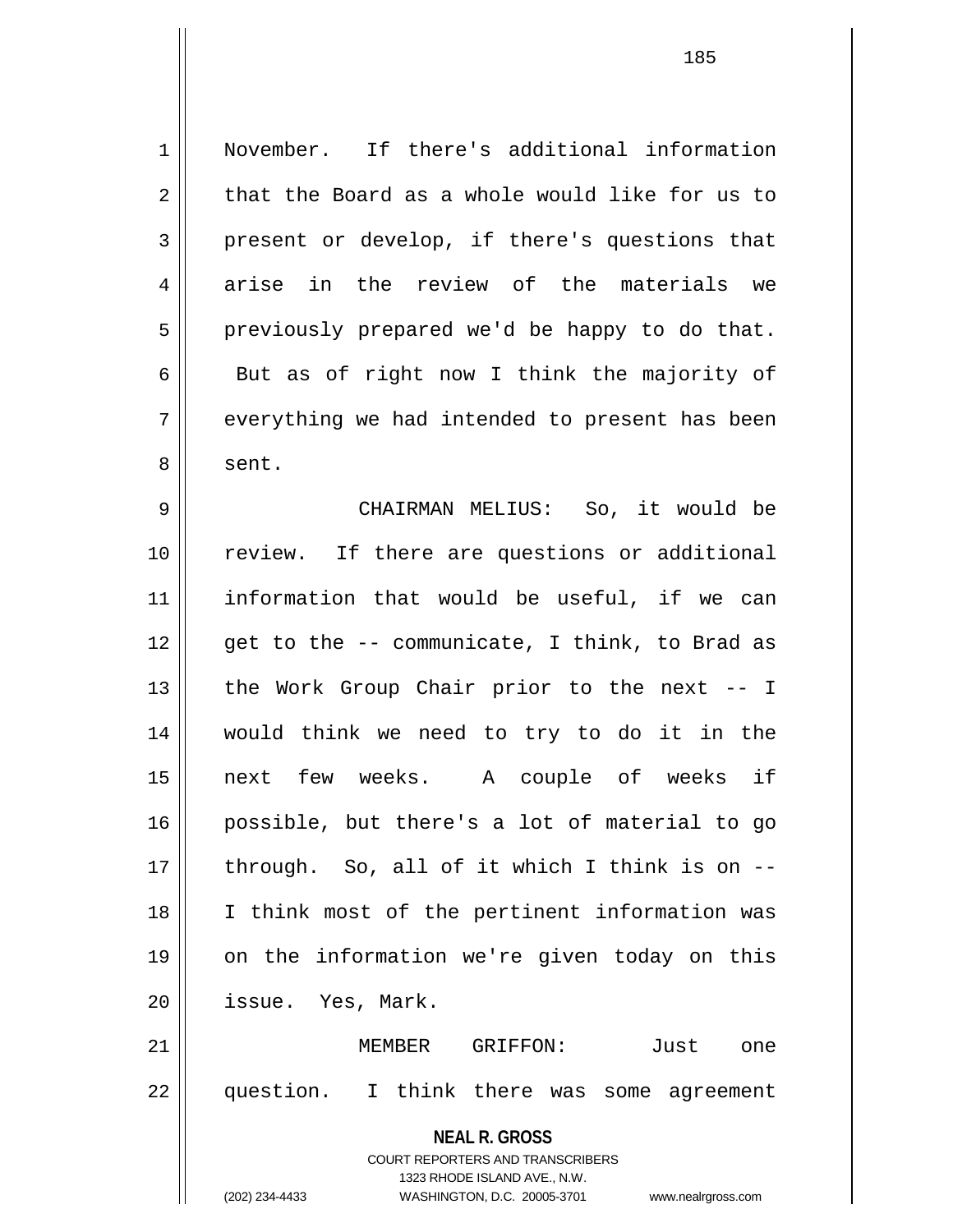1 with Mark and John on this. I think, John,  $2 \parallel$  you even stated that we agree that few workers 3 would have been involved in this. And, you 4 | know, as we're thinking about Class Definition  $5 \parallel$  of course we come to that question of: can we 6 tell who, though, you know. Can you narrow  $7 \parallel$  that? Is there any way to identify a smaller 8 || sub-population, or is it going to be all 9 workers kind of thing, you know. 10 MR. STIVER: In this particular 11 data set we do not have a good handle on who 12 was indeed a thorium worker. These people 13 were pulled from the pool of chemical 14 || operators as needed for thorium campaigns and  $15$  so it's very difficult to identify who they 16 | are at any given time. 17 MEMBER GRIFFON: That's what I 18 | thought. 19 CHAIRMAN MELIUS: But again, I  $20$  || think we'd ask. That's why I think the Work 21 Group probably needs at least a phone call 22 meeting to work with SC&A and NIOSH on at

> **NEAL R. GROSS** COURT REPORTERS AND TRANSCRIBERS

> > 1323 RHODE ISLAND AVE., N.W.

(202) 234-4433 WASHINGTON, D.C. 20005-3701 www.nealrgross.com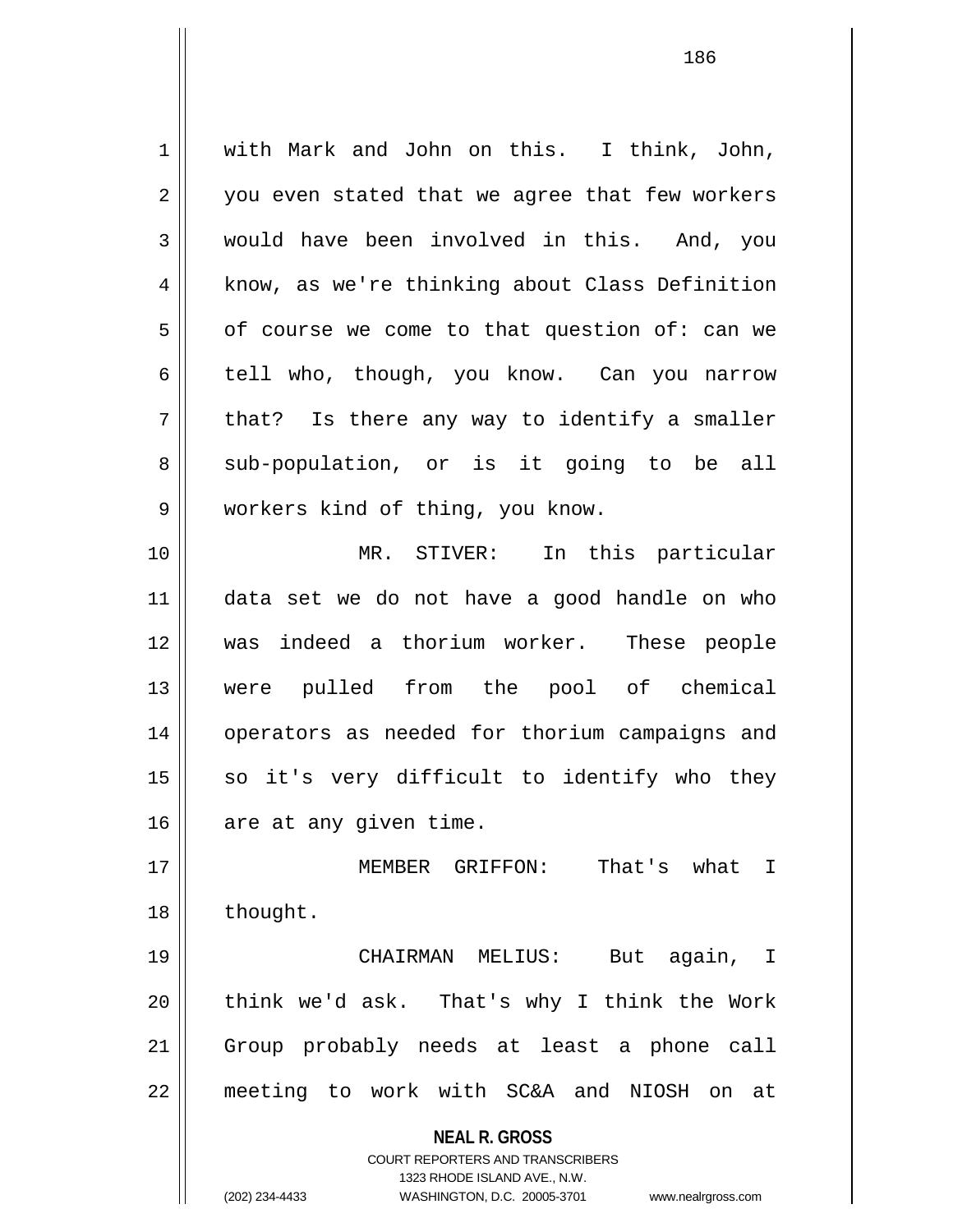| $\mathbf 1$ | least having something that can be checked                                                          |
|-------------|-----------------------------------------------------------------------------------------------------|
| 2           | with DOL, at least something going forward.                                                         |
| 3           | If we decide -- again, it's all predicated on                                                       |
| 4           | a recommendation from the Board, but I think                                                        |
| 5           | we need a Class Definition to work with. I                                                          |
| 6           | talked a little bit with NIOSH about this but                                                       |
| 7           | I think -- prior to this meeting, but I think                                                       |
| 8           | what John's saying is correct. But let's make                                                       |
| 9           | sure on that also.                                                                                  |
| 10          | And then the Work Group has got                                                                     |
| 11          | other issues. And if it's, you know,                                                                |
| 12          | appropriate to work and try and move forward                                                        |
| 13          | on those also, but let's try to come back at                                                        |
| 14          | our April meeting to address this issue. And                                                        |
| 15          | again, this is my proposal and putting it out                                                       |
| 16          | there.                                                                                              |
| 17          | MEMBER CLAWSON: Dr. Melius, this                                                                    |
| 18          | is Brad. I wanted to make sure you're looking                                                       |
| 19          | at the '68 to '78 time frame.                                                                       |
| 20          | CHAIRMAN MELIUS: Yes.                                                                               |
| 21          | MEMBER CLAWSON:<br>Because we still                                                                 |
| 22          | have issues after this '78 and we also need to                                                      |
|             | <b>NEAL R. GROSS</b>                                                                                |
|             | <b>COURT REPORTERS AND TRANSCRIBERS</b>                                                             |
|             | 1323 RHODE ISLAND AVE., N.W.<br>(202) 234-4433<br>WASHINGTON, D.C. 20005-3701<br>www.nealrgross.com |
|             |                                                                                                     |

 $\mathsf{I}$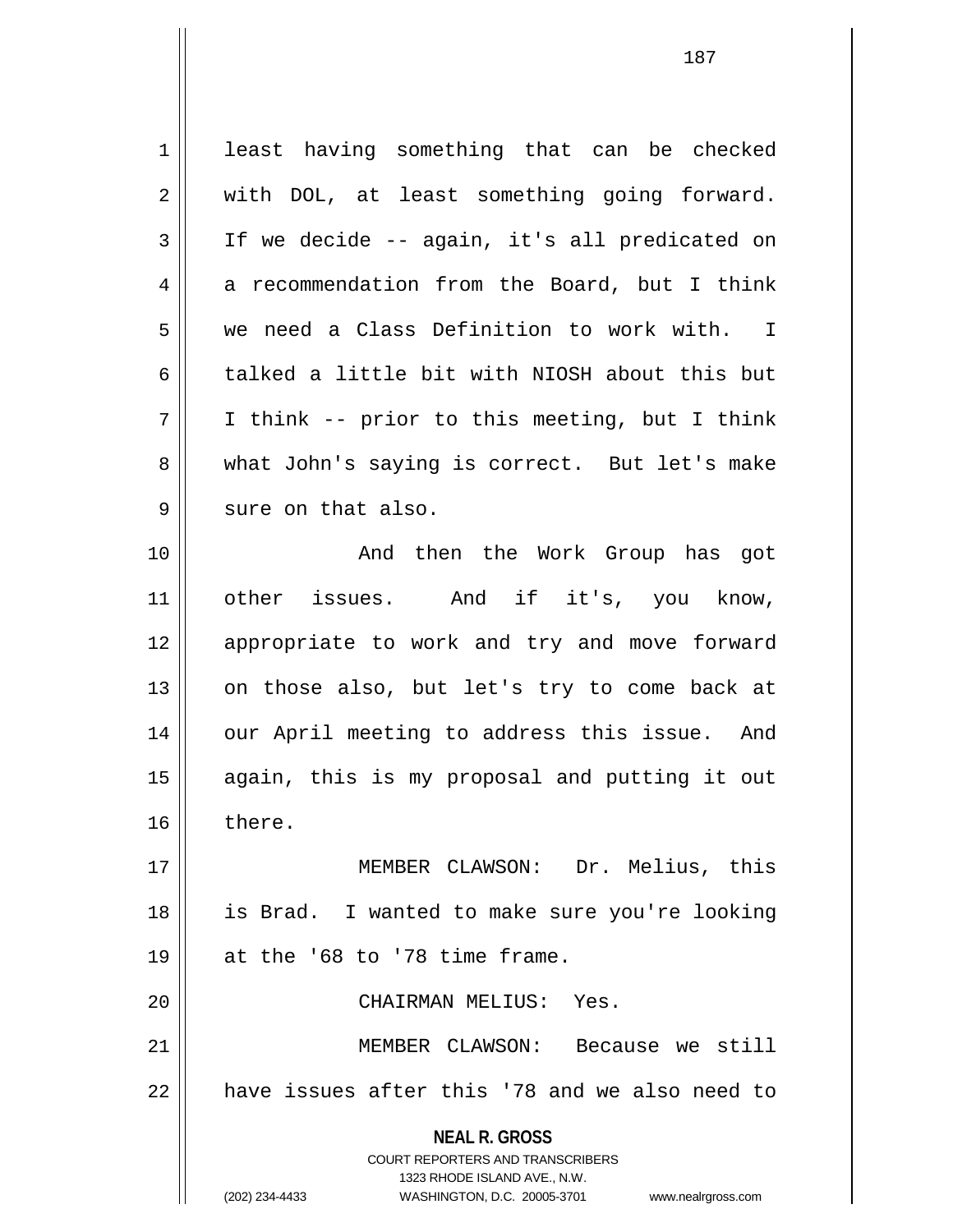1 || look at the previous one. 2 || CHAIRMAN MELIUS: Right. 3 MEMBER CLAWSON: What I was trying  $4 \parallel$  to do is trying to eat a pretty big horse 5 here, but I wanted to find one that I 6 personally felt that we can't come to grips  $7 \parallel \quad$  on. 8 CHAIRMAN MELIUS: I think in 9 || Minnesota it's a pretty big moose we refer to. 10 || **MEMBER CLAWSON:** Okay. 11 (Laughter.) 12 CHAIRMAN MELIUS: David? 13 MEMBER RICHARDSON: I wanted to 14 || ask something which is along the lines of what 15 Mark was asking in terms of -- Mark Griffon -- 16 in terms of kind of the size of the Class and 17 the definition of the Class. Mark Rolfes had 18 framed it somewhat differently in terms of 19 thinking about which types of cancers receive 20 || substantial doses at this kind of screening 21 detection limit versus others, and had pointed  $22$   $\parallel$  out that some of the estimates of the  $-$ - where

> **NEAL R. GROSS** COURT REPORTERS AND TRANSCRIBERS 1323 RHODE ISLAND AVE., N.W.

(202) 234-4433 WASHINGTON, D.C. 20005-3701 www.nealrgross.com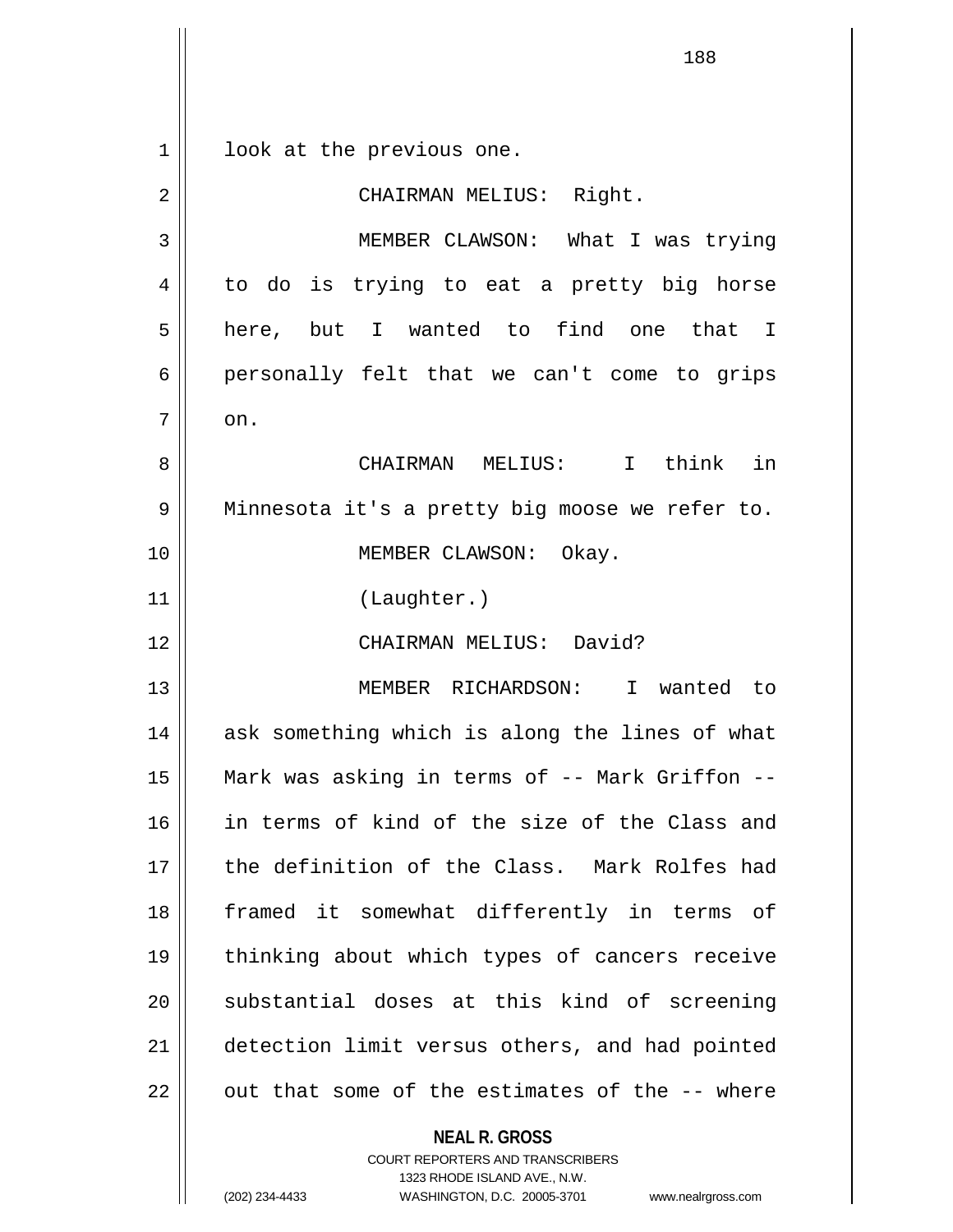1 | there were large values of committed doses 2 were for very uncommon cancers, like dose to  $3$  | the surface of the bone.

4 || I wanted to clarify something with  $5 \parallel$  that and ask you about because the examples 6 you had given were liver, bone and leukemia.  $7 \parallel$  The one that's standing out which I'm at least 8 || intuitively thinking about as inhalation is 9 || the lung. And that wasn't on the list but 10 that would be, I'm imagining a quarter of all 11 cases that would -- claims that would come in 12 would be for lung cancers.

13 Is that in that list where at this 14 detection limit there are very large doses 15 also for thorium?

16 MR. ROLFES: Yes. The lung would 17 be a metabolic model, definitely, for an 18 insoluble thorium. It would receive 19 || significant exposure. However, in most cases 20 when we complete dose reconstructions for the 21 Fernald sites, I don't want to misquote an  $22$  || exact number but greater than 90 percent of

## **NEAL R. GROSS** COURT REPORTERS AND TRANSCRIBERS 1323 RHODE ISLAND AVE., N.W. (202) 234-4433 WASHINGTON, D.C. 20005-3701 www.nealrgross.com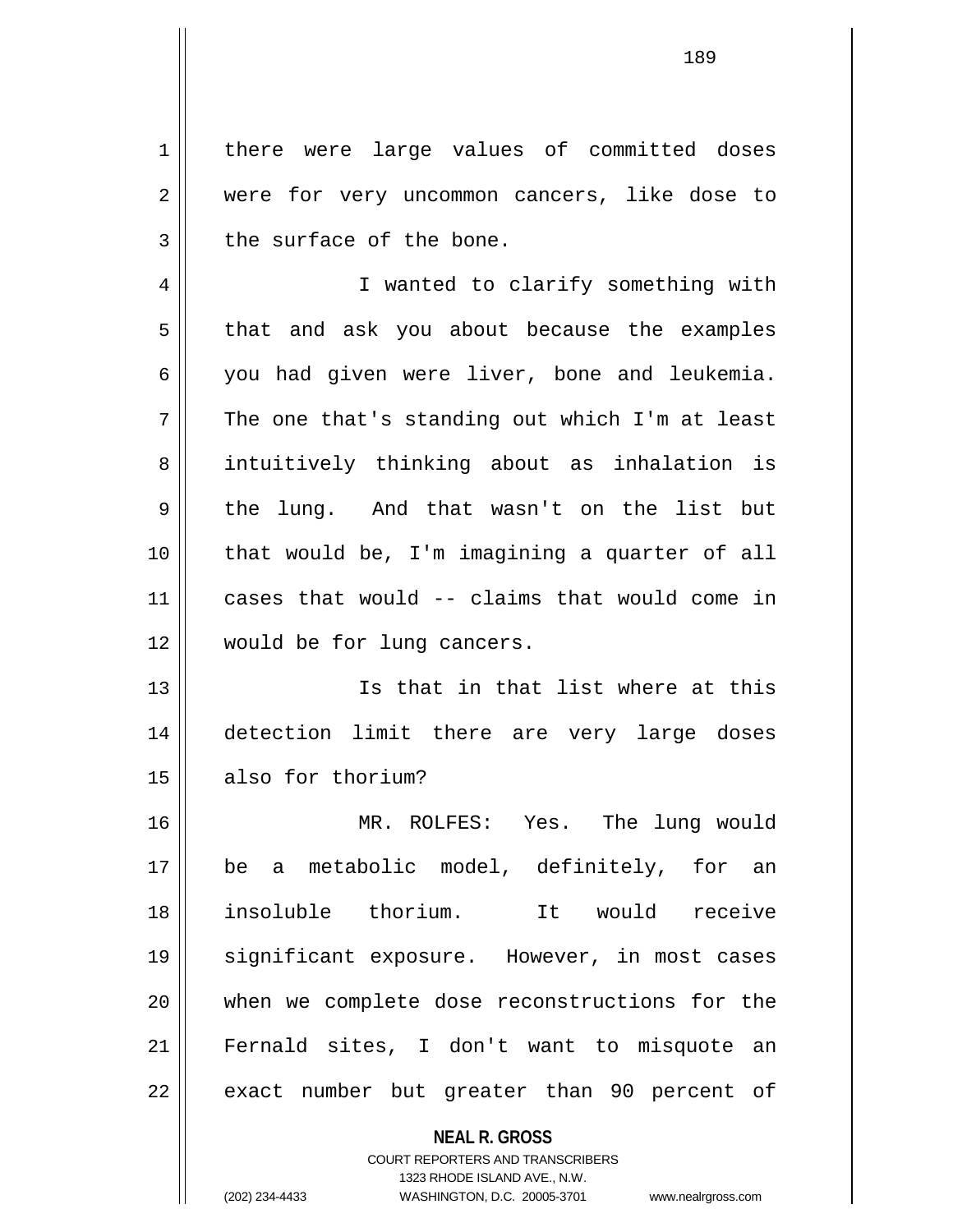|    | 190                                                              |
|----|------------------------------------------------------------------|
|    |                                                                  |
| 1  | the lung cancers have already been compensated                   |
| 2  | for the Fernald site based upon the uranium                      |
| 3  | intakes alone.                                                   |
| 4  | MEMBER RICHARDSON: On<br>the                                     |
| 5  | uranium.                                                         |
| 6  | MR. ROLFES: Yes, correct.                                        |
| 7  | CHAIRMAN MELIUS: And I would just                                |
| 8  | clarify, we do not do, you know, cancer-                         |
| 9  | specific SECs.                                                   |
| 10 | MEMBER RICHARDSON: Oh<br>no, it                                  |
| 11 | wasn't, but I was thinking about --                              |
| 12 | CHAIRMAN MELIUS: I understand.                                   |
| 13 | What I was -- I actually think Mark's comment                    |
| 14 | is not really relevant. We're not going to                       |
| 15 | parse this out by, you know, what's already                      |
| 16 | been compensated or what's -- we went through                    |
| 17 | that 10 years ago. We had that discussion, a                     |
| 18 | long discussion on it. It's difficult.                           |
| 19 | MEMBER RICHARDSON: No, I see. I                                  |
| 20 | mean, it also follows kind of from Paul's                        |
| 21 | thinking about what does that detection limit                    |
| 22 | mean. Where is that dose being deposited and                     |
|    | <b>NEAL R. GROSS</b><br>COURT REPORTERS AND TRANSCRIBERS         |
|    | 1323 RHODE ISLAND AVE., N.W.                                     |
|    | (202) 234-4433<br>WASHINGTON, D.C. 20005-3701 www.nealrgross.com |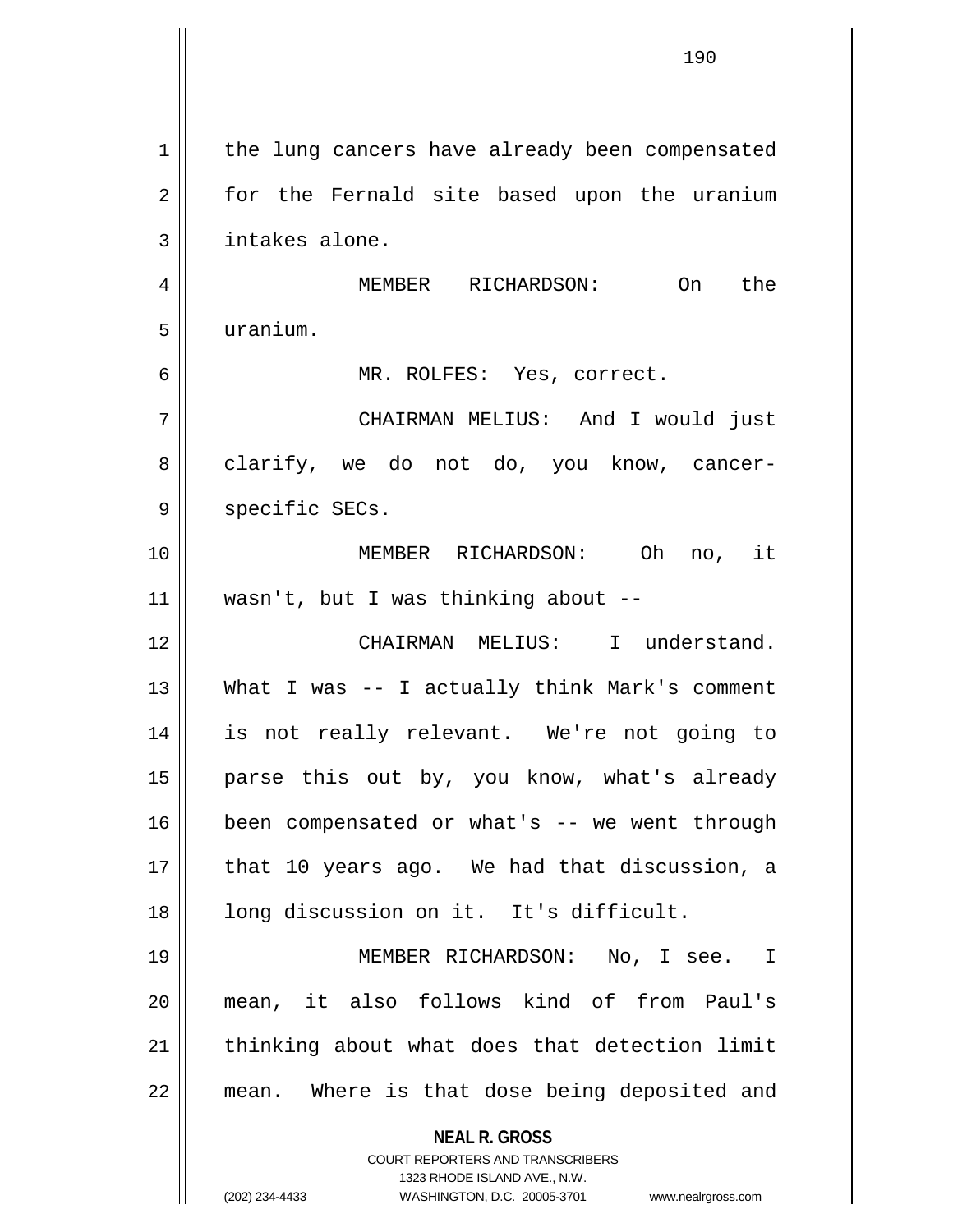1 || how is it parsed out over time?

2 CHAIRMAN MELIUS: No, it's an  $3 \parallel$  appropriate question, I just  $-$ - I understand  $4 \parallel$  the question. I just wanted to clarify the 5 answer. Phil?

6 MEMBER SCHOFIELD: One of the  $7 ||$  things there too is the fact that it all 8 depends on whether this is virgin thorium, 9 recycled thorium or a combination of the two 10 || being blended together. Then that determines 11 the lead in there. So, how do you go to make 12 || that determination for a person's exposure?

13 MR. ROLFES: If you'd like a 14 || response -- this is Mark Rolfes. Basically, 15 || in the West 1965 article it basically does say  $16$  | that in order to quantify thorium lung burdens 17 you need to know the age of the materials in 18 history associated with that thorium.

19 We've actually developed a worst 20 case scenario which assumes that three 21 | chemical purifications or separations occurred 22 || at the worst possible scenario time to

**NEAL R. GROSS**

COURT REPORTERS AND TRANSCRIBERS 1323 RHODE ISLAND AVE., N.W. (202) 234-4433 WASHINGTON, D.C. 20005-3701 www.nealrgross.com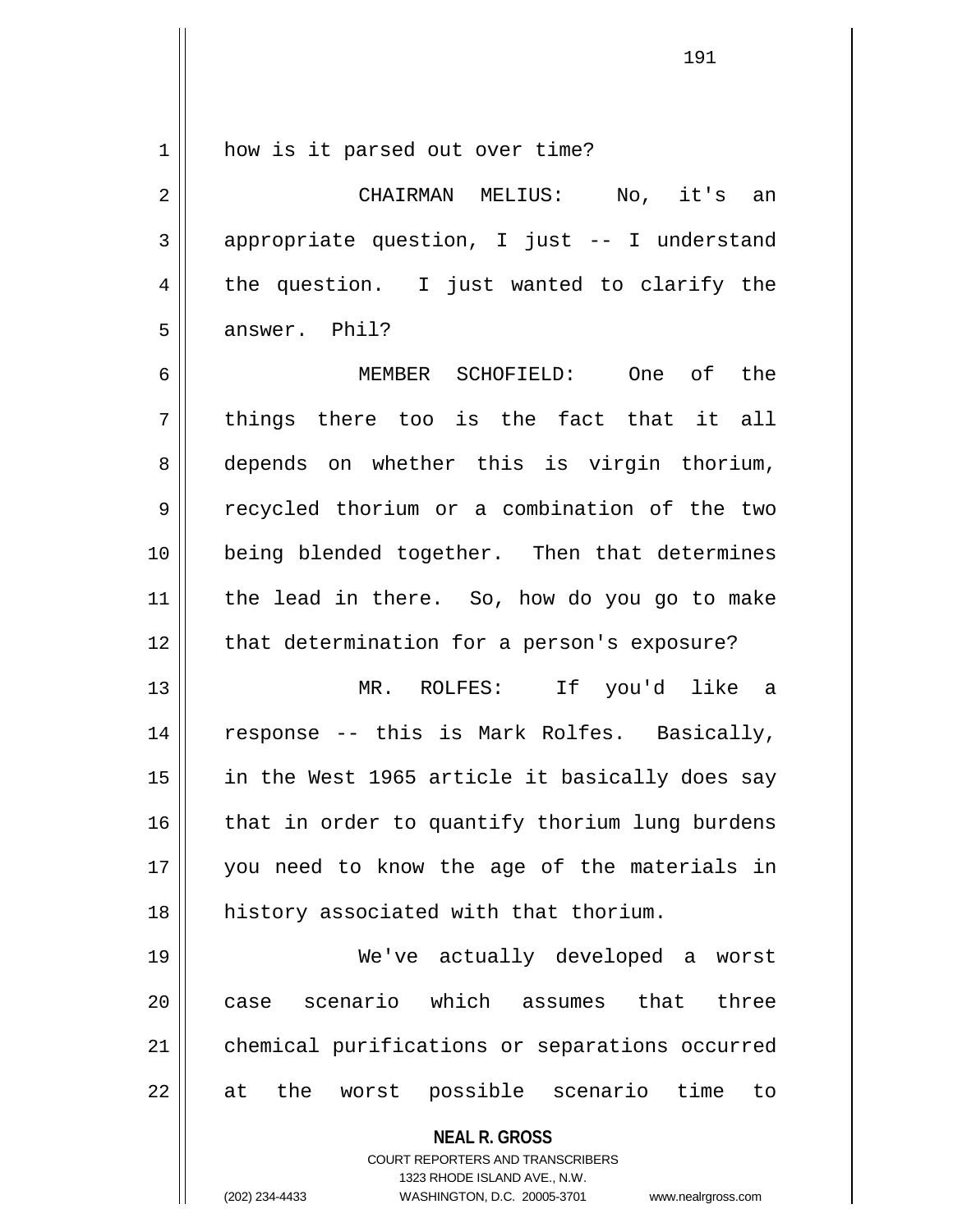**NEAL R. GROSS** COURT REPORTERS AND TRANSCRIBERS 1323 RHODE ISLAND AVE., N.W. 1 maximize the disequilibrium between thorium-2 || 232 and its progeny. So we've developed a 3 correction factor, a worst case upper bound 4 correction factor of about 5. We would  $5$  basically assume that this is the worst case  $6 \parallel$  exposure scenario that could have happened. 7 || This, I believe, was documented in our White 8 Paper on the chronic intake retention 9 || fractions. I think that was also sent out in 10 November. 11 CHAIRMAN MELIUS: Any further 12 discussion on this? Make sure everybody's  $13$  read it. We'll send out a quiz in two weeks. 14 DR. MAURO: Dr. Melius, this is 15 John Mauro. 16 CHAIRMAN MELIUS: Go ahead, John. 17 || DR. MAURO: Can you guys hear me? 18 CHAIRMAN MELIUS: Yes, I can hear  $19 \parallel$  you. 20 DR. MAURO: Because I did want to 21 make one statement, because I was very much 22 || involved in this from the beginning and I

(202) 234-4433 WASHINGTON, D.C. 20005-3701 www.nealrgross.com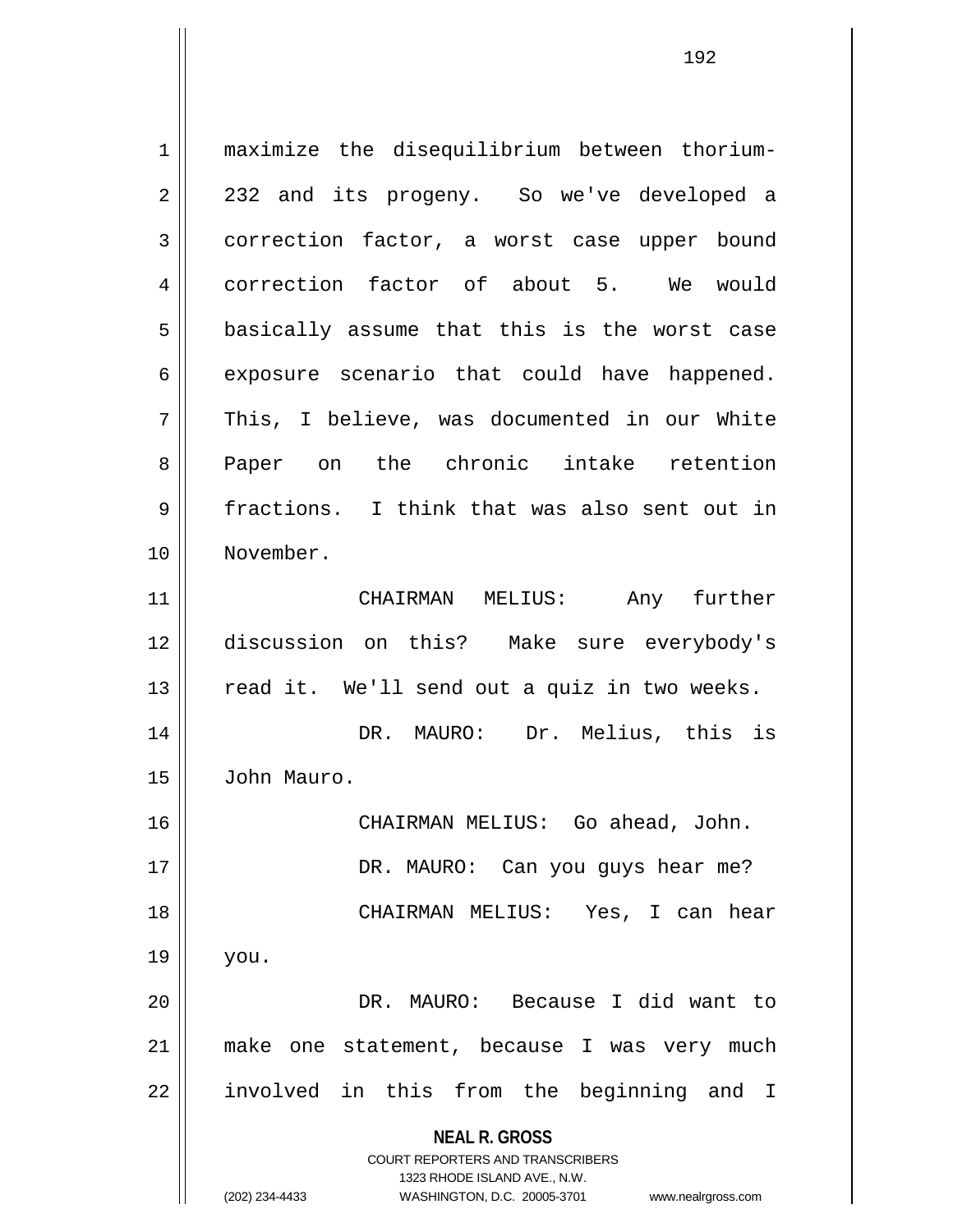1 | thought it might help to simplify.

2 I think the essence of the 3 difference of opinion between SC&A and NIOSH 4 || has to do with we don't believe that in 1968  $5 \parallel$  to '78 that there is sufficient evidence that 6 | lead-212 was the technique that was used to 7 come up with the milligrams. Everything -- 8 || this agreement really comes down to if we're  $9 \parallel$  all very confident that the numbers reported 10 || for '68 to '78 were derived and reported based 11 on measurements of lead-212 then we're in a 12 place where, okay, I think we all understand 13 || that you could place a plausible upper bound 14 || on what the levels are. But if there's reason 15  $\parallel$  to believe that, well, maybe they didn't use 16 | lead-212. Maybe they used actinium. 17 And there is reason to believe 18 || that we just don't know how they got to that

19 milligram number. We don't know that they  $20$  || used lead-212, and it's because of this where 21 SC&A's position is that we don't believe you 22 || can place a plausible upper bound on the

> **NEAL R. GROSS** COURT REPORTERS AND TRANSCRIBERS 1323 RHODE ISLAND AVE., N.W.

(202) 234-4433 WASHINGTON, D.C. 20005-3701 www.nealrgross.com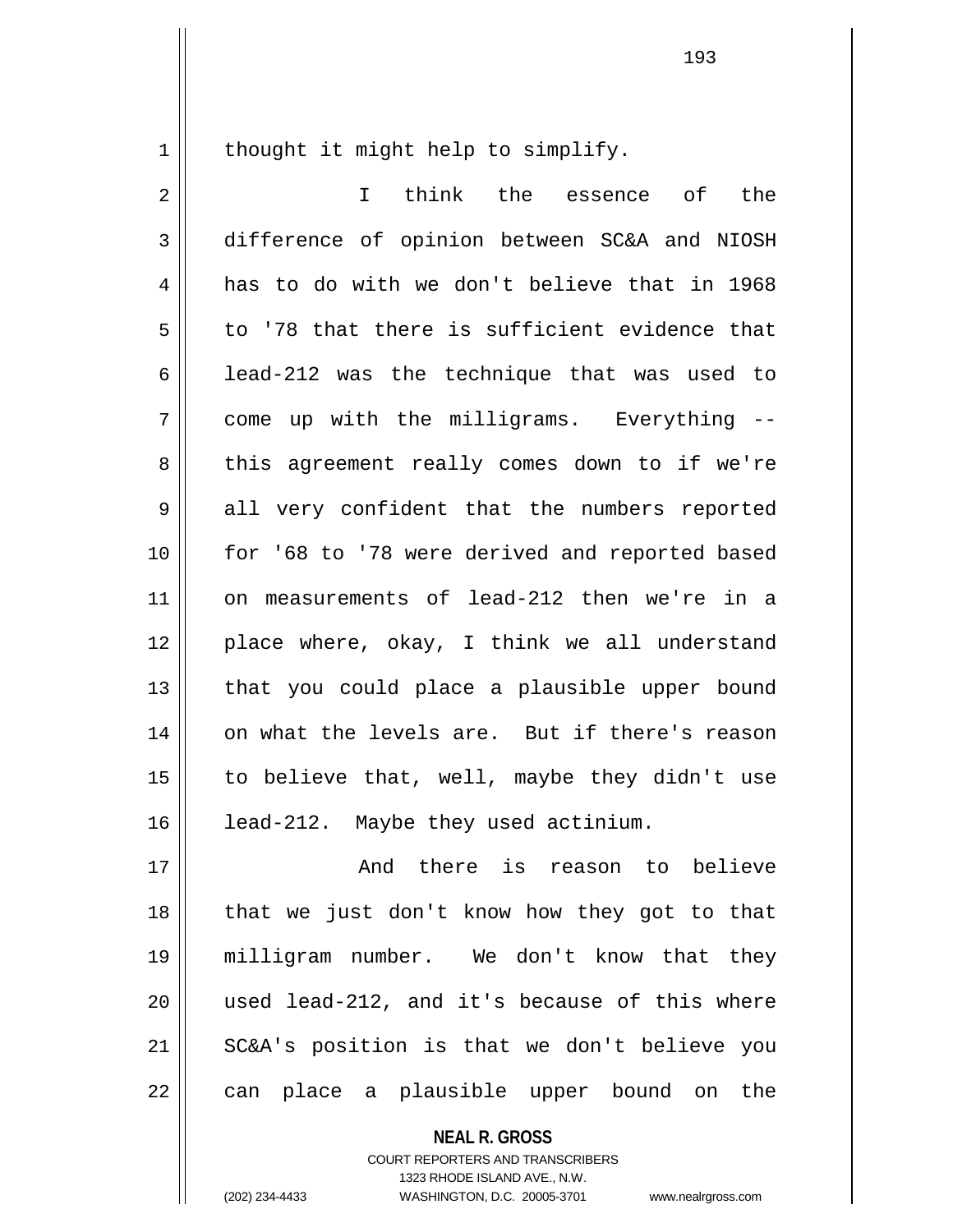1 | milligram body burden reported from '68 to '78  $2 \parallel$  and it really comes down to that, in my mind. 3 Because I like to try to find the essence of 4 where the disagreement lies, and I think 5 | therein lies the problem.

6 Now, if in the interim the Work 7 Group and NIOSH could find a way to 8 demonstrate where, no, there's absolute 9 certainty that those numbers were derived 10 based on lead-212 measurements and therefore 11 can be trusted as placing plausible upper 12 bounds, but I don't think that's where we are. 13 || I think we're in a place where we don't know 14 || what those numbers, how they were derived.

15 I'm sorry to interrupt the meeting 16 but that's where I came out and I've been very 17 much involved in these discussions. And it 18 || really, in my mind, if you want to simplify  $19$  | the question, it comes down to that.

20 CHAIRMAN MELIUS: Okay, thank you, 21 John. I believe we'll adjourn now and have  $22$  || lunch. We'll come back at  $-$  1:30 we're

> **NEAL R. GROSS** COURT REPORTERS AND TRANSCRIBERS

1323 RHODE ISLAND AVE., N.W. (202) 234-4433 WASHINGTON, D.C. 20005-3701 www.nealrgross.com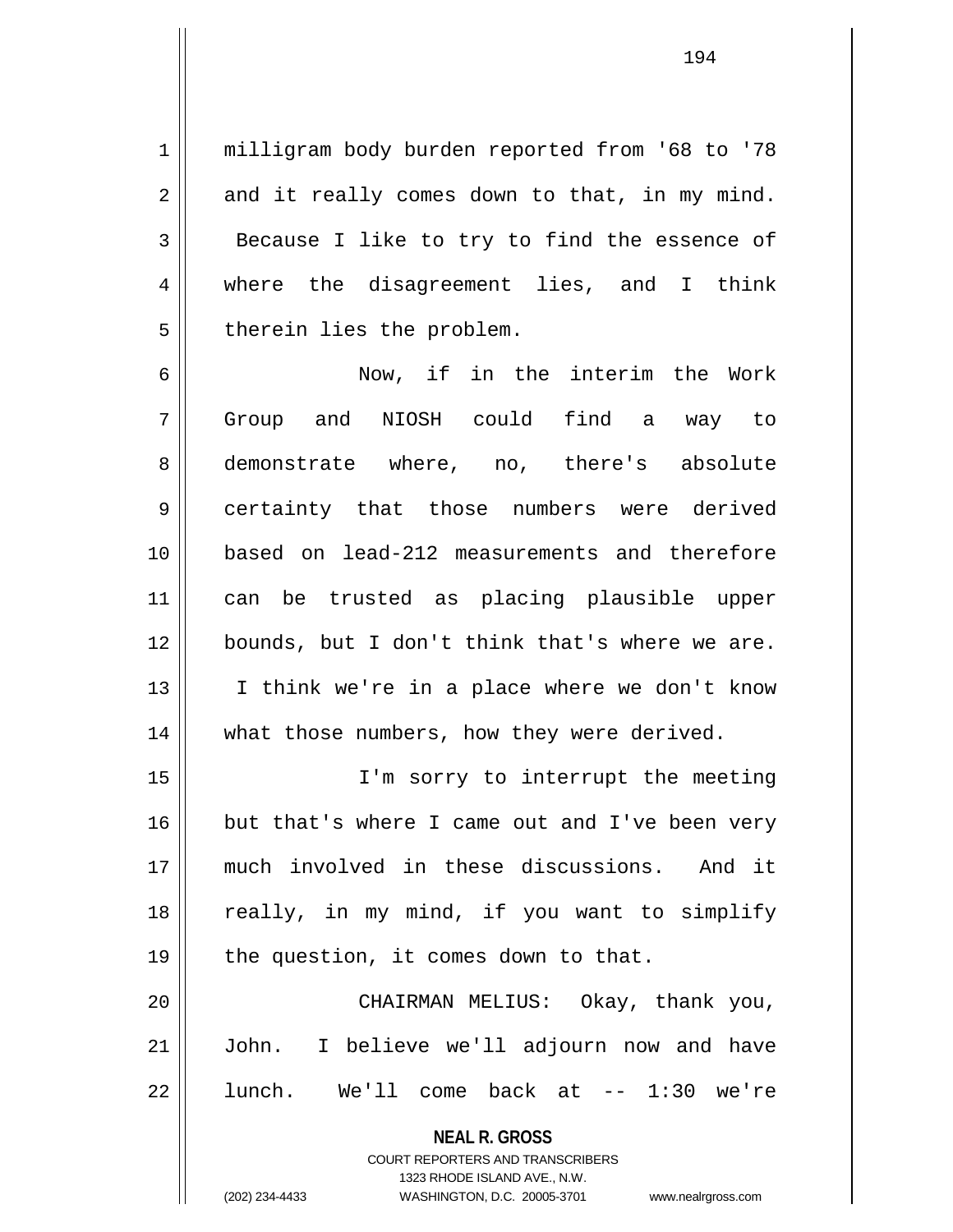**NEAL R. GROSS** COURT REPORTERS AND TRANSCRIBERS 1323 RHODE ISLAND AVE., N.W. (202) 234-4433 WASHINGTON, D.C. 20005-3701 www.nealrgross.com 1 || scheduled? Yes, thanks. 2 | (Whereupon, the above-entitled  $3 \parallel$  matter went off the record at 12:07 p.m. and 4 | resumed at  $1:34$  p.m.) 5 CHAIRMAN MELIUS: Okay, we'll 6 reconvene now in the afternoon and, Ted, do 7 || you want to check the phone? 8 MR. KATZ: Let me just -- a couple 9 || -- let me check and see. Dr. Lemen, are you 10 || by any chance on the phone? 11 (No response.) 12 MR. KATZ: Okay, and the second  $13$  || thing I just wanted to make note of is Dr. 14 Lockey is absent at this time. The rest of 15 || the Board Members who have been attending are 16 || still attending. 17 And I'm going to remind everyone 18 || on the line to please mute your phones, press 19 \*6 to mute your phones. Thank you. 20 CHAIRMAN MELIUS: Okay. And our 21 first item for this afternoon is Brookhaven 22 | National Lab SEC Petition. And Grady Calhoun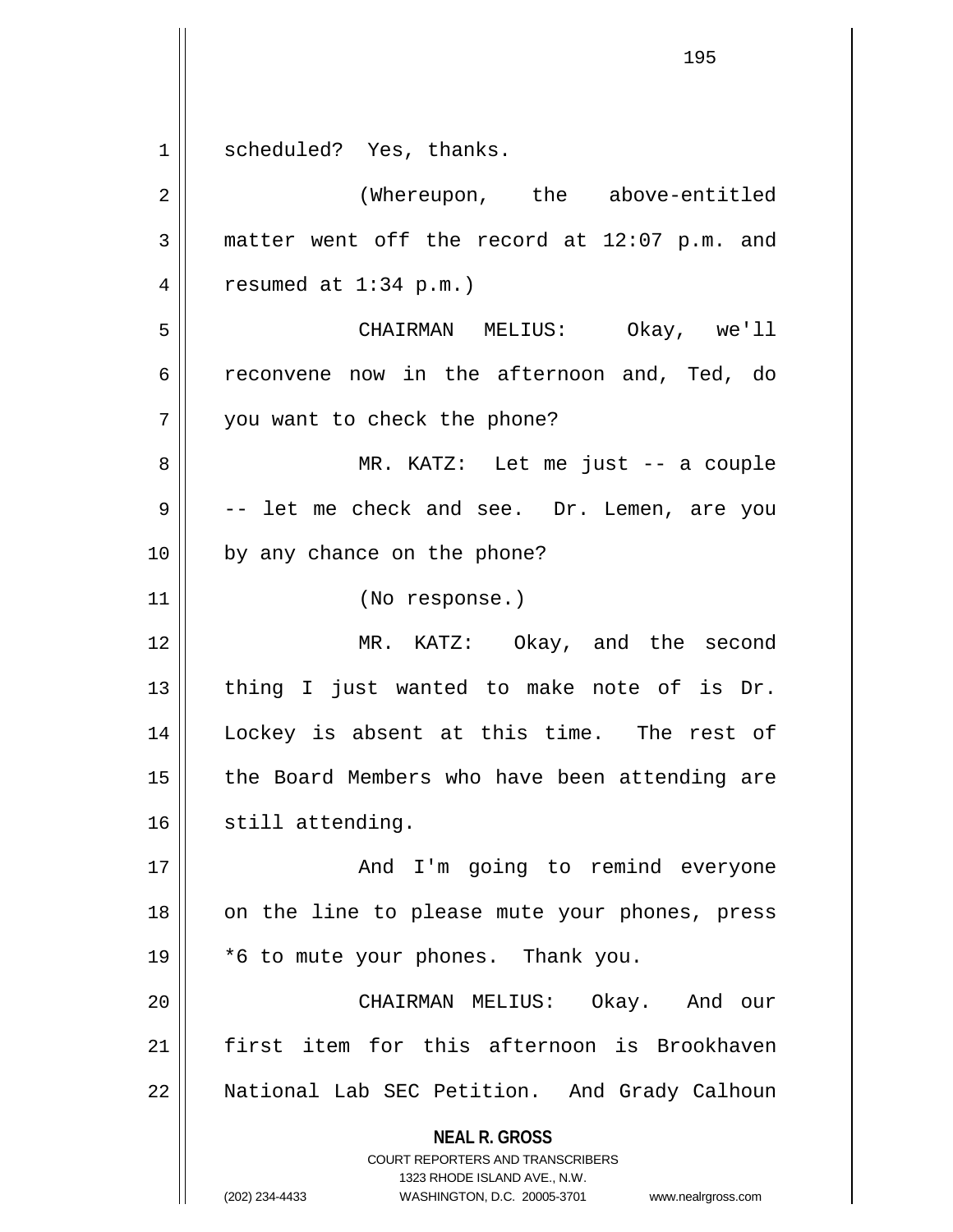| $\mathbf 1$ | from NIOSH will present. Welcome, Grady.                 |
|-------------|----------------------------------------------------------|
| 2           | MR. CALHOUN: Can you hear me?                            |
| 3           | CHAIRMAN MELIUS: Yes.                                    |
| 4           | MR. CALHOUN: All right. Well,                            |
| 5           | good afternoon everybody. We have presented              |
| 6           | this in earlier years before, but we'll go               |
| 7           | over the new ones here.                                  |
| 8           | Okay, basically what happened, and                       |
| 9           | we'll get into the whys, is that we kind of              |
| 10          | came to the decision that we needed to at                |
| 11          | least look at extending the previously                   |
| 12          | established period. In October we contacted              |
| 13          | the claimant, and told them that we weren't              |
| 14          | able to reconstruct the dose and that was past           |
| 15          | the year that the previous SEC was                       |
| 16          | established. We received the petition shortly            |
| 17          | after that.                                              |
| 18          | It qualified for evaluation in                           |
| 19          | November, and we published the Evaluation                |
| 20          | Report in January. The proposed Class is                 |
|             |                                                          |
| 21          | going to be January 1st, 1980 through December           |
| 22          | 31st, 1993, all employees, all areas who have            |
|             | <b>NEAL R. GROSS</b><br>COURT REPORTERS AND TRANSCRIBERS |

1323 RHODE ISLAND AVE., N.W. (202) 234-4433 WASHINGTON, D.C. 20005-3701 www.nealrgross.com

 $\mathsf{I}$  $\prod_{i=1}^{n}$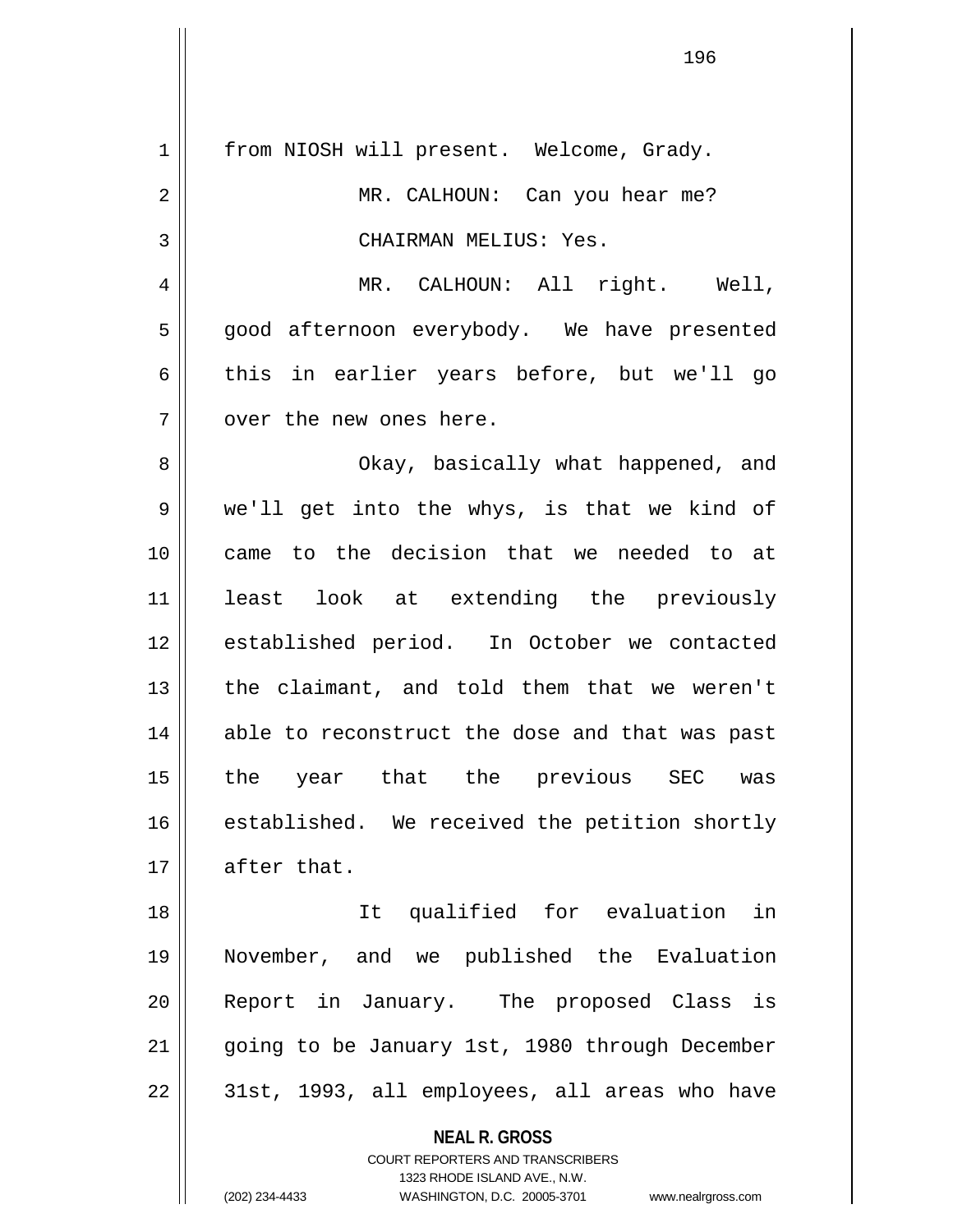1 | worked the required number of days.

2 || The background is it's a national 3 || lab located up in New York. They've done all 4 || kinds of really interesting experiments and 5 || research at that facility. A bunch of 6 different reactors there, all kinds of really  $7 \parallel$  cutting-edge work that they did, including 8 | radiation dosimetry, oddly.

9 The place is divided up, and I 10 don't know if anybody's really been there, but 11 it's kind of almost like a college feel, 12 different buildings, and there really wasn't a 13 Whole lot of control moving between the 14 || buildings back then when we're looking at this 15 || second period and even today. My visits 16 || there, I could go pretty freely throughout the 17 places and so there wasn't a whole lot of  $18$  | control to try to limit the Class.

19 || There's just a few of the things  $20$  || that were -- the big machinery and the big 21 || experiments. It was primarily an accelerator 22 || facility. We had some reactors there. They

**NEAL R. GROSS**

COURT REPORTERS AND TRANSCRIBERS 1323 RHODE ISLAND AVE., N.W. (202) 234-4433 WASHINGTON, D.C. 20005-3701 www.nealrgross.com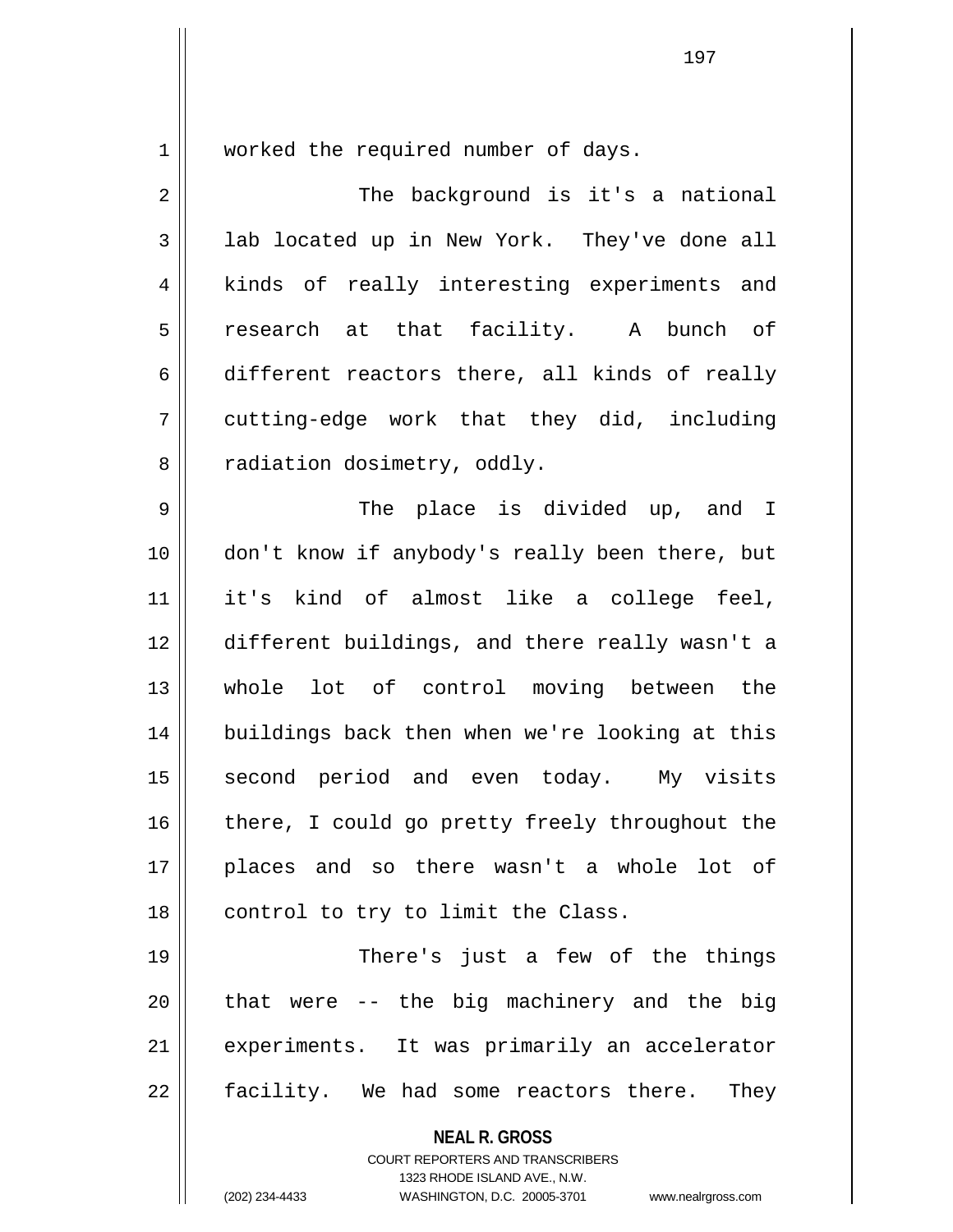1 || produced medical isotopes there. There was a 2 || waste operation department there that dealt  $3 \parallel$  with the wastes that were generated as a 4 || result of that.

5 And like I said, a couple of the 6 proton accelerators here. We also have a 7 National Synchrotron Light Source. That's 8 || relatively new compared to the other items 9 || that we had here. A Van de Graaff 10 accelerator. And, as you are aware, we did 11 || recommend the Class some time ago up through 12 1980 -- through '79.

13 || And then basically what we had to 14 do is -- and it was for all Classes, all work 15 || areas, all employees. And, as we always do, 16 we continued to look at the cases as they came 17 || in and try to determine if the end date was 18 actually reasonable. I think I'm getting 19 ahead of myself, but basically in 2009 we 20 || recommended the Class, all employees through  $21 \parallel 79.$ 

22 || And basically, we established that

**NEAL R. GROSS**

COURT REPORTERS AND TRANSCRIBERS 1323 RHODE ISLAND AVE., N.W. (202) 234-4433 WASHINGTON, D.C. 20005-3701 www.nealrgross.com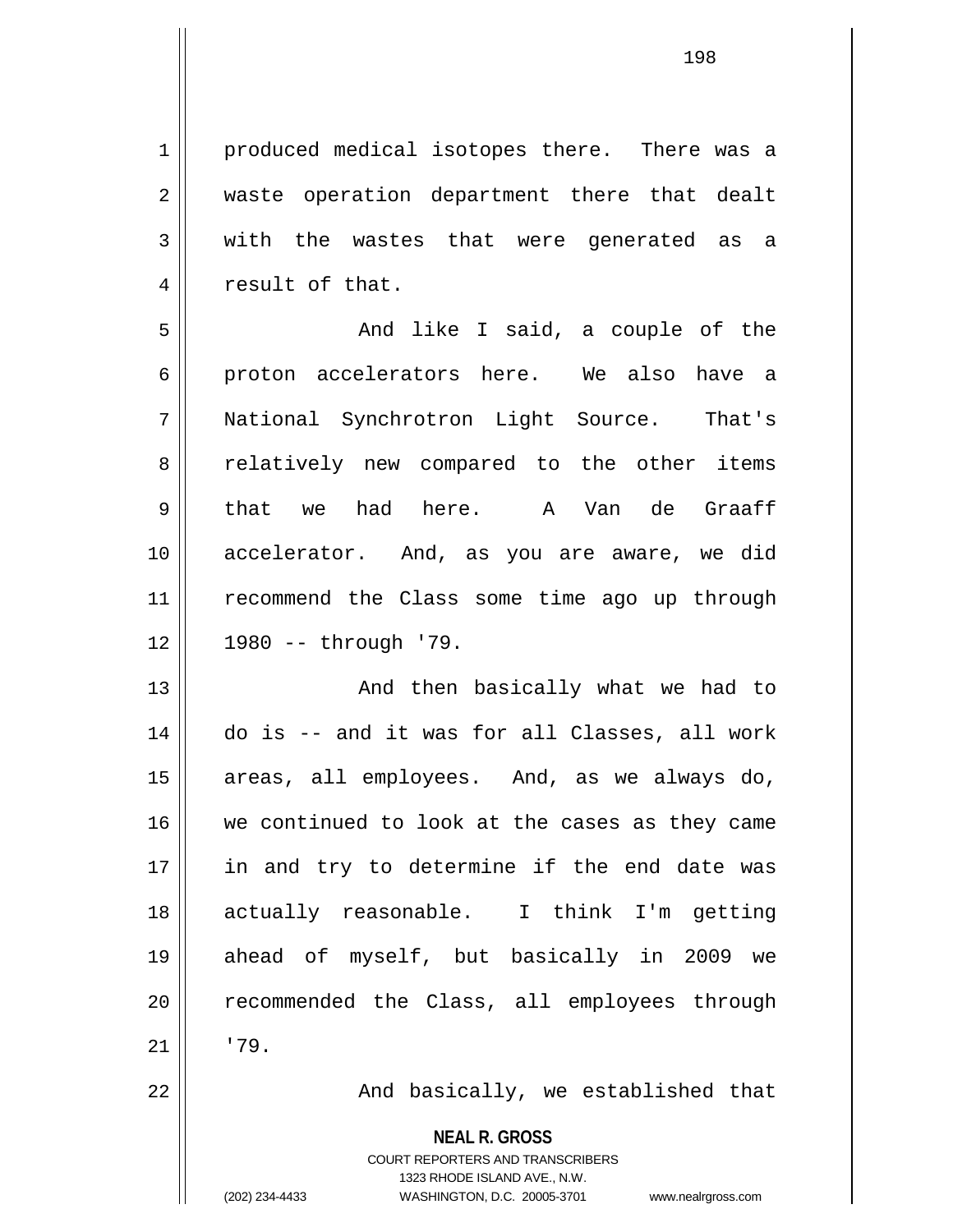$1 \parallel$  end date on what we believed was available as 2 far as internal dosimetry records. And one of  $3 \parallel$  the things we found with Brookhaven is that  $4 \parallel$  the records were just kept very, very poorly. 5 | Now, I have no doubt that they had a good 6 | radiation control program there, but as far as 7 || retrieving the records, it just really wasn't 8 || their strong suit.

9 And basically what we did is we 10 found several memos that said these 11 || individuals need to be whole body counted. We 12 had those over several decades and we would 13 || group those. We did a sampling to see if 14 || those individuals actually had records that we 15 could find. And what we found is that 16 beginning in the eighties we had very good -- 17 we could find the records of the people who 18 were sent to get whole body counts in this 19 case. So that's how we had originally come up 20 With that 1980 date.

21 || Now, keep in mind that the records  $22$  || that we were looking at were records that we

> **NEAL R. GROSS** COURT REPORTERS AND TRANSCRIBERS 1323 RHODE ISLAND AVE., N.W. (202) 234-4433 WASHINGTON, D.C. 20005-3701 www.nealrgross.com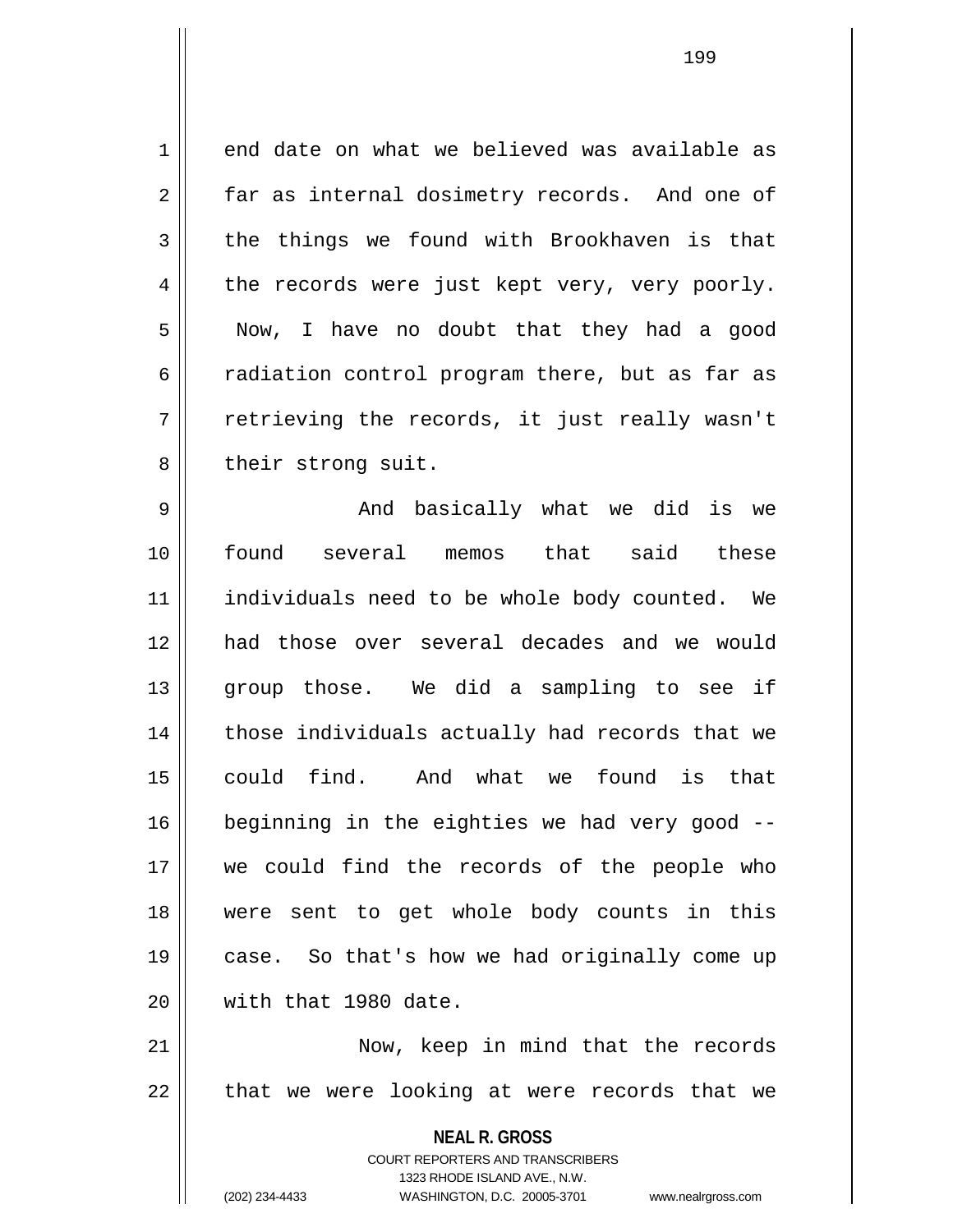1 had retrieved ourselves. These weren't  $2 \parallel$  records that were provided to us by the lab. 3 There were several data captures that we went 4 on and we linked names and Social Security 5 || numbers so we could find, at least look for 6 the dosimetry records for those individuals 7 who were required to get whole body counted in 8 this case. But as a result of that, we also 9 committed to continue to review the later 10 cases. 11 And what we found there is that 12 || the site-specific and claim-specific data 13 available that we're getting is just not 14 || sufficient to do dose reconstruction. And 15 it's primarily due to records-keeping issues  $16$  at the site that they kind of got a grip on. 17 || I mean, they've certainly got a grip on now 18 but they certainly didn't get a grip on it 19 until it looked like 1993. And I'll tell you  $20$  || a little bit as to why we picked that date in  $21$  a second. 22 External monitoring there was

**NEAL R. GROSS**

COURT REPORTERS AND TRANSCRIBERS 1323 RHODE ISLAND AVE., N.W. (202) 234-4433 WASHINGTON, D.C. 20005-3701 www.nealrgross.com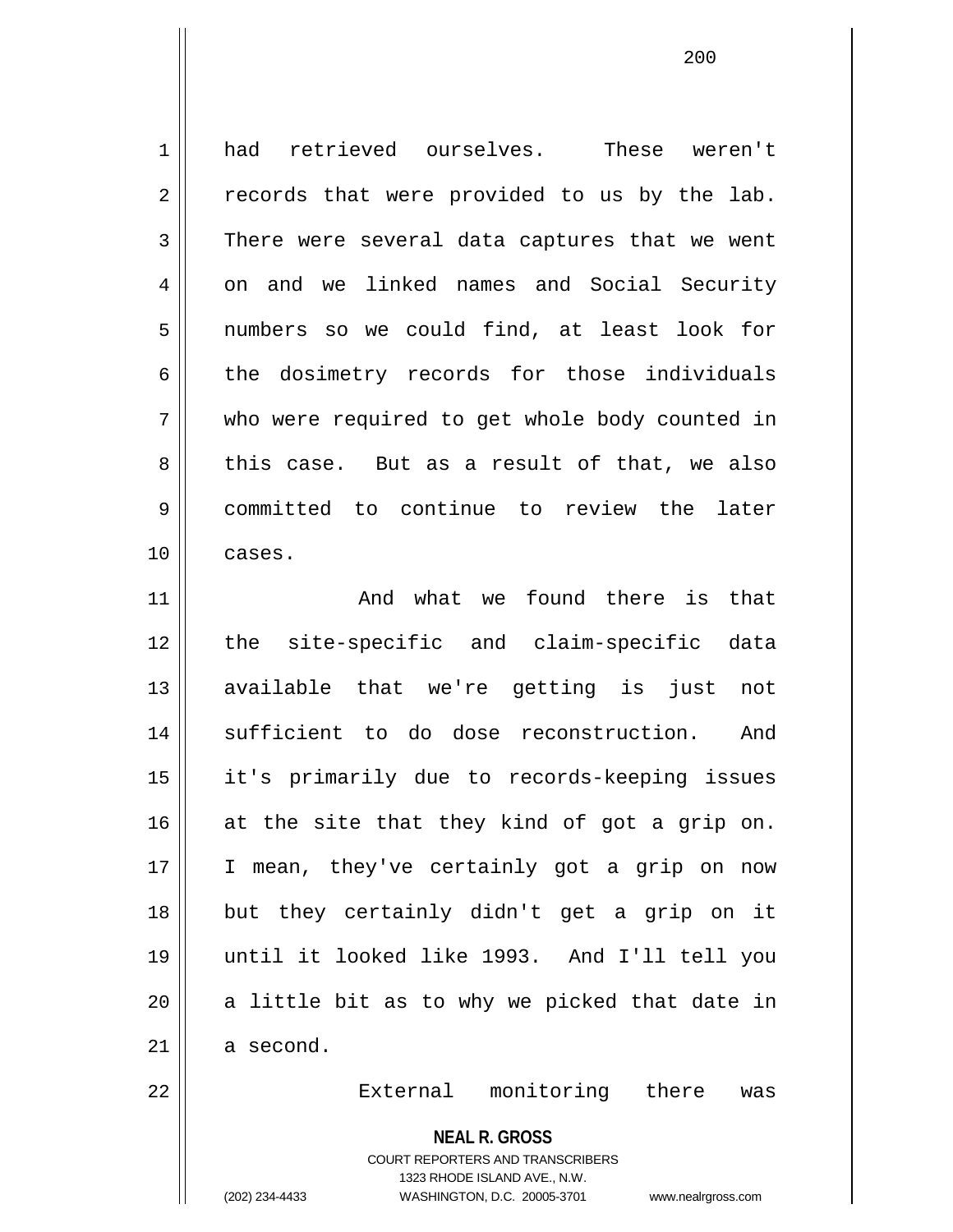1 | really good and we have routinely received 2 || good external dosimetry records because they 3 were centralized. They badged people and the 4 external dosimetry records were centralized,  $5 \parallel$  so the reports that we get back from them  $6 \parallel$  after we make a dosimetry request have been 7 || qood back from the beginning of the operations  $8 \parallel$  there, basically.

9 We even have some summary data so 10 that we could look at what the overall dose 11 was, high and low, and number of individuals 12 monitored. So they had a very good external 13 || dosimetry program there. And we feel that we 14 can do the external dose for individuals that 15 were monitored there because the records are 16 | very comprehensive.

17 || The problem is, though, with the 18 internal doses we really don't have the 19 records to do the dose reconstruction or to 20 || even come up with a coworker model prior to 21 1993. And what I'll tell you about that  $22 \parallel$  specifically is that after we had established

> **NEAL R. GROSS** COURT REPORTERS AND TRANSCRIBERS 1323 RHODE ISLAND AVE., N.W. (202) 234-4433 WASHINGTON, D.C. 20005-3701 www.nealrgross.com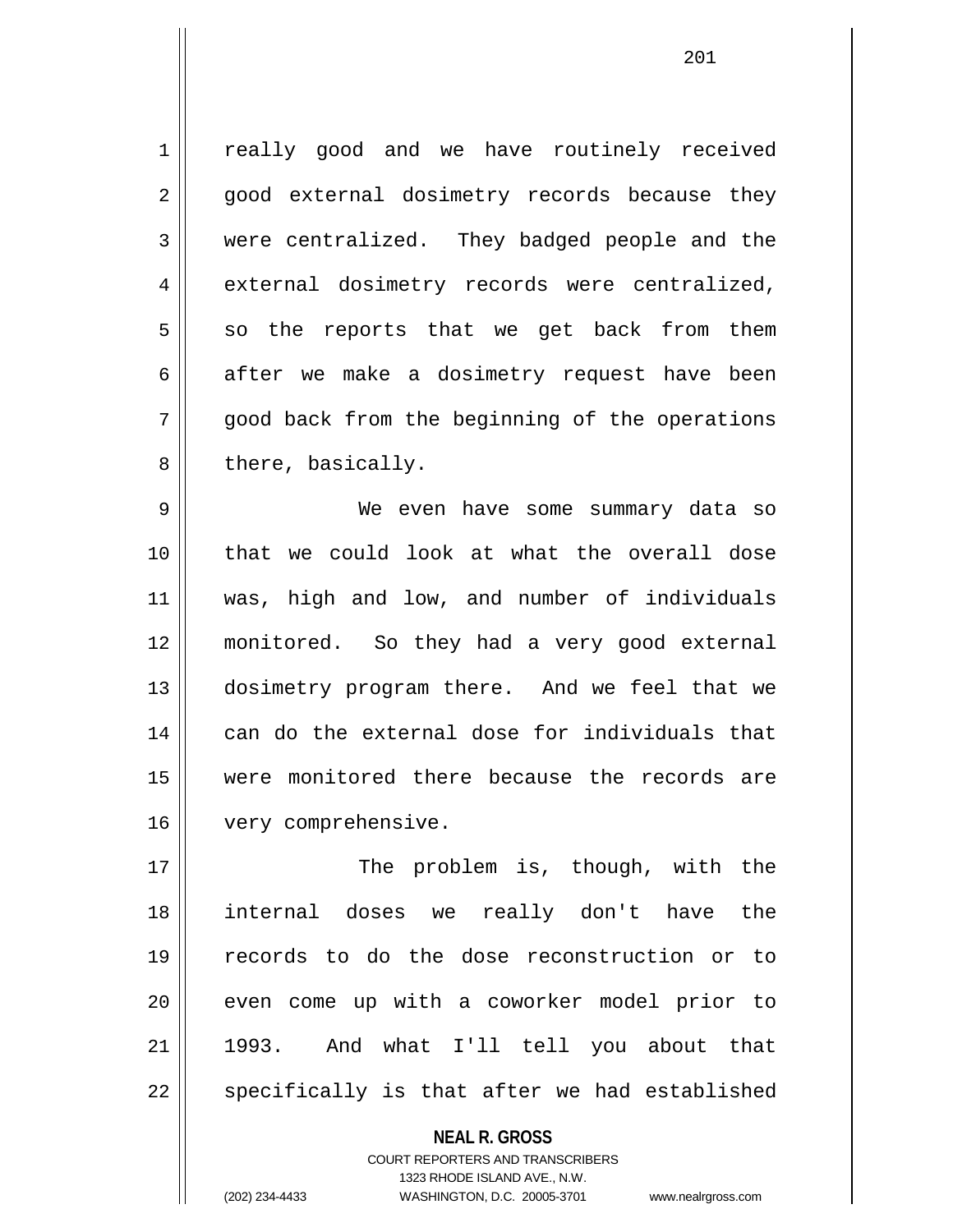1 | the SEC through '79, we would still get 2 dosimetry in as just a normal course of our 3 || work when Labor gave us cases to do.

4 || And so I would look at the records 5 we were receiving from the Department of 6 || Energy and then I could see the records that 7 we had captured through previous data capture 8 efforts. And what I did is I had a very small 9 Subset. I only looked at cases where the 10 || employment was after 1979, because we had 11 already established that record-keeping prior 12 to that was not very good. And then I would 13 go back and look at the CATI to see if the 14 individual said that they were monitored, and 15 || then I would compare what Department of Energy 16 had given us, Brookhaven, and what we had 17 | captured ourselves.

18 And I ran across three cases at 19 least where the report from the Brookhaven was 20 || that they weren't monitored. Well, I had 21 || records that I had captured that showed that  $22 \parallel$  they were. Now, it wasn't just an oversight

**NEAL R. GROSS**

COURT REPORTERS AND TRANSCRIBERS 1323 RHODE ISLAND AVE., N.W. (202) 234-4433 WASHINGTON, D.C. 20005-3701 www.nealrgross.com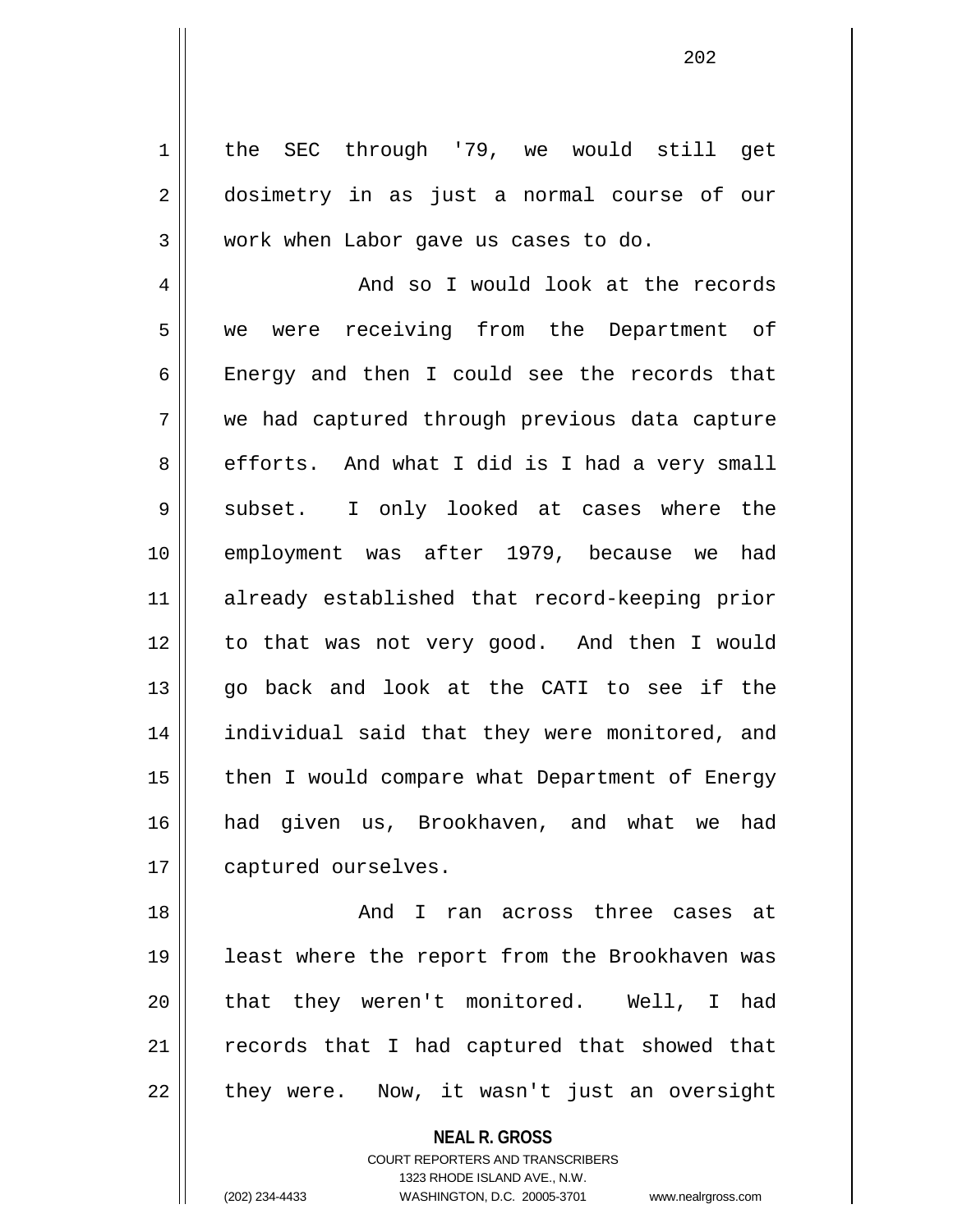1 | because I reported this to them and they to  $2 \parallel$  this day can't find those records. Okay, I 3 | found them and they still can't. So we ended 4 || up providing them all of the records that we 5 had captured, but I don't -- I am very  $6 \parallel$  confident in saying that we have not captured  $7 \parallel$  every record generated at that site. So I 8 can't rely on us to have all the records for 9 || their internal monitoring program. So that's 10 what caused us to look at this date. 11 || The Mand, as I mentioned before, there 12 was really no way to limit our recommended 13 || Class because people could move around across 14 || the site. And again, I do believe that the 15 internal monitoring program was good there, it 16 was just a matter of keeping records of it. 17 || And without those records, it basically didn't

19 Basically, we cannot do internal 20 dose is what we're thinking, but we can do all 21 || the external dose. We've got beta/gamma. 22 || They did a lot of neutron monitoring there and

18 happen.

**NEAL R. GROSS** COURT REPORTERS AND TRANSCRIBERS 1323 RHODE ISLAND AVE., N.W. (202) 234-4433 WASHINGTON, D.C. 20005-3701 www.nealrgross.com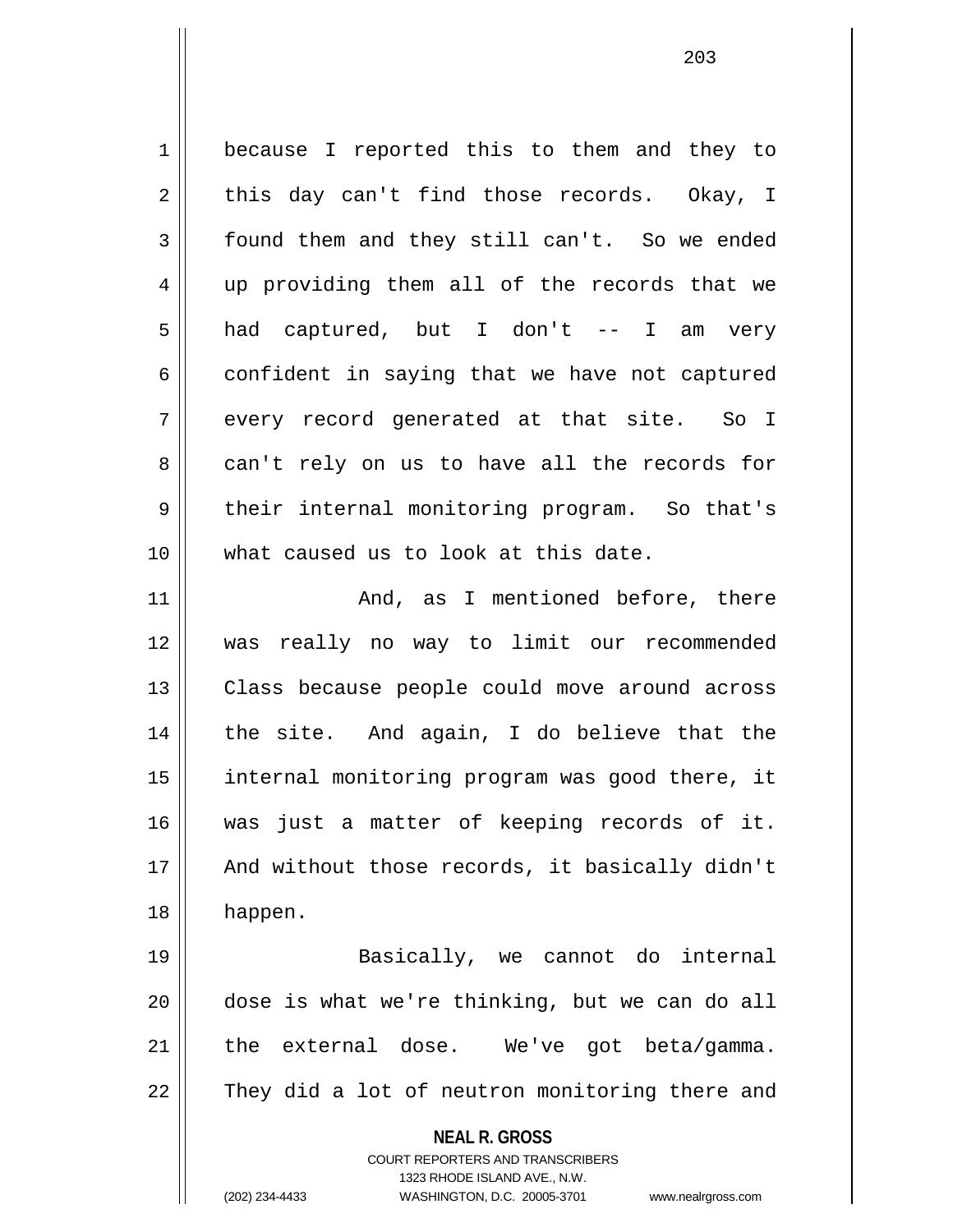$1 \parallel$  we know what their X-ray potential was.

| $\overline{2}$ | Now, I didn't touch on why we                  |
|----------------|------------------------------------------------|
| 3              | chose 1993. I don't know if I just glossed     |
| 4              | over that or not, but I'll tell you now. It's  |
| 5              | that we actually have found some documentation |
| 6              | of a centralized program for internal          |
| 7              | dosimetry. We also have a documented           |
| 8              | assessment by Chicago Operations Office that   |
| 9              | was published in December of 1993 that said    |
| 10             | that the site was in compliance with internal  |
| 11             | and external monitoring program as well as the |
| 12             | radiological records program. So that's why    |
| 13             | we chose through 1993 for this Class.          |
| 14             | far as health endangerment<br>As               |
| 15             | goes, we certainly believe that the chronic    |
| 16             | exposures that we don't have<br>records of     |
| 17             | endangered health. So, we believe that the     |
| 18             | health endangerment was there. And, as I said  |
| 19             | before, we can't limit the Class based on      |
| 20             | movement across the site or any specific       |
| 21             | subsets of that site.                          |
| 22             | So, our proposed Class again is                |
|                | <b>NEAL R. GROSS</b>                           |

COURT REPORTERS AND TRANSCRIBERS 1323 RHODE ISLAND AVE., N.W.

(202) 234-4433 WASHINGTON, D.C. 20005-3701 www.nealrgross.com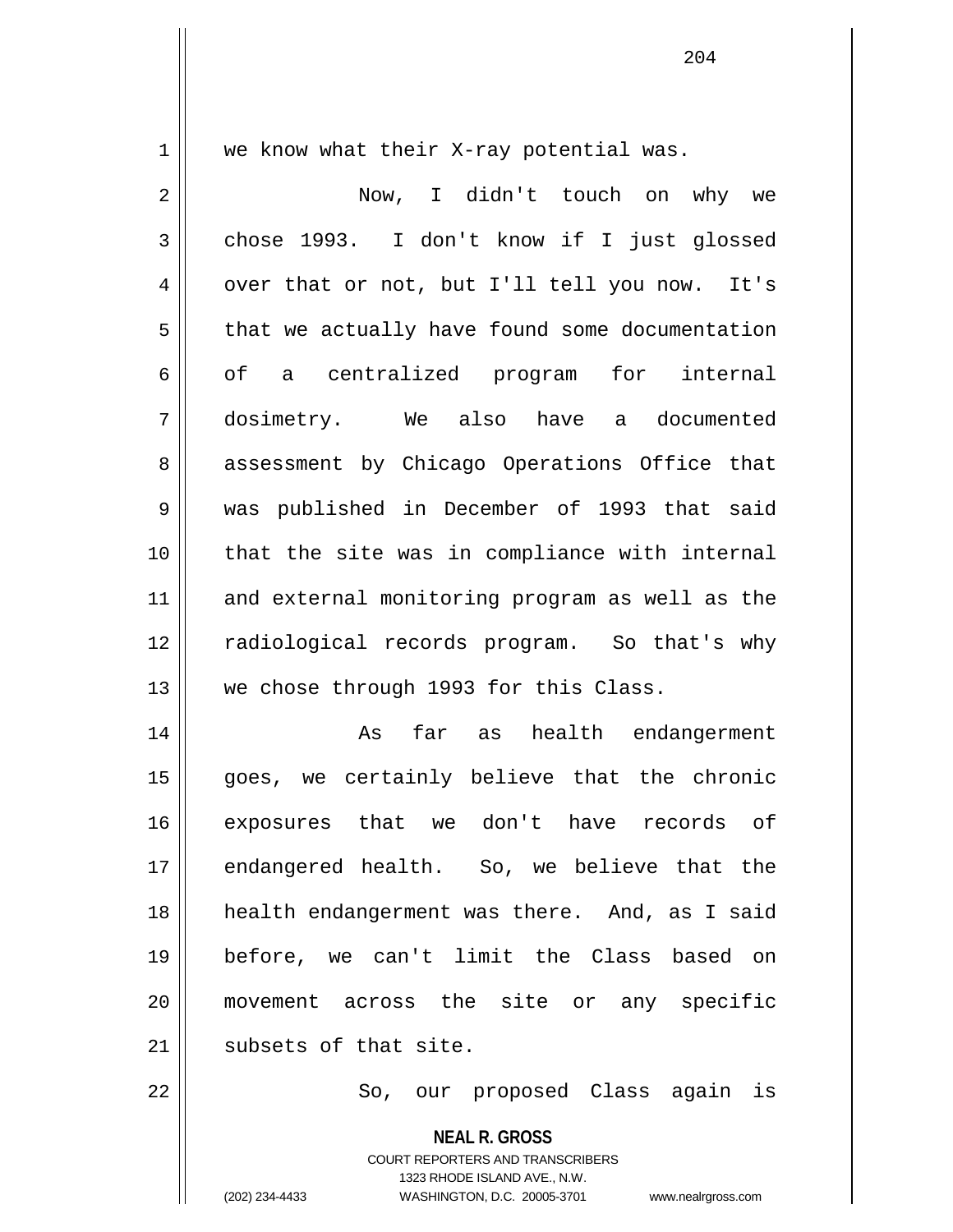1 actually piggybacking onto the first one. And 2 || our proposed Class is all individuals, all 3 areas from January 1980 through December 31st, 4 || 1993 who worked the 250 days. We believe that 5 internal dose is not feasible; health 6 endangerment, yes. And that's it. And I'll  $7$   $\parallel$  be glad to take some questions.

8 CHAIRMAN MELIUS: Okay, questions 9 from Board Members? I have one, which is 10 somewhat rhetorical but I want to get it on 11 || the record. I'm also assuming that what 12 you've captured in terms of internal exposure 13 || records are not representative in a way, or 14 you're not confident that they're 15 || representative in a way that coworker model or  $16$  some other approach would be useful --

17 MR. CALHOUN: No, I don't, I don't 18 feel confident in that just because we can't -  $19 \parallel$  - because the site is even reporting that 20 individuals weren't monitored and I know they 21 were. I can't say that the highest 22 | individuals were monitored.

> **NEAL R. GROSS** COURT REPORTERS AND TRANSCRIBERS 1323 RHODE ISLAND AVE., N.W. (202) 234-4433 WASHINGTON, D.C. 20005-3701 www.nealrgross.com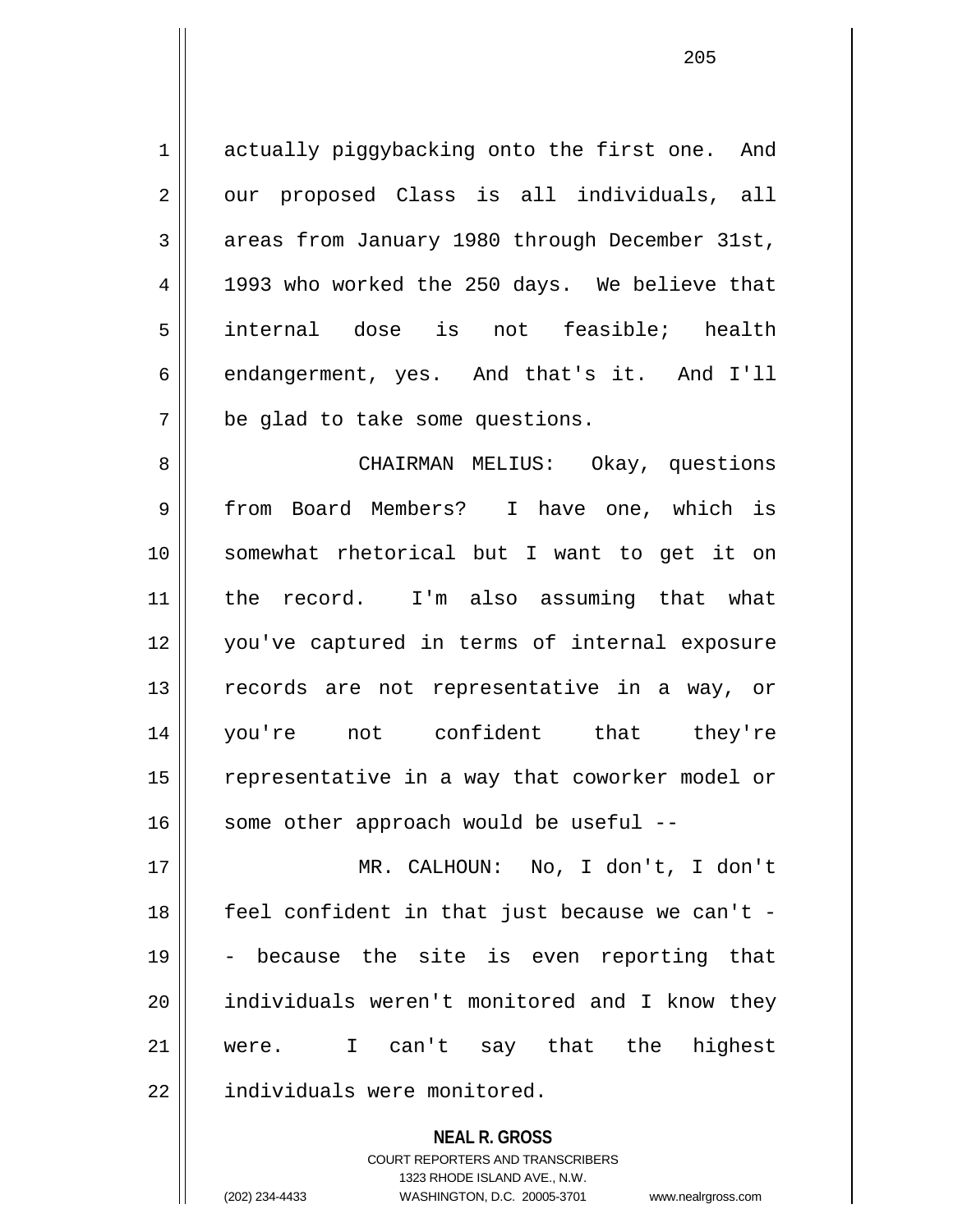**NEAL R. GROSS** COURT REPORTERS AND TRANSCRIBERS 1323 RHODE ISLAND AVE., N.W. (202) 234-4433 WASHINGTON, D.C. 20005-3701 www.nealrgross.com 1 CHAIRMAN MELIUS: Okay. I just 2 || wanted to get that on the record. Thanks. 3 || MR. CALHOUN: Yes. 4 MEMBER RICHARDSON: I guess this  $5 \parallel$  qets back -- this is sort of -- I mean, it  $6 \parallel$  gets back to this issue of what's going on 7 with DOE in terms of indexing and retrieving  $8 \parallel$  their records. This is the second -- today,  $9 \parallel$  this is the second facility we've had where 10 you guys are finding records that they're 11 | saying they don't have. 12 || The Sand looking at the -- I mean, 13 we're talking about a contemporary period, 14 1980s to '90s. There's -- I'm sort of 15 astonished that it's not feasible to do this 16 work. I mean, now we're not talking about 17 || records that are buried in caves, I'm 18 assuming. 19 MR. CALHOUN: We're not. No, 20 we're not. 21 MEMBER RICHARDSON: I don't think  $22$  | there are caves there. And you're describing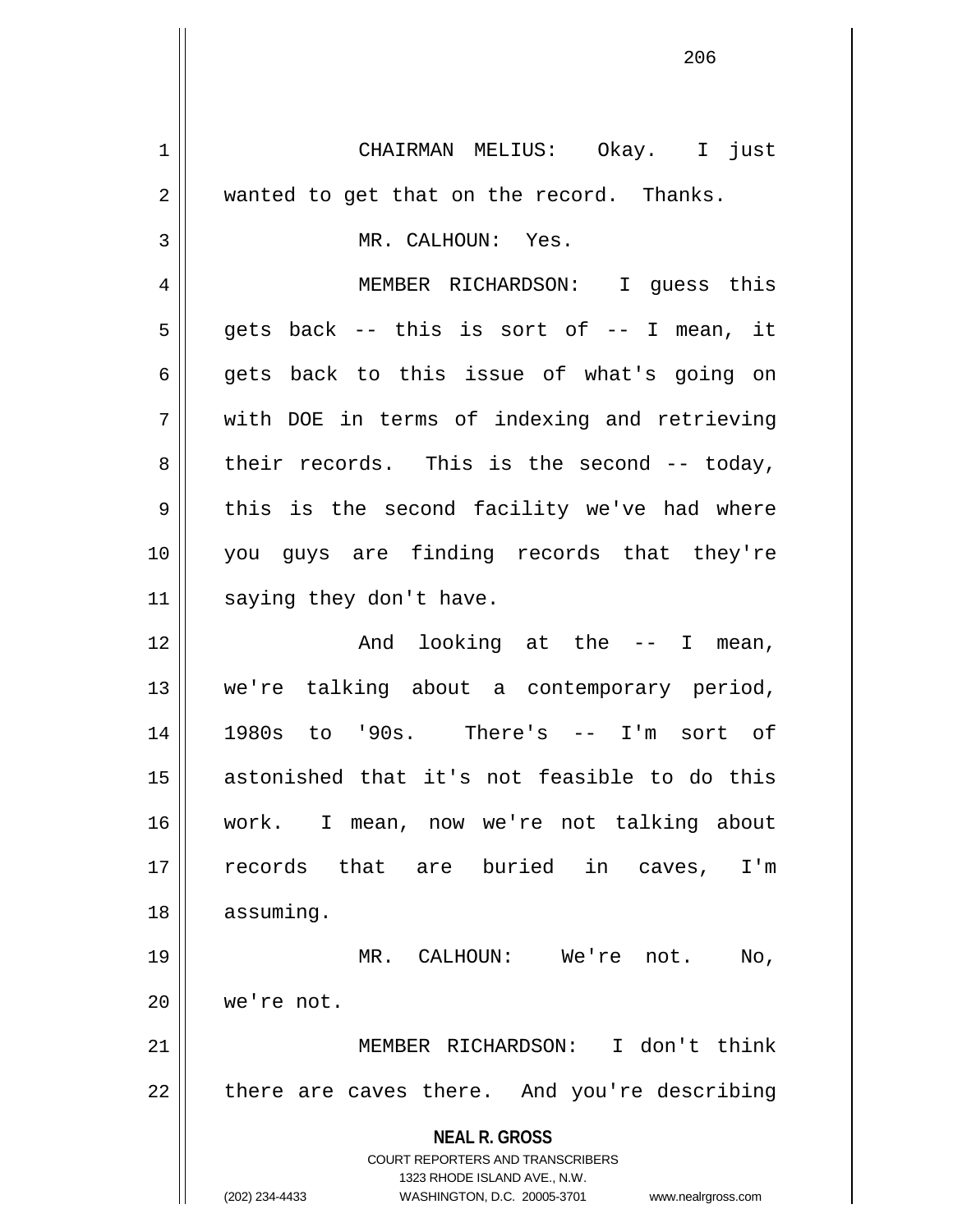**NEAL R. GROSS** COURT REPORTERS AND TRANSCRIBERS 1323 RHODE ISLAND AVE., N.W.  $1 \parallel -1$  mean, the field here says from 1999 2 | forward there were 2,815 counts performed on 3 || 963 individuals. I mean, I deal with record 4 || collection on very small research budgets 5 where we collect, you know, tenfold times the 6 mumber of records and I have a small number of 7 undergraduate students with high-speed 8 scanners. They would deal with this in a 9 week. 10 || MR. CALHOUN: Right. 11 || MEMBER RICHARDSON: I mean, for, 12 you know, for a couple hundred dollars 13 || probably by the time  $-$ - I hate to say that, 14 || but we're paying undergrads to do their work. 15 (Laughter.) 16 MEMBER RICHARDSON: And I'd be 17 || happy to shift some over there, you know. 18 CHAIRMAN MELIUS: Is the 19 Department of Labor listening? 20 MEMBER RICHARDSON: It's not an 21 insurmountable task at all. This seems like a  $22$   $\parallel$  really easy one and they're talking about

(202) 234-4433 WASHINGTON, D.C. 20005-3701 www.nealrgross.com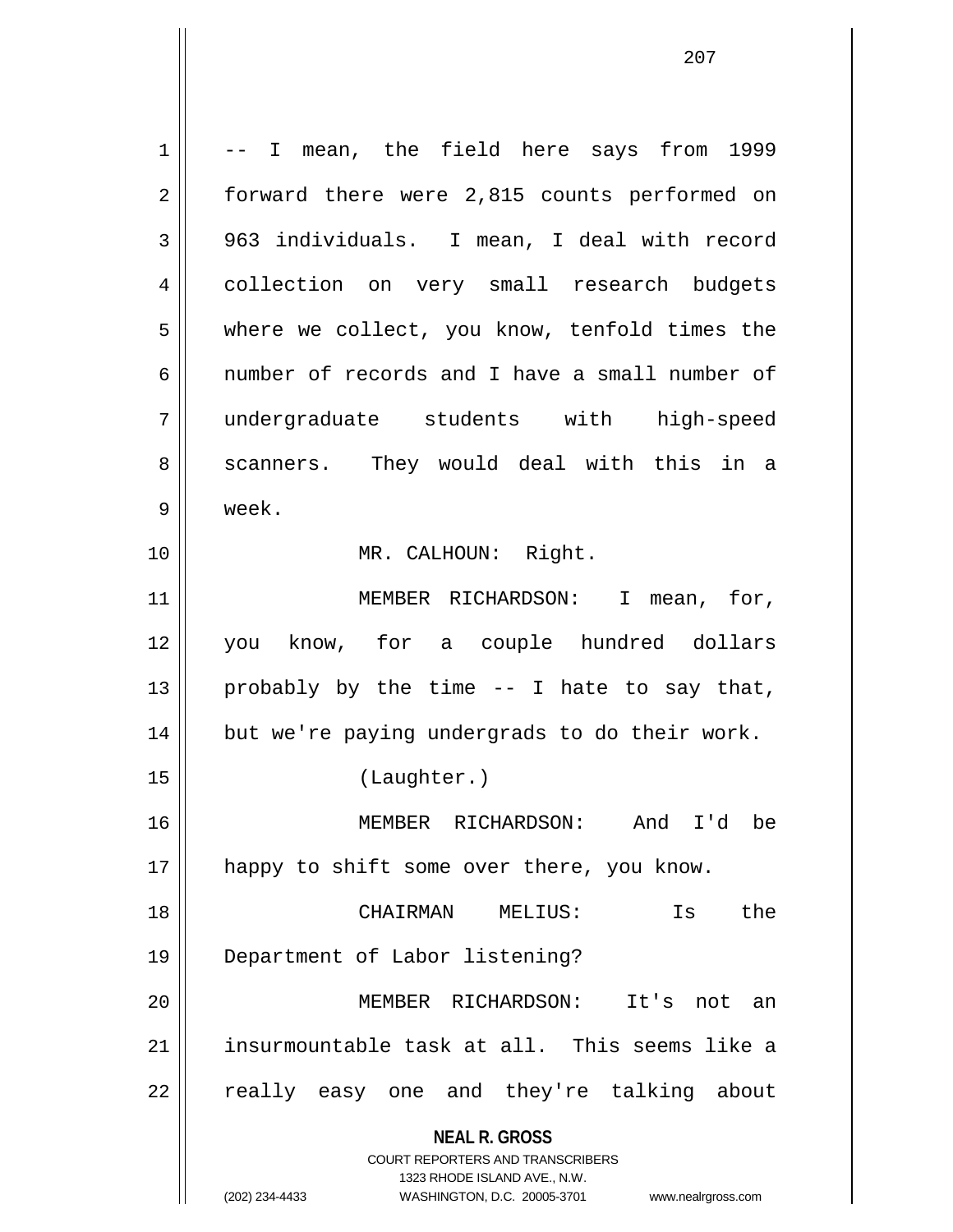1 | forming a Class over not kind of willing to  $2 \parallel$  make the effort I'm assuming here.

3 MR. CALHOUN: You know, I've met 4 || with them. Greg Lewis and I went out there a  $5 \parallel$  few weeks -- gosh, it's been a few months ago, 6 I guess, really. And we talked to them about  $7 \parallel$  it. Even before this, I'll say a couple of 8 || years ago we brought this up to them. I don't  $9 \parallel$  know if -- the issue is I quess we'd have to 10 make the determination of are the records 11 there and they just need to be scanned and 12 || categorized, catalogued. I don't know if  $13$  | they're there.

14 And you know, I always mention 15 this when I talk about Brookhaven because it  $16$  is a true statement is that, you know, there 17 || were cases where we actually found dosimetry 18 records in a box under a guy's desk, okay? 19 And I was led into a building that was in the 20 process of being demolished and there were 21 boxes in there. I mean, I had to put a hard  $22$  || hat on to go look at records. So, I know that

**NEAL R. GROSS**

COURT REPORTERS AND TRANSCRIBERS 1323 RHODE ISLAND AVE., N.W. (202) 234-4433 WASHINGTON, D.C. 20005-3701 www.nealrgross.com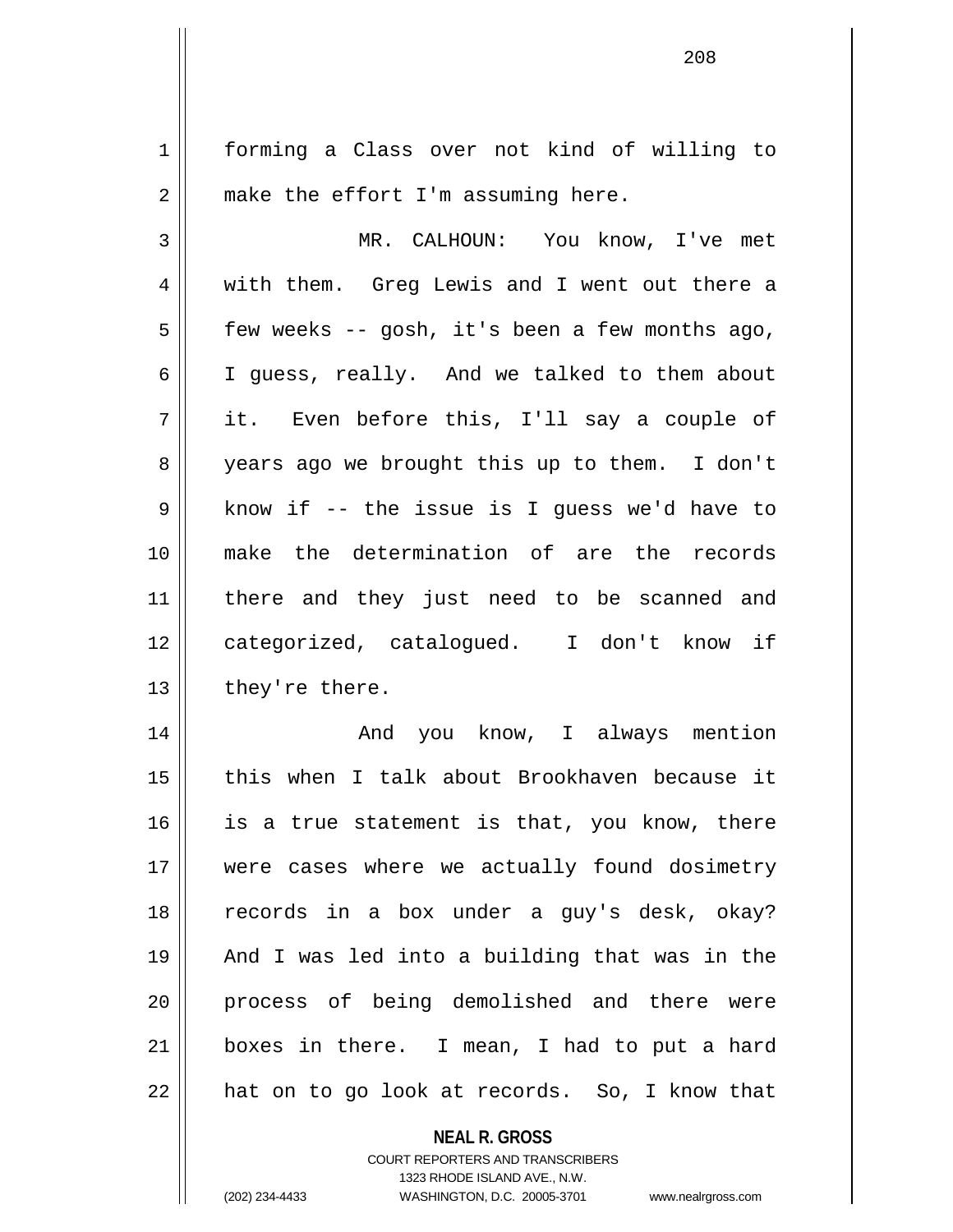**NEAL R. GROSS** COURT REPORTERS AND TRANSCRIBERS 1 | they are trying to get a grip on those past 2 records that weren't put into a centralized 3 database or centralized repository, but I'm 4 || not sure that they're there. 5 MEMBER RICHARDSON: But this is 6 again, I mean, if they don't know where they  $7 \parallel$  are, then how are they quaranteed that they're 8 doing records retention? And how do we know 9 that a week from now more of that information 10 is not lost? 11 DR. NETON: This is Jim Neton. I 12 || just want to point out an additional fact, I 13 || think that maybe has not been brought home 14 here. It's much more than just that we can't 15 get the records. It's: was there really a 16 monitoring program in place for all these 17 workers that was documented that we can, you 18 know, understand to ensure that the workers 19 who were supposed to be monitored were. And  $20$  | to my knowledge, we don't have that here. 21 And you see a pattern here at 22 || these national -- multipurpose national

1323 RHODE ISLAND AVE., N.W.

(202) 234-4433 WASHINGTON, D.C. 20005-3701 www.nealrgross.com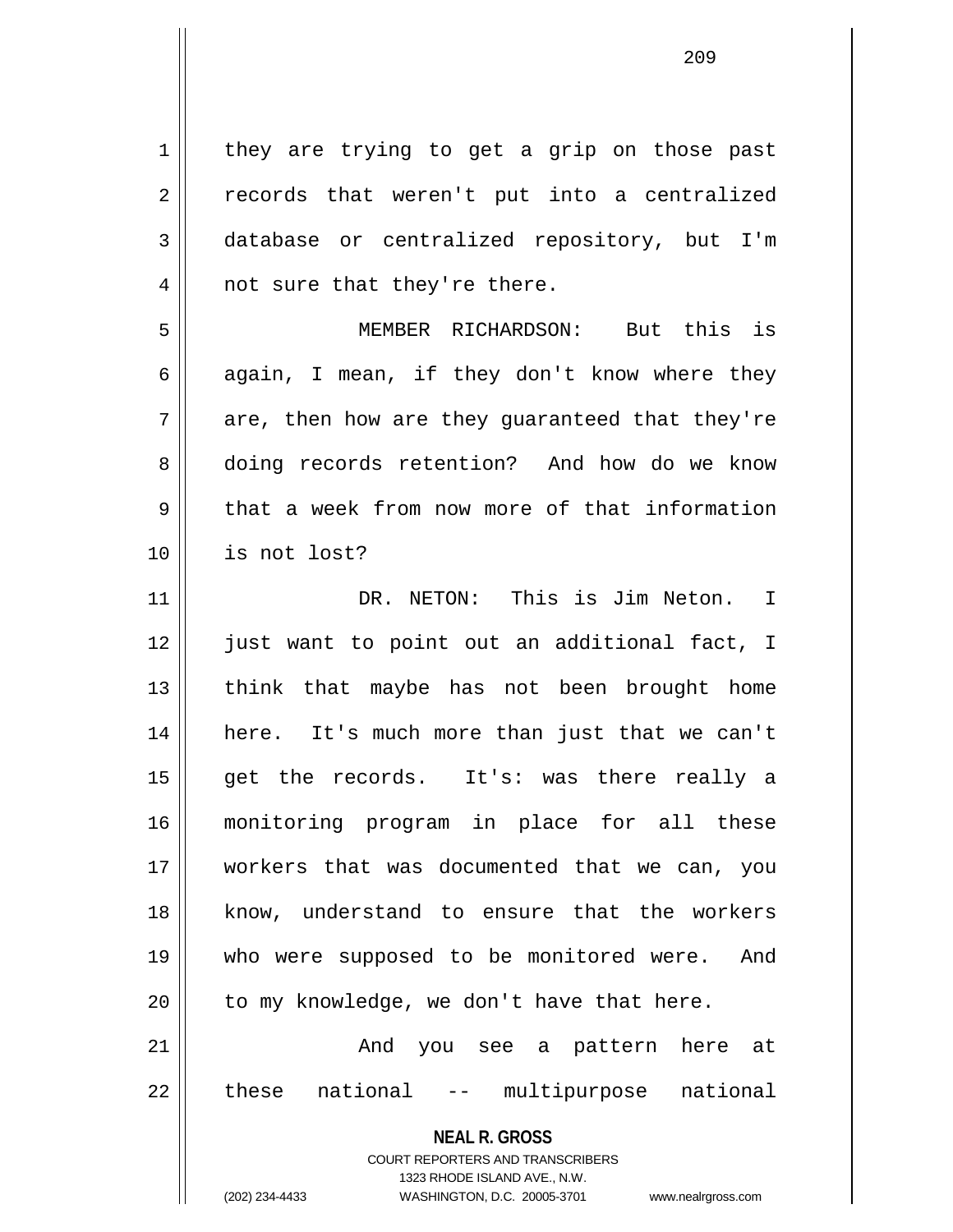1 | laboratories that have a variety of different 2 || radionuclides that they're working with in a 3 || variety of different types of situations, and 4 they would rely on what we would call episodic 5 monitoring. They would do a little experiment 6 and it's very decentralized, you know. Each 7 little department, the physics department, the 8 chemistry, would have their own little fiefdom 9 and those records were never brought together 10 in one location. 11 That's the reason why we don't 12 have these records is because they're in boxes 13 distributed throughout the site. They were

14 || never centralized. But it's really more -- we 15 don't have the records but we also have no 16 confidence that we can come to the conclusion 17 || that the workers who needed to be monitored 18 were, in all cases.

19 That's really key, I think, here  $20$  and it's the same thing that we saw at Sandia. 21 || Even if we found all those records, we're not 22 || sure that we could reconstruct doses with

**NEAL R. GROSS**

COURT REPORTERS AND TRANSCRIBERS 1323 RHODE ISLAND AVE., N.W. (202) 234-4433 WASHINGTON, D.C. 20005-3701 www.nealrgross.com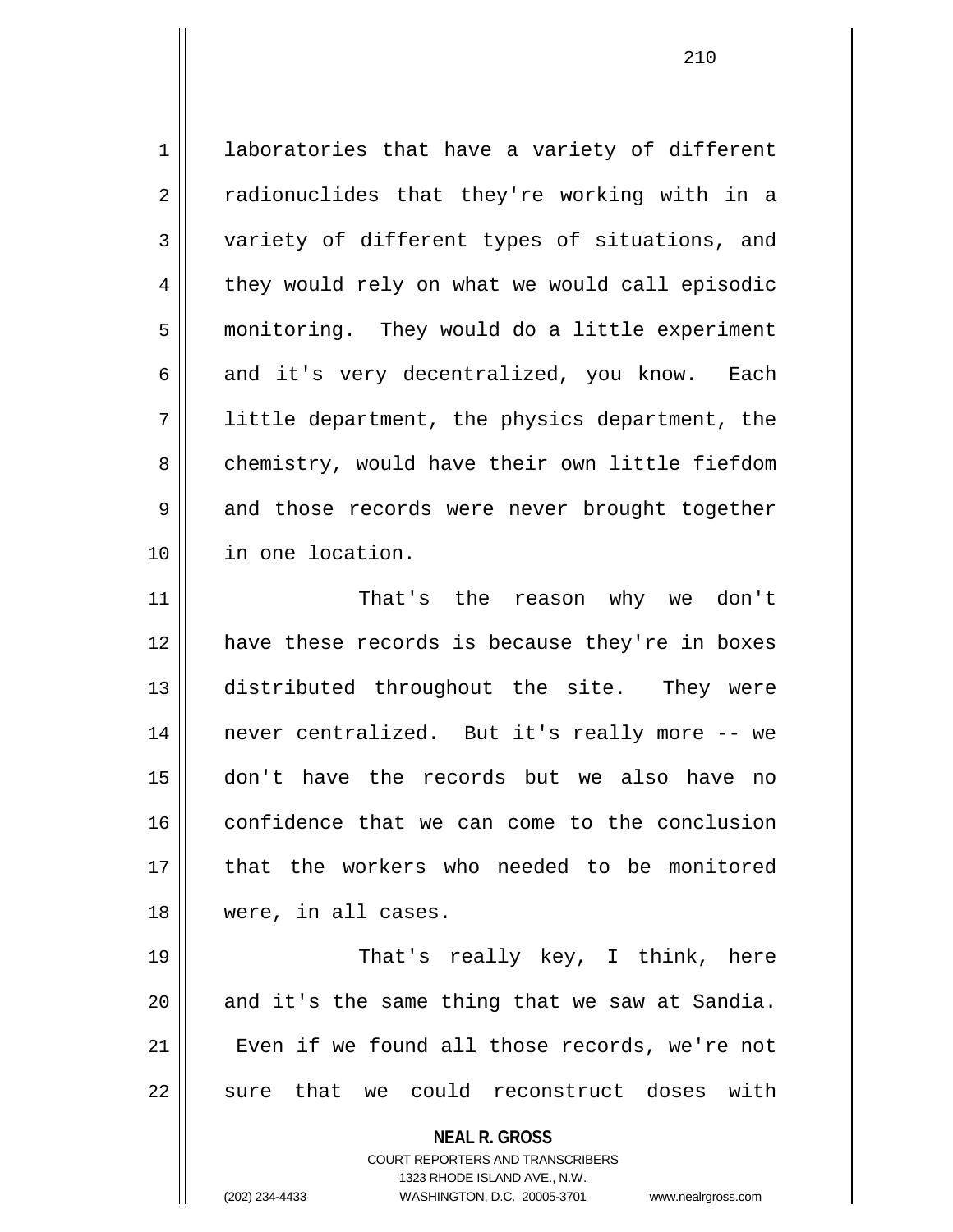$1 \parallel$  sufficient accuracy.

| 2  | MEMBER RICHARDSON:<br>I.<br>mean, I                                                                                                                                    |
|----|------------------------------------------------------------------------------------------------------------------------------------------------------------------------|
| 3  | understand. There's several distinctions                                                                                                                               |
| 4  | there. One is, you're saying, even in the                                                                                                                              |
| 5  | 1980s and up to the 1990s, you feel like they                                                                                                                          |
| 6  | didn't have a description of the health                                                                                                                                |
| 7  | physics program for internal exposures which                                                                                                                           |
| 8  | is documented in a way in which you can                                                                                                                                |
| 9  | understand and use the information.                                                                                                                                    |
| 10 | DR. NETON: That's correct.<br>And                                                                                                                                      |
| 11 | there are audit findings to that effect even                                                                                                                           |
| 12 | in the eighties.                                                                                                                                                       |
| 13 | MEMBER RICHARDSON: You're saying                                                                                                                                       |
| 14 | the analytical labs that were processing these                                                                                                                         |
| 15 | specimens were decentralized and scattered?                                                                                                                            |
| 16 | No, the results were<br>DR. NETON:                                                                                                                                     |
| 17 | decentralized.                                                                                                                                                         |
| 18 | The results<br>MEMBER RICHARDSON:                                                                                                                                      |
| 19 | were sent back and there was nobody who was                                                                                                                            |
| 20 | maintaining log books.                                                                                                                                                 |
| 21 | DR. NETON: That's correct.<br>Each                                                                                                                                     |
| 22 | -- and I worked at Argonne for awhile and it                                                                                                                           |
|    | <b>NEAL R. GROSS</b><br><b>COURT REPORTERS AND TRANSCRIBERS</b><br>1323 RHODE ISLAND AVE., N.W.<br>(202) 234-4433<br>WASHINGTON, D.C. 20005-3701<br>www.nealrgross.com |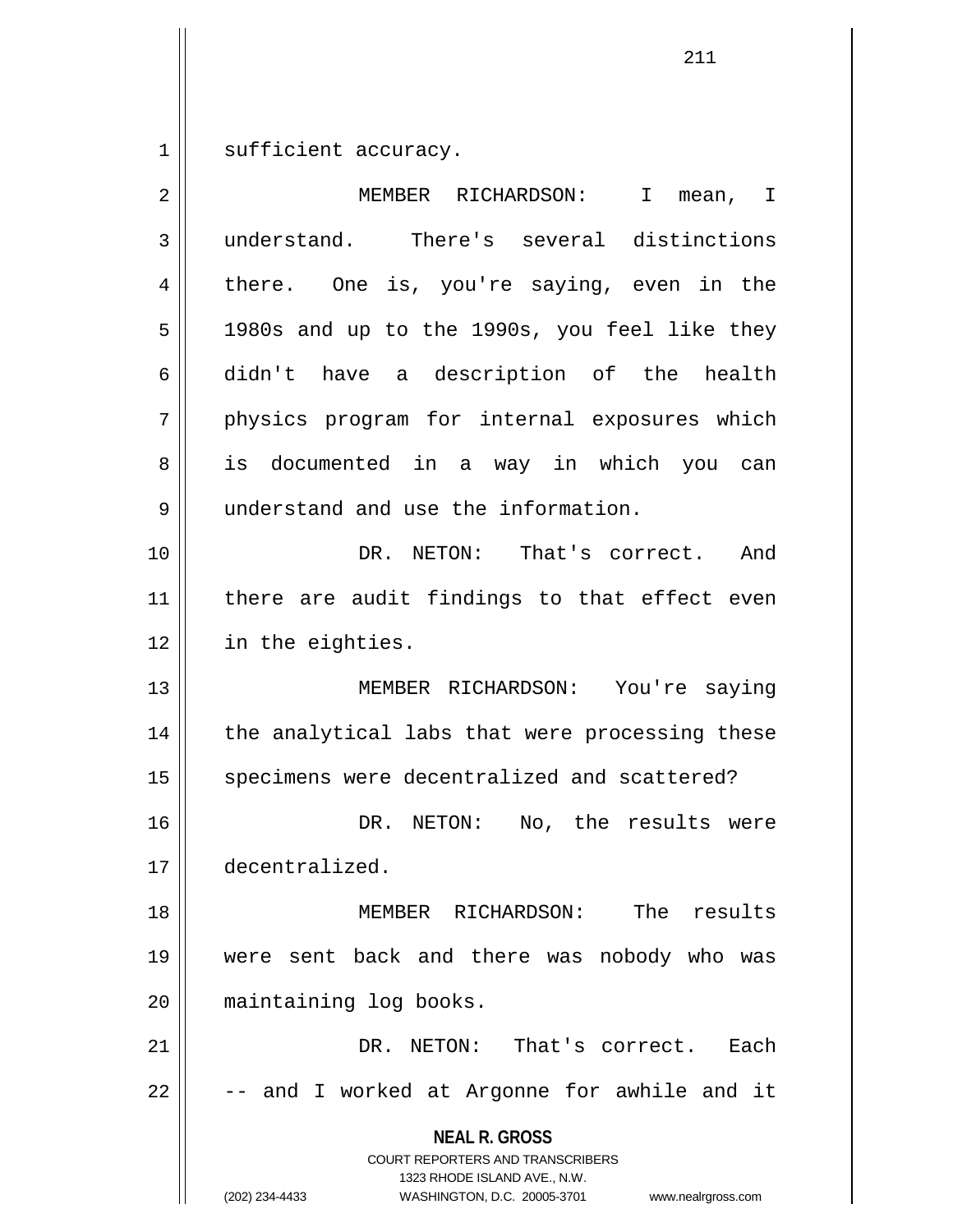$1 \parallel$  was sort of similar to that, where each health 2 || physics program would specify the monitoring 3 Fequirements for that, you know, their area of 4 || responsibility, whether it was physics 5 | experiments or chemistry or whatever research  $6 \parallel$  project was ongoing. They had sort of a loose 7 central theme going which was to comply with 8 the regulations and such, but there was not  $9 \parallel$  one organization that brought it all together 10 in one location.

11 And we've seen this at Livermore, 12 we've seen this at Sandia now, we've seen this  $13$  || at Brookhaven and it really is because of the 14 variety of the different radionuclides in the  $15$  | experiments that went on that you don't have a 16 routine monitoring program. It just doesn't  $17 \parallel$  exist.

18 Now, places like, you know, Rocky 19 Flats or a production-type facility where you 20 have a routine program with general area 21 || samples, breathing zone samples, maybe one or  $22$   $\parallel$  two different radionuclides, that's not the

> **NEAL R. GROSS** COURT REPORTERS AND TRANSCRIBERS 1323 RHODE ISLAND AVE., N.W. (202) 234-4433 WASHINGTON, D.C. 20005-3701 www.nealrgross.com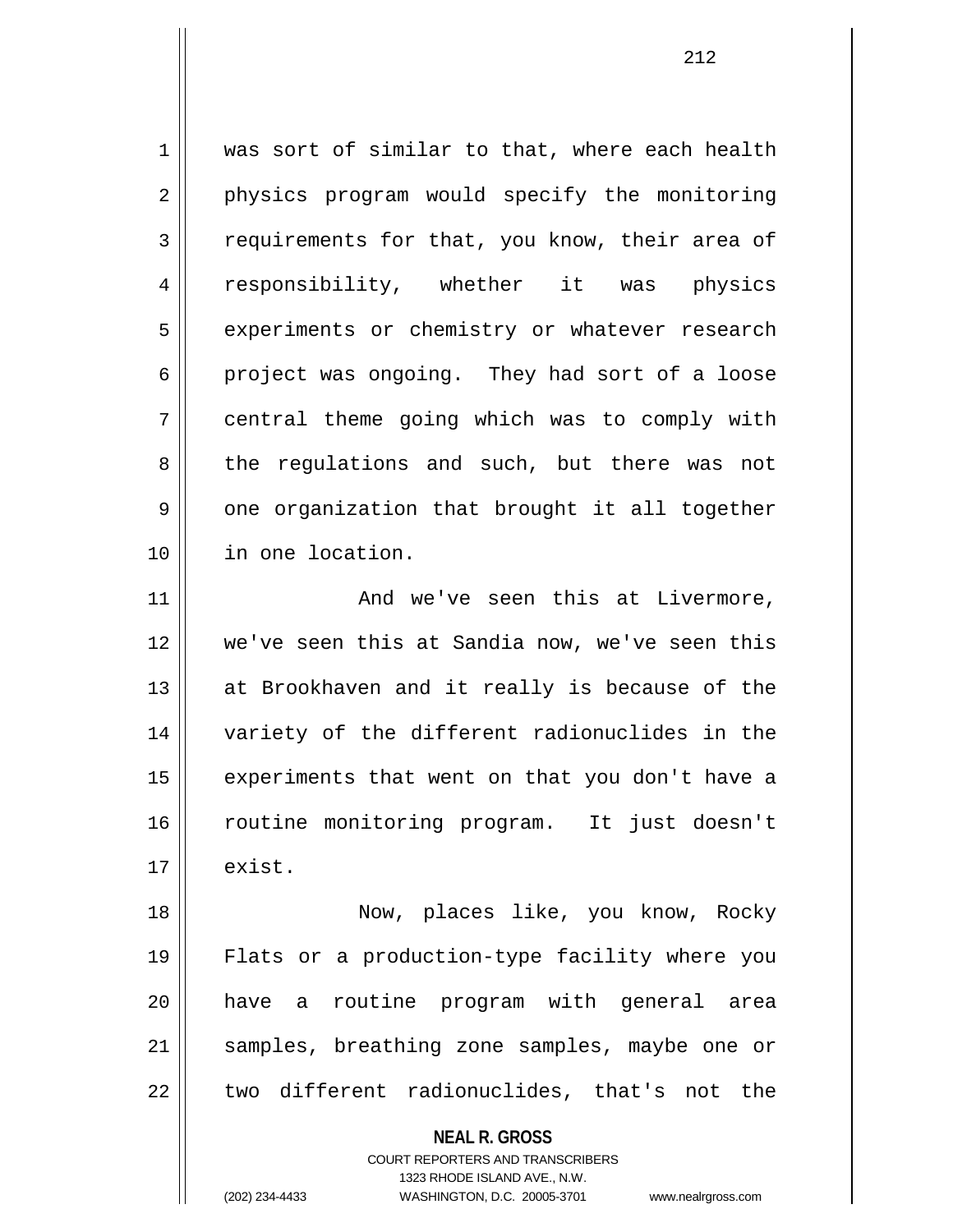| 1  | case here at the national laboratories, and                             |
|----|-------------------------------------------------------------------------|
| 2  | that's kind of what we run up against here.                             |
| 3  | It's a special case.                                                    |
| 4  | CHAIRMAN MELIUS: Greg, you wanted                                       |
| 5  | to add something?                                                       |
| 6  | MR. LEWIS: Yes, I mean -- this is                                       |
| 7  | Greg Lewis from DOE, and I agree, again, with                           |
| 8  | what Grady and Jim said as far as our issue                             |
| 9  | with scanning and indexing the records, that                            |
| 10 | was one of the big things that we've been                               |
| 11 | talking about with Grady and with the site.                             |
| 12 | And if it was a matter of, we could scan and                            |
| 13 | index the particular collection that we're                              |
| 14 | talking about and know that from that point                             |
| 15 | on, you know, the concerns with, that Grady                             |
| 16 | has with the SEC would be eliminated, we'd                              |
| 17 | have the records, that wouldn't be an issue,                            |
| 18 | you know, we would have done so.                                        |
| 19 | But I guess when we talked about                                        |
| 20 | it there wasn't any degree of confidence that                           |
| 21 | by doing that we would eliminate the problems                           |
| 22 | that Grady's running into. And so that's on                             |
|    | <b>NEAL R. GROSS</b>                                                    |
|    | <b>COURT REPORTERS AND TRANSCRIBERS</b><br>1323 RHODE ISLAND AVE., N.W. |
|    | (202) 234-4433<br>WASHINGTON, D.C. 20005-3701<br>www.nealrgross.com     |

 $\mathbf{I}$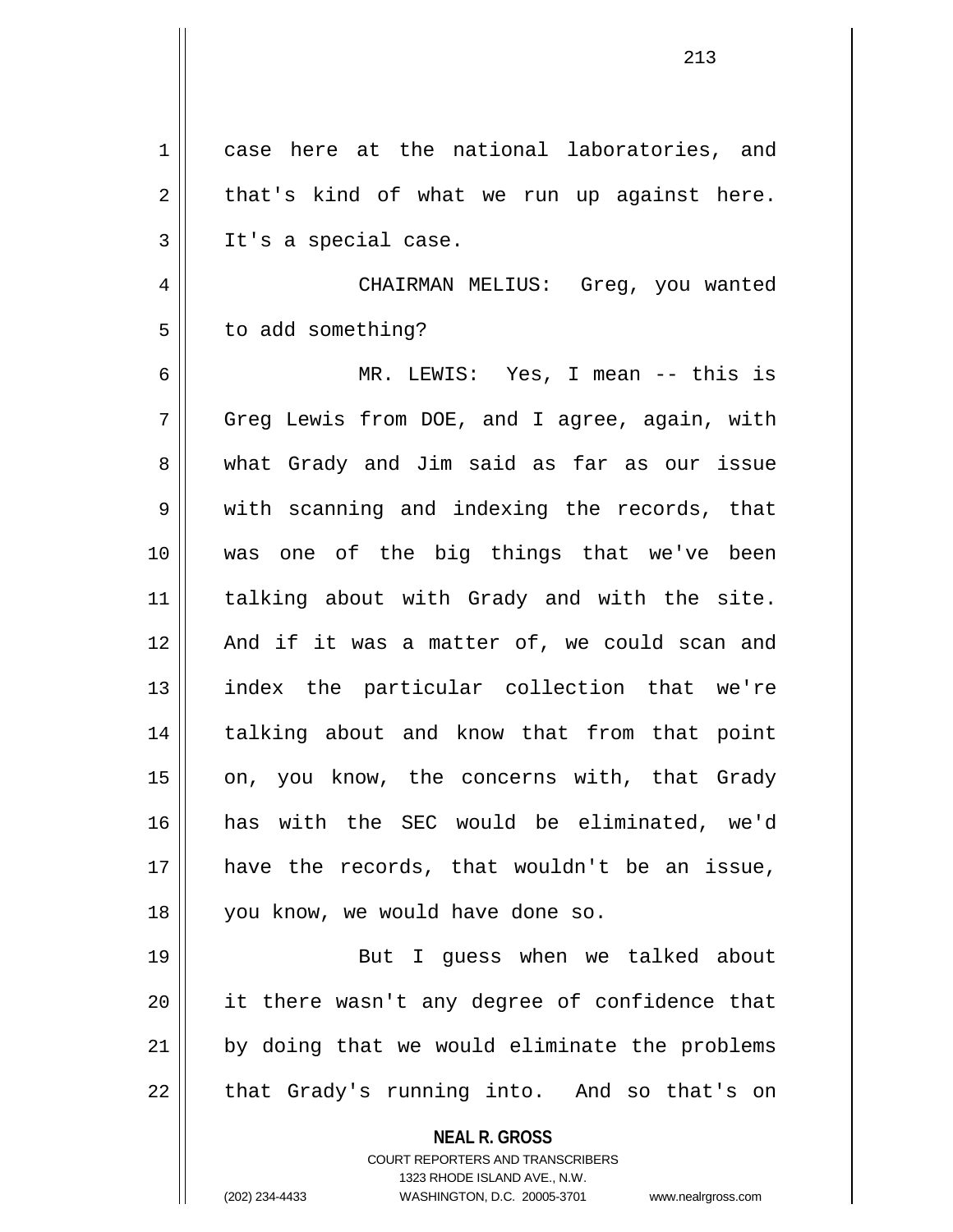**NEAL R. GROSS** COURT REPORTERS AND TRANSCRIBERS 1323 RHODE ISLAND AVE., N.W.  $1 \parallel$  our end. Without some assurance that putting  $2 \parallel$  the time and effort into the scanning and  $3 \parallel$  indexing is going to eliminate these problems, 4 it didn't make sense for us to do it. 5 And to your point about scanning,  $6 \parallel$  scanning is generally the easier part of those  $7 \parallel$  projects. The harder part is indexing and 8 getting it into a database, although that 9 depends on the size of the amount of 10 || information you're dealing with. 11 MR. CALHOUN: And right now we 12 have -- all of the documents that we've  $13$  scanned, we do have linked in such a way that 14 || anytime a new claimant comes in, ORAU will 15 periodically run a program and it links Social 16 Security number and names to documents that 17 we've already captured so that we can use 18 || those for non-presumptives or somebody without 19 the right amount of period of time there so we  $20$  | can actually do the dose reconstructions. 21 And we've actually provided that  $22 \parallel$  database -- not database, that big chunk of

(202) 234-4433 WASHINGTON, D.C. 20005-3701 www.nealrgross.com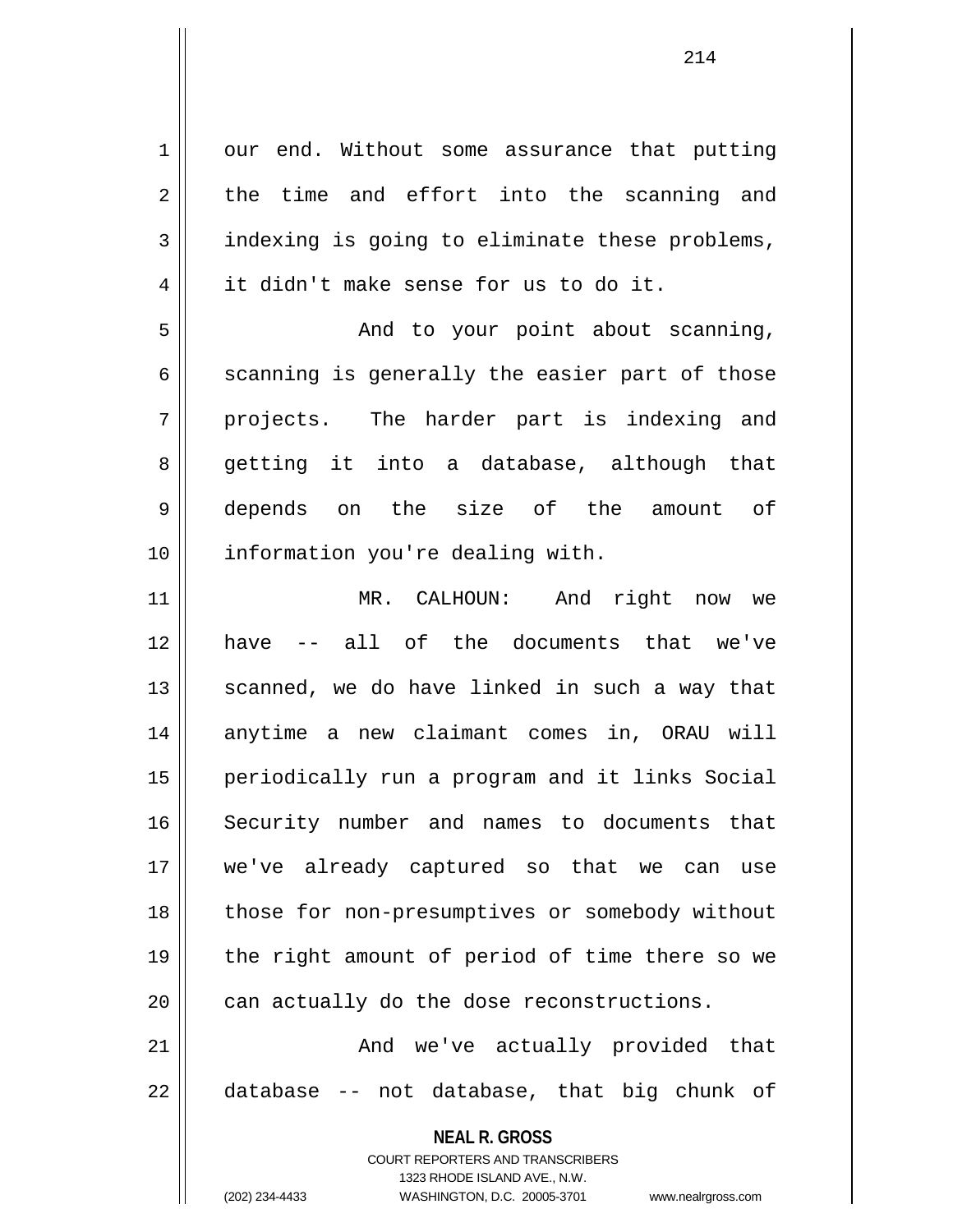**NEAL R. GROSS** COURT REPORTERS AND TRANSCRIBERS 1 data I'll say back to ORAU, or back to  $2 \parallel$  Brookhaven so that they could use it and try  $3 \parallel$  to use it as they see fit in their records, 4 | however they're going forward with that. 5 CHAIRMAN MELIUS: And I would just 6  $\parallel$  add, I was in New York State at that time and 7 || there were a lot of management issues at 8 || Brookhaven, even during that time period. 9 They were more in the news because of 10 environmental issues, but they really 11 || struggled to deal with them and get a hold of 12 || their record-keeping in response to those 13 || issues also. So from that perspective this is  $14 \parallel$  -- what they're describing is credible also. 15 Josie, you're Chair of the Work 16 | Group. 17 MEMBER BEACH: Yes, I am. I just 18 wanted to comment. The Work Group has worked 19 through these issues for the last couple of 20 years. While we were surprised that the data 21 wasn't available, being that it's a national  $22$  || lab you would expect that that would have been

1323 RHODE ISLAND AVE., N.W.

(202) 234-4433 WASHINGTON, D.C. 20005-3701 www.nealrgross.com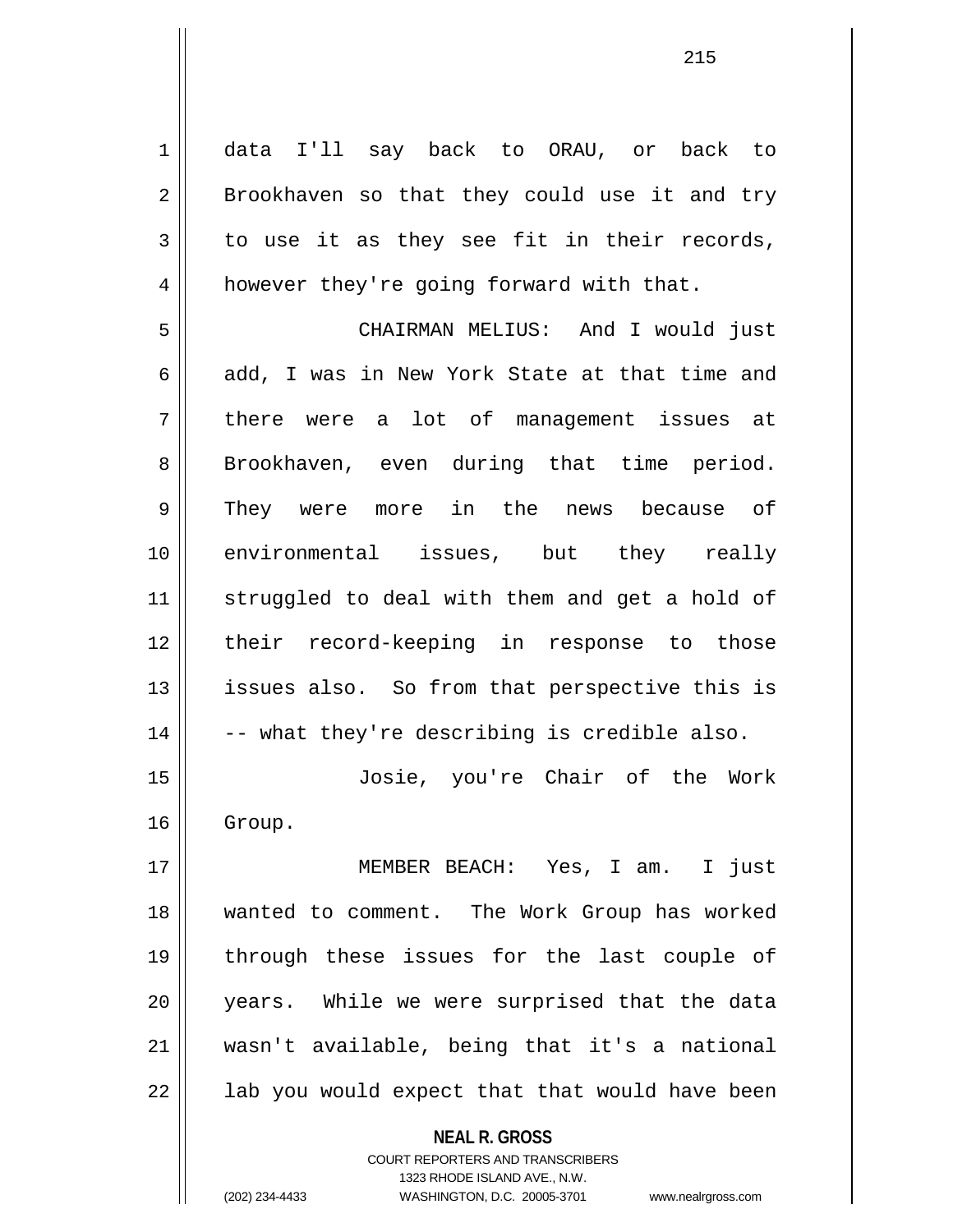1 | done properly and gathered, but we did find 2 | through interviews, through our Work Group  $3 \parallel$  process that, just as Grady described, there 4 is data but locating it, it's -- each 5 | department head had their own records.

6 So we found within the Work Group  $7 \parallel$  that '93 was the date that we really thought, 8 and I believe -- wasn't that, Grady, at 9 Dunlap, that time period in '93? We were 10 pushing for '93, so I was really happy that 11 || NIOSH came out with that date.

12 || But remember from yesterday, we  $13$  still have issues. We are still going to look 14 further past '93 to make sure that all the 15 issues have been covered. So there's more 16 work to be done, but the Work Group did meet 17 or had a conference and voted unanimously in 18 || support of this 83.14.

19 CHAIRMAN MELIUS: Any other Board 20 Member questions? Okay. And I don't believe  $21$  | that the petitioner would like to speak but I  $22$  || just want to make that offer. If they're on

**NEAL R. GROSS**

COURT REPORTERS AND TRANSCRIBERS 1323 RHODE ISLAND AVE., N.W. (202) 234-4433 WASHINGTON, D.C. 20005-3701 www.nealrgross.com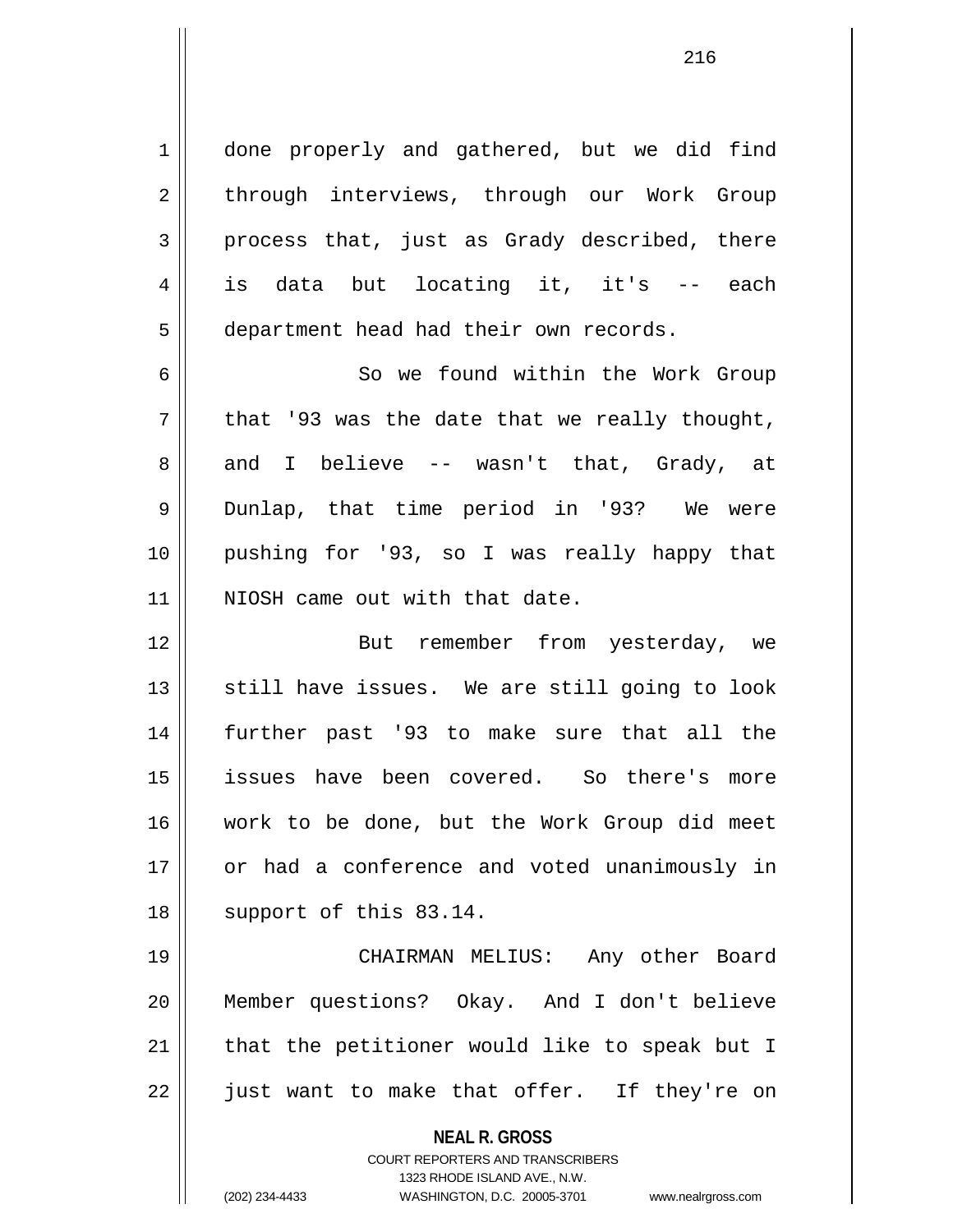| 1  | the line and would like to make comments,                                                        |
|----|--------------------------------------------------------------------------------------------------|
| 2  | welcome, but you're not required.                                                                |
| 3  | (No response.)                                                                                   |
| 4  | CHAIRMAN MELIUS: Okay. I assume                                                                  |
| 5  | that the petitioner doesn't want to make                                                         |
| 6  | comments at this point in time. Then, I                                                          |
| 7  | think, any more questions or comments on this?                                                   |
| 8  | If not, I would entertain a motion.                                                              |
| 9  | MEMBER BEACH: Jim, I'd like to go                                                                |
| 10 | ahead and make a motion that we accept the                                                       |
| 11 | 83.14 for the Brookhaven.                                                                        |
| 12 | CHAIRMAN MELIUS: Okay, I                                                                         |
| 13 | misunderstood. Okay. I apologize. So we                                                          |
| 14 | have it from the Work Group. Second for that?                                                    |
| 15 | MEMBER CLAWSON: Second.                                                                          |
| 16 | CHAIRMAN MELIUS: Second, okay.                                                                   |
| 17 | Brad. Any more questions or comments? If                                                         |
| 18 | not, Ted. You can start with the A's this                                                        |
| 19 | time.                                                                                            |
| 20 | MR. KATZ: Dr. Anderson?                                                                          |
| 21 | MEMBER ANDERSON: Yes.                                                                            |
| 22 | MR. KATZ: Ms. Beach?                                                                             |
|    | <b>NEAL R. GROSS</b>                                                                             |
|    | COURT REPORTERS AND TRANSCRIBERS                                                                 |
|    | 1323 RHODE ISLAND AVE., N.W.<br>(202) 234-4433<br>WASHINGTON, D.C. 20005-3701 www.nealrgross.com |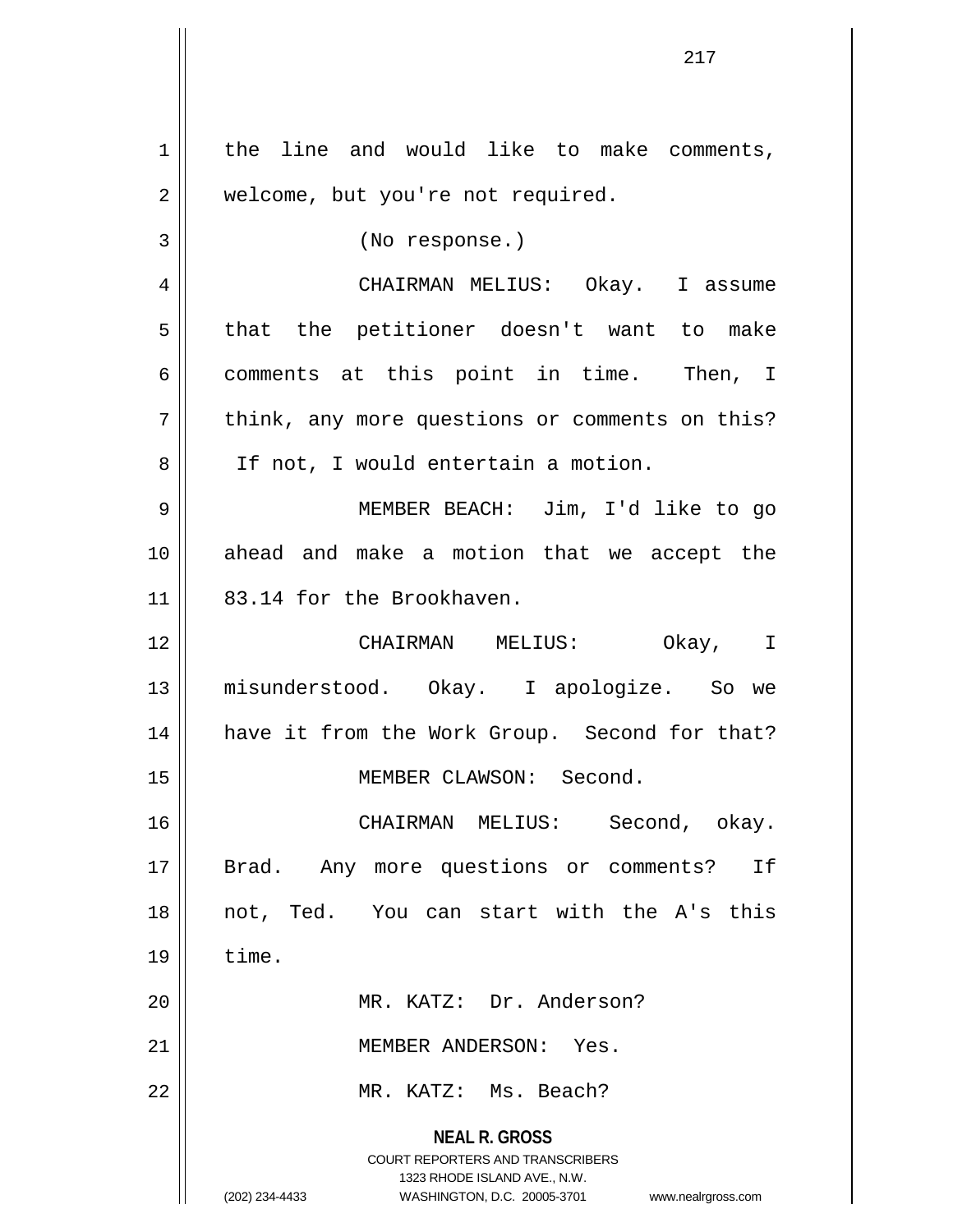|                | 218                                                                                                                                                                    |
|----------------|------------------------------------------------------------------------------------------------------------------------------------------------------------------------|
|                |                                                                                                                                                                        |
| 1              | MEMBER BEACH: Yes.                                                                                                                                                     |
| $\overline{2}$ | MR. KATZ: Mr. Clawson?                                                                                                                                                 |
| 3              | MEMBER CLAWSON: Yes.                                                                                                                                                   |
| $\overline{4}$ | MR. KATZ: Dr. Field?                                                                                                                                                   |
| 5              | MEMBER FIELD: Yes.                                                                                                                                                     |
| 6              | MR. KATZ: Mr. Gibson?                                                                                                                                                  |
| 7              | MEMBER GIBSON: Yes.                                                                                                                                                    |
| 8              | MR. KATZ: Mr. Griffon?                                                                                                                                                 |
| 9              | MEMBER GRIFFON: Yes.                                                                                                                                                   |
| 10             | MR. KATZ: Dr. Lemen, I will                                                                                                                                            |
| 11             | collect his vote. And Dr. Lockey is still                                                                                                                              |
| 12             | absent. I'll collect his vote as well. Dr.                                                                                                                             |
| 13             | Melius?                                                                                                                                                                |
| 14             | CHAIRMAN MELIUS: Yes.                                                                                                                                                  |
| 15             | MR. KATZ: Ms. Munn?                                                                                                                                                    |
| 16             | MEMBER MUNN: Yes.                                                                                                                                                      |
| 17             | MR. KATZ: Dr. Poston, I will                                                                                                                                           |
| 18             | collect his vote. Dr. Richardson?                                                                                                                                      |
| 19             | MEMBER RICHARDSON: Yes.                                                                                                                                                |
| 20             | MR. KATZ: Dr. Roessler?                                                                                                                                                |
| 21             | MEMBER ROESSLER: Yes.                                                                                                                                                  |
| 22             | MR. KATZ: Mr. Schofield?                                                                                                                                               |
|                | <b>NEAL R. GROSS</b><br><b>COURT REPORTERS AND TRANSCRIBERS</b><br>1323 RHODE ISLAND AVE., N.W.<br>(202) 234-4433<br>WASHINGTON, D.C. 20005-3701<br>www.nealrgross.com |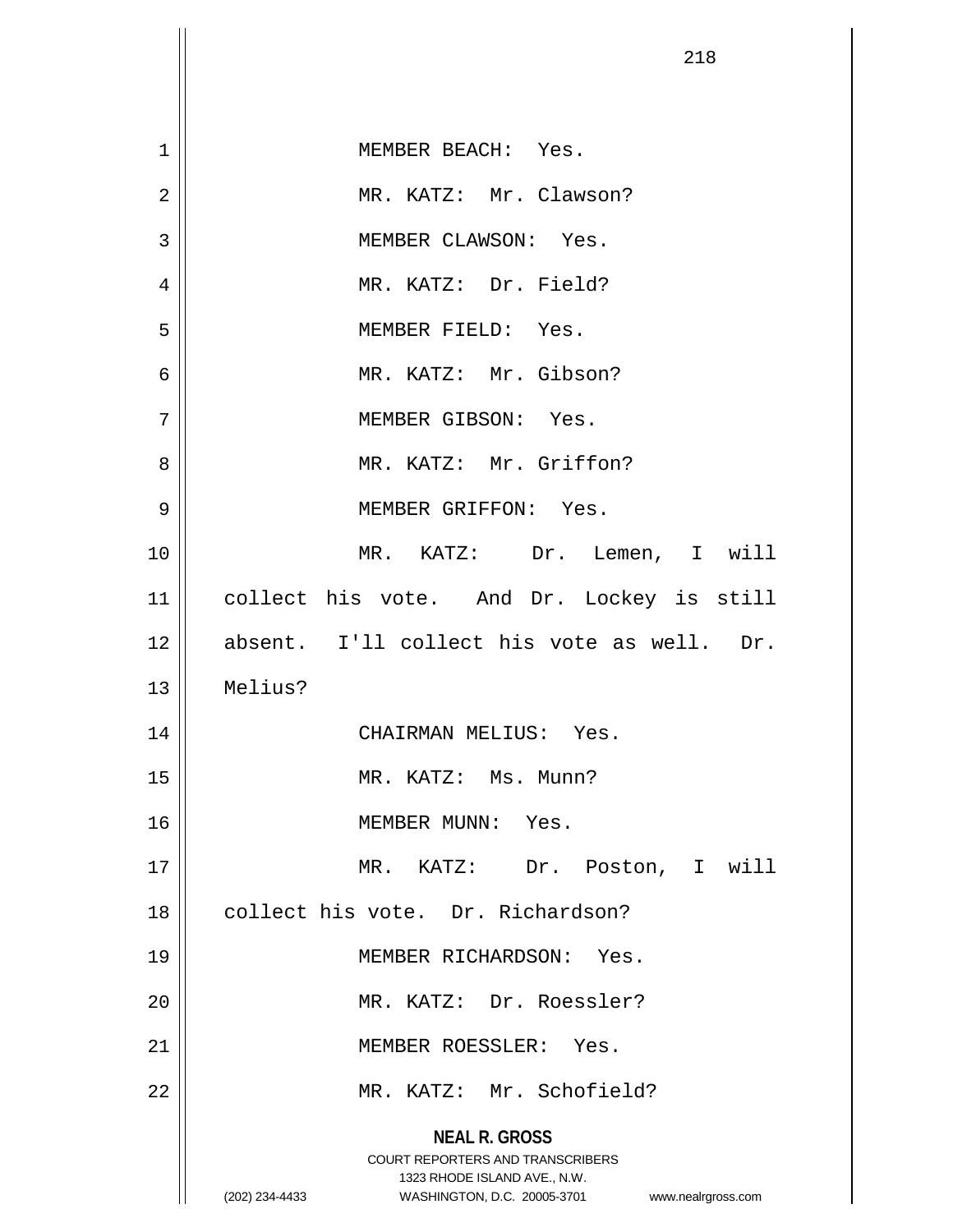**NEAL R. GROSS** COURT REPORTERS AND TRANSCRIBERS 1323 RHODE ISLAND AVE., N.W. (202) 234-4433 WASHINGTON, D.C. 20005-3701 www.nealrgross.com 1 MEMBER SCHOFIELD: Yes. 2 || MR. KATZ: And Dr. Ziemer? 3 || MEMBER ZIEMER: Yes. 4 MR. KATZ: So all in favor, three 5 absentees, collect their votes. The motion 6 passes. 7 CHAIRMAN MELIUS: And while you 8 were voting, I was busy typing away here, and 9 || happened to come up with a letter that I will 10 || read into the record. 11 || The Advisory Board on Radiation 12 Worker Health (the "Board") has evaluated a 13 || Special Exposure Cohort (SEC) Petition 00196 14 concerning workers at the Brookhaven National 15 Laboratory under the statutory requirements 16 || established by the Energy Employees 17 Occupational Illness Compensation Program Act 18 of 2000 (EEOICPA) incorporated into 42 CFR 19 Section 83.13. 20 || The Board respectfully recommends 21 || that SEC status be accorded to, quote, "All 22 || employees of the Department of Energy, its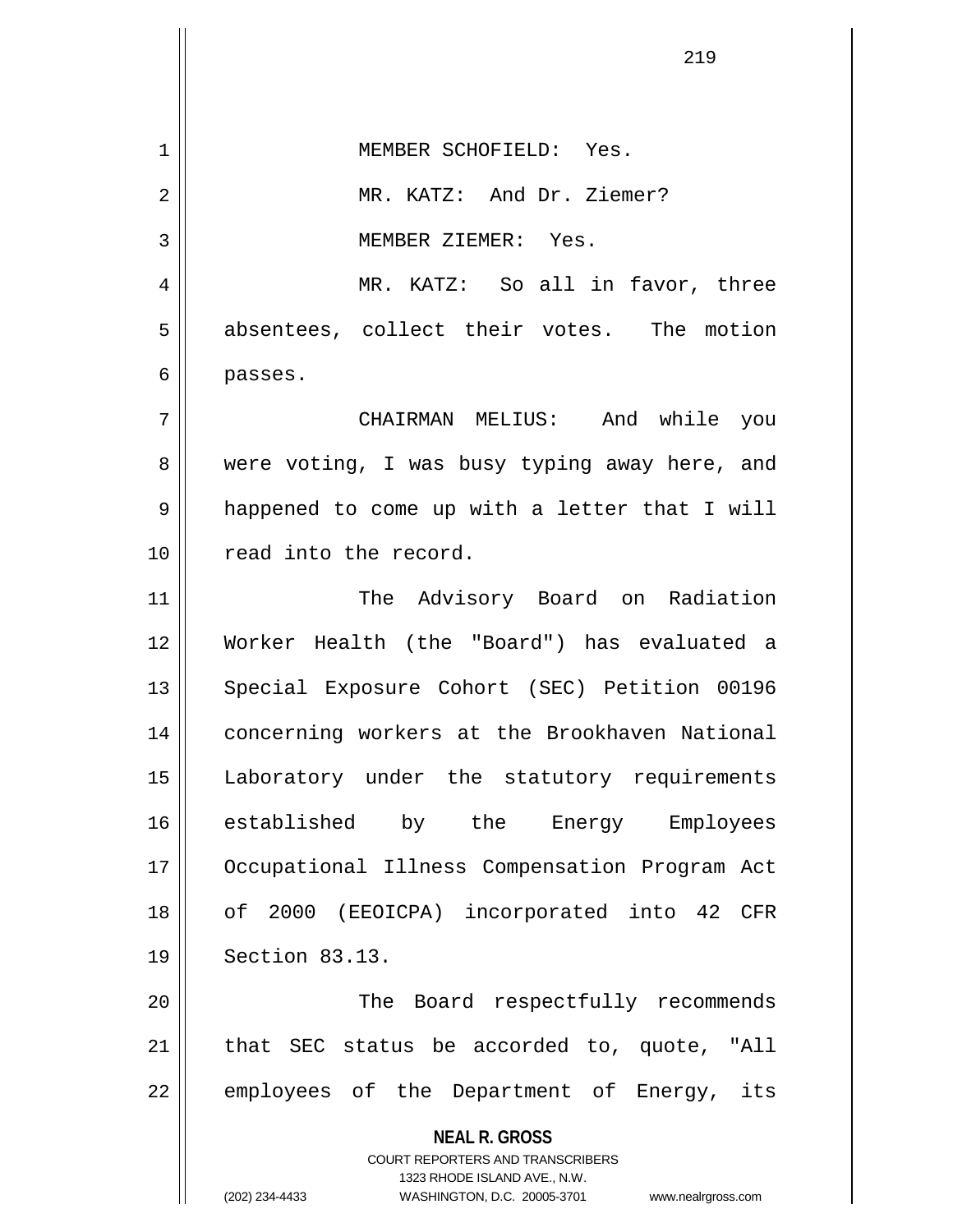1 | predecessor agencies and their contractors and 2 | subcontractors who worked at the Brookhaven 3 || National Laboratory in Upton, New York from 4 January 1st, 1980 through December 31st, 1993  $5 \parallel$  for a number of work days aggregating at least 6 250 work days, occurring either solely under 7 || this employment or in combination with work 8 days within the parameters established for one 9 | or more other Classes of employees included in 10 || the Special Exposure Cohort." 11 The recommendation is based on the 12 following factors: individuals employed at

13 || Brookhaven National Laboratory during the time 14 || period in question worked on nuclear research 15 development and application.

16 The National Institute for 17 Occupational Safety and Health (NIOSH) review 18 || of available monitoring data, as well as 19 available process and source term information 20 for this facility, found that NIOSH lacked the 21 || sufficient information, including in vivo and 22 || in vitro monitoring data, to allow it to

> **NEAL R. GROSS** COURT REPORTERS AND TRANSCRIBERS 1323 RHODE ISLAND AVE., N.W.

(202) 234-4433 WASHINGTON, D.C. 20005-3701 www.nealrgross.com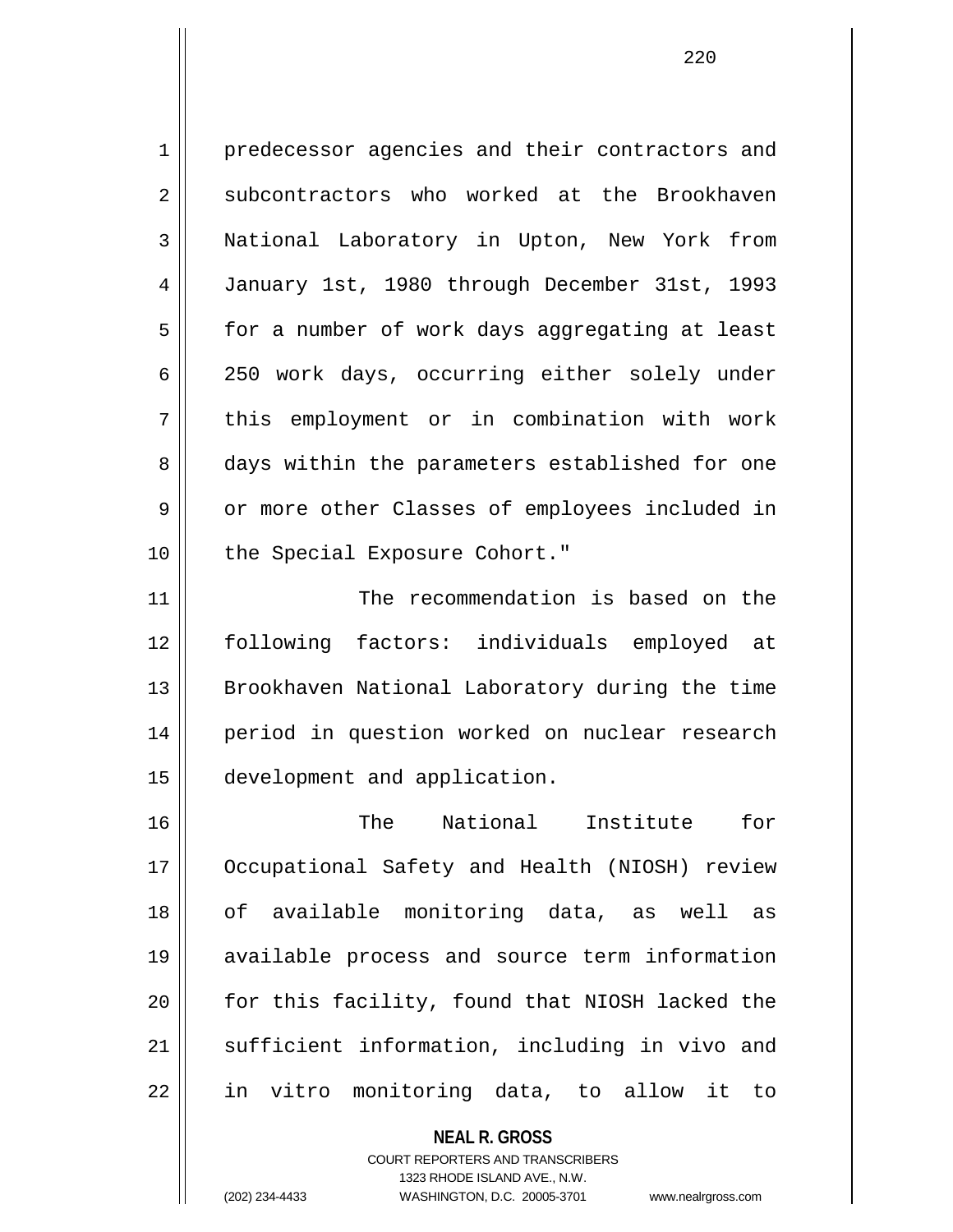1 estimate with sufficient accuracy the 2 || potential internal exposures to various 3 The radionuclides which employees at this facility 4 may have been subjected. The Board concurs 5 || with this determination.

6 NIOSH determined that health may 7 have been endangered for these Brookhaven 8 | National Laboratory employees during the time 9 period in question. The Board also concurs 10 with this determination.

11 Based on these considerations and 12 discussion at the February 28th-29th, 2012 13 || Board Meeting held in Oakland, California, the 14 Board recommends that this Class be added to 15 the SEC. Enclosed is the documentation from 16 || the Board Meetings where this SEC Class was 17 discussed. The documentation includes copies 18 || of the petition, the NIOSH review thereof and 19 || related materials. If any of these items are 20 unavailable at this time, they will follow  $21$  | shortly.

22 Comments or questions? I've been

**NEAL R. GROSS** COURT REPORTERS AND TRANSCRIBERS 1323 RHODE ISLAND AVE., N.W. (202) 234-4433 WASHINGTON, D.C. 20005-3701 www.nealrgross.com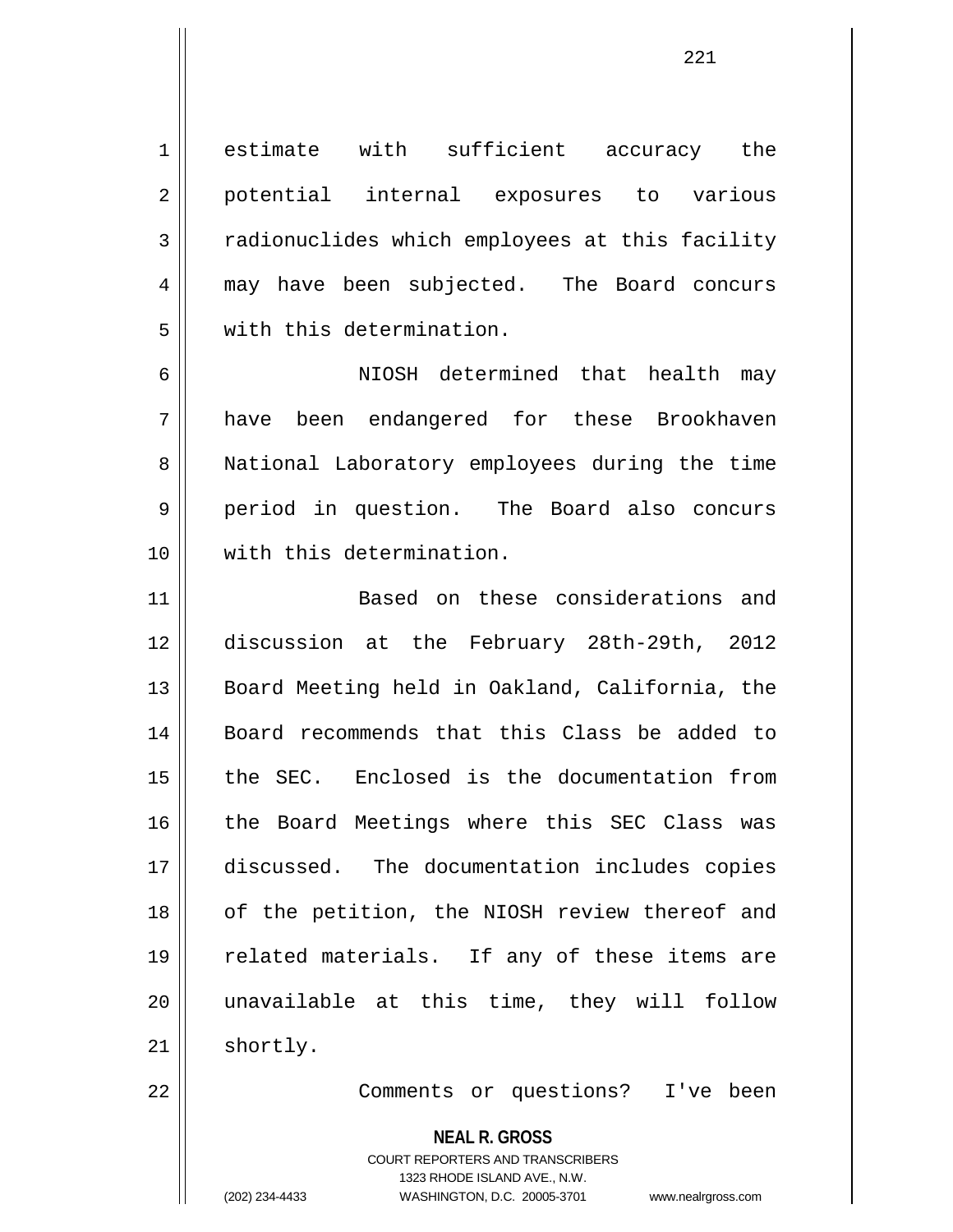|    | 222                                                                                      |
|----|------------------------------------------------------------------------------------------|
|    |                                                                                          |
| 1  | waiting, Wanda.                                                                          |
| 2  | MEMBER MUNN: My only question --                                                         |
| 3  | I'm always a little confused about 83.13s,                                               |
| 4  | 83.14s.                                                                                  |
| 5  | CHAIRMAN MELIUS: I think I can do                                                        |
| 6  | this, but I may need help from the lawyer.                                               |
| 7  | But 83.13 essentially encompasses 83.14s.                                                |
| 8  | MEMBER MUNN: Okay, so --                                                                 |
| 9  | CHAIRMAN MELIUS: In the way we're                                                        |
| 10 | stating it now. Once upon a time we used to                                              |
| 11 | make the distinction. Our lawyers have                                                   |
| 12 | advised us that's no longer necessary.                                                   |
| 13 | MEMBER MUNN:<br>In my mind we were                                                       |
| 14 | extending 83.14.                                                                         |
| 15 | CHAIRMAN MELIUS: No.                                                                     |
| 16 | MEMBER MUNN: Okay.                                                                       |
| 17 | CHAIRMAN MELIUS: And I would also                                                        |
| 18 | like to thank our lawyer for her legal advice,                                           |
| 19 | for also her very good editing of my draft                                               |
| 20 | letters.                                                                                 |
| 21 | MEMBER MUNN: For making it easy.                                                         |
| 22 | CHAIRMAN MELIUS: I think Paul's                                                          |
|    | <b>NEAL R. GROSS</b><br>COURT REPORTERS AND TRANSCRIBERS<br>1323 RHODE ISLAND AVE., N.W. |
|    | (202) 234-4433<br>WASHINGTON, D.C. 20005-3701<br>www.nealrgross.com                      |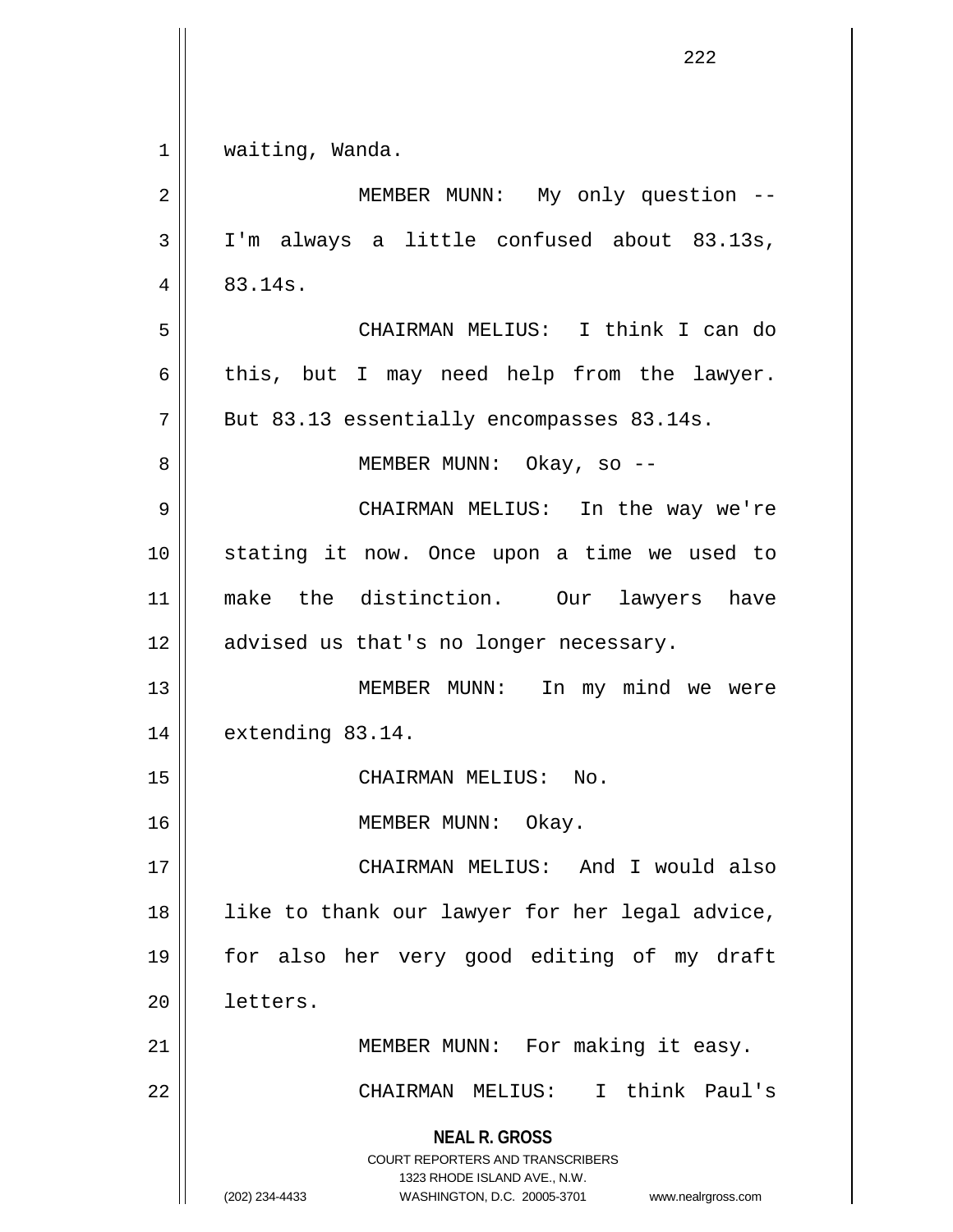**NEAL R. GROSS** COURT REPORTERS AND TRANSCRIBERS 1323 RHODE ISLAND AVE., N.W. (202) 234-4433 WASHINGTON, D.C. 20005-3701 www.nealrgross.com 1 | been very disappointed. The pen has been  $2 \parallel$  ready but I have been waiting. 3 || MEMBER ZIEMER: No dangling --4 CHAIRMAN MELIUS: No dangling 5 participles. 6 (Laughter.) 7 MR. KATZ: Two things. One, Dr. 8 || Lockey has rejoined us so he's present now.  $9 \parallel$  And if you want to, if you read the materials  $10$  || and you have a vote --11 | MEMBER LOCKEY: Yes. 12 MR. KATZ: -- missed the 13 discussion you can vote. 14 MEMBER LOCKEY: Yes. 15 || MR. KATZ: In favor. 16 || MEMBER LOCKEY: In favor. 17 || MR. KATZ: Okay. 18 || MEMBER LOCKEY: Thank you. 19 CHAIRMAN MELIUS: So now we have  $20$  | one vote. 21 MEMBER LOCKEY: One in favor of  $22$  | the rest of the vote.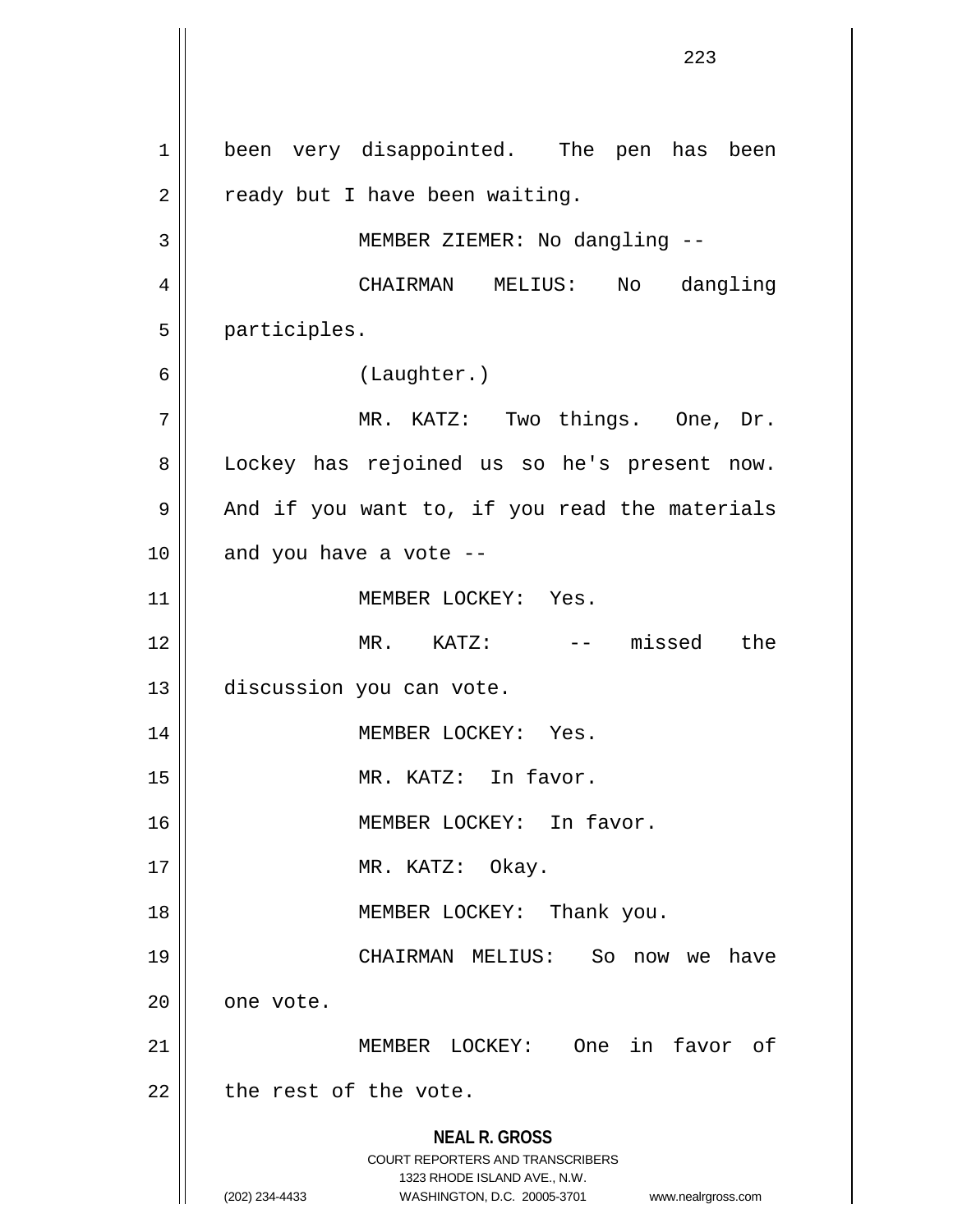1 | (Laughter.)

| 2              | CHAIRMAN MELIUS: Okay. We do                   |
|----------------|------------------------------------------------|
| 3              | need to wait until 2:30 before we start the    |
| $\overline{4}$ | discussion of Weldon Springs because we need   |
| 5              | to wait for the petitioners to be on the line  |
| 6              | and have the opportunity.                      |
| 7              | According to my record-keeping                 |
| 8              | here, we have two more items to complete. One  |
| 9              | is the August public meeting comments, which I |
| 10             | think are relatively straightforward. And Ted  |
| 11             | has sent them out to everybody. If I get the   |
| 12             | right version up here.                         |
| 13             | So, I have $--$ the document I'm               |
| 14             | looking at is called Copy of Board PCP         |
| 15             | Comments August, et cetera. Why it's a copy    |
| 16             | but that's okay. That happens. I know,         |
| 17             | And the left hand column is<br>the<br>Excel.   |
| 18             | comment number and so forth. And then it has   |
| 19             | the page in the transcript and so forth. We    |
| 20             | The first was a set of<br>have that.           |
| 21             | comments from Knut Ringen. One was: need       |
| 22             | definition of sufficient accuracy, and that's  |

**NEAL R. GROSS** COURT REPORTERS AND TRANSCRIBERS 1323 RHODE ISLAND AVE., N.W.

(202) 234-4433 WASHINGTON, D.C. 20005-3701 www.nealrgross.com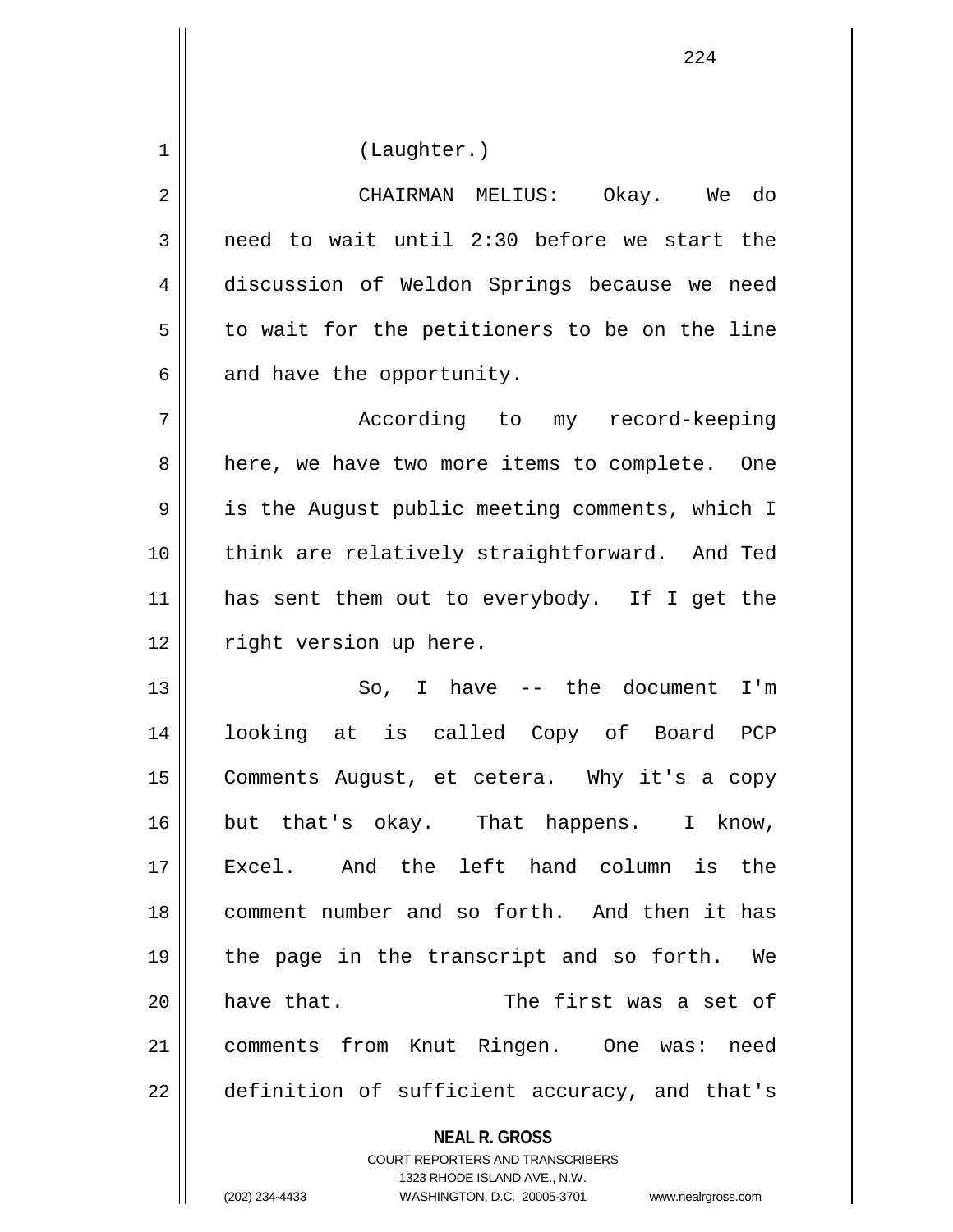1 || something that's been identified under the Ten 2 || Year Review and is underway. So that's the 3 | response of that. 4 I think this is: Board should 5 || establish Working Group to evaluate NIOSH  $6 \parallel$  response to the review. 7 MEMBER ZIEMER: Ten-year -- 8 CHAIRMAN MELIUS: Ten Year Review, 9 yes. And we've discussed that and we're going 10 to decide whether or not to do that or not.

11 || Support NIOSH plan for validation 12 || study of the dose reconstruction, but the SRS 13  $\parallel$  is not the best place to start. Again, that I 14 | don't think really requires a response.

15 Regarding the Savannah River Site, 16 there was the issue of the Class Definition 17 which we really dealt with later on in the 18 meeting.

19 || The Rand then the question of the 250-20 day requirement; is that unreasonable? And 21 || that's something the SEC Work Group has been 22 | struggling with.

> **NEAL R. GROSS** COURT REPORTERS AND TRANSCRIBERS

1323 RHODE ISLAND AVE., N.W. (202) 234-4433 WASHINGTON, D.C. 20005-3701 www.nealrgross.com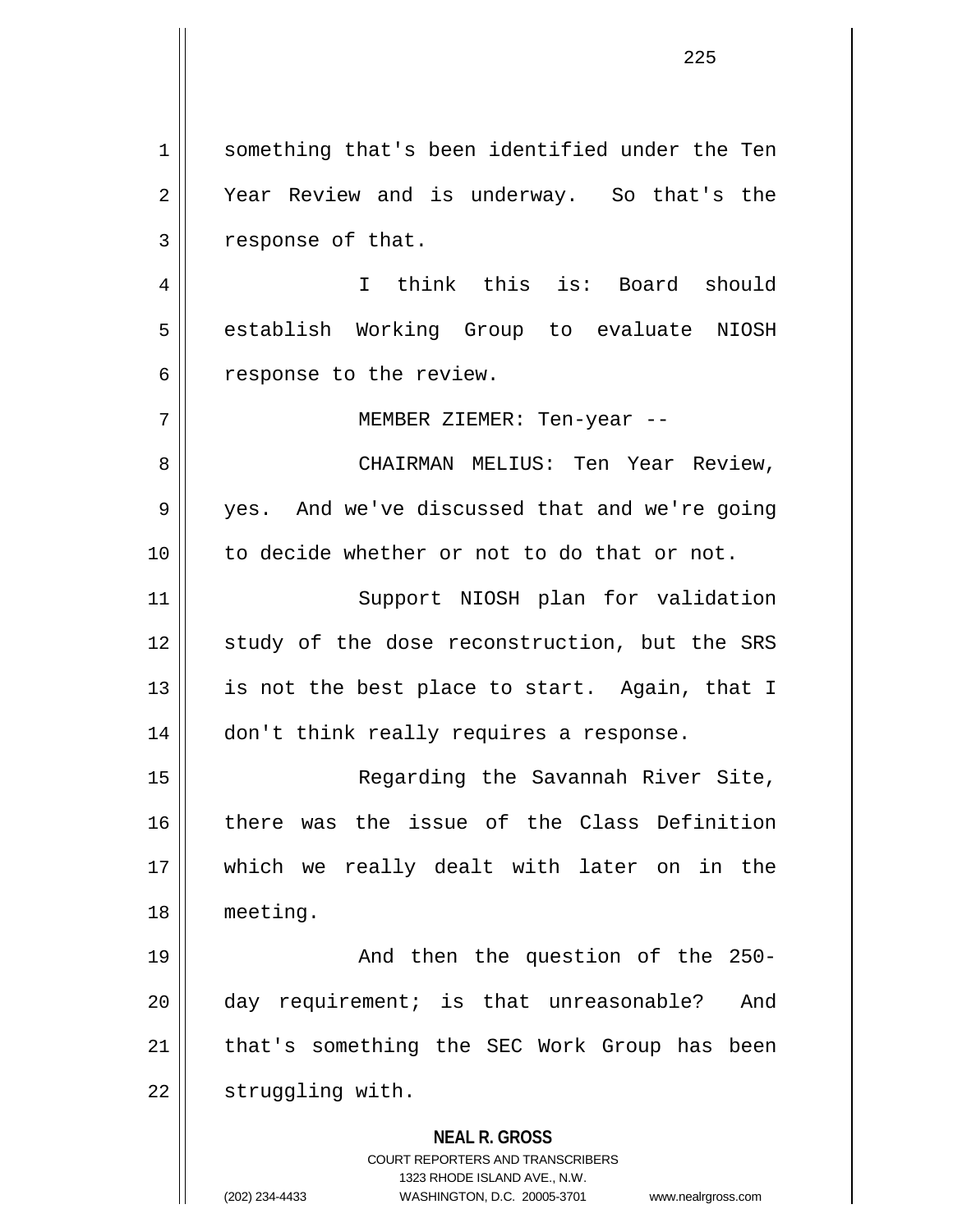**NEAL R. GROSS** COURT REPORTERS AND TRANSCRIBERS 1323 RHODE ISLAND AVE., N.W. (202) 234-4433 WASHINGTON, D.C. 20005-3701 www.nealrgross.com 1 We have a comment from a Hanford 2 || petitioner, a question of whether NIOSH has a 3 firm basis for surrogate and coworker data.  $4 \parallel$  And there's, I think, a response in there from 5 Dr. Glover which has come up in those 6 discussions. 7 And then there was an issue of a 8 conflict of interest for the Dade Moeller 9 || staff doing Hanford dose reconstructions. I 10 believe that's been addressed in a letter that 11 has gone back to the person making that 12 comment. 13 || And then there's a general comment  $14$  | there about -- I think the gist of that was 15 || that the conflict of interest statements that 16 are posted may not always be complete. I 17 || think that was more of a question of where 18 they're found on different websites and so 19 forth is the response there. They can be 20 difficult to find if you're not used to 21 | navigating that. 22 I'm up to comment number 9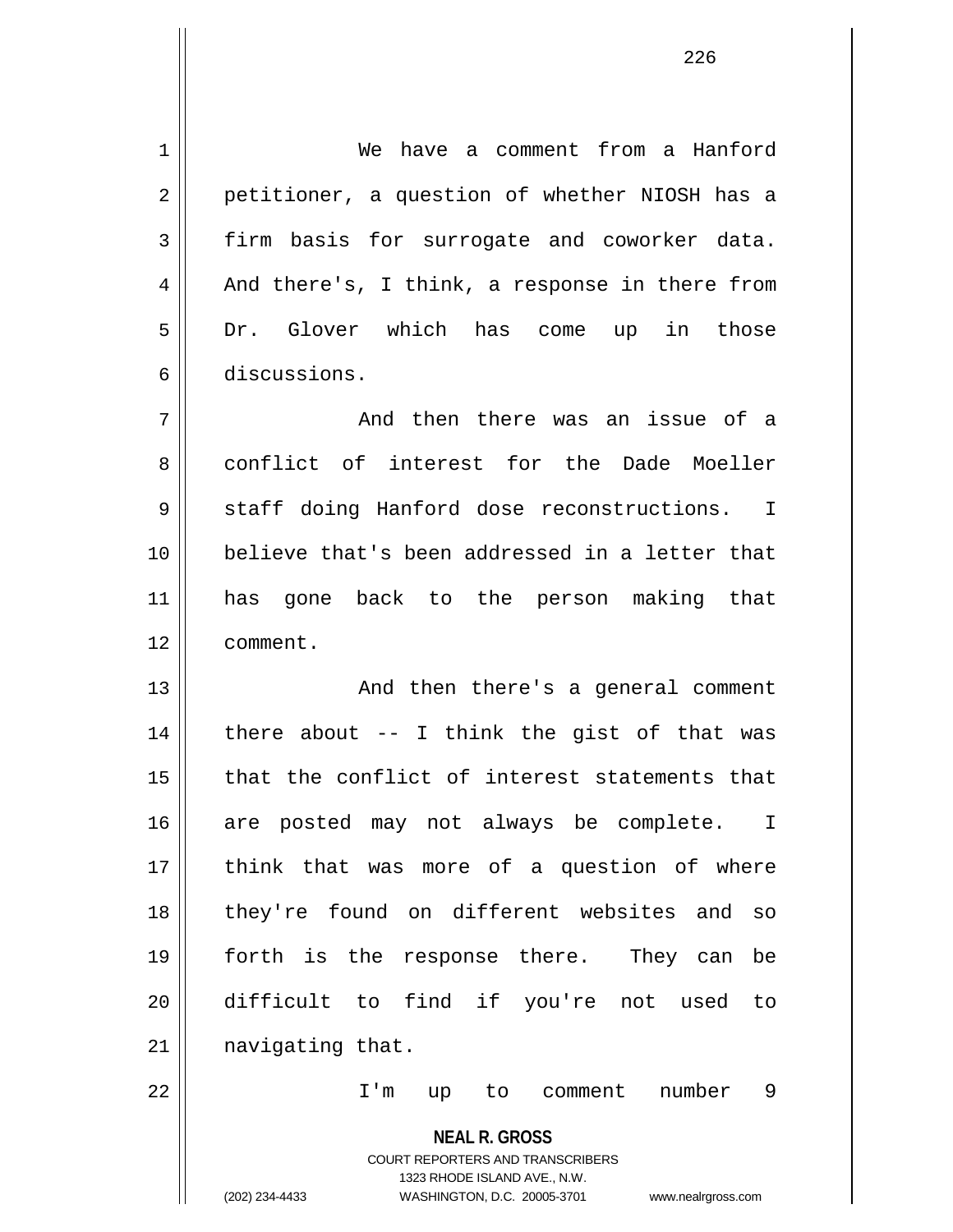1 || regarding Hanford. That's again the 250-day 2 | requirement we've addressed.

227

3 Comment number 10 is from 4 [Identifying information redacted] regarding 5 | Rocky Flats. And again, this question of 6 having contractor EG&G supporting NIOSH on 7 dose reconstruction where there's -- is there  $8 \parallel$  a conflict of interest in regard to them I 9 || think both supporting as well as being 10 involved in the record-keeping and so forth.  $11$  | And there's a response here. I can't -- was 12 || that a letter also that went back? Two of 13 those that came in at that time, I can't 14 | remember. 15 MR. HINNEFELD: This is Stu 16 Hinnefeld, and I don't recall right offhand if

17 || we had a separate letter on that.

18 CHAIRMAN MELIUS: Okay.

19 MR. HINNEFELD: We've had frequent 20 | correspondence with [Identifying information 21 redacted]. I don't know if anything is 22 | hanging out there.

> **NEAL R. GROSS** COURT REPORTERS AND TRANSCRIBERS 1323 RHODE ISLAND AVE., N.W. (202) 234-4433 WASHINGTON, D.C. 20005-3701 www.nealrgross.com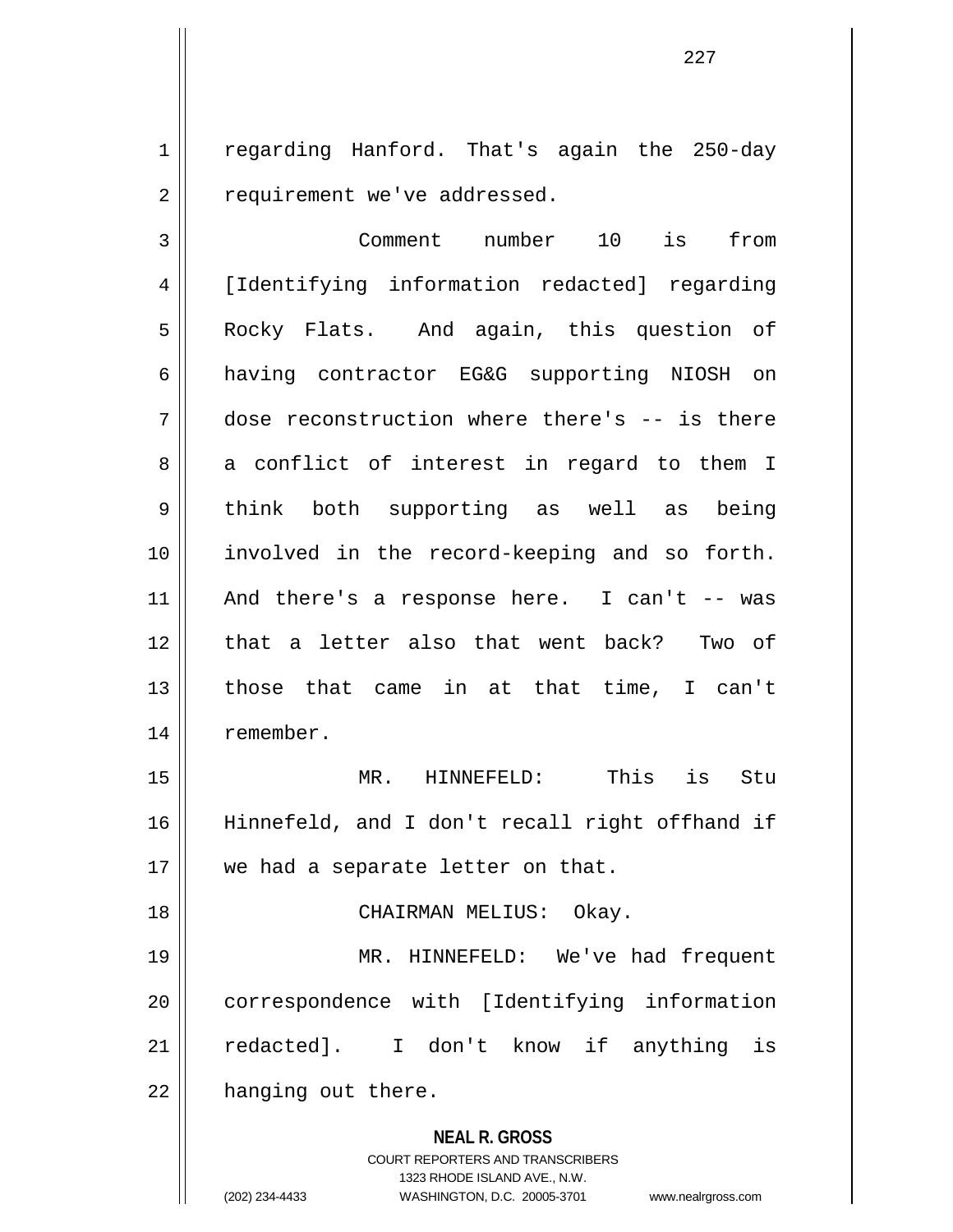1 CHAIRMAN MELIUS: Okay. I think  $2 \parallel$  part of the response to that was also this was  $3 \parallel$  something that was in -- there's been changes 4 || to conflict of interest policy over time and  $5 \parallel$  so things that may have been allowed in the  $6 \parallel$  past may not be appropriate under the newer 7 policy. 8 MR. HINNEFELD: Yes, and EG&G has 9 || been sort of long gone from our operations. 10 They were -- we had them on tap for awhile but 11 || for just a couple of minor tasks. But they 12 || haven't done anything for us for years. 13 CHAIRMAN MELIUS: Yes. Again, 14 this was a general comment from [Identifying 15 information redacted], problems with 16 stakeholder access to Working Group

17 || transcripts, White Papers, et cetera. I think 18 we all said we would try to do better and I 19 || think we have been. Certainly with Fernald, 20 we buried people in White Papers and 21 || transcripts, including the Board Members with  $22$  || that. But again, it's a good reminder.

> **NEAL R. GROSS** COURT REPORTERS AND TRANSCRIBERS 1323 RHODE ISLAND AVE., N.W. (202) 234-4433 WASHINGTON, D.C. 20005-3701 www.nealrgross.com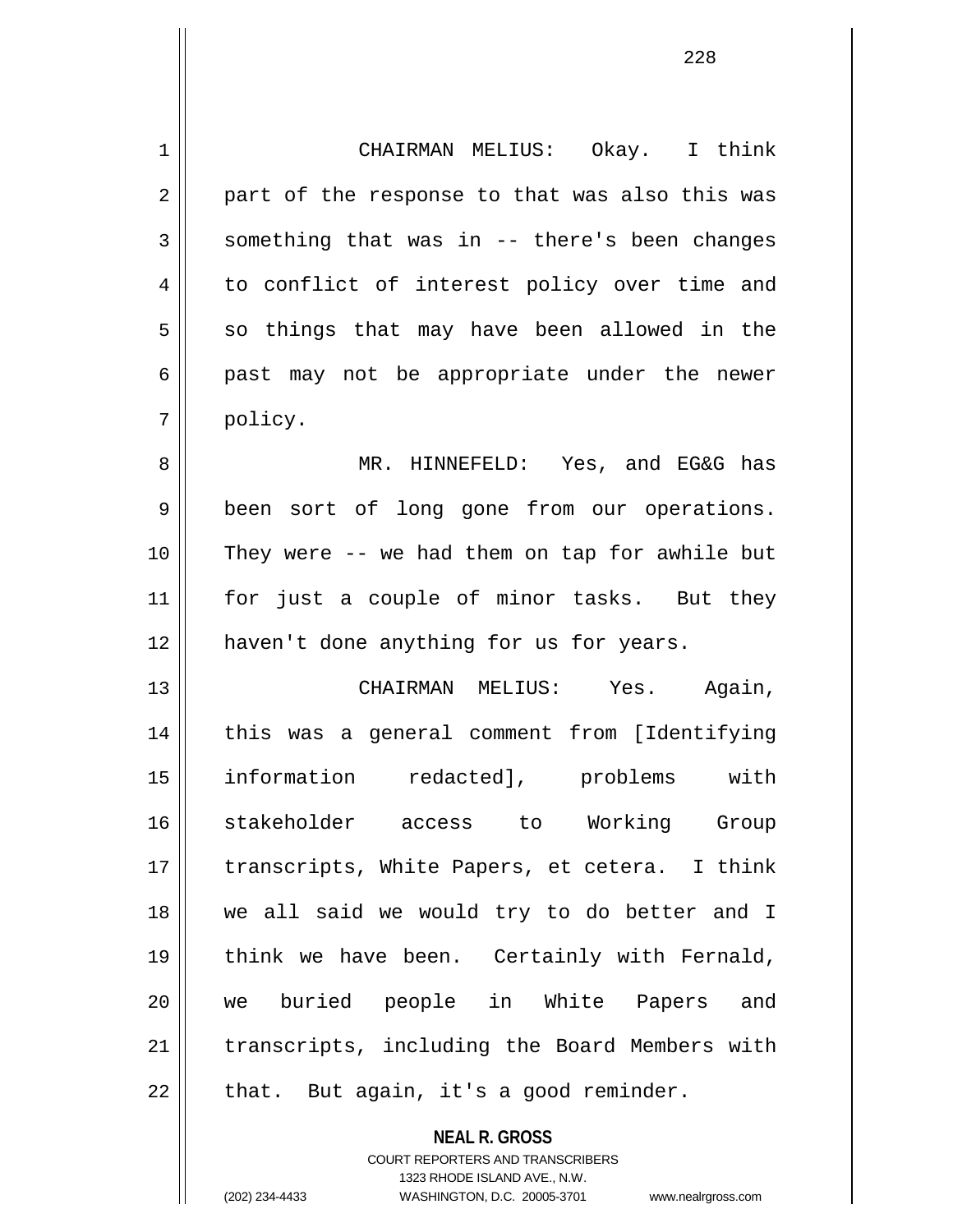1 | It is hard for petitioners, others  $2 \parallel$  on the outside when they show up at a Work 3 Group meeting and informational reports 4 suddenly appear and so forth. At the same  $5 \parallel$  time, we're trying to be timely so there's a 6 balance in there.

7 Another question was: NIOSH 8 decisions when using surrogate data not 9 || transparent. And again we've got criteria 10 there and so forth. Perhaps we need to do a 11 better job explaining how and when we apply 12 them and so forth, but I actually thought in 13  $\parallel$  this most recent one with Hooker, I thought it 14 was pretty clear in the report certainly how  $15$  | that was being applied.

16 || Think, again, related to 17 Hooker Chemical, this was the issue about the 18 use of the Mallinckrodt data. And again, I 19 think that got, as I recall that got 20 clarified. And was approved and came in to 21 || the Work Group very explicitly dealt with it  $22$  | at the time of that.

> **NEAL R. GROSS** COURT REPORTERS AND TRANSCRIBERS 1323 RHODE ISLAND AVE., N.W. (202) 234-4433 WASHINGTON, D.C. 20005-3701 www.nealrgross.com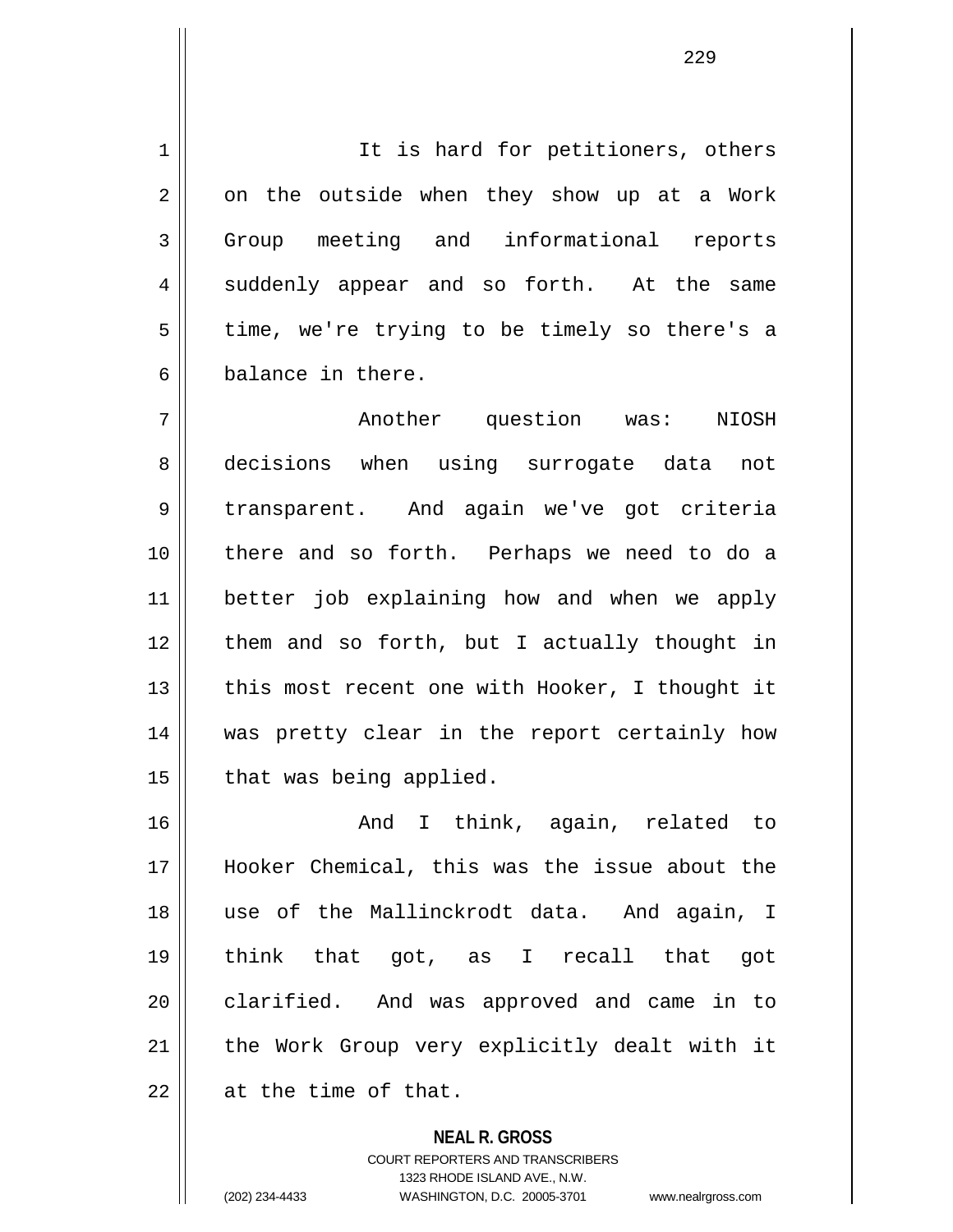**NEAL R. GROSS** COURT REPORTERS AND TRANSCRIBERS 1 The comment number 14 was related 2 | to Savannah River. And was, again, timely  $3 \parallel$  information. I think there were some issues 4 || about this petitioner getting information and  $5$  how it was sent in regard to that. 6  $\parallel$  6 And then it was, the other 7 question that he had was: on what authority 8 did NIOSH add thorium issues to his petition 9 without consulting him? It should be a 10 separate issue. And the answer to that was, 11 well, NIOSH can modify the petition and the 12 Class under consideration to take into account 13 || other exposures related to that site, 14 certainly in terms of efficiency and 15 | evaluation. 16 || So do we have any questions on any 17 || of those? I think these are straightforward. 18 Yes, Brad. 19 MEMBER CLAWSON: I just wanted to 20 || qo back one because of being on the Hanford 21 Work Group. They said that they sent out the 22 Dade Moeller letter to them. Is that

1323 RHODE ISLAND AVE., N.W.

(202) 234-4433 WASHINGTON, D.C. 20005-3701 www.nealrgross.com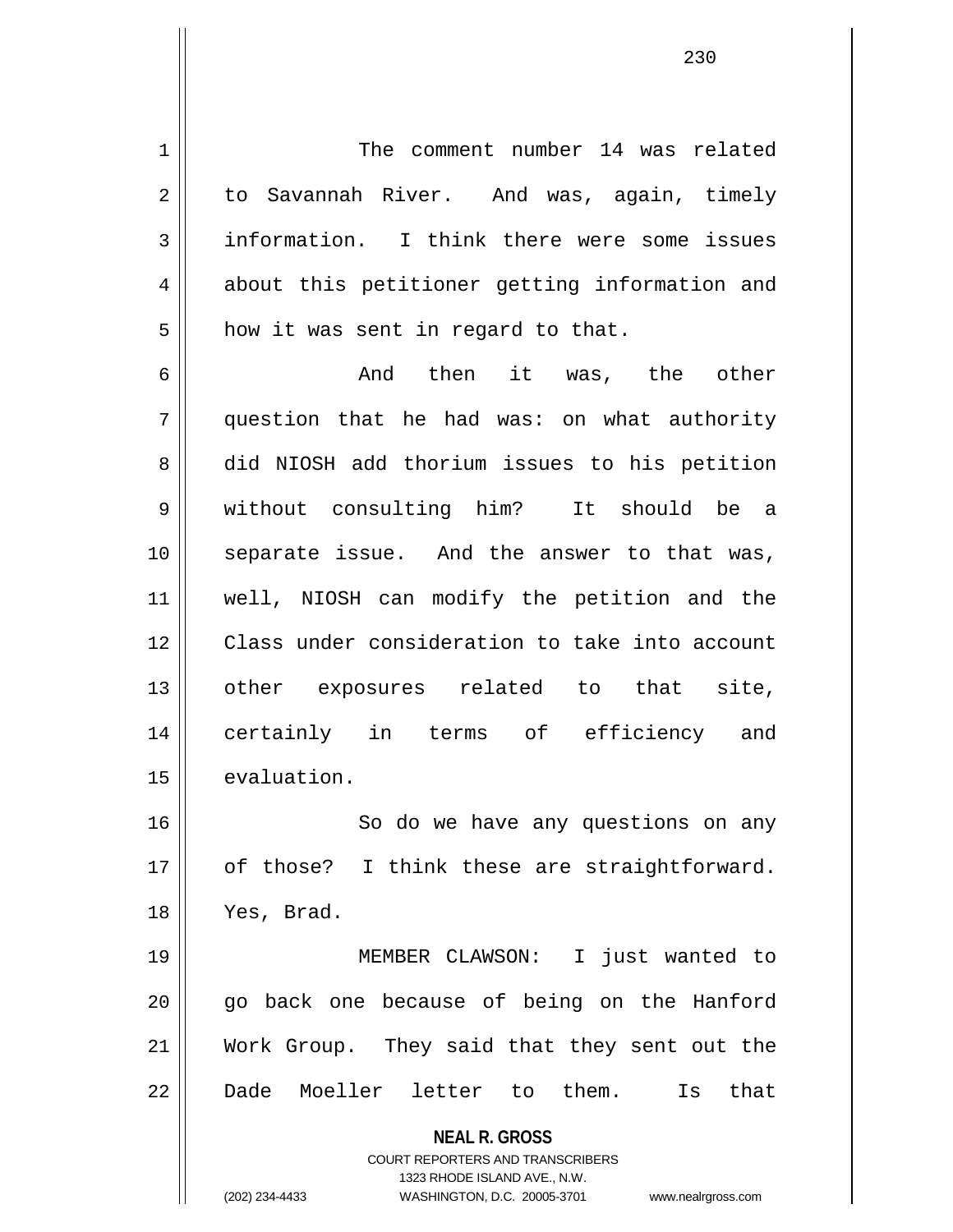1 available to us? Because, many times I've 2 || been asked the same question of I guess Dade 3 Moeller's now taking over the site monitoring  $4 \parallel$  and -- of a conflict. So okay, that's what I 5 | needed. Thank you. 6 CHAIRMAN MELIUS: Give it to him. 7 You ask and you shall receive, Brad. I knew 8 || you were going to ask that.

9 MEMBER CLAWSON: This is true 10 service. I wish we could get all the papers  $11$  this fast.

12 MEMBER ANDERSON: The bill will  $13 \parallel$  come.

14 (Laughter.)

15 CHAIRMAN MELIUS: My FedEx 16 delivery charge. This is a transcript for 17 August the 24th, comment number 16. Hooker 18 Chemical disagrees with the NIOSH 19 characterization of exposures as low. 20 Questions SC&A's motivation and independence 21 || from NIOSH. Questions appropriateness of the 22 || use of surrogate data, specifically for

**NEAL R. GROSS**

COURT REPORTERS AND TRANSCRIBERS 1323 RHODE ISLAND AVE., N.W. (202) 234-4433 WASHINGTON, D.C. 20005-3701 www.nealrgross.com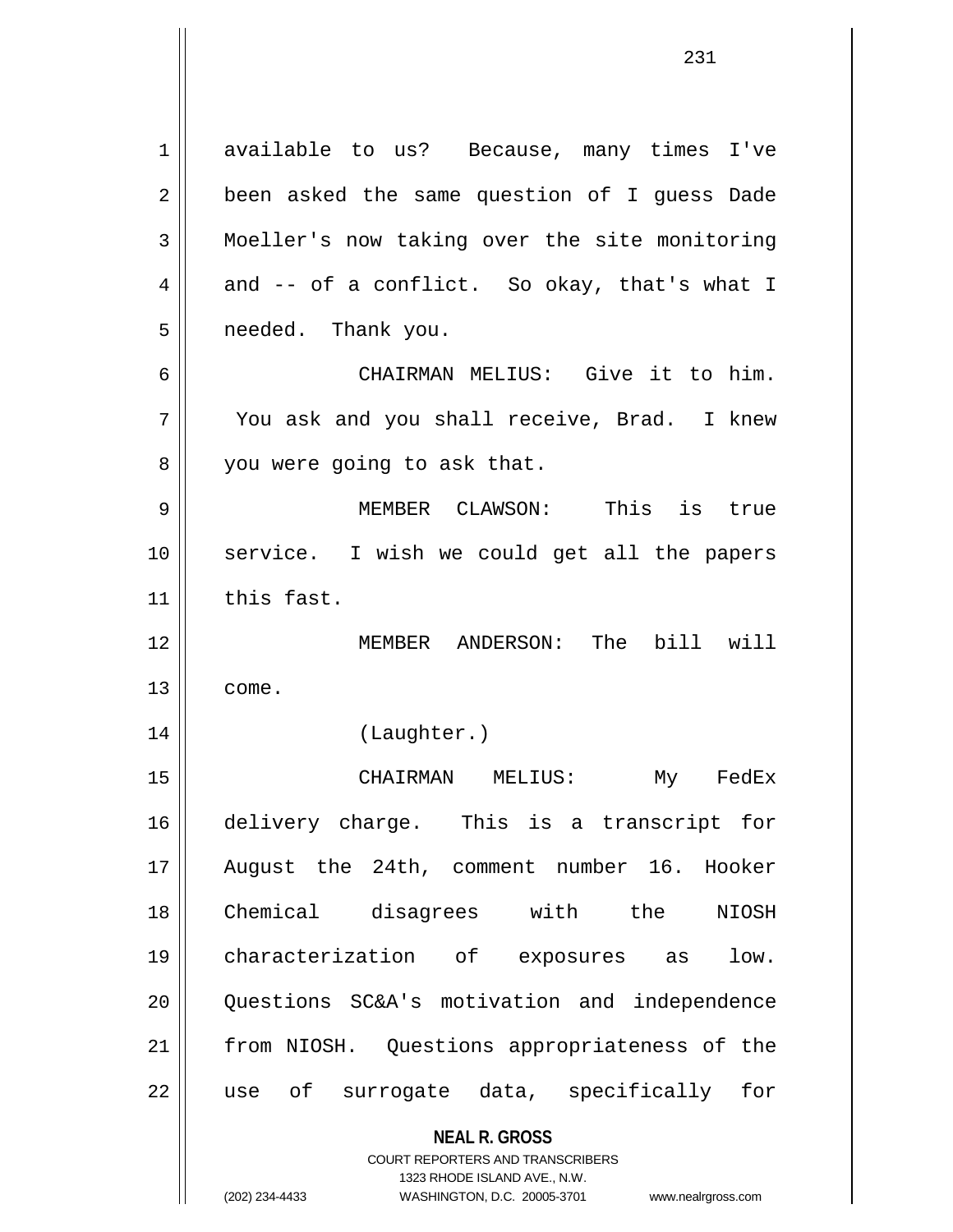**NEAL R. GROSS** COURT REPORTERS AND TRANSCRIBERS 1 || Mallinckrodt. Again, I think we've addressed 2 || that. Questions legitimacy of dose 3 constructions and method for claims handling. 4 That's sort of the law. Process not timely. 5 | Eleven years to resolve Hooker claims is not 6 what is intended. I think, again, that's been 7 addressed. 8 || Questions accuracy of claims data 9 || online regarding Hooker claims. I think we 10 all recognize there can be some confusion 11 between the different websites and so forth 12 and how that's related. And there's 13 || limitations on how much information can be put 14 up online about claims. 15 There's issues about getting 16 information in a timely fashion to the 17 petitioners, comment number 23. Again, I 18 || think we all agree that we need to try to do a 19 better job on that. And I think we have been 20 doing better since August. 21 || Question of why we have a NIOSH  $22 \parallel$  employee as the DFO. That's addressed in the

1323 RHODE ISLAND AVE., N.W.

(202) 234-4433 WASHINGTON, D.C. 20005-3701 www.nealrgross.com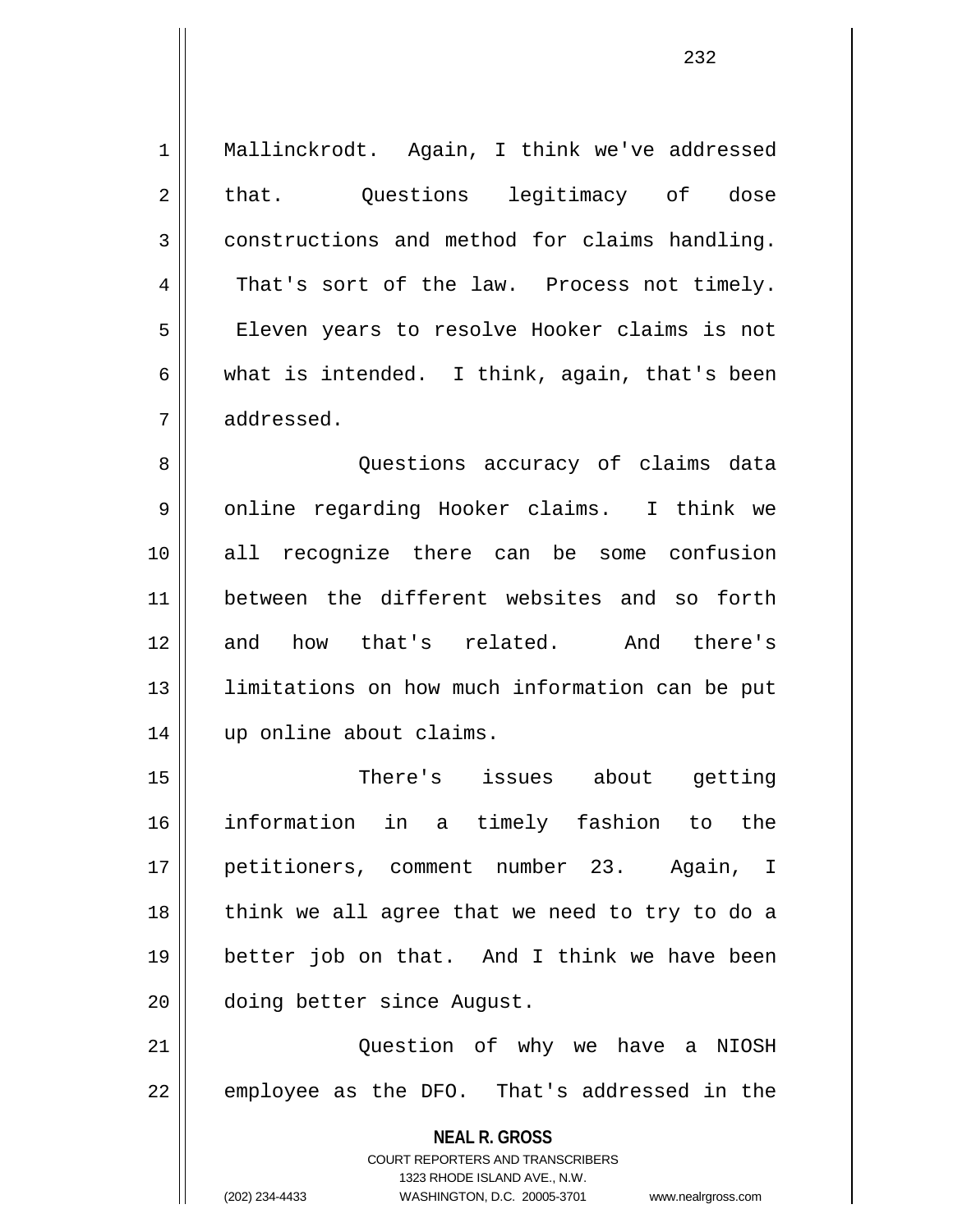1 || policy and so forth that's been done. Sorry,  $2 \parallel$  Ted.

3 and then surrogate data for 4 || Hooker. This was the issue of using some of 5 the Fernald data on Hooker. So fairly  $6 \parallel$  complicated that.

7 Number 27, comment on Savannah 8 || River Site. Really was a comment to the point  $9 \parallel$  of the petition and some of the issues that 10 were with that. I think that really was taken 11 || into account when we actually were discussing 12 Savannah River.

13 || The Contract And again, we're back to the, 14 again, related to Hanford. One general 15 comment, number 28 regarding -- the person 16 || opposes the use of surrogate data and then the 17 conflict issue for Dade Moeller and EG&G. 18 || Again, that gets back to the policy.

19 || Another comment related to Hanford 20 || on mentioning other exposures there. That's 21 again something that's being followed up in 22 | the Hanford Work Group.

## **NEAL R. GROSS**

COURT REPORTERS AND TRANSCRIBERS 1323 RHODE ISLAND AVE., N.W. (202) 234-4433 WASHINGTON, D.C. 20005-3701 www.nealrgross.com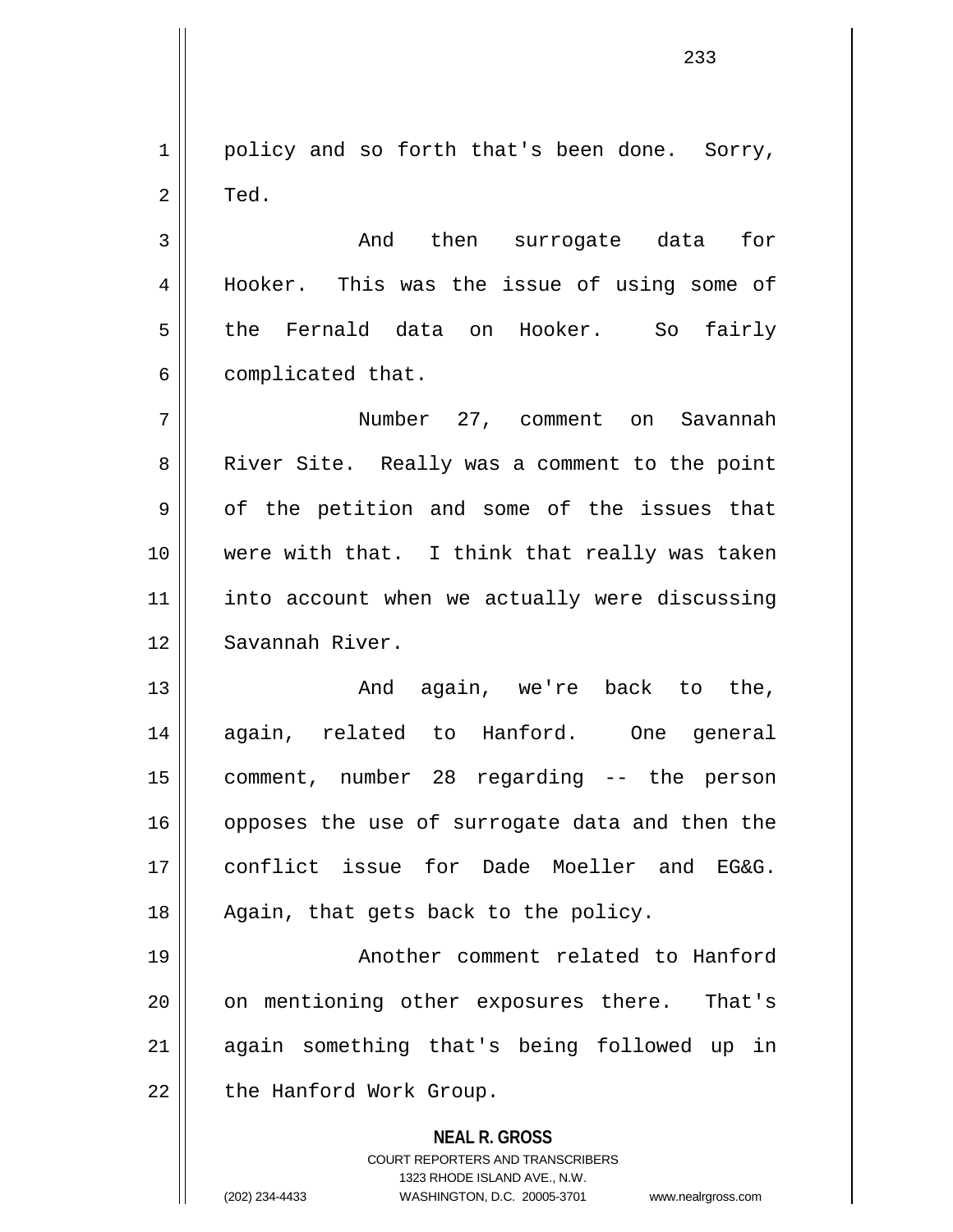| $\mathbf 1$ | Another comment specific to                                                                      |
|-------------|--------------------------------------------------------------------------------------------------|
| 2           | Hanford. A response necessary. And then                                                          |
| 3           | number 32, issue with claims denial and an                                                       |
| 4           | incident with plutonium exposures and                                                            |
| 5           | asbestos. I think some of this is sort of a                                                      |
| 6           | Department of Labor issue or that kind. Some                                                     |
| 7           | is obviously -- the overestimate is related to                                                   |
| 8           | a specific dose reconstruction.                                                                  |
| 9           | Any questions or comments on                                                                     |
| 10          | those? Okay. For August 25th, our third day.                                                     |
| 11          | [Identifying information redacted]'s comments                                                    |
| 12          | on Pantex related to sort of the under --                                                        |
| 13          | institutional resistance to crediting workers'                                                   |
| 14          | histories and so forth. And related to that                                                      |
| 15          | some of the requirements related to                                                              |
| 16          | classification and so forth there. Again, I                                                      |
| 17          | believe that was addressed in the response.                                                      |
| 18          | Number 34, in regards to the post-                                                               |
| 19          | '84 period. That's really still under                                                            |
| 20          | evaluation, if my memory's correct.                                                              |
| 21          | And then again another one from                                                                  |
| 22          | Pantex petitioners. This is really I think a                                                     |
|             | <b>NEAL R. GROSS</b>                                                                             |
|             | <b>COURT REPORTERS AND TRANSCRIBERS</b>                                                          |
|             | 1323 RHODE ISLAND AVE., N.W.<br>(202) 234-4433<br>WASHINGTON, D.C. 20005-3701 www.nealrgross.com |
|             |                                                                                                  |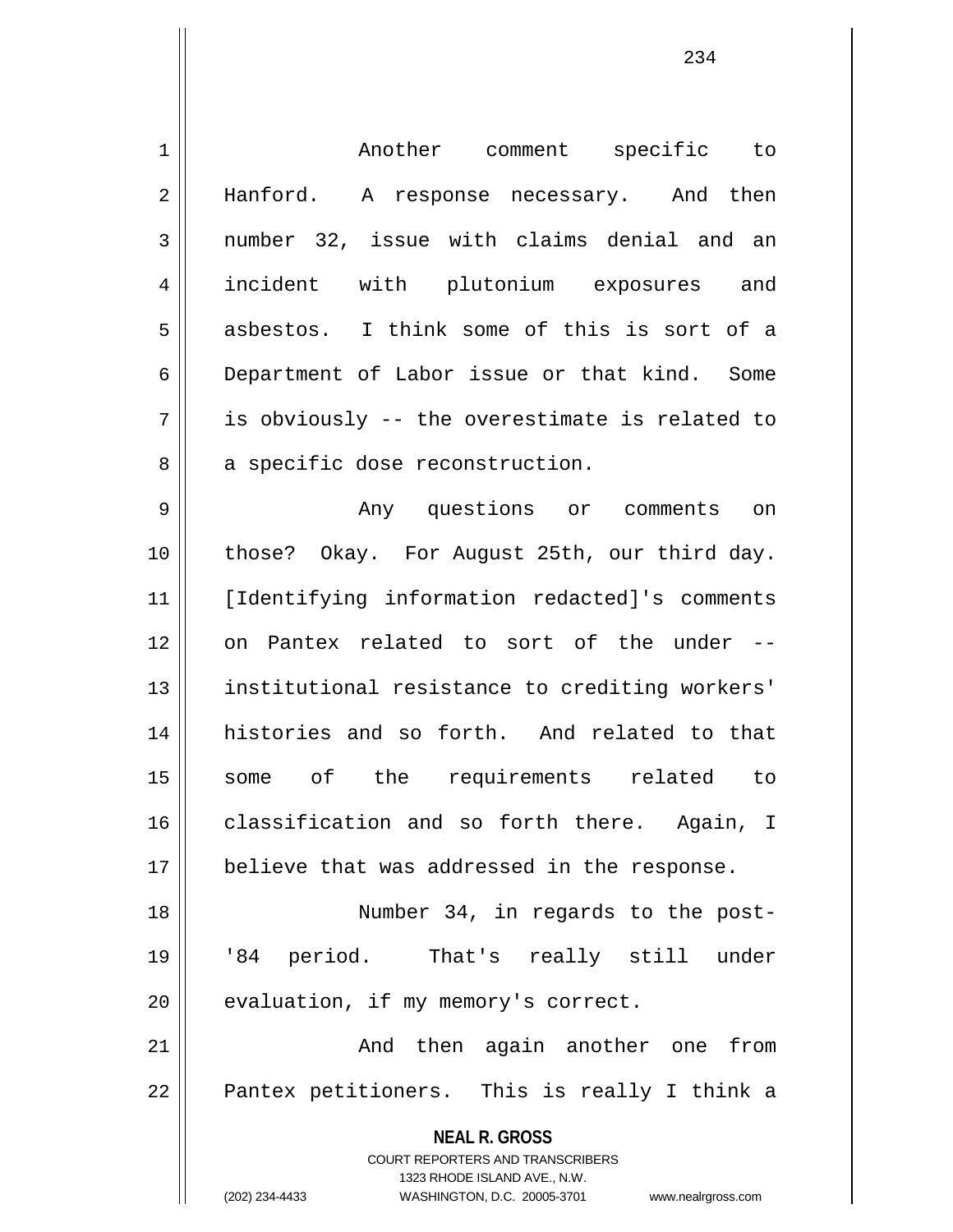**NEAL R. GROSS** COURT REPORTERS AND TRANSCRIBERS 1323 RHODE ISLAND AVE., N.W.  $1 \parallel$  series of comments that -- 35, 36, 38, 39 -- $2 \parallel$  that are related to information that was 3 really all taken into account in the 4 discussion of the Hanford petitions there. So 5 || I'm not going to read through all of those, 6 but I think they were all essentially 7 || addressed and were pertinent to the petition. 8 || So, any comments on those? 9 Do we need to formally do 10 || anything, Ted? 11 || MR. KATZ: No. 12 CHAIRMAN MELIUS: Okay. Good. I  $13$  || think it is helpful. 14 || MEMBER ANDERSON: I think it's 15 | very useful. 16 CHAIRMAN MELIUS: Yes. 17 || MEMBER ANDERSON: To have somebody 18 else sort it out of the transcript is 19 wonderful. 20 CHAIRMAN MELIUS: Yes, yes, no. 21 || Sending them out with the transcript is  $22$  || helpful. And then I just would add that  $-1$ 

(202) 234-4433 WASHINGTON, D.C. 20005-3701 www.nealrgross.com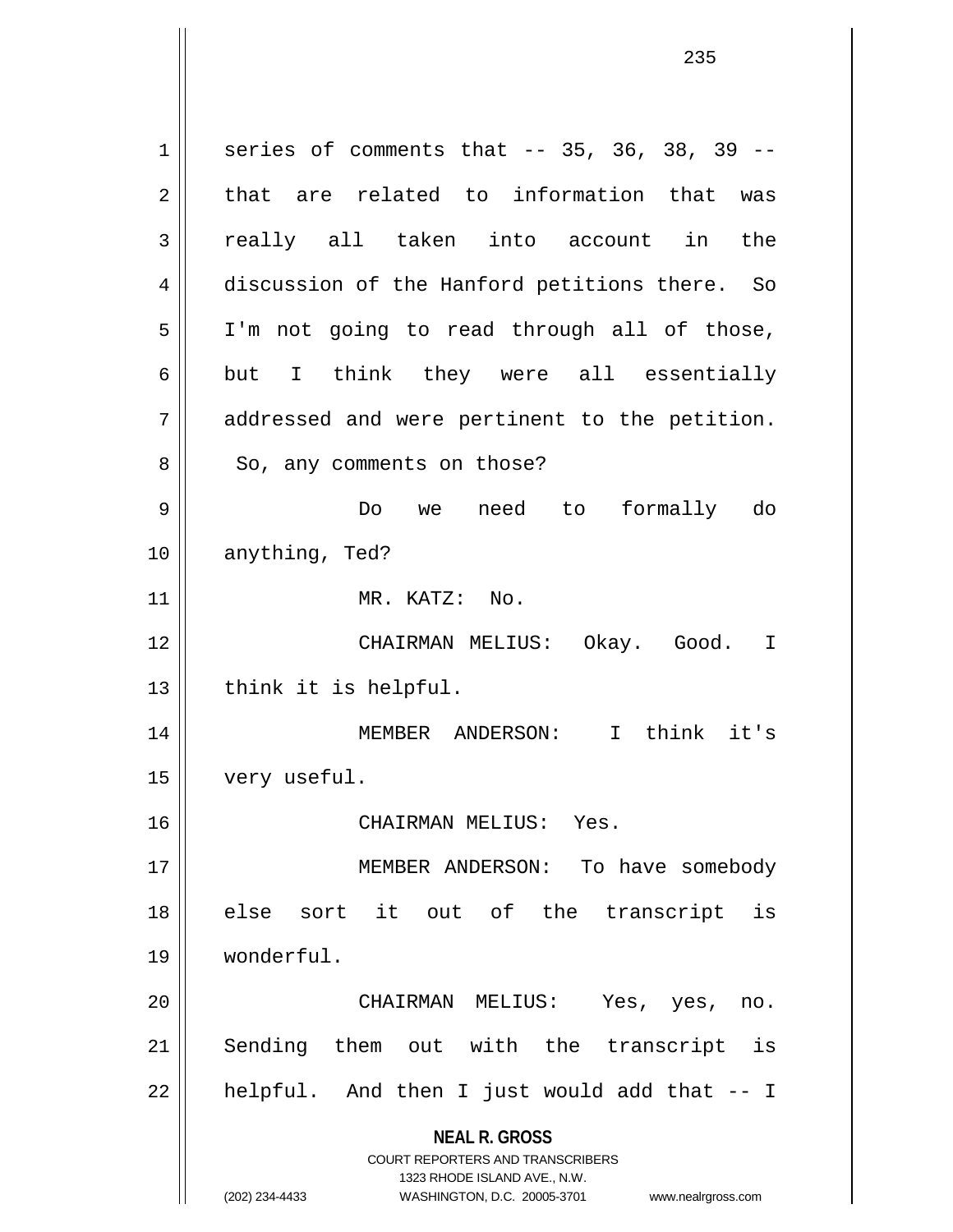**NEAL R. GROSS** COURT REPORTERS AND TRANSCRIBERS 1323 RHODE ISLAND AVE., N.W. (202) 234-4433 WASHINGTON, D.C. 20005-3701 www.nealrgross.com  $1 \parallel$  think this was the first time, maybe it's the  $2 \parallel$  first time I was a target of it, but there's 3 also been a communication to the Work Group 4 || Chairs also for comments pertinent to their 5 Work Group. And I thought that was helpful  $6 \parallel$  also to get that out. So I think the process 7 | is appropriate. 8 MR. KATZ: Yes, and I'd just like 9 | to acknowledge ORAU does this for DCAS and 10 | delivers this with some help from DCAS. 11 MR. HINNEFELD: Actually, our 12 || outreach contractor, ATL. 13 MR. KATZ: Oh, ATL, I'm sorry. 14 || But anyway, it's well done and we appreciate  $15$  || it. 16 CHAIRMAN MELIUS: Many transcripts  $17 \parallel$  here. 18 MEMBER ANDERSON: Does this go up 19 on the website? No? 20 MR. KATZ: It's all in the 21 | transcript today. 22 | MEMBER ANDERSON: Yes, okay.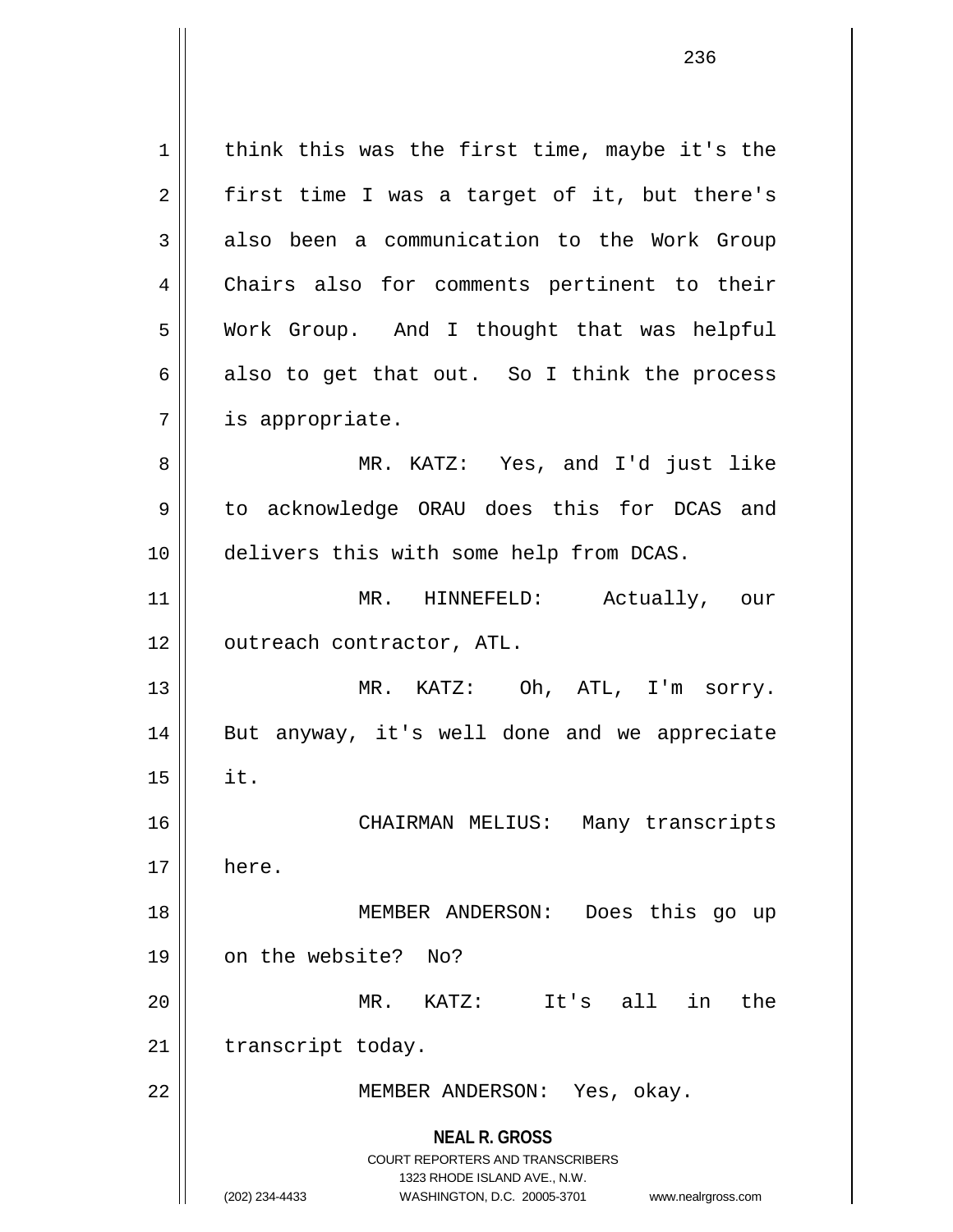1 CHAIRMAN MELIUS: We also have two 2 || pieces of correspondence to address. One is  $3 \parallel$  from the Hanford -- or excuse me, the LANL 4 || petitioner wanting to know what was  $5 \parallel$  basically, what was taking so long.

6 And then we also have a 7 congressional correspondence. Is that Senator 8 Udall's office? I can't remember. Regarding  $9 \parallel$  -- also regarding essentially the same issue 10 and so forth. And I had actually, when I 11  $\parallel$  received it -- it was sent to Mark and I, the 12 petitioners' comments, and I wrote back saying 13 We were following up. We knew we were waiting 14 || for -- there's some records access issues, and 15 || so I said we would get back with a more 16 | complete answer on that.

17 || So what I would propose is: I 18 will, for both of them -- well, one -- 19 actually, both of them are really email 20 || correspondence and so forth. I will just 21 write back saying we're following up and what 22 we've talked about already in terms of

> **NEAL R. GROSS** COURT REPORTERS AND TRANSCRIBERS 1323 RHODE ISLAND AVE., N.W. (202) 234-4433 WASHINGTON, D.C. 20005-3701 www.nealrgross.com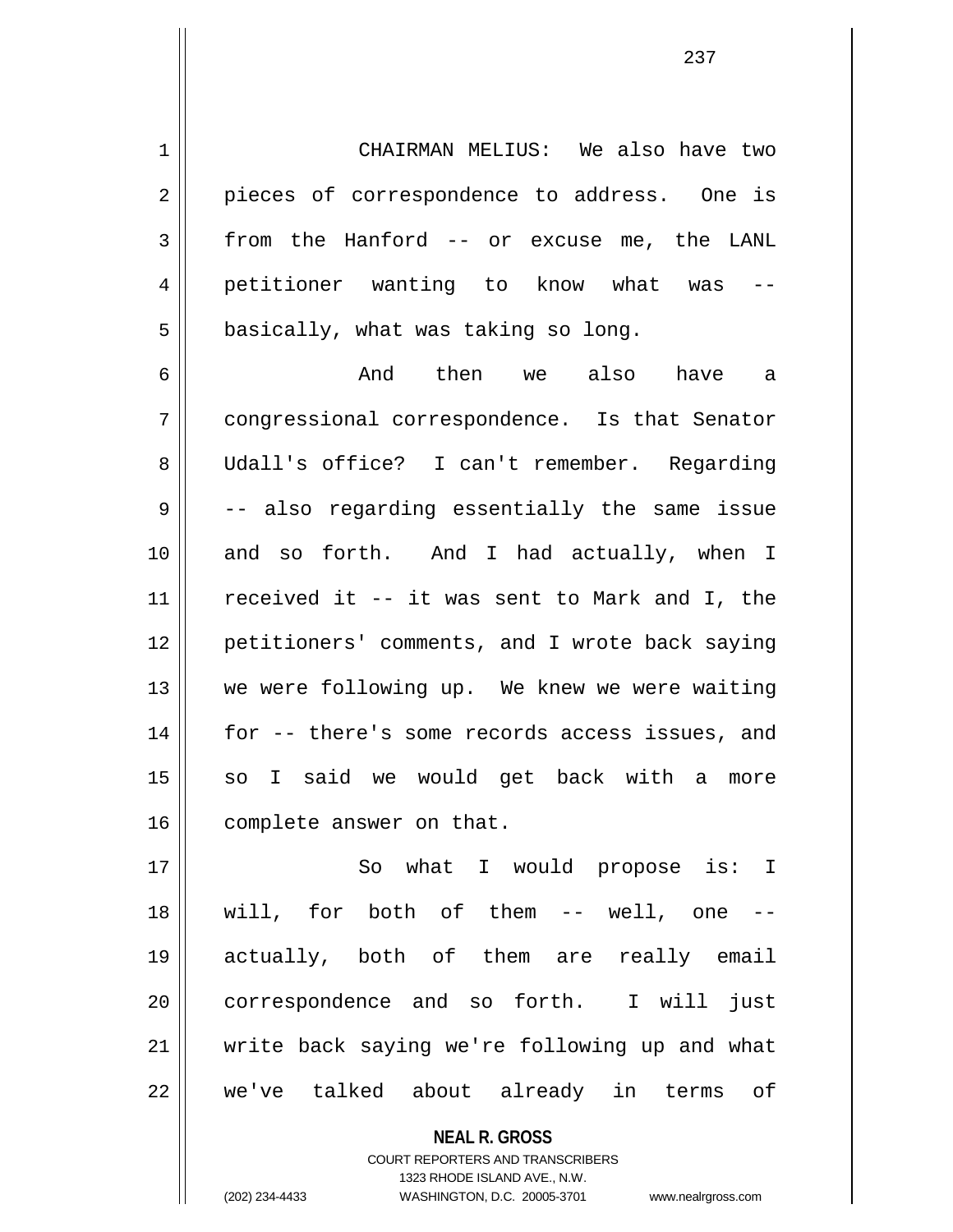**NEAL R. GROSS** COURT REPORTERS AND TRANSCRIBERS 1323 RHODE ISLAND AVE., N.W. 1 || Hanford. The process is under way. We're 2 | expecting, you know, the Work Group to meet  $3 \parallel$  and we're hoping that we'll be ready to move 4 forward. And we'll certainly have more to 5 || report at the June meeting out in Santa Fe.  $6 \parallel$  So is that satisfactory to everybody? 7 Any other issues? Well, we can  $8 \parallel$  all then take a -- why don't we take a 10-9 | minute break and start again at 2:30? 10 || (Whereupon, the foregoing matter 11 || went off the record at 2:19 p.m. and went back  $12 \parallel$  on the record at 2:32 p.m.) 13 CHAIRMAN MELIUS: First of all, I 14 have to apologize. I sort of misstated our 15 follow-up schedule. We have Weldon Springs 16  $\parallel$  and then we have the highlight of our meeting, 17 the LaVon Rutherford presentation. The 18 || Rutherford report, yes. And then we have one 19 item left for the Board, it should be short,  $20$  || which is to task SC&A on a few items. 21 MEMBER BEACH: Jim, because we 22 || always bring LaVon up first on the first day

(202) 234-4433 WASHINGTON, D.C. 20005-3701 www.nealrgross.com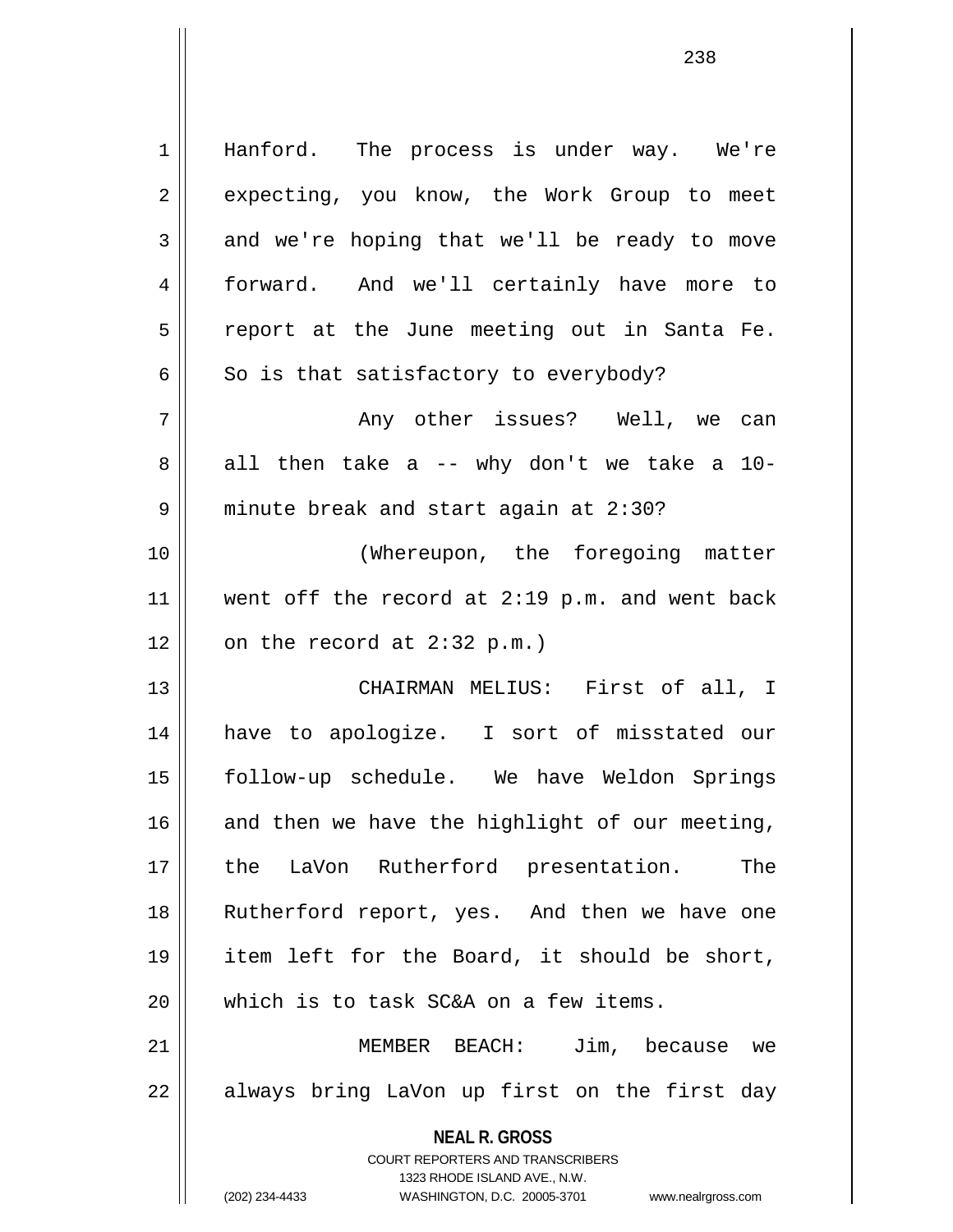|                | 239                                                                                                                                                             |
|----------------|-----------------------------------------------------------------------------------------------------------------------------------------------------------------|
|                |                                                                                                                                                                 |
| 1              | usually. He fills in very nicely.                                                                                                                               |
| $\overline{2}$ | CHAIRMAN MELIUS: Yes. I thought,                                                                                                                                |
| 3              | you know, you save the best for last, right?                                                                                                                    |
| 4              | MEMBER ANDERSON: We're going to                                                                                                                                 |
| 5              | have to wait till 3:45.                                                                                                                                         |
| 6              | CHAIRMAN MELIUS: No, 5:45. I'm                                                                                                                                  |
| 7              | sure I'm going to stay around and come back.                                                                                                                    |
| 8              | So, kidding aside let's move on to                                                                                                                              |
| 9              | Weldon Spring. We have Dick Lemen. Okay.                                                                                                                        |
| 10             | MR. KATZ: Dr. Lemen, are you by                                                                                                                                 |
| 11             | any chance on the line?                                                                                                                                         |
| 12             | (No response)                                                                                                                                                   |
| 13             | MR. KATZ: Okay. He was going to                                                                                                                                 |
| 14             | try to attend if he could.                                                                                                                                      |
| 15             | CHAIRMAN MELIUS: Okay. Family                                                                                                                                   |
| 16             | issue to deal with. So we will, we have a                                                                                                                       |
| 17             | substitute presenter who will be presenting                                                                                                                     |
| 18             | over the phone. And I don't know if we have a                                                                                                                   |
| 19             | slide show or just a verbal presentation.                                                                                                                       |
| 20             | MR. KATZ: Ron Buchanan, are you                                                                                                                                 |
| 21             | on the line and ready?                                                                                                                                          |
| 22             | DR. BUCHANAN: Yes, this is Ron                                                                                                                                  |
|                | <b>NEAL R. GROSS</b><br>COURT REPORTERS AND TRANSCRIBERS<br>1323 RHODE ISLAND AVE., N.W.<br>(202) 234-4433<br>WASHINGTON, D.C. 20005-3701<br>www.nealrgross.com |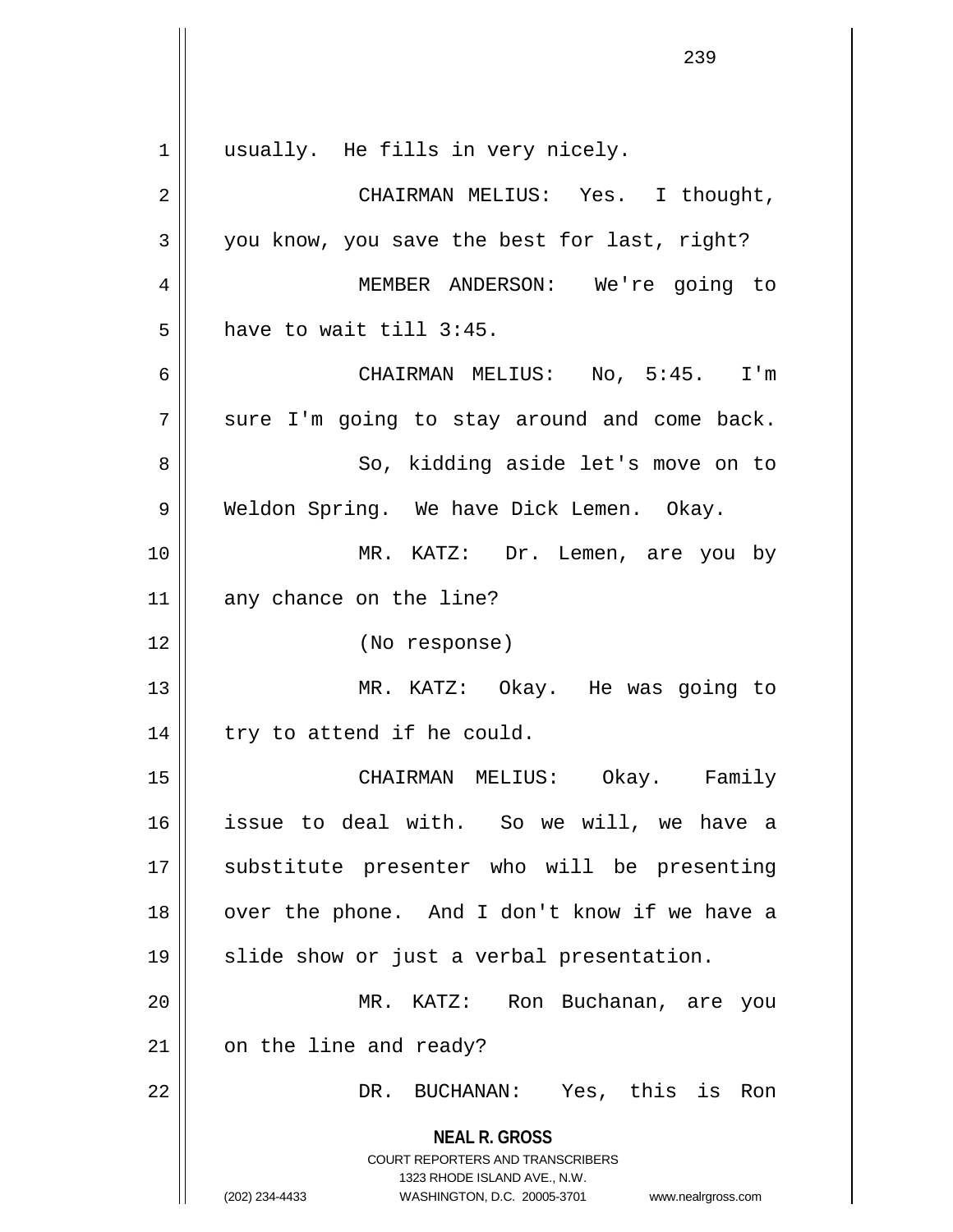**NEAL R. GROSS** COURT REPORTERS AND TRANSCRIBERS 1 || Buchanan of SC&A. I'm ready. 2 MR. KATZ: Great. Thank you, Ron. 3 CHAIRMAN MELIUS: Are we going to 4 || put his slide show up or what's the plan? Or 5 I shouldn't say his, I should say the Work 6 Group's. I don't know if that's what he's 7 working from. 8 MR. KATZ: So, Ron helped prepare 9 the slides for Dr. Lemen. So we should be in 10 good shape. Ron, we're just bringing them up. 11 We don't have them up yet. 12 DR. BUCHANAN: Okay. 13 MR. KATZ: Okay. So, Ron, we're 14 ready and we have someone here. Do you just 15 want to let him know when to change the slide. 16 || He's on the title slide right now. 17 DR. BUCHANAN: Okay. This is Ron 18 Buchanan with SC&A. We're on slide number 1. 19 We see that three Members of the Weldon 20 Spring Work Group are listed here. 21 Unfortunately, as I stated they couldn't be 22 with us today so they've asked me to provide a

1323 RHODE ISLAND AVE., N.W.

(202) 234-4433 WASHINGTON, D.C. 20005-3701 www.nealrgross.com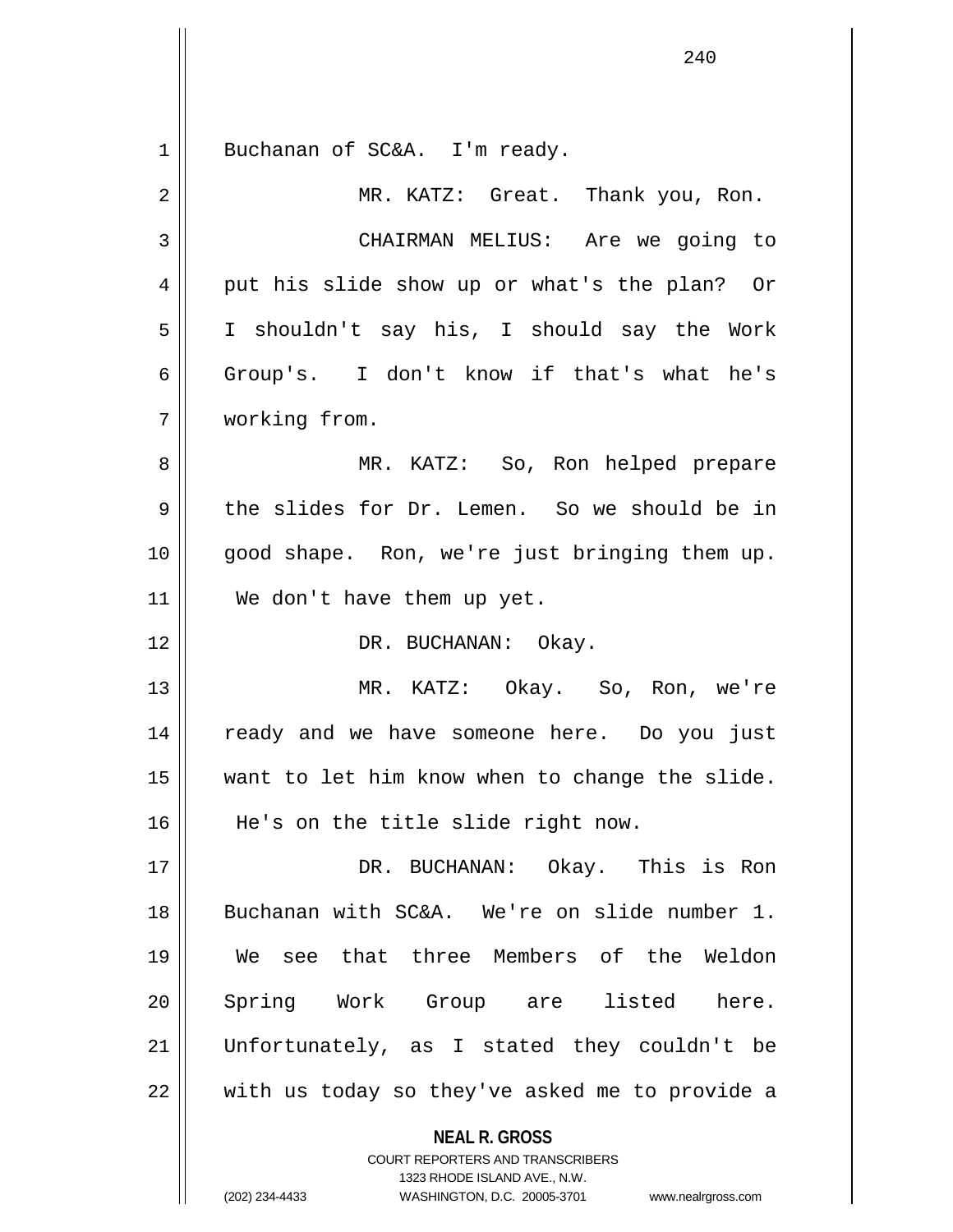1 || summary of the Weldon Spring SEC and Site  $2 \parallel$  Profile issues at this time. So we'll go to  $3 \parallel$  slide number 2.

4 This slide lists the Weldon Spring 5 || Work Group meetings. We've had six of those,  $6 \parallel$  two of them by conference call. In addition 7 we discussed some issues briefly during the 8 Advisory Board meeting in December of 2011.

9 || Slide number 3. At this December 10 -- and that should be 2011 obviously, not 11 || 2012, typo there -- Advisory Board meeting one 12 of the petitioners referenced several 13 documents that might indicate that thorium was 14 processed in large quantities before 1963. 15 NIOSH was to obtain those documents and 16 || provided a response on the 22nd of this month 17 || that they found no indication that thorium-232 18 was processed in large quantities before 1963. 19 And this issue perhaps hinges on the fact  $20$  || that thorium contains both thorium-230 which 21 was the byproduct of uranium processing along 22 with the other byproducts, and also there was

## **NEAL R. GROSS**

COURT REPORTERS AND TRANSCRIBERS 1323 RHODE ISLAND AVE., N.W. (202) 234-4433 WASHINGTON, D.C. 20005-3701 www.nealrgross.com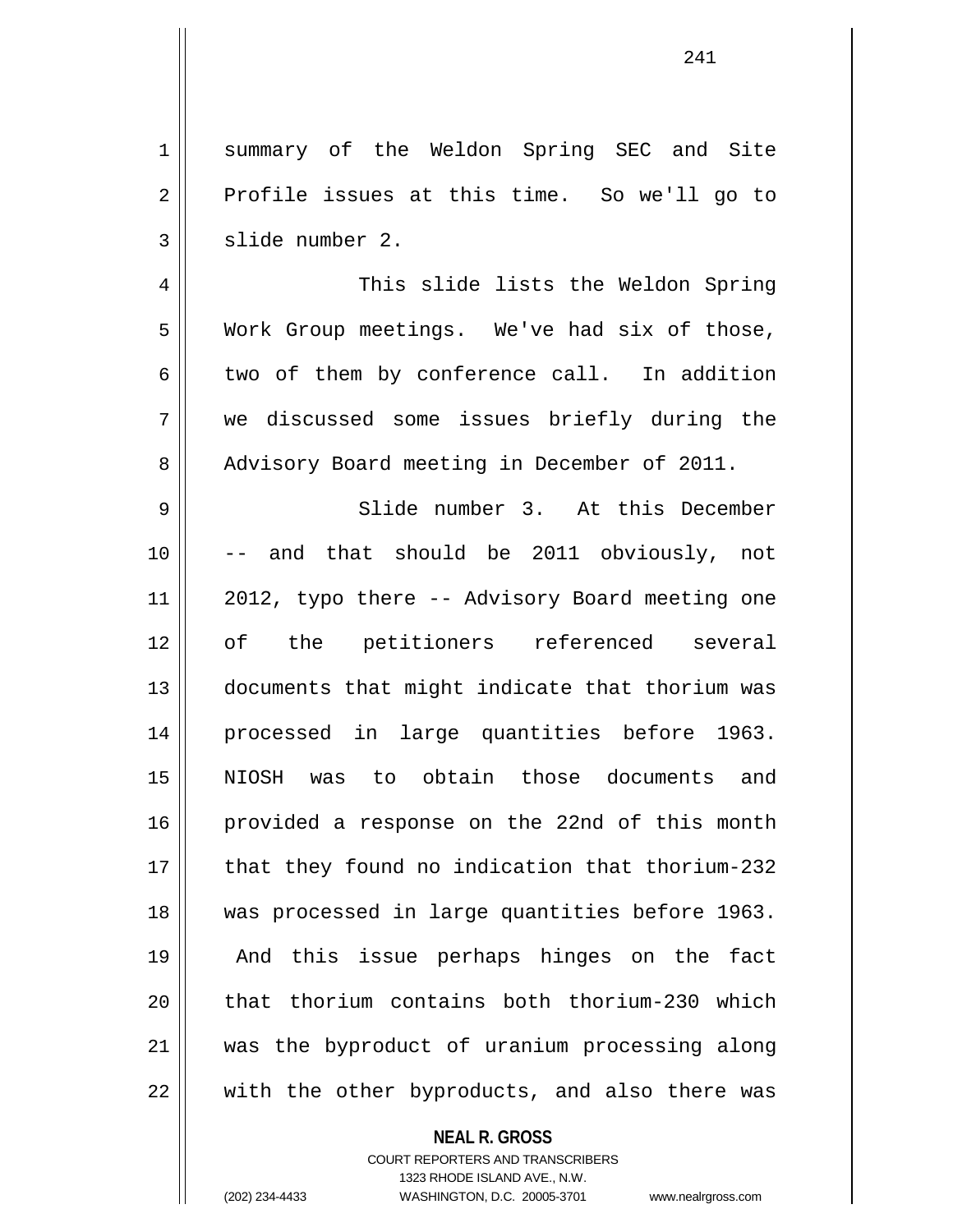1 | thorium-232 which was a concentrated ore which 2 was processed in campaigns between '63 and 3 | 166. Perhaps NIOSH will want to address that 4 || further after I complete this summary. We go  $5 \parallel$  to the next slide, number 4.

6 Now, I'll just briefly touch on  $7 \parallel$  the nine SEC issues for Weldon Spring and from  $8 \parallel$  the 1957 to '67 SEC 113. And then we'll go 9 into the ones that remain. Number one SEC 10 issue was the accuracy and completion of the 11 internal and external data and the air 12 monitoring data. Issue number 2 was a lack of 13 egress monitoring. Issue number 3 was a lack 14 of dose records for 1967 and issue number 4 15 was the fact that there was no radon or thoron 16 measurements made at Weldon Spring during this  $17$  | SEC period.

18 || Now, if we can go to slide number 19 || 5 we'll continue with the SEC issues. Number 20 5 was the recycled uranium intake method was 21 questioned. Number 6 was the lack of neutron  $22 \parallel$  dose data. And number 7 was the lack of air

> **NEAL R. GROSS** COURT REPORTERS AND TRANSCRIBERS 1323 RHODE ISLAND AVE., N.W. (202) 234-4433 WASHINGTON, D.C. 20005-3701 www.nealrgross.com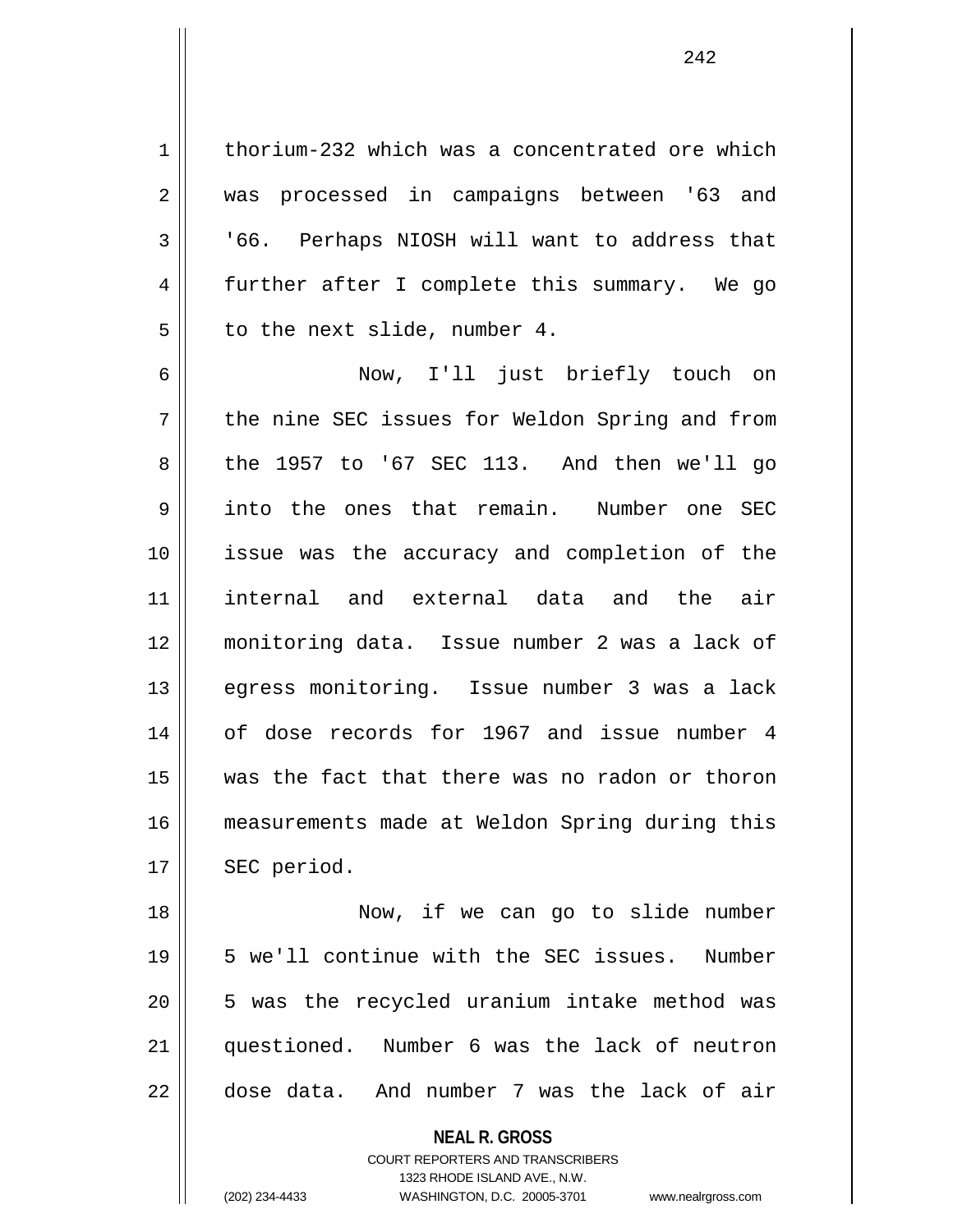1 | measurements at the quarry and pits during the  $2 \parallel$  '57 to '67 time frame. Number 8 was the 3 impact of accidents and incidents on dose 4 | reconstruction. And number 9 was the geometry  $5 \parallel$  and extremity correction factors.

6 In addition to these nine SEC 7 issues there was originally 28 Site Profile 8 || issues identified by SC&A in the first Site 9 Profile issue -- revision. And these issues 10 have been incorporated into the SEC issues or 11 have been addressed and closed, or are being 12 addressed by changes in the Weldon Spring TBD 13 || and PERs, the PERs being the key evaluation to 14 || see if the dose reconstruction needs to be  $15$  | reworked because of these findings.

16 Now, SC&A -- fortunately for 17 Weldon Springs these have been tracked. SC&A 18 has been tracking these Site Profiles along 19 with the SEC issues so that they are not left 20 behind.

21 Now, the SEC and the Site Profile 22 || issues have been addressed in the Work Group

> **NEAL R. GROSS** COURT REPORTERS AND TRANSCRIBERS 1323 RHODE ISLAND AVE., N.W. (202) 234-4433 WASHINGTON, D.C. 20005-3701 www.nealrgross.com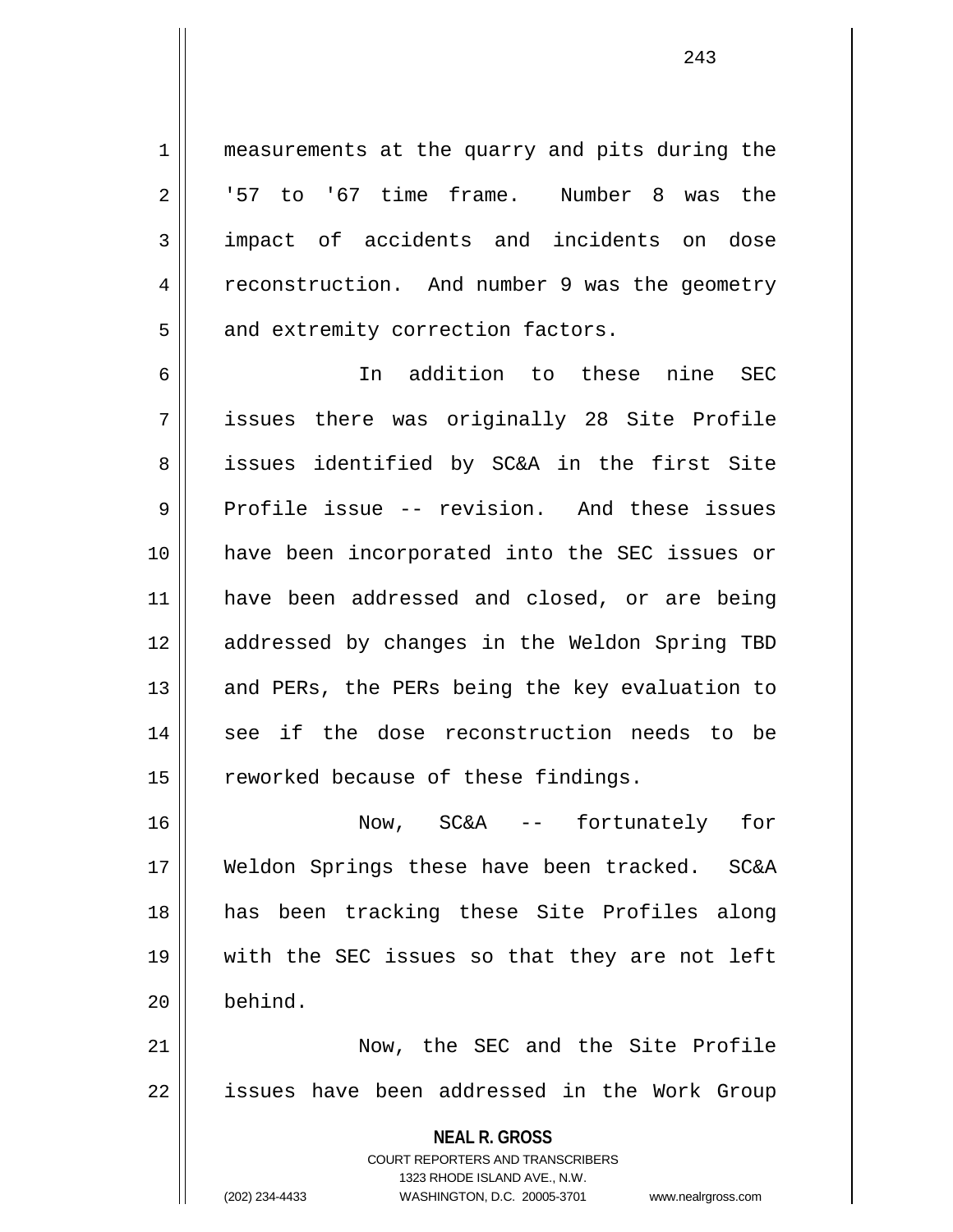1 || meetings and closed except for the following  $2 \parallel$  two: 1b was a thorium air data daily weighted 3 exposure air analysis. This wasn't the data 4 || itself but the error analysis. And number 4,  $5 \parallel$  the fact that there was no radon or thoron 6 measurements made at Weldon Spring during this 7 period.

8 What I'll do now is go into slide 9 number 8 and this will discuss these two 10 issues then in a little more detail. And so 11 || 1b was the thorium error analysis. Now, this 12 || stems from the fact that there was no thorium 13 bioassay data collected except for some 1966 14 || chest counts and these were not used in dose 15 | reconstruction because of their unreliability. 16 || And so there was air sampling where gross 17 alpha activity was counted during the 18 || operational period at Weldon Spring. And of 19 course this contained uranium and thorium 20 || activity during the thorium campaigns. To be 21 claimant-favorable it is assumed that all the  $22$  | air activity is 100 percent thorium.

> **NEAL R. GROSS** COURT REPORTERS AND TRANSCRIBERS 1323 RHODE ISLAND AVE., N.W. (202) 234-4433 WASHINGTON, D.C. 20005-3701 www.nealrgross.com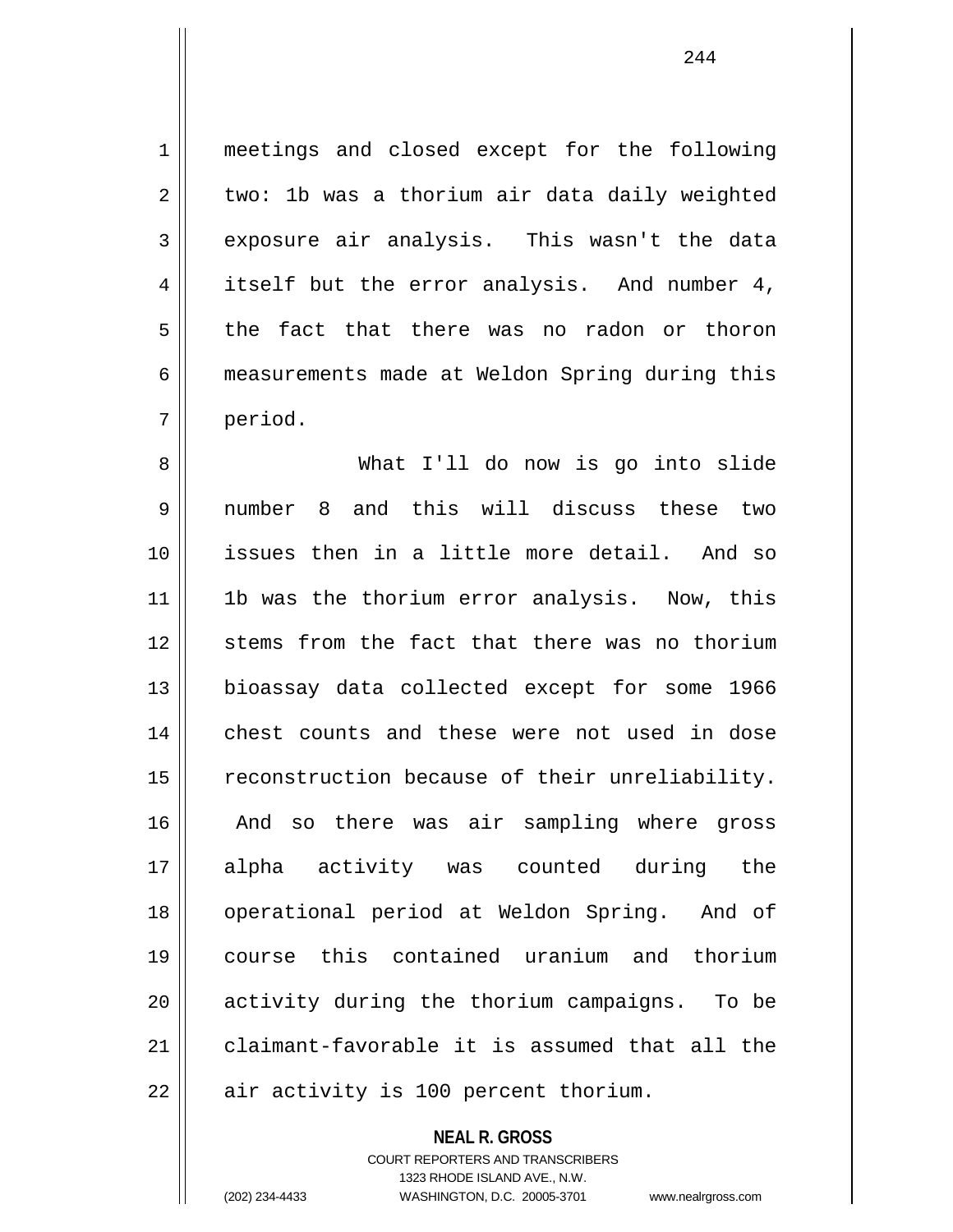1 || The original air samples were 2 || recorded by hand most of the time on data  $3 \parallel$  sheets and then this data was taken and 4 transcribed over to a summary sheet where the 5 || calculation of the daily weighted exposures 6 were performed. And the question here is was 7 || there errors when they transposed the numbers 8 || into the summary sheet, or translated them  $9 \parallel$  over and then did calculations. And there 10 were some errors as would be expected in 11 || handling a large amount of data. 12 Now, sometimes these errors are 13 called "blunders" in scientific literature. 14 However, in this context they are not gross 15 mistakes or stupidity but just common math or 16 calculational errors. So we wanted to look 17 and see if these had an impact on the dose 18 || reconstruction results. 19 And so in last year NIOSH issued a 20 White Paper addressing these errors. The same 21 month in September SC&A issued a response to 22 || their paper and SC&A recommended that some

**NEAL R. GROSS**

COURT REPORTERS AND TRANSCRIBERS 1323 RHODE ISLAND AVE., N.W. (202) 234-4433 WASHINGTON, D.C. 20005-3701 www.nealrgross.com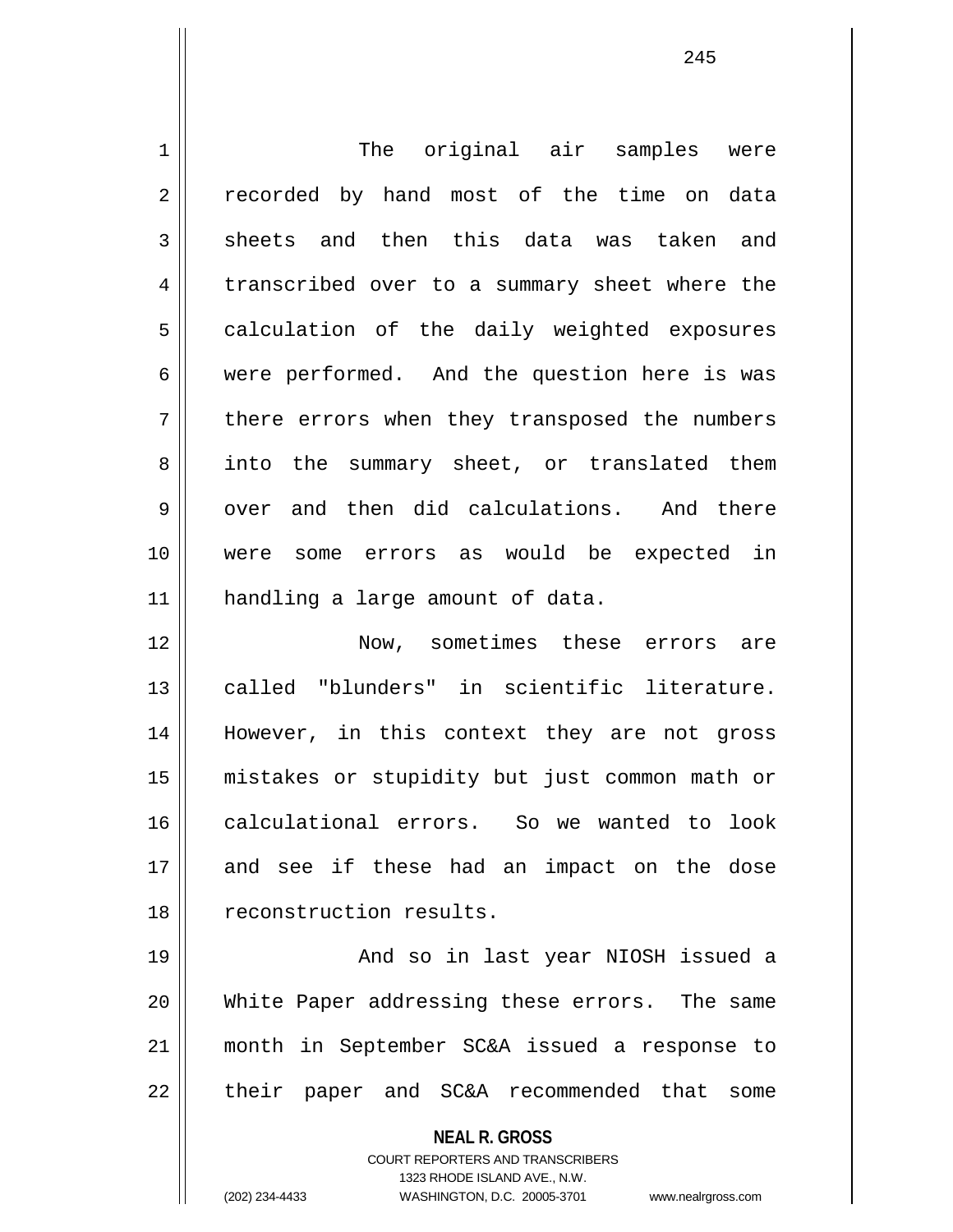1 sort of dose reconstruction implementation 2 method be provided -- provided the results. 3 We needed to know how the dose reconstructor 4 || would use that in actual practice. 5 And also there was a limited 6 amount of data for the thorium measurements  $-$ 7 to be applied to the thorium measurements 8 during the '63 to '66 campaign. And so we 9 wanted to know how representative this 10 information was of thorium. 11 And so in November of last year 12 NIOSH issued a revised White Paper addressing 13 || some of these issues and these were discussed 14 during the phone conference at the Work Group 15 || on November 29th. At that Work Group, SC&A 16 || was tasked with analyzing this revised paper. 17 On January 17th of this year we issued a 18 revised paper addressing the errors in the 19 implementation recommendations. That's slide  $20$  |  $10.$  Excuse me if I forget to tell you to move 21  $\parallel$  the slides. Okay, that's slide 10. Okay, now  $22$  || we'll go to slide 11.

> **NEAL R. GROSS** COURT REPORTERS AND TRANSCRIBERS

> > 1323 RHODE ISLAND AVE., N.W.

(202) 234-4433 WASHINGTON, D.C. 20005-3701 www.nealrgross.com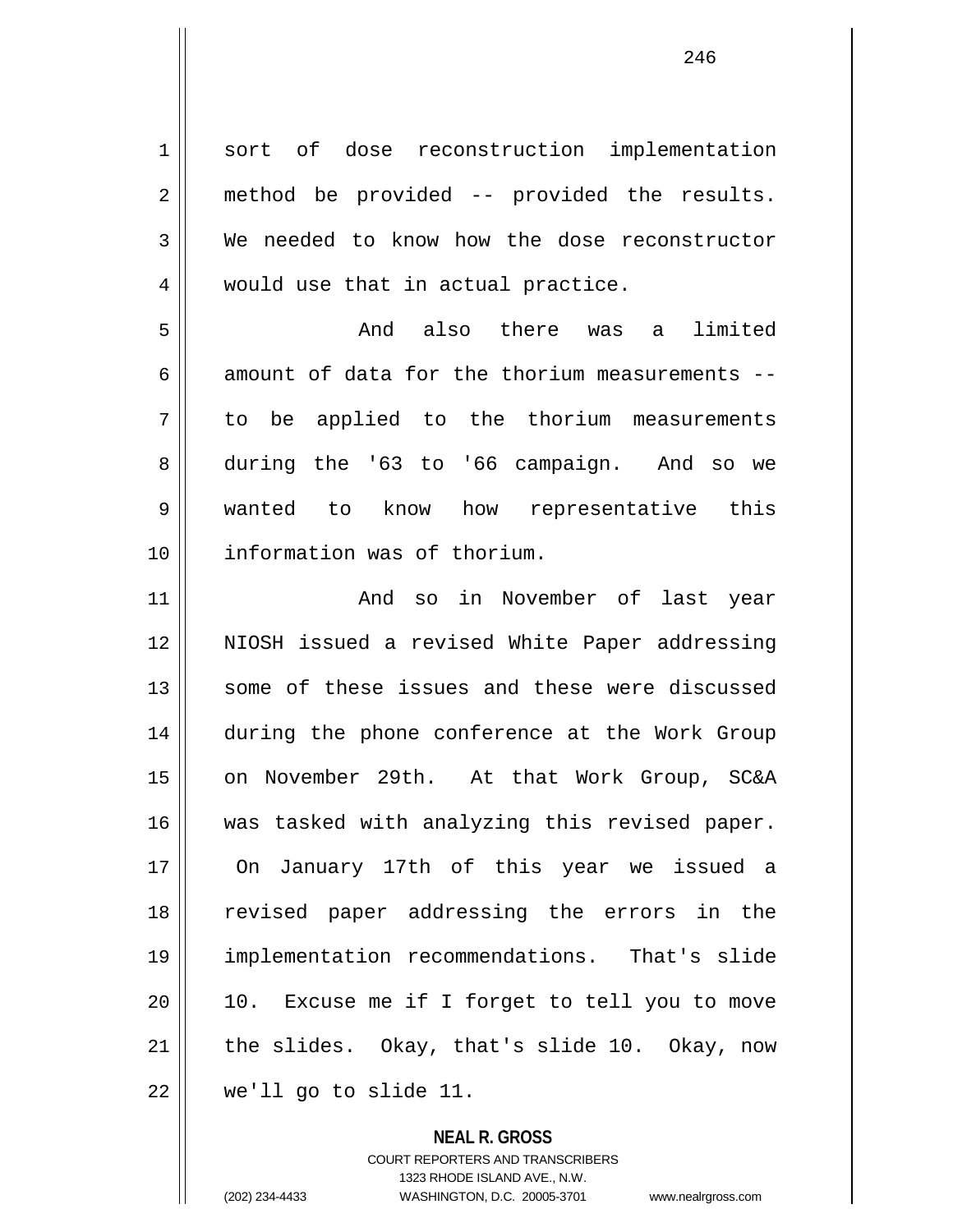| $\mathbf 1$ | We see that in February of this                |
|-------------|------------------------------------------------|
| 2           | month during our Work Group teleconference the |
| 3           | DWE error issue was discussed and SC&A was     |
| 4           | charged with issuing a summary response to     |
| 5           | this issue. And so on the 21st of this month   |
| 6           | SC&A drafted the summary response<br>and       |
| 7           | hopefully all the Work Group Members received  |
| 8           | a copy of this in time for today's meeting.    |
| 9           | And what we found was that the                 |
| 10          | in<br>type and magnitude of errors found       |
| 11          | transcribing and calculating the DWEs at       |
| 12          | Weldon Spring are similar to studies done      |
| 13          | elsewhere in peer reviewed articles such as    |
| 14          | Health Physics Society and also at Fernald     |
| 15          | they did the same type of study.<br>No, we     |
| 16          | didn't use Fernald data, we just was comparing |
| 17          | a sister plant to see if the magnitudes of     |
| 18          | their error was similar and they were.<br>The  |
| 19          | correction that NIOSH proposes are applicable  |
| 20          | to the DR and they run from like 2 to 4        |
| 21          | percent, 2 percent at the 50 percent in        |
| 22          | confidence level and 4 percent at the 95       |

**NEAL R. GROSS** COURT REPORTERS AND TRANSCRIBERS 1323 RHODE ISLAND AVE., N.W.

(202) 234-4433 WASHINGTON, D.C. 20005-3701 www.nealrgross.com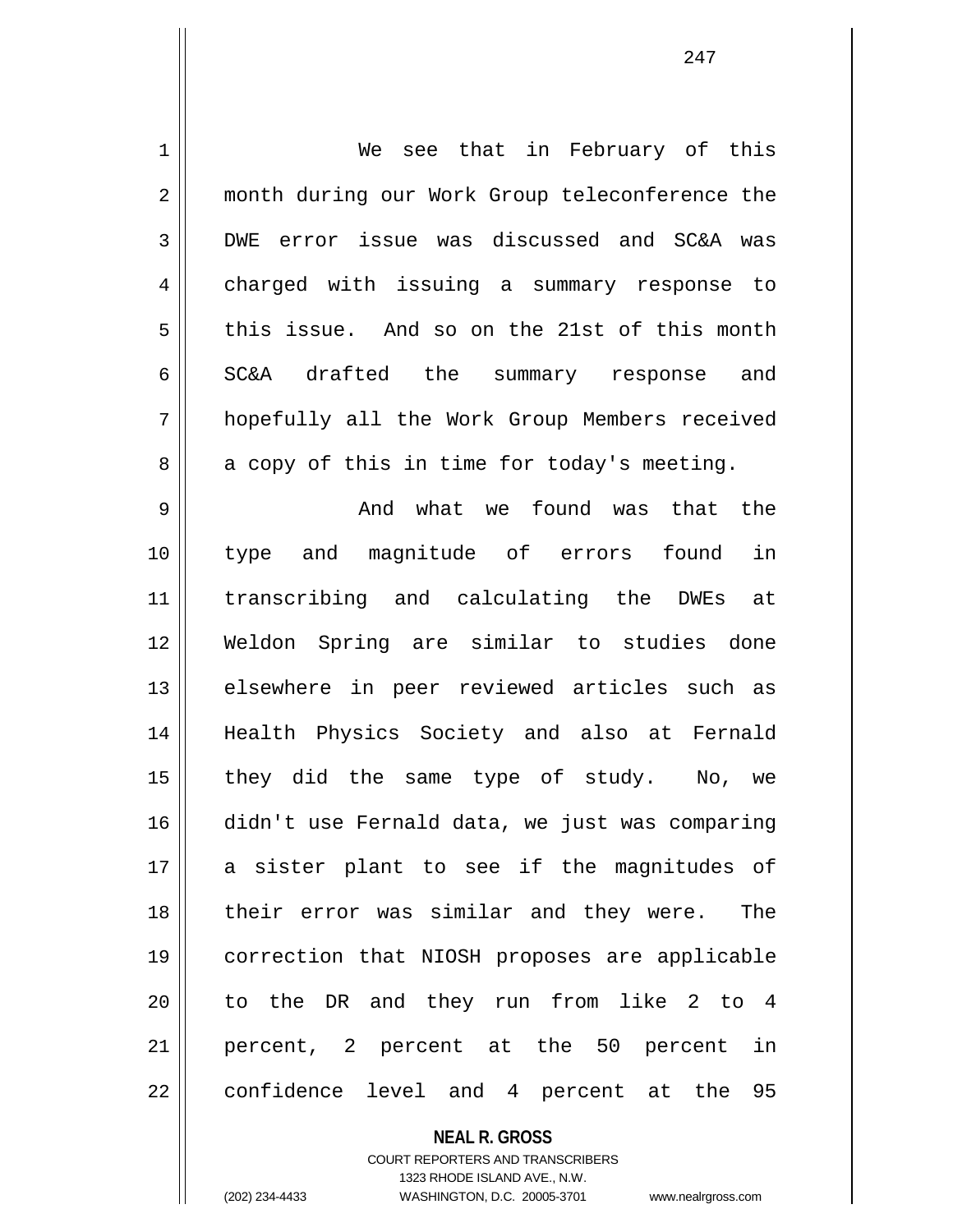1 | percent confidence level. And so they're not  $2 \parallel$  a large correction factor.

3 || The quantity of the representative 4 data for the thorium DWEs error analysis was 5 limited. In other words, there were 17 taken 6 during the period of thorium use out of 82 7 analyzed. But SC&A does not feel that 8 || additional resources would have a significant 9 || impact on the results of this correction 10 factor. And so we have no further 11 || recommendations on that. That was slide 11.

12 Slide 12 is the number 4 issue 13 where there was no radon or thoron 14 measurements done at Weldon Spring during this 15 || SEC period. Now, the uranium was processed 16 through. It contained a small amount of 17 radium which would give off the radon. And 18 || this would accumulate in the spaces where 19 there was a large handling of this material, 20 || stirring and processing of it, and it would 21 come out into the room. And so this is what 22 || originally NIOSH proposed a model in the

> **NEAL R. GROSS** COURT REPORTERS AND TRANSCRIBERS 1323 RHODE ISLAND AVE., N.W.

(202) 234-4433 WASHINGTON, D.C. 20005-3701 www.nealrgross.com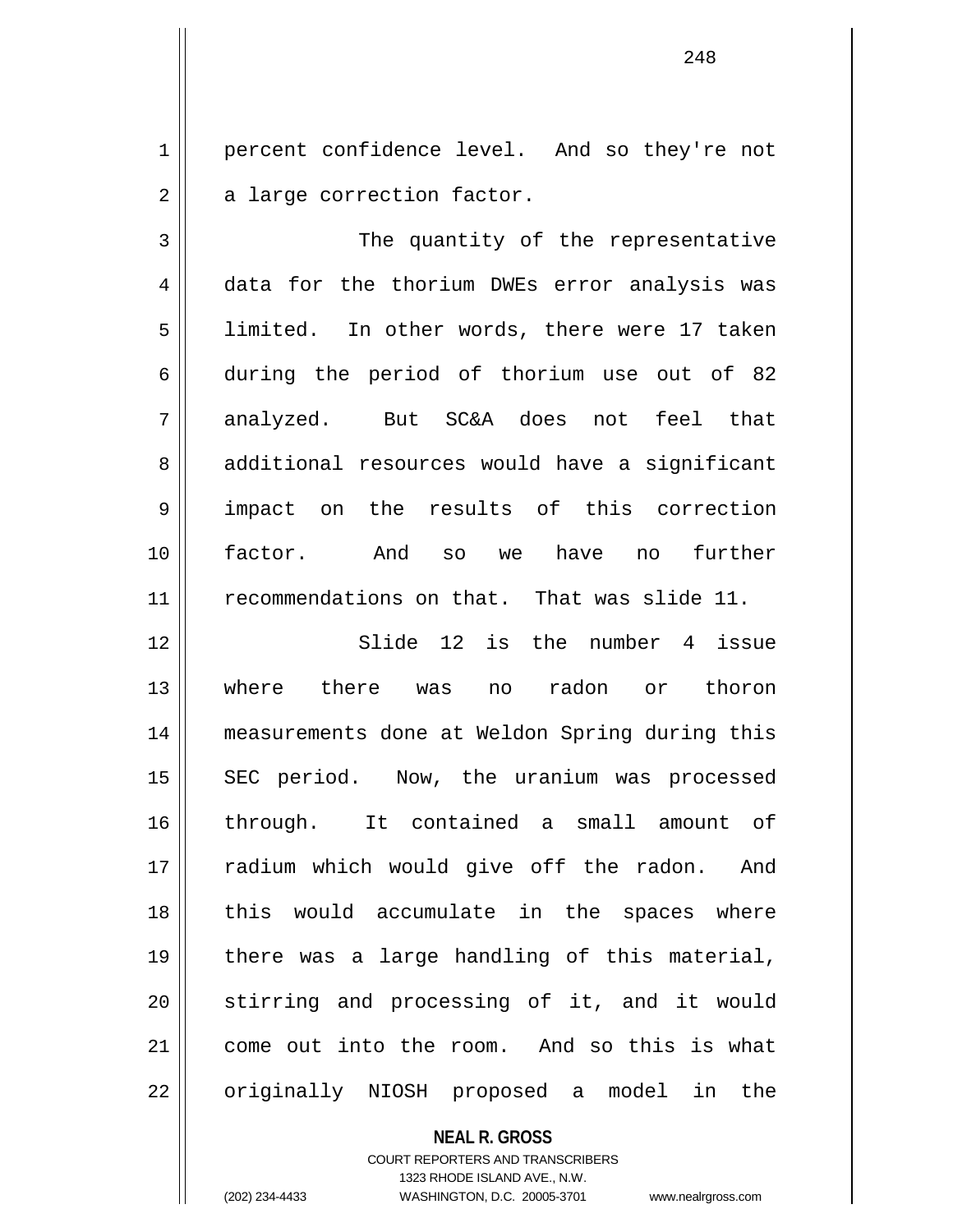1 | original TBD and ER, and we analyzed that and 2 | came back with some questions.

3 I believe NIOSH came back with 4 || another model then last spring and we  $5 \parallel$  evaluated it last summer and found that it was  $6 \parallel$  a different model. It was ultra conservative  $7 \parallel$  and in this case they analyzed the amount of 8 || uranium passing through the most active 9 || building. And 1 percent radium content in 10 || this concentrated ore, and that all this would 11 || turn into radium and go out into the building, 12 fill it up to maximum concentration and not be 13 vented. There was no leakage or vent or 14 turnover rate. It just, it would build up to 15 || some maximum concentration and the worker 16 would spend say 2,000 hours a year in there 17 || and you'd calculate working level months from 18 || that information.

19 || SC&A found that the Weldon Springs 20 || radon model is more conservative than the 21 previous models proposed for Weldon Spring or 22 || for the other DOE sites in which a turnover

**NEAL R. GROSS**

COURT REPORTERS AND TRANSCRIBERS 1323 RHODE ISLAND AVE., N.W. (202) 234-4433 WASHINGTON, D.C. 20005-3701 www.nealrgross.com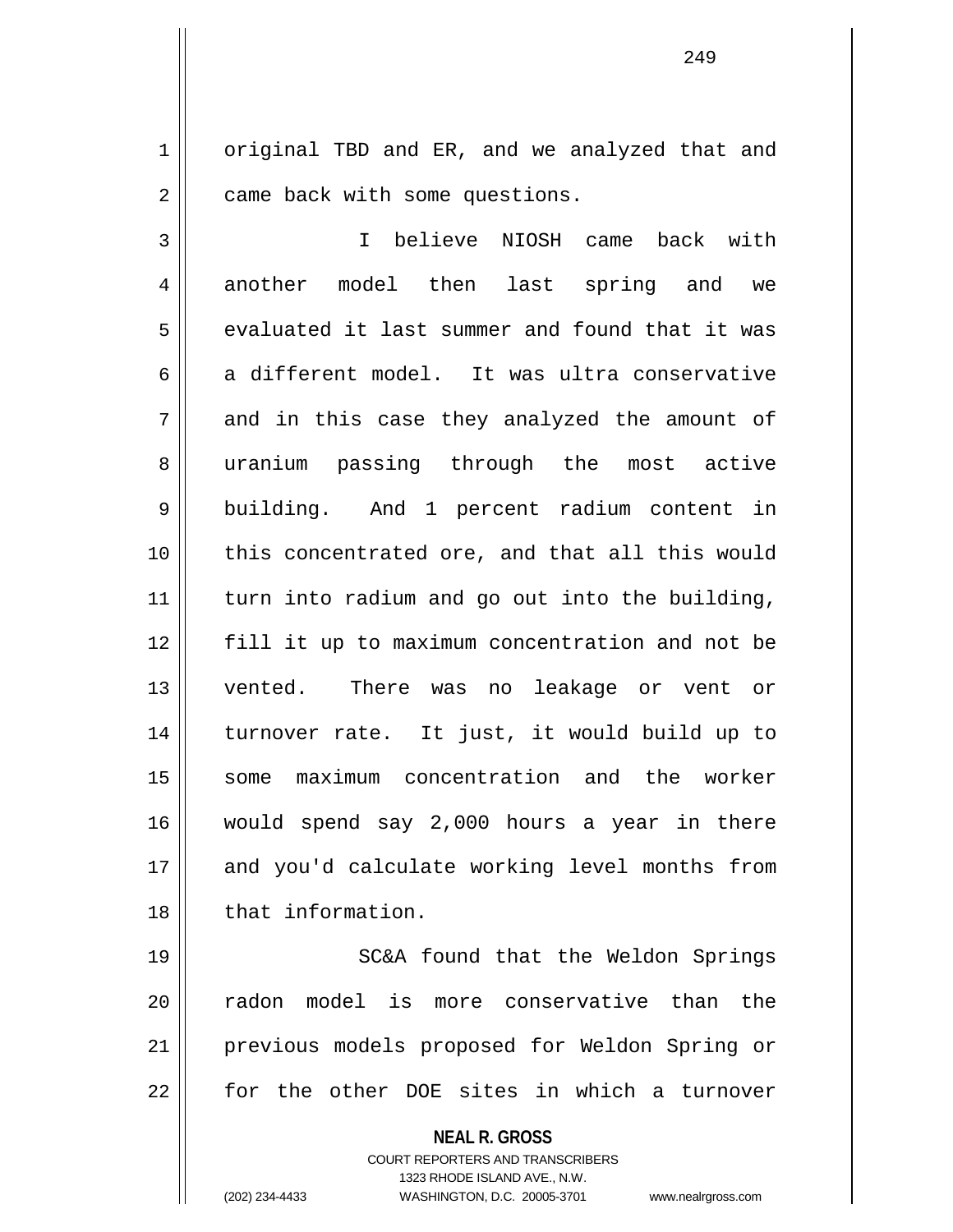1 || rate was included, and that this did not  $2 \parallel$  include any loss of radon or thoron if he was 3 working with it through ventilation. So, the 4 Work Group has been advised of this and the 5 Advisory Board then can take this under 6 consideration.

 $7$  || SC&A evaluation is that it is a 8 || bounding model. However, we know that in the 9 past that the Board has not accepted radon 10 models when there was no measurements as 11 benchmarks for radon.

12 So this brings us to slide 13 13 which is a summary. We've worked on the SEC 14 and Site Profile issues for the last several 15 years. We find that the 9 SEC issues and 28 16 || Site Profile issues have been addressed except 17 for the use of the radon/thoron model and 18 we've presented it here to the Board. And so 19  $\parallel$  that concludes the summary.

20 CHAIRMAN MELIUS: Thank you, Ron  $21$  | and good job, LaVon.

22 | (Laughter)

**NEAL R. GROSS** COURT REPORTERS AND TRANSCRIBERS 1323 RHODE ISLAND AVE., N.W. (202) 234-4433 WASHINGTON, D.C. 20005-3701 www.nealrgross.com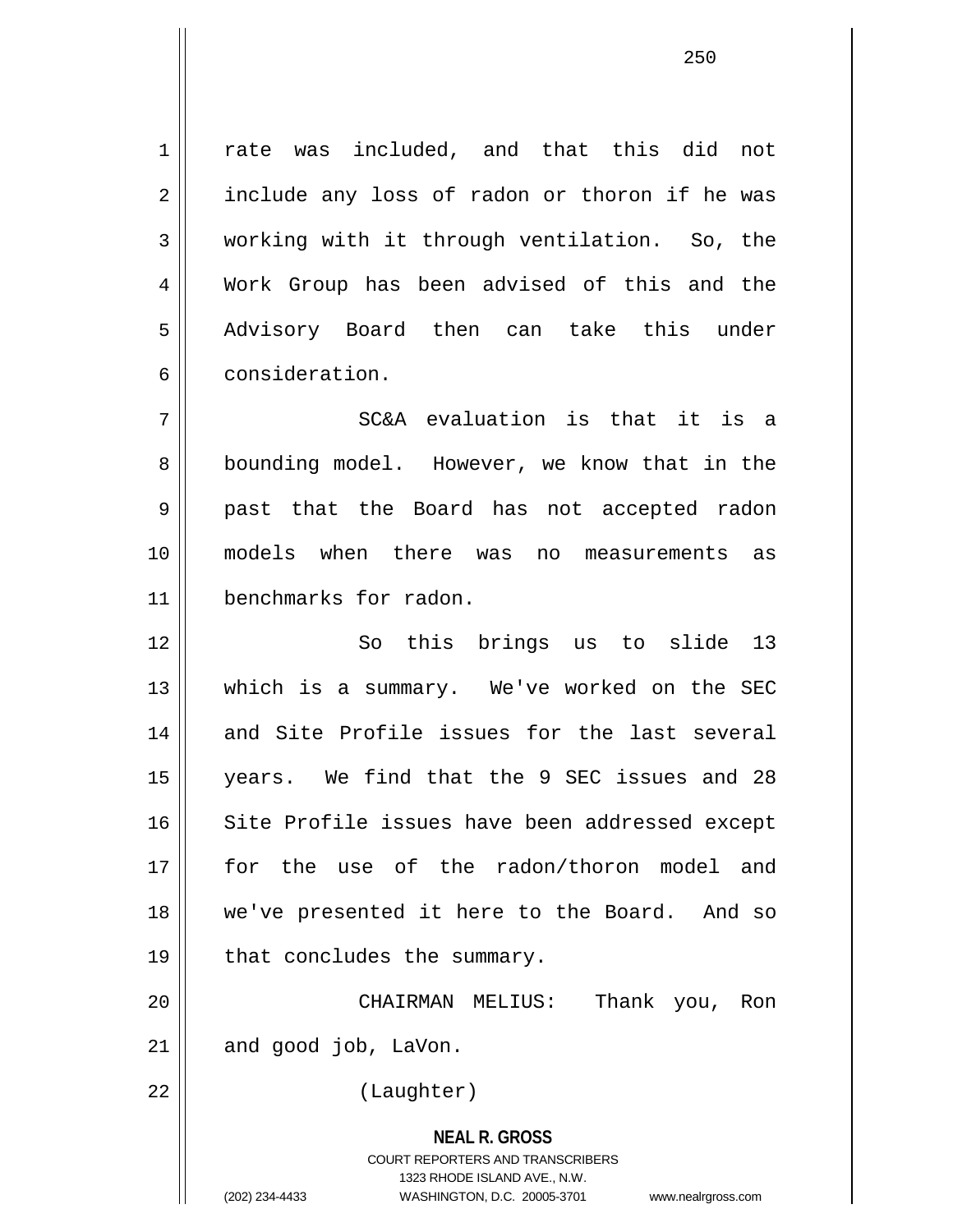**NEAL R. GROSS** COURT REPORTERS AND TRANSCRIBERS 1323 RHODE ISLAND AVE., N.W. 1 CHAIRMAN MELIUS: Just one 2 correction before we start the discussion. I  $3 \parallel$  think it would be helpful. First of all, I'm 4 || not on the Work Group. Surprised me. And can 5 find no record other than that slide that 6 indicates that. And the last Work Group 7 meeting which was on Valentine's Day that Dr. 8 Lemen was on, Mike Gibson was unable to make 9 || that one. I had prevailed on David Richardson 10 to attend, participate in that meeting 11 || probably because of the discussion on blunders 12 and he was kind enough to do that. I owe him 13  $\parallel$  the thanks. I was tied up that day. 14 MEMBER RICHARDSON: Give my wife  $15$   $\parallel$  the thanks. 16 (Laughter) 17 CHAIRMAN MELIUS: It was in the 18 morning, 10 to 12. But I think given the 19 context that our sort of Work Group is in flux  $20$  || and Dr. Lemen can't be here, I'm not sure it's 21 appropriate that we try to take action on 22 || here. I think we can ask some questions, but

(202) 234-4433 WASHINGTON, D.C. 20005-3701 www.nealrgross.com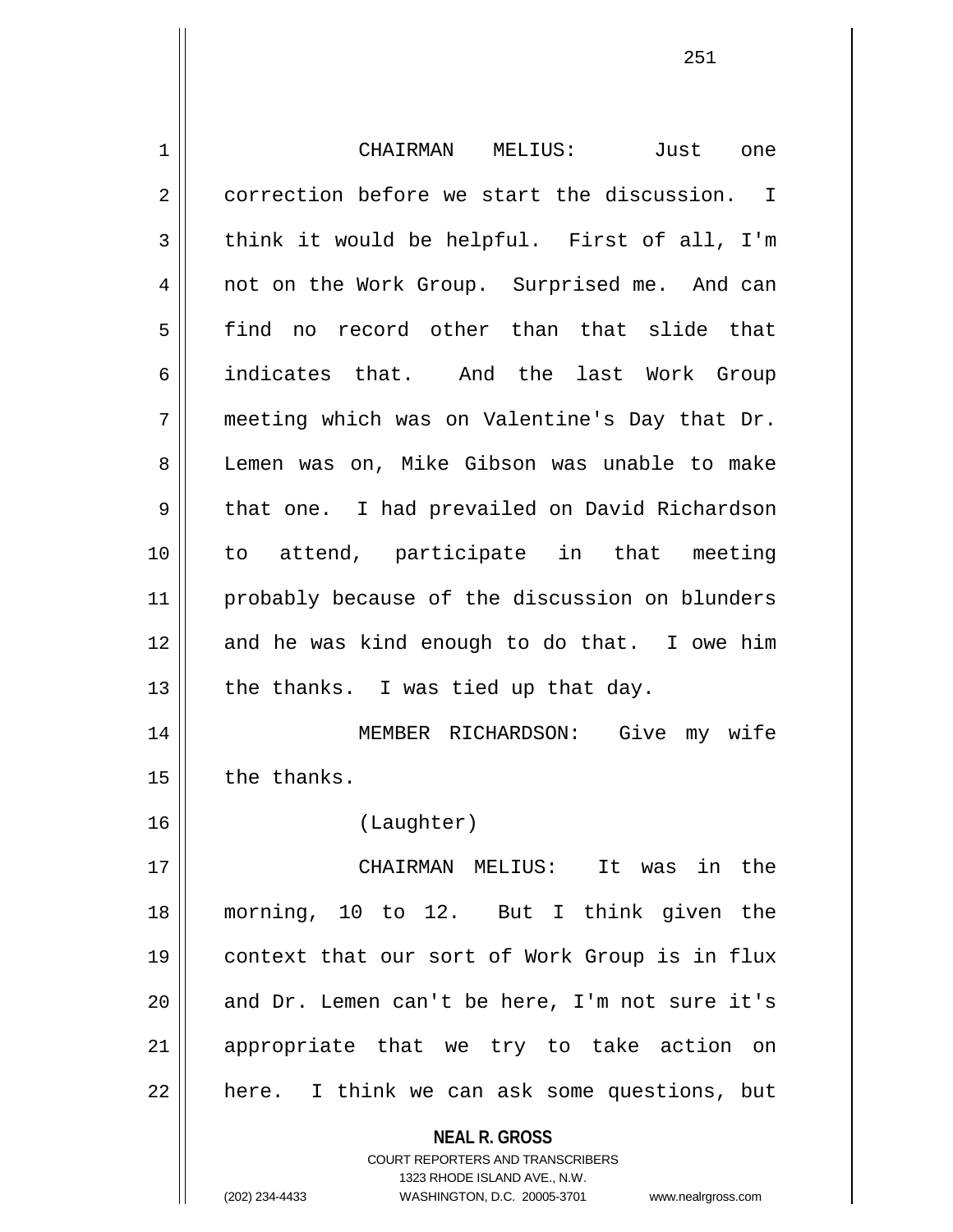1 I think we need to reconstitute the Work 2 || Group, at least one other Member in addition 3 | to Mike and Dr. Lemen.

4 Dr. Lemen has agreed to Chair the 5 Work Group as I said earlier and I think while 6 they're meeting sort of bring this to the 7 Board probably at our June meeting for 8 discussion and resolution. I think we need 9 another presentation on the radon model and 10 some further discussion of some of these 11 issues.

12 Also, I have in the back of my 13 mind the -- once upon a time a long time ago 14 || the Mallinckrodt, sort of the sister facility 15 was a very painful and difficult decision on 16 this Board, and I think to make sure we all 17 have -- everybody has full information and 18 comfort before we go ahead on that. So, 19 having said that if there are questions for 20 | Ron we can entertain them. Yes, Paul. 21 || MEMBER ZIEMER: This may be best

22 delayed till the full discussion of the radon

**NEAL R. GROSS** COURT REPORTERS AND TRANSCRIBERS

1323 RHODE ISLAND AVE., N.W. (202) 234-4433 WASHINGTON, D.C. 20005-3701 www.nealrgross.com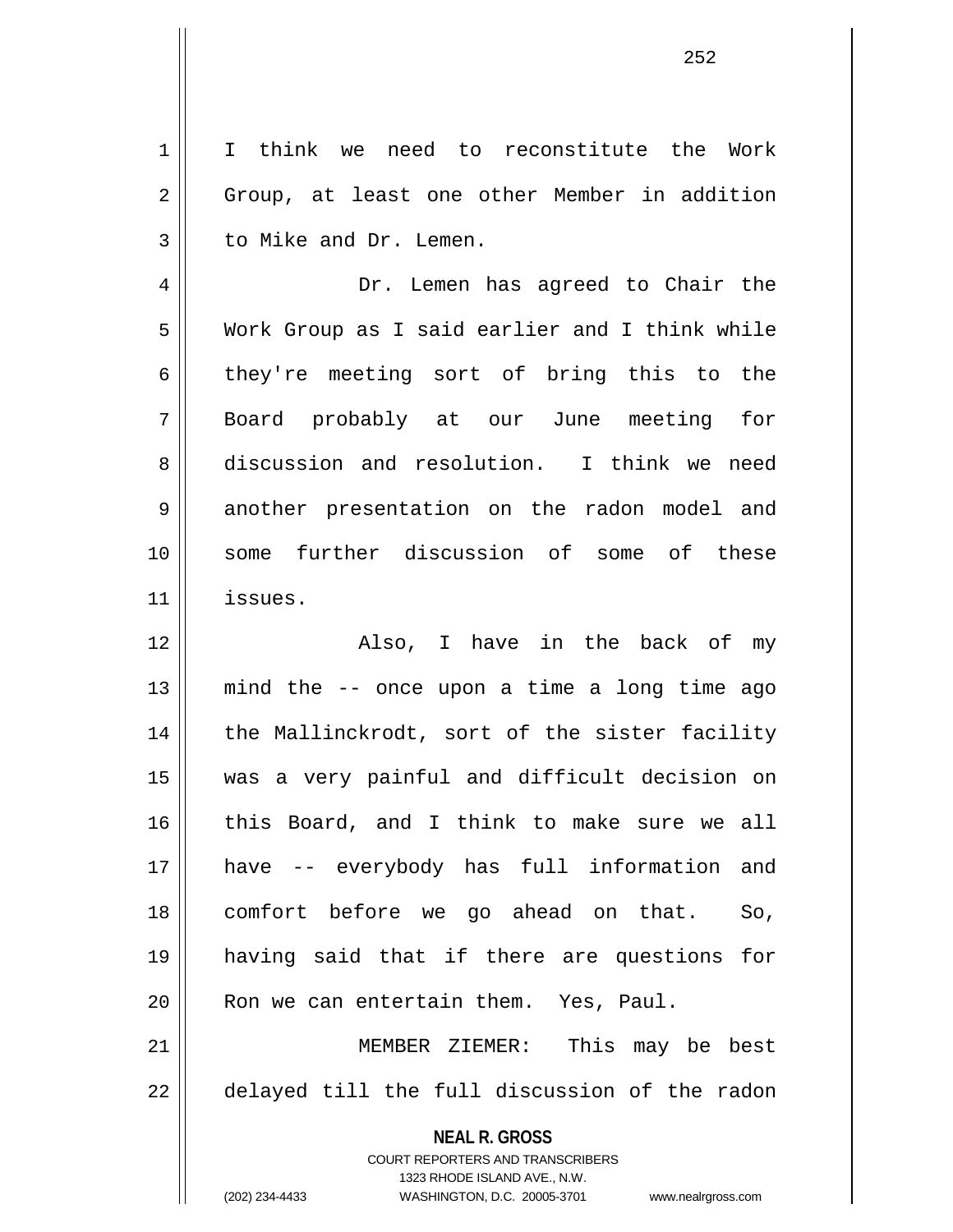1 || model, but it appeared to me that this was a 2 || very much more simple model. There was no air  $3 \parallel$  turnover allowed. Is that my understanding,

4 || Ron? That you allowed it to build up with no 5 ventilation?

6 DR. BUCHANAN: This is Ron 7 Buchanan. Yes, that's correct, Paul. It just 8 built up to some maximum. Radioactive decay  $9 \parallel$  was the only thing that would take it away. 10 And so it was not any air exchange or leaks or 11 | ventilation at all. Very simple model.

12 MEMBER ZIEMER: Because one of the 13 issues in the previous model that we 14 ultimately rejected was the debate over air 15 turnover rates and that sort of thing, 16 although one might also argue here that no 17 || turnover rate may not be plausible either. 18 But I did want to get a feel for the 19 difference in this model versus the ones that 20 we have -- or at least one that we have  $21$  excluded.

22 CHAIRMAN MELIUS: And I believe

**NEAL R. GROSS**

COURT REPORTERS AND TRANSCRIBERS 1323 RHODE ISLAND AVE., N.W. (202) 234-4433 WASHINGTON, D.C. 20005-3701 www.nealrgross.com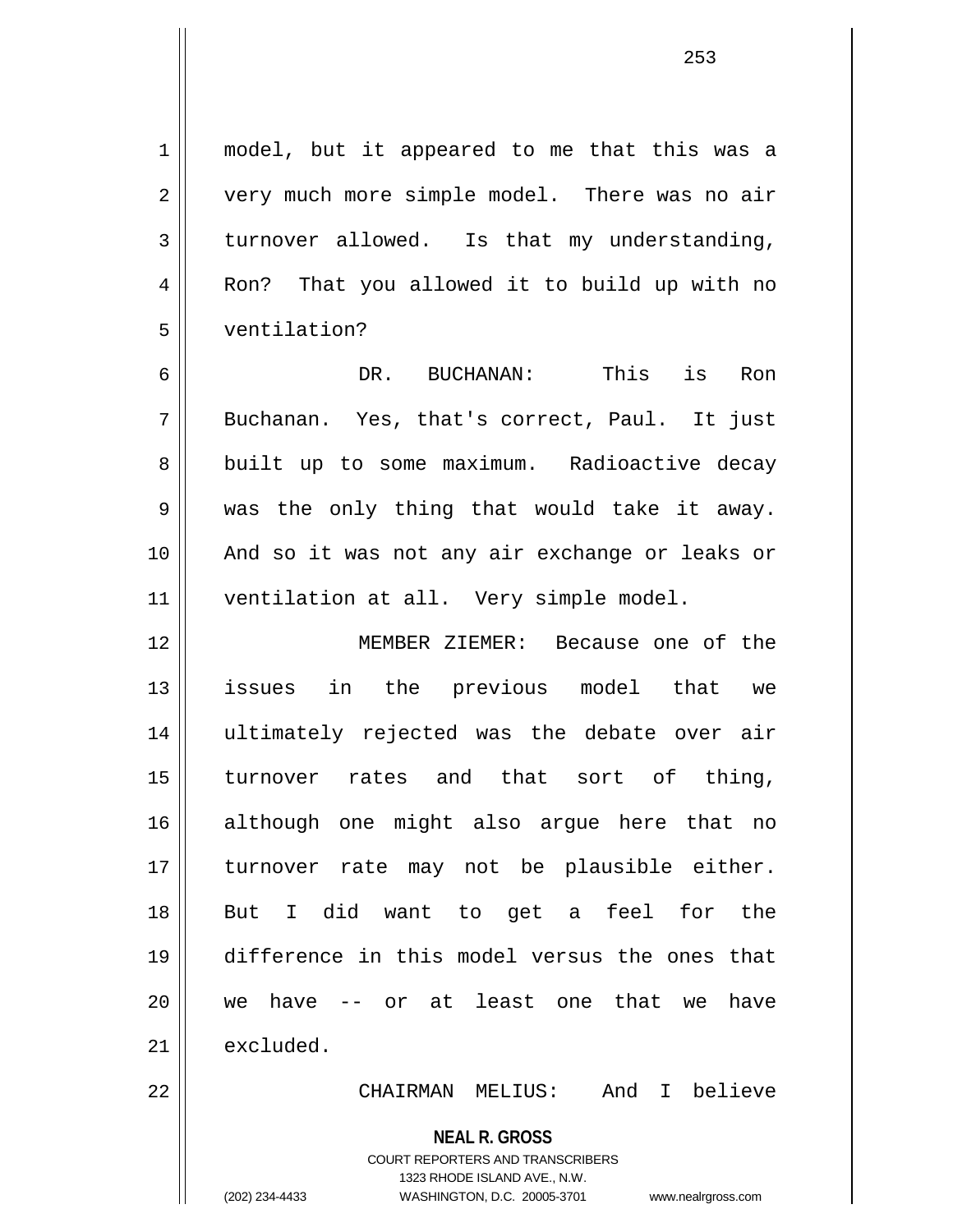| 1  | also if I recall from that presentation the                                                         |
|----|-----------------------------------------------------------------------------------------------------|
| 2  | source term is also less. And sort of less                                                          |
| 3  | dynamic also.                                                                                       |
| 4  | MEMBER ZIEMER: Source term and                                                                      |
| 5  | processes are a little different here. Maybe                                                        |
| 6  | we can have that discussion in more detail                                                          |
| 7  | next time.                                                                                          |
| 8  | CHAIRMAN MELIUS: Yes, I think                                                                       |
| 9  | that -- but I think that's another distinction                                                      |
| 10 | that's important for that. Yes, Brad and then                                                       |
| 11 | Mark.                                                                                               |
| 12 | MEMBER CLAWSON: Well, last time I                                                                   |
| 13 | raised a concern because of the Ingle Report.                                                       |
| 14 | And Mr. Rolfes sent back --                                                                         |
| 15 | CHAIRMAN MELIUS: Can you speak                                                                      |
| 16 | into the mic a little bit more?                                                                     |
| 17 | MEMBER CLAWSON: Okay. Mr. Rolfes                                                                    |
| 18 | sent back a report to us, well to me saying                                                         |
| 19 | that, and I didn't quite understand it, that                                                        |
| 20 | they weren't worried about the 230, the                                                             |
| 21 | thorium-230. And I just want a little bit                                                           |
| 22 | more clarification on that because I thought                                                        |
|    | <b>NEAL R. GROSS</b>                                                                                |
|    | <b>COURT REPORTERS AND TRANSCRIBERS</b>                                                             |
|    | 1323 RHODE ISLAND AVE., N.W.<br>(202) 234-4433<br>WASHINGTON, D.C. 20005-3701<br>www.nealrgross.com |
|    |                                                                                                     |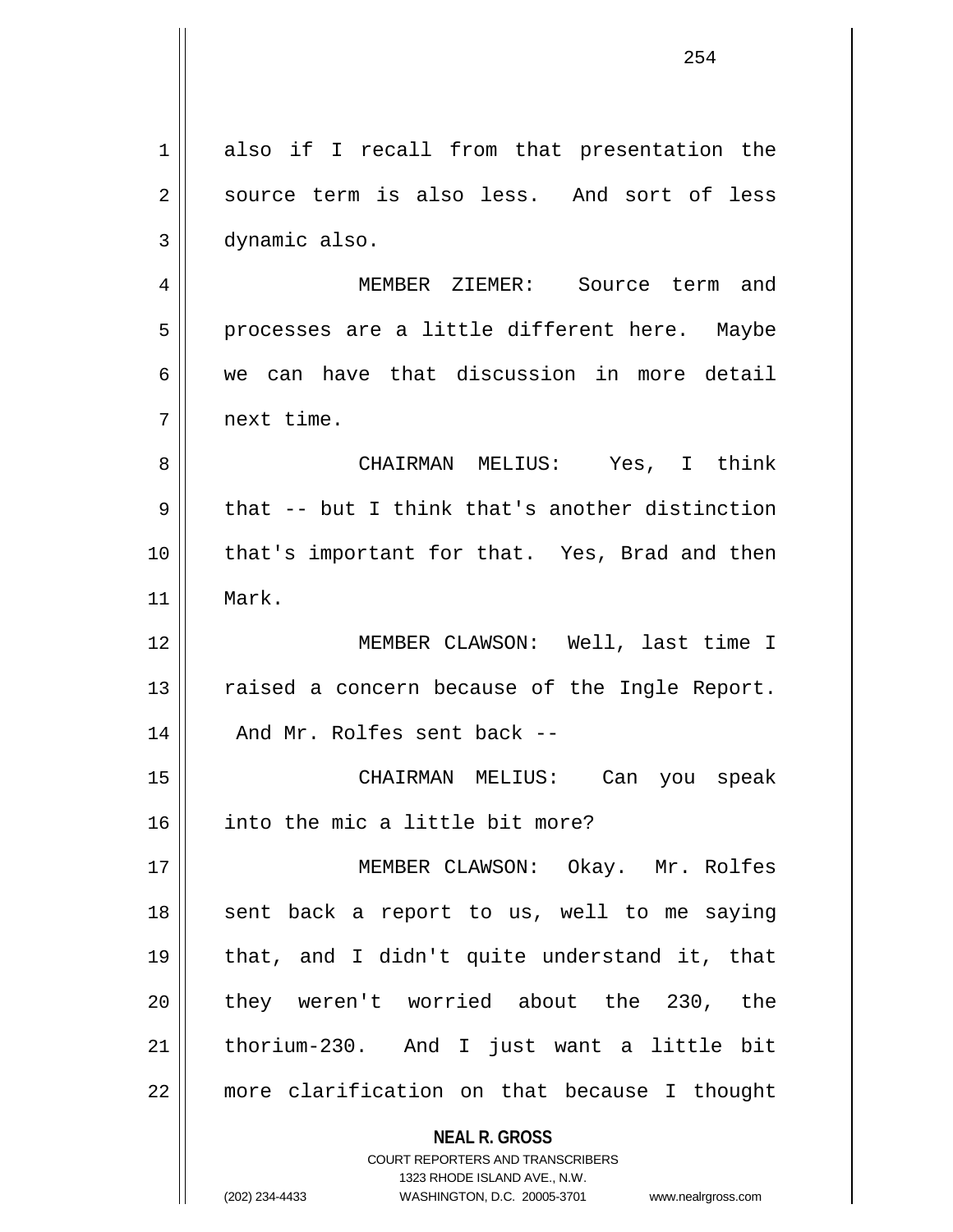**NEAL R. GROSS** COURT REPORTERS AND TRANSCRIBERS 1 we were taking the whole thorium issue all the 2 way through the years. Because these went out  $3 \parallel$  the four pits which dried out, went dusty and 4 my understanding is that thorium-230 is just  $5 \parallel$  as bad as the thorium-232. And I was just 6 wondering why we're still saying from the 7 || later years on. And how come we're not taking 8 **i** into account the thorium-230. 9 CHAIRMAN MELIUS: Mark, do you 10 want to address that? 11 MR. ROLFES: Yes, this is Mark. 12 And to clarify what Brad has said, he had 13 || expressed some concern based upon a document 14 || that he had found from Oak Ridge Associated 15 Universities when they were conducting an 16 epidemiologic survey of the Weldon Spring 17 Plant and also the Mallinckrodt site in the 18 1990s. 19 They had given a brief history of 20 || the operational processes going on at the 21 || site, had lumped in the exposure to thorium, 22 || either thorium-230 or thorium-232, together

1323 RHODE ISLAND AVE., N.W.

(202) 234-4433 WASHINGTON, D.C. 20005-3701 www.nealrgross.com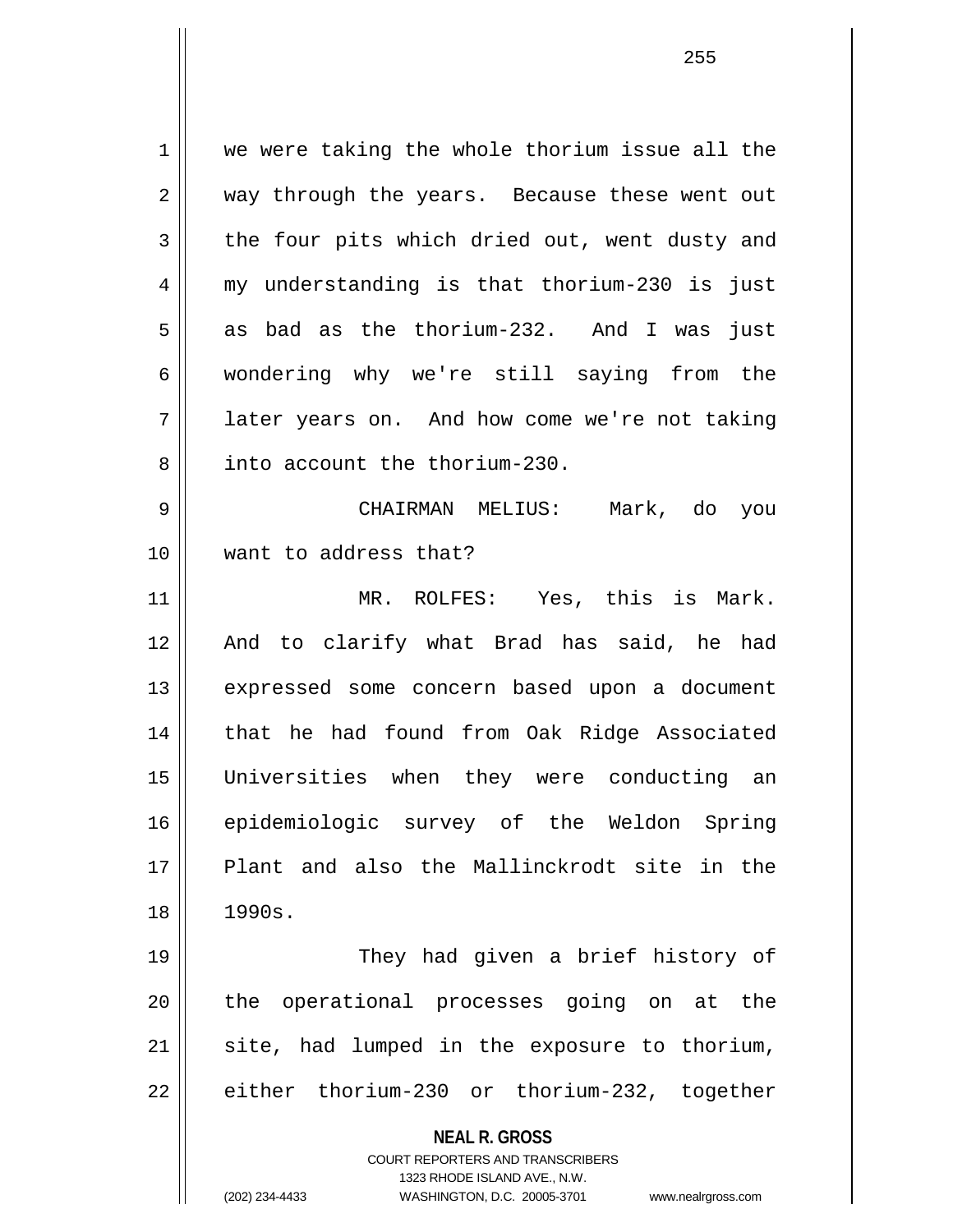1 and just called it thorium, and then described 2 || both processes where thorium-230 would have 3 **been** extracted from uranium ore concentrates  $4 \parallel$  and discarded in the four chemical pits which 5 | were kept underwater.

6 That was -- it was more a concern 7 about thorium-232 production operations being 8 conducted in the earlier years and not 9 || necessarily a concern. Basically we are aware 10 of the thorium-230 present in the uranium ore 11 concentrates at the site and we are giving 12 credit for that in dose reconstruction based 13 upon -- we add thorium-230 intakes based upon 14 || the uranium intakes that we develop based upon 15 | bioassay results.

16 The thorium-232 is separate. The 17 thorium-232 production operations were 18 conducted from 1963 through 1966. And this 19 was much different than the extraction of the 20 thorium-230 from the uranium ore concentrates. 21 I don't know if there's additional questions  $22$  || that you might have about the processes.

> **NEAL R. GROSS** COURT REPORTERS AND TRANSCRIBERS 1323 RHODE ISLAND AVE., N.W. (202) 234-4433 WASHINGTON, D.C. 20005-3701 www.nealrgross.com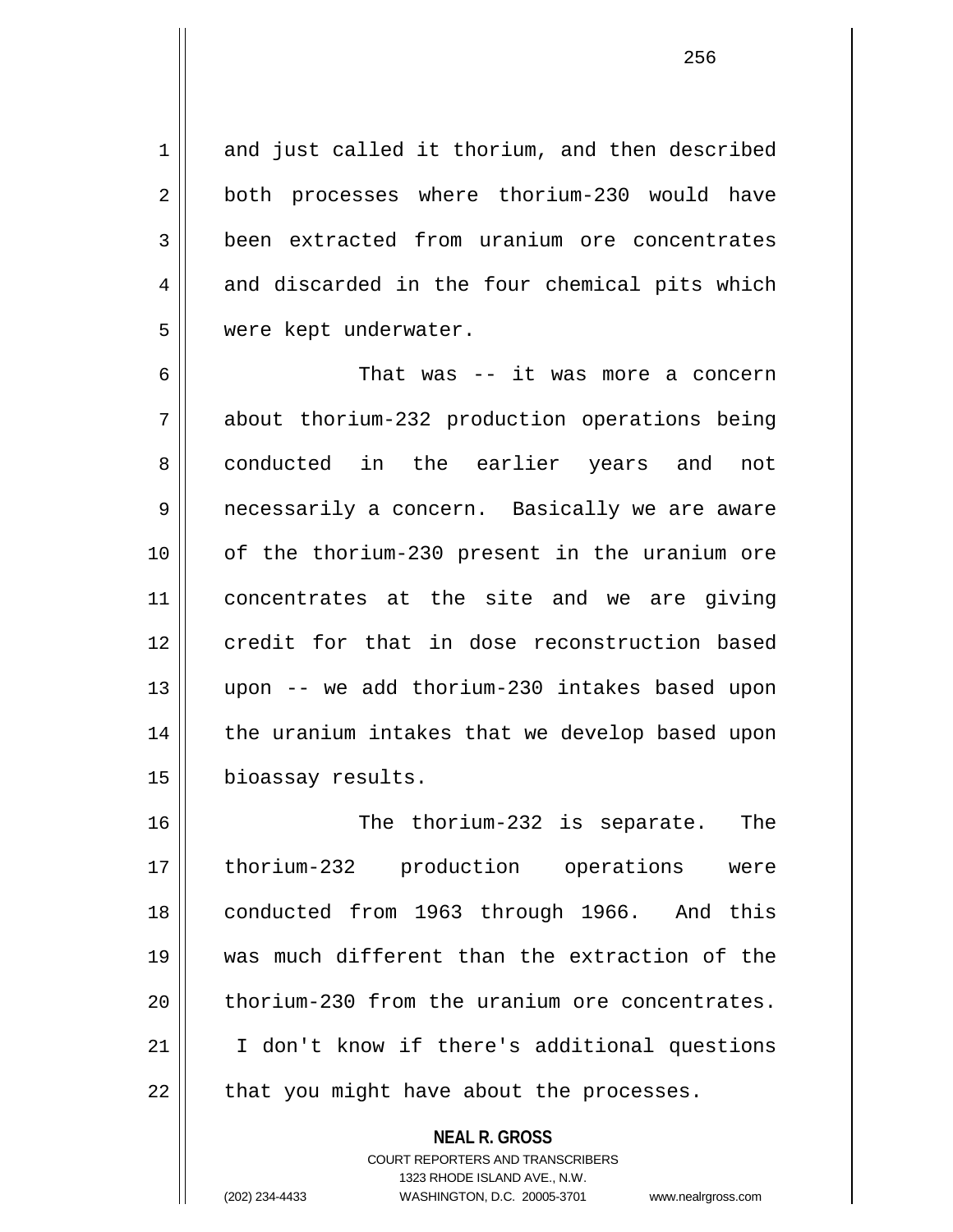| 1  | MEMBER CLAWSON: So, you're taking                                                                   |
|----|-----------------------------------------------------------------------------------------------------|
| 2  | into consideration the thorium-230 though, but                                                      |
| 3  | it's in your uranium model, right?                                                                  |
| 4  | MR. ROLFES: That's correct.                                                                         |
| 5  | MEMBER CLAWSON: The other                                                                           |
| 6  | question that I had was how much of this data                                                       |
| 7  | is actually Weldon Spring data? Because we                                                          |
| 8  | had the question earlier about using Fernald                                                        |
| 9  | data. And Dr. Lemen, I raised this concern                                                          |
| 10 | with him and you sent him a letter saying that                                                      |
| 11 | all of the information that you were using is                                                       |
| 12 | Weldon Spring data.                                                                                 |
| 13 | MR. ROLFES: Correct.                                                                                |
| 14 | MEMBER CLAWSON: How much -- how                                                                     |
| 15 | much information do you really have? Because                                                        |
| 16 | my understanding was there was very little                                                          |
| 17 | data for Weldon Spring, the sample data or                                                          |
| 18 | anything else.                                                                                      |
| 19 | MR. ROLFES: Well, I think, once                                                                     |
| 20 | again if you're referring to the thorium-230                                                        |
| 21 | concentrations that based upon measurements                                                         |
| 22 | and ratios to the uranium from the waste pits                                                       |
|    | <b>NEAL R. GROSS</b>                                                                                |
|    | <b>COURT REPORTERS AND TRANSCRIBERS</b>                                                             |
|    | 1323 RHODE ISLAND AVE., N.W.<br>(202) 234-4433<br>WASHINGTON, D.C. 20005-3701<br>www.nealrgross.com |
|    |                                                                                                     |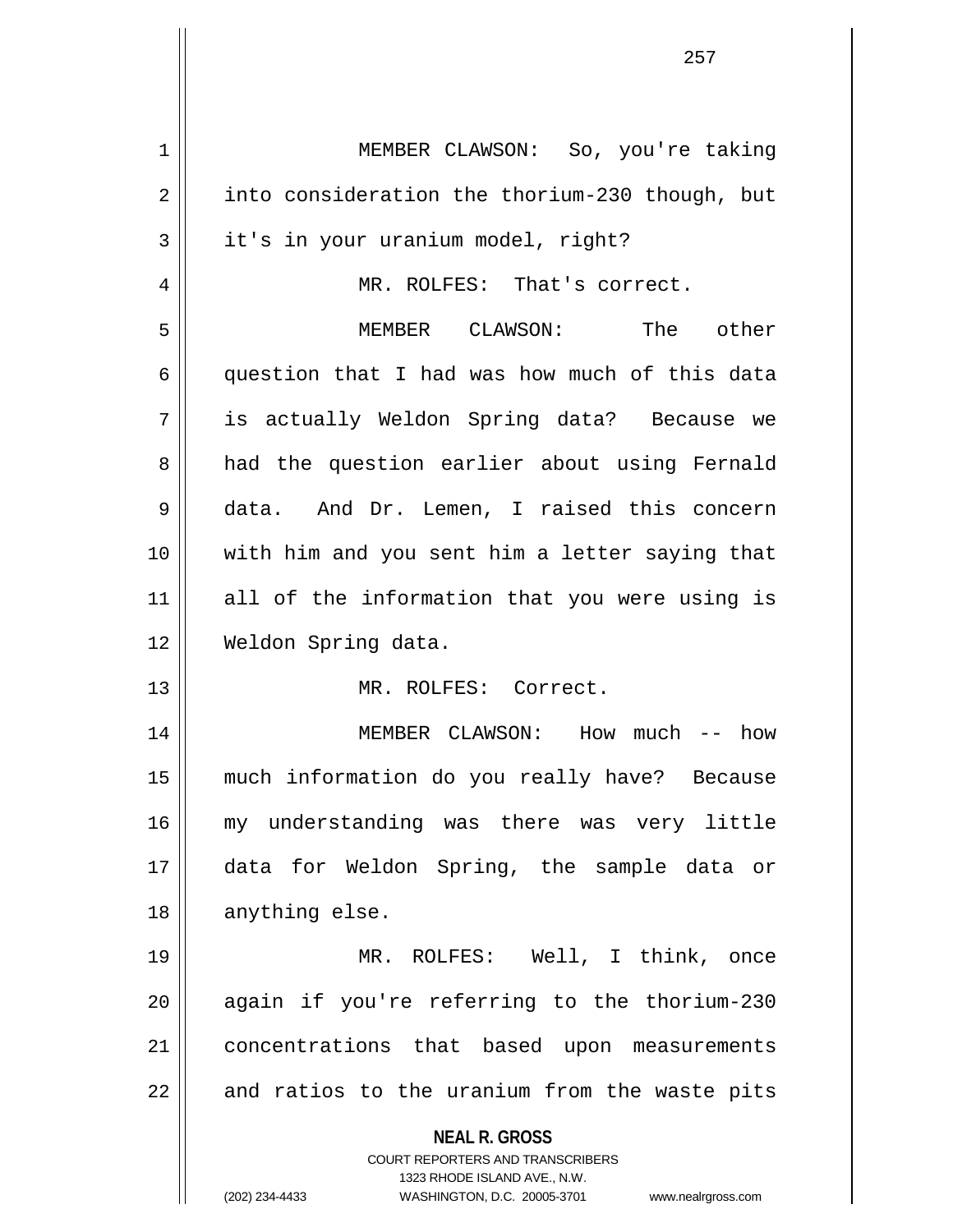1 or from the ore being processed, or the ore 2 concentrate being processed. If you're  $3 \parallel$  referring to thorium-232 operations we do have  $4 \parallel$  the air monitoring data in the form of daily 5 || weighted exposure reports. And both sets of 6 data, the thorium-230 as well as the thorium-7 232, they're all from Weldon Spring. It's 8 | completely from Weldon Spring.

9 MEMBER CLAWSON: So, how about air 10 sampling for uranium? Do we have air samples? 11 Because I'm getting a different picture from 12 early on that they really didn't have that 13 much data for Weldon Springs. And now I'm 14 hearing that you've got a substantial amount. 15 I'm just trying to get a feel for how much 16 data do we really have. Besides thorium I 17 || quess just raw data. What do we really have 18 || from Weldon Springs that we're basing this on? 19 MR. ROLFES: Well, our dose 20 || reconstruction approach for uranium relies 21 upon the uranium bioassay results. So we  $22 \parallel$  didn't go through and analyze, you know, how

**NEAL R. GROSS**

COURT REPORTERS AND TRANSCRIBERS 1323 RHODE ISLAND AVE., N.W. (202) 234-4433 WASHINGTON, D.C. 20005-3701 www.nealrgross.com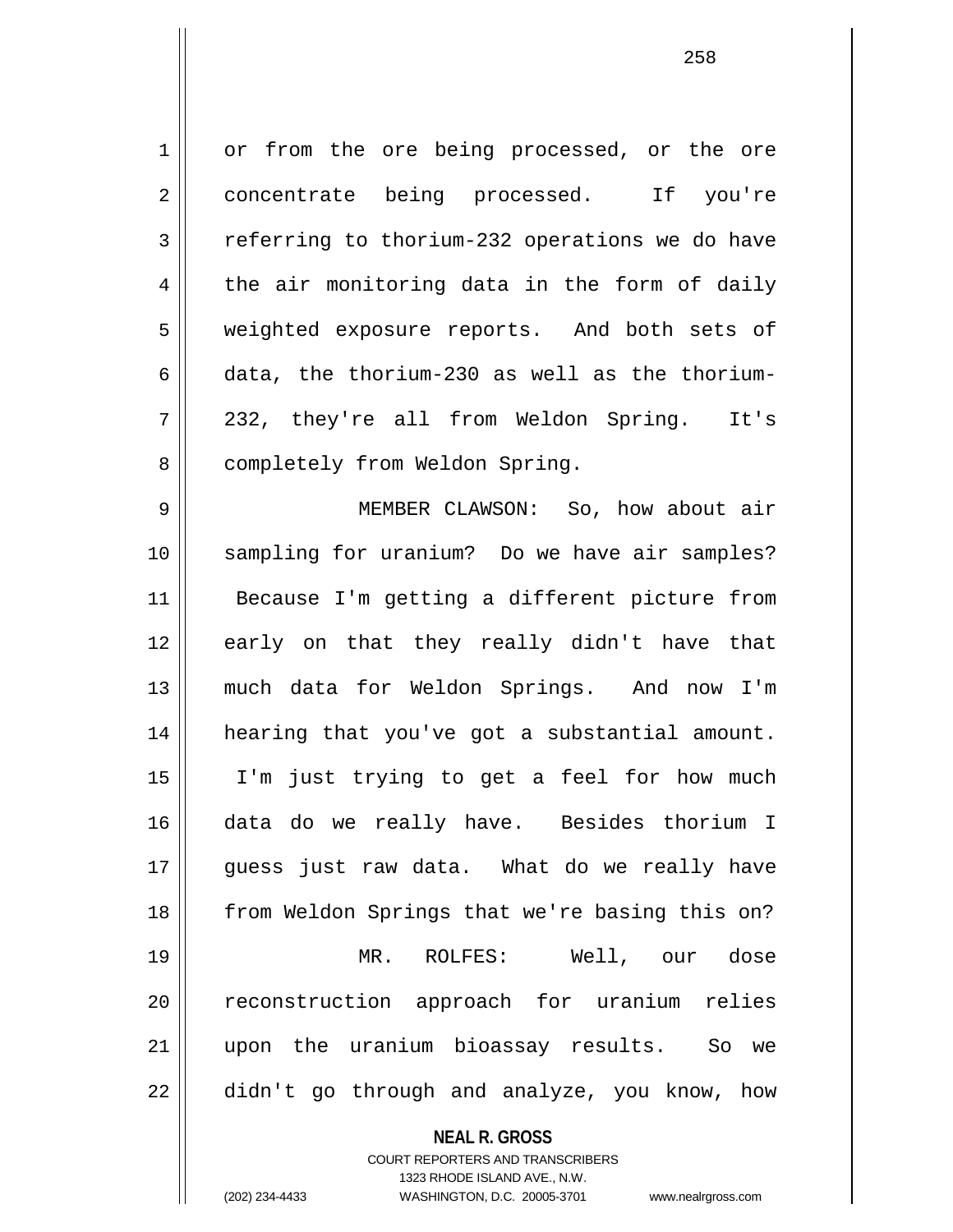1 || many uranium air samples that we have, for  $2 \parallel$  example. We did have thorium-232 bioassay  $3 \parallel$  samples being collected by the mobile in vivo  $4 \parallel$  unit.

5 || The Modison Correct on what Ron had 6  $\parallel$  said earlier, we didn't discard those data, we 7 just didn't receive the actual results of the 8 || lung burdens that the individuals who were 9 counted in 1966. We were only given a 10 summarization that approximately 200 counts 11 were made I believe on 160 workers. And we 12 were given a summarization as to where -- 13 whether they had a lung burden of thorium-232 14 Somewhere in between a trace. And they 15 basically categorized the exposure levels in 16 three different bands.

17 So we didn't have the actual 18 results for thorium-232 bioassay. And so 19 we're using air sampling data, the daily 20 weighted exposure results to reconstruct 21 || thorium-232 intakes for that situation.

22 CHAIRMAN MELIUS: Mark?

**NEAL R. GROSS** COURT REPORTERS AND TRANSCRIBERS 1323 RHODE ISLAND AVE., N.W.

(202) 234-4433 WASHINGTON, D.C. 20005-3701 www.nealrgross.com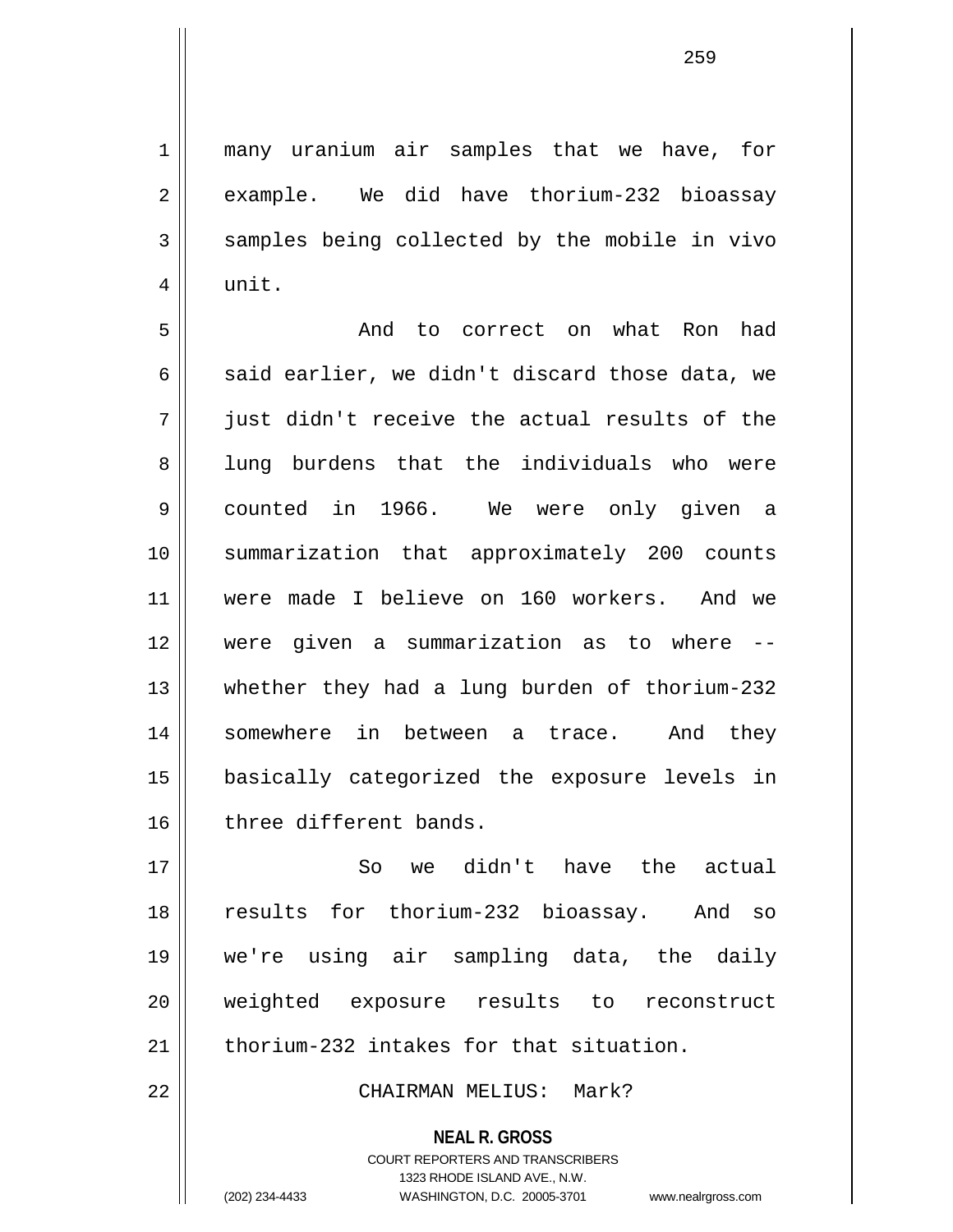**NEAL R. GROSS** COURT REPORTERS AND TRANSCRIBERS 1323 RHODE ISLAND AVE., N.W. (202) 234-4433 WASHINGTON, D.C. 20005-3701 www.nealrgross.com 1 || MEMBER GRIFFON: Just to follow 2 || up. I had another question, but just to 3 follow up on Brad's. So, for the thorium-230 4 || you're doing any dose reconstruction based on 5 || uranium bioassay, is that correct? 6 MR. ROLFES: That's correct. 7 After we calculate a uranium intake based upon 8 || someone's uranium urinalysis result we would 9 add in an intake of any other progeny 10 radionuclides and any other trace 11 radionuclides that would be found in ore 12 | concentrates. 13 MEMBER GRIFFON: Did I 14 misunderstand that you -- you said that the 15 thorium was separated from the uranium, the 16 | thorium-230 was separated out. 17 MR. ROLFES: It wasn't -- not 18 necessarily in a form like a collection. It 19 wasn't separated to concentrated. It was 20 || basically discarded into the waste pits as a 21 || wet slurry and kept underwater. 22 MEMBER GRIFFON: But the people, I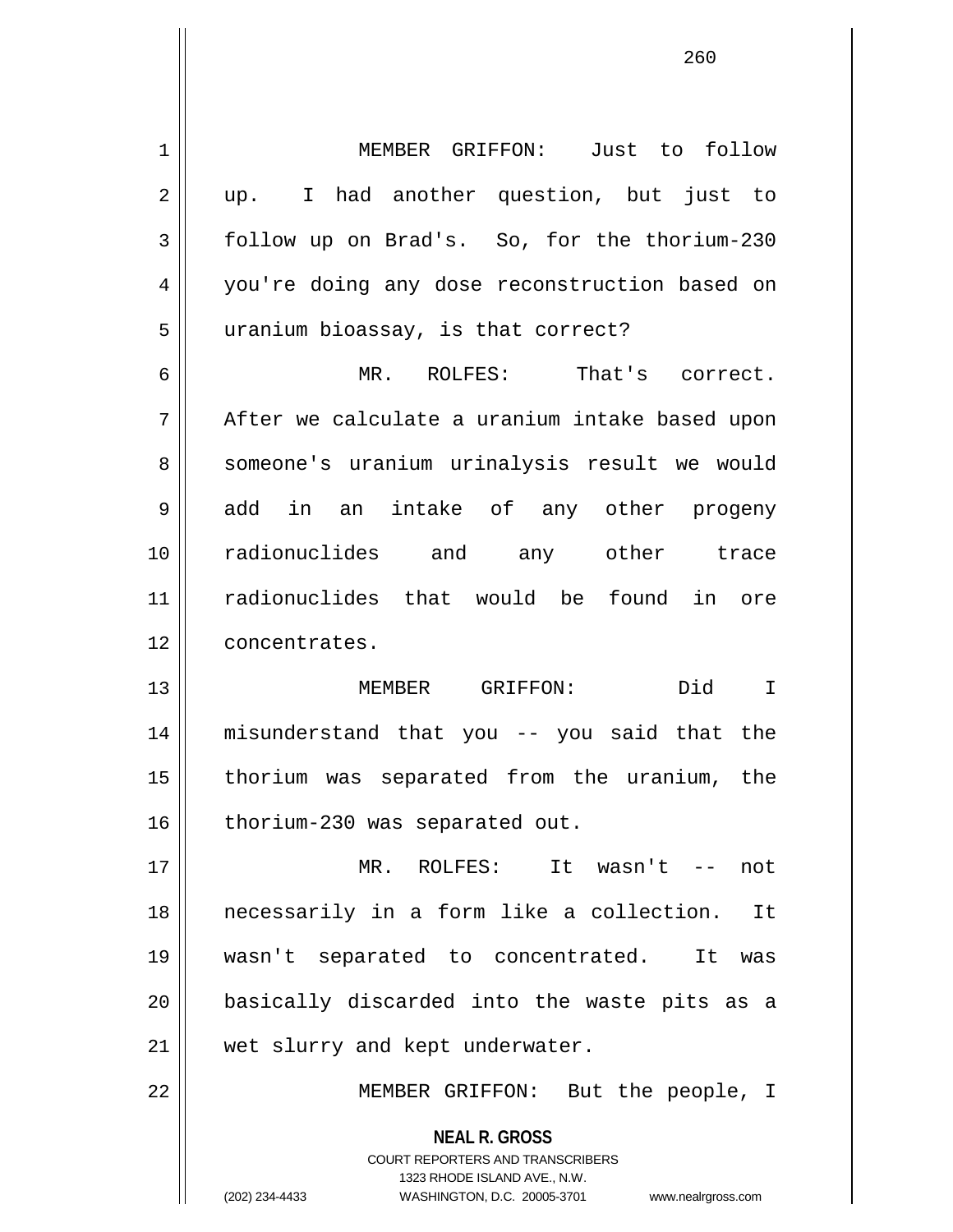**NEAL R. GROSS** 1 mean, so I'm not too familiar with this site  $2 \parallel$  but nobody would have been exposed in those 3 waste pits, or cleaning up those waste pits, 4 or any of those activities? In that case  $5 \parallel$  they've got a different mix I guess. 6 MR. ROLFES: The remediation 7 didn't occur during the operational period. 8 || It was actually done by the Army after the 9 || fact I believe. So the people that were 10 covered employees under DOE contract weren't 11 involved in the actual remediation work of the  $12 \parallel$  pits. 13 MEMBER GRIFFON: I mean, I'll 14 | review further for the next meeting. 15 My other is more of a statement 16 than a question. It's this thorium air DWE 17 model is also similar to what has been 18 proposed for Fernald I believe. And I still 19 have some questions about the one at Fernald. 20 || So I think it might be useful for the Work 21 Groups to coordinate on some of the issues 22 || that were brought out in the Fernald analysis

> COURT REPORTERS AND TRANSCRIBERS 1323 RHODE ISLAND AVE., N.W.

(202) 234-4433 WASHINGTON, D.C. 20005-3701 www.nealrgross.com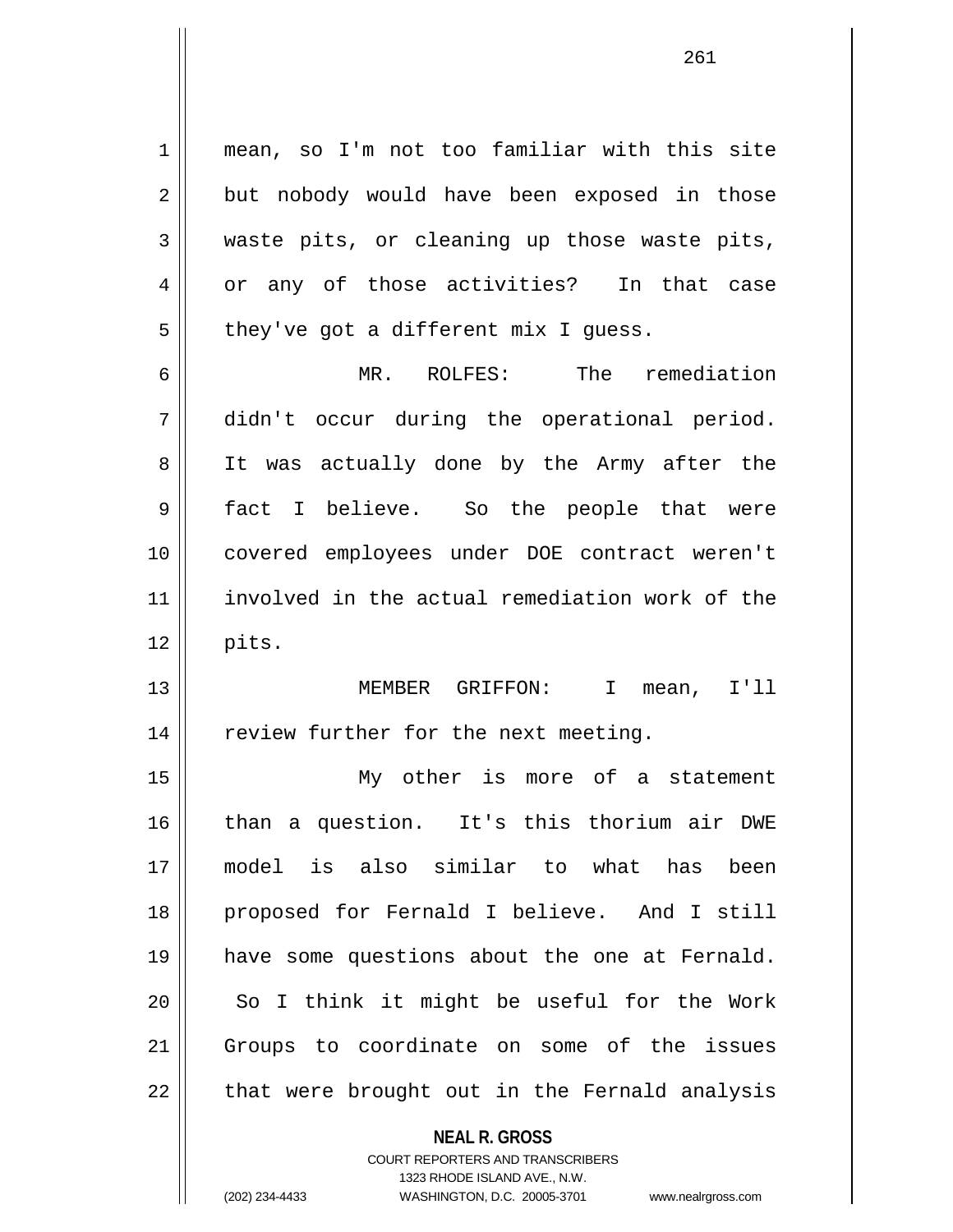1 versus the Weldon Spring.

| $\overline{2}$ | I also see in the slide it talks               |
|----------------|------------------------------------------------|
| 3              | about these errors, and this is what you       |
| $\overline{4}$ | mentioned, the blunders are in the scientific  |
| 5              | literature. I mean, I get the sense that this  |
| 6              | is the one paper that was done on this issue   |
| 7              | and it was, you know, I think tasked through   |
| 8              | this project. So, I don't know if that's a     |
| 9              | broadly defined sort of thing, blunders. The   |
| 10             | scientific literature I believe is the one     |
| 11             | paper that we're referencing and it's been     |
| 12             | sort of used to justify both these approaches  |
| 13             | I believe. Is that wrong? I don't know.        |
| 14             | Anyway, that's just a statement more to        |
| 15             | consider what we've been looking at at Fernald |
| 16             | when we're looking at this Weldon Spring       |
| 17             | model.                                         |
| 18             | MEMBER CLAWSON: Mark, I wanted to              |
| 19             | address something that you had said earlier.   |
| 20             | Now, this went into four different pits. The   |
| 21             | last three and four pits were built later on   |
| 22             | in the years. What gives you the sense that    |
|                | <b>NEAL R. GROSS</b>                           |

COURT REPORTERS AND TRANSCRIBERS 1323 RHODE ISLAND AVE., N.W.

(202) 234-4433 WASHINGTON, D.C. 20005-3701 www.nealrgross.com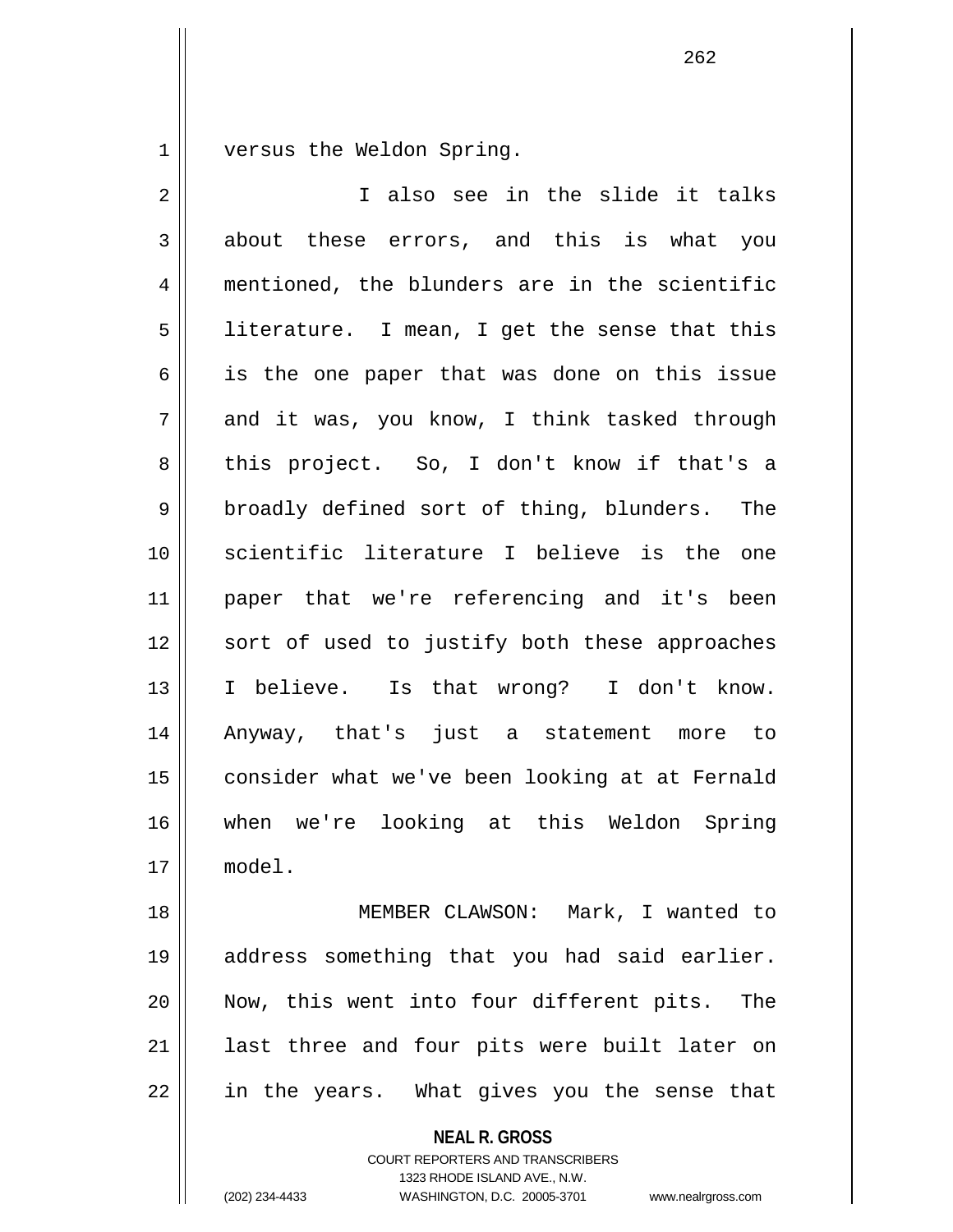**NEAL R. GROSS** COURT REPORTERS AND TRANSCRIBERS 1323 RHODE ISLAND AVE., N.W. 1 | they were completely covered with water?  $2 \parallel$  Because in some of your own documents these, 3 || in the summertime these pits would become -- $4 \parallel$  these pits would dry out. And this was one of  $5 \parallel$  the issues that they had, and I believe there 6 was an EPA report that came out on the same  $7 \parallel$  issue of it drying out and becoming airborne. 8 MR. ROLFES: There was actually a  $9 \parallel$  report that did say that the rainfall in the 10 area kept the pits wet and so there wasn't a 11 || concern with resuspension. I'd have to check 12 back to see if we had any kind of air 13 monitoring data around the area, but that came 14 from a report basically saying that the 15 || raffinates had remained underwater. 16 CHAIRMAN MELIUS: Any other Board 17 Member questions at this point? We'll be 18 coming back to this. There's a fair number of 19 || reports and Work Group deliberations on this, 20 || so it's been looked at. 21 || Thelieve we have the petitioners  $22 \parallel$  may be on the line. I don't know if they wish

(202) 234-4433 WASHINGTON, D.C. 20005-3701 www.nealrgross.com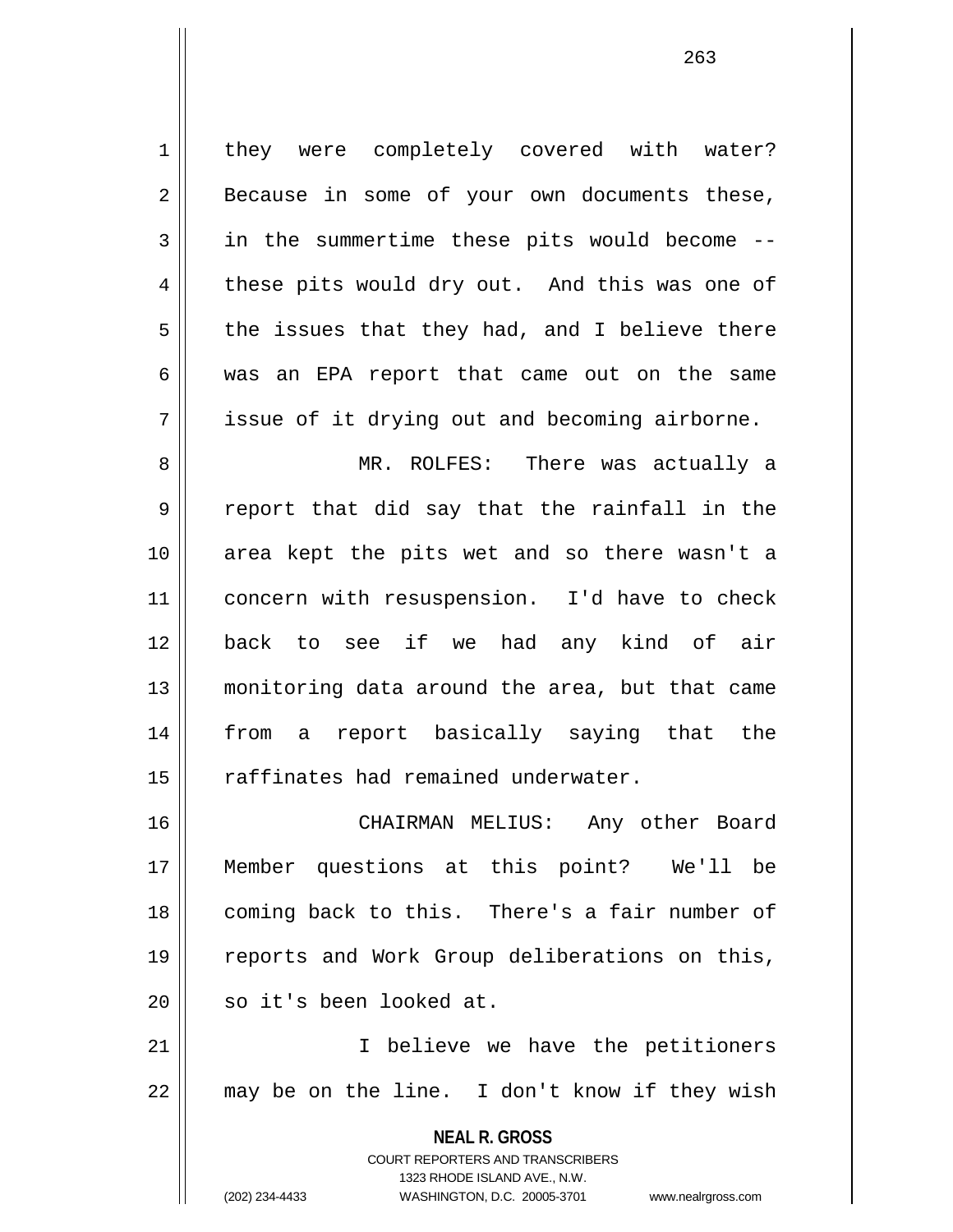1 || to say anything at this point.

2 MS. TRIPLETT: Yes, this is Tina 3 | Triplett.

4 | CHAIRMAN MELIUS: Okay, go ahead. 5 MS. TRIPLETT: Okay. I have a 6 number of things. The thorium years of 7 || production I know have come into question.  $8$  || And initially when we were talking with Mr. 9 || Rolfes we didn't specifically differentiate 10 between the thorium-232 and thorium-230. Our 11 discussion was based on the fact that there 12 are several documents, and I gave him a couple 13 || examples, but we have numerous documents that  $14$   $\parallel$  state that thorium was there the whole entire 15 time. The historical documents don't 16 differentiate between the thorium-230 and the 17 || thorium-232. NIOSH it appears makes their own 18 judgment on why to separate it and I'm not 19 really sure I've received an explanation of 20 why that's now being taken into account. 21 There's additional documents at

22 || hand that show thorium processing residues

**NEAL R. GROSS**

COURT REPORTERS AND TRANSCRIBERS 1323 RHODE ISLAND AVE., N.W. (202) 234-4433 WASHINGTON, D.C. 20005-3701 www.nealrgross.com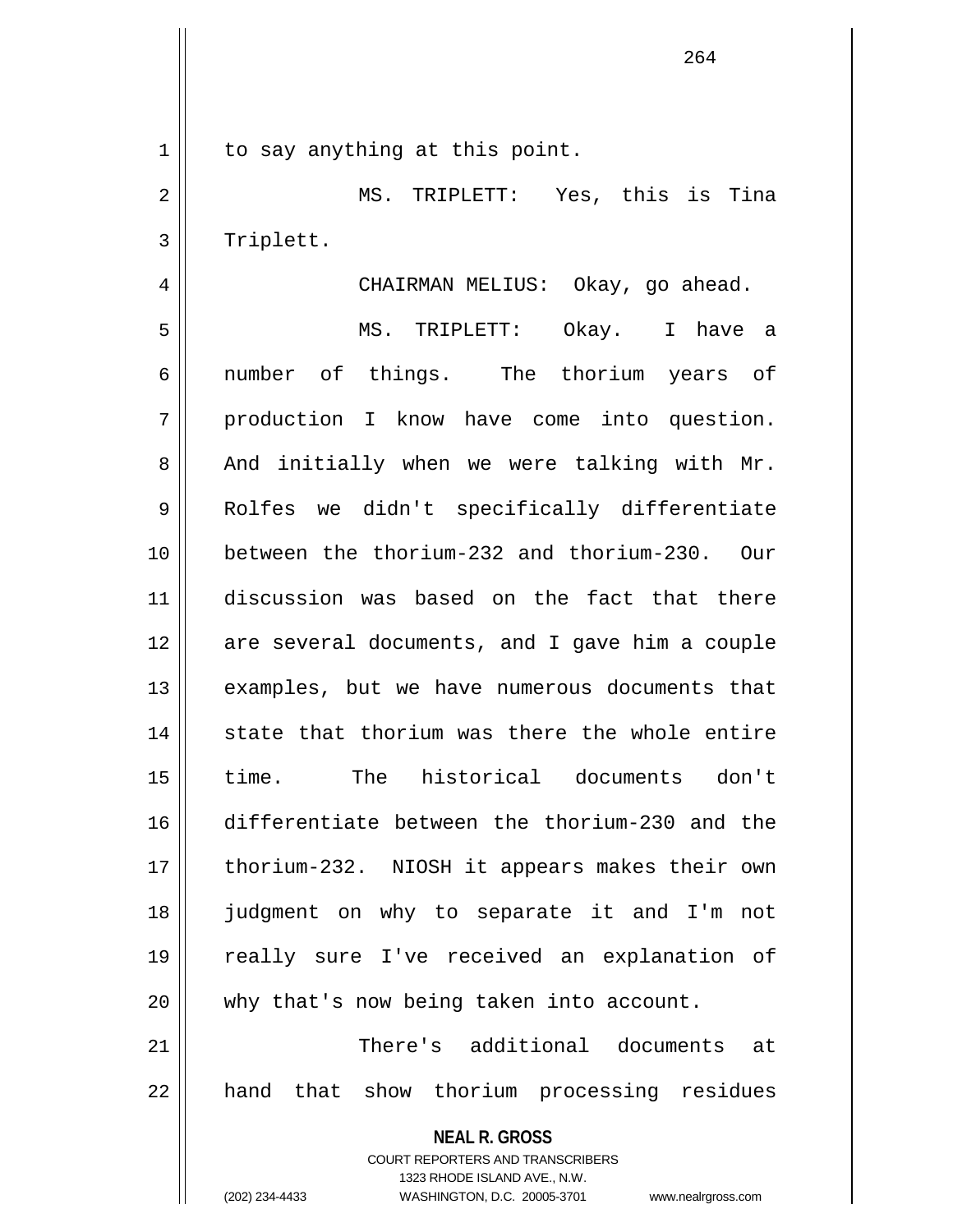1 | were placed in pits 3 and 4, and pit 3 was 2 constructed in 1959. And there's also other 3 documents that we have that show thorium 4 || processing residues were deposited in all four 5 pits. So, there still seems to be a 6 discrepancy of what was actually there and 7 || there's no material accountability, true 8 | material accountability for what Weldon Spring 9 || did or did not process.

10 The issue with the thorium-230 was 11 we've kind of made this point previous that 12 there was raffinate processing at Weldon 13 || Spring. We have graphs that show that the 14 || raffinate processing was done at Weldon Spring 15 || the entire operating period. It shows that 16 thorium-230 was recovered. It wasn't going 17 || into the pits as Mr. Rolfes claims. So why 18 else would there be a reason to recover it if 19 they weren't sending it out to other sites? 20 || The same procedure in reference to these Ingle  $21$  || 1991 and Ingle 1998 documents show that that's 22 what Weldon Spring was doing. It's not

> **NEAL R. GROSS** COURT REPORTERS AND TRANSCRIBERS 1323 RHODE ISLAND AVE., N.W. (202) 234-4433 WASHINGTON, D.C. 20005-3701 www.nealrgross.com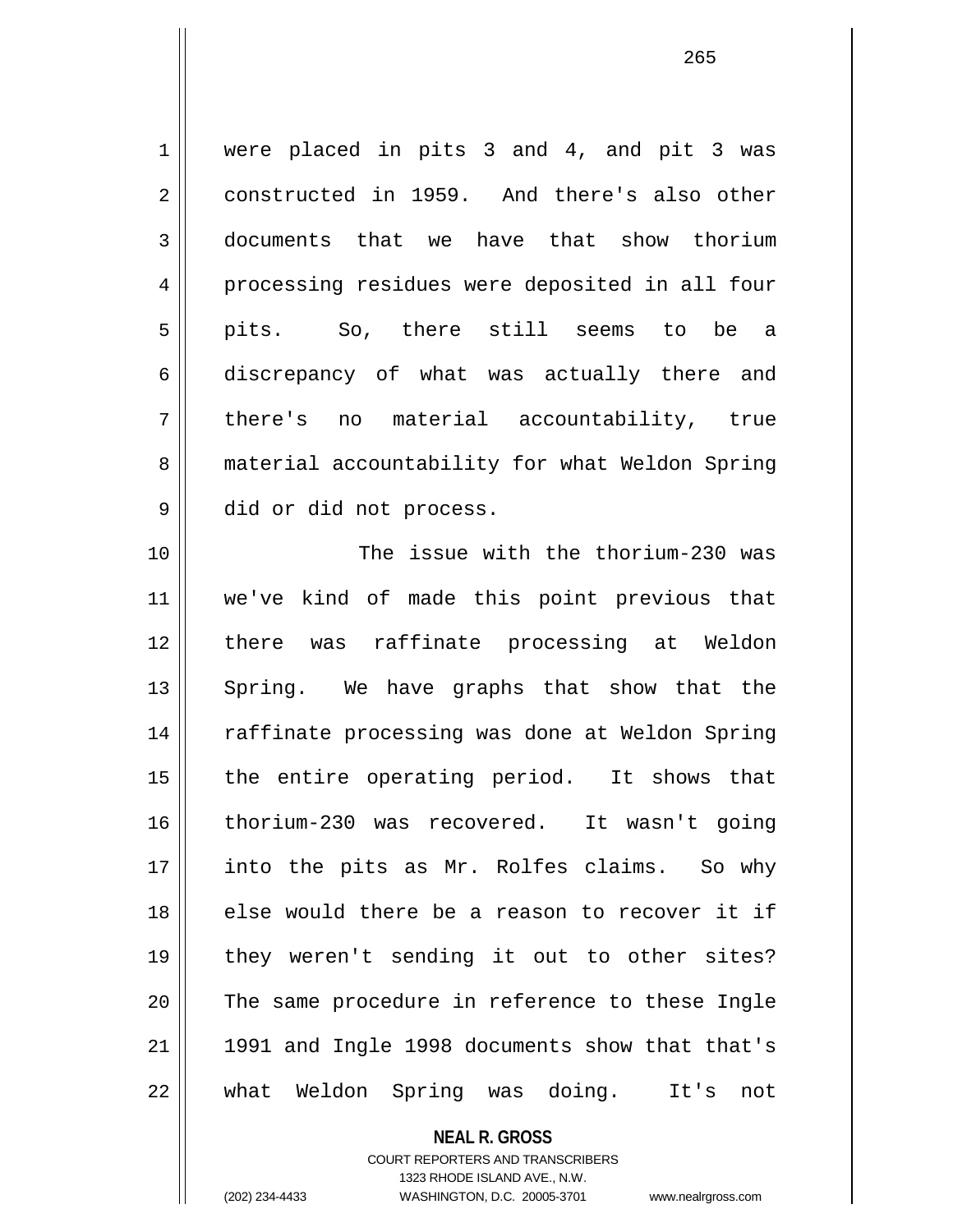1 | talking about thorium-232, it's talking about  $2 \parallel$  the thorium-230 from raffinate.

3 and it appears that this isn't 4 || being taken into account although it has been  $5 \parallel$  shown thorium-230 from processing of raffinate  $6 \parallel$  has been a huge problem at other sites that 7 have already granted SECs, notably the 8 | Mallinckrodt Destrehan facility. They already 9 established that uranium progeny could not be 10 dosed from the raffinate which includes the  $11$  thorium-230.

12 There just doesn't seem to be any 13 || consistency among the sites. I know it was 14 also an issue with Blockson as well about the  $15$  | thorium-230 and if there was a separate waste 16 || stream for it. It could have, you know, dried 17 || out, become airborne and resulted in another 18 || undetected source of internal exposure.

19 We've expressed this in the past 20 || as I've mentioned before, you know, and 21 regardless of whether it's thorium-230 or 22 | thorium-232 Weldon Spring was not monitored

**NEAL R. GROSS**

COURT REPORTERS AND TRANSCRIBERS 1323 RHODE ISLAND AVE., N.W. (202) 234-4433 WASHINGTON, D.C. 20005-3701 www.nealrgross.com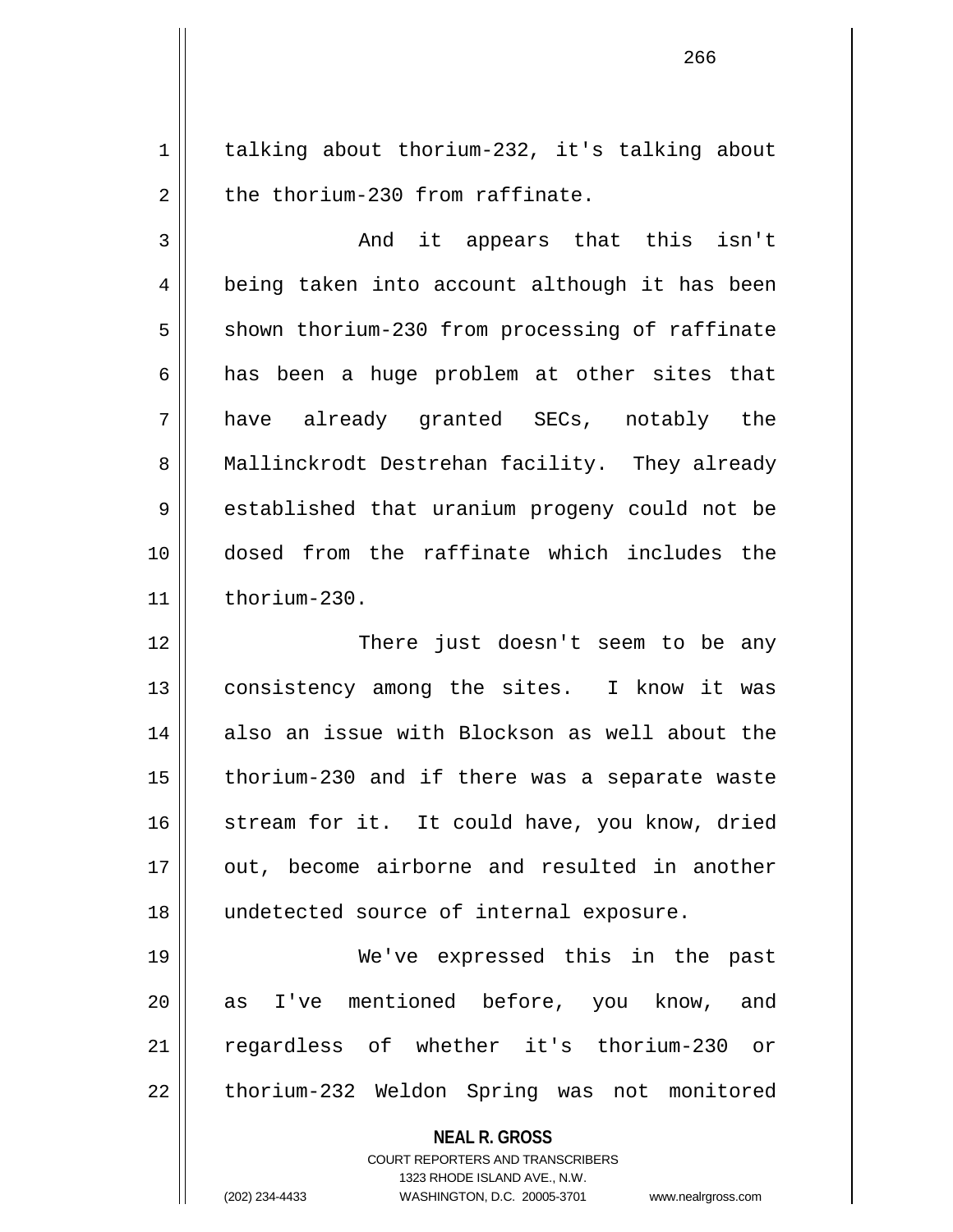1 || for either. And I don't think it's fair that 2 || we're singling out thorium-232 for '63 to '66  $3$   $\parallel$  when thorium was there the whole entire time. 4 There's still just as much hazard to thorium-5 230 as thorium-232. And we have these 6 documents that show it was being recovered  $7$   $\parallel$  from the raffinates.

8 There's other concerns. 9 Mallinckrodt was very reluctant in protecting 10 its workers from thorium exposure. This was 11 noted in the memo from 1965 where thorium was 12 being done involving hand scooping outside of  $13$  | the hood with vigorous air currents.

14 || The adequacy of administrative 15 controls such as a respirator wearing for 16 routine dust-handling operations was 17 questioned. A backup in vivo counting was 18 recommended. However, a reticence was 19 evidenced by Mallinckrodt staff personnel 20 || toward counting any of its at-risk employees 21 due to potential personal relations 22 || complications. It was very difficult to

## **NEAL R. GROSS**

COURT REPORTERS AND TRANSCRIBERS 1323 RHODE ISLAND AVE., N.W. (202) 234-4433 WASHINGTON, D.C. 20005-3701 www.nealrgross.com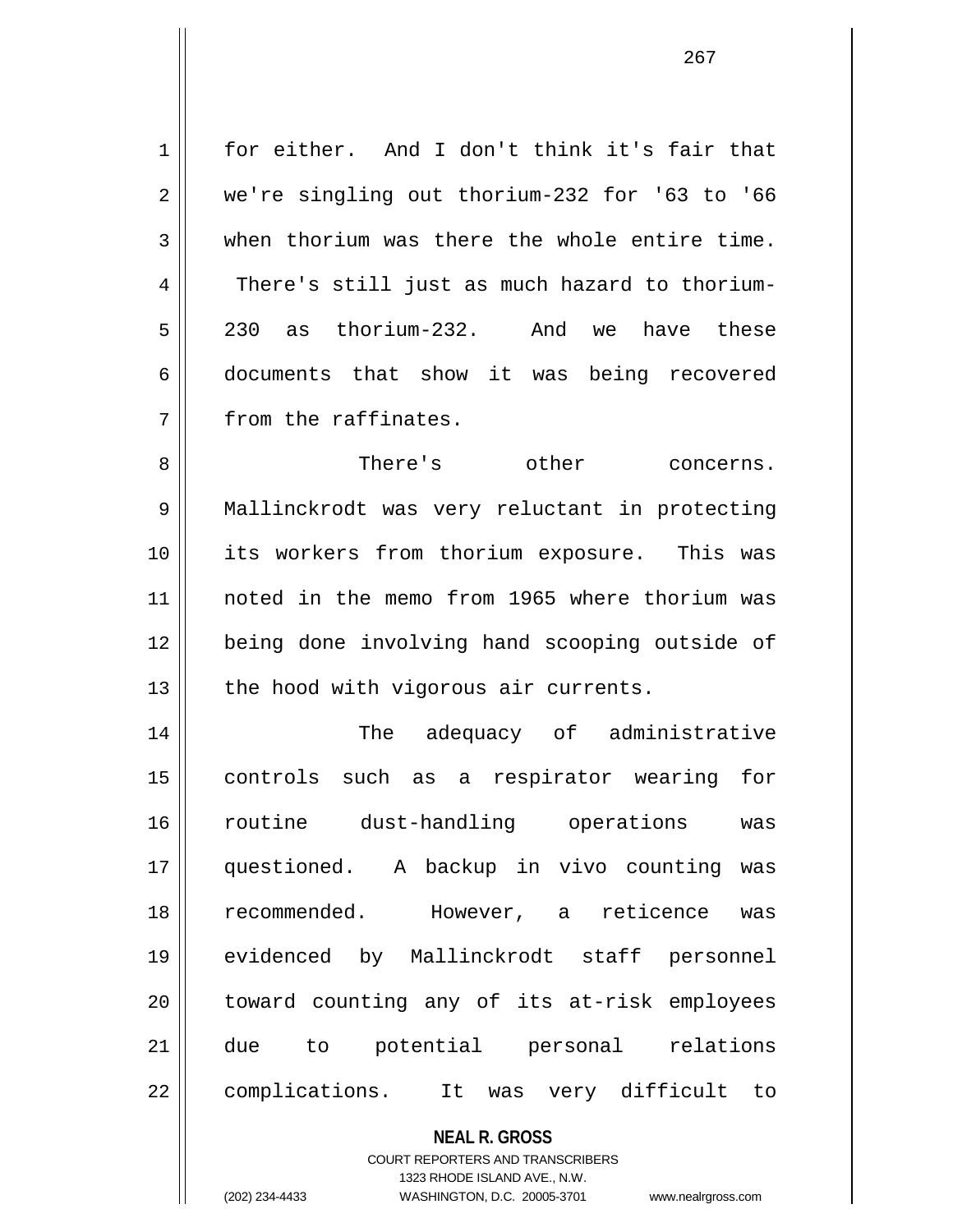1 assess any over-exposure for thorium and the 2 | conventional bioassay techniques were not 3 adequate for monitoring those exposures. And 4 it's also been documented and we've submitted  $5 \parallel$  this several times, that it was noted that 6 thorium exposures were more than realized at 7 Weldon Spring.

8 || It appears that some of this 9 || information in my opinion is being -- NIOSH 10 may be misleading as far as what information 11 || they have. I know with the dosing thorium 12 from the uranium output doesn't seem to be 13 || feasible because there's just not enough data 14 for Weldon Spring. I feel that they're 15 || carefully -- NIOSH may be carefully choosing 16 || their words and they keep changing the 17 terminology to confuse us petitioners, the 18 || claimants and the Advisory Board.

19 NIOSH has made a comment in the 20 Evaluation Report that thorium air 21 | concentrations was routinely recorded and that 22 || just isn't true. They're using summary data

**NEAL R. GROSS**

COURT REPORTERS AND TRANSCRIBERS 1323 RHODE ISLAND AVE., N.W. (202) 234-4433 WASHINGTON, D.C. 20005-3701 www.nealrgross.com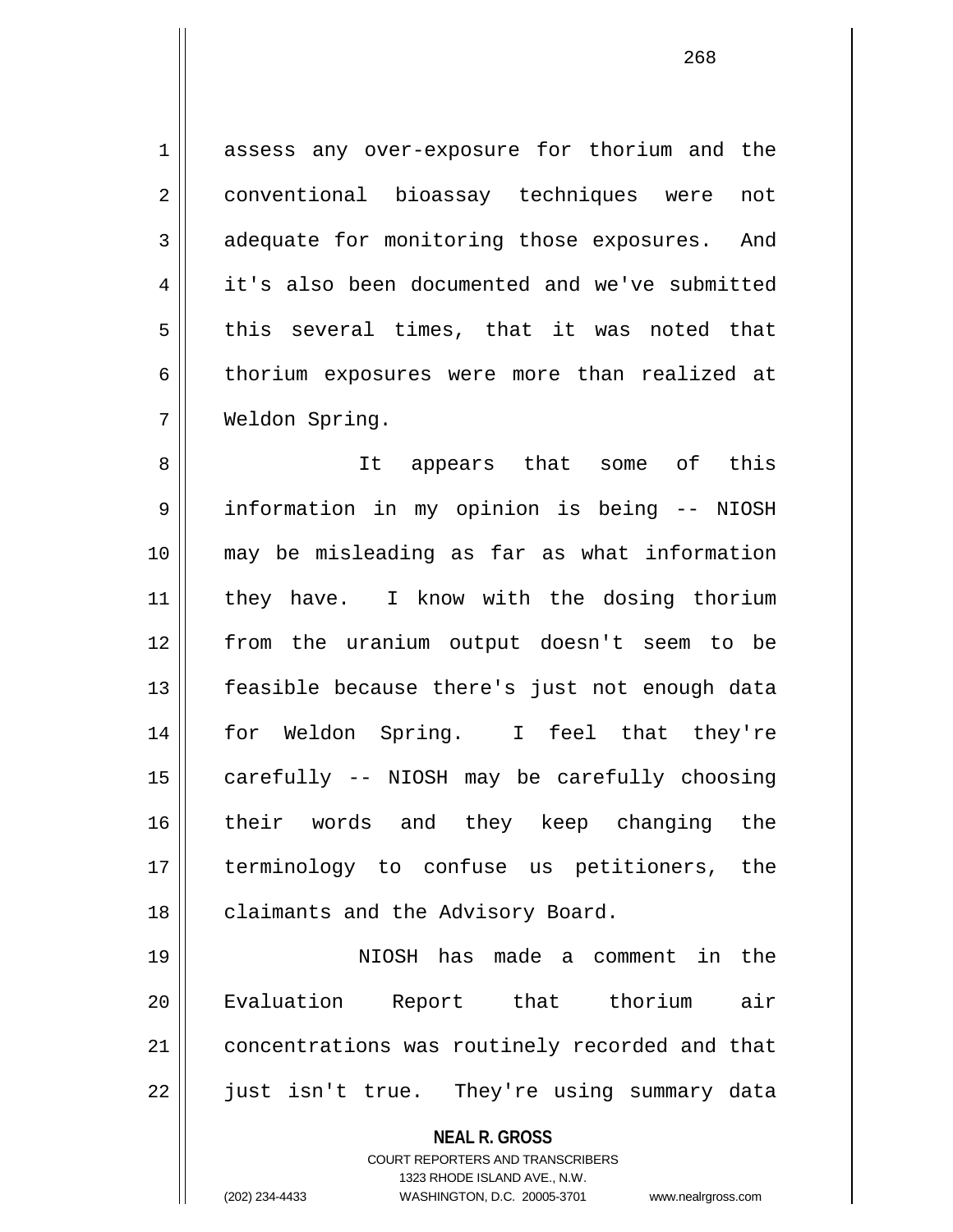1 of air concentrations which doesn't appear to  $2 \parallel$  be actual Weldon Spring data. And even the 3 summaries that are being used are being 4 || misrepresented because for several of those 5 years the data was taken from other years.  $6 \parallel$  They were not true measurements. The fact is  $7 \parallel$  there is no raw data for Weldon Spring and any 8 || attempt to recreate the intakes are not 9 | bounding or sufficiently accurate.

10 Furthermore, NIOSH has already 11 determined that records related to potential 12 thorium exposure may not be sufficient for 13 || adequate reconstruction of internal exposure 14 as stated on page 11 of the Evaluation Report.

15 || The regards to the DWE blunders, 16 what it comes down to for us as the 17 petitioners is the lack of data. There is 18 limited data and the lack of 19 representativeness of the data. The 20 petitioners have made several attempts to get 21 clarification from NIOSH on this issue, and as 22 || previously stated it appears NIOSH keeps

> **NEAL R. GROSS** COURT REPORTERS AND TRANSCRIBERS 1323 RHODE ISLAND AVE., N.W. (202) 234-4433 WASHINGTON, D.C. 20005-3701 www.nealrgross.com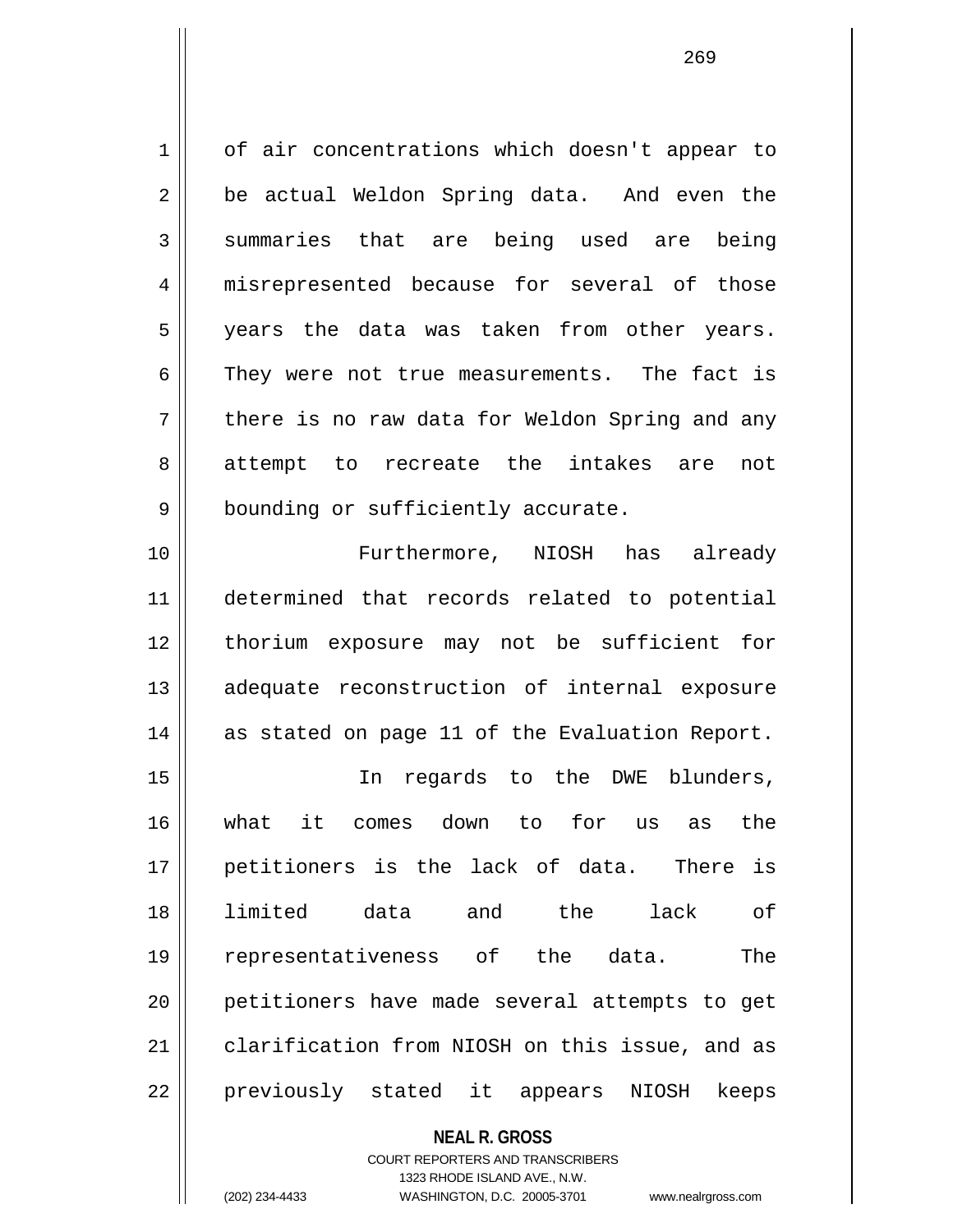1 | changing terminology to create confusion.

2 Mr. Rolfes initially advised us  $3 \parallel$  that there was 1,400 air samples. Then he  $4 \parallel$  turned it into 1,400 operations, and then now 5 it's 1,400 calculations. We cannot get a 6 | straight answer.

7 When NIOSH fails to state that is 8 that this information is not from Weldon  $9 \parallel$  Spring, when we requested to see the raw data 10 we were told it would be in a FOIA previously 11 submitted instead of re-sending the 12 information. This raw data isn't in my FOIA 13 || because this data is not from Weldon Spring. 14 Raw data from Weldon Spring appears to not  $15$   $\parallel$  exist.

16 There's also still the problem of 17 the destruction of records and the lack of 18 data at Weldon Spring. There is very limited 19 useful data as previously stated. Petitioners 20 have made several submissions indicating the 21 destruction of records at Weldon Spring,  $22 \parallel$  notably the destruction of shelf life V2161.

> **NEAL R. GROSS** COURT REPORTERS AND TRANSCRIBERS 1323 RHODE ISLAND AVE., N.W. (202) 234-4433 WASHINGTON, D.C. 20005-3701 www.nealrgross.com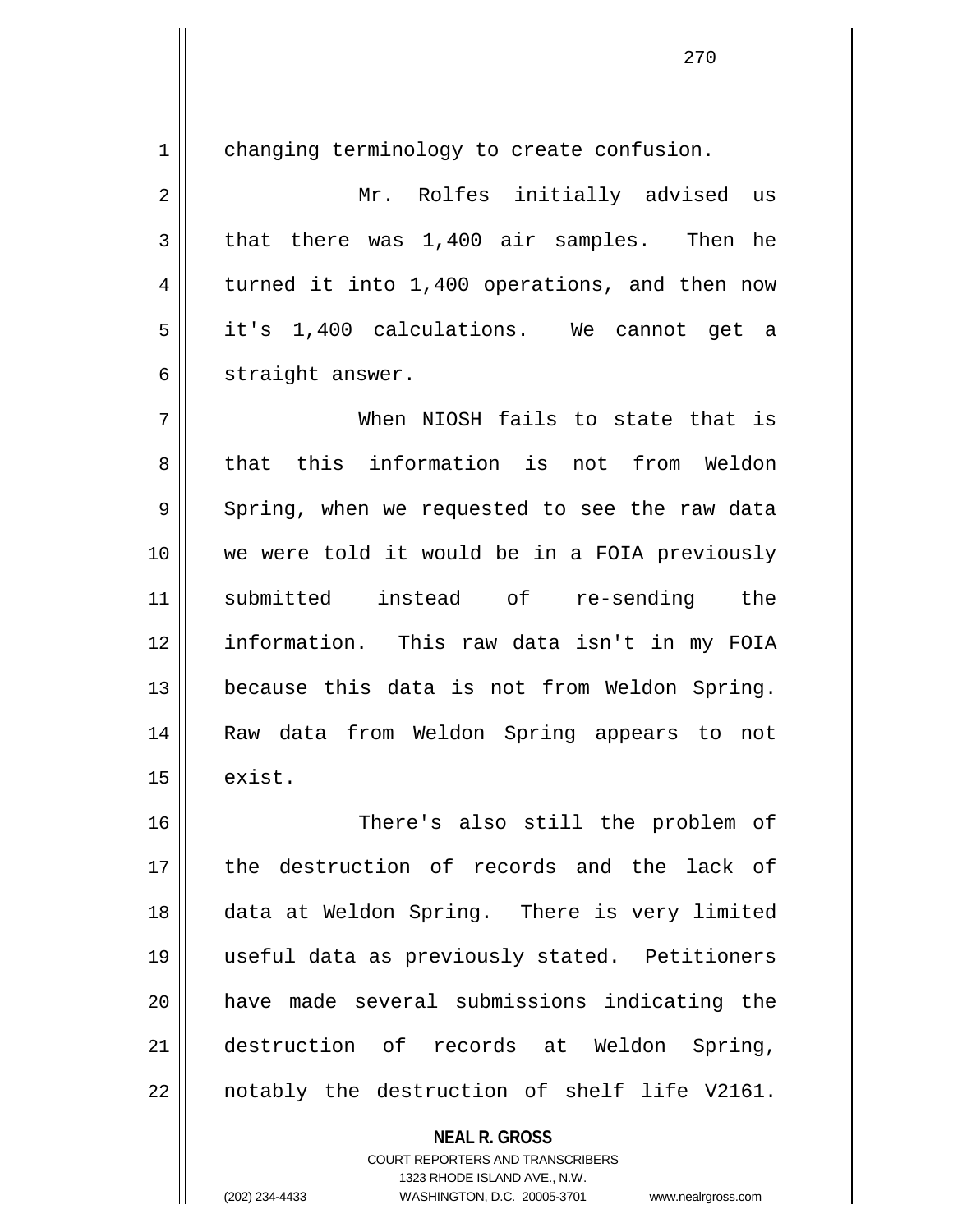1 || NIOSH claims these documents were never 2 destroyed. However, NIOSH has not been able 3 to produce these documents as previously 4 || requested by the petitioners in an Advisory 5 | Board meeting. 6 It should also be noted that 7 building 415 was an incinerator which was used 8 to burn trash and classified documents. 9 || Several Weldon Spring Plant employees in their 10 affidavits have recalled that classified 11 documents were burned. 12 || A trip report to Weldon Spring in 13 May of 1988 indicated that prior attempts to 14 locate records were unsuccessful. A 15 significant portion of those records 16 identified in the catalog of onsite files was 17 || not found. Some records have been exposed to 18 the elements and were wet, decayed and 19 illegible. Routine correspondence was not 20 found in these records reviewed at Weldon 21 Spring. These examples demonstrate that 22 | useful data for Weldon Spring is non-existent.

> **NEAL R. GROSS** COURT REPORTERS AND TRANSCRIBERS

> > 1323 RHODE ISLAND AVE., N.W.

(202) 234-4433 WASHINGTON, D.C. 20005-3701 www.nealrgross.com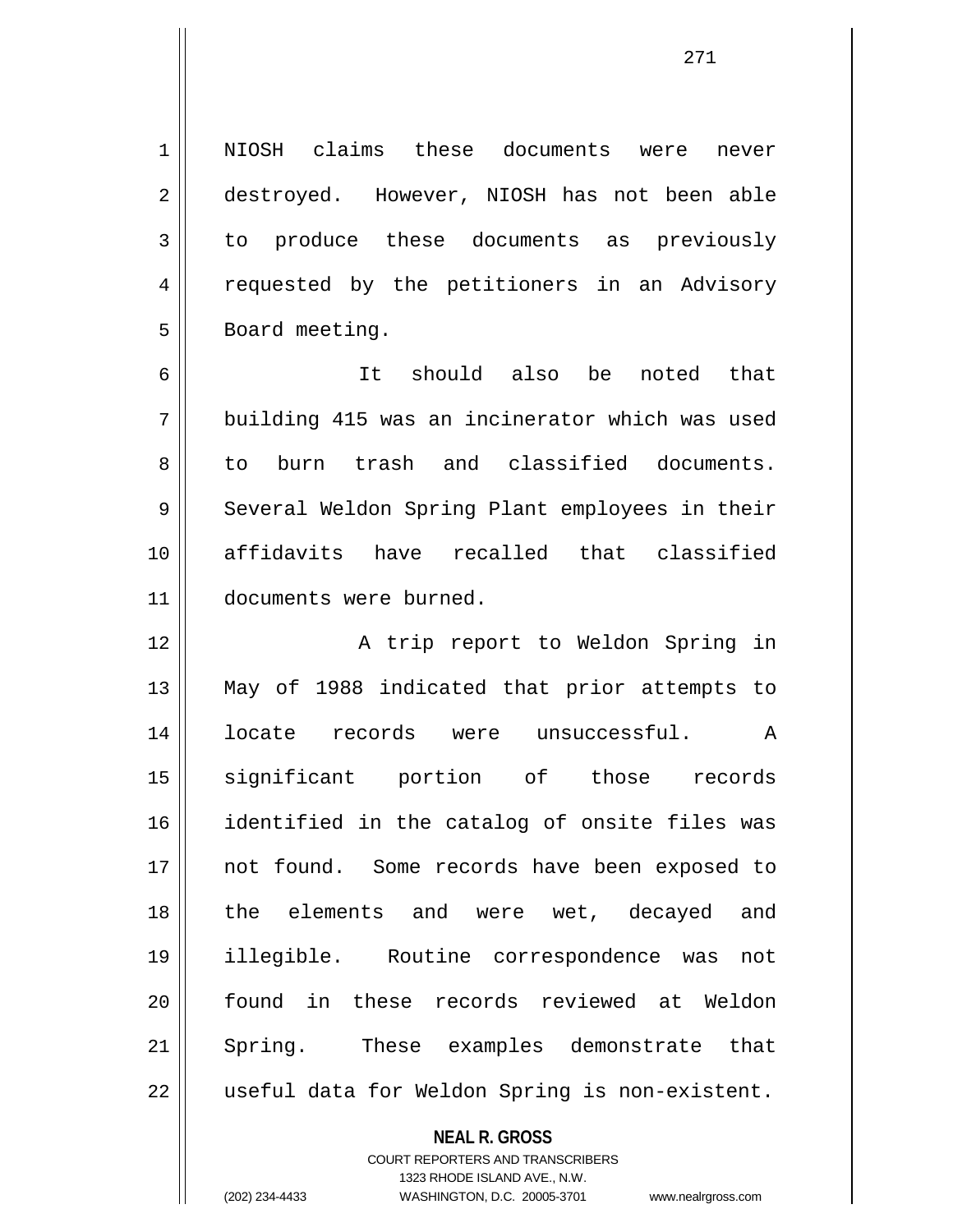1 || It appears NIOSH is misleading all 2 || parties in their attempts to perform dose 3 reconstructions by carefully choosing their 4 words. When push comes to shove NIOSH doesn't  $5 \parallel$  have the raw data they claim to have. When  $6 \parallel$  anyone questions NIOSH it seems that they  $7 \parallel$  become evasive which leads to a lack of trust. 8 || NIOSH makes attempts and assumptions to dose 9 individuals with limited or no site data which 10 leads to more inaccuracies. NIOSH attempts to 11 create doses but there is no evidence that 12 their findings or calculations would not 13 || underestimate one or any worker. 14 NIOSH relies on health physicists 15 instead of worker testimony. NIOSH also 16 || referenced in the employee interviews of the 17 Evaluation Report, and I believe it's Personal 18 || Communications 2009h, they listed that person

19 as a Weldon Spring Plant design engineer. 20 However, in the narrative of the Evaluation 21 Report this same individual is referenced as a 22 || health physicist which Weldon Springs did not

## **NEAL R. GROSS** COURT REPORTERS AND TRANSCRIBERS 1323 RHODE ISLAND AVE., N.W. (202) 234-4433 WASHINGTON, D.C. 20005-3701 www.nealrgross.com

<sup>272</sup>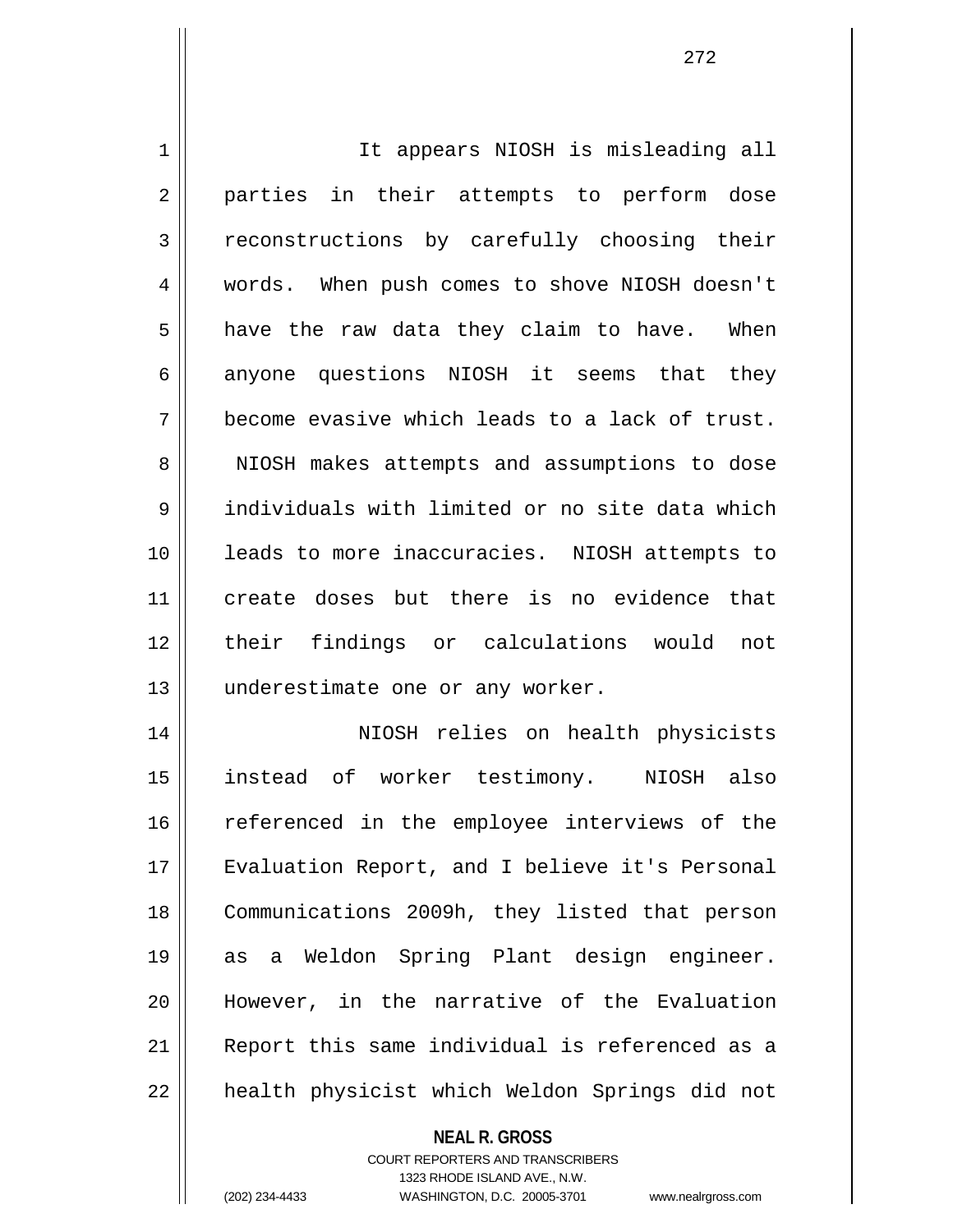1 even have. Not surprisingly, this individual  $2 \parallel$  is cited the most in the Evaluation Report. 3 There's also a lack of full 4 disclosure. The petitioners have made several 5 || FOIA requests. We've received some 6 information but when we FOIA specific items we 7 get additional information. How are 8 || petitioners and any claimants guaranteed to 9 || have all requested information? 10 || This is not an equitable fight. 11 This SEC petition has already discovered 28 12 errors which would be fixed. This just proves 13 NIOSH has not been able to form any dose 14 reconstruction for Weldon Spring with 15 || sufficient accuracy. And how many chances do 16 || they get? NIOSH appears to be completely 17 biased in utilizing information that will 18 benefit their interest. They omit important 19 claimant-favorable information. This whole 20 process is completely unfair and quite 21 || insulting to petitioners and claimants. 22 || The intent of this program was to

> **NEAL R. GROSS** COURT REPORTERS AND TRANSCRIBERS 1323 RHODE ISLAND AVE., N.W.

(202) 234-4433 WASHINGTON, D.C. 20005-3701 www.nealrgross.com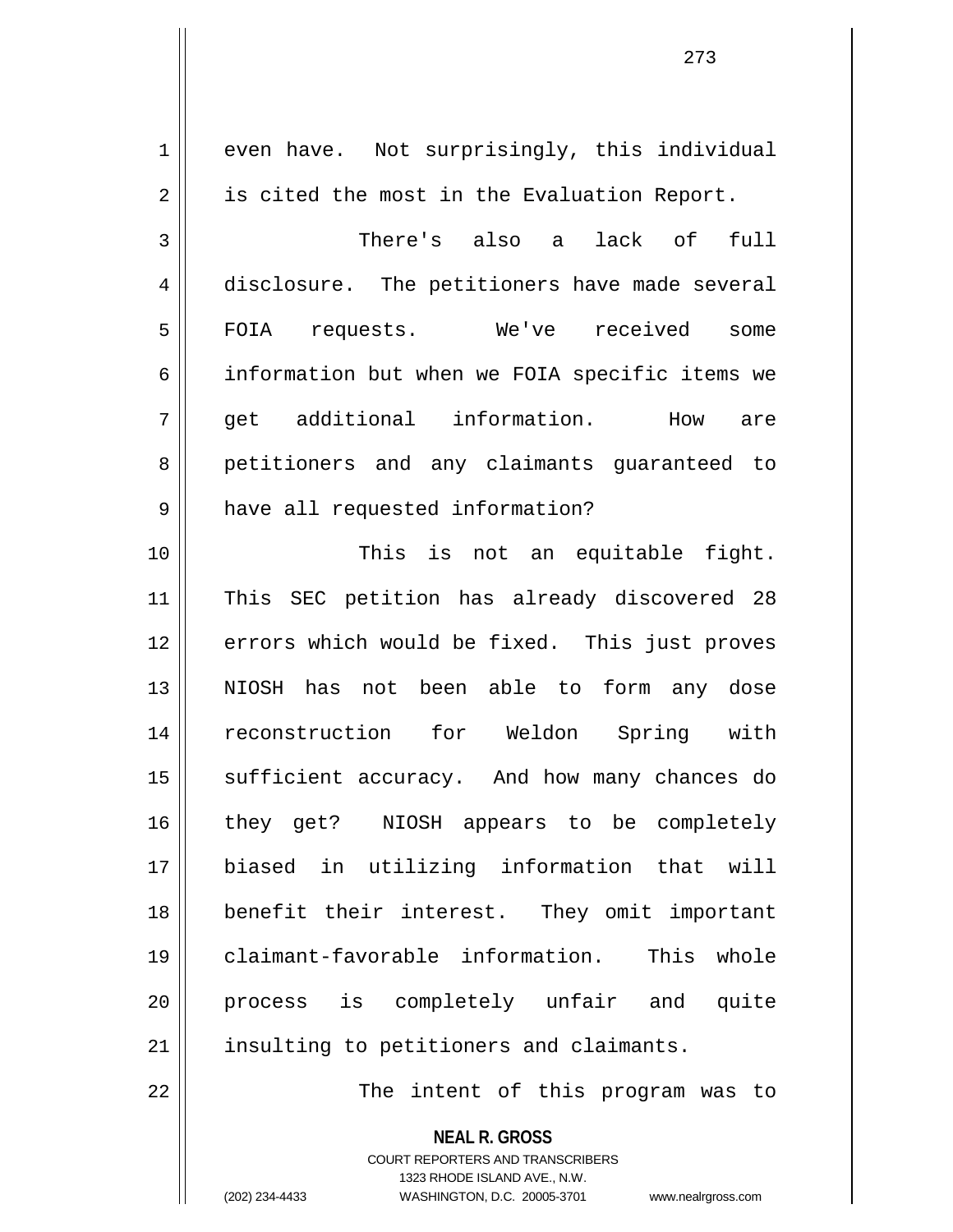1 || provide timely compensation to those 2 individuals who made sacrifices for this 3 country. NIOSH has been allowed to manipulate 4 | this program with no accountability. The 5 || roadblocks that the petitioners and claimants  $6 \parallel$  face are constant and never-ending. How is  $7$  || anyone expected to fight the government?

8 || The claimant burden is beyond 9 words. We are misled with flashy words and 10 science that we do not understand. 11 Explanations by NIOSH change within the same 12 breath. NIOSH has an explanation for 13 || everything, even if a petitioner or claimant 14 provides or presents a valid argument or 15 documentation that proves otherwise. The fact 16 is that NIOSH has not been able to demonstrate 17 || that dose reconstruction can be performed with 18 || sufficient accuracy and plausibility.

19 I am hopeful that the Advisory 20 || Board realizes that NIOSH's claims are lacking  $21$  and not bounding, and we are respectfully 22 || requesting the Advisory Board grant a Special

> **NEAL R. GROSS** COURT REPORTERS AND TRANSCRIBERS 1323 RHODE ISLAND AVE., N.W. (202) 234-4433 WASHINGTON, D.C. 20005-3701 www.nealrgross.com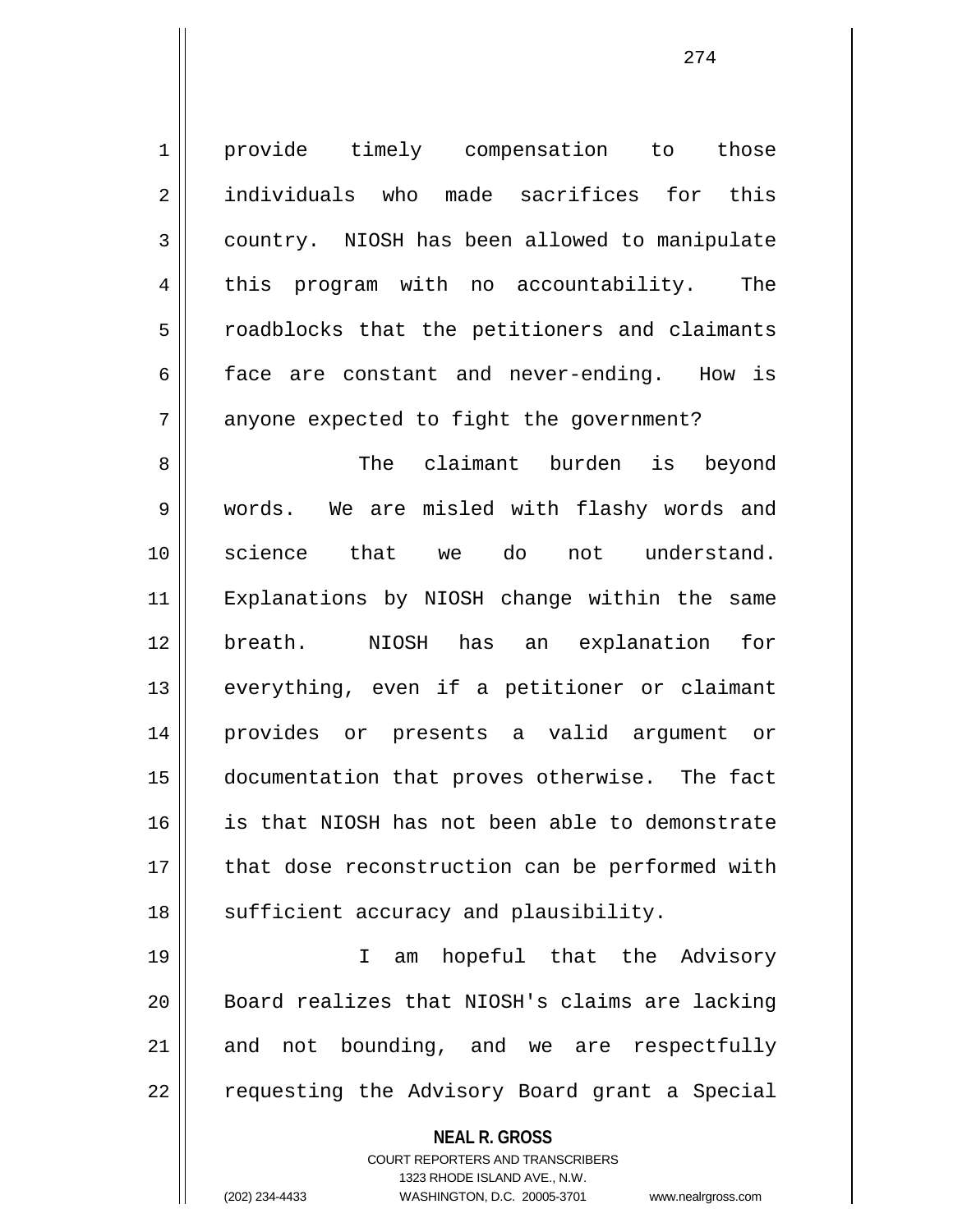**NEAL R. GROSS** COURT REPORTERS AND TRANSCRIBERS 1323 RHODE ISLAND AVE., N.W. (202) 234-4433 WASHINGTON, D.C. 20005-3701 www.nealrgross.com 1 Exposure Cohort for Mallinckrodt Weldon  $2 \parallel$  Spring. Thank you. 3 || CHAIRMAN MELIUS: Thank you. 4 MR. KATZ: Tina, this is Ted Katz. 5 Would you mind -- it sounds like you were 6 || speaking from a written statement. Would you 7 || mind sending that in? 8 MS. TRIPLETT: Sure. 9 MR. KATZ: If you would just send 10 that to Josh Kinman. You probably have his 11 | email address. 12 MS. TRIPLETT: Sure. 13 || MR. KATZ: You may have mine. If 14 you have mine you can send it directly to me, 15 | either way. 16 MS. TRIPLETT: Okay. Okay, will 17 do. 18 || MR. KATZ: Thank you very much. 19 CHAIRMAN MELIUS: Thank you. 20 || Okay. Any other Board Member comments or 21 questions? Yes, David. 22 MEMBER RICHARDSON: Just one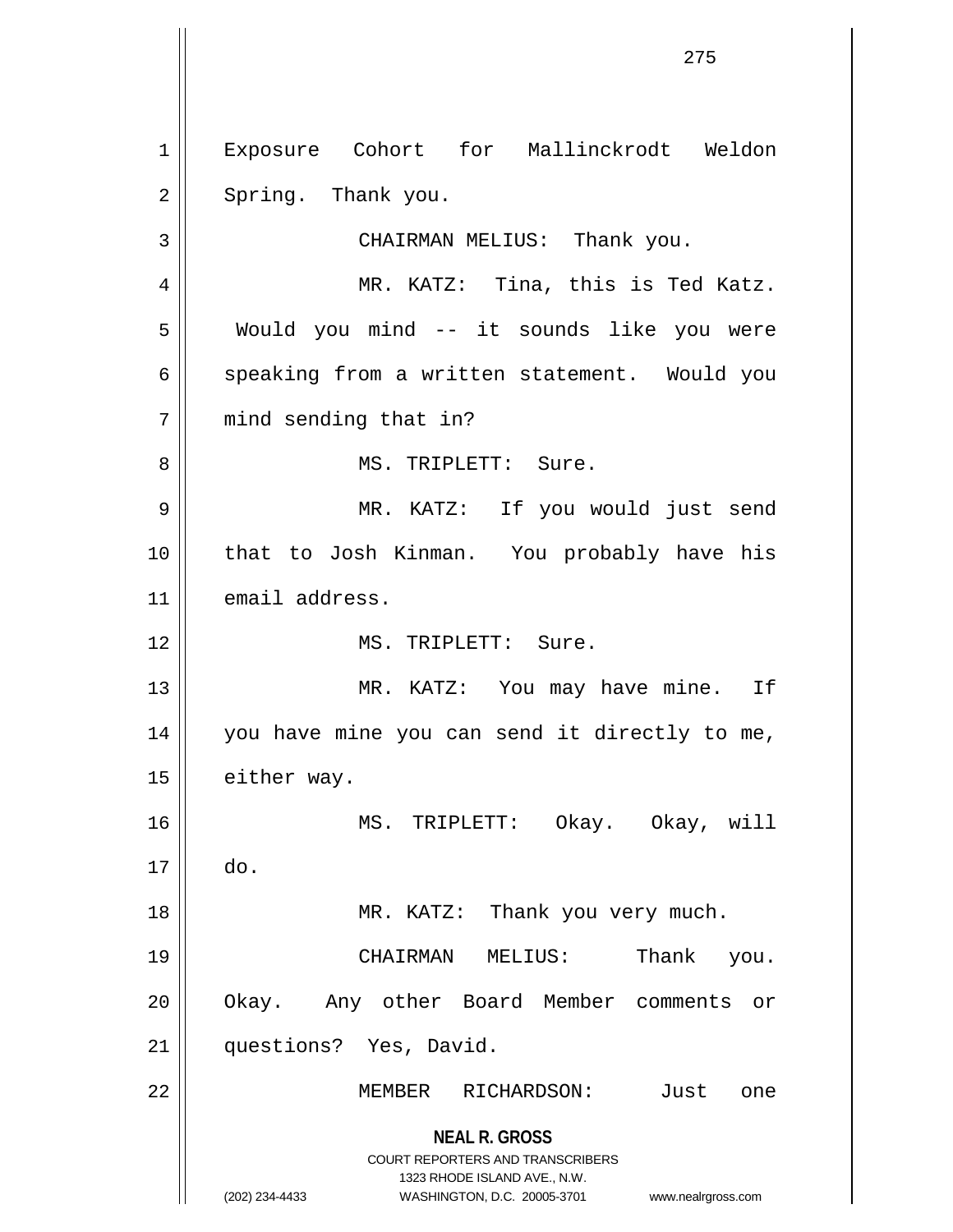1 question. There seemed like there were two 2 different kind of narratives about what was 3 || going on with thorium and it might help for me 4 to clarify. Was there work conducted at 5 Weldon Spring for the production of thorium,  $6 \parallel$  or was the thorium taken as a waste product  $7 \parallel$  and put into pits? I quess that's what I'm 8 unclear about. It doesn't seem like there's  $9 \parallel$  one description of this where it's actually 10 being transferred and moved and recovered, in 11 other words, being dumped. What's the 12 version? 13 MR. ROLFES: This is Mark Rolfes. 14 || And during the operational period from '57 to 15 '66 uranium ore concentrates were brought 16 || onsite and subjected to processes, chemical 17 || separation processes to recover the uranium 18 but discard wastes. That waste contained

20 || four chemical waste pits that we had discussed

21 earlier.

22 Beginning in 1963 thorium

**NEAL R. GROSS** COURT REPORTERS AND TRANSCRIBERS 1323 RHODE ISLAND AVE., N.W. (202) 234-4433 WASHINGTON, D.C. 20005-3701 www.nealrgross.com

19 thorium-230 and that waste was pumped into the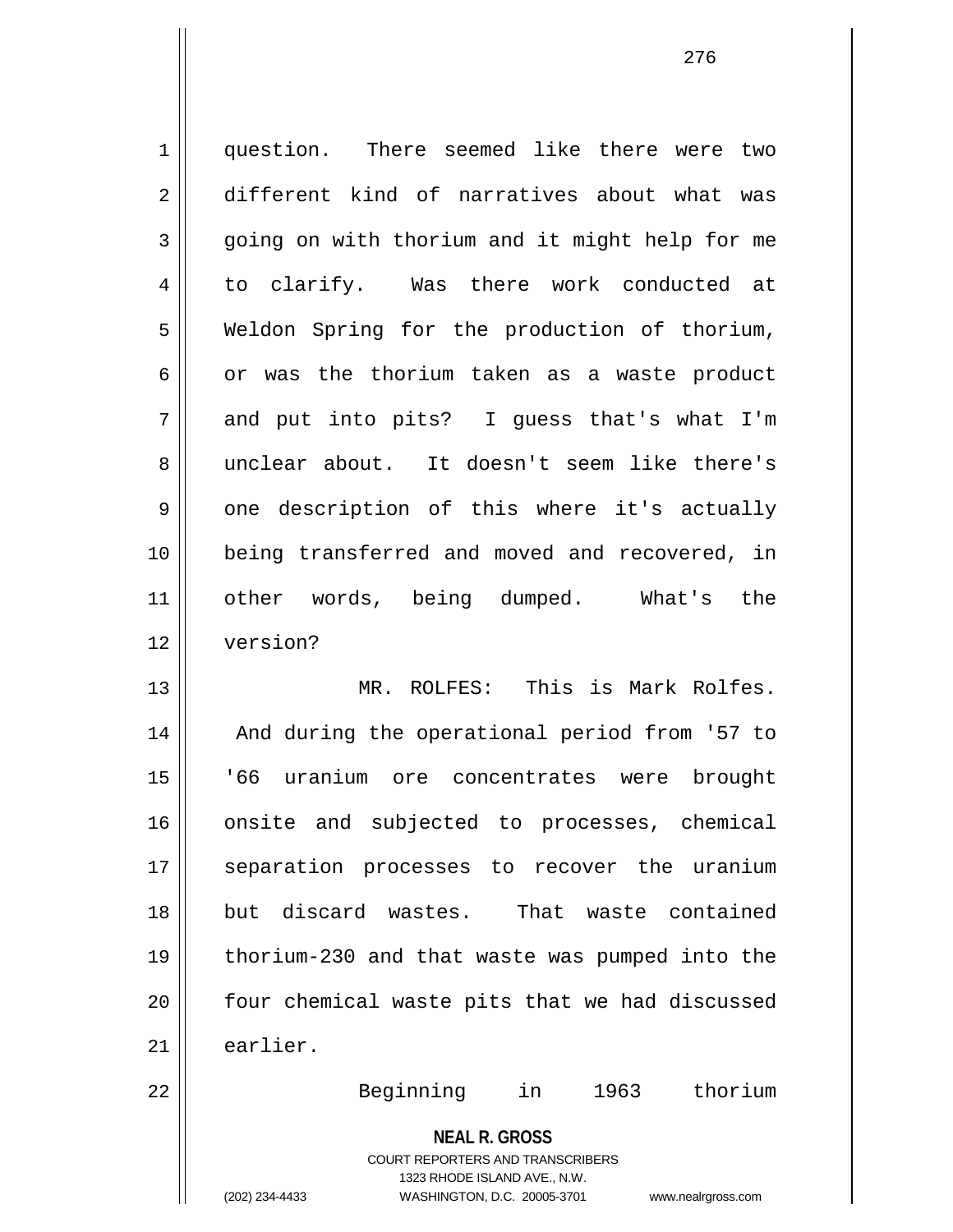1 production operations involving thorium-232 2 began. And this is -- if you take a look  $3 \parallel$  there is air monitoring data associated with 4 these operations from '63 to '66 and also 5 | material balance ledgers showing materials  $6 \parallel$  coming into the site in large quantities I 7 believe in either 1963 or 1964, and then 8 changes in that material balance during those 9 | subsequent years until '66.

10 MEMBER RICHARDSON: So these 11 descriptions of the process that the 12 petitioner was describing which come from kind 13 of site histories that ORAU put together 14 describing the production of thorium-230 at 15 || the Weldon Spring site are incorrect?

16 MR. ROLFES: That is correct. 17 There was no separation of thorium-230 18 conducted at the Weldon Spring facility to 19 concentrate thorium-230. There was a separate 20 || program where this may have been done at 21 Mallinckrodt and that's also discussed within  $22 \parallel$  this Ingle 1991 reference. So, that was done

> **NEAL R. GROSS** COURT REPORTERS AND TRANSCRIBERS 1323 RHODE ISLAND AVE., N.W. (202) 234-4433 WASHINGTON, D.C. 20005-3701 www.nealrgross.com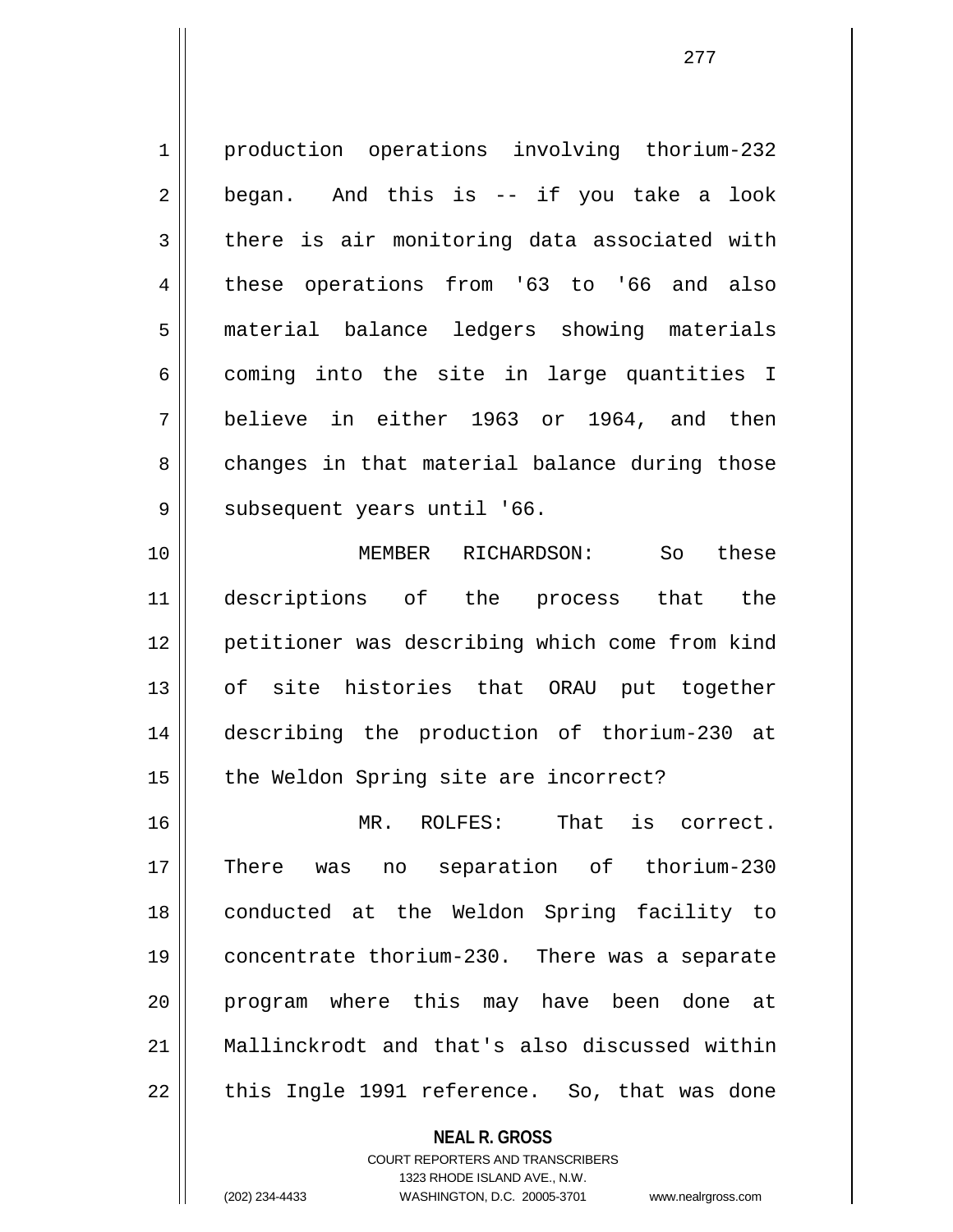**NEAL R. GROSS** COURT REPORTERS AND TRANSCRIBERS 1 || in the earlier days for Los Alamos National 2 | Laboratory. But to our knowledge there is no 3 indication that this operation was ever 4 | conducted at the Weldon Spring facility. 5 MEMBER RICHARDSON: And have you 6 || been in touch with Betsy Dupree or the ORAU  $7 \parallel$  staff about why they described that as 8 shutting down at Mallinckrodt and being 9 relocated at Weldon Spring? It's fairly, I 10 mean they're fairly clear. 11 MR. ROLFES: No, we haven't 12 contacted them to follow up on it. It was 13 basically lumping any potential exposures that 14 occurred at both Weldon Spring and the 15 Mallinckrodt facilities. They basically 16 identified potential exposures to thorium. 17 || And so they described all thorium work, 18 whether it was thorium-230 associated work or 19 thorium-232 associated work, it was all lumped  $20$  | together as part of an epidemiologic study. 21 MEMBER RICHARDSON: Well, but I  $22 \parallel$  think -- I mean, they were doing kind of an

> 1323 RHODE ISLAND AVE., N.W. (202) 234-4433 WASHINGTON, D.C. 20005-3701 www.nealrgross.com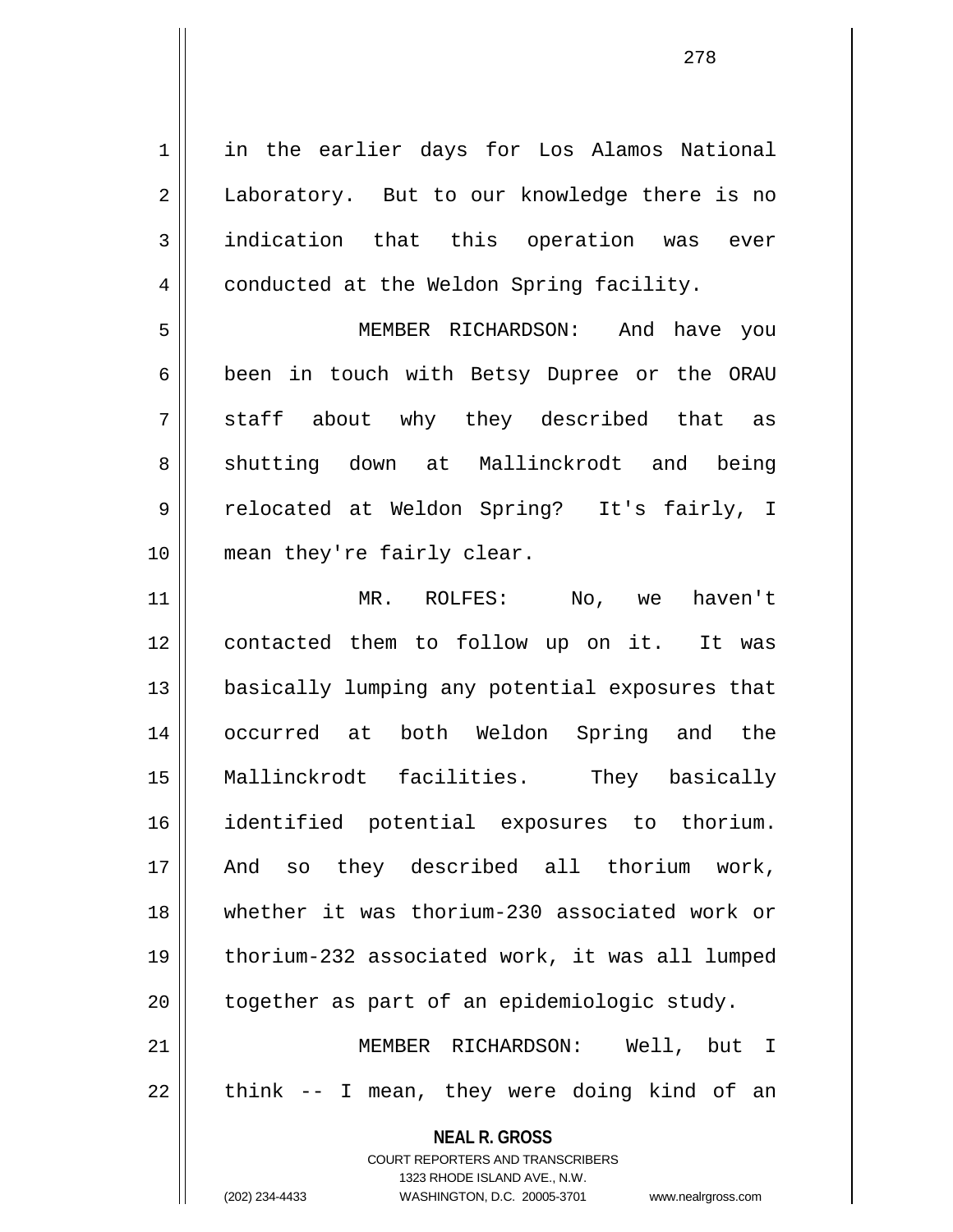**NEAL R. GROSS** COURT REPORTERS AND TRANSCRIBERS 1323 RHODE ISLAND AVE., N.W. (202) 234-4433 WASHINGTON, D.C. 20005-3701 www.nealrgross.com 1 exposure, a description of the facility  $2 \parallel$  history and a description of a process which - $3 \parallel$  - I mean, I understand that epidemiologists  $4 \parallel$  are different creatures, and yet they usually 5 don't, you know, write that there was a 6 process going on, the production of thorium. 7 It was shut down on a specific date and it was 8 || restarted at another facility. We fabricate 9 Some things but you know, usually we call it 10 estimation. 11 (Laughter) 12 MR. ROLFES: I do have the 13 document -- 14 CHAIRMAN MELIUS: David, the guild 15 would like to speak to you. 16 (Laughter) 17 MR. ROLFES: I do have the 18 document I believe if you'd like for me to  $19 \parallel$  read the context if that would be helpful. 20 MEMBER RICHARDSON: I mean, I 21 || guess I'm -- it sounds to me like there were  $22 \parallel$  several distinctions going on. There is the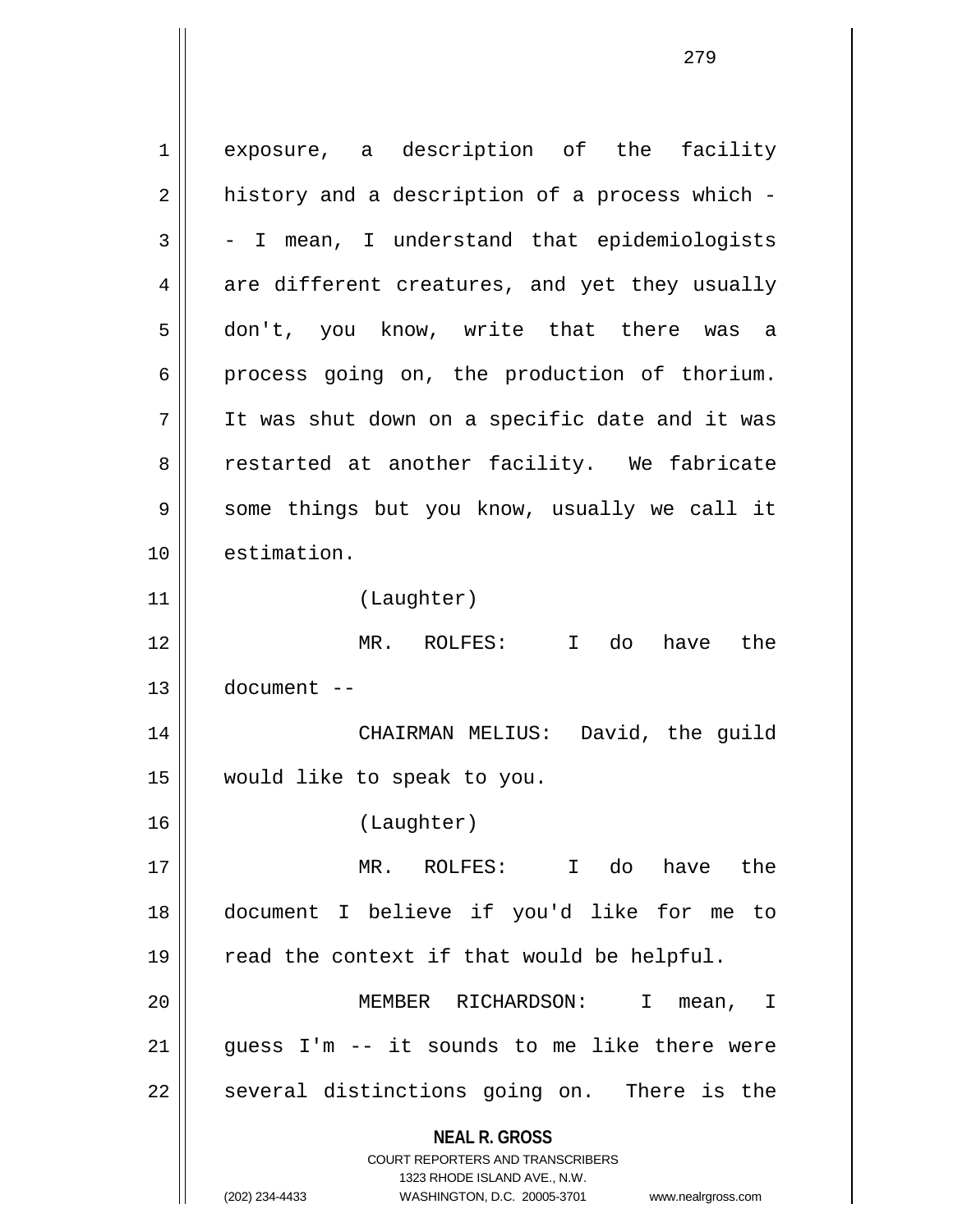| 1  | distinction between thorium-230 and -232 that            |
|----|----------------------------------------------------------|
| 2  | we've been talking about. There's also I                 |
| 3  | think a distinction about was the thorium                |
| 4  | treated as waste or was there an intentional             |
| 5  | production of it, and that would have                    |
| 6  | implications for thinking about whether it's             |
| 7  | treated as secondary to kind of intakes                  |
| 8  | uranium or whether there was an actual thorium           |
| 9  | hazard there.                                            |
| 10 | CHAIRMAN MELIUS: I think what we                         |
| 11 | need to do is make sure that the Work Group              |
| 12 | and SC&A with NIOSH addresses that issue.                |
| 13 | MEMBER CLAWSON: Dr. Melius, he                           |
| 14 | also commented on a mass balance sheet and I             |
| 15 | wanted to make sure that I had the right one.            |
| 16 | Is it the 2000 edition? Recycled Uranium                 |
| 17 | Project?                                                 |
| 18 | MR. ROLFES: No, it is an earlier                         |
| 19 | document. I don't recall the exact title but             |
| 20 | it, I believe it was from the 1960 time                  |
| 21 | period, 1960s era, that decade.                          |
| 22 | MEMBER CLAWSON: So is that on the                        |
|    | <b>NEAL R. GROSS</b><br>COURT REPORTERS AND TRANSCRIBERS |

1323 RHODE ISLAND AVE., N.W.

 $\mathop{\text{||}}$ 

(202) 234-4433 WASHINGTON, D.C. 20005-3701 www.nealrgross.com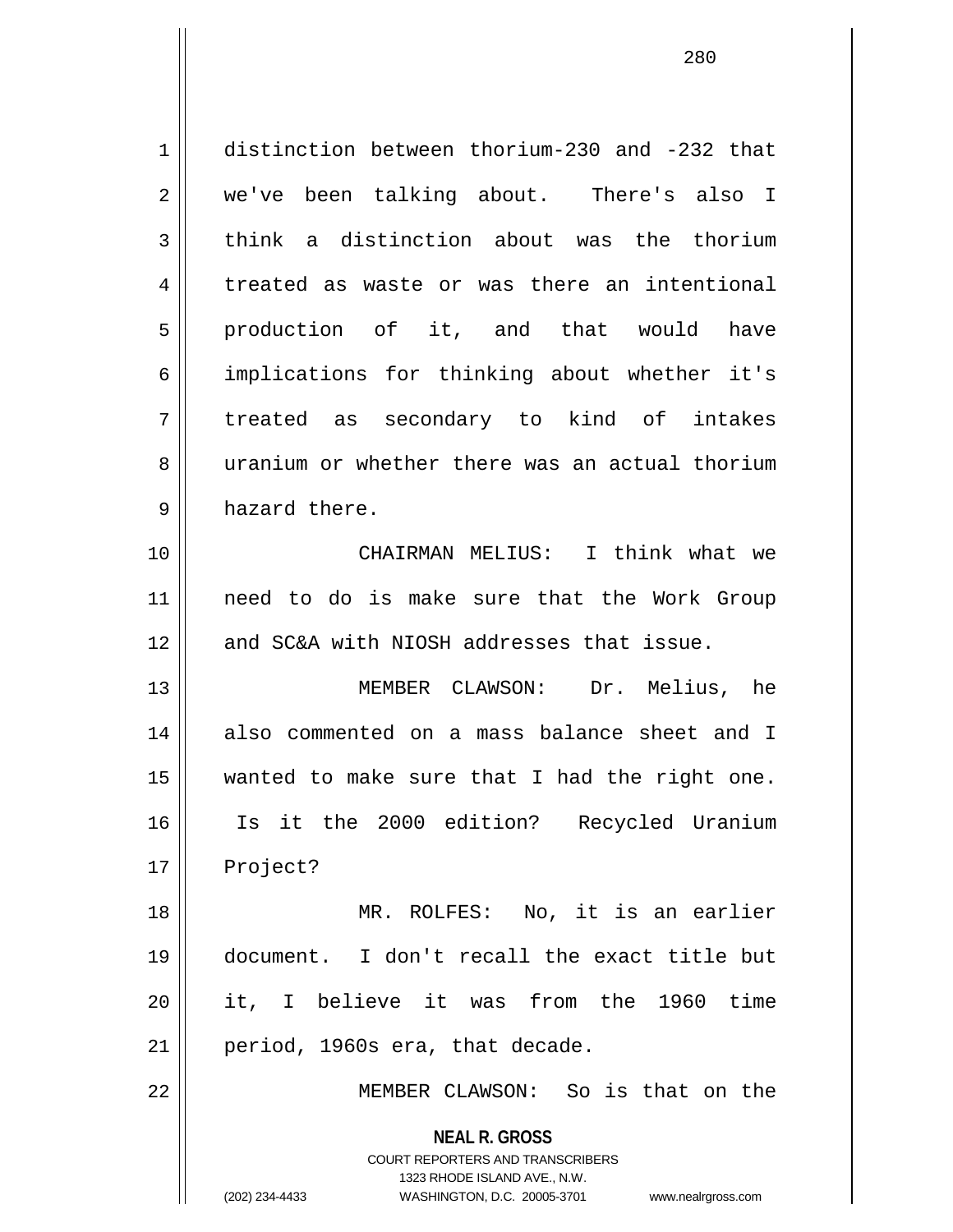$1$  SRDB?

| $\overline{2}$ | MR. ROLFES: Yes, it is. And Ron                                                                                                                                        |
|----------------|------------------------------------------------------------------------------------------------------------------------------------------------------------------------|
| 3              | Buchanan if he's on the phone, he might be                                                                                                                             |
| 4              | able to identify the reference immediately. I                                                                                                                          |
| 5              | believe it's 8,400 something.                                                                                                                                          |
| 6              | DR. BUCHANAN: Well, the one that                                                                                                                                       |
| 7              | shows -- this is Ron Buchanan, SC&A. The one                                                                                                                           |
| $\,8\,$        | that shows the receipt of thorium-232 is                                                                                                                               |
| $\mathsf 9$    | reference 8252. And that was a DOE '86                                                                                                                                 |
| 10             | document.                                                                                                                                                              |
| 11             | MEMBER CLAWSON: Okay, Ron, I'll                                                                                                                                        |
| 12             | get that number from you so that when I -- a                                                                                                                           |
| 13             | little bit later. Thanks.                                                                                                                                              |
| 14             | MR. KATZ: I've got it, Brad.                                                                                                                                           |
| 15             | MEMBER CLAWSON: Okay.                                                                                                                                                  |
| 16             | CHAIRMAN MELIUS: Okay. Any other                                                                                                                                       |
| 17             | questions? Okay. Thank you. We'll be back                                                                                                                              |
| 18             | with this. Thank you, Mark, for your comments                                                                                                                          |
| 19             | also. Participation. Everybody ready?                                                                                                                                  |
| 20             | While we're<br>MR. RUTHERFORD:                                                                                                                                         |
| 21             | waiting for my presentation to come up I want                                                                                                                          |
| 22             | to put it on the record of thanking Greg Lewis                                                                                                                         |
|                | <b>NEAL R. GROSS</b><br><b>COURT REPORTERS AND TRANSCRIBERS</b><br>1323 RHODE ISLAND AVE., N.W.<br>(202) 234-4433<br>WASHINGTON, D.C. 20005-3701<br>www.nealrgross.com |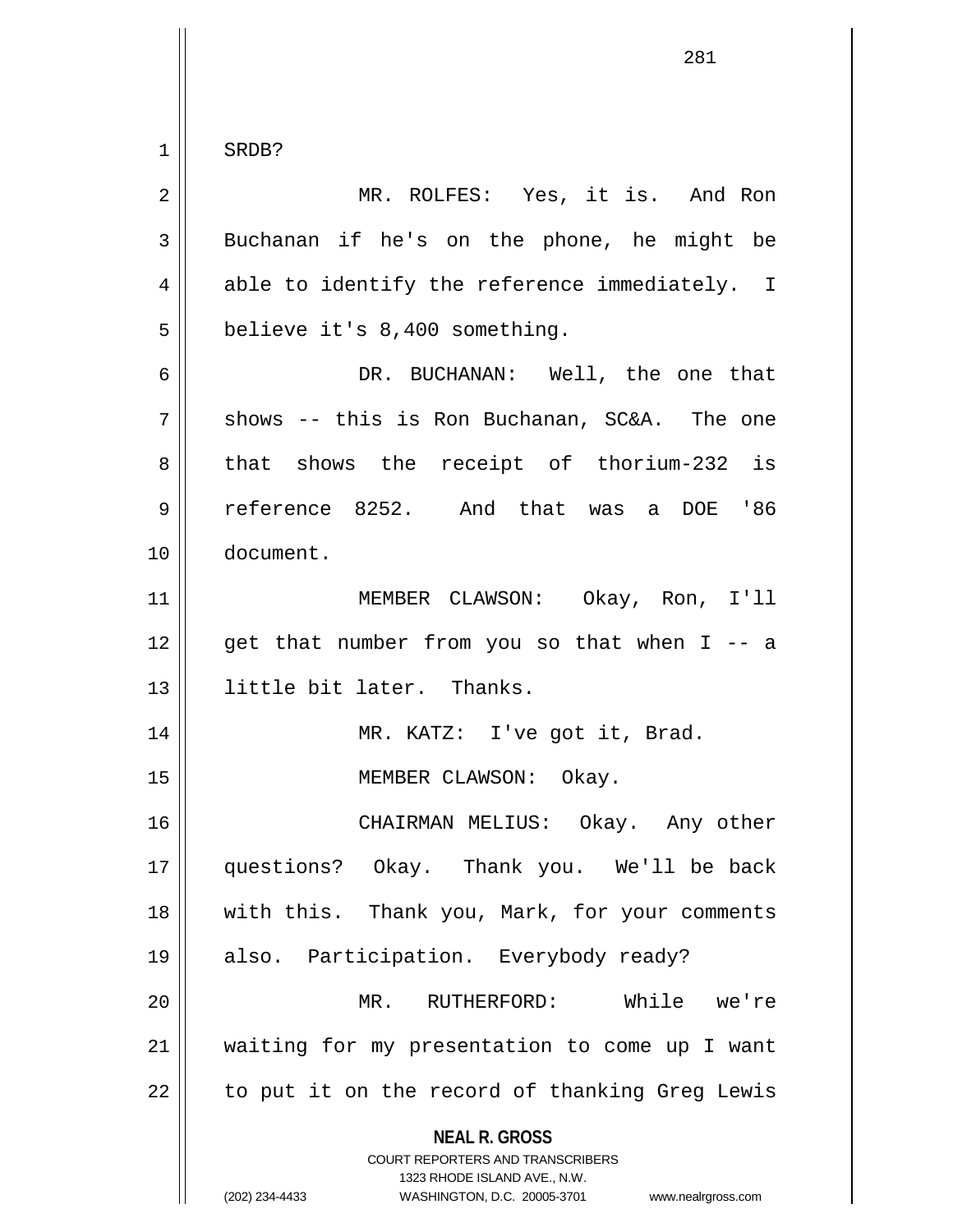**NEAL R. GROSS** COURT REPORTERS AND TRANSCRIBERS 1323 RHODE ISLAND AVE., N.W. 1 || for his work in getting the Sandia ER  $2 \parallel$  released. He put a lot of effort into it and  $3 \parallel$  it wouldn't have happened without him. 4 Okay, I'm going to talk about  $5 \parallel$  status of SEC petitions. We do this 6 presentation every Board meeting to give the 7 Board an update on existing SECs that are in 8 process and also allows the Board and the Work 9 Group, gives them an idea on planning for 10 future Work Group meetings and Board meetings. 11 As you can see, as of February 12 13th we have 198 SEC petitions, rapidly 13 approaching 200. We have five petitions in 14 the qualification process, 119 of those 15 petitions qualified. You can see six 16 evaluations in progress. Again, this is as of 17 February 13th so it's already wrong and you'll 18 **find out about that in a minute.** 19 || Currently we have, as I mentioned, 20 a number of petitions that are in the 21 | evaluation process. One of them is Oak Ridge 22 National Lab. This one was slowed down a

(202) 234-4433 WASHINGTON, D.C. 20005-3701 www.nealrgross.com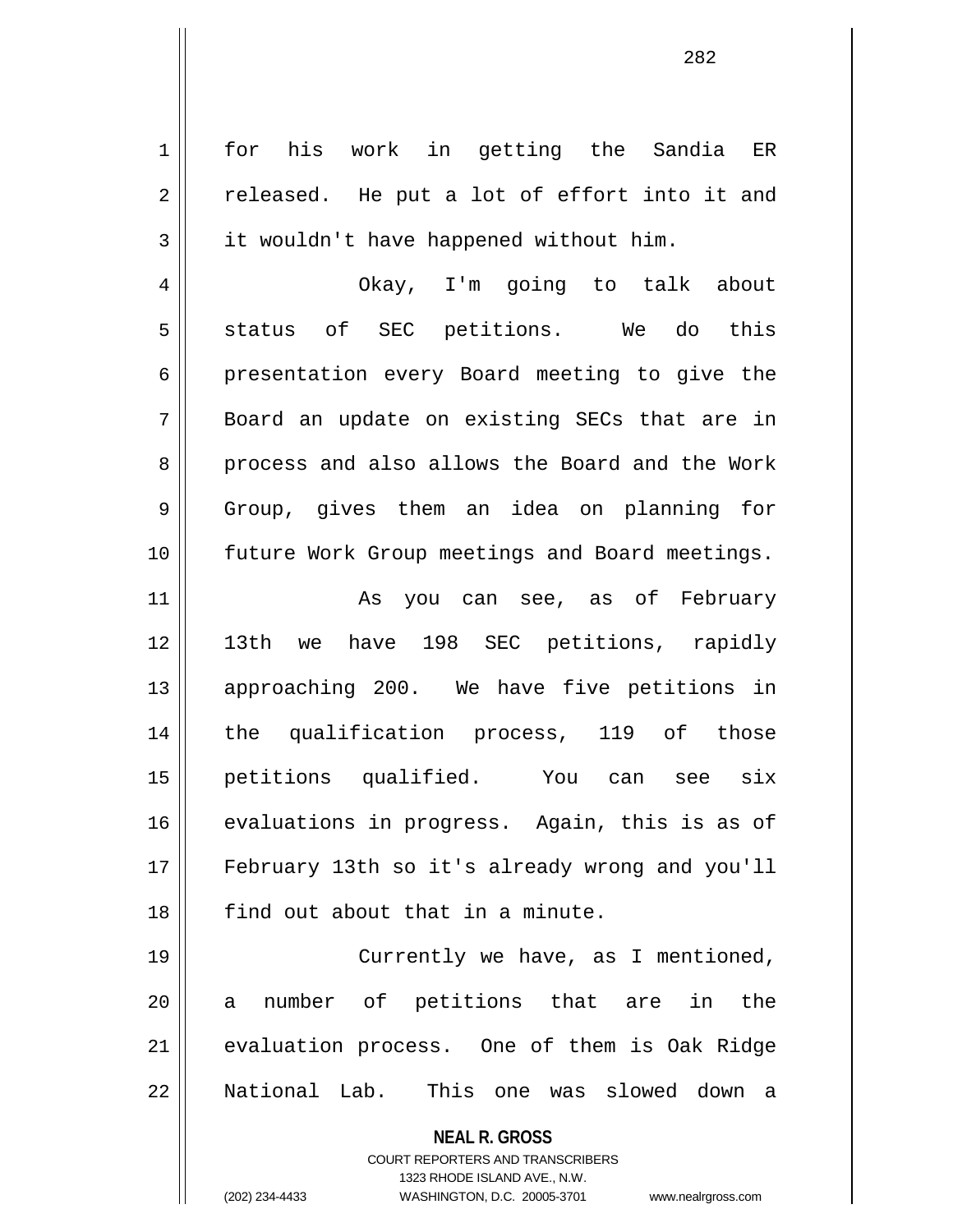1 || little bit over the holidays just due to the 2 ack of staff in order to support a data 3 capture effort there. And we've got that 4 || resolved. Greg put a lot of effort in getting 5 that issue resolved. We're working through 6 that now. We think we'll have this evaluation 7 complete in May in time for the June Board 8 || meeting. This is for early years at Oak Ridge 9 || National Lab of '43 to '52. 10 Titanium Alloys Manufacturing.

11 Again, this is one that has actually been 12 completed. The evaluation was completed. 13 It's for a period of 1955 to '56. Originally 14 it was identified in 1950 to '56. However, 15 during our evaluation we recognized some 16 | information that we provided to the Department 17 || of Labor that the covered period probably 18 should be adjusted. They adjusted that to 19 1955 and 1956. We completed that evaluation, 20 || sent that to the Board last week. Felt that 21 || the Board and the petitioners really didn't  $22$  || have enough time to look at that and we plan

> **NEAL R. GROSS** COURT REPORTERS AND TRANSCRIBERS 1323 RHODE ISLAND AVE., N.W. (202) 234-4433 WASHINGTON, D.C. 20005-3701 www.nealrgross.com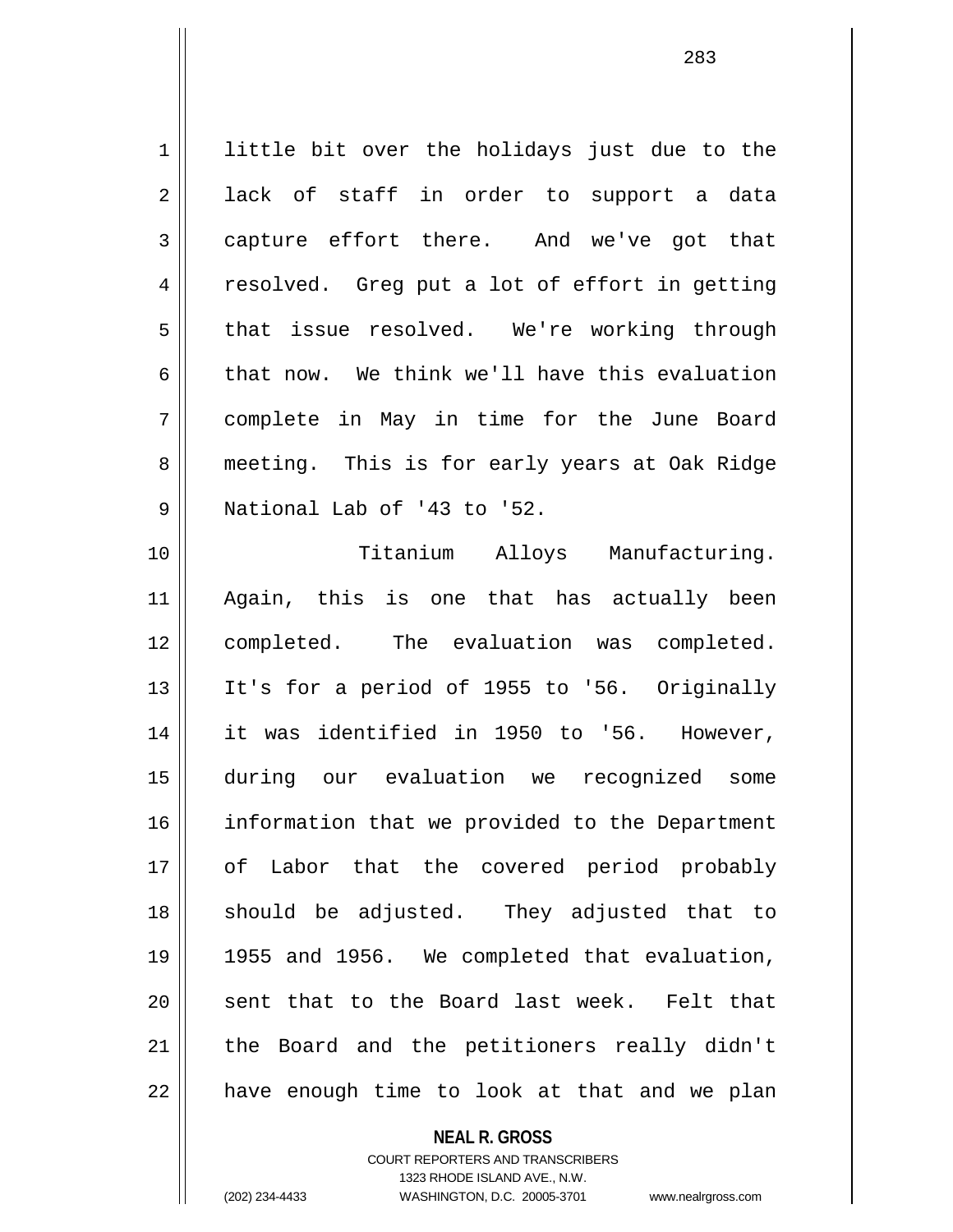1 | to present that I guess at the June meeting if  $2 \parallel$  the Board doesn't want us to do it during the 3 teleconference. I'm assuming the June 4 || meeting. Rocky Flats.

5 CHAIRMAN MELIUS: I'll let you 6 know about that.

7 MR. RUTHERFORD: Okay. Rocky 8 Flats plan, a little deja-vu here. We had a 9 || petition come in for all employees at --10 actually qualified for all employees who 11 worked at Rocky Flats from January 1, 1972 12 || through December 31 of 1989. The actual basis  $13$  | for qualification was a tritium exposure that 14 we actually, when we went back through the 15 transcripts -- we looked at what the 16 || petitioner provided us, went back through the 17 || transcripts in previous Board meetings and 18 || really felt like this issue wasn't completely 19 addressed in the previous evaluation under SEC 20 || 30. We also noted that there was some other 21 potential tritium releases. So we actually 22 || defined the period as 1972 to 1989 for our

## **NEAL R. GROSS**

COURT REPORTERS AND TRANSCRIBERS 1323 RHODE ISLAND AVE., N.W. (202) 234-4433 WASHINGTON, D.C. 20005-3701 www.nealrgross.com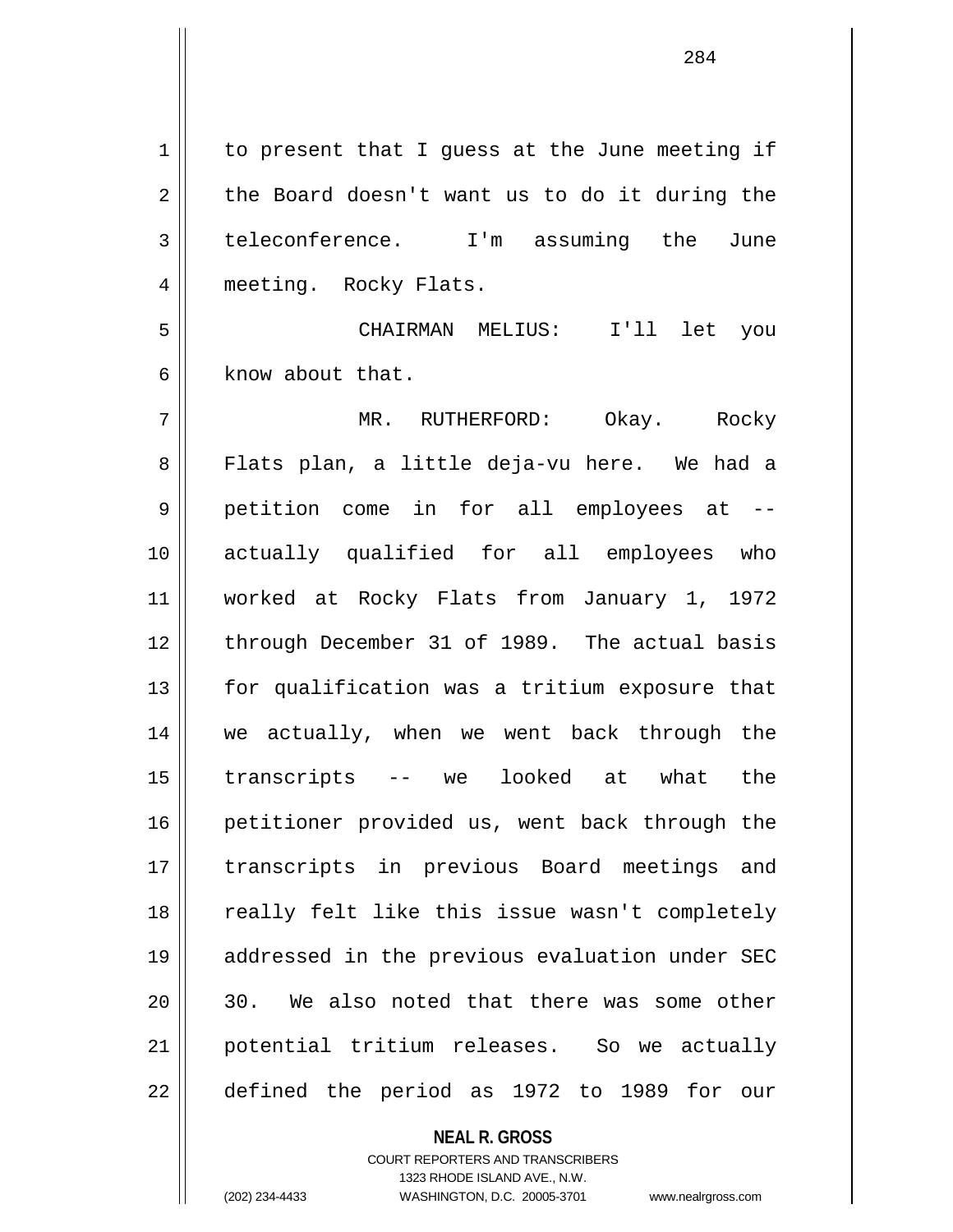$1 \parallel$  evaluation.

| $\overline{2}$ | The '72 was associated with an                 |
|----------------|------------------------------------------------|
| 3              | incident that -- of tritium release that we    |
| 4              | knew of, and the 1989 was when worker          |
| 5              | testimony indicated some tritium release and   |
| 6              | exposure. Obviously if we determined we had    |
| 7              | an infeasibility during our evaluation it      |
| 8              | would be adjusted appropriately.               |
| 9              | We expect to complete<br>our                   |
| 10             | evaluation on Rocky Flats it says April 2012.  |
| 11             | However, again, that's changed. I think        |
| 12             | it'll more than likely be June/July time frame |
| 13             | that we will complete our evaluation of this   |
| 14             | one in support of the September Board meeting. |
| 15             | Nuclear Metals, Inc. We have a                 |
| 16             | petition that qualified that we're working the |
| 17             | evaluation now. It's from -- the period is     |
| 18             | from January 1, 1958 through December 31 of    |
| 19             | 1983. Those of you who remember the Hood       |
| 20             | Building and the Class we added to the Hood    |
| 21             | Building. Some of the operations at the Hood   |
| 22             | Building actually moved to Nuclear Metals,     |

**NEAL R. GROSS** COURT REPORTERS AND TRANSCRIBERS

1323 RHODE ISLAND AVE., N.W.

(202) 234-4433 WASHINGTON, D.C. 20005-3701 www.nealrgross.com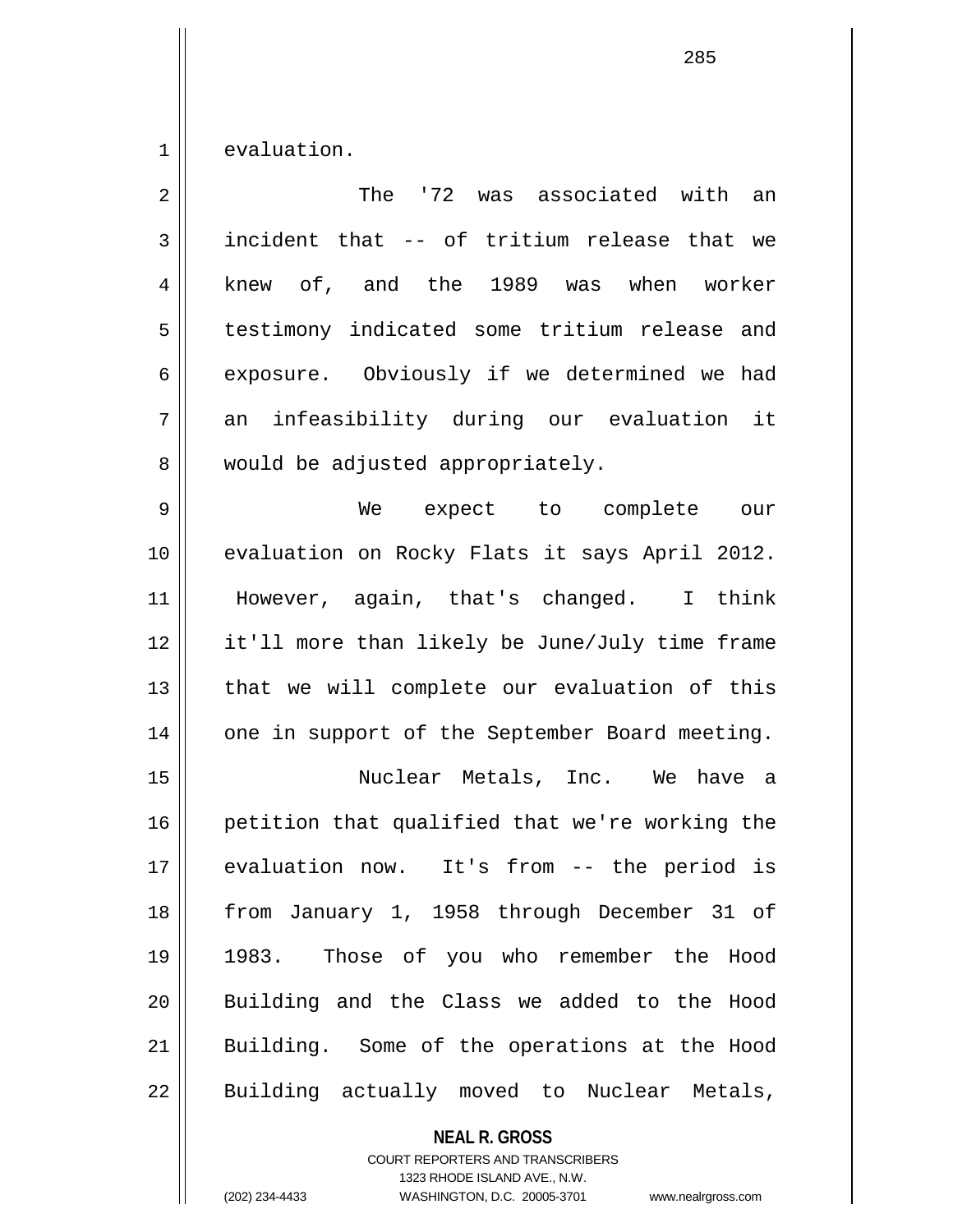**NEAL R. GROSS** COURT REPORTERS AND TRANSCRIBERS 1 | Inc., and so we're working this evaluation 2 || now. We expect to complete this in April time  $3 \parallel$  period in support of the June meeting. 4 || Grand Junction Operations. This  $5 \parallel$  was actually an evaluation that we did early  $6 \parallel$  on. We continued our evaluation in the post-7 '75 period. We have received all our 8 || information and we are currently evaluating  $9 \parallel$  that data. And we expect to have an update, 10 or actually a final report to the Board in 11 || support of the June meeting. 12 || Some SEC petitions that are in the 13 qualification right now. Actually, the 14 Hanford petition did not qualify. It did go 15 to administrative review. However, the 16 Administrative Review Panel just recently 17 || released their finding that they agreed with 18 || our conclusion that the petition should not 19 qualify. 20 And again, Nuclear Metals, Inc., 21 || is actually moved out of the qualification 22 || process and is in the evaluation process now.

1323 RHODE ISLAND AVE., N.W.

(202) 234-4433 WASHINGTON, D.C. 20005-3701 www.nealrgross.com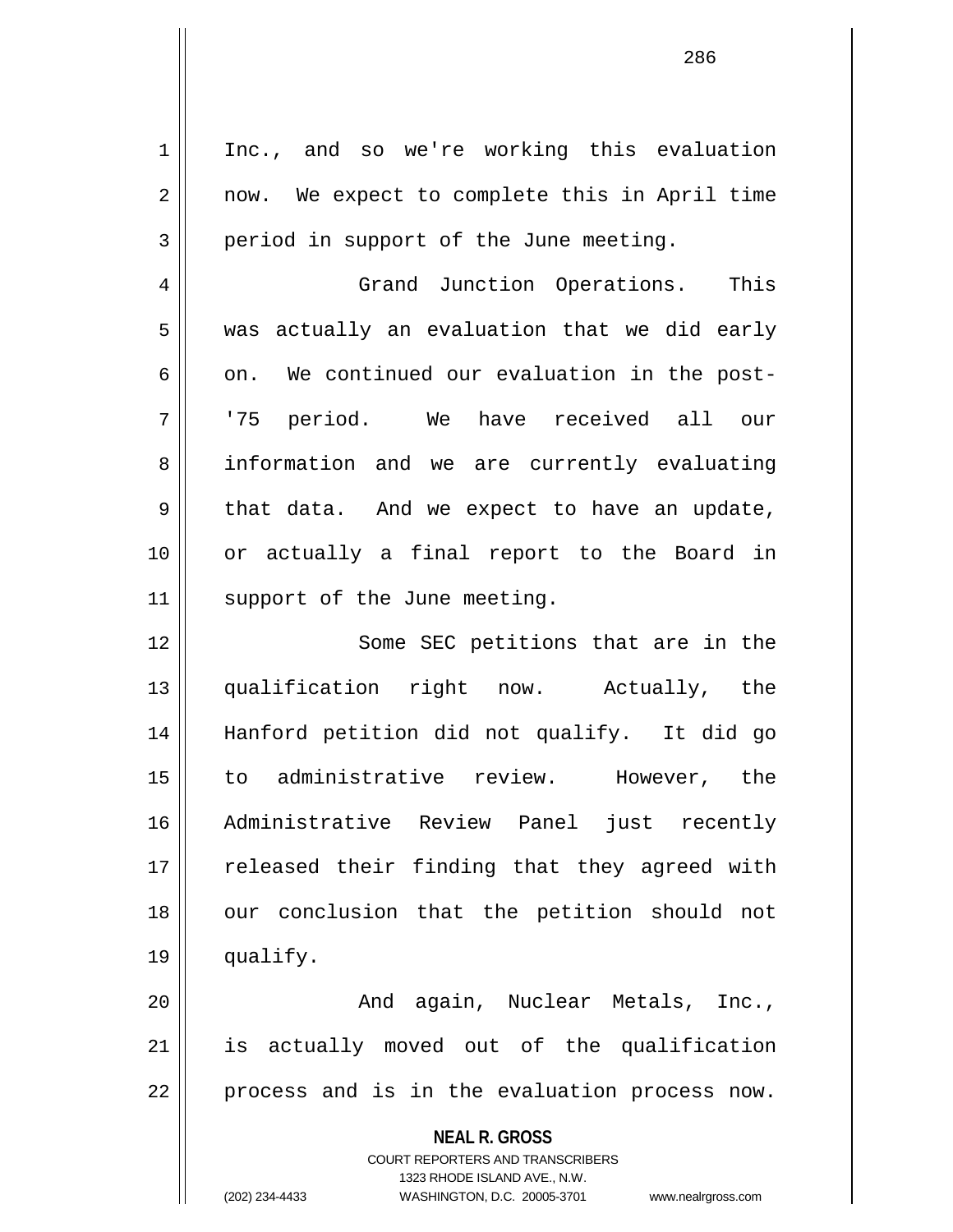1 || And a couple others, Westinghouse Nuclear 2 || Fuels Division is in the process. Ventron 3 Corporation is actually qualified now and we  $4 \parallel$  are -- they did some early years in the 5 forties, '42 to '48 time frame I believe, 6 || uranium metal production, and that petition is 7 qualified and we're moving the evaluation 8 || forward on that. 9 We also have, they're not listed 10 right now but we have a couple of 83.14s that 11 are working on. They were kind of in 12 different phases and I didn't list them. We 13 are working a Hanford one that I mentioned 14 || earlier. We will have that Hanford evaluation 15 complete for the June meeting. We have a 16 Winchester Engineering 83.14 that we're 17 working. We also have a Sandia early years, 18 || that '45 to '49. We're waiting for Department 19 || of Labor and Department of Energy to decide, 20 more the Department of Labor to make their 21 final determination on how the facility is 22 || going to be designated. Then the claims would

> **NEAL R. GROSS** COURT REPORTERS AND TRANSCRIBERS 1323 RHODE ISLAND AVE., N.W.

(202) 234-4433 WASHINGTON, D.C. 20005-3701 www.nealrgross.com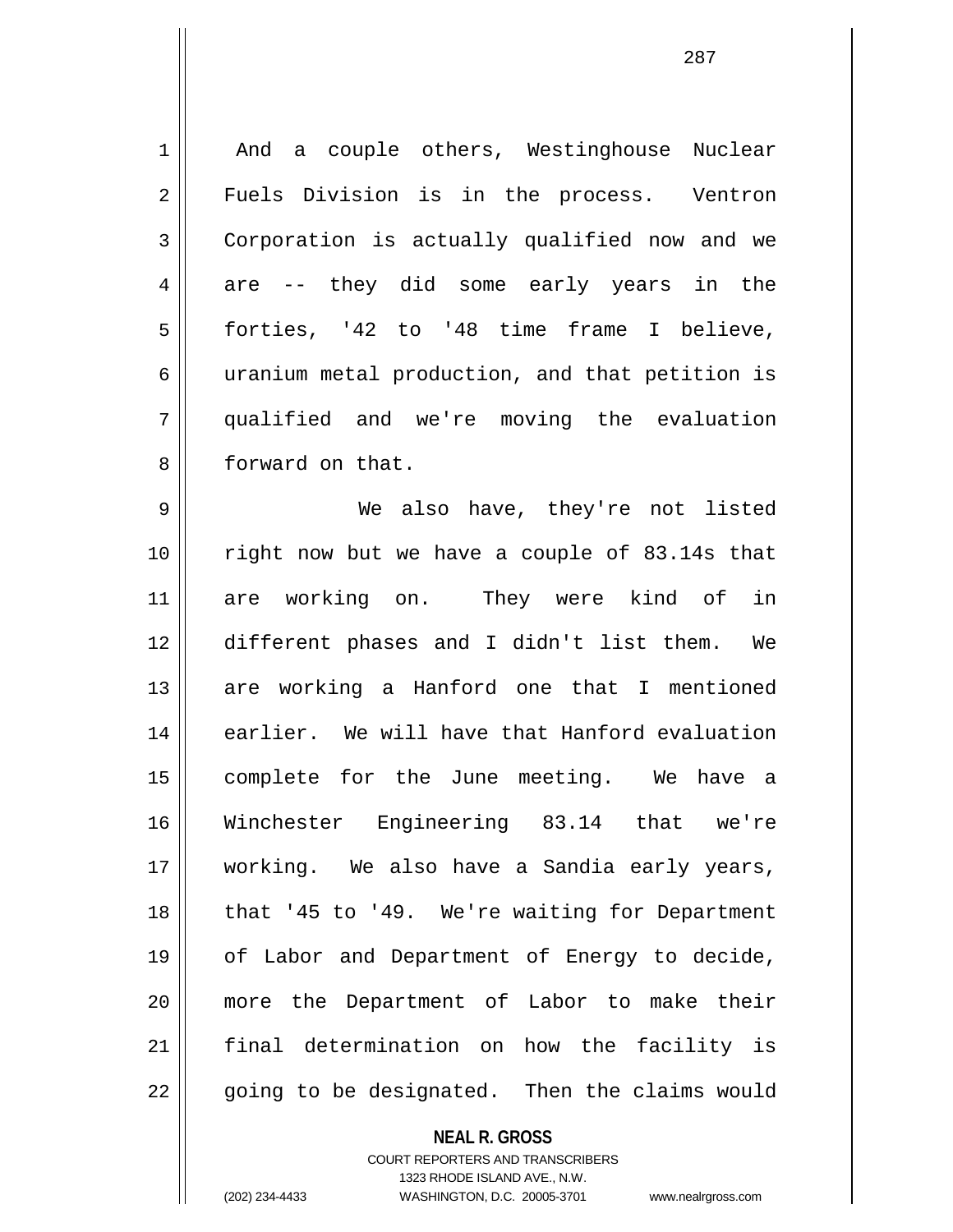**NEAL R. GROSS** COURT REPORTERS AND TRANSCRIBERS 1323 RHODE ISLAND AVE., N.W. (202) 234-4433 WASHINGTON, D.C. 20005-3701 www.nealrgross.com 1 || have to be pulled back and they would re-2 || verify their employment and we could move  $3 \parallel$  forward with an 83.14 on that. 4 We also are looking, we're doing 5 || some -- completing our analysis on the 6 Clarksville and Medina to determine whether we  $7 \parallel$  should move forward with the 83.14 on that. I 8 || believe we'll be working in that direction and  $9 \parallel$  be able to at least give you an update on the 10 Board conference call. All right? That's 11 about it. 12 CHAIRMAN MELIUS: I may have 13 missed it, but Savannah River site? 14 MR. RUTHERFORD: We are continuing 15 || our work on the Savannah River site looking at 16 | the thorium. 17 || CHAIRMAN MELIUS: But do you have 18 | a petition? 19 || MR. RUTHERFORD: Oh, I'm sorry. 20 || That petition was a petition for later years. 21 We've been back and forth with the 22 || petitioner. Right now we're waiting for that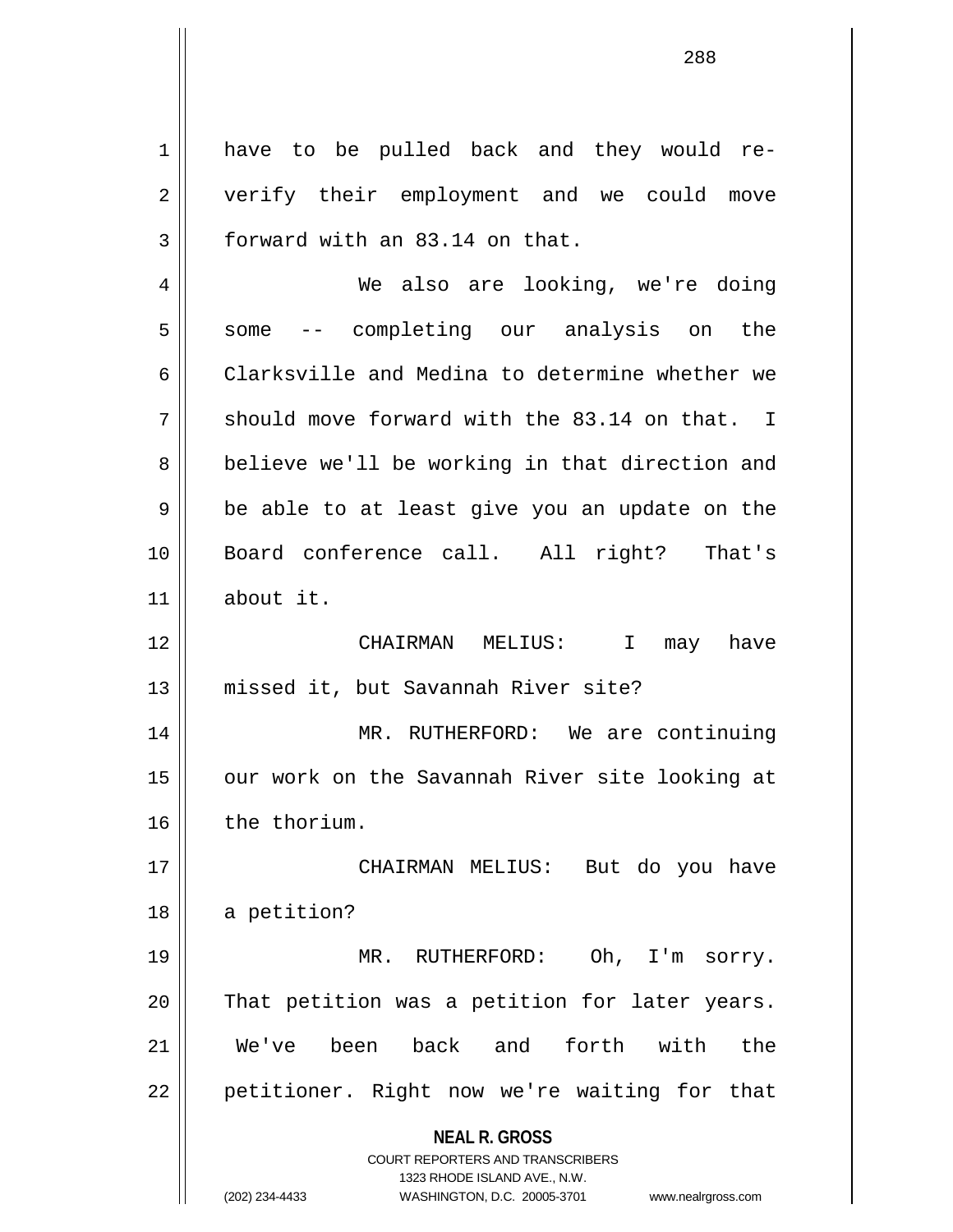1 petitioner to provide us some additional 2 || information. Right now it is, you know,  $3 \parallel$  there's not enough information to qualify the 4 || petition right now. However, the years are 5 || already being discussed at this time under a 6 | petition.

7 CHAIRMAN MELIUS: One comment that 8 came up was -- in the Board Member discussion 9 before. I think it would be helpful to have 10 an update on sort of petitions that don't 11 qualify. Again, I don't think detail but just 12 || qetting a sense of what are some of the issues  $13$   $\parallel$   $-$ 

## 14 || MR. RUTHERFORD: Oh, sure.

15 CHAIRMAN MELIUS: -- and how 16 you're going about it. You know, we had a 17 Work Group, we were thinking back five years 18 || ago. Jim Lockey chaired it and I think -- and 19 we get inquiries, it comes up in public 20 meetings and I think it would be helpful if we 21 || were sort of up to date. So maybe as part of 22 || your next presentation to the Board either in

**NEAL R. GROSS**

COURT REPORTERS AND TRANSCRIBERS 1323 RHODE ISLAND AVE., N.W. (202) 234-4433 WASHINGTON, D.C. 20005-3701 www.nealrgross.com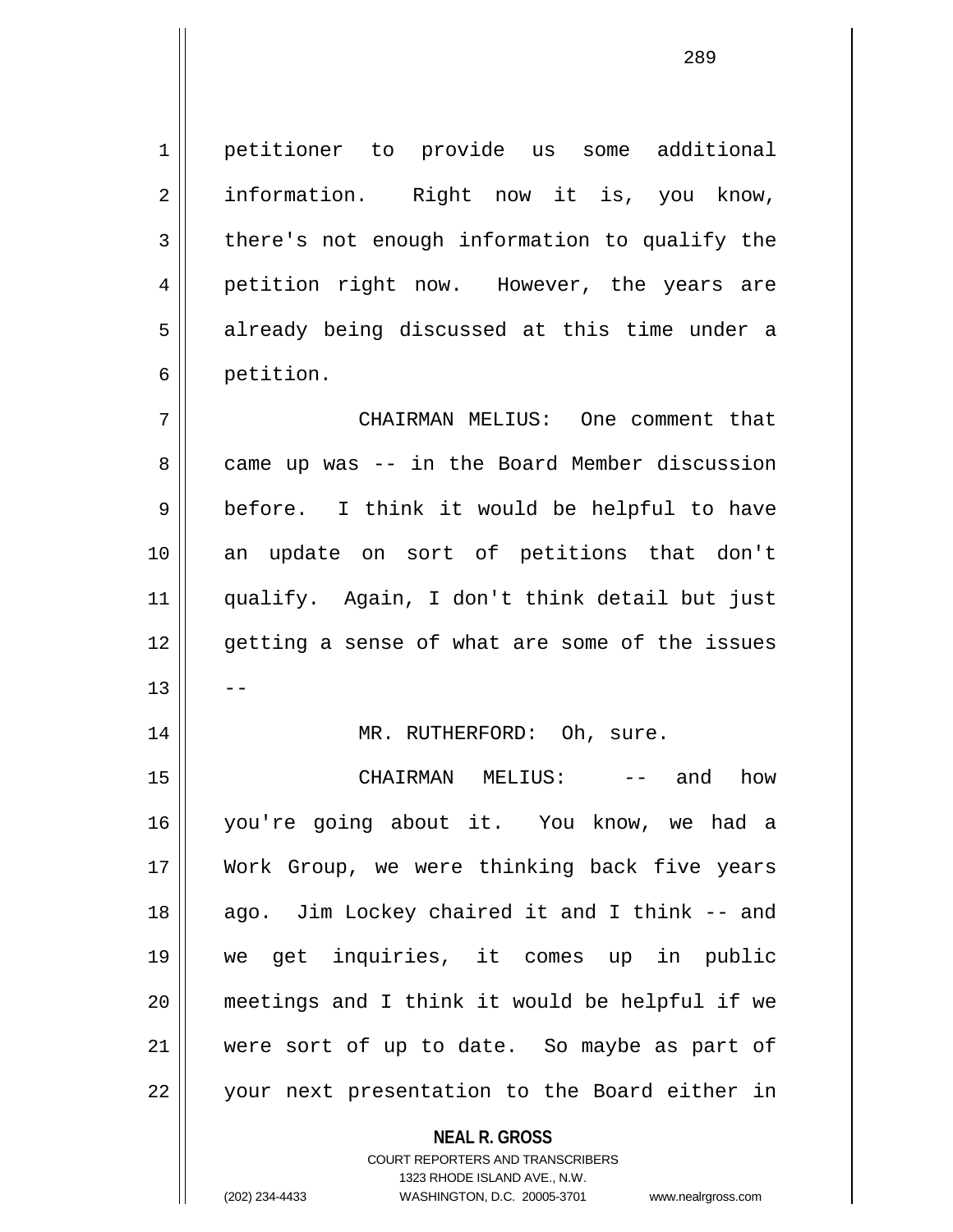| $\mathbf 1$    | April on the call or in the June meeting.                                                           |
|----------------|-----------------------------------------------------------------------------------------------------|
| $\overline{2}$ | MR. RUTHERFORD: Yes. I actually                                                                     |
| 3              | have, I do include that in the dose                                                                 |
| 4              | reconstruction workshop, SEC workshop. I                                                            |
| 5              | provide those people that come to that the                                                          |
| 6              | reasons that typically don't qualify                                                                |
| 7              | petitions.                                                                                          |
| 8              | CHAIRMAN MELIUS: Okay.                                                                              |
| 9              | MR. RUTHERFORD: Sure. Okay.                                                                         |
| 10             | CHAIRMAN MELIUS: It would be                                                                        |
| 11             | helpful. Because actually since our                                                                 |
| 12             | evaluation you -- at the time we were doing                                                         |
| 13             | the evaluation you were in the process of                                                           |
| 14             | implementing new procedures then so it's been                                                       |
| 15             | awhile. Any other questions for LaVon? Let                                                          |
| 16             | him off easy? And thank you for not expecting                                                       |
| 17             | us to review the report that you sent us at I                                                       |
| 18             | think 4 o'clock on Friday I think is when it                                                        |
| 19             | got in my inbox or something like that.                                                             |
| 20             | Okay. We have briefly tasking to                                                                    |
| 21             | do and then I think we are then finished.                                                           |
| 22             | Ted, do you want to go ahead? We have to do                                                         |
|                | <b>NEAL R. GROSS</b>                                                                                |
|                | <b>COURT REPORTERS AND TRANSCRIBERS</b>                                                             |
|                | 1323 RHODE ISLAND AVE., N.W.<br>(202) 234-4433<br>WASHINGTON, D.C. 20005-3701<br>www.nealrgross.com |
|                |                                                                                                     |

 $\mathsf{I}$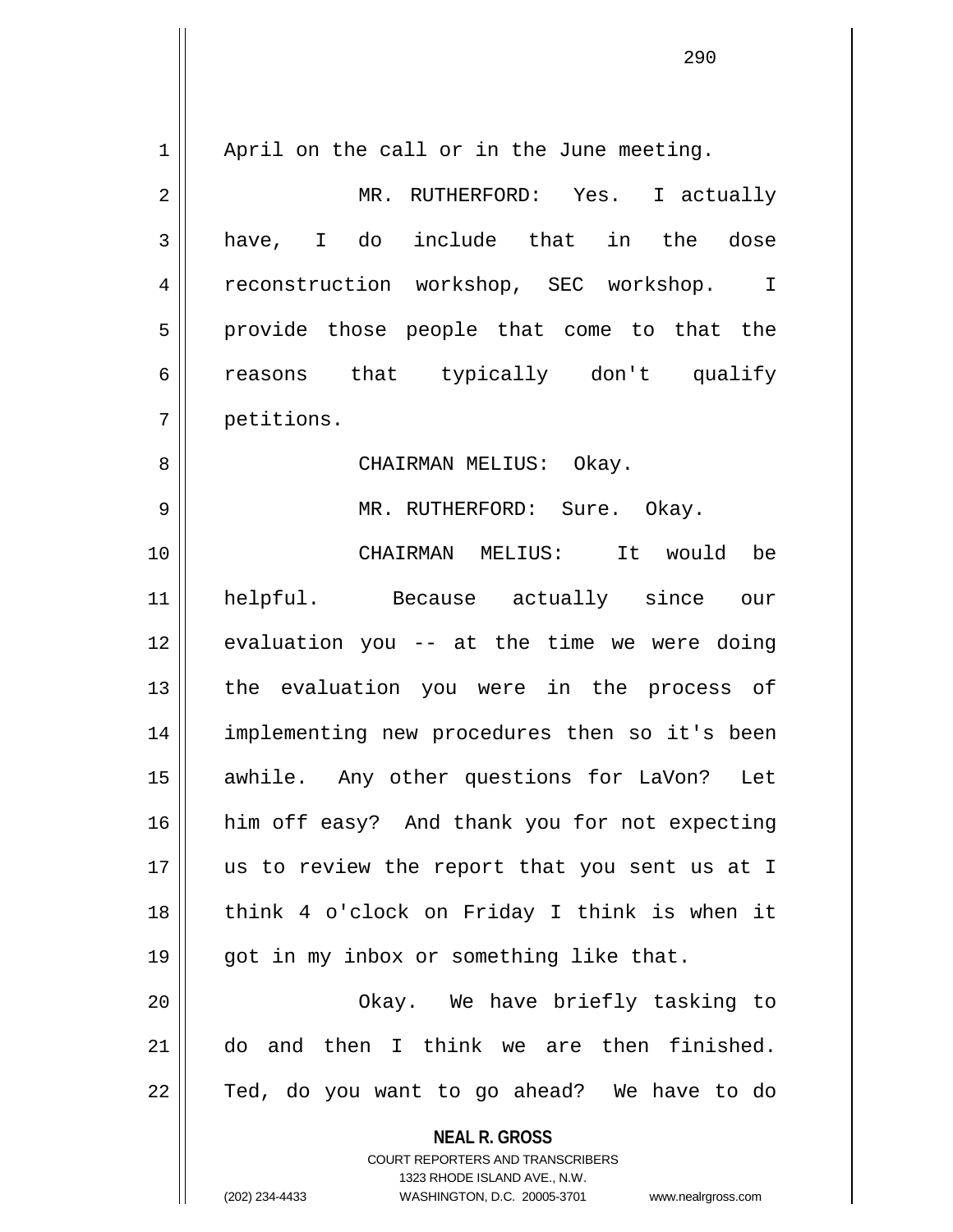1 || this in two parts because I have to leave the  $2 \parallel$  room.

3 MR. KATZ: So, SC&A. This is,  $4 \parallel$  actually we don't have to do it for the record  $5 \parallel$  but there are one, two, three, four. There 6 are seven additional procedures. We've been 7 doing two-page summaries of procedures once 8 all the issues are closed out, meaning 9 completely closed or in abeyance and the path 10 forward is clear.

11 || The CHA COME COME ROOM And SC&A has come up with seven 12 more procedures that could be summarized in 13 || two-pagers. So we would like to task those. 14 I could just run through the list so that 15 | everybody knows what we're talking about.

16 || The first is radiation exposures 17 covered for dose reconstructions under Part B 18 of EEOICPA. That's IG-003 -- oh, I see. It's 19 || a very general guidance. The second is IG-005 20 which is use of classified information. 21 Although, okay. This is an interesting one  $22$  || because it has zero findings. So I'm not sure

> **NEAL R. GROSS** COURT REPORTERS AND TRANSCRIBERS 1323 RHODE ISLAND AVE., N.W.

(202) 234-4433 WASHINGTON, D.C. 20005-3701 www.nealrgross.com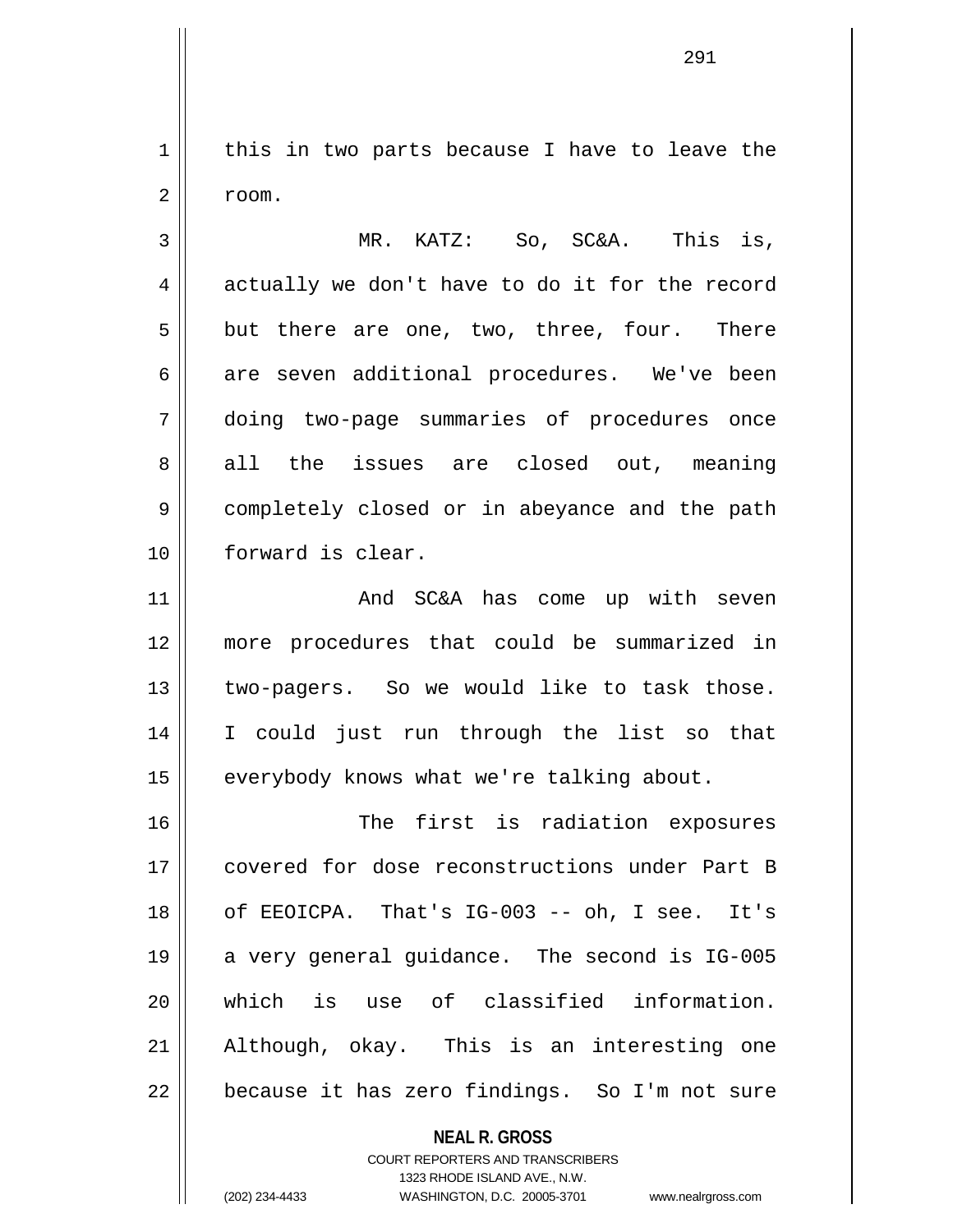**NEAL R. GROSS** COURT REPORTERS AND TRANSCRIBERS 1323 RHODE ISLAND AVE., N.W. (202) 234-4433 WASHINGTON, D.C. 20005-3701 www.nealrgross.com 1 || what was closed. Nothing was closed, nothing 2 || was even opened. And actually both of those  $3 \parallel$  have zero. 4 CHAIRMAN MELIUS: That Procedures 5 Work Group is really -- 6 (Laughter) 7 MR. KATZ: So, let me just say  $8 \parallel$  these first two, 003 and 005, if we can just 9 take a look at those in the Subcommittee 10 first. I'm not sure that there's something to 11 | summarize. 12 The next is PER-008 which is 13 modification of NIOSH IREP lung cancer risk 14 model on non-compensable lung cancer claims. 15 || There was one finding and that finding was 16 closed. That seems like a good one. 17 || CCAS-PER-009 is target organs for 18 lymphoma. That had two findings both of which 19 were closed. 20 The next is OCAS-PER-0012 which is 21 || evaluation of highly insoluble plutonium. One  $22$  | finding which was closed.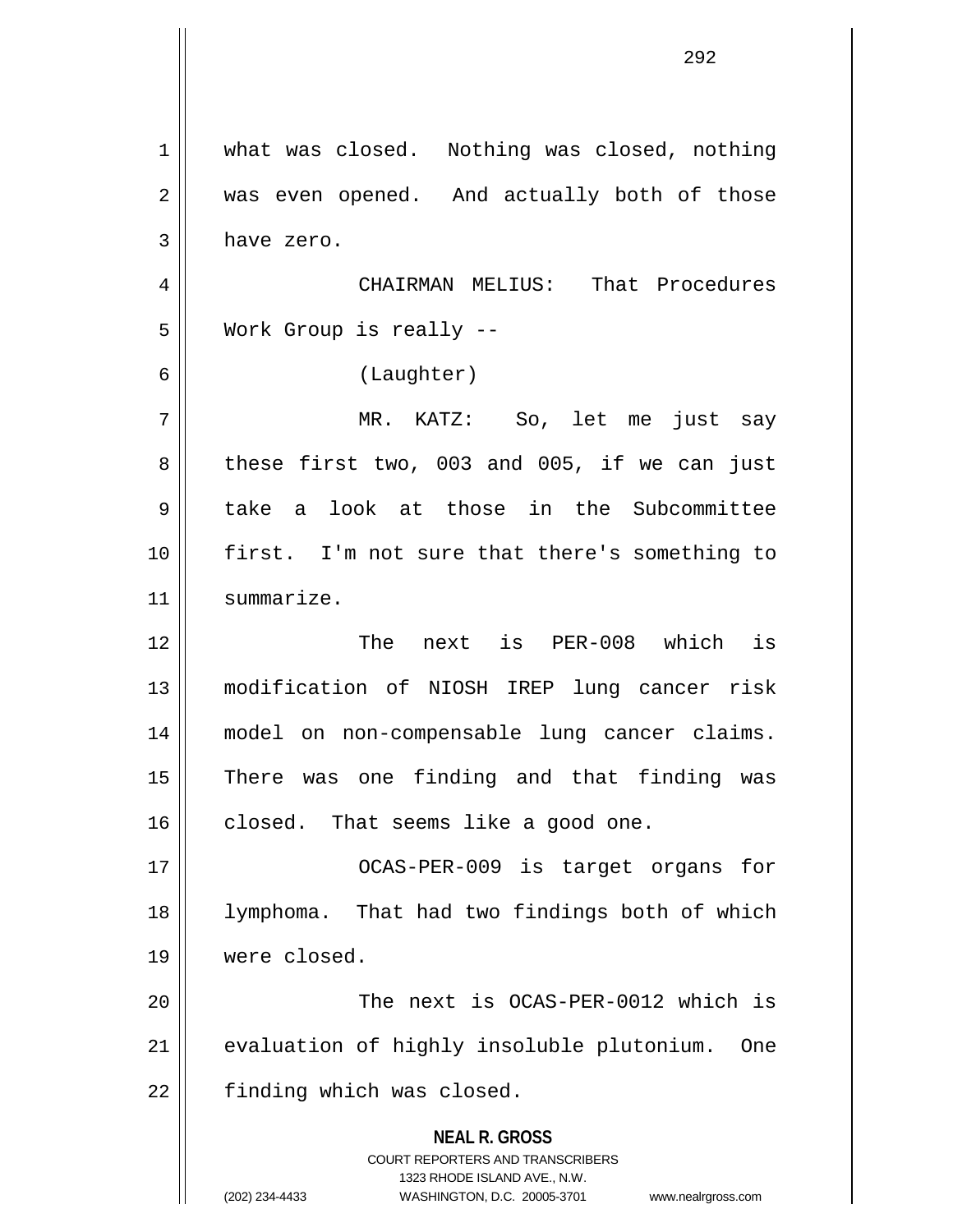**NEAL R. GROSS** COURT REPORTERS AND TRANSCRIBERS 1323 RHODE ISLAND AVE., N.W. (202) 234-4433 WASHINGTON, D.C. 20005-3701 www.nealrgross.com 1 | The next is ORAU-OTIB-0011 which 2 is tritium calculated and missed dose  $3 \parallel$  estimates. Two findings, both closed. 4 The next is ORAU-OTIB-0021,  $5$  | external coworker dosimetry data for the X-10  $6 \parallel$  site. There were four findings. Three were  $7 \parallel$  closed and one is in abeyance. The next --8 MEMBER GRIFFON: This is under the 9 || Procedures Work Group. 10 MR. KATZ: Yes, under Procedures.  $11$  | Yes. 12 MEMBER GRIFFON: And is the, I 13 || mean, it seems like that ORNL one especially, 14 || shouldn't that have been on the -- do we have 15 an ORNL Work Group? I don't know. Maybe we 16 don't. 17 MR. KATZ: No. 18 || MEMBER GRIFFON: Okay. 19 MR. KATZ: The next is eternal 20 || radiation dose estimates for individuals near 21  $\parallel$  a 1958 criticality accident at Oak Ridge Y-12  $22$  | plant. Three findings. They were all closed.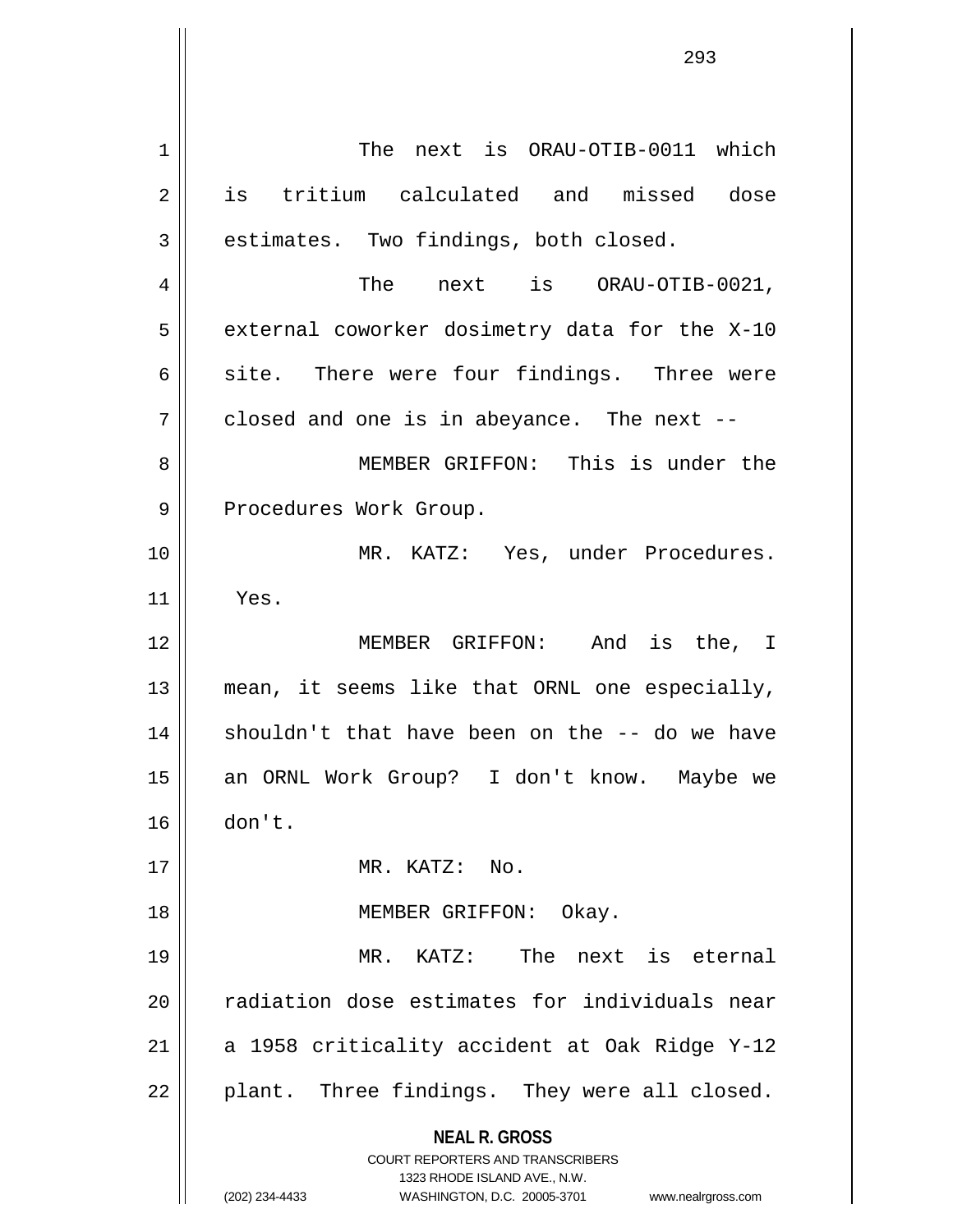| 1  | MEMBER MUNN: What was the number?                                       |
|----|-------------------------------------------------------------------------|
| 2  | MR. KATZ: That's ORAU-OTIB-0057.                                        |
| 3  | And finally, ORAU-PROC-94, verification and                             |
| 4  | validation process for the Tools Development                            |
| 5  | Group. One finding, finding in abeyance.                                |
| 6  | Is that acceptable to the Board?                                        |
| 7  | CHAIRMAN MELIUS: With the proviso                                       |
| 8  | that we get clarification on those first two                            |
| 9  | to the Subcommittee. Yes, they go back to                               |
| 10 | Subcommittee.                                                           |
| 11 | MR. KATZ: All right.                                                    |
| 12 | MEMBER GRIFFON: And on the PERs,                                        |
| 13 | I should probably know this but the DR                                  |
| 14 | Subcommittee is also doing some part of that,                           |
| 15 | right? We're reviewing cases that pulled --                             |
| 16 | MR. KATZ: That's true, but the DR                                       |
| 17 | -- the DR is actually not reviewing this. It                            |
| 18 | selected the cases that are -- and those cases                          |
| 19 | were selected so that the Procedures                                    |
| 20 | Subcommittee could confirm implementation of                            |
| 21 | the procedure. But these are PER reviews so                             |
| 22 | here the findings were that the methodology is                          |
|    | <b>NEAL R. GROSS</b>                                                    |
|    | <b>COURT REPORTERS AND TRANSCRIBERS</b><br>1323 RHODE ISLAND AVE., N.W. |
|    | (202) 234-4433<br>WASHINGTON, D.C. 20005-3701<br>www.nealrgross.com     |

 $\mathsf{I}$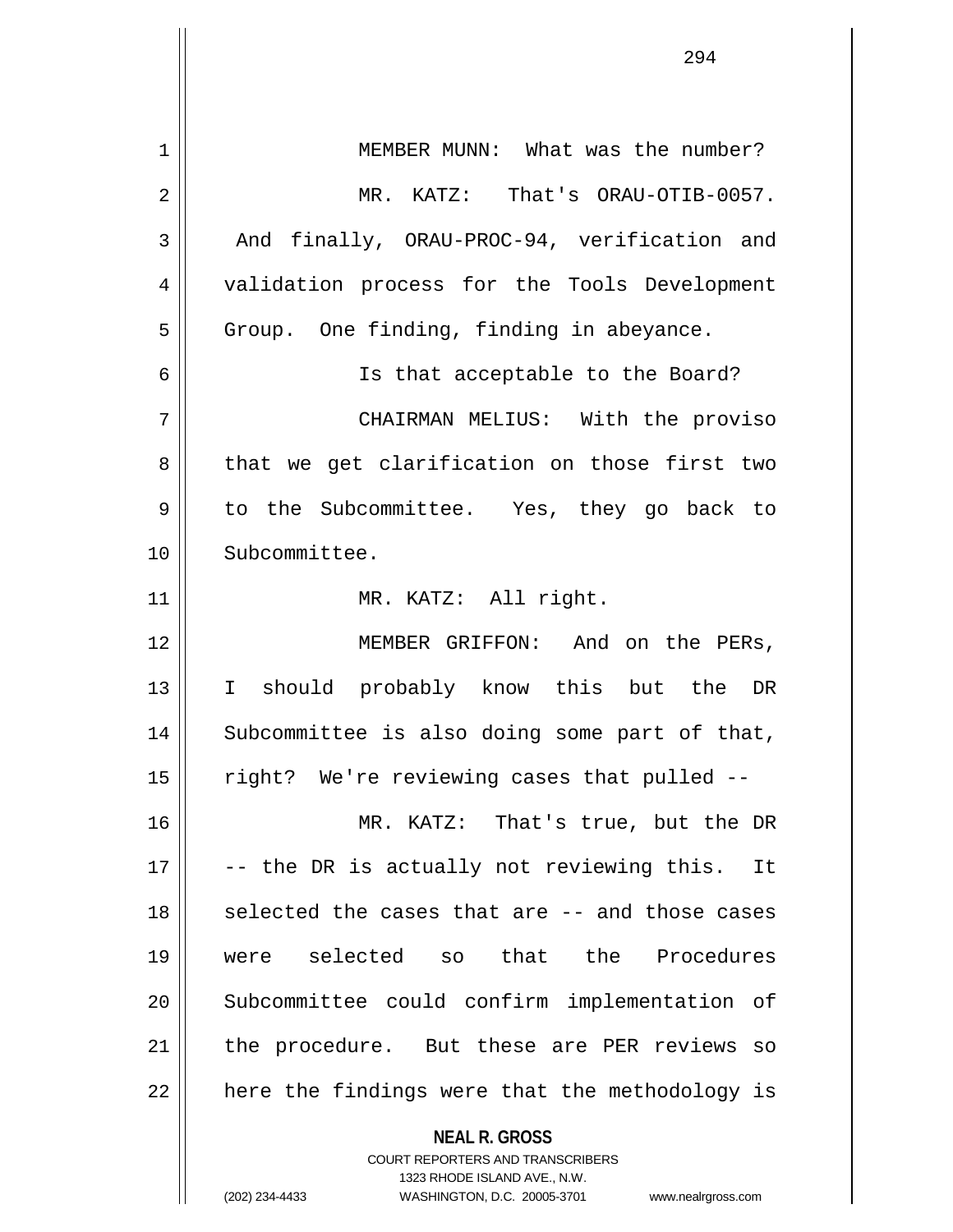**NEAL R. GROSS** COURT REPORTERS AND TRANSCRIBERS 1323 RHODE ISLAND AVE., N.W. (202) 234-4433 WASHINGTON, D.C. 20005-3701 www.nealrgross.com 1 correct versus the implementation of that 2 | methodology. 3 CHAIRMAN MELIUS: I hope our new 4 || Members aren't listening in to this. 5 (Laughter) 6 MR. KATZ: Oh yes, this would be 7 Greek. I'm sorry. Okay, so that covers the 8 two-pagers then. And we will get 9 | clarification on these two others which may 10 || not be tasked perhaps. 11 CHAIRMAN MELIUS: That's one of  $12$  | the ones we'll get clarification. 13 || MR. KATZ: Exactly. No findings. 14 MEMBER CLAWSON: Okay. Because  $15$  | that's -- Pantex there was a big issue. We  $16$  still have some more sites that that possibly 17 | could be an issue. 18 MR. KATZ: Okay. Okay, well we'll 19 look into that at the Subcommittee level 20 || anyway first before anything gets done. And 21 if there are issues that haven't been  $22$  || addressed, but they don't show here that there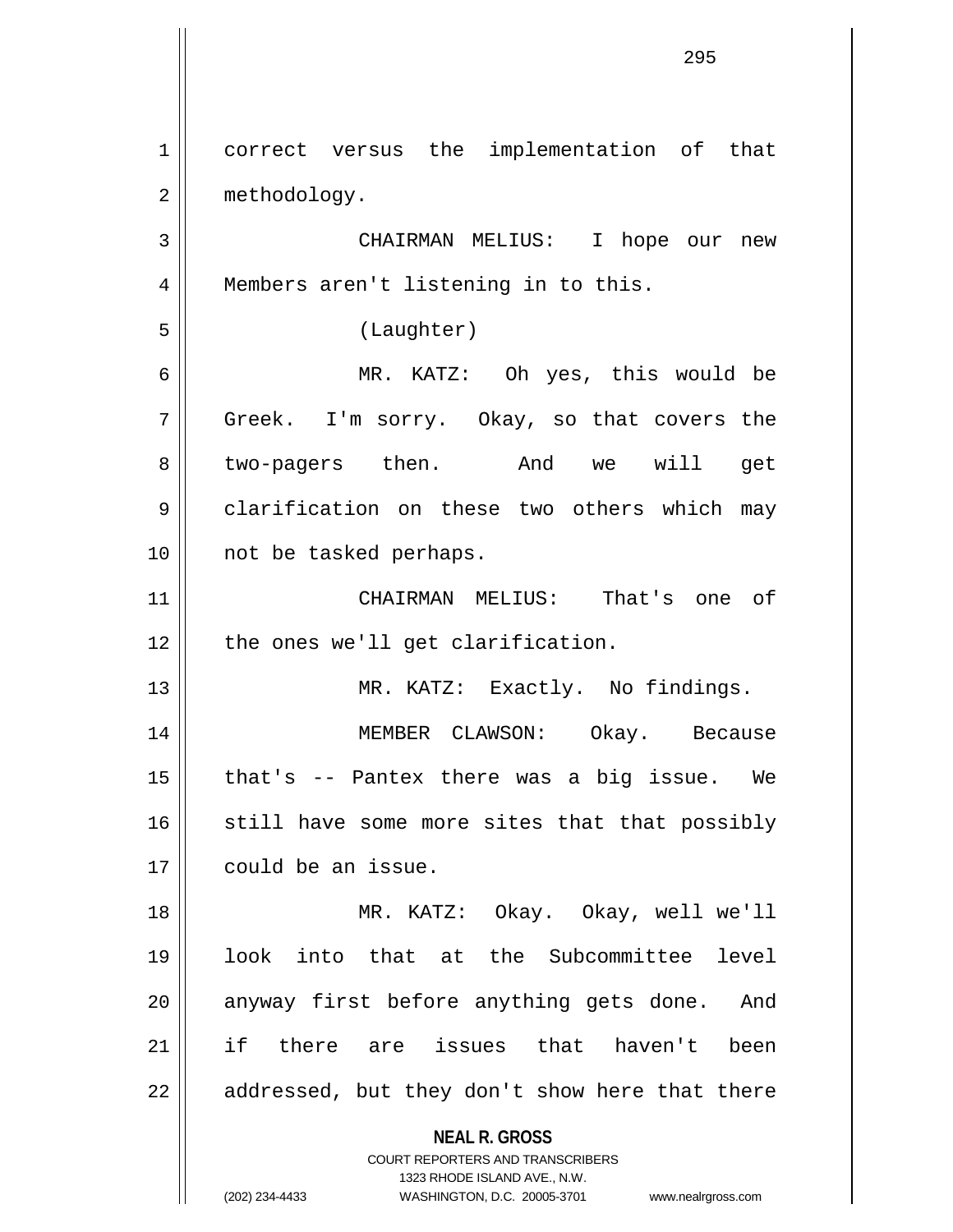1 || are any findings at all. Okay.

2 Then the second thing is there are  $3 \parallel$  two Site Profiles for which -- they're AWEs so 4 they're relatively small. We don't always 5 || task these. Sometimes they get handled when 6 we're doing a dose reconstruction. Part of 7 SC&A's dose reconstruction review will be to 8 actually so do a mini Site Profile review.  $9 \parallel$  But we have two Site Profiles in this case 10 related to dose reconstruction reviews that 11 || are underway by SC&A where the Site Profile is 12 more extensive and complicated than what they 13 normally do in a mini Site Profile review, you 14 || know, integrated with the dose reconstruction 15 review. So, we'd like to task these two so 16 | that SC&A can take these on.

17 || And the first which everybody can 18 consider is General Atomics. So, I don't have 19 more details about that site but if it's -- 20 but SC&A certainly has resources to take on a 21 couple of Site Profile reviews. So if that's 22 || acceptable to all we will task them. And

> **NEAL R. GROSS** COURT REPORTERS AND TRANSCRIBERS 1323 RHODE ISLAND AVE., N.W. (202) 234-4433 WASHINGTON, D.C. 20005-3701 www.nealrgross.com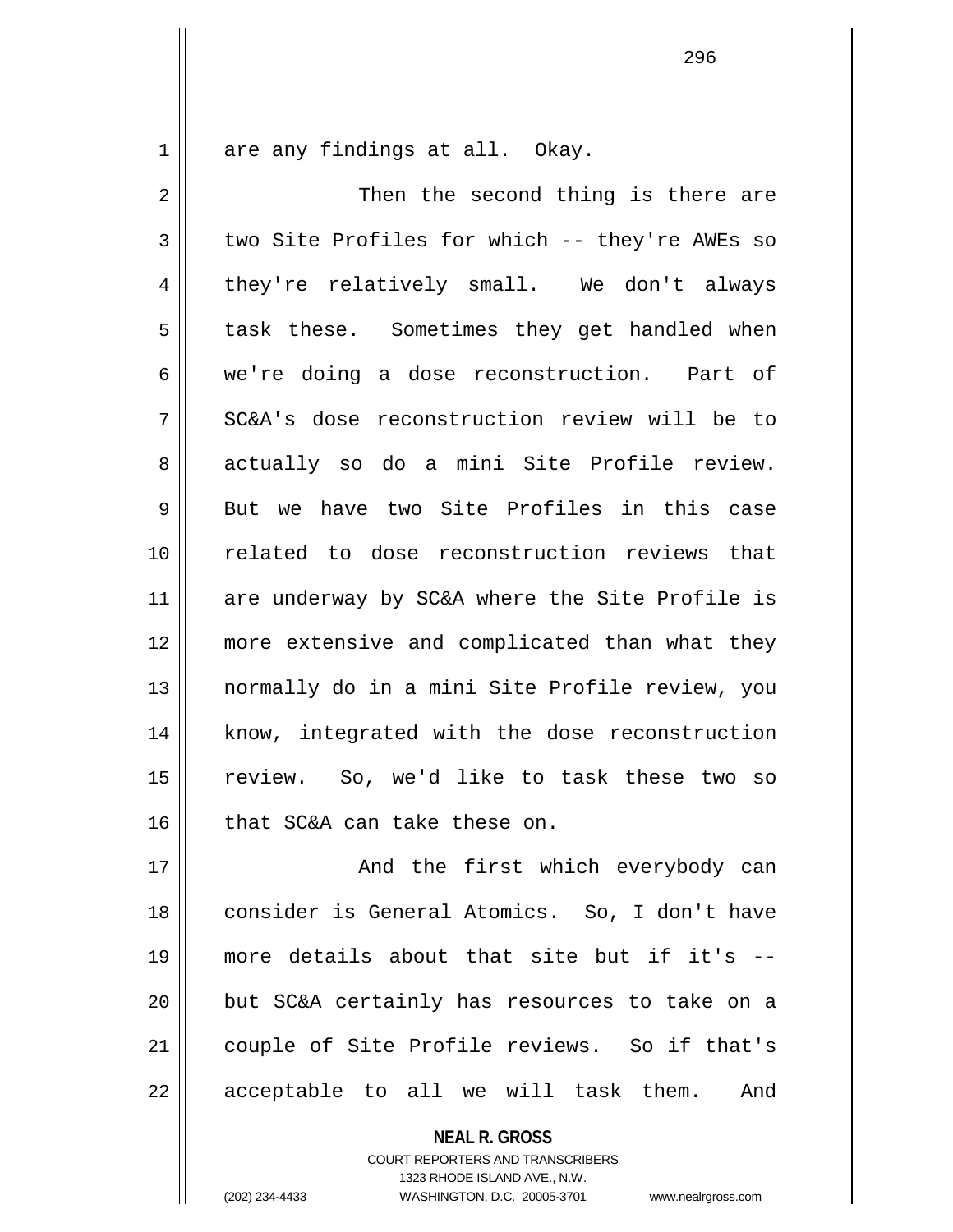1 everyone's nodding heads affirming for the 2 | record.

**NEAL R. GROSS** COURT REPORTERS AND TRANSCRIBERS 1323 RHODE ISLAND AVE., N.W. (202) 234-4433 WASHINGTON, D.C. 20005-3701 www.nealrgross.com 3 || The second, the Chair is recused 4 from making a tasking for this but this is 5 NUMEC Apollo. Again, we have a dose 6 construction underway but they need a Site 7 Profile review to complete the dose 8 reconstruction review. All are nodding 9 affirmatively that they agree. So we will 10 task those two for SC&A. And that completes 11 | tasking. 12 CHAIRMAN MELIUS: Done tasking. 13 || Any other items anybody would like to raise? 14 || Anybody would like to make a certain motion  $15$  | that I suggest? 16 MEMBER ZIEMER: Motion to adjourn. 17 CHAIRMAN MELIUS: Dr. Ziemer just 18 moved that we adjourn. Do I have a second to  $19 \parallel$  that? 20 MEMBER ANDERSON: Second. 21 CHAIRMAN MELIUS: Brad can second  $22$  | that. And all in favor?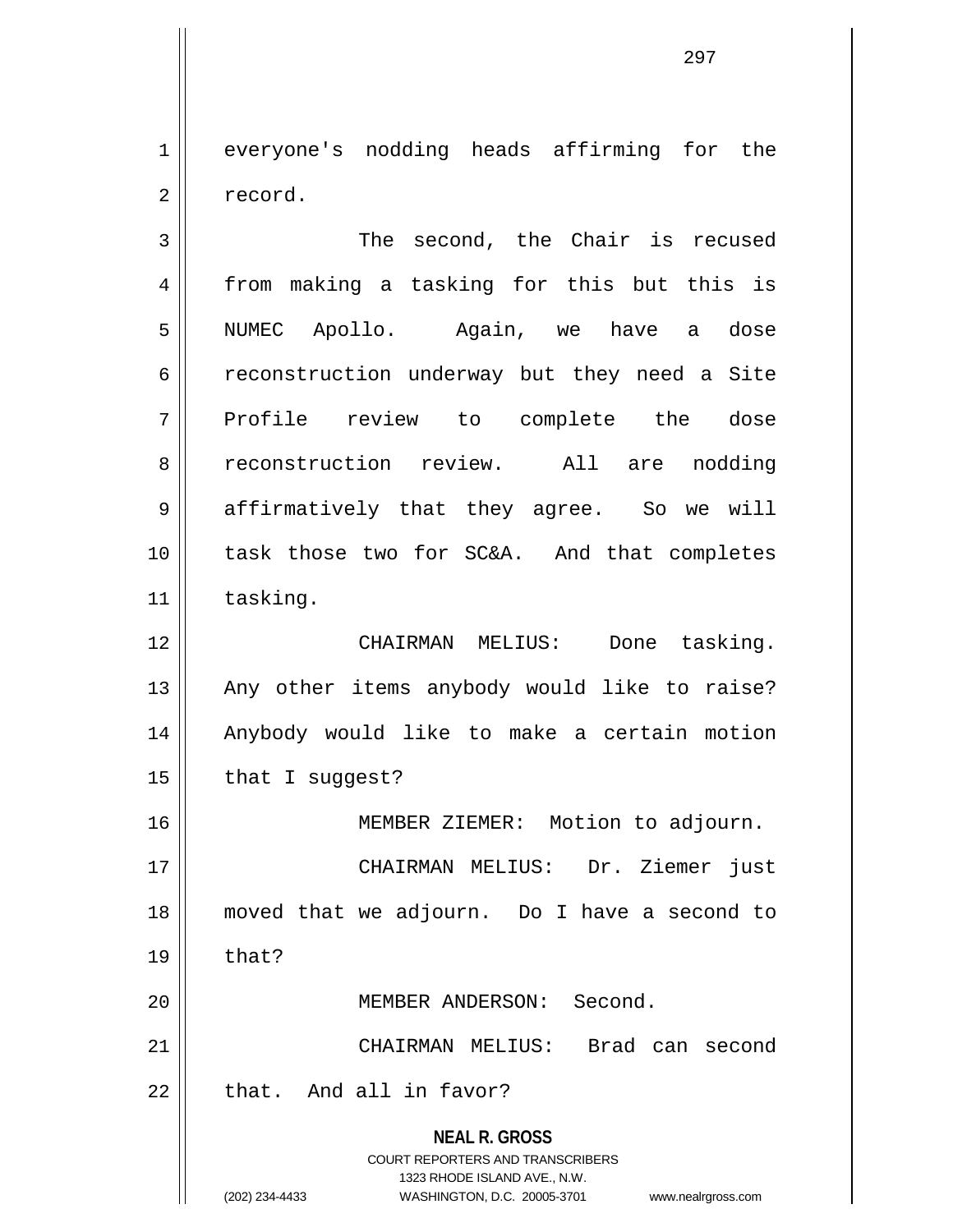|                | 298                                                                                                                                     |
|----------------|-----------------------------------------------------------------------------------------------------------------------------------------|
|                |                                                                                                                                         |
| $\mathbf 1$    | (Chorus of ayes)                                                                                                                        |
| $\overline{2}$ | CHAIRMAN MELIUS: Opposed?                                                                                                               |
| 3              | (No response)                                                                                                                           |
| 4              | CHAIRMAN MELIUS: Yes, abstaining.                                                                                                       |
| 5              | Do you want to poll the missing Members? And                                                                                            |
| 6              | we'll see everybody in -- well, Work Group                                                                                              |
| 7              | meetings but certainly in Santa Fe in June.                                                                                             |
| 8              | Thank you.                                                                                                                              |
| 9              | MR. KATZ: Thank you, everyone.                                                                                                          |
| 10             | (Whereupon, the foregoing matter                                                                                                        |
| 11             | went off the record at $3:35$ p.m.)                                                                                                     |
| 12             |                                                                                                                                         |
| 13             |                                                                                                                                         |
| 14             |                                                                                                                                         |
| 15             |                                                                                                                                         |
| 16             |                                                                                                                                         |
| 17             |                                                                                                                                         |
| 18             |                                                                                                                                         |
| 19             |                                                                                                                                         |
| 20             |                                                                                                                                         |
| 21             |                                                                                                                                         |
| 22             |                                                                                                                                         |
|                | <b>NEAL R. GROSS</b>                                                                                                                    |
|                | COURT REPORTERS AND TRANSCRIBERS<br>1323 RHODE ISLAND AVE., N.W.<br>WASHINGTON, D.C. 20005-3701<br>(202) 234-4433<br>www.nealrgross.com |